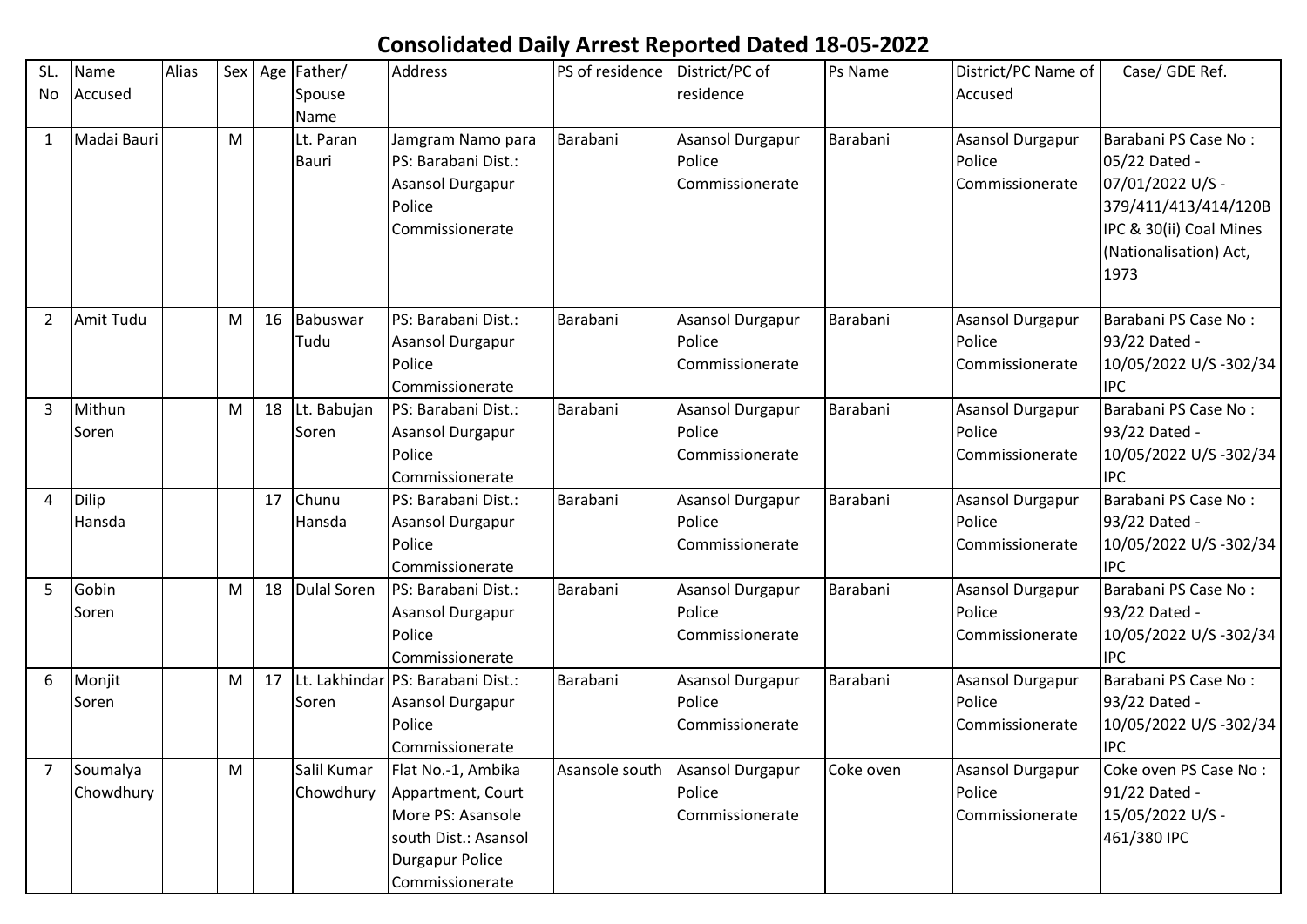| 8  | Dinkar     |   | 44 | Lt. Gobind   | PS: Durgapur Dist.:                | Durgapur | <b>Asansol Durgapur</b> | Durgapur | Asansol Durgapur | Durgapur PS Case No:   |
|----|------------|---|----|--------------|------------------------------------|----------|-------------------------|----------|------------------|------------------------|
|    | Kumar      |   |    | Singh        | Asansol Durgapur                   |          | Police                  |          | Police           | 188/22 Dated -         |
|    |            |   |    |              | Police                             |          | Commissionerate         |          | Commissionerate  | 03/05/2022 U/S -       |
|    |            |   |    |              | Commissionerate                    |          |                         |          |                  | 376(2)(k) IPC          |
| 9  | Haidar Ali | M | 35 |              | Md Akbar Ali Sripur Nazir Para PS- | Jamuria  | Asansol Durgapur        | Jamuria  | Asansol Durgapur | Jamuria PS Case No:    |
|    |            |   |    |              | Jamuria, Dist-Paschim              |          | Police                  |          | Police           | 242/22 Dated -         |
|    |            |   |    |              | Bardhaman. PS:                     |          | Commissionerate         |          | Commissionerate  | 18/05/2022 U/S-307 IPC |
|    |            |   |    |              | Jamuria Dist.: Asansol             |          |                         |          |                  | & 25/27 Arms Act, 1959 |
|    |            |   |    |              | <b>Durgapur Police</b>             |          |                         |          |                  |                        |
|    |            |   |    |              | Commissionerate                    |          |                         |          |                  |                        |
|    |            |   |    |              |                                    |          |                         |          |                  |                        |
| 10 | Madhusuda  |   |    | Lt           | Jamuria Nandi Road                 | Jamuria  | Asansol Durgapur        | Jamuria  | Asansol Durgapur | Jamuria PS Case No:    |
|    | n Rewani   |   |    |              | Raghunanda (2) Owner of vehicle no |          | Police                  |          | Police           | 244/22 Dated -         |
|    |            |   |    | n Rewani     | WB37C-2216 and                     |          | Commissionerate         |          | Commissionerate  | 18/05/2022 U/S -       |
|    |            |   |    |              | other PS: Jamuria                  |          |                         |          |                  | 379/411/120B IPC       |
|    |            |   |    |              | Dist.: Asansol                     |          |                         |          |                  |                        |
|    |            |   |    |              | <b>Durgapur Police</b>             |          |                         |          |                  |                        |
|    |            |   |    |              | Commissionerate                    |          |                         |          |                  |                        |
| 11 | Arun Kr    | M |    | Jiten Sinha  | <b>IKRAH PS: Jamuria</b>           | Jamuria  | Asansol Durgapur        | Jamuria  | Asansol Durgapur | Jamuria PS Case No:    |
|    | Sinha      |   |    |              | Dist.: Asansol                     |          | Police                  |          | Police           | 241/22 Dated -         |
|    |            |   |    |              | <b>Durgapur Police</b>             |          | Commissionerate         |          | Commissionerate  | 17/05/2022 U/S-379 IPC |
|    |            |   |    |              | Commissionerate                    |          |                         |          |                  |                        |
| 12 | Mongal     | M |    | 50 Lt. Dallu | Health Centre,                     | Durgapur | <b>Asansol Durgapur</b> | Kanksa   | Asansol Durgapur | Kanksa PS Case No:     |
|    | Yadav      |   |    | Yadav        | <b>Benachity PS:</b>               |          | Police                  |          | Police           | 184/22 Dated -         |
|    |            |   |    |              | Durgapur Dist.:                    |          | Commissionerate         |          | Commissionerate  | 18/05/2022 U/S-379 IPC |
|    |            |   |    |              | <b>Asansol Durgapur</b>            |          |                         |          |                  |                        |
|    |            |   |    |              | Police                             |          |                         |          |                  |                        |
|    |            |   |    |              | Commissionerate                    |          |                         |          |                  |                        |
| 13 | Rohit Ray  |   | 19 | Late         | Jhanakpura PS: Kulti               | Kulti    | <b>Asansol Durgapur</b> | Kulti    | Asansol Durgapur | Kulti PS Case No:      |
|    |            |   |    | Dharamdev    | Dist.: Asansol                     |          | Police                  |          | Police           | 312/22 Dated -         |
|    |            |   |    | Ray          | <b>Durgapur Police</b>             |          | Commissionerate         |          | Commissionerate  | 18/05/2022 U/S -       |
|    |            |   |    |              | Commissionerate                    |          |                         |          |                  | 25(1B)(a)/27 Arms Act, |
|    |            |   |    |              |                                    |          |                         |          |                  | 1959                   |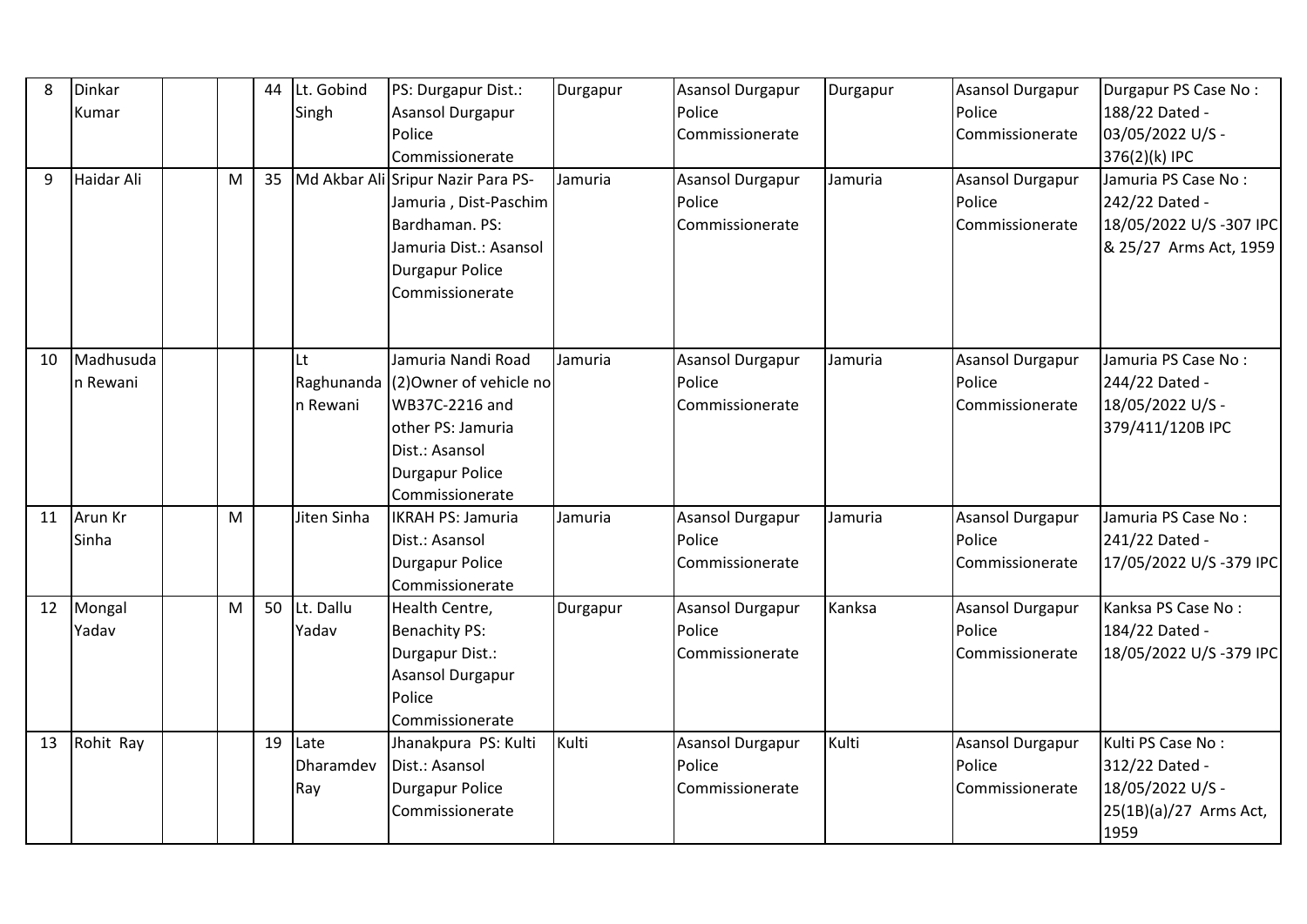| 14 | Biswanath<br>Mondal  | Pachu | M           |    | Sunil<br>Mondal       | Khottadihi Tapanpur<br>Colony, PS-<br>Pandaveswar, Dist-<br>Paschim Bardhaman<br>PS: Pandabeshwar<br>Dist.: Asansol<br><b>Durgapur Police</b><br>Commissionerate | Pandabeshwar | <b>Asansol Durgapur</b><br>Police<br>Commissionerate | Pandabeshwar | Asansol Durgapur<br>Police<br>Commissionerate | Pandabeshwar PS Case<br>No: 55/22 Dated -<br>11/05/2022 U/S-380 IPC                                                                                          |
|----|----------------------|-------|-------------|----|-----------------------|------------------------------------------------------------------------------------------------------------------------------------------------------------------|--------------|------------------------------------------------------|--------------|-----------------------------------------------|--------------------------------------------------------------------------------------------------------------------------------------------------------------|
| 15 | Sarfaraz<br>Khan     | Raja  | M           |    | Md Illiyas            | PS: Raniganj Dist.:<br>Asansol Durgapur<br>Police<br>Commissionerate                                                                                             | Raniganj     | Asansol Durgapur<br>Police<br>Commissionerate        | Raniganj     | Asansol Durgapur<br>Police<br>Commissionerate | Raniganj PS Case No:<br>290/22 Dated -<br>16/05/2022 U/S -<br>302/201/34 IPC                                                                                 |
| 16 | Sumanta<br>Mondal    |       | M           | 35 | Lt Dulal<br>Mondal    | Barjora Dawn Para PS: Barjora<br>Barjora Dist.: Bankura                                                                                                          |              | <b>Bankura</b>                                       | Barjora      | Bankura                                       | Barjora PS Case No:<br>86/22 Dated -<br>18/05/2022 U/S-46 A<br>Bengal Excise Act, 1909                                                                       |
| 17 | Debasish<br>Dey      |       | M           | 34 | Dey                   | Dukhaharan BANJORA PS: Mejhia<br>Dist.: Bankura                                                                                                                  | Mejhia       | <b>Bankura</b>                                       | Mejhia       | <b>Bankura</b>                                | Mejhia PS Case No:<br>41/22 Dated -<br>17/05/2022 U/S -<br>498A/304B/306 IPC                                                                                 |
| 18 | Kanaklata<br>Dey     |       | $\mathsf F$ | 60 | Dey                   | Dukhaharan BANJORA PS: Mejhia<br>Dist.: Bankura                                                                                                                  | Mejhia       | <b>Bankura</b>                                       | Mejhia       | Bankura                                       | Mejhia PS Case No:<br>41/22 Dated -<br>17/05/2022 U/S -<br>498A/304B/306 IPC                                                                                 |
| 19 | Dukhaharan<br>Dey    |       | ${\sf M}$   | 63 | Lt Muruli             | <b>BANJORA PS: Mejhia</b><br>Dist.: Bankura                                                                                                                      | Mejhia       | <b>Bankura</b>                                       | Mejhia       | <b>Bankura</b>                                | Mejhia PS Case No:<br>41/22 Dated -<br>17/05/2022 U/S -<br>498A/304B/306 IPC                                                                                 |
| 20 | Sankar<br>Chakrabort |       |             |    | Chandra<br>Chakrtabor | Late Bharat   PS: Ashoknagar Dist.:<br><b>Barasat</b>                                                                                                            | Ashoknagar   | Barasat                                              | Ashoknagar   | <b>Barasat</b>                                | Ashoknagar PS Case No:<br>434/22 Dated -<br>18/05/2022 U/S -<br>376AB/323 IPC & 6 The<br>Protection of children<br>from sexual offences<br>Act, 2012 (POCSO) |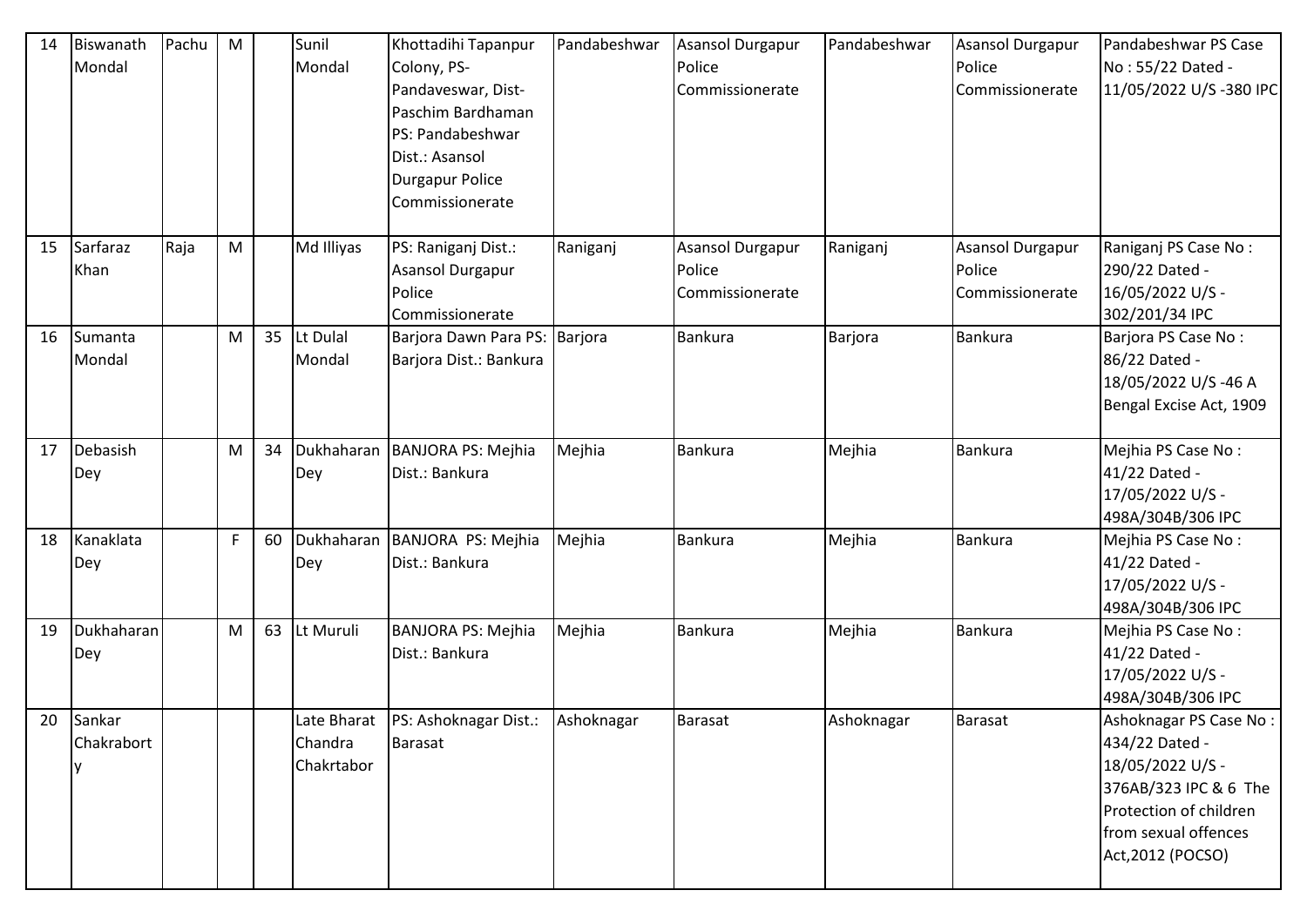| 21 | Sabir Ali       | M | 22 |                        | Golam Rosul Kashimpur near<br>panchayet officer, PO-<br>Digha Das Para, PS-<br>Duttapukur, Dist.<br>North 24 Parganas PS:<br>Duttapukur Dist.:<br><b>Barasat</b> | Duttapukur | Barasat                               | Duttapukur | Barasat                                      | Duttapukur PS Case No:<br>139/22 Dated -<br>10/02/2022 U/S -<br>339/402 IPC &<br>$25(i)(a)/27$ Arms Act,<br>1959 |
|----|-----------------|---|----|------------------------|------------------------------------------------------------------------------------------------------------------------------------------------------------------|------------|---------------------------------------|------------|----------------------------------------------|------------------------------------------------------------------------------------------------------------------|
| 22 | Sudip<br>Manna  | M |    | Subodh<br>Manna        | Chaktarowan,<br>Township Haldia, PS-<br>Haldia, Dist. East<br>Medinipur PS:<br>Duttapukur Dist.:<br><b>Barasat</b>                                               | Duttapukur | <b>Barasat</b>                        | Duttapukur | <b>Barasat</b>                               | Duttapukur PS Case No:<br>294/22 Dated -<br>01/04/2022 U/S -<br>376/420/506 IPC                                  |
| 23 | Kalachad<br>Ray | M |    | Kartick Roy            | PS: Gobardanga Dist.:<br><b>Barasat</b>                                                                                                                          | Gobardanga | <b>Barasat</b>                        | Gobardanga | <b>Barasat</b>                               | Gobardanga PS Case No<br>: 145/22 Dated -<br>18/05/2022 U/S -<br>341/325/307 IPC                                 |
| 24 | Sourav<br>Ghosh | M | 27 |                        | Gour Ghosh Hatthuba, Ghoshpara,<br>PO-Hatthuba, PS-<br>Habra, Dist-North 24<br>Parganas. PS: Habra<br>Dist.: Barasat                                             | Habra      | Barasat                               | Habra      | <b>Barasat</b>                               | Habra PS Case No:<br>419/22 Dated -<br>05/05/2022 U/S -<br>279/338/427 IPC                                       |
| 25 | Md Sonu         | M |    | 24 Md Rasid            | Goli Para, Samar Ali<br>Pally, PO+PS-Nimta,<br>Dist. North 24 Pgs PS:<br>Ghola Dist.:<br><b>Barrackpore Police</b><br>Commissionerate                            | Ghola      | Barrackpore Police<br>Commissionerate | Ghola      | Barrackpore Police<br>Commissionerate        | Ghola PS Case No:<br>85/22 Dated -<br>12/02/2022 U/S-U/S<br>380 IPC IPC                                          |
| 26 | Monu<br>Kahar   | M |    | 28 S/o-Ranjit<br>Kahar | Of BL No-19/C, H/No-<br>7/1, Guptar Bagan,<br>PO+PS Jagaddal, Dist-<br>North 24 Parganas PS:<br>Jagaddal Dist.:<br><b>Barrackpore Police</b><br>Commissionerate  | Jagaddal   | Barrackpore Police<br>Commissionerate | Jagaddal   | <b>Barrackpore Police</b><br>Commissionerate | Jagaddal PS Case No:<br>288/22 Dated -<br>30/04/2022 U/S -<br>498A/406/307/34 IPC                                |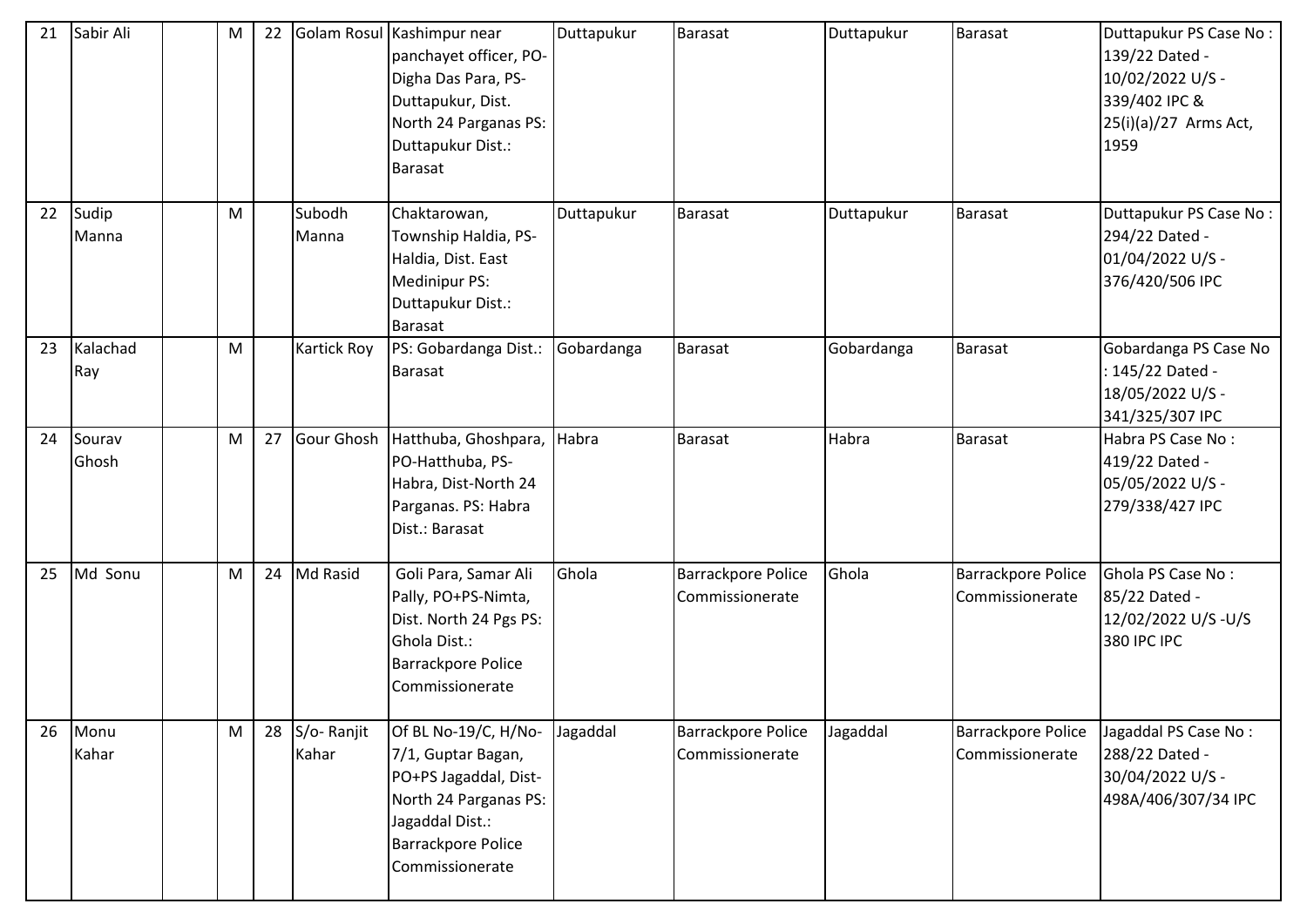| 27 | Jayanta        |               |    |    | Lt. Gopal      | PS: New barrackpore                | <b>New</b>  | <b>Barrackpore Police</b> |                | New barrackpore Barrackpore Police | New barrackpore PS     |
|----|----------------|---------------|----|----|----------------|------------------------------------|-------------|---------------------------|----------------|------------------------------------|------------------------|
|    | Mondal         |               |    |    | Mondal         | Dist.: Barrackpore                 | barrackpore | Commissionerate           |                | Commissionerate                    | Case No: 165/22 Dated  |
|    |                |               |    |    |                | Police                             |             |                           |                |                                    | 18/05/2022 U/S -       |
|    |                |               |    |    |                | Commissionerate                    |             |                           |                |                                    | 341/326/307 IPC        |
| 28 | Rahamat        |               | M  |    | Md. Khalil     | Ttiagarh GC Road near Rahara       |             | <b>Barrackpore Police</b> | Rahara         | Barrackpore Police                 | Rahara PS Case No:     |
|    | Ali            |               |    |    |                | Sonar Bangla Marriage              |             | Commissionerate           |                | Commissionerate                    | 156/22 Dated -         |
|    |                |               |    |    |                | Hall, PS Rahara, Dist              |             |                           |                |                                    | 16/05/2022 U/S -10 The |
|    |                |               |    |    |                | North 24 Pgs. PS:                  |             |                           |                |                                    | Protection of children |
|    |                |               |    |    |                | Rahara Dist.:                      |             |                           |                |                                    | from sexual offences   |
|    |                |               |    |    |                | <b>Barrackpore Police</b>          |             |                           |                |                                    | Act, 2012 (POCSO)      |
|    |                |               |    |    |                | Commissionerate                    |             |                           |                |                                    |                        |
|    |                |               |    |    |                |                                    |             |                           |                |                                    |                        |
| 29 | Amir Ali       |               | M  | 30 | Ainal Molla    | Vill-Khamarait, Po:                | Bhangar     | <b>Baruipur Police</b>    | <b>Bhangar</b> | <b>Baruipur Police</b>             | Bhangar PS Case No:    |
|    | Molla          |               |    |    |                | Bhangore, PS-                      |             | <b>District</b>           |                | <b>District</b>                    | 105/22 Dated -         |
|    |                |               |    |    |                | Bhangore, South 24                 |             |                           |                |                                    | 21/02/2022 U/S -       |
|    |                |               |    |    |                | Pgs PS: Bhangar Dist.:             |             |                           |                |                                    | 498A/406/308/506/34    |
|    |                |               |    |    |                | <b>Baruipur Police</b>             |             |                           |                |                                    | IPC & 3/4 Dowry        |
|    |                |               |    |    |                | <b>District</b>                    |             |                           |                |                                    | Prohibition Act, 1961Â |
| 30 | <b>Bhandi</b>  | Raju          | F. |    | Dara Singh     | Madhabpur(near rail                | Mathurapur  | Sundarban Police          | Joynagar       | <b>Baruipur Police</b>             | Joynagar PS Case No:   |
|    | <b>Bazikar</b> | <b>Bazika</b> |    |    | <b>Bazikar</b> | gate) PS: Mothurapur,              |             | <b>District</b>           |                | <b>District</b>                    | 115/21 Dated -         |
|    |                |               |    |    |                | 24 pgs(s)., PS:                    |             |                           |                |                                    | 05/03/2021 U/S-380 IPC |
|    |                |               |    |    |                | Mathurapur Dist.:                  |             |                           |                |                                    |                        |
|    |                |               |    |    |                | Sundarban Police                   |             |                           |                |                                    |                        |
|    |                |               |    |    |                | <b>District</b>                    |             |                           |                |                                    |                        |
|    |                |               |    |    |                |                                    |             |                           |                |                                    |                        |
| 31 | Prosenjit      |               |    |    | S/o. Arun      | PS: Narendrapur Dist.: Narendrapur |             | <b>Baruipur Police</b>    | Narendrapur    | <b>Baruipur Police</b>             | Narendrapur PS Case No |
|    | Poddar         |               |    |    | Poddar         | <b>Baruipur Police</b>             |             | <b>District</b>           |                | <b>District</b>                    | : 475/22 Dated -       |
|    |                |               |    |    |                | <b>District</b>                    |             |                           |                |                                    | 13/05/2022 U/S -       |
|    |                |               |    |    |                |                                    |             |                           |                |                                    | 399/402 IPC & 25(i)(a) |
|    |                |               |    |    |                |                                    |             |                           |                |                                    | Arms Act, 1959         |
| 32 | Haybat Ali     |               |    |    | S/o. Lt.       | PS: Narendrapur Dist.: Narendrapur |             | <b>Baruipur Police</b>    | Narendrapur    | <b>Baruipur Police</b>             | Narendrapur PS Case No |
|    | Molla          |               |    |    | Asmat Ali      | <b>Baruipur Police</b>             |             | <b>District</b>           |                | <b>District</b>                    | : 502/22 Dated -       |
|    |                |               |    |    | Molla          | <b>District</b>                    |             |                           |                |                                    | 18/05/2022 U/S -       |
|    |                |               |    |    |                |                                    |             |                           |                |                                    | 498A/325/308 IPC       |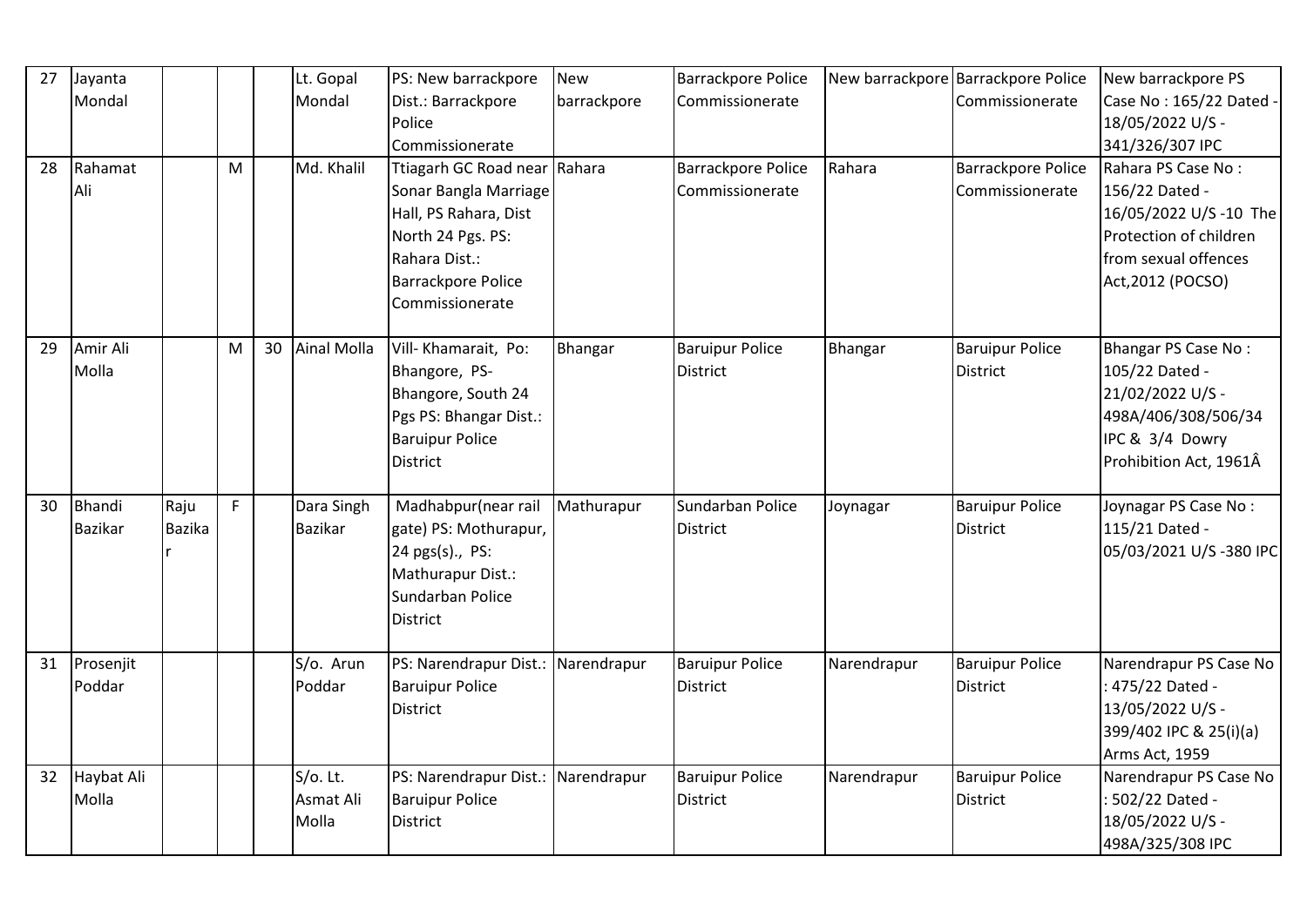| 33 | Tapan<br>Mondal               |   | S/o. Ramen<br>Mondal          | PS: Narendrapur Dist.: Narendrapur<br><b>Baruipur Police</b><br><b>District</b>   |                | <b>Baruipur Police</b><br>District        | Narendrapur    | <b>Baruipur Police</b><br><b>District</b> | Narendrapur PS Case No<br>: 181/21 Dated -<br>14/02/2021 U/S -18 The<br>East Kolkata Wetlands<br>(Conservation and<br>Management) Act, 2006 |
|----|-------------------------------|---|-------------------------------|-----------------------------------------------------------------------------------|----------------|-------------------------------------------|----------------|-------------------------------------------|---------------------------------------------------------------------------------------------------------------------------------------------|
| 34 | Sankar<br>Chitrakar           |   | S/o. Lt. Anil<br>Chitrakar    | PS: Narendrapur Dist.: Narendrapur<br><b>Baruipur Police</b><br><b>District</b>   |                | <b>Baruipur Police</b><br><b>District</b> | Narendrapur    | <b>Baruipur Police</b><br><b>District</b> | Narendrapur PS Case No<br>: 181/21 Dated -<br>14/02/2021 U/S -18 The<br>East Kolkata Wetlands<br>(Conservation and<br>Management) Act, 2006 |
| 35 | Sanat<br>Mondal               |   | $S/O$ .<br>Banamali<br>Mondal | PS: Narendrapur Dist.: Narendrapur<br><b>Baruipur Police</b><br><b>District</b>   |                | <b>Baruipur Police</b><br>District        | Narendrapur    | <b>Baruipur Police</b><br><b>District</b> | Narendrapur PS Case No<br>: 181/21 Dated -<br>14/02/2021 U/S -18 The<br>East Kolkata Wetlands<br>(Conservation and<br>Management) Act, 2006 |
| 36 | <b>Mostaful Sk</b>            |   | S/o. Yusuf<br>Ali Sk          | PS: Narendrapur Dist.: Narendrapur<br><b>Baruipur Police</b><br><b>District</b>   |                | <b>Baruipur Police</b><br>District        | Narendrapur    | <b>Baruipur Police</b><br><b>District</b> | Narendrapur PS Case No<br>: 181/21 Dated -<br>14/02/2021 U/S -18 The<br>East Kolkata Wetlands<br>(Conservation and<br>Management) Act, 2006 |
| 37 | <b>Babiu</b><br><b>Biswas</b> | M | Lt Gour Ch<br><b>Biswas</b>   | Rajendrapur, PS<br>Naihati, North 24 PGs<br>PS: Baduria Dist.:<br><b>Basirhat</b> | <b>Baduria</b> | <b>Basirhat</b>                           | <b>Baduria</b> | <b>Basirhat</b>                           | Baduria PS Case No:<br>282/22 Dated -<br>13/05/2022 U/S -<br>279/304A IPC                                                                   |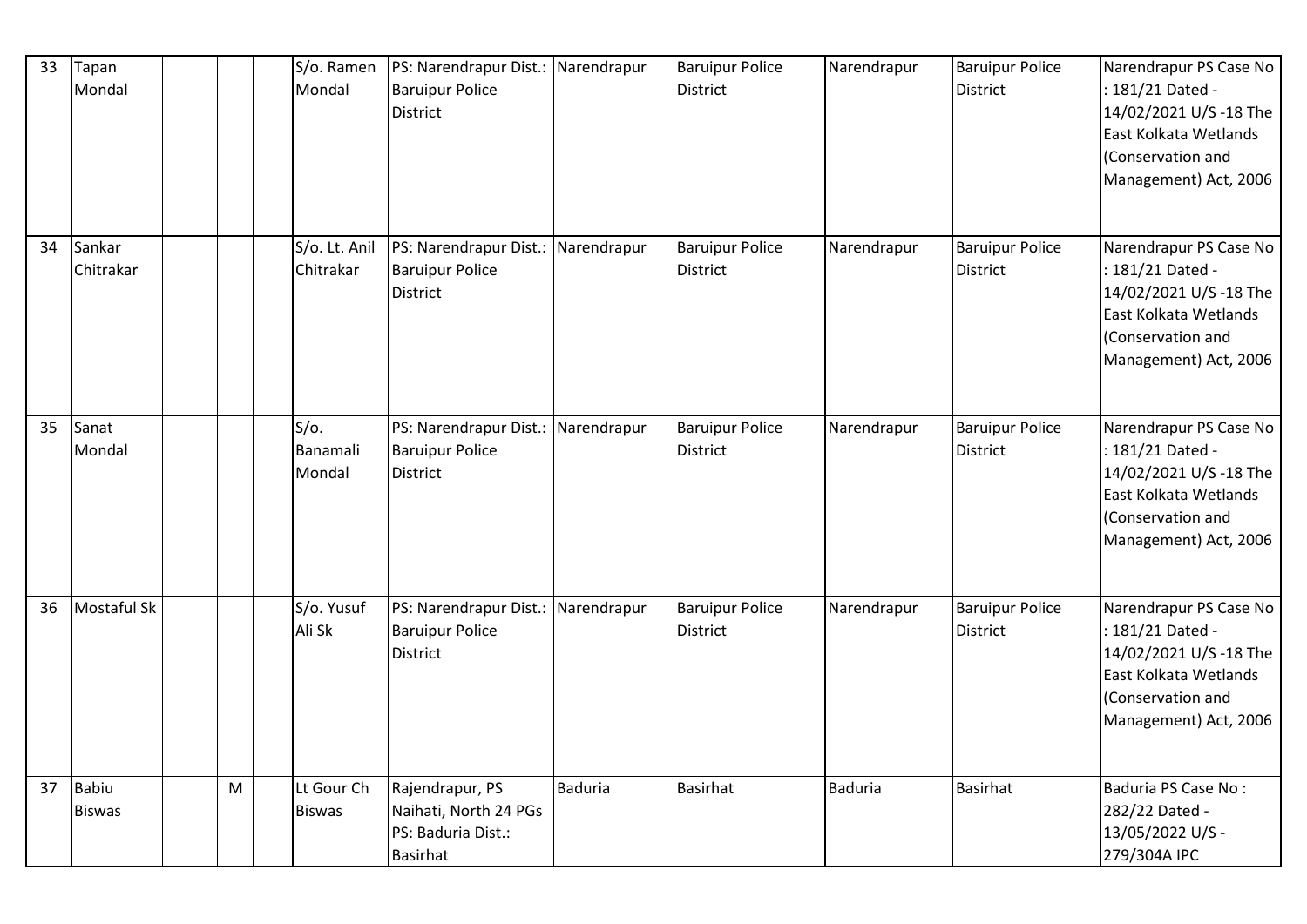| 38 | Nur<br>Mohammad<br>Molla | Jyoti | M |    |                         | Ashraf Molla Vill-Sainpala near<br>Kadamtala, PS-<br>Basirhat, Dist.- North<br>24 Pgs. PS: Bashirhat<br>Dist.: Basirhat | Bashirhat | Basirhat                                  | <b>Bashirhat</b> | Basirhat        | Bashirhat PS Case No:<br>306/22 Dated -<br>13/05/2022 U/S -<br>399/402 IPC & 25/27<br>Arms Act, 1959                                                      |
|----|--------------------------|-------|---|----|-------------------------|-------------------------------------------------------------------------------------------------------------------------|-----------|-------------------------------------------|------------------|-----------------|-----------------------------------------------------------------------------------------------------------------------------------------------------------|
| 39 | Najmul<br>Molla          |       | M | 18 | Lt. Saiful<br>Molla     | Polerhat PS: Kashipore Kashipore<br>Dist.: Baruipur Police<br><b>District</b>                                           |           | <b>Baruipur Police</b><br><b>District</b> | Haroa            | <b>Basirhat</b> | Haroa PS Case No:<br>47/21 Dated -<br>07/02/2021 U/S -<br>399/402 IPC & 25/27<br>Arms Act, 1959                                                           |
| 40 | Md<br>Sahanwaj<br>Siraj  |       | M |    | 28 Lt. Sirajul<br>Islam | Shyamnagar PS:<br>Kashipore Dist.:<br><b>Baruipur Police</b><br><b>District</b>                                         | Kashipore | <b>Baruipur Police</b><br>District        | Haroa            | <b>Basirhat</b> | Haroa PS Case No:<br>136/22 Dated -<br>06/05/2022 U/S -<br>498A/325/427/406/506<br>/34 IPC                                                                |
| 41 | Fajer Gazi               |       | M |    | 50 Late Golap<br>Gazi   | Harikati, PO-<br>Makhalgachha, PS-<br>Hasnabad PS:<br>Hasnabad Dist.:<br><b>Basirhat</b>                                | Hasnabad  | <b>Basirhat</b>                           | Hasnabad         | Basirhat        | Hasnabad PS Case No:<br>249/22 Dated -<br>16/05/2022 U/S -<br>341/325/307/506/34<br><b>IPC</b>                                                            |
| 42 | Jiyarul Gazi             |       | M | 45 | Din Ali Gazi            | Paschim Karundia, PS- Hasnabad<br>Hasnabad PS:<br>Hasnabad Dist.:<br><b>Basirhat</b>                                    |           | Basirhat                                  | Hasnabad         | <b>Basirhat</b> | Hasnabad PS Case No:<br>342/20 Dated -<br>27/05/2020 U/S -<br>341/307/34 IPC & 25/27<br>Arms Act, 1959 & 3/4<br><b>Explosive Substances</b><br>Act, 1908Â |
| 43 | Kutubuddin<br>Gazi       |       |   |    |                         | Jaharab Gazi Bhabanipur Model, PO-Hasnabad<br>Ghosalati, PS-<br>Hasnabad PS:<br>Hasnabad Dist.:<br><b>Basirhat</b>      |           | <b>Basirhat</b>                           | Hasnabad         | <b>Basirhat</b> | Hasnabad PS Case No:<br>255/20 Dated -<br>19/04/2020 U/S -<br>188/269 IPC & 51(b)<br>Disaster Management<br>Act, 2005                                     |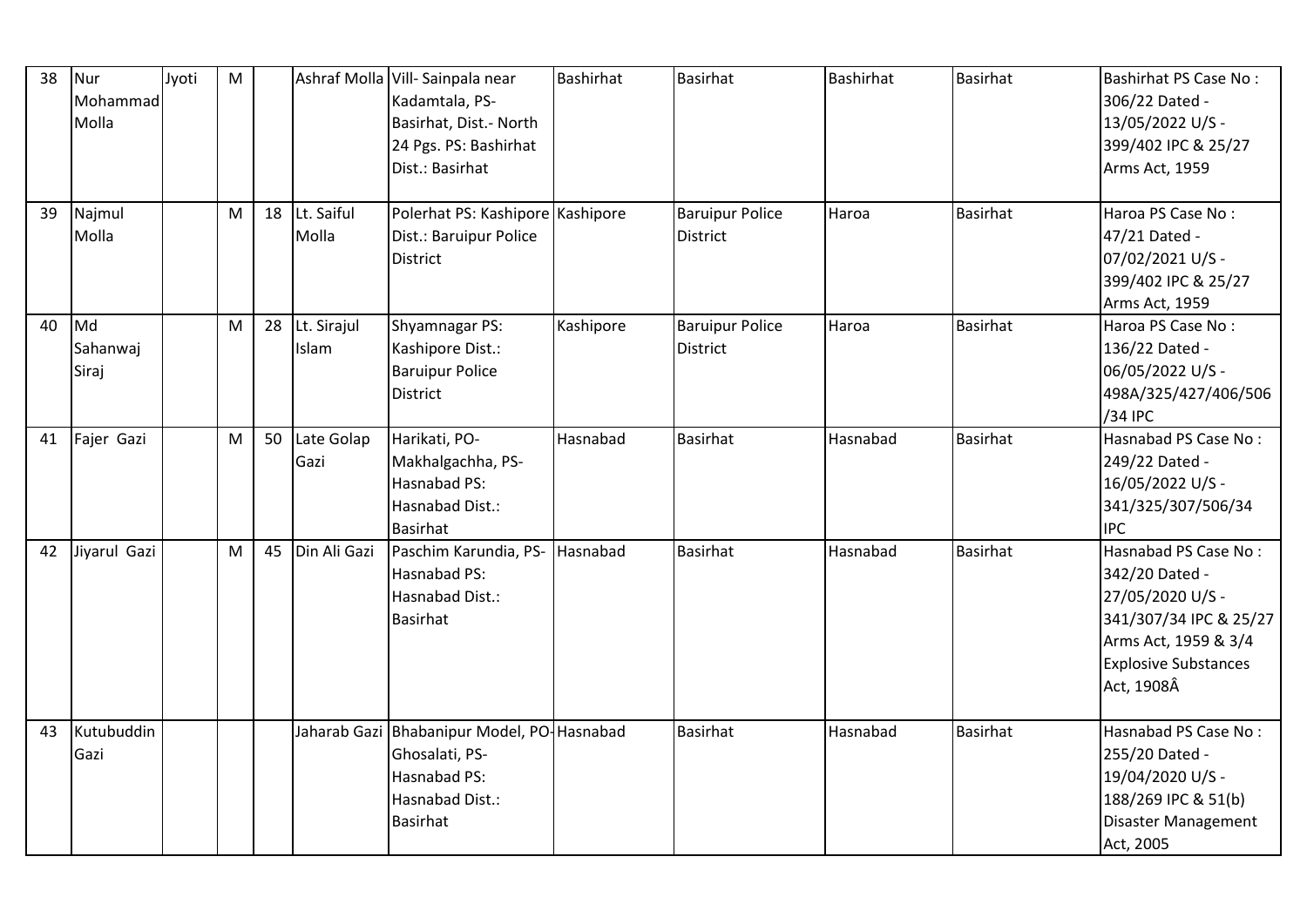| 44 | Mahadeb<br>Mondal       | M | 37 Late Anil<br>Mondal               | Taki Saidpur Jelepara,<br>PS- Hasnabad PS:<br>Hasnabad Dist.:<br>Basirhat                                    | Hasnabad     | <b>Basirhat</b> | Hasnabad     | Basirhat        | Hasnabad PS Case No:<br>252/20 Dated -<br>17/04/2020 U/S -<br>498A/406/307 IPC & 4<br>Dowry Prohibition Act,<br>1961Â |
|----|-------------------------|---|--------------------------------------|--------------------------------------------------------------------------------------------------------------|--------------|-----------------|--------------|-----------------|-----------------------------------------------------------------------------------------------------------------------|
| 45 | Dilip<br>Debnath        |   | Lt Sudhir<br>Debnath                 | Vill- Basirhat Collage<br>Para, PO+P.S-Basirhat,<br>North 24 Parganas. PS:<br>MATIA Dist.: Basirhat          | <b>MATIA</b> | <b>Basirhat</b> | <b>MATIA</b> | <b>Basirhat</b> | <b>MATIA PS Case No:</b><br>187/22 Dated -<br>18/05/2022 U/S -46 (A)<br>Bengal Excise Act, 1909                       |
| 46 | Bapi Biswas Baki        |   | S/o-lt.<br>Dukheram<br><b>Biswas</b> | Vill- Panditji Colony,<br>PO+PS- Matia, Dist.-<br>North 24 Parganas PS:<br><b>MATIA Dist.: Basirhat</b>      | <b>MATIA</b> | <b>Basirhat</b> | <b>MATIA</b> | <b>Basirhat</b> | MATIA PS Case No:<br>38/22 Dated -<br>01/02/2022 U/S -<br>399/402 IPC & 25/27<br>Arms Act, 1959                       |
| 47 | Sahabuddin<br>Mistri    | M | S/o-Abdul<br>Rashid<br>Mistri        | PS: Minakhan Dist.:<br><b>Basirhat</b>                                                                       | Minakhan     | <b>Basirhat</b> | Minakhan     | <b>Basirhat</b> | Minakhan PS Case No:<br>318/21 Dated -<br>14/11/2021 U/S -<br>399/402 IPC &<br>25(i)(a)/27 Arms Act,<br>1959          |
| 48 | Subrata<br><b>Barik</b> | M | 30 Goya Ghar<br><b>Barik</b>         | Bermajur Barik Para,<br>PS- Sandeshkhali, Dist-<br>North 24 Parganas. PS:<br>Sandeshkhali Dist.:<br>Basirhat | Sandeshkhali | <b>Basirhat</b> | Sandeshkhali | <b>Basirhat</b> | Sandeshkhali PS Case No<br>: 87/22 Dated -<br>17/05/2022 U/S-295A<br><b>IPC</b>                                       |
| 49 | Raju<br>Mondal          | M | 24 Chitta<br>Mondal                  | Joygopalpur, PS<br>Sandeshkhali, North<br>24 Parganas. PS:<br>Sandeshkhali Dist.:<br><b>Basirhat</b>         | Sandeshkhali | <b>Basirhat</b> | Sandeshkhali | <b>Basirhat</b> | Sandeshkhali PS Case No<br>34/22 Dated -<br>14/03/2022 U/S -<br>363/365/120B IPC                                      |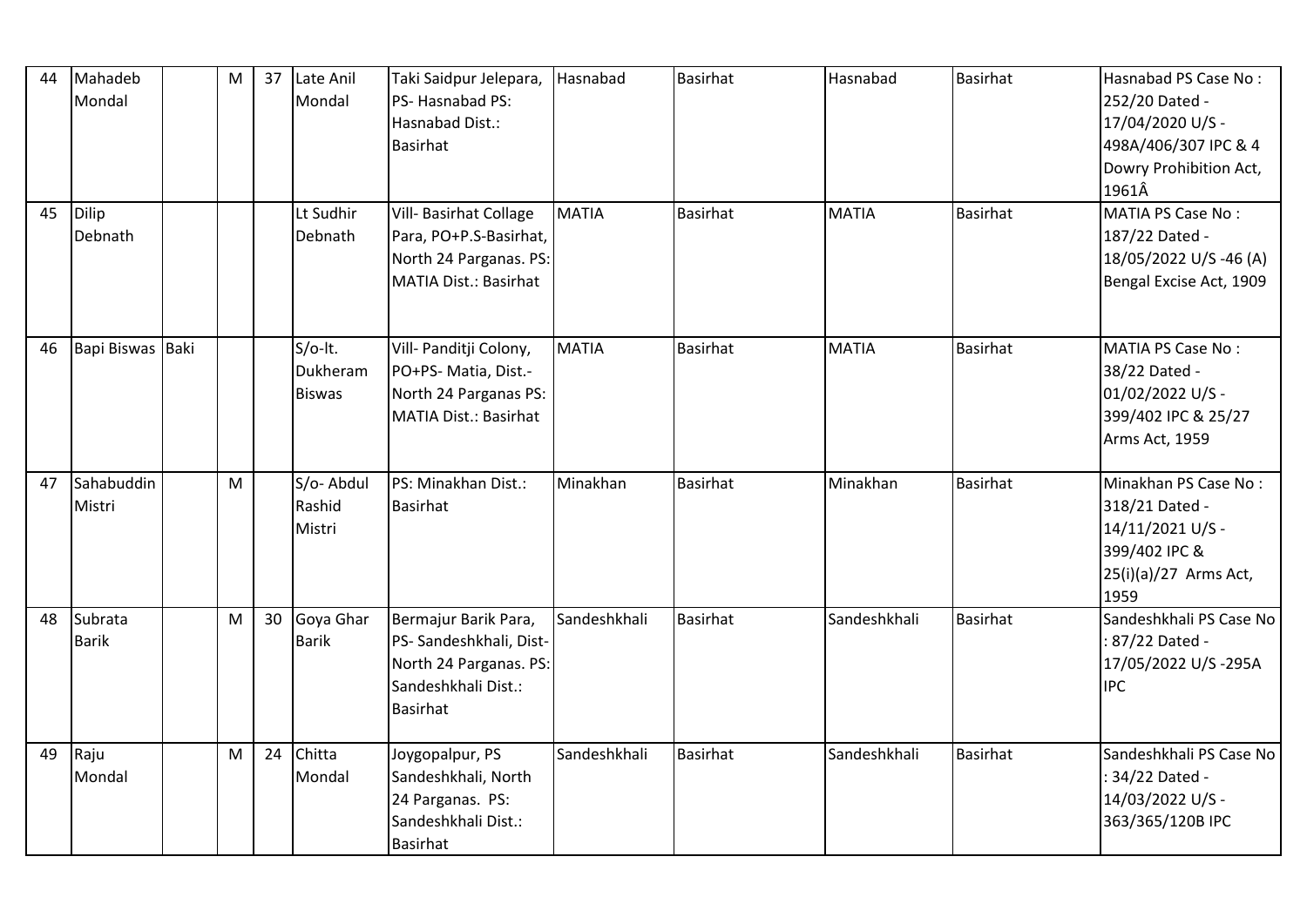| 50 | <b>Tuhin Gazi</b>  |      | M | 25 |                          | Aneesh Gazi   PS: Swarupnagar Dist.: Swarupnagar<br><b>Basirhat</b>                                                                     |               | <b>Basirhat</b> | Swarupnagar   | <b>Basirhat</b>                              | Swarupnagar PS Case No<br>: 502/22 Dated -<br>18/05/2022 U/S -<br>379/411/413 IPC & 11<br>Prevention of Cruelty to<br>Animals Act, 1960<br>(Relevant Provisions) & |
|----|--------------------|------|---|----|--------------------------|-----------------------------------------------------------------------------------------------------------------------------------------|---------------|-----------------|---------------|----------------------------------------------|--------------------------------------------------------------------------------------------------------------------------------------------------------------------|
|    |                    |      |   |    |                          |                                                                                                                                         |               |                 |               |                                              | 51 Wild Life Protection<br>Act, 1972 (Relevant<br>Provisions)                                                                                                      |
| 51 | Sujal Ghosh        |      | M | 35 | Late<br>Subhash<br>Ghosh | PS: Swarupnagar Dist.: Swarupnagar<br><b>Basirhat</b>                                                                                   |               | <b>Basirhat</b> | Swarupnagar   | <b>Basirhat</b>                              | Swarupnagar PS Case No<br>: 504/22 Dated -<br>18/05/2022 U/S-14<br>Foreigners Act, 1946Â                                                                           |
| 52 | Tariqul<br>Khan    |      | M | 26 | Akber Khan               | PS: Swarupnagar Dist.: Swarupnagar<br><b>Basirhat</b>                                                                                   |               | <b>Basirhat</b> | Swarupnagar   | Basirhat                                     | Swarupnagar PS Case No<br>: 505/22 Dated -<br>18/05/2022 U/S-14<br>Foreigners Act, 1946Â                                                                           |
| 53 | Nirapada<br>Sarkar |      | M | 53 | Sarkar                   | Lt. Khiradhar Vill-Joytara, PO-<br>Amankandiya, PS-<br>Gaighata, Dist-North<br>24 Parganas PS:<br>Swarupnagar Dist.:<br><b>Basirhat</b> | Swarupnagar   | <b>Basirhat</b> | Swarupnagar   | <b>Basirhat</b>                              | Swarupnagar PS Case No<br>: 473/22 Dated -<br>11/05/2022 U/S -<br>363/365 IPC                                                                                      |
| 54 | Arab Ali           |      | M |    | S/o Abdul<br>Gani Sk     | Nawdapara, Arazi<br>Budharpara, Goaljan,<br>Murshidabad,<br>Berhampore PS:<br>Nawda Dist.:<br>Murshidabad                               | Nawda         | Murshidabad     | Nscbi airport | <b>Bidhannagar Police</b><br>Commissionerate | Nscbi airport PS Case No<br>: 29/22 Dated -<br>15/05/2022 U/S -<br>420/465/467/468/471<br><b>IPC</b>                                                               |
| 55 | Kismat Sk          | Babu | M |    | Fajul Sk                 | Moldanga, PS-<br>Santiniketan, Dist-<br>Birbhum PS: Bolpur<br>Dist.: Birbhum                                                            | <b>Bolpur</b> | Birbhum         | Bolpur        | Birbhum                                      | Bolpur PS Case No:<br>131/22 Dated -<br>10/05/2022 U/S -<br>399/402 IPC                                                                                            |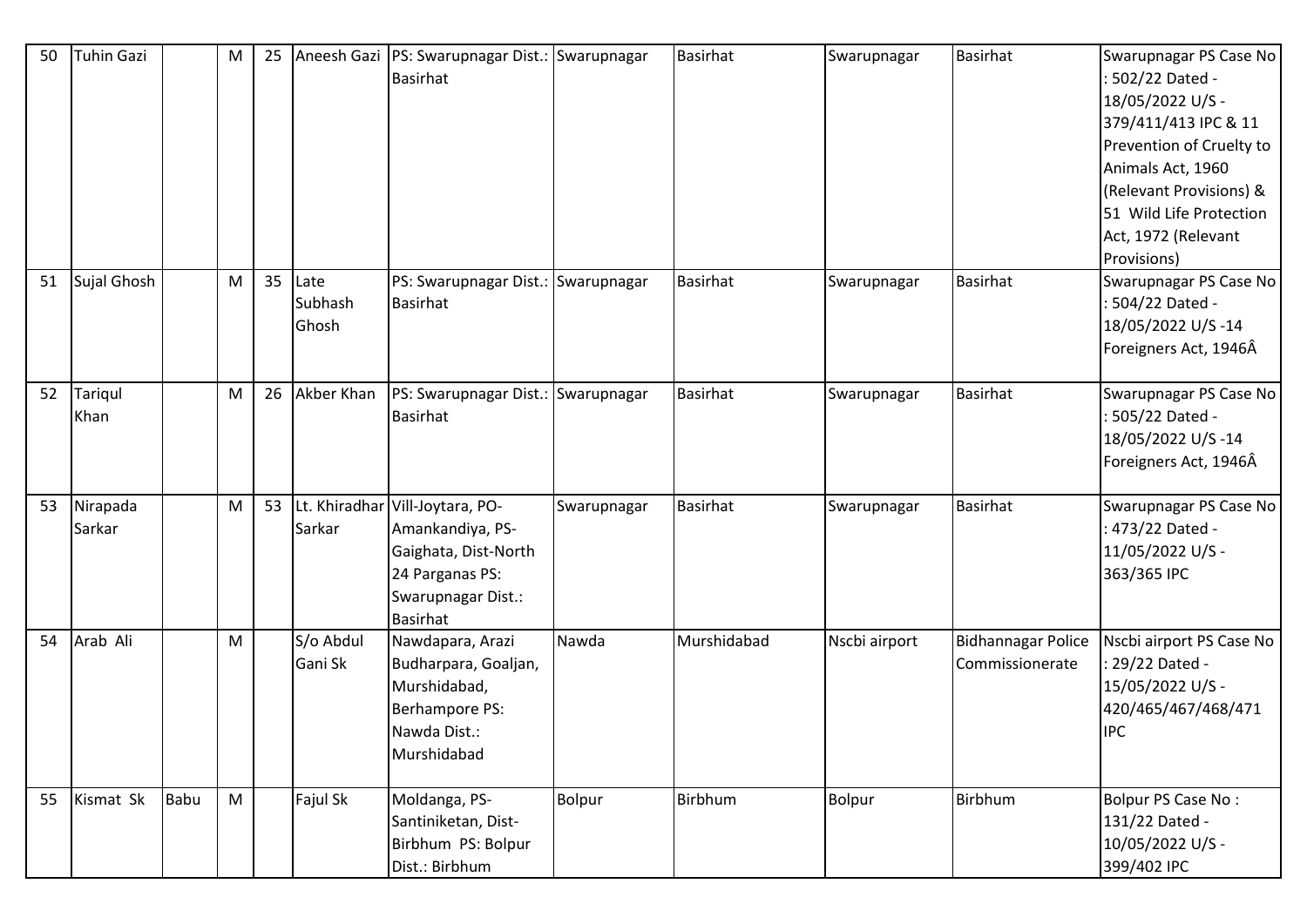| 56 | Goutam     |       | M |    |            | Lt. Jadab Das Bolpur Surashreepally, Bolpur |            | <b>Birbhum</b>        | <b>Bolpur</b> | <b>Birbhum</b>        | <b>Bolpur PS Case No:</b> |
|----|------------|-------|---|----|------------|---------------------------------------------|------------|-----------------------|---------------|-----------------------|---------------------------|
|    | Das        |       |   |    |            | PS- Bolpur, Dist-                           |            |                       |               |                       | 131/22 Dated -            |
|    |            |       |   |    |            | Birbhum PS: Bolpur                          |            |                       |               |                       | 10/05/2022 U/S -          |
|    |            |       |   |    |            | Dist.: Birbhum                              |            |                       |               |                       | 399/402 IPC               |
|    |            |       |   |    |            |                                             |            |                       |               |                       |                           |
| 57 | Sk Jiarul  |       | M | 35 | Sk Kader   | Pachhiara PS:                               | Dubrajpore | <b>Birbhum</b>        | Dubrajpore    | <b>Birbhum</b>        | Dubrajpore PS Case No:    |
|    |            |       |   |    |            | Dubrajpore Dist.:                           |            |                       |               |                       | 62/22 Dated -             |
|    |            |       |   |    |            | <b>Birbhum</b>                              |            |                       |               |                       | 06/04/2022 U/S -          |
|    |            |       |   |    |            |                                             |            |                       |               |                       | 379/411/413/414 IPC       |
| 58 | Toni Sk    |       | M |    | Hazrat Sk  | Bisia PS: Mallarpur                         | Mallarpur  | Birbhum               | Mallarpur     | <b>Birbhum</b>        | Mallarpur PS Case No:     |
|    |            |       |   |    |            | Dist.: Birbhum                              |            |                       |               |                       | 113/22 Dated -            |
|    |            |       |   |    |            |                                             |            |                       |               |                       | 18/05/2022 U/S -          |
|    |            |       |   |    |            |                                             |            |                       |               |                       | 498A/323/307 IPC          |
| 59 | Murselim   |       | M |    | Samad Sk   | Gazipur PS: Mallarpur                       | Mallarpur  | <b>Birbhum</b>        | Mallarpur     | <b>Birbhum</b>        | Mallarpur PS Case No:     |
|    | <b>Sk</b>  |       |   |    |            | Dist.: Birbhum                              |            |                       |               |                       | 100/22 Dated -            |
|    |            |       |   |    |            |                                             |            |                       |               |                       | 04/05/2022 U/S -          |
|    |            |       |   |    |            |                                             |            |                       |               |                       | 448/506 IPC               |
| 60 | Asraful Sk | Khapa | M |    |            | 37 Meharab Sk Barohyderpur PS:              | Nalhati    | <b>Birbhum</b>        | Paikar        | <b>Birbhum</b>        | Paikar PS Case No:        |
|    |            |       |   |    |            | Nalhati Dist.: Birbhum                      |            |                       |               |                       | 125/22 Dated -            |
|    |            |       |   |    |            |                                             |            |                       |               |                       | 14/05/2022 U/S-392 IPC    |
|    |            |       |   |    |            |                                             |            |                       |               |                       |                           |
| 61 | Sk Saddam  |       | M |    |            | 26 Lt.sk Sher Ali Sahapur, Kuitha PS:       | Sadaipore  | <b>Birbhum</b>        | Sainthia      | <b>Birbhum</b>        | Sainthia PS Case No:      |
|    | Hossain    |       |   |    |            | Sadaipore Dist.:                            |            |                       |               |                       | 136/22 Dated -            |
|    |            |       |   |    |            | <b>Birbhum</b>                              |            |                       |               |                       | 18/05/2022 U/S -          |
|    |            |       |   |    |            |                                             |            |                       |               |                       | 379/411/413/414 IPC       |
| 62 | Sahadeb    |       | M | 43 | Lt. Laxman | Sagarpur PS: Bagdah                         | Bagdah     | <b>Bongaon Police</b> | <b>Bagdah</b> | Bongaon Police        | Bagdah PS Case No:        |
|    | Pal        |       |   |    | Ch. Pal    | Dist.: Bongaon Police                       |            | <b>District</b>       |               | <b>District</b>       | 363/22 Dated -            |
|    |            |       |   |    |            | <b>District</b>                             |            |                       |               |                       | 18/05/2022 U/S-379 IPC    |
|    |            |       |   |    |            |                                             |            |                       |               |                       |                           |
| 63 | Raj Das    | Uttam | M |    | Raju Das   | PS: Bongaon Dist.:                          | Bongaon    | <b>Bongaon Police</b> | Bongaon       | <b>Bongaon Police</b> | Bongaon PS Case No:       |
|    |            | Das   |   |    |            | Bongaon Police                              |            | <b>District</b>       |               | <b>District</b>       | 504/22 Dated -            |
|    |            |       |   |    |            | <b>District</b>                             |            |                       |               |                       | 18/05/2022 U/S-376 IPC    |
|    |            |       |   |    |            |                                             |            |                       |               |                       | & 6 The Protection of     |
|    |            |       |   |    |            |                                             |            |                       |               |                       | children from sexual      |
|    |            |       |   |    |            |                                             |            |                       |               |                       | offences Act, 2012        |
|    |            |       |   |    |            |                                             |            |                       |               |                       | (POCSO)                   |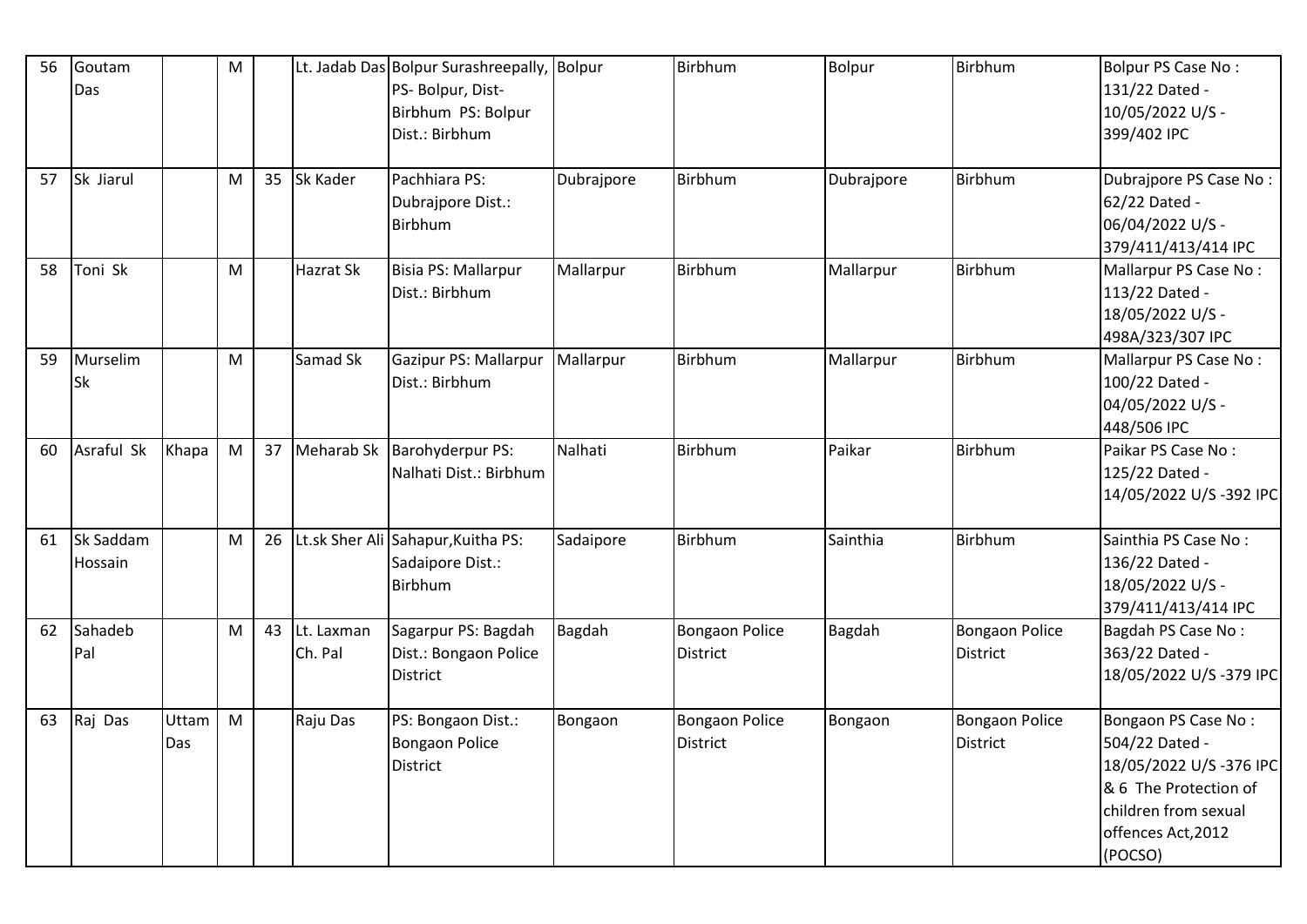| 64 | Kartick<br>Ghosh        |      | M |    | Lt. Gour<br>Ghosh                     | Vill- Narikela<br>(Ghoshpara), PO+PS-<br>Gaighata, Dist-North<br>24 Parganas PS:<br>Gaighata Dist.:<br><b>Bongaon Police</b><br><b>District</b> | Gaighata   | <b>Bongaon Police</b><br><b>District</b>  | Gaighata   | <b>Bongaon Police</b><br><b>District</b>  | Gaighata PS Case No:<br>441/22 Dated -<br>18/05/2022 U/S -<br>498A/307 IPC                                             |
|----|-------------------------|------|---|----|---------------------------------------|-------------------------------------------------------------------------------------------------------------------------------------------------|------------|-------------------------------------------|------------|-------------------------------------------|------------------------------------------------------------------------------------------------------------------------|
| 65 | <b>Suman Das</b>        |      | M | 34 | Susanta Das                           | Mearber, Pirtala, PS<br>CHN (H) PS: Chinsurah<br>Dist.: Chandannagar<br>Police<br>Commissionerate                                               | Chinsurah  | Chandannagar<br>Police<br>Commissionerate | Chinsurah  | Chandannagar<br>Police<br>Commissionerate | Chinsurah PS Warrant<br>$No = 231$                                                                                     |
| 66 | Susanta Das             |      | M | 53 | Late Sudhir<br>@<br>Chittaranjan<br>D | Mearber, Pirtala, PS<br>CHN (H) PS: Chinsurah<br>Dist.: Chandannagar<br>Police<br>Commissionerate                                               | Chinsurah  | Chandannagar<br>Police<br>Commissionerate | Chinsurah  | Chandannagar<br>Police<br>Commissionerate | Chinsurah PS Warrant<br>$No = 230$                                                                                     |
| 67 | <b>Bubai Bag</b>        |      | M | 24 | Raju Bag                              | Dharampur, Sasthitala, Chinsurah<br>PS CHN (H) PS:<br>Chinsurah Dist.:<br>Chandannagar Police<br>Commissionerate                                |            | Chandannagar<br>Police<br>Commissionerate | Chinsurah  | Chandannagar<br>Police<br>Commissionerate | Chinsurah PS Warrant<br>$No = 228$                                                                                     |
| 68 | Krishna<br>Chaki        |      | M | 25 |                                       | Kartick Chaki Bandel, Lalbaba<br>Ashram, PS CHN (H)<br>PS: Chinsurah Dist.:<br>Chandannagar Police<br>Commissionerate                           | Chinsurah  | Chandannagar<br>Police<br>Commissionerate | Chinsurah  | Chandannagar<br>Police<br>Commissionerate | Chinsurah PS Warrant<br>$No = 233 Warren$ Marrant No =<br>236 Warrant No = 235<br>Warrant No = 234<br>Warrant No = 229 |
| 69 | <b>Bhudeb</b><br>Halder | Babu | M | 27 | Srimanta<br>Halder                    | Mahesh Ganguli<br>Bagan Lane PO-<br>Mahesh PS-<br>Serampore, Hooghly<br>PS: Srirampore Dist.:<br>Chandannagar Police<br>Commissionerate         | Srirampore | Chandannagar<br>Police<br>Commissionerate | Srirampore | Chandannagar<br>Police<br>Commissionerate | Srirampore PS Case No:<br>149/22 Dated -<br>13/05/2022 U/S -<br>399/402 IPC & 25/27<br>Arms Act, 1959                  |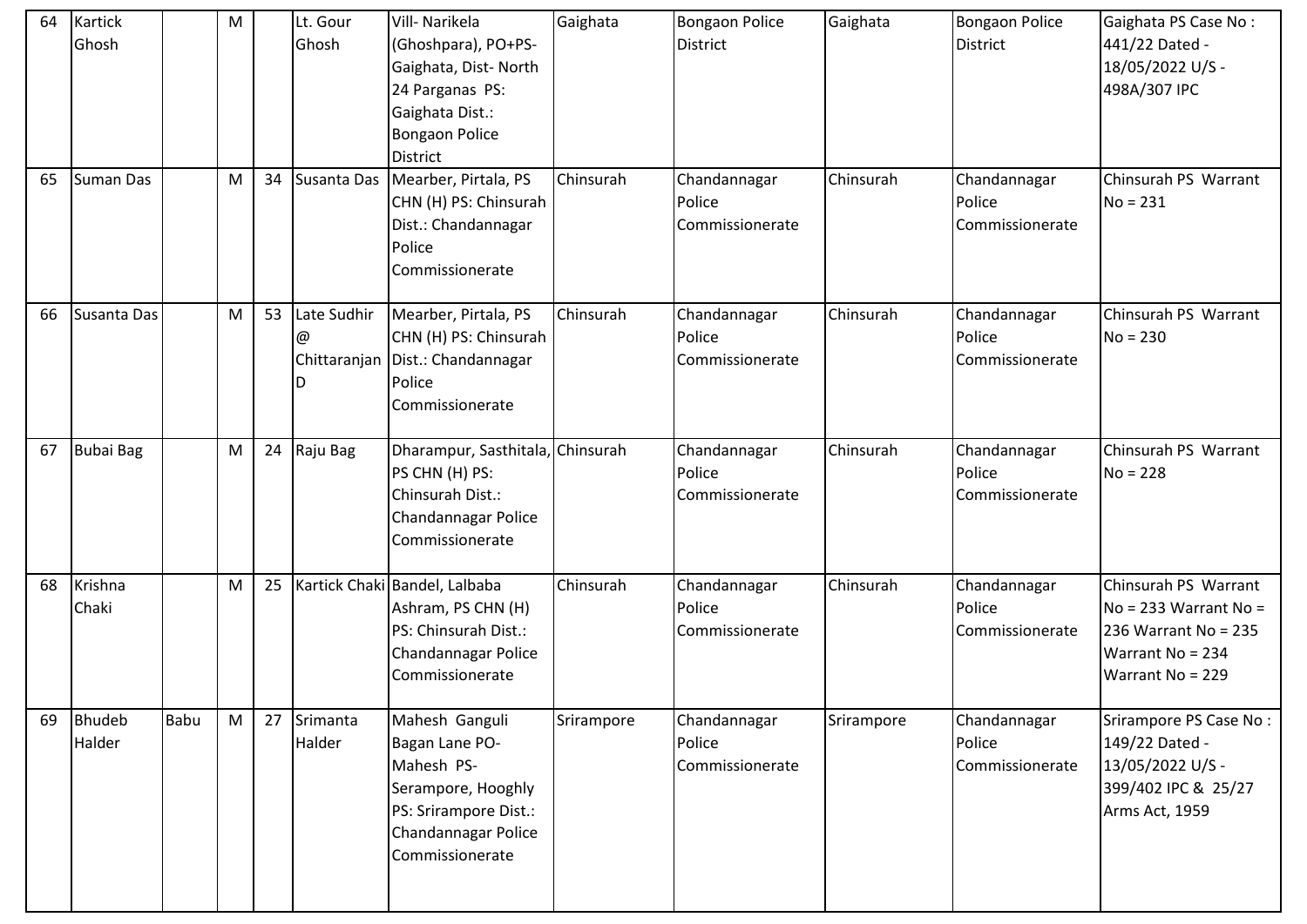| 70 | <b>Kesto Malik</b> | M         | Lt Madan<br>Malik        | Pardankuni,<br>Badamtala PS-<br>Dankuni, Dist-Hooghly<br>PS: Uttarpara Dist.:<br>Chandannagar Police<br>Commissionerate                                                                                                                                                         | Uttarpara   | Chandannagar<br>Police<br>Commissionerate | Uttarpara           | Chandannagar<br>Police<br>Commissionerate | Uttarpara PS Case No:<br>164/22 Dated -<br>14/05/2022 U/S-379 IPC                                                                                                |
|----|--------------------|-----------|--------------------------|---------------------------------------------------------------------------------------------------------------------------------------------------------------------------------------------------------------------------------------------------------------------------------|-------------|-------------------------------------------|---------------------|-------------------------------------------|------------------------------------------------------------------------------------------------------------------------------------------------------------------|
| 71 | Surojit<br>Nakhoda | M         | 28 Lt Rabin<br>Nakhoda   | Raghunathpur<br>Kalirchak Bagpara, PS-<br>Dankuni, Dist-Hooghly<br>PS: Uttarpara Dist.:<br>Chandannagar Police<br>Commissionerate                                                                                                                                               | Uttarpara   | Chandannagar<br>Police<br>Commissionerate | Uttarpara           | Chandannagar<br>Police<br>Commissionerate | Uttarpara PS Case No:<br>164/22 Dated -<br>14/05/2022 U/S-379 IPC                                                                                                |
| 72 | Prakash<br>Yadav   |           | Ramdev<br>Yadav          | 185/556, Haran<br>Banerjee Lane,<br>Chatnipukur, PO-<br>Konnagar, PS-<br>Uttarpara, Dist-<br>Hooghly, A/p Rajib<br>Gandhi Road, Near<br>Bengal Fine More, PO-<br>Konnagar, PS-<br>Uttarpara, Dist-<br>Hooghly PS: Uttarpara<br>Dist.: Chandannagar<br>Police<br>Commissionerate | Uttarpara   | Chandannagar<br>Police<br>Commissionerate | Uttarpara           | Chandannagar<br>Police<br>Commissionerate | Uttarpara PS Case No:<br>172/22 Dated -<br>18/05/2022 U/S -<br>341/323/325 IPC & 75<br>Juvenile Justice (Care<br>and Protection of<br>Children) Act, 2000Â       |
| 73 | Mofijuddin<br>Miah | ${\sf M}$ | Lt.<br>Meherulla<br>Miah | Digalhati Maynaguri<br>PS: Cooch behar Dist.:<br>Coochbehar                                                                                                                                                                                                                     | Cooch behar | Coochbehar                                | Coochbehar<br>women | Coochbehar                                | Coochbehar women PS<br>Case No: 64/22 Dated -<br>18/05/2022 U/S -<br>417/376 IPC & 06 The<br>Protection of children<br>from sexual offences<br>Act, 2012 (POCSO) |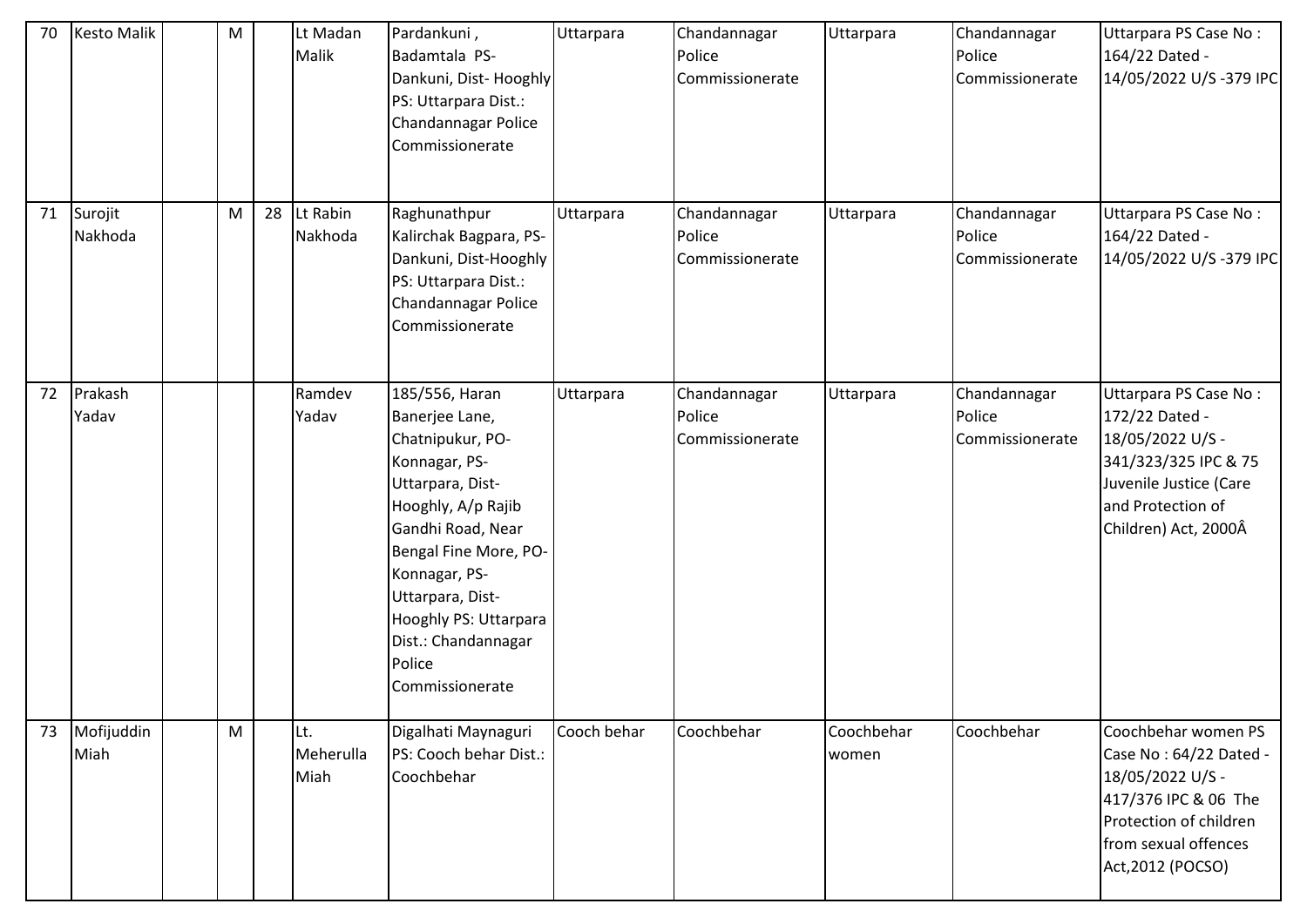| 74 | Lutfar Miah LUTFA | <b>RAHA</b><br><b>MAN</b><br>@<br><b>JOYBA</b> | M         |    | Khalil Miah             | <b>JHALJHALI HALIYA</b><br>PARA PS: Tufanganj<br>Dist.: Coochbehar                                   | Tufanganj | Coochbehar       | Tufanganj | Coochbehar       | Tufanganj PS Case No:<br>418/22 Dated -<br>17/05/2022 U/S -<br>498A/306/34 IPC & 3/4<br>Dowry Prohibition<br>(Maintenance of Lists of<br>Presents to the Bride<br>and Bridegroom) Rules,<br>1985Â |
|----|-------------------|------------------------------------------------|-----------|----|-------------------------|------------------------------------------------------------------------------------------------------|-----------|------------------|-----------|------------------|---------------------------------------------------------------------------------------------------------------------------------------------------------------------------------------------------|
| 75 | Alamin<br>Mandal  |                                                | M         |    |                         | Jalal Mandal Biswanathpur PS:<br>Kumarganj Dist.:<br>Dakshin Dinajpur                                | Kumarganj | Dakshin Dinajpur | Kumarganj | Dakshin Dinajpur | Kumarganj PS Case No:<br>169/22 Dated -<br>18/05/2022 U/S-10/11<br>Prohibition of Child<br>Marriage Act, 2006Â                                                                                    |
| 76 | Rajib<br>Sarkar   |                                                | M         |    | 23 Lt. Bhulal<br>Sarkar | Purba Basoil PS:<br>Kushmandi Dist.:<br>Dakshin Dinajpur                                             | Kushmandi | Dakshin Dinajpur | Kushmandi | Dakshin Dinajpur | Kushmandi PS Case No:<br>98/22 Dated -<br>01/05/2022 U/S-363 IPC                                                                                                                                  |
| 77 | Pabitra<br>Sarkar |                                                | M         |    | th Sarkar               | Dwijendrana BATUN PS: Patiram<br>Dist.: Dakshin Dinajpur                                             | Patiram   | Dakshin Dinajpur | Patiram   | Dakshin Dinajpur | Patiram PS Case No:<br>93/22 Dated -<br>18/05/2022 U/S-46 A<br>(c) Bengal Excise Act,<br>1909                                                                                                     |
| 78 | Anup<br>Barman    |                                                | M         | 21 | Tiru                    | Dhulahar PS: Tapan<br>Dist.: Dakshin Dinajpur                                                        | Tapan     | Dakshin Dinajpur | Tapan     | Dakshin Dinajpur | Tapan PS Case No:<br>285/22 Dated -<br>16/05/2022 U/S -<br>363/365/34 IPC                                                                                                                         |
| 79 | Ramanath<br>Das   |                                                | ${\sf M}$ |    | <b>Sunil Das</b>        | Keshordoba, PO-<br>Adhikari, PS-Kharibari,<br>Dist-Darjeeling. PS:<br>Kharibari Dist.:<br>Darjeeling | Kharibari | Darjeeling       | Kharibari | Darjeeling       | Kharibari PS Case No:<br>176/22 Dated -<br>18/05/2022 U/S -<br>379/411 IPC                                                                                                                        |
| 80 | Dipesh<br>Gurung  |                                                | M         |    | 24 Man Bdr.<br>Gurung   | <b>Upper Samalbong</b><br>Bijanbari PS: Pulbazar<br>Dist.: Darjeeling                                | Pulbazar  | Darjeeling       | Kurseong  | Darjeeling       | Kurseong PS Case No:<br>55/22 Dated -<br>18/05/2022 U/S-9/10<br>Prohibition of Child<br>Marriage Act, 2006Â                                                                                       |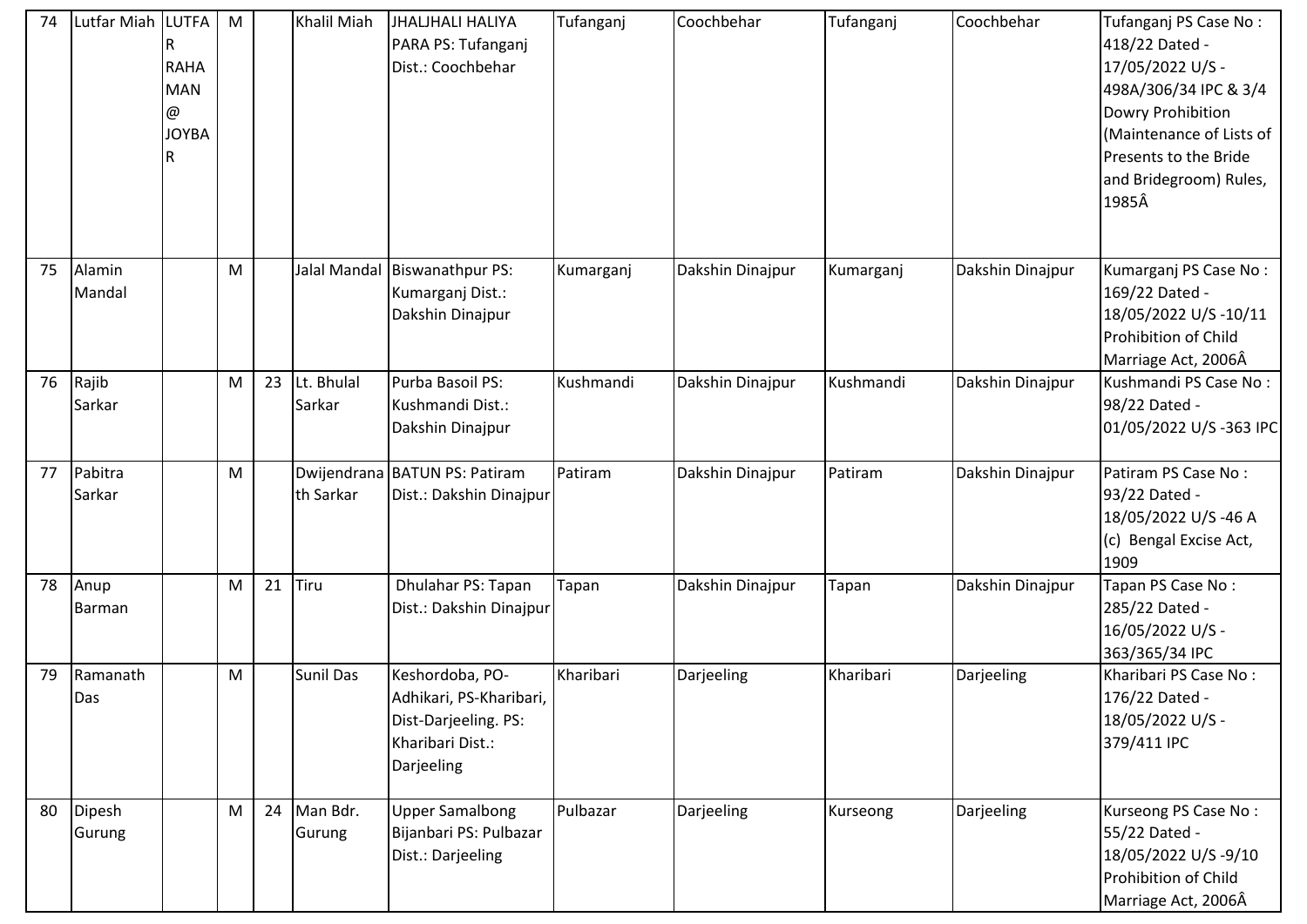| 81 | Rupan<br>Bhujel             | M | 44 | Lt. Santa Kr.<br><b>Bhujel</b> | Lapchay Kheti,<br>Mahaldiram PS:<br>Kurseong Dist.:<br>Darjeeling                                                                          | Kurseong      | Darjeeling                                | Kurseong      | Darjeeling                                | Kurseong PS Case No:<br>55/22 Dated -<br>18/05/2022 U/S-9/10<br>Prohibition of Child<br>Marriage Act, 2006Â |
|----|-----------------------------|---|----|--------------------------------|--------------------------------------------------------------------------------------------------------------------------------------------|---------------|-------------------------------------------|---------------|-------------------------------------------|-------------------------------------------------------------------------------------------------------------|
| 82 | <b>Bed Prasad</b><br>Gurung | M |    | 53 Lt. Chandra<br>Bdr. Gurung  | Pragati Gram PO + PS<br>Sadar PS: Darjeeling<br>Dist.: Darjeeling                                                                          | Darjeeling    | Darjeeling                                | Kurseong      | Darjeeling                                | Kurseong PS Case No:<br>55/22 Dated -<br>18/05/2022 U/S-9/10<br>Prohibition of Child<br>Marriage Act, 2006Â |
| 83 | Saran<br>Pradhan            | M | 70 | man<br>Pradhan                 | S/o.lt.bhakti Sangeytar Bhanu<br>Gram, P.O-<br>Pokhriabong PS:<br>Sukhia pokhri Dist.:<br>Darjeeling                                       | Sukhia pokhri | Darjeeling                                | Sukhia pokhri | Darjeeling                                | Sukhia pokhri PS Case<br>No: 007/22 U/S -                                                                   |
| 84 | Saikat<br>Purkait           | M |    | 32 S/o Anath<br>Purkait        | Of Achipur, PS Pujali,<br>South 24 Parganas PS:<br>Pujali Dist.: Diamond<br><b>Harbour Police District</b>                                 | Pujali        | Diamond Harbour<br><b>Police District</b> | Budgebudge    | Diamond Harbour<br><b>Police District</b> | Budgebudge PS Case No<br>: 121/22 Dated -<br>02/05/2022 U/S-379 IPC                                         |
| 85 | <b>Sk Saidul</b>            | M | 26 | $S/O$ Sk<br>Moula Box          | Of Mithapukur Mistri<br>para, PS Budge Budge,<br>South 24 parganas PS:<br>Budgebudge Dist.:<br>Diamond Harbour<br><b>Police District</b>   | Budgebudge    | Diamond Harbour<br>Police District        | Budgebudge    | Diamond Harbour<br>Police District        | <b>Budgebudge PS Case No</b><br>: 121/22 Dated -<br>02/05/2022 U/S-379 IPC                                  |
| 86 | Sk Munna                    | M | 30 |                                | S/o Sk Akbar Akra Bhangipara, PS-<br>Maheshtala, South 24<br>Paganas PS:<br>Maheshtala Dist.:<br>Diamond Harbour<br><b>Police District</b> | Maheshtala    | Diamond Harbour<br>Police District        | Maheshtala    | Diamond Harbour<br><b>Police District</b> | Maheshtala PS Case No:<br>237/22 Dated -<br>18/05/2022 U/S -<br>399/402 IPC                                 |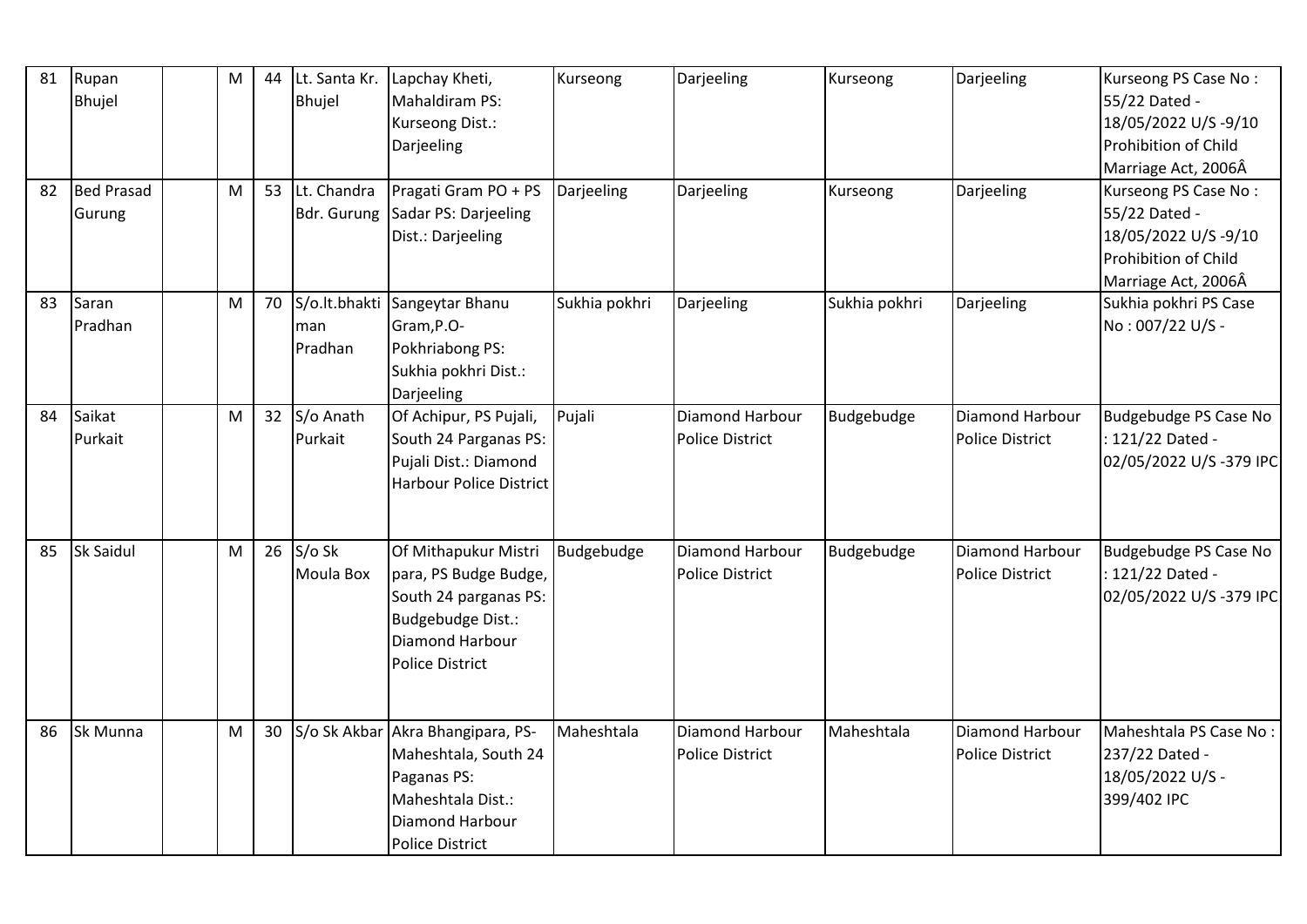| 87 | Rifan Ali<br>Molla        | M |    | 26 S/o Lt.<br>Jabbar Ali<br>Molla | Asuti Mollapara, PS-<br>Asuti-Kalitala, South<br>24 Parganas PS:<br>Maheshtala Dist.:<br><b>Diamond Harbour</b><br><b>Police District</b>                                                      | Maheshtala | <b>Diamond Harbour</b><br><b>Police District</b> | Maheshtala | Diamond Harbour<br><b>Police District</b>        | Maheshtala PS Case No:<br>237/22 Dated -<br>18/05/2022 U/S -<br>399/402 IPC                |
|----|---------------------------|---|----|-----------------------------------|------------------------------------------------------------------------------------------------------------------------------------------------------------------------------------------------|------------|--------------------------------------------------|------------|--------------------------------------------------|--------------------------------------------------------------------------------------------|
| 88 | Abdul Kader Roki<br>Molla | M | 35 | S/o Mostak<br>Molla               | Kankhuli Lebutala, PS- Maheshtala<br>Rabindranagar, A/P 16<br>Bigha Natun Basti, PS-<br>Maheshtala, South 24<br>Parganas PS:<br>Maheshtala Dist.:<br>Diamond Harbour<br><b>Police District</b> |            | Diamond Harbour<br><b>Police District</b>        | Maheshtala | <b>Diamond Harbour</b><br><b>Police District</b> | Maheshtala PS Case No:<br>237/22 Dated -<br>18/05/2022 U/S -<br>399/402 IPC                |
| 89 | Sk Bapi                   | M | 28 | S/o Sk Nur<br>Islam               | Sontoshpur, Pirdanga-<br>Talbagan, PS-<br>Rabindranagar, South<br>24 Parganas PS:<br>Maheshtala Dist.:<br>Diamond Harbour<br><b>Police District</b>                                            | Maheshtala | Diamond Harbour<br><b>Police District</b>        | Maheshtala | <b>Diamond Harbour</b><br><b>Police District</b> | Maheshtala PS Case No:<br>237/22 Dated -<br>18/05/2022 U/S -<br>399/402 IPC                |
| 90 | <b>Kartick</b><br>Mondal  | M | 36 | Basanta<br>Mondal                 | DHAMUA PS:<br>Mograhat Dist.:<br>Diamond Harbour<br><b>Police District</b>                                                                                                                     | Mograhat   | Diamond Harbour<br><b>Police District</b>        | Mograhat   | Diamond Harbour<br>Police District               | Mograhat PS Case No:<br>198/22 Dated -<br>18/05/2022 U/S-46A(c)<br>Bengal Excise Act, 1909 |
| 91 | Sambhu<br>Mondal          | M | 30 | Lt. Gour<br>Mondal                | <b>BIHARI PS: Mograhat</b><br>Dist.: Diamond<br>Harbour Police District                                                                                                                        | Mograhat   | Diamond Harbour<br><b>Police District</b>        | Mograhat   | Diamond Harbour<br><b>Police District</b>        | Mograhat PS Case No:<br>198/22 Dated -<br>18/05/2022 U/S-46A(c)<br>Bengal Excise Act, 1909 |
| 92 | Sahajada<br>Fakir         | M | 28 | Akbar Fakir                       | MAHITALAB PS:<br>Mograhat Dist.:<br>Diamond Harbour<br>Police District                                                                                                                         | Mograhat   | Diamond Harbour<br><b>Police District</b>        | Mograhat   | Diamond Harbour<br>Police District               | Mograhat PS Case No:<br>122/22 Dated -<br>04/04/2022 U/S-25/27<br>Arms Act, 1959           |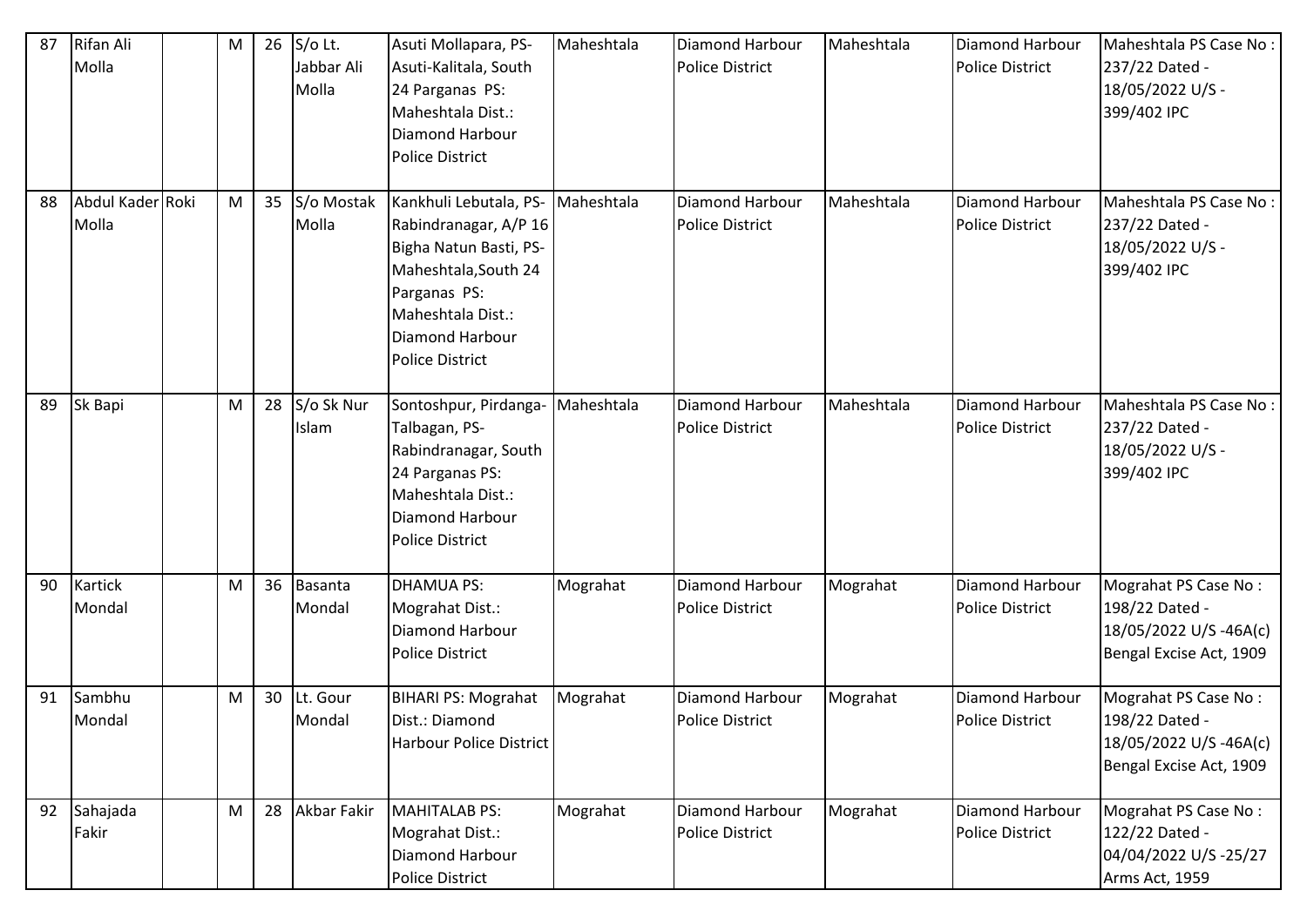| 93 | Nepal Das                |                        | M | 40 | Biswanath<br>Das           | PS: Pujali Dist.:<br>Diamond Harbour<br><b>Police District</b>                                                                                   | Pujali     | <b>Diamond Harbour</b><br><b>Police District</b> | Pujali     | Diamond Harbour<br><b>Police District</b> | Pujali PS Case No: 35/22<br>Dated - 18/05/2022 U/S -<br>341/323/326/506 IPC                |
|----|--------------------------|------------------------|---|----|----------------------------|--------------------------------------------------------------------------------------------------------------------------------------------------|------------|--------------------------------------------------|------------|-------------------------------------------|--------------------------------------------------------------------------------------------|
| 94 | Riju Ruidas              | <b>Tarak</b><br>Ruidas |   | 35 | Feluram<br>Ruidas          | Krishnapur,<br>Ruidaspara, PS:<br>Chanditala, Hooghly<br>PS: Chanditala Dist.:<br><b>Hooghly Rural</b>                                           | Chanditala | <b>Hooghly Rural</b>                             | Chanditala | <b>Hooghly Rural</b>                      | Chanditala PS Warrant<br>$No = 347$                                                        |
| 95 | Shankar<br><b>Ruidas</b> |                        | M | 31 | Feluram<br>Ruidas          | Krishnapur,<br>Ruidaspara, PS:<br>Chanditala, Hooghly<br>PS: Chanditala Dist.:<br><b>Hooghly Rural</b>                                           | Chanditala | <b>Hooghly Rural</b>                             | Chanditala | <b>Hooghly Rural</b>                      | Chanditala PS Warrant<br>$No = 348$                                                        |
| 96 | Sekh Safikul<br>Islam    |                        | M | 37 | Sk. Abdul<br>Kalam         | Krishnapur,<br>Dakshinpara, PS:<br>Chanditala, Hooghly<br>PS: Chanditala Dist.:<br><b>Hooghly Rural</b>                                          | Chanditala | <b>Hooghly Rural</b>                             | Chanditala | <b>Hooghly Rural</b>                      | Chanditala PS                                                                              |
| 97 | Jiban Roy                |                        | M |    | 45 Lt Pachkari<br>Roy @aju | Vill- Nabagram, P.S-Vill-Dadpur<br>Nabagram, P.S-<br>Dadpur, Dist-Hooghly.<br>Dadpur, Dist-Hooghly.<br>PS: Dadpur Dist.:<br><b>Hooghly Rural</b> |            | <b>Hooghly Rural</b>                             | Dadpur     | <b>Hooghly Rural</b>                      | Dadpur PS Case No:<br>106/22 Dated -<br>18/05/2022 U/S -<br>341/323/325/504/506/3<br>4 IPC |
| 98 | Susanta<br>Santra        |                        | M | 42 | <b>Bharat</b><br>Santra    | Vill-Ghoshpur, PS-<br>Khanakul, Dist.-<br>Hooghly PS: Khanakul<br>Dist.: Hooghly Rural                                                           | Khanakul   | <b>Hooghly Rural</b>                             | Khanakul   | <b>Hooghly Rural</b>                      | Khanakul PS Warrant<br>$No = 426/22$                                                       |
| 99 | Surjo Sen                |                        | M |    | 19 Anup Sen                | Vill – Ausha, P.S –<br>Memari, Dist –<br>Purba Bardhaman PS:<br>Memari Dist.: Purba<br>Burdwan                                                   | Memari     | Purba Burdwan                                    | Polba      | <b>Hooghly Rural</b>                      | Polba PS Case No: 81/22<br>Dated - 13/05/2022 U/S -<br>363/365 IPC                         |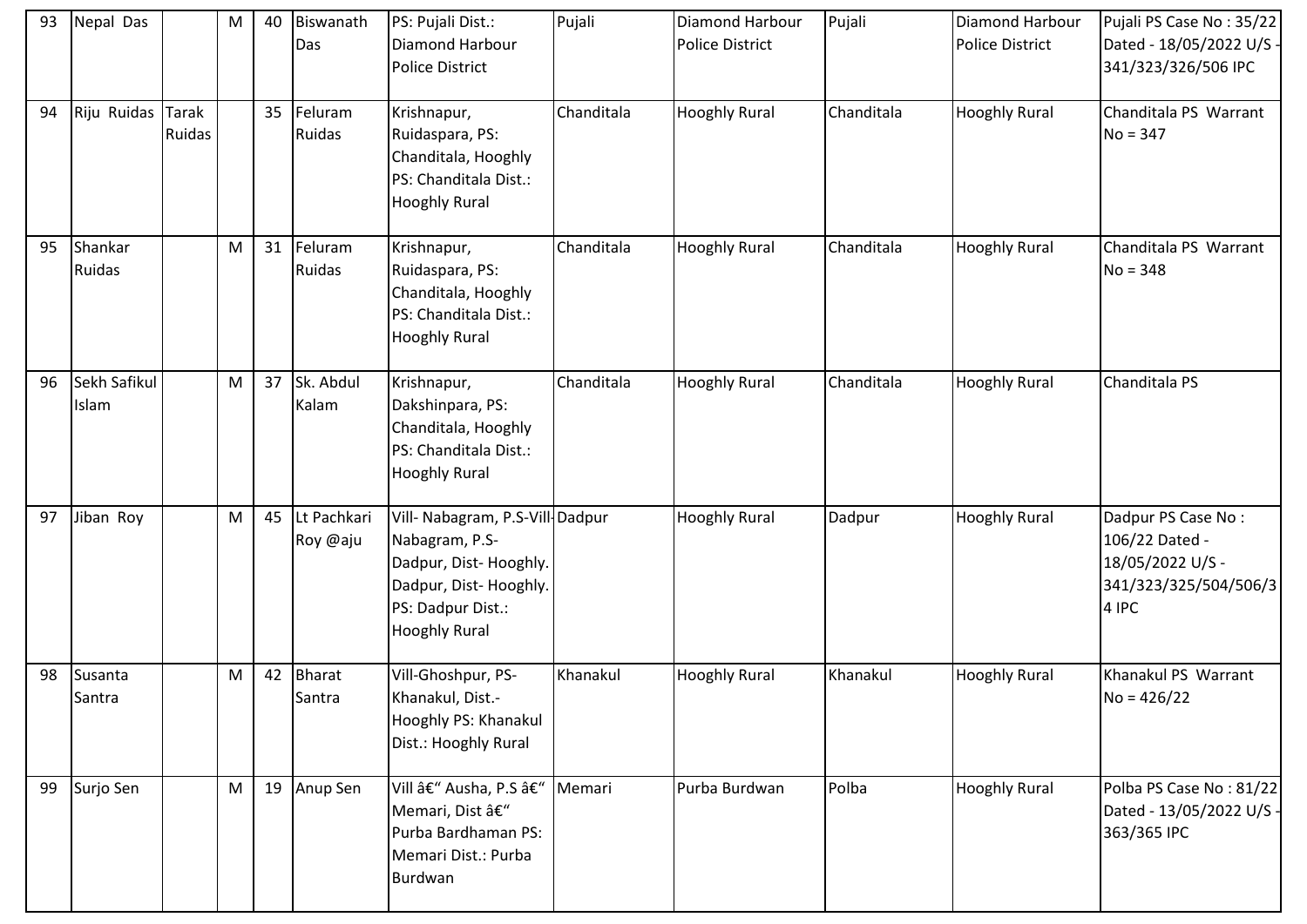| 100 | Narayan<br>Roy     |                |   |    | Bhadreswar<br>Roy   | PS: Singur Dist.:<br><b>Hooghly Rural</b>                                                                               | Singur                                   | <b>Hooghly Rural</b>                          | Singur                     | <b>Hooghly Rural</b>             | Singur PS Case No:<br>199/22 Dated -<br>18/05/2022 U/S -46 (A)<br>(c) Bengal Excise Act,<br>1909             |
|-----|--------------------|----------------|---|----|---------------------|-------------------------------------------------------------------------------------------------------------------------|------------------------------------------|-----------------------------------------------|----------------------------|----------------------------------|--------------------------------------------------------------------------------------------------------------|
| 101 | Shafikul<br>Sekh   |                | M | 21 | Sekh                | Lt. Amanulla Kashimnagar PS:<br>Paikar Dist.: Birbhum                                                                   | Paikar                                   | Birbhum                                       | Asansole g.r.p.s.          | Howrah G.R.P.                    | Asansole g.r.p.s. PS Case<br>No: 08/22 Dated -<br>11/02/2022 U/S-379 IPC                                     |
| 102 | Parimal<br>Saha    | Sanjoy<br>Saha | M | 25 |                     | Lt.biren Saha 6 No Bijoy Nagar, Das<br>Para, PS: Naihati Dist.:<br><b>Barrackpore Police</b><br>Commissionerate         | Naihati                                  | <b>Barrackpore Police</b><br>Commissionerate  | Bandel g.r.p.s.            | Howrah G.R.P.                    | Bandel g.r.p.s. PS Case<br>No: 12/22 Dated -<br>13/05/2022 U/S -<br>399/402 IPC                              |
| 103 | Raj Kumar<br>Singh |                | M | 19 | Singh               | Ghanashyam Pandabeswar D.V.C<br>Para PS:<br>Pandabeshwar Dist.:<br><b>Asansol Durgapur</b><br>Police<br>Commissionerate | Pandabeshwar                             | Asansol Durgapur<br>Police<br>Commissionerate | Burdwan g.r.p.s.           | Howrah G.R.P.                    | Burdwan g.r.p.s. PS Case<br>No: 15/22 Dated -<br>04/04/2022 U/S -<br>399/402 IPC                             |
| 104 | Sk Osman           |                | M | 45 | Lt Akbar Ali        | Kodalpur, PS: Polba<br>Dist.: Hooghly Rural                                                                             | Polba                                    | <b>Hooghly Rural</b>                          | Burdwan g.r.p.s.           | Howrah G.R.P.                    | Burdwan g.r.p.s. PS Case<br>No: 15/22 Dated -<br>04/04/2022 U/S -<br>399/402 IPC                             |
| 105 | Ratul<br>Pandey    |                | M | 24 | S/o-Mihir<br>Pandey | Swaluk Pursurah<br>Hooghly PS: Pursurah<br>Dist.: Hooghly Rural                                                         | Pursurah                                 | <b>Hooghly Rural</b>                          | Sheoraphuli<br>g.r.p.s.    | Howrah G.R.P.                    | Sheoraphuli g.r.p.s. PS<br>Case No: 06/22 Dated -<br>05/04/2022 U/S -<br>399/402 IPC                         |
| 106 | Rakesh Jon         |                |   |    | Alfanso Jon         | PS: Ajc bose botanic<br>garden Dist.: Howrah<br>Police<br>Commissionerate                                               | Ajc bose botanic Howrah Police<br>garden | Commissionerate                               | Ajc bose botanic<br>garden | Howrah Police<br>Commissionerate | Ajc bose botanic garden<br>PS Case No: 84/22<br>Dated - 18/05/2022 U/S -<br>46(A) Bengal Excise Act,<br>1909 |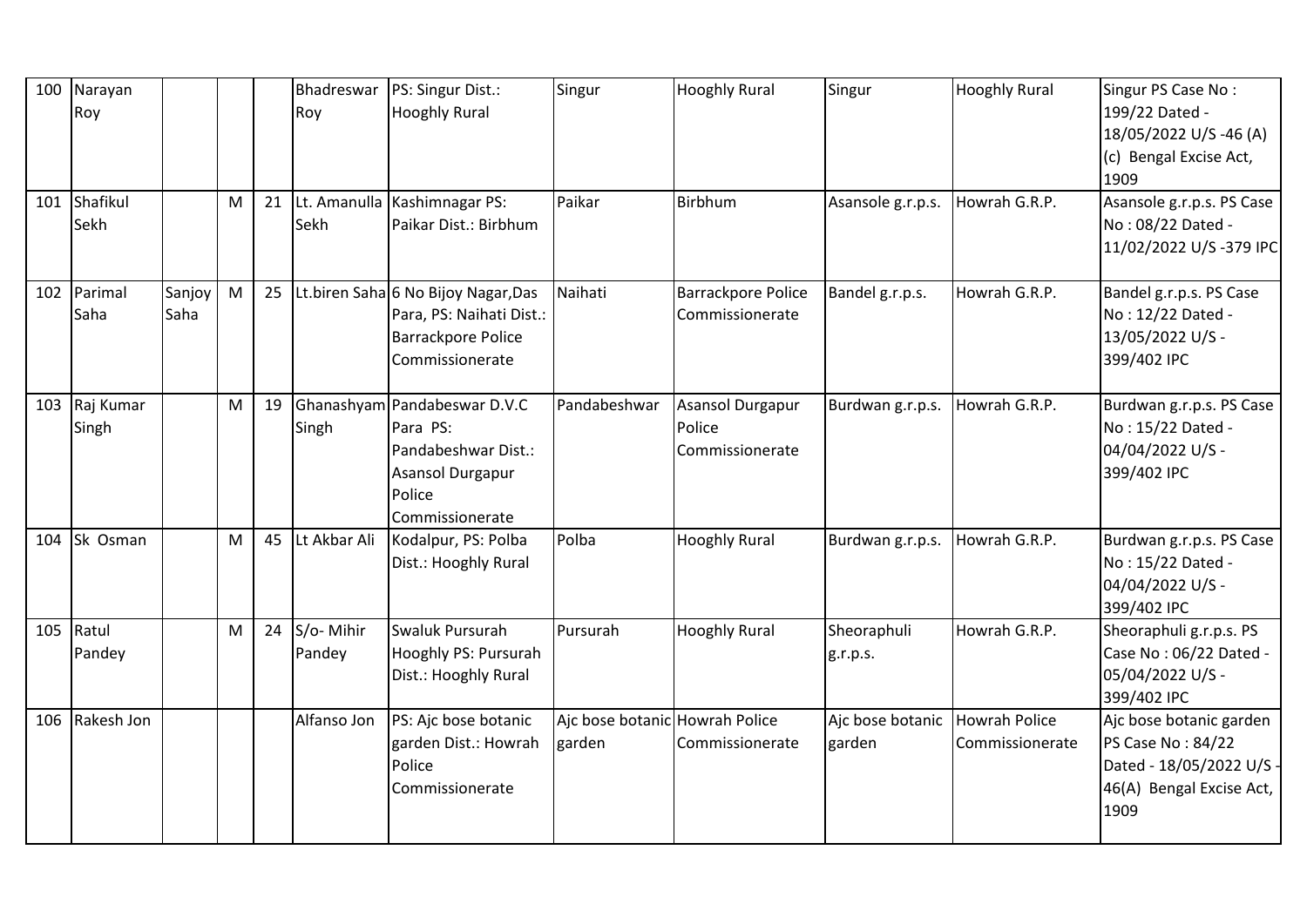| 107 | Surajit<br>Sarkar   |      | M | 21 | Lt. Nemai<br>Sarkar           | 63/B, Bidhan Pally<br>Belur Howrah PS:<br>Belur Dist.: Howrah<br>Police<br>Commissionerate                                                                                             | <b>Belur</b>                             | <b>Howrah Police</b><br>Commissionerate | <b>Bally</b>  | <b>Howrah Police</b><br>Commissionerate | Bally PS Case No: 67/22<br>Dated - 09/04/2022 U/S -<br>399/402 IPC &<br>25/27/35 Arms Act,<br>1959 & 3/4 Explosive<br>Substances Act, 1908Â |
|-----|---------------------|------|---|----|-------------------------------|----------------------------------------------------------------------------------------------------------------------------------------------------------------------------------------|------------------------------------------|-----------------------------------------|---------------|-----------------------------------------|---------------------------------------------------------------------------------------------------------------------------------------------|
| 108 | Girish<br>Narayan   |      | M | 42 | Lt. Beni<br>Prasad<br>Narayan | Vill. Korma, PO<br>Kanhauli, Dist.<br>Debaria, Utter<br>Pradesh A/P near<br>Bharat Jute Mill, PS<br>Dasnagar, Howrah PS:<br>Dasnagar Dist.:<br><b>Howrah Police</b><br>Commissionerate | Dasnagar                                 | <b>Howrah Police</b><br>Commissionerate | <b>Bantra</b> | <b>Howrah Police</b><br>Commissionerate | Bantra PS Case No:<br>106/22 Dated -<br>18/05/2022 U/S -<br>46(A)(C) Bengal Excise<br>Act, 1909                                             |
| 109 | Abhishek<br>Singh   |      | M | 20 | <b>Bhim Singh</b>             | 22/1 Rajni Kumar<br>Singh Lane, PS+Dist.<br>Howrah PS: Howrah<br>Dist.: Howrah Police<br>Commissionerate                                                                               | Howrah                                   | <b>Howrah Police</b><br>Commissionerate | <b>Bantra</b> | <b>Howrah Police</b><br>Commissionerate | Bantra PS Case No:<br>106/22 Dated -<br>18/05/2022 U/S -<br>46(A)(C) Bengal Excise<br>Act, 1909                                             |
| 110 | Sital Tiwary        |      | M | 21 | Lt. Raju<br>Tiwari            | PS: Malipanchghara<br>Dist.: Howrah Police<br>Commissionerate                                                                                                                          | Malipanchghara Howrah Police             | Commissionerate                         | Dasnagar      | Howrah Police<br>Commissionerate        | Dasnagar PS Case No:<br>54/22 Dated -<br>18/05/2022 U/S -<br>399/402 IPC                                                                    |
|     | 111 $\vert$ Md Ejaz | Raju | M | 25 | Md. Amirul                    | PS: Ajc bose botanic<br>garden Dist.: Howrah<br>Police<br>Commissionerate                                                                                                              | Ajc bose botanic Howrah Police<br>garden | Commissionerate                         | Dasnagar      | <b>Howrah Police</b><br>Commissionerate | Dasnagar PS Case No:<br>54/22 Dated -<br>18/05/2022 U/S -<br>399/402 IPC                                                                    |
| 112 | Bapi Das            |      | M | 41 | Lt. Manik                     | PS: Dasnagar Dist.:<br>Chandra Das Howrah Police<br>Commissionerate                                                                                                                    | Dasnagar                                 | Howrah Police<br>Commissionerate        | Dasnagar      | <b>Howrah Police</b><br>Commissionerate | Dasnagar PS Case No:<br>55/22 Dated -<br>18/05/2022 U/S -<br>498A/306/34 IPC                                                                |
| 113 | <b>Uday Singh</b>   |      | M | 52 | Tapeshwar<br>Singh            | PS: Shibpur Dist.:<br>Howrah Police<br>Commissionerate                                                                                                                                 | Shibpur                                  | Howrah Police<br>Commissionerate        | Dasnagar      | Howrah Police<br>Commissionerate        | Dasnagar PS Case No:<br>47/22 Dated -<br>11/04/2022 U/S -<br>279/427 IPC                                                                    |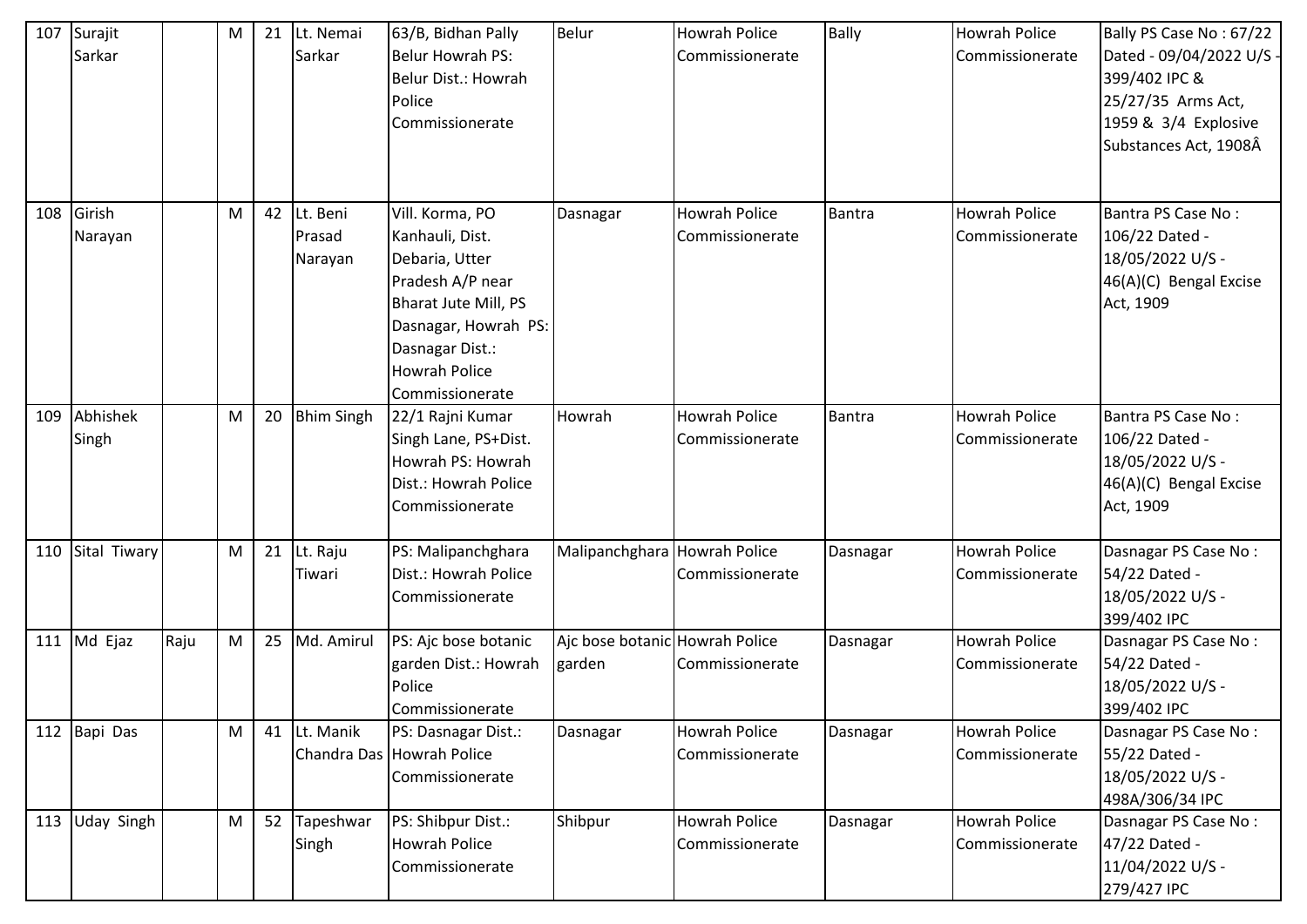| 114 | Bikram Roy          |   |         | S/o-Bibek<br>Roy                     | Of Dakshin Chakpara<br>near Shib Shakti Club,<br>PS- Liluah, Howrah PS:<br>Liluah Dist.: Howrah<br>Police<br>Commissionerate                       | Liluah   | <b>Howrah Police</b><br>Commissionerate | Golabari | <b>Howrah Police</b><br>Commissionerate | Golabari PS Case No:<br>225/22 Dated -<br>18/05/2022 U/S -<br>399/402 IPC                    |
|-----|---------------------|---|---------|--------------------------------------|----------------------------------------------------------------------------------------------------------------------------------------------------|----------|-----------------------------------------|----------|-----------------------------------------|----------------------------------------------------------------------------------------------|
| 115 | Sourav Das          |   |         | S/o-Ratan<br>Das                     | Of Biradingi Khalpar,<br>Bhot Bagan, PS- Liluah,<br>Howrah PS: Liluah<br>Dist.: Howrah Police<br>Commissionerate                                   | Liluah   | <b>Howrah Police</b><br>Commissionerate | Golabari | <b>Howrah Police</b><br>Commissionerate | Golabari PS Case No:<br>225/22 Dated -<br>18/05/2022 U/S -<br>399/402 IPC                    |
| 116 | Gopal<br>Ghosh      |   |         | $S/O-$ Lt.<br>Nanda<br>Ghosh         | Of Shantipur<br>Burrobazar (House of<br>Banti Das), PS-<br>Shantipur, Dist-Nadia<br>PS: Golabari Dist.:<br><b>Howrah Police</b><br>Commissionerate | Golabari | <b>Howrah Police</b><br>Commissionerate | Golabari | Howrah Police<br>Commissionerate        | Golabari PS Case No:<br>225/22 Dated -<br>18/05/2022 U/S -<br>399/402 IPC                    |
| 117 | Ajay Yadav          |   | 25      | $S/O$ Lt<br>Shaym<br>Sundar<br>Yadav | of 1, Kalitala Lane, PS: Golabari<br>Golabari, Howrah PS:<br>Golabari Dist.: Howrah<br>Police<br>Commissionerate                                   |          | <b>Howrah Police</b><br>Commissionerate | Golabari | <b>Howrah Police</b><br>Commissionerate | Golabari PS Case No:<br>226/22 Dated -<br>18/05/2022 U/S-46 (A)<br>Bengal Excise Act, 1909   |
| 118 | Abishek<br>Yadav    | M | 18      | Jogadish<br>Yadav                    | 354 N.S. Road, PS &<br>Dist Howrah PS:<br>Howrah Dist.: Howrah<br>Police<br>Commissionerate                                                        | Howrah   | <b>Howrah Police</b><br>Commissionerate | Howrah   | Howrah Police<br>Commissionerate        | Howrah PS Case No:<br>236/22 Dated -<br>16/05/2022 U/S -<br>341/323/325/506/34<br><b>IPC</b> |
| 119 | Mahadeb<br>Karmakar | M | $65$ Lt |                                      | Kona Naskarpara, PS<br>Sachandrana Liluah Howrah PS:<br>th Karmakar Liluah Dist.: Howrah<br>Police<br>Commissionerate                              | Liluah   | <b>Howrah Police</b><br>Commissionerate | Liluah   | <b>Howrah Police</b><br>Commissionerate | Liluah PS Case No:<br>227/22 Dated -<br>18/05/2022 U/S -<br>363/365 IPC                      |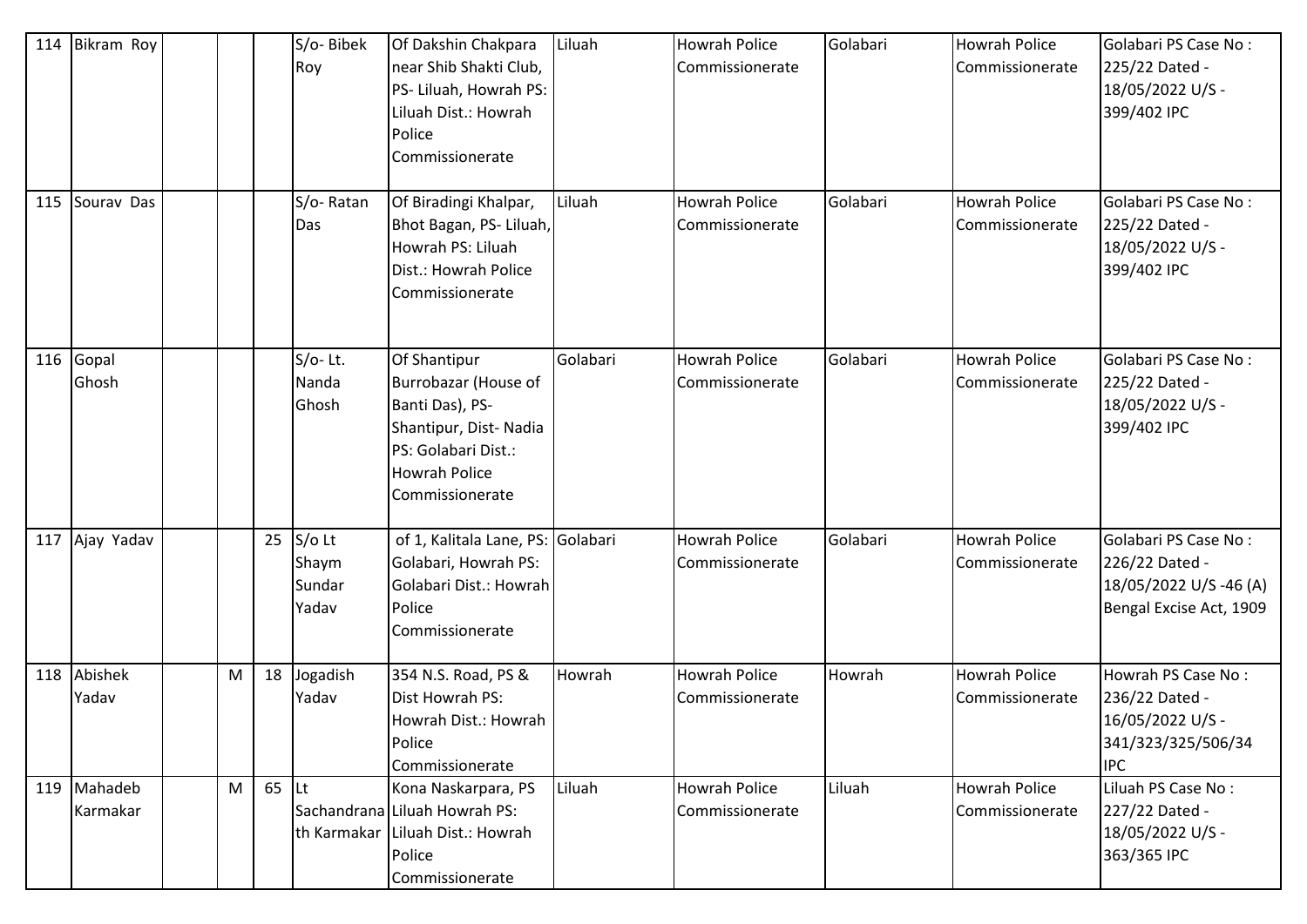| 120 | Tusar<br>Khamrui       | M | 43 | Lt Sankar<br>Khamrui  | PS: Malipanchghara<br>Dist.: Howrah Police<br>Commissionerate                                                                                                  | Malipanchghara Howrah Police | Commissionerate                         | Malipanchghara | Howrah Police<br>Commissionerate        | Malipanchghara PS Case<br>No: 104/22 Dated -<br>18/05/2022 U/S -<br>498A/323/307 IPC   |
|-----|------------------------|---|----|-----------------------|----------------------------------------------------------------------------------------------------------------------------------------------------------------|------------------------------|-----------------------------------------|----------------|-----------------------------------------|----------------------------------------------------------------------------------------|
| 121 | Rahul Dey              | M | 40 | Rahul Dey             | PS: Malipanchghara<br>Dist.: Howrah Police<br>Commissionerate                                                                                                  | Malipanchghara Howrah Police | Commissionerate                         | Malipanchghara | Howrah Police<br>Commissionerate        | Malipanchghara PS<br>Warrant No = $102/22$                                             |
| 122 | Sukanta<br><b>Bera</b> | M |    | Lt. Madan<br>Ch. Bera | LMC Sarani, Ghosh<br>Para, PS. Santragachi,<br>Howrah PS:<br>Santragachhi Dist.:<br>Howrah Police<br>Commissionerate                                           | Santragachhi                 | Howrah Police<br>Commissionerate        | Santragachhi   | <b>Howrah Police</b><br>Commissionerate | Santragachhi PS<br>Warrant No = 814                                                    |
| 123 | Shankar<br>Jantua      | M |    | Sambhu<br>Jantua      | S.E. Rly, Santragachi,<br>Rly Station Building,<br>1st Floor, PS.<br>Santragachi, Howrah<br>PS: Santragachhi Dist.:<br><b>Howrah Police</b><br>Commissionerate | Santragachhi                 | <b>Howrah Police</b><br>Commissionerate | Santragachhi   | <b>Howrah Police</b><br>Commissionerate | Santragachhi PS                                                                        |
| 124 | Haider Ali             | M | 23 | Asgar Ali             | PS: Shibpur Dist.:<br>Howrah Police<br>Commissionerate                                                                                                         | Shibpur                      | <b>Howrah Police</b><br>Commissionerate | Shibpur        | <b>Howrah Police</b><br>Commissionerate | Shibpur PS Case No:<br>150/22 Dated -<br>18/05/2022 U/S -25 (1B)<br>(a) Arms Act, 1959 |
|     | 125 Saiful<br>Middey   | M |    | 28 Islam<br>Middey    | Vill-Haturia Nawpara<br>PS- Bagnan, Dist-<br>Howrah A/P Amta<br>Collage More PS-<br>Amta, Howarh PS:<br>Bagnan Dist.: Howrah<br>Rural                          | Bagnan                       | Howrah Rural                            | Bagnan         | Howrah Rural                            | Bagnan PS Case No:<br>251/22 Dated -<br>18/05/2022 U/S -394/34<br><b>IPC</b>           |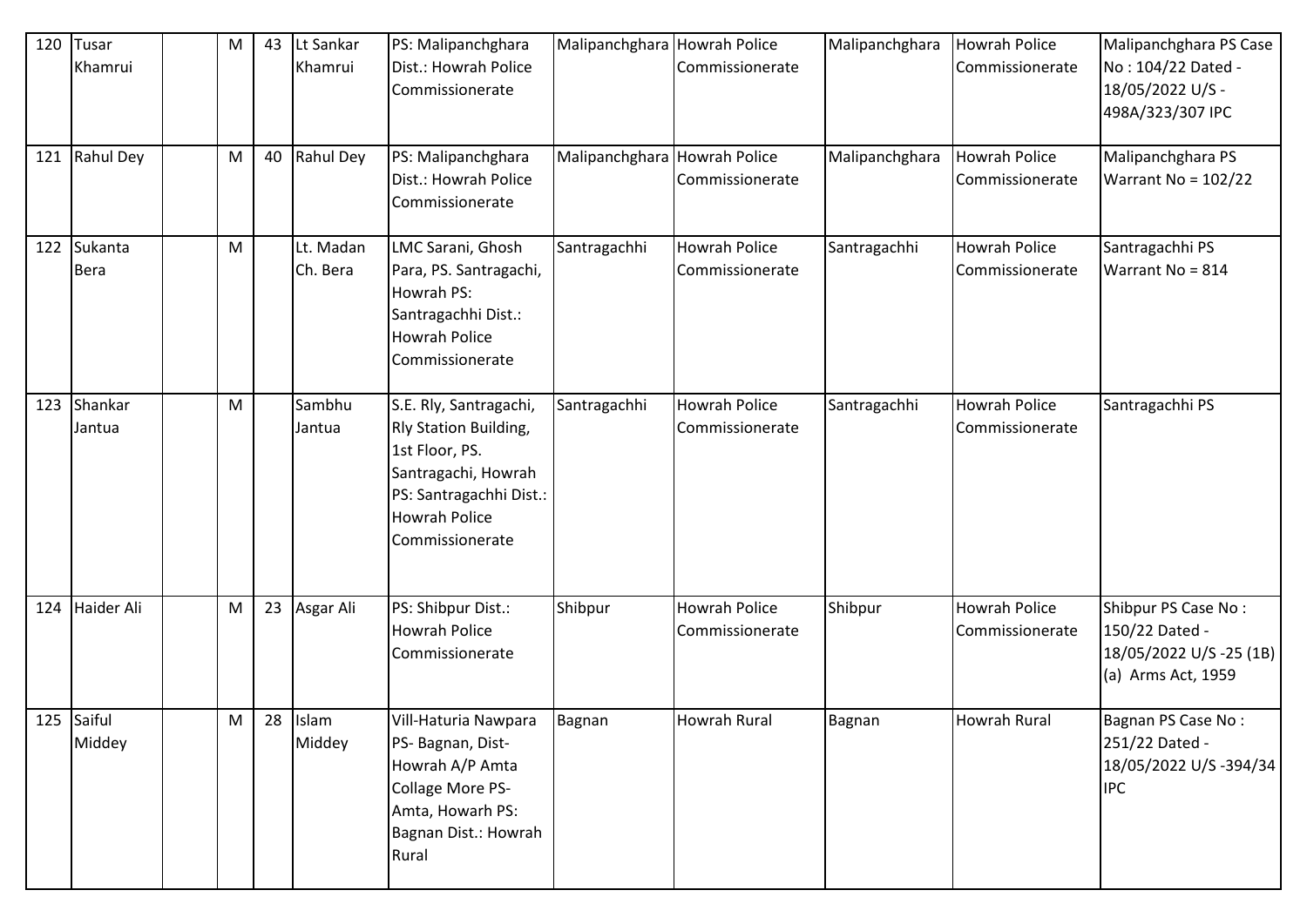| 126 | Sk Sohel                       | <b>Sk</b><br>Mosta | M |    | 18 Sk Rasid                | Karatberia SK Para PS- Rajapur<br>Rajapur, Howrah PS:<br>Rajapur Dist.: Howrah<br>Rural                              |          | <b>Howrah Rural</b> | Bagnan   | <b>Howrah Rural</b> | Bagnan PS Case No:<br>251/22 Dated -<br>18/05/2022 U/S -394/34<br><b>IPC</b>                    |
|-----|--------------------------------|--------------------|---|----|----------------------------|----------------------------------------------------------------------------------------------------------------------|----------|---------------------|----------|---------------------|-------------------------------------------------------------------------------------------------|
| 127 | Nayan<br>Khan                  |                    | M | 33 | Lt. Jamal<br>Khan          | Haturia-I, PS- Bagnan,<br>Dist-Howrah PS:<br>Bagnan Dist.: Howrah<br>Rural                                           | Bagnan   | <b>Howrah Rural</b> | Bagnan   | Howrah Rural        | Bagnan PS Case No:<br>249/22 Dated -<br>16/05/2022 U/S -<br>341/323/325/308/427/3<br>79/34/ IPC |
| 128 | Jamir Khan                     |                    | M | 42 | Lt. Jamal<br>Khan          | Haturia-I, PS- Bagnan,<br>Dist-Howrah PS:<br>Bagnan Dist.: Howrah<br>Rural                                           | Bagnan   | <b>Howrah Rural</b> | Bagnan   | Howrah Rural        | Bagnan PS Case No:<br>249/22 Dated -<br>16/05/2022 U/S -<br>341/323/325/308/427/3<br>79/34/ IPC |
| 129 | Amir Khan                      |                    | M | 40 | Lt. Jamal<br>Khan          | Haturia-I, PS- Bagnan,<br>Dist-Howrah PS:<br>Bagnan Dist.: Howrah<br>Rural                                           | Bagnan   | <b>Howrah Rural</b> | Bagnan   | Howrah Rural        | Bagnan PS Case No:<br>249/22 Dated -<br>16/05/2022 U/S -<br>341/323/325/308/427/3<br>79/34/ IPC |
| 130 | Saidul Molla                   |                    | M | 26 | Asgar Molla                | Ramchandrapur,<br>Khalore, PS-Bagnan,<br>Howrah PS: Bagnan<br>Dist.: Howrah Rural                                    | Bagnan   | <b>Howrah Rural</b> | Bagnan   | <b>Howrah Rural</b> | Bagnan PS Case No:<br>223/22 Dated -<br>03/05/2022 U/S -<br>461/379 IPC                         |
| 131 | Sk Rajibul                     | Halan              | M | 31 | Lt Sk Muked                | Vill-Daraspara<br>Kulitapara, P.O-<br>Kulitapara, PS-<br>Bagnan, Dist. Howrah<br>PS: Shyampur Dist.:<br>Howrah Rural | Shyampur | <b>Howrah Rural</b> | Shyampur | Howrah Rural        | Shyampur PS Case No:<br>48/22 Dated -<br>08/02/2022 U/S-379 IPC                                 |
|     | 132 Mijanur<br>Rahaman<br>Khan | Sagar              | M | 21 | Hasibul<br>Rahaman<br>Khan | Vill- Paikparik, PO-<br>Antila, PS-Bagnan,<br>Howrah PS: Shyampur<br>Dist.: Howrah Rural                             | Shyampur | <b>Howrah Rural</b> | Shyampur | Howrah Rural        | Shyampur PS Case No:<br>48/22 Dated -<br>08/02/2022 U/S-379 IPC                                 |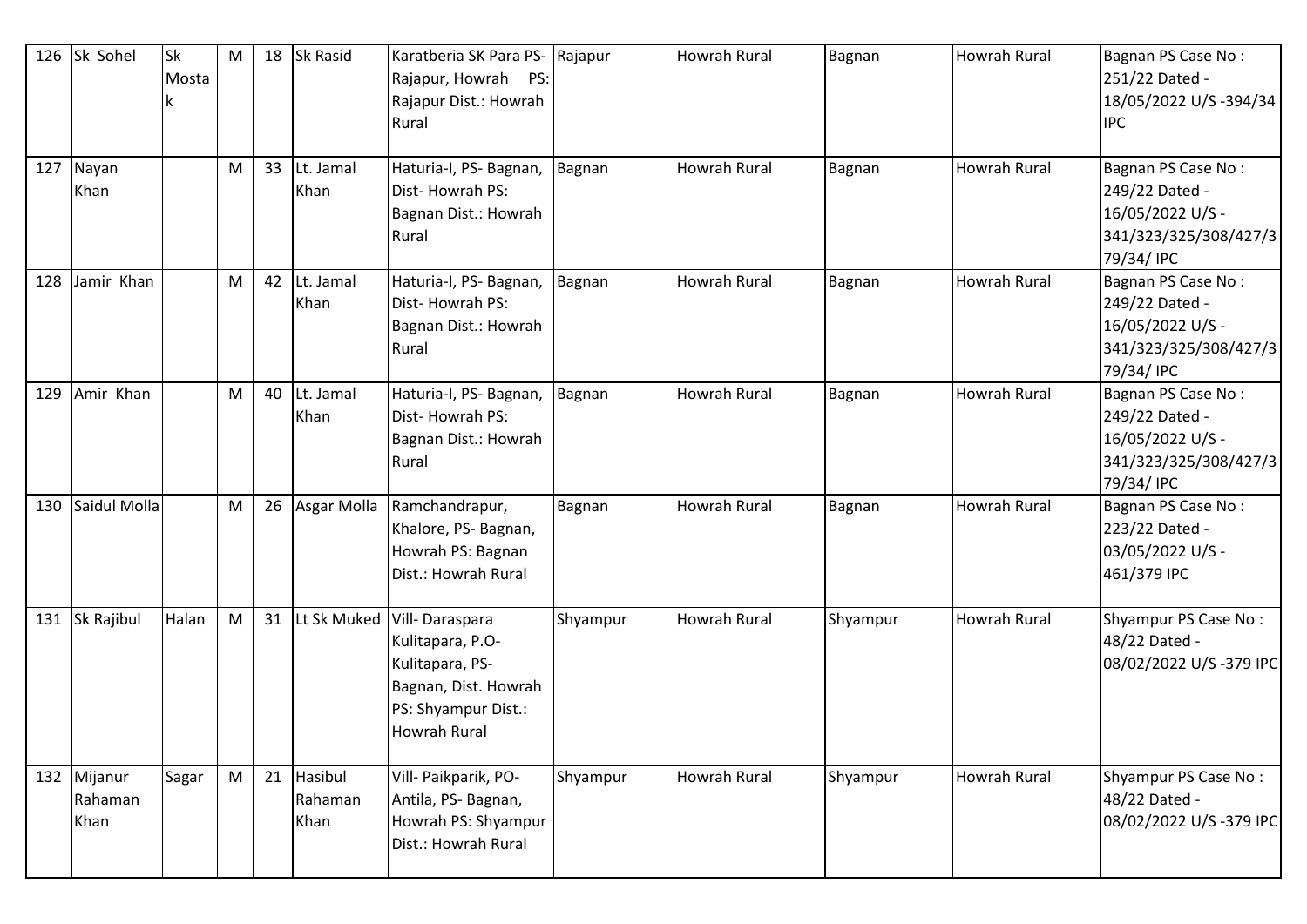| 133 | Sk Golam<br>Hossain | Chand<br>lu | M |    |                     | 31 Sk Alimuddin Vill- Daraspara<br>Kulitapara, P.O-<br>Kulitapara, PS-<br>Bagnan, Dist. Howrah<br>PS: Shyampur Dist.:<br><b>Howrah Rural</b> | Shyampur  | Howrah Rural                       | Shyampur  | <b>Howrah Rural</b>                | Shyampur PS Case No:<br>48/22 Dated -<br>08/02/2022 U/S-379 IPC                                                                                                      |
|-----|---------------------|-------------|---|----|---------------------|----------------------------------------------------------------------------------------------------------------------------------------------|-----------|------------------------------------|-----------|------------------------------------|----------------------------------------------------------------------------------------------------------------------------------------------------------------------|
| 134 | Ajijul Sk           |             | M |    | Mondal              | Lt. Yeajuddin SABJIPARA PS:<br>Islampore Dist.:<br>Murshidabad                                                                               | Islampore | Murshidabad                        | Islampore | Murshidabad                        | Islampore PS Case No:<br>205/22 Dated -<br>09/05/2022 U/S -<br>341/325/308/427/34<br><b>IPC</b>                                                                      |
| 135 | Ganesh<br>Saha      |             | M | 37 | Gopichand<br>Saha   | Tarapur PS: Farakka<br>Dist.: Jangipur Police<br><b>District</b>                                                                             | Farakka   | Jangipur Police<br><b>District</b> | Farakka   | Jangipur Police<br><b>District</b> | Farakka PS Case No:<br>158/22 Dated -<br>18/05/2022 U/S -<br>379/411 IPC & 21(1)<br>West Bengal. Minerals<br>(Prevention of Illegal<br>Mining, Transportation        |
| 136 | Mahesh<br>Saha      | Makua       | M |    | 38 Shiblal Saha     | Patharia PS: Farakka<br>Dist.: Jangipur Police<br><b>District</b>                                                                            | Farakka   | Jangipur Police<br>District        | Farakka   | Jangipur Police<br><b>District</b> | Farakka PS Case No:<br>158/22 Dated -<br>18/05/2022 U/S -<br>379/411 IPC & 21(1)<br>West Bengal. Minerals<br>(Prevention of Illegal<br>Mining, Transportation        |
| 137 | Jamal Sk            |             | M |    | 35 Motajul<br>Hoque | Mirjapur PS: Farakka<br>Dist.: Jangipur Police<br><b>District</b>                                                                            | Farakka   | Jangipur Police<br><b>District</b> | Farakka   | Jangipur Police<br><b>District</b> | Farakka PS Case No:<br>158/22 Dated -<br>18/05/2022 U/S -<br>379/411 IPC & 21(1)<br><b>West Bengal. Minerals</b><br>(Prevention of Illegal<br>Mining, Transportation |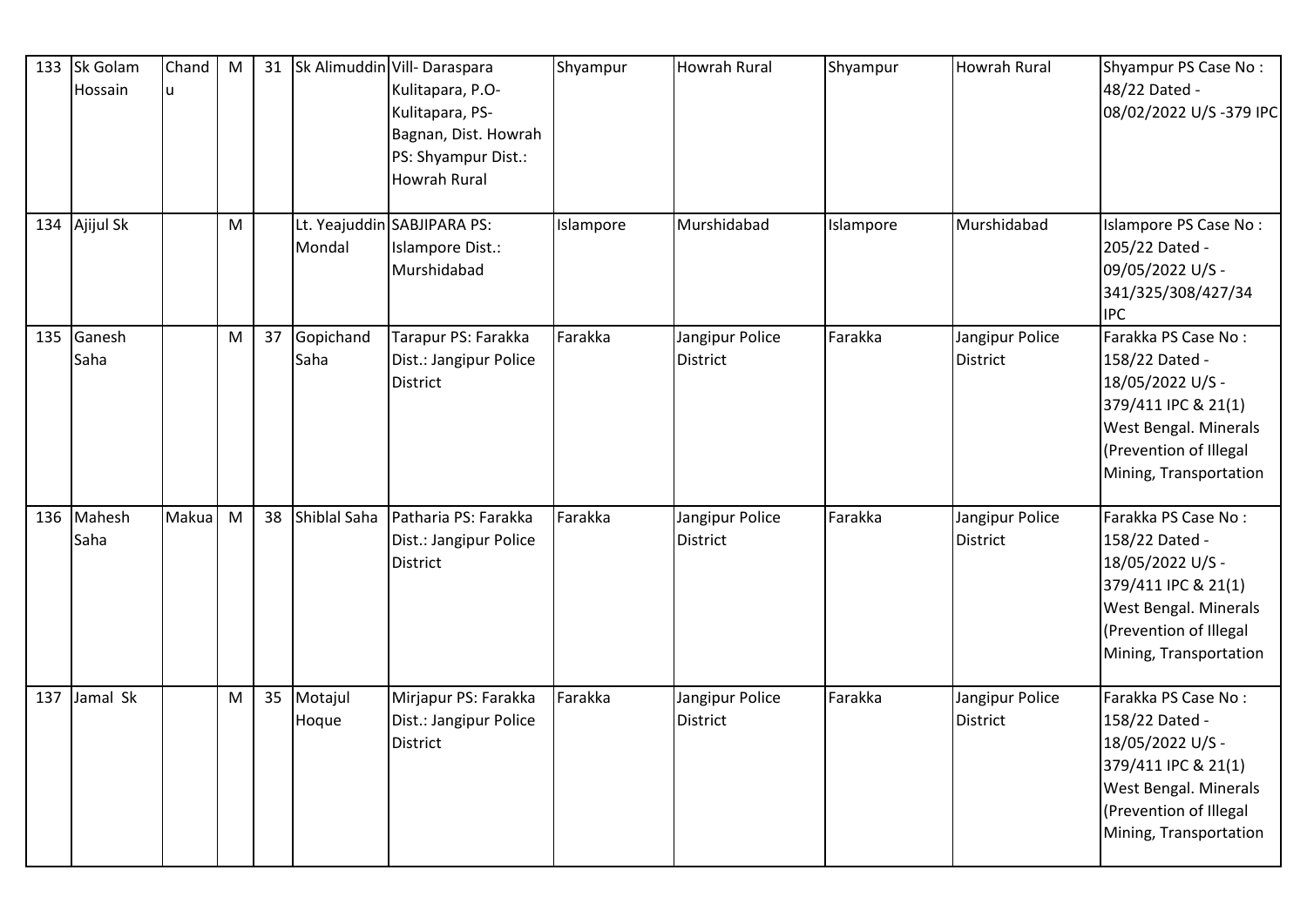| 138 | Anarul<br>Moniruddin<br><b>Sk</b> |                      | M | 29 | Sahebdanga       | Sahebdanga PS:<br>Farakka Dist.: Jangipur<br><b>Police District</b>             | Farakka     | Jangipur Police<br>District | Farakka | Jangipur Police<br><b>District</b> | Farakka PS Case No:<br>158/22 Dated -<br>18/05/2022 U/S -<br>379/411 IPC & 21(1)<br><b>West Bengal. Minerals</b><br>(Prevention of Illegal<br>Mining, Transportation |
|-----|-----------------------------------|----------------------|---|----|------------------|---------------------------------------------------------------------------------|-------------|-----------------------------|---------|------------------------------------|----------------------------------------------------------------------------------------------------------------------------------------------------------------------|
| 139 | Basir Sk                          |                      | M | 30 | <b>Bhadu Sk</b>  | Shibnagar PS: Farakka<br>Dist.: Jangipur Police<br><b>District</b>              | Farakka     | Jangipur Police<br>District | Farakka | Jangipur Police<br><b>District</b> | Farakka PS Case No:<br>157/22 Dated -<br>18/05/2022 U/S -<br>399/402 IPC                                                                                             |
| 140 | Rinku<br>Momin                    |                      | M | 26 |                  | Golu Momin Arjunpur PS: Farakka<br>Dist.: Jangipur Police<br><b>District</b>    | Farakka     | Jangipur Police<br>District | Farakka | Jangipur Police<br><b>District</b> | Farakka PS Case No:<br>157/22 Dated -<br>18/05/2022 U/S -<br>399/402 IPC                                                                                             |
| 141 | Obaidur<br>Rahaman                |                      | M | 38 | Tajamul<br>Hoque | Arjunpur PS: Farakka<br>Dist.: Jangipur Police<br>District                      | Farakka     | Jangipur Police<br>District | Farakka | Jangipur Police<br><b>District</b> | Farakka PS Case No:<br>157/22 Dated -<br>18/05/2022 U/S -<br>399/402 IPC                                                                                             |
| 142 | Monirul<br>Islam                  | Manu                 | M | 32 | Anjir<br>Hossain | Shibnagar PS: Farakka<br>Dist.: Jangipur Police<br><b>District</b>              | Farakka     | Jangipur Police<br>District | Farakka | Jangipur Police<br><b>District</b> | Farakka PS Case No:<br>157/22 Dated -<br>18/05/2022 U/S -<br>399/402 IPC                                                                                             |
| 143 | Jamirul<br>Islam                  |                      | M | 30 | Samed Ali        | Gajinagar PS:<br>Samsherganj Dist.:<br>Jangipur Police District                 | Samsherganj | Jangipur Police<br>District | Farakka | Jangipur Police<br><b>District</b> | Farakka PS Case No:<br>159/22 Dated -<br>18/05/2022 U/S-3/4<br>The West Bengal<br><b>Gambling and Prize</b><br>Competitions Act, 1957                                |
| 144 | Abdul<br>Hakim                    | Sakir<br>Hossai<br>n | M |    | 18 Anarul Sk     | Madhya<br>Mahadebnagar PS:<br>Farakka Dist.: Jangipur<br><b>Police District</b> | Farakka     | Jangipur Police<br>District | Farakka | Jangipur Police<br>District        | Farakka PS Case No:<br>159/22 Dated -<br>18/05/2022 U/S-3/4<br>The West Bengal<br><b>Gambling and Prize</b><br>Competitions Act, 1957                                |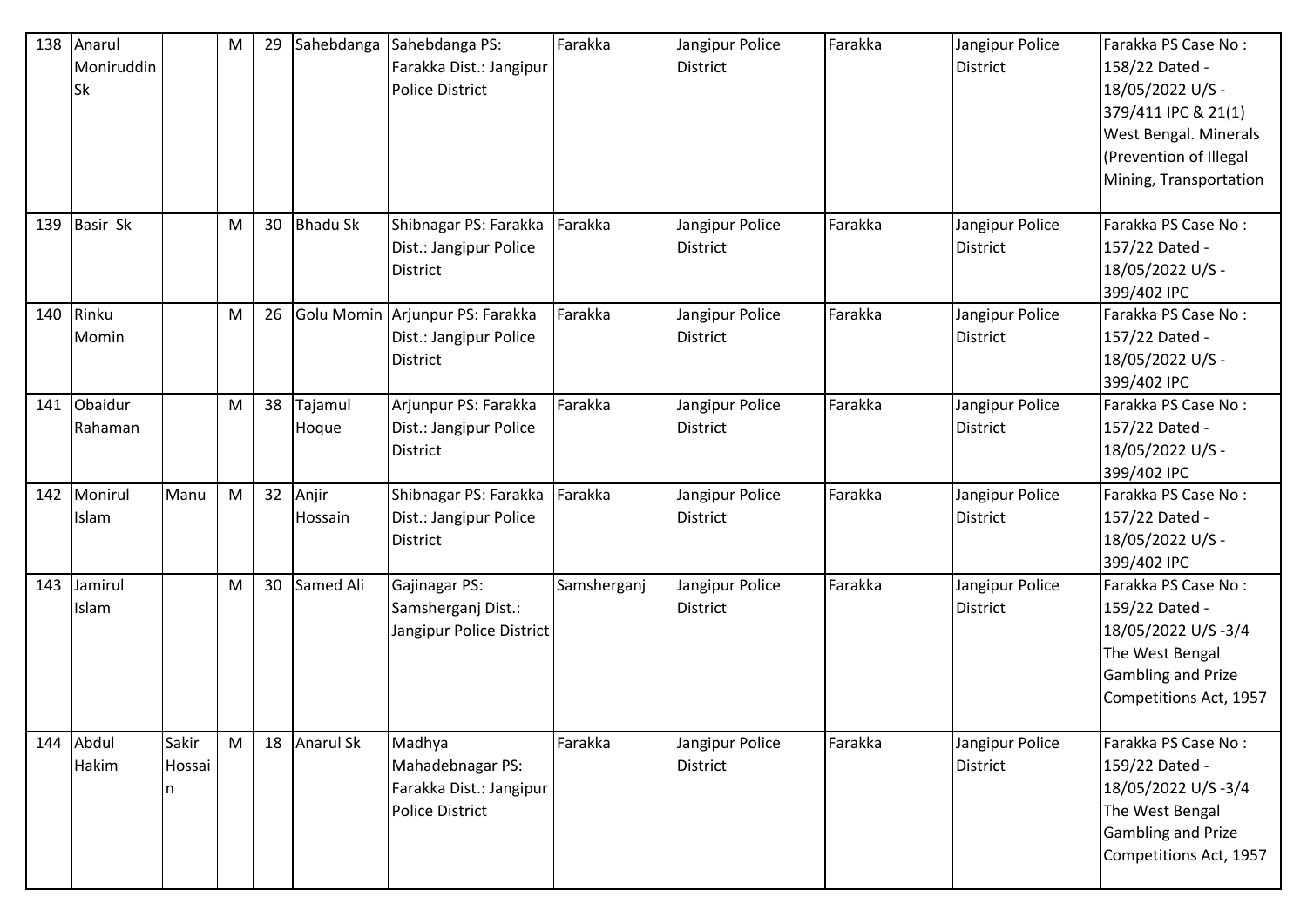| 145 | Ismil Sk                    | M |    | 36 Mansur Sk                 | Madhya<br>Mahadebnagar PS:<br>Farakka Dist.: Jangipur<br><b>Police District</b> | Farakka     | Jangipur Police<br><b>District</b> | Farakka     | Jangipur Police<br><b>District</b>     | Farakka PS Case No:<br>159/22 Dated -<br>18/05/2022 U/S-3/4<br>The West Bengal<br><b>Gambling and Prize</b><br>Competitions Act, 1957      |
|-----|-----------------------------|---|----|------------------------------|---------------------------------------------------------------------------------|-------------|------------------------------------|-------------|----------------------------------------|--------------------------------------------------------------------------------------------------------------------------------------------|
| 146 | Ajfarul Sk                  | M | 20 | Munjur<br>Rahaman            | Madhya<br>Mahadebnagar PS:<br>Farakka Dist.: Jangipur<br><b>Police District</b> | Farakka     | Jangipur Police<br>District        | Farakka     | Jangipur Police<br>District            | Farakka PS Case No:<br>159/22 Dated -<br>18/05/2022 U/S-3/4<br>The West Bengal<br><b>Gambling and Prize</b><br>Competitions Act, 1957      |
| 147 | Yusuf Ali                   | M | 20 | Motiur<br>Rahaman            | Madhya<br>Mahadebnagar PS:<br>Farakka Dist.: Jangipur<br><b>Police District</b> | Farakka     | Jangipur Police<br>District        | Farakka     | Jangipur Police<br><b>District</b>     | Farakka PS Case No:<br>159/22 Dated -<br>18/05/2022 U/S-3/4<br>The West Bengal<br><b>Gambling and Prize</b><br>Competitions Act, 1957      |
| 148 | Chandan<br>Mandal           | M | 40 | Bindeswari<br>Mandal         | Pippaiti PS: Farakka<br>Dist.: Jangipur Police<br><b>District</b>               | Farakka     | Jangipur Police<br>District        | Farakka     | Jangipur Police<br>District            | Farakka PS Case No:<br>159/22 Dated -<br>18/05/2022 U/S-3/4<br>The West Bengal<br><b>Gambling and Prize</b><br>Competitions Act, 1957      |
| 149 | Alam Sk                     | M |    | Anis Sk                      | Natun Shibnagar PS:<br>Samsherganj Dist.:<br>Jangipur Police District           | Samsherganj | Jangipur Police<br>District        | Samsherganj | Jangipur Police<br><b>District</b>     | Samsherganj PS Case No<br>: 173/22 Dated -<br>18/05/2022 U/S -<br>188/379/411/414 IPC &<br>12 Passports Act, 1967<br>(Relevant Provisions) |
|     | 150 Bhakta<br><b>Biswas</b> | M |    | 47 Gurupada<br><b>Biswas</b> | PS: Bhimpur Dist.:<br>Krishnanagar Police<br><b>District</b>                    | Bhimpur     | Krishnanagar Police<br>District    | Bhimpur     | Krishnanagar Police<br><b>District</b> | Bhimpur PS Case No:<br>182/22 Dated -<br>17/05/2022 U/S -<br>341/384/325/427/308/3<br>4 IPC                                                |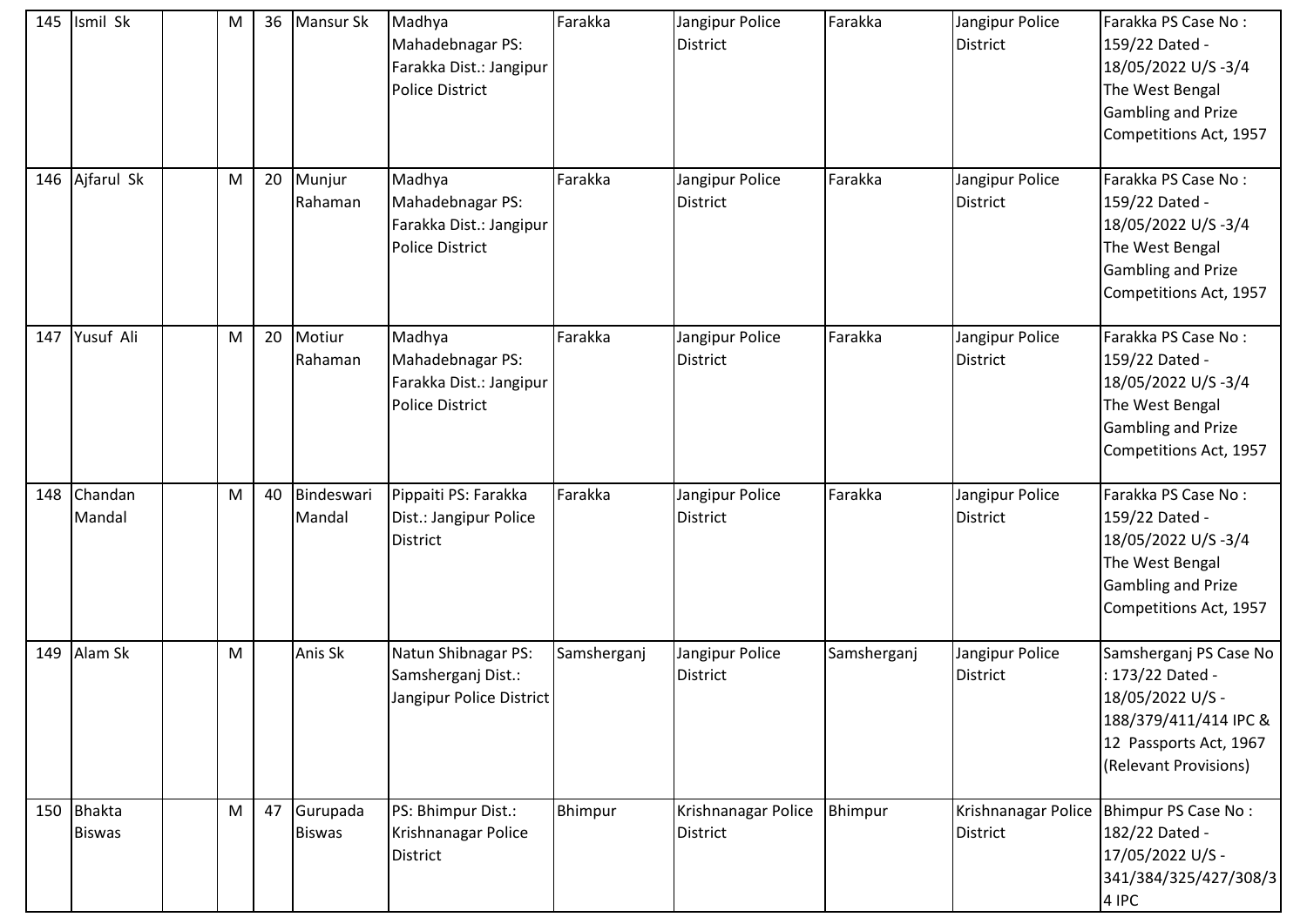| 151 | Bishnu<br>Ghosh   |              | M |    | Sonatan<br>Ghosh           | PS: Kaligunj Dist.:<br>Krishnanagar Police<br><b>District</b>                      | Kaligunj     | Krishnanagar Police<br><b>District</b> | Chapra       | Krishnanagar Police Chapra PS Case No:<br><b>District</b> | 207/22 Dated -<br>14/04/2022 U/S -<br>399/402 IPC                                                                  |
|-----|-------------------|--------------|---|----|----------------------------|------------------------------------------------------------------------------------|--------------|----------------------------------------|--------------|-----------------------------------------------------------|--------------------------------------------------------------------------------------------------------------------|
| 152 | Ajahar<br>Mallick |              | M |    | Lt. Sukhnal<br>Mallick     | PS: Chapra Dist.:<br>Krishnanagar Police<br><b>District</b>                        | Chapra       | Krishnanagar Police<br><b>District</b> | Chapra       | Krishnanagar Police<br><b>District</b>                    | Chapra PS Case No:<br>571/22 U/S -                                                                                 |
| 153 | Rasidul Sk        | Bapi         | M | 31 | Anisur<br>Rahaman          | Janakinagar Uttarpara<br>PS: Kaligunj Dist.:<br>Krishnanagar Police<br>District    | Kaligunj     | Krishnanagar Police<br><b>District</b> | Kaligunj     | <b>District</b>                                           | Krishnanagar Police   Kaligunj PS Case No:<br>285/22 Dated -<br>08/05/2022 U/S-379 IPC                             |
| 154 | <b>Billu Das</b>  | Prosna<br>ta | M | 30 | <b>Kartik Das</b>          | Areadanga Daspara<br>PS: Kaligunj Dist.:<br>Krishnanagar Police<br><b>District</b> | Kaligunj     | Krishnanagar Police<br><b>District</b> | Kaligunj     | <b>District</b>                                           | Krishnanagar Police   Kaligunj PS Case No:<br>257/22 Dated -<br>29/04/2022 U/S -<br>341/325/326/354/506/3<br>4 IPC |
| 155 | Tamesh<br>Das     | Kesto<br>Das | M |    |                            | Lt. Tarak Das PS: Karimpore Dist.:<br>Krishnanagar Police<br><b>District</b>       | Karimpore    | Krishnanagar Police<br><b>District</b> | Karimpore    | <b>District</b>                                           | Krishnanagar Police   Karimpore PS Case No:<br>112/22 Dated -<br>18/05/2022 U/S -<br>384/506 IPC                   |
| 156 | Amit Kahar        |              |   |    | S/o Pradip<br>Kahar        | PS: Krishnanagar Dist.:<br>Krishnanagar Police<br><b>District</b>                  | Krishnanagar | Krishnanagar Police<br><b>District</b> | Krishnanagar | Krishnanagar Police<br><b>District</b>                    | Krishnanagar PS Case No<br>: 473/22 Dated -<br>13/05/2022 U/S -<br>399/402 IPC & 25/27<br>Arms Act, 1959           |
| 157 | Suvra<br>Mondal   |              |   |    | S/O<br>Sudhanshu<br>Mondal | PS: Krishnanagar Dist.:<br>Krishnanagar Police<br><b>District</b>                  | Krishnanagar | Krishnanagar Police<br><b>District</b> | Krishnanagar | Krishnanagar Police<br><b>District</b>                    | Krishnanagar PS Case No<br>: 483/22 Dated -<br>16/05/2022 U/S -<br>279/304A IPC                                    |
| 158 | Mahadev<br>Ghosh  |              |   |    | S/o Lt. Panu<br>Ghosh      | PS: Krishnanagar Dist.: Krishnanagar<br>Krishnanagar Police<br><b>District</b>     |              | Krishnanagar Police<br><b>District</b> | Krishnanagar | Krishnanagar Police<br><b>District</b>                    | Krishnanagar PS Case No<br>446/22 Dated -<br>06/05/2022 U/S -<br>279/304A IPC                                      |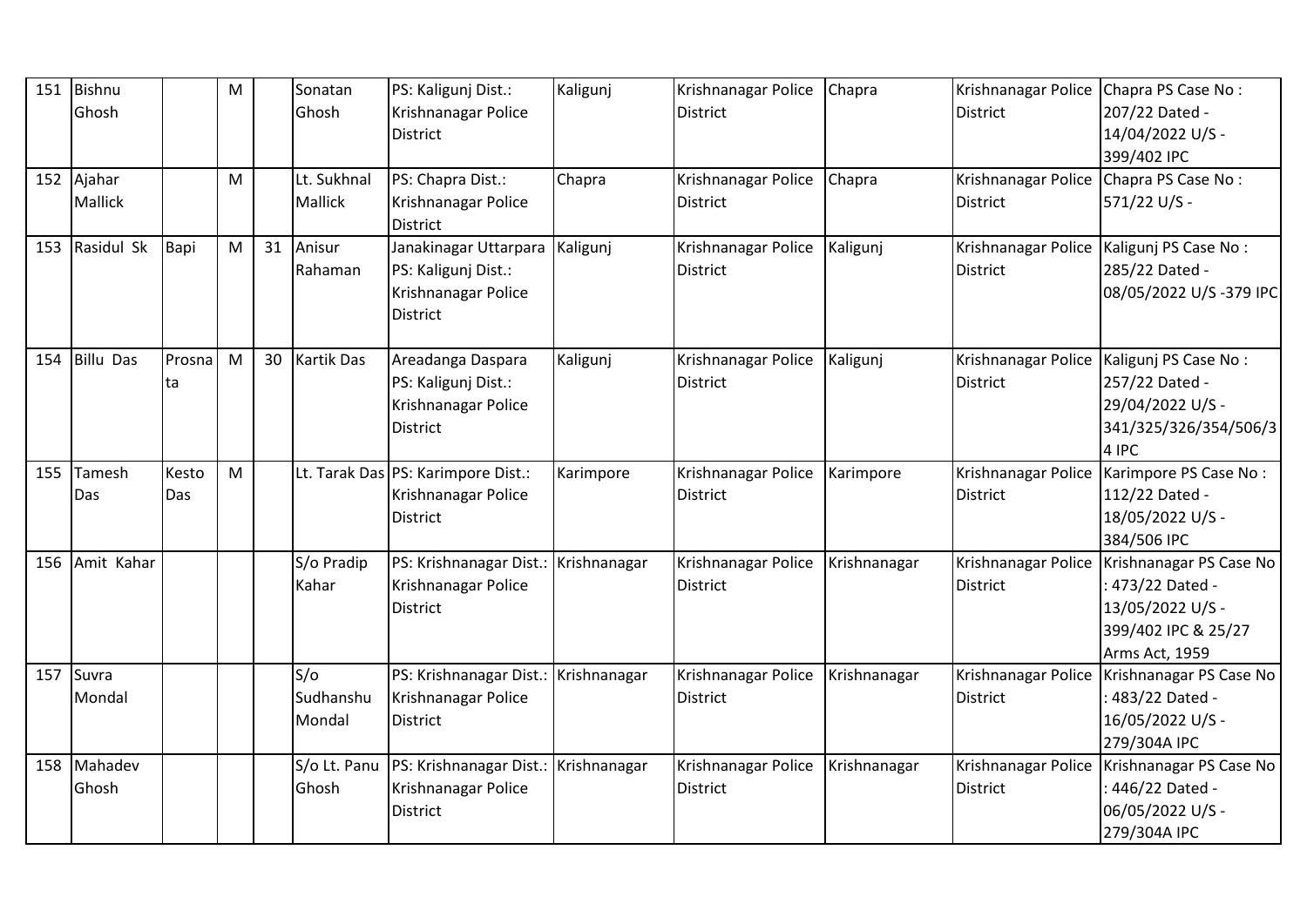| 159 | Manjarul<br><b>Sk</b> | ${\sf M}$ |    | Monjur<br><b>Biswas</b> | Srirampur PS: Farakka<br>Dist.: Jangipur Police<br><b>District</b>     | Farakka       | Jangipur Police<br><b>District</b> | Baishnabnagar | Malda | Baishnabnagar PS Case<br>No: 413/22 Dated -<br>18/05/2022 U/S -27(a)<br><b>Drugs and Cosmetics</b><br>Act, 1940Â & 21(c)<br>Narcotic Drugs and<br>Psychotropic Substances<br>Act, 1985 |
|-----|-----------------------|-----------|----|-------------------------|------------------------------------------------------------------------|---------------|------------------------------------|---------------|-------|----------------------------------------------------------------------------------------------------------------------------------------------------------------------------------------|
| 160 | Naim Sk               |           |    | Mintu Sk                | Joyenpur Chamarhat<br>PS: Baishnabnagar<br>Dist.: Malda                | Baishnabnagar | Malda                              | Baishnabnagar | Malda | Baishnabnagar PS Case<br>No: 413/22 Dated -<br>18/05/2022 U/S -27(a)<br><b>Drugs and Cosmetics</b><br>Act, 1940Â & 21(c)<br>Narcotic Drugs and<br>Psychotropic Substances<br>Act, 1985 |
| 161 | Osman Ali             | M         |    | Ansur<br>Rahaman        | Purba Bedrabad PS:<br>Kaliachak Dist.: Malda                           | Kaliachak     | Malda                              | Baishnabnagar | Malda | Baishnabnagar PS Case<br>No: 391/22 Dated -<br>13/05/2022 U/S -<br>411/413/414 IPC                                                                                                     |
| 162 | Shafiqul<br>Rahaman   | M         |    | 48 Fursat Ali           | Churaman PS:<br>Chanchal Dist.: Malda                                  | Chanchal      | Malda                              | Chanchal      | Malda | Chanchal PS Case No:<br>99/22 Dated -<br>28/01/2022 U/S -<br>279/338 IPC                                                                                                               |
| 163 | Rakiul<br>Momin       | M         | 30 | Malek<br>Momin          | Atghama PS: English<br>bazar Dist.: Malda                              | English bazar | Malda                              | English bazar | Malda | English bazar PS Case No<br>: 734/22 Dated -<br>13/05/2022 U/S -<br>399/402 IPC                                                                                                        |
|     | 164 Khokan<br>Ghosh   | M         |    |                         | 45 Ram Ghosh Ram Ghosh PS: English English bazar<br>bazar Dist.: Malda |               | Malda                              | English bazar | Malda | English bazar PS Case No<br>: 750/22 Dated -<br>15/05/2022 U/S -<br>363/365/IPC                                                                                                        |
| 165 | Sankar Das Babua      | M         |    | 45 Nimai Das            | Nimai Das PS: English English bazar<br>bazar Dist.: Malda              |               | Malda                              | English bazar | Malda | English bazar PS Case No<br>: 757/22 Dated -<br>16/05/2022 U/S -<br>448/447/341/326/307<br><b>IPC</b>                                                                                  |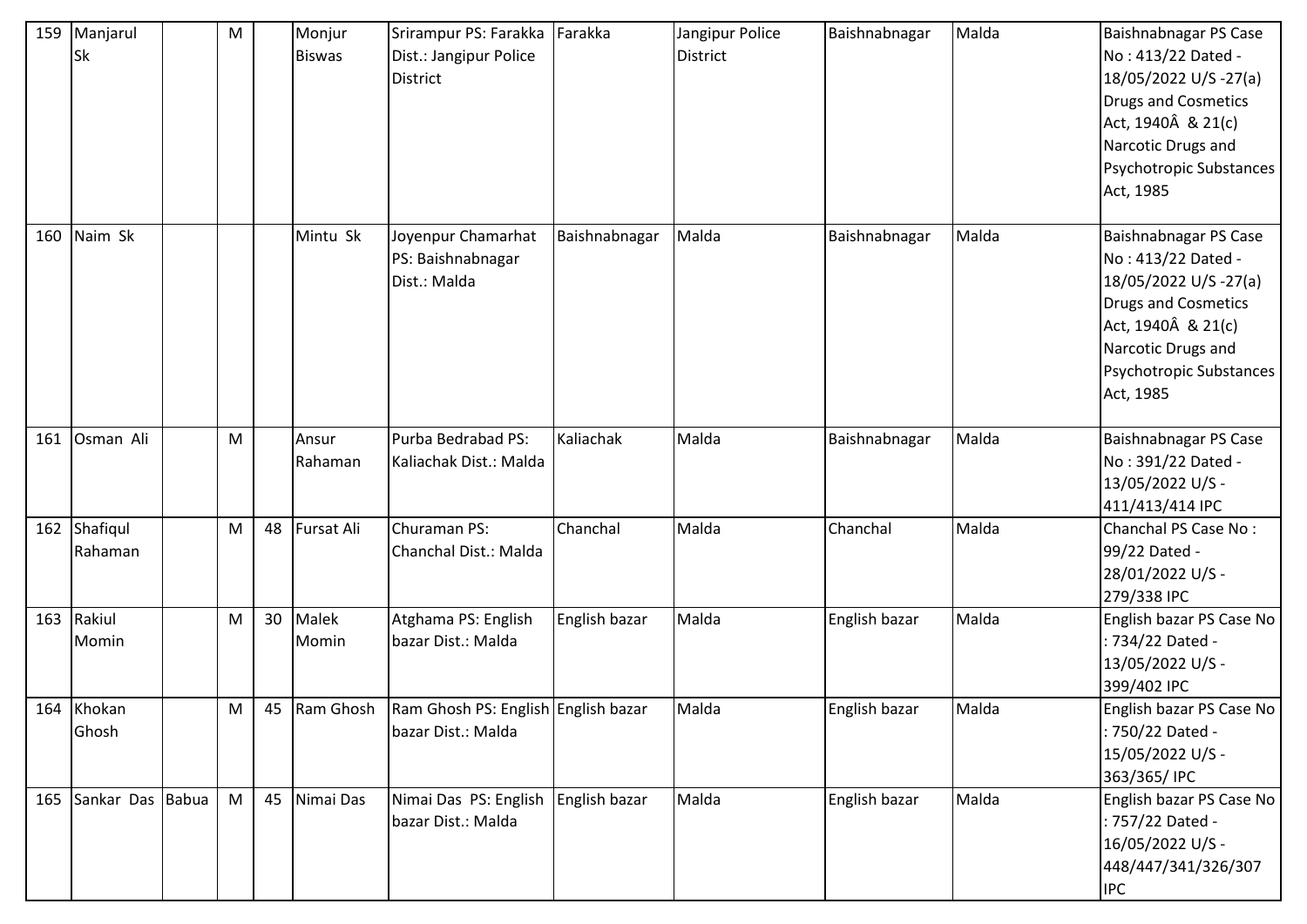| 166 | Aslam Sk              | M         | 57 | Laibar Sk                  | Krishnapally Babuji<br>Colony PS: English<br>bazar Dist.: Malda                                | English bazar | Malda | English bazar | Malda | English bazar PS Case No<br>: 776/22 Dated -<br>18/05/2022 U/S-3/4<br>The West Bengal                                                         |
|-----|-----------------------|-----------|----|----------------------------|------------------------------------------------------------------------------------------------|---------------|-------|---------------|-------|-----------------------------------------------------------------------------------------------------------------------------------------------|
|     |                       |           |    |                            |                                                                                                |               |       |               |       | Gambling and Prize<br>Competitions Act, 1957                                                                                                  |
| 167 | Gopal Das             | M         |    | Late<br>Madhusuda<br>n Das | Of New Gayeshpur PS-English bazar<br><b>English Bazar PS:</b><br>English bazar Dist.:<br>Malda |               | Malda | English bazar | Malda | English bazar PS Case No<br>: 776/22 Dated -<br>18/05/2022 U/S-3/4<br>The West Bengal<br><b>Gambling and Prize</b><br>Competitions Act, 1957  |
| 168 | Somnath<br>Chowdhury  | M         | 21 | Chowdhury                  | Late Santosh Mokdumpur PS:<br>English bazar Dist.:<br>Malda                                    | English bazar | Malda | English bazar | Malda | English bazar PS Case No<br>: 776/22 Dated -<br>18/05/2022 U/S-3/4<br>The West Bengal<br><b>Gambling and Prize</b><br>Competitions Act, 1957  |
| 169 | Khokan<br>Mandal      | M         | 22 | Chaitanyan<br>Mandal       | Srirampur PS:<br>Habibpur Dist.: Malda                                                         | Habibpur      | Malda | Habibpur      | Malda | Habibpur PS Case No:<br>158/22 Dated -<br>14/05/2022 U/S -<br>341/325/308/506/379/3<br>4 IPC                                                  |
| 170 | Habibur<br>Rahaman    | ${\sf M}$ |    | Lt. Lal<br>Mohammad        | Nayagram jadupur PS: Kaliachak<br>Kaliachak Dist.: Malda                                       |               | Malda | Kaliachak     | Malda | Kaliachak PS Case No:<br>490/22 Dated -<br>12/05/2022 U/S -<br>279/304A IPC                                                                   |
|     | 171 Rijuanul<br>Hoque | M         |    | Lt. Ejajul<br>Hoque        | Najirpur Alinagar PS:<br>Kaliachak Dist.: Malda                                                | Kaliachak     | Malda | Kaliachak     | Malda | Kaliachak PS Case No:<br>501/22 Dated -<br>14/05/2022 U/S -<br>498(A)/323/325/406/35<br>4/308/34 IPC & 3/4<br>Dowry Prohibition Act,<br>1961Â |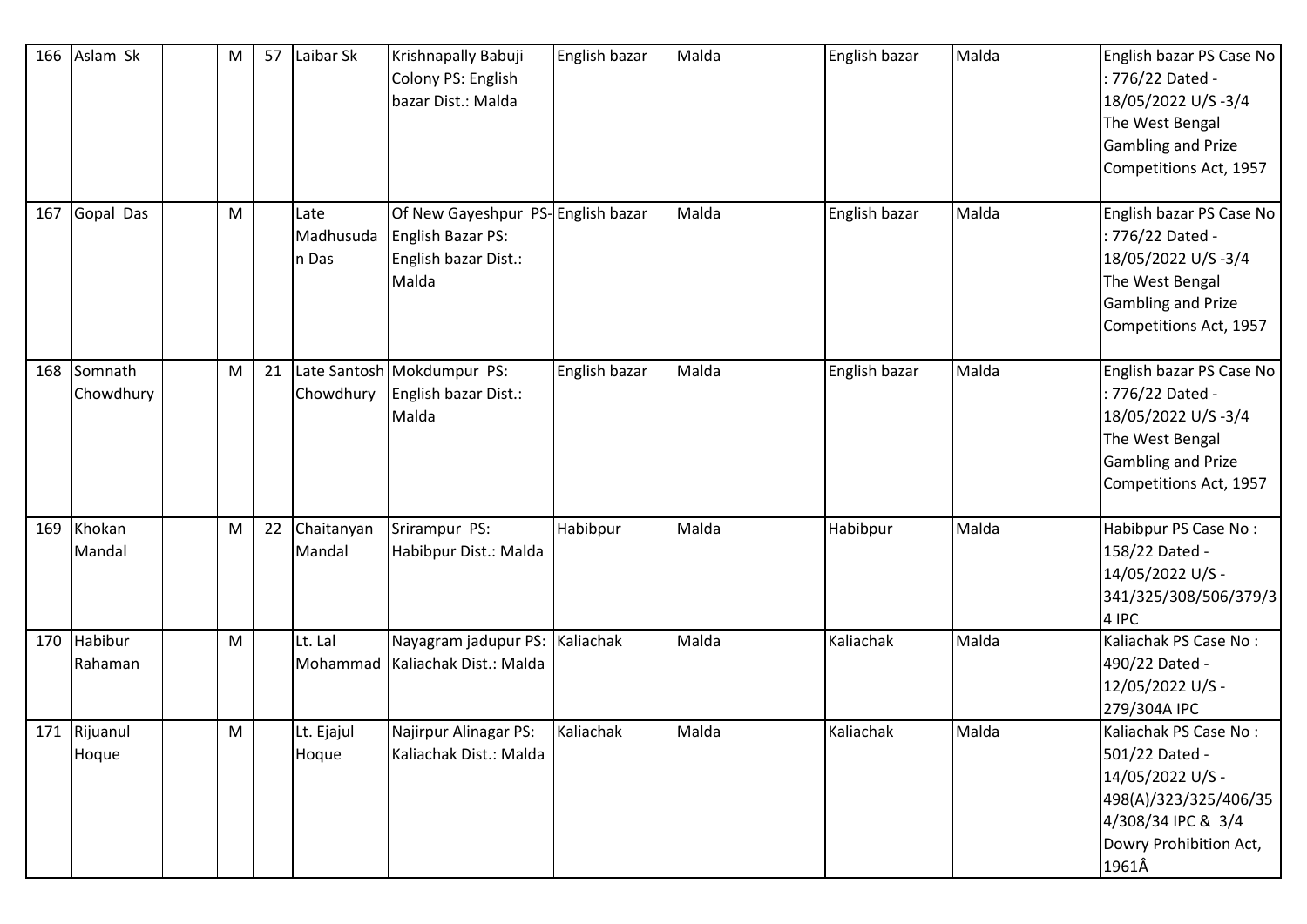|     | 172 Manilal<br>Mukharjee |             | M |    | Lt. Maniklal<br>Mukharjee | <b>HMTS Prembazar PS:</b><br>Kharagpur local Dist.:                                                  |               | Kharagpur local Paschim Mednipore Kaliachak |               | Malda       | Kaliachak PS Case No:<br>474/22 Dated -                                                               |
|-----|--------------------------|-------------|---|----|---------------------------|------------------------------------------------------------------------------------------------------|---------------|---------------------------------------------|---------------|-------------|-------------------------------------------------------------------------------------------------------|
|     |                          |             |   |    |                           | Paschim Mednipore                                                                                    |               |                                             |               |             | 10/05/2022 U/S -<br>279/338 IPC                                                                       |
| 173 | Mehedi<br>Hasan          | Sarif<br>Sk | M | 20 | Mahibur Sk                | Natun Chandpur PS:<br>Mothabari Dist.:<br>Malda                                                      | Mothabari     | Malda                                       | Mothabari     | Malda       | Mothabari PS Case No:<br>135/22 Dated -<br>05/04/2022 U/S -<br>498(A)/324/308/328/51<br>1/494/506 IPC |
| 174 | Jarman Sk                |             | M |    | <b>Anarul Sk</b>          | Nowdapara (Goaljan),<br>PS-Berhampore, Dist-<br>Murshidabad. PS:<br>Berhampore Dist.:<br>Murshidabad | Berhampore    | Murshidabad                                 | Berhampore    | Murshidabad | Berhampore PS Case No<br>645/22 Dated -<br>13/05/2022 U/S -<br>498A/325/307/34 IPC                    |
| 175 | Sajahan Sk               |             | M |    | Lt. Sahebjan<br><b>Sk</b> | Lokpur, PS-<br>Berhampore, Dist-<br>Murshidabad. PS:<br>Berhampore Dist.:<br>Murshidabad             | Berhampore    | Murshidabad                                 | Berhampore    | Murshidabad | Berhampore PS Case No<br>660/22 Dated -<br>18/05/2022 U/S-174A<br><b>IPC</b>                          |
|     | 176 Bipad<br>Patua       |             | M |    | 36 Brinchi<br>Patua       | Karbelia PS: Burwan<br>Dist.: Murshidabad                                                            | <b>Burwan</b> | Murshidabad                                 | <b>Burwan</b> | Murshidabad | Burwan PS Case No:<br>143/22 Dated -<br>17/05/2022 U/S -<br>448/323/325/506/308/3<br>4 IPC            |
| 177 | Babu Patua               |             | M |    | 42 Lt Subhan<br>Patua     | Karbelia PS: Burwan<br>Dist.: Murshidabad                                                            | <b>Burwan</b> | Murshidabad                                 | Burwan        | Murshidabad | Burwan PS Case No:<br>143/22 Dated -<br>17/05/2022 U/S -<br>448/323/325/506/308/3<br>4 IPC            |
|     | 178 Tapos<br>Patua       |             | M |    |                           | 65 Mukti Patua Karbelia PS: Burwan<br>Dist.: Murshidabad                                             | <b>Burwan</b> | Murshidabad                                 | Burwan        | Murshidabad | Burwan PS Case No:<br>143/22 Dated -<br>17/05/2022 U/S -<br>448/323/325/506/308/3<br>4 IPC            |
| 179 | Swadhin<br>Patua         |             | M |    | 65 Lt. Suvan<br>Patua     | Karbelia PS: Burwan<br>Dist.: Murshidabad                                                            | <b>Burwan</b> | Murshidabad                                 | Burwan        | Murshidabad | Burwan PS Case No:<br>143/22 Dated -<br>17/05/2022 U/S -<br>448/323/325/506/308/3<br>4 IPC            |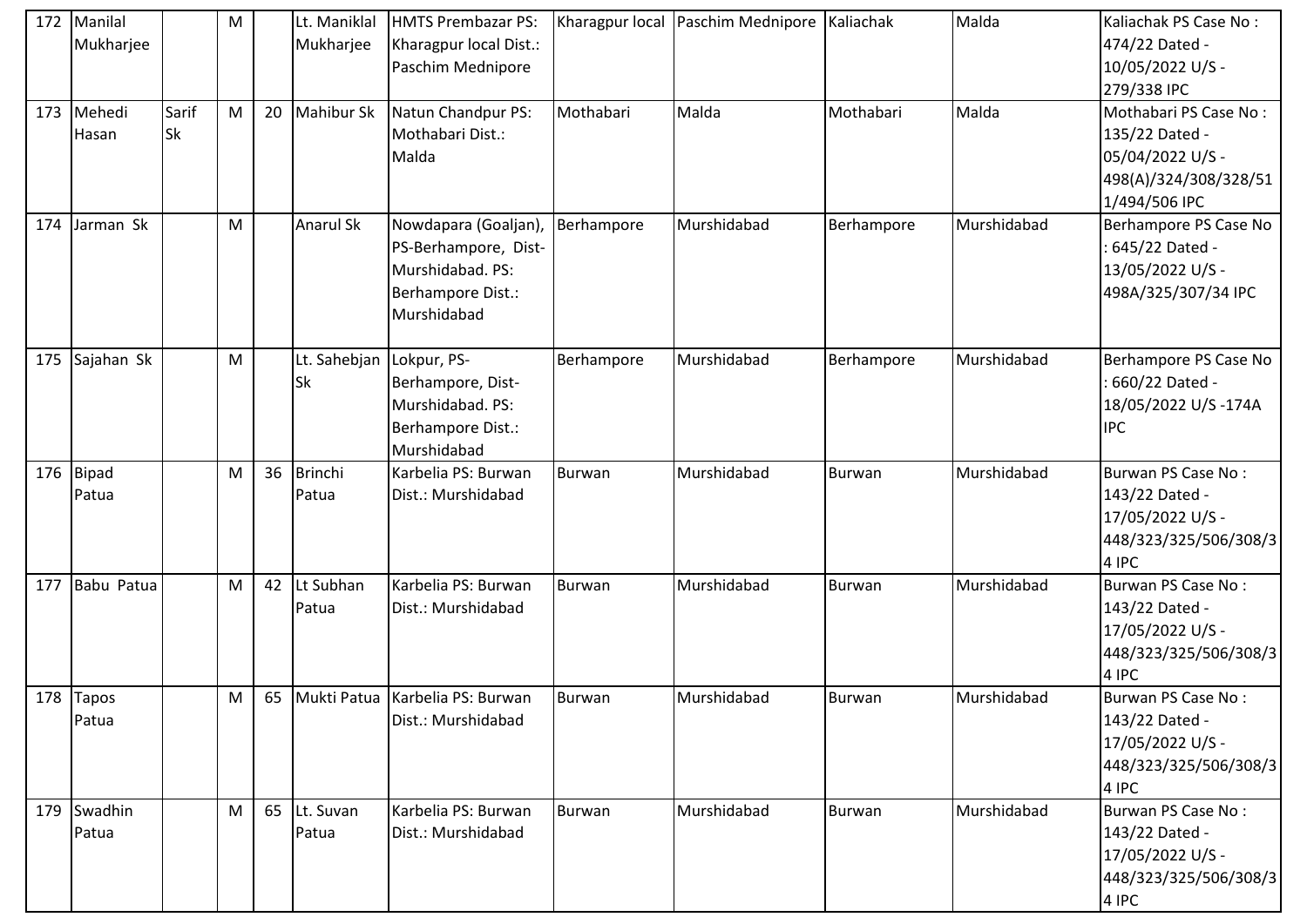| 180 | <b>Brinchi</b><br>Patua | M            |    | Lt Suvan<br>Patua   | Karbelia PS: Burwan<br>Dist.: Murshidabad                      | Burwan        | Murshidabad     | <b>Burwan</b> | Murshidabad | Burwan PS Case No:<br>143/22 Dated -<br>17/05/2022 U/S -<br>448/323/325/506/308/3                   |
|-----|-------------------------|--------------|----|---------------------|----------------------------------------------------------------|---------------|-----------------|---------------|-------------|-----------------------------------------------------------------------------------------------------|
| 181 | Namita<br>Patua         | $\mathsf{F}$ | 54 |                     | Khudu Patua Karbelia PS: Burwan<br>Dist.: Murshidabad          | <b>Burwan</b> | Murshidabad     | <b>Burwan</b> | Murshidabad | 4 IPC<br>Burwan PS Case No:<br>143/22 Dated -<br>17/05/2022 U/S -<br>448/323/325/506/308/3<br>4 IPC |
| 182 | Papu Patua              | M            | 16 | <b>Bipad Patua</b>  | Karbelia PS: Burwan<br>Dist.: Murshidabad                      | <b>Burwan</b> | Murshidabad     | Burwan        | Murshidabad | Burwan PS Case No:<br>143/22 Dated -<br>17/05/2022 U/S -<br>448/323/325/506/308/3<br>4 IPC          |
| 183 | Ajijul Sk               | M            |    | Mondal              | Lt. Yeajuddin SABJIPARA PS:<br>Islampore Dist.:<br>Murshidabad | Islampore     | Murshidabad     | Islampore     | Murshidabad | Islampore PS Case No:<br>205/22 Dated -<br>09/05/2022 U/S -<br>341/325/308/427/34<br><b>IPC</b>     |
| 184 | Rukan<br>Molla          | M            | 23 | Altab Molla         | PS: Jalangi                                                    | Jalangi       | <b>Basirhat</b> | Jalangi       | Murshidabad | Jalangi PS Case No:<br>170/22 Dated -<br>18/05/2022 U/S-14/14C<br>Foreigners Act, 1946Â             |
| 185 | Amal<br>Mandal          | M            | 26 | Lt Dwijen<br>Mandal | Ganeshpur PS: Jiaganj<br>Dist.: Murshidabad                    | Jiaganj       | Murshidabad     | Jiaganj       | Murshidabad | Jiaganj PS Case No:<br>88/22 Dated -<br>20/04/2022 U/S -<br>399/402 IPC                             |
| 186 | Hira Sk                 | M            | 35 | Abu Sk              | Mahatpur PS:<br>Saktipur Dist.:<br>Murshidabad                 | Saktipur      | Murshidabad     | Saktipur      | Murshidabad | Saktipur PS Case No:<br>54/22 Dated -<br>12/05/2022 U/S -<br>341/323/325/326/506/3<br>4 IPC         |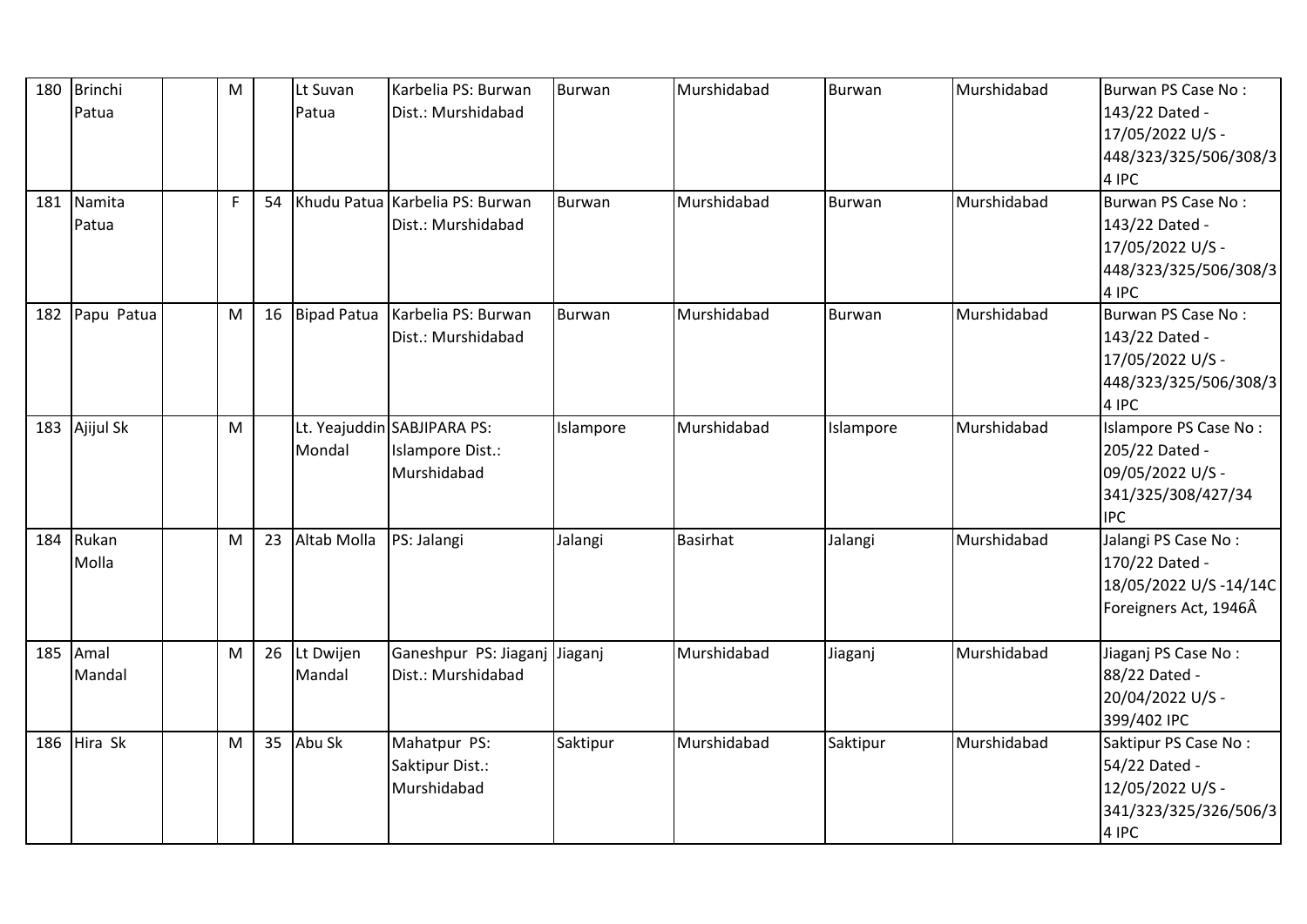| 187 | Alim Sk               |                       | M |    | Lt Asar Sk               | Sarmastapur<br>Paschimpara PS: Salar<br>Dist.: Murshidabad                                                                              | Salar       | Murshidabad                | Salar       | Murshidabad                          | Salar PS Case No: 98/22<br>Dated - 17/05/2022 U/S -<br>376/511/354B IPC &<br>8/12 The Protection of<br>children from sexual<br>offences Act, 2012<br>(POCSO) |
|-----|-----------------------|-----------------------|---|----|--------------------------|-----------------------------------------------------------------------------------------------------------------------------------------|-------------|----------------------------|-------------|--------------------------------------|--------------------------------------------------------------------------------------------------------------------------------------------------------------|
| 188 | <b>Shibu Das</b>      |                       | M | 28 | ILt.<br>Durgapada<br>Das | Deopur PS:<br>Chandrakona Dist.:<br>Paschim Mednipore                                                                                   | Chandrakona | Paschim Mednipore          | Chandrakona |                                      | Paschim Mednipore Chandrakona PS Case No<br>: 259/21 Dated -<br>13/07/2021 U/S -<br>498A/323/307/34 IPC                                                      |
| 189 | Tarun Sing            | <b>Bhutka</b><br>Sing |   |    | Sing                     | 38   Lt Sudarshan   Vill+PO-Pasang, PS-<br>Debra, Dist-Paschim<br>Medinipur PS: Debra<br>Dist.: Paschim<br>Mednipore                    | Debra       | Paschim Mednipore          | Debra       | Paschim Mednipore Debra PS Case No:  | 246/22 Dated -<br>18/05/2022 U/S -<br>341/323/325/354B/506<br><b>IPC</b>                                                                                     |
| 190 | Rabi Maity            |                       | M |    | Sukumar<br>Maity         | Kushpata, Ward No.<br>16, Ghatal<br>Municipality PO + PS<br>Ghatal, Dist Paschim<br>Medinipur PS: Ghatal<br>Dist.: Paschim<br>Mednipore | Ghatal      | Paschim Mednipore          | Ghatal      | Paschim Mednipore Ghatal PS Case No: | 167/22 Dated -<br>18/05/2022 U/S -<br>498(A)/323/324/307 IPC                                                                                                 |
|     | 191 Pradip<br>Maity   |                       | M |    | 28 Rampada<br>Maity      | Bhalukar, PO-<br>Khatnagar, PS â€"<br>Belda, Dist –<br>Paschim Medinipur,<br>PS: Belda Dist.:<br>Paschim Mednipore                      | Belda       | Paschim Mednipore          | Keshiary    |                                      | Paschim Mednipore Keshiary PS Case No:<br>160/22 Dated -<br>18/05/2022 U/S -<br>448/354 IPC                                                                  |
|     | 192 Laxmiram<br>Murmu |                       | M |    | 28 Suryakanta<br>Murmu   | Vill+PO â€" Junbalda,<br>PS – Keshiary, Dist<br>– Paschim<br>Medinipur PS:<br>Keshiary Dist.:<br>Paschim Mednipore                      | Keshiary    | Paschim Mednipore Keshiary |             |                                      | Paschim Mednipore Keshiary PS Case No:<br>161/22 Dated -<br>18/05/2022 U/S -<br>498A/325/307/494/506<br><b>IPC</b>                                           |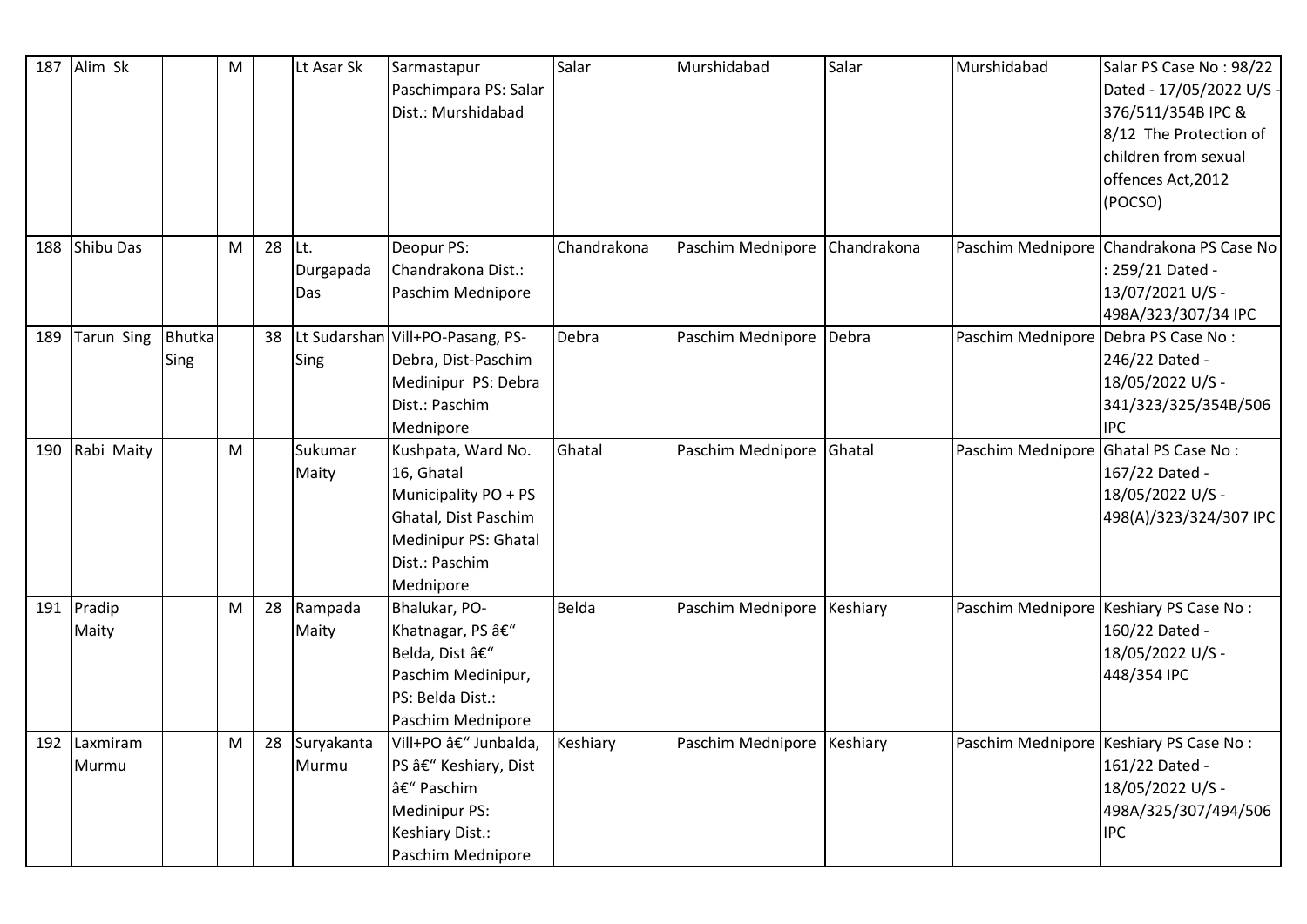| 193 | Sk Rahaman                |      | M | 20 | Sk. Ranjan                  | Mehebub Nagar, Ward Kharagpore<br>No-04 PS: Kharagpore town<br>town Dist.: Paschim<br>Mednipore                |            | Paschim Mednipore   Kharagpore town   Paschim Mednipore   Kharagpore town PS |        |               | Case No: 264/22 Dated .<br>12/05/2022 U/S -<br>399/402 IPC                                                                           |
|-----|---------------------------|------|---|----|-----------------------------|----------------------------------------------------------------------------------------------------------------|------------|------------------------------------------------------------------------------|--------|---------------|--------------------------------------------------------------------------------------------------------------------------------------|
| 194 | Sk Rrahim                 |      | M | 40 |                             | Lt. Sk. Ismail Reheman Nagar, Ward Kharagpore<br>No-04 PS: Kharagpore town<br>town Dist.: Paschim<br>Mednipore |            | Paschim Mednipore                                                            |        |               | Kharagpore town   Paschim Mednipore   Kharagpore town PS<br>Case No: 264/22 Dated<br>12/05/2022 U/S -<br>399/402 IPC                 |
| 195 | A Froj                    |      | M |    | 19 Asgar                    | Emlitala, Mehebub<br>Nagar, Ward No-04 PS: town<br>Kharagpore town<br>Dist.: Paschim<br>Mednipore              | Kharagpore | Paschim Mednipore   Kharagpore town   Paschim Mednipore   Kharagpore town PS |        |               | Case No: 264/22 Dated<br>12/05/2022 U/S -<br>399/402 IPC                                                                             |
| 196 | Dipankar<br><b>Baskey</b> |      | M |    | Late Dilip<br><b>Baskey</b> | PS: Pandua Dist.:<br><b>Hooghly Rural</b>                                                                      | Pandua     | <b>Hooghly Rural</b>                                                         | Galsi  | Purba Burdwan | Galsi PS Case No:<br>297/22 Dated -<br>18/05/2022 U/S -<br>379/411/414/120B IPC<br>& 30 Coal Mines<br>(Nationalisation) Act,<br>1973 |
| 197 | Bapon<br>Hansda           |      |   |    | Lt Shibu<br>Hansda          | PS: Gurap Dist.:<br><b>Hooghly Rural</b>                                                                       | Gurap      | <b>Hooghly Rural</b>                                                         | Galsi  | Purba Burdwan | Galsi PS Case No:<br>297/22 Dated -<br>18/05/2022 U/S -<br>379/411/414/120B IPC<br>& 30 Coal Mines<br>(Nationalisation) Act,<br>1973 |
| 198 | Manik<br>Halder           |      |   |    | Halder                      | Lt Renupada   PS: Memari Dist.:<br>Purba Burdwan                                                               | Memari     | Purba Burdwan                                                                | Galsi  | Purba Burdwan | Galsi PS Case No:<br>297/22 Dated -<br>18/05/2022 U/S -<br>379/411/414/120B IPC<br>& 30 Coal Mines<br>(Nationalisation) Act,<br>1973 |
| 199 | Amaresh<br>Koley          | Bapi | M |    | Lt.<br>Madhusuda<br>n Koley | Baneswarpur,<br>Koleypara PS: Memari<br>Dist.: Purba Burdwan                                                   | Memari     | Purba Burdwan                                                                | Memari | Purba Burdwan | Memari PS Case No:<br>299/22 Dated -<br>18/05/2022 U/S -<br>341/323/504/506 IPC                                                      |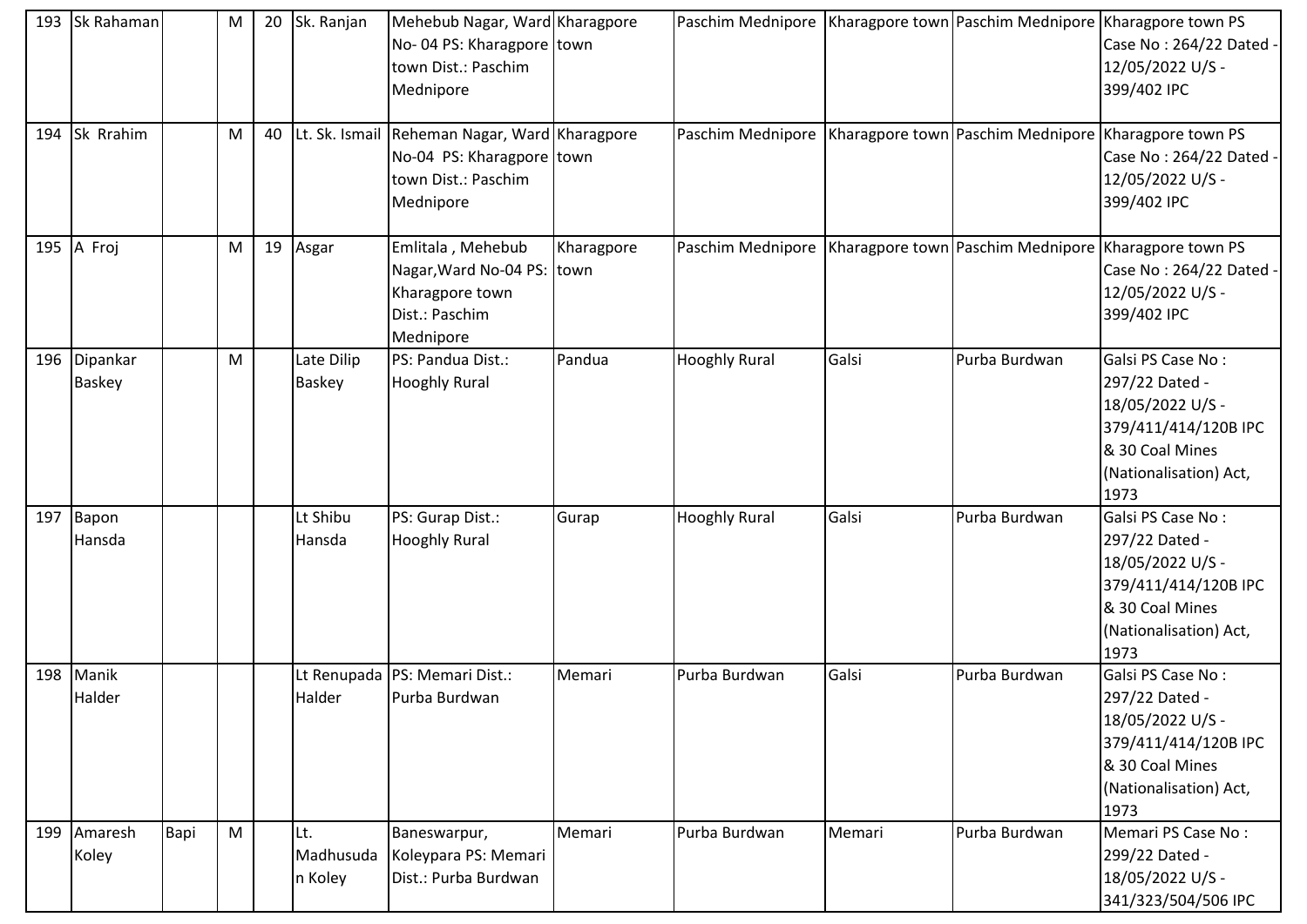|     | 200 Jayanta<br>Khetrapal |                             | M         | Khokan<br>Khetrapal    | Akalia PS: Memari<br>Dist.: Purba Burdwan            | Memari      | Purba Burdwan | Memari           | Purba Burdwan | Memari PS Case No:<br>300/22 Dated -<br>18/05/2022 U/S -<br>341/354D/509/506/420<br><b>IPC</b>                                                                               |
|-----|--------------------------|-----------------------------|-----------|------------------------|------------------------------------------------------|-------------|---------------|------------------|---------------|------------------------------------------------------------------------------------------------------------------------------------------------------------------------------|
| 201 | Dinesh<br>Rajowar        |                             | ${\sf M}$ | Lt Sukchand<br>Rajowar | PS: Purbasthali Dist.:<br>Purba Burdwan              | Purbasthali | Purba Burdwan | Purbasthali      | Purba Burdwan | Purbasthali PS Case No:<br>98/22 Dated -<br>16/05/2022 U/S-25<br>$(i)(a)(b)/35$ The Arms<br>(Amendment) ACT, 2019                                                            |
| 202 | Debashsis<br>Rajowar     |                             |           | Rajowar                | Radharaman   PS: Purbasthali Dist.:<br>Purba Burdwan | Purbasthali | Purba Burdwan | Purbasthali      | Purba Burdwan | Purbasthali PS Case No:<br>98/22 Dated -<br>16/05/2022 U/S-25<br>$(i)(a)(b)/35$ The Arms<br>(Amendment) ACT, 2019                                                            |
| 203 | Goutam<br>Haldar         |                             |           | Vombal<br>Haldar       | PS: Purbasthali Dist.:<br>Purba Burdwan              | Purbasthali | Purba Burdwan | Purbasthali      | Purba Burdwan | Purbasthali PS Case No:<br>98/22 Dated -<br>16/05/2022 U/S-25<br>$(i)(a)(b)/35$ The Arms<br>(Amendment) ACT, 2019                                                            |
| 204 | Goutam<br>Haldar         |                             | M         | Vombal<br>Haldar       | PS: Purbasthali Dist.:<br>Purba Burdwan              | Purbasthali | Purba Burdwan | Purbasthali      | Purba Burdwan | Purbasthali PS Case No:<br>99/22 Dated -<br>18/05/2022 U/S -<br>341/506 IPC & 6/7/8/12<br>The Protection of<br>children from sexual<br>offences Act, 2012<br>(POCSO)         |
| 205 | Sk Monjur<br>Alam        | <b>Sk</b><br>Mokse<br>d Ali | M         |                        | Lt Sk Borhan   PS: Raina Dist.: Purba<br>Burdwan     | Raina       | Purba Burdwan | <b>SAKTIGARH</b> | Purba Burdwan | <b>SAKTIGARH PS Case No:</b><br>164/22 Dated -<br>18/05/2022 U/S -<br>379/411/413/414/120B<br>IPC & 3/4 Mines and<br>Minerals (Regulation<br>and Development) Act<br>(1957)Â |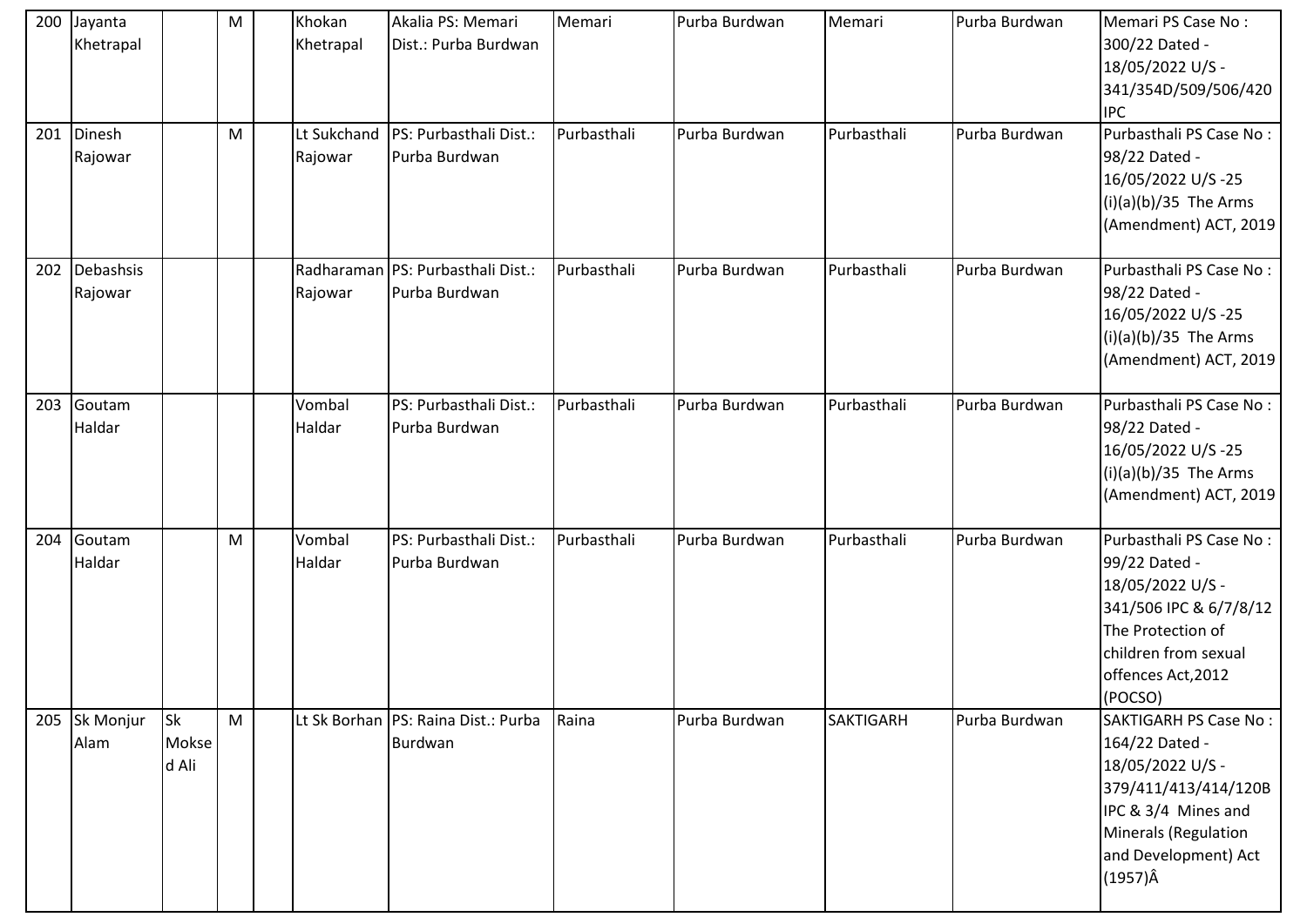| 206 | Sudipta       | M |    | <b>Balai Ghosh</b> | Vill- Madhyam Satkela Debra     |            | Paschim Mednipore    | Digha mohana | Purba Mednipore | Digha mohana coastal PS |
|-----|---------------|---|----|--------------------|---------------------------------|------------|----------------------|--------------|-----------------|-------------------------|
|     | Ghosh         |   |    |                    | PS: Debra Dist.:                |            |                      | coastal      |                 | Case No: 24/22 Dated -  |
|     |               |   |    |                    | Paschim Mednipore               |            |                      |              |                 | 18/05/2022 U/S -        |
|     |               |   |    |                    |                                 |            |                      |              |                 | 279/338/427 IPC         |
| 207 | Sankarson     | M | 42 | Sri. Abanti        | Golapbagan PS:                  | Sankrail   | <b>Howrah Police</b> | Durgachak    | Purba Mednipore | Durgachak PS Case No:   |
|     | <b>Bera</b>   |   |    | <b>Kumar Bera</b>  | Sankrail Dist.: Howrah          |            | Commissionerate      |              |                 | 52/22 Dated -           |
|     |               |   |    |                    | Police                          |            |                      |              |                 | 18/05/2022 U/S -        |
|     |               |   |    |                    | Commissionerate                 |            |                      |              |                 | 420/409/120B IPC        |
| 208 | Rajesh Khan   | M | 29 | Usiar              | Kumarpur PS:                    | Bhabanipur | Purba Mednipore      | Durgachak    | Purba Mednipore | Durgachak PS Case No:   |
|     |               |   |    | Rahaman            | <b>Bhabanipur Dist.:</b>        |            |                      |              |                 | 52/22 Dated -           |
|     |               |   |    | Khan               | Purba Mednipore                 |            |                      |              |                 | 18/05/2022 U/S -        |
|     |               |   |    |                    |                                 |            |                      |              |                 | 420/409/120B IPC        |
| 209 | <b>Dharma</b> | M | 22 | Balai              | Kalicharanpur PS:               | Nandigram  | Purba Mednipore      | Nandigram    | Purba Mednipore | Nandigram PS Case No:   |
|     | Das           |   |    |                    | Nandigram Dist.:                |            |                      |              |                 | 260/22 Dated -          |
|     |               |   |    |                    | Purba Mednipore                 |            |                      |              |                 | 11/04/2022 U/S -        |
|     |               |   |    |                    |                                 |            |                      |              |                 | 363/366/34 IPC          |
| 210 | Kalipada      | M | 56 | Lt. Nemai          | Nandigram PS:                   | Nandigram  | Purba Mednipore      | Nandigram    | Purba Mednipore | Nandigram PS Warrant    |
|     | Panja         |   |    | Panja              | Nandigram Dist.:                |            |                      |              |                 | $No = 419/22$           |
|     |               |   |    |                    | Purba Mednipore                 |            |                      |              |                 |                         |
| 211 | Bikash        | M | 44 | Chittaranjan       | Vill-Borada PS:                 | Sutahata   | Purba Mednipore      | Sutahata     | Purba Mednipore | Sutahata PS Case No:    |
|     | Maity         |   |    | Maity              | Sutahata Dist.: Purba           |            |                      |              |                 | 123/22 Dated -          |
|     |               |   |    |                    | Mednipore                       |            |                      |              |                 | 16/05/2022 U/S -        |
|     |               |   |    |                    |                                 |            |                      |              |                 | 420/406/384/34 IPC      |
| 212 | Nirmal        | M | 24 | <b>Atul Mahato</b> | Vill-Kumir, P.S-                |            | <b>Basirhat</b>      | Bandowan     | Purulia         | Bandowan PS Case No:    |
|     | Mahato        |   |    |                    | Kamalpur, Dist-East             |            |                      |              |                 | 42/22 Dated -           |
|     |               |   |    |                    | Sinmghbhum JH                   |            |                      |              |                 | 18/05/2022 U/S-279/34   |
|     |               |   |    |                    |                                 |            |                      |              |                 | IPC & 128/194 (C)       |
|     |               |   |    |                    |                                 |            |                      |              |                 | Motor Vehicles Act,     |
|     |               |   |    |                    |                                 |            |                      |              |                 | 1988 (Relevant          |
|     |               |   |    |                    |                                 |            |                      |              |                 | Provisions) $\hat{A}$   |
|     | 213 Shambhu   |   | 24 |                    | Badal Majhi   Vill- Kumir, P.S- |            | <b>Basirhat</b>      | Bandowan     | Purulia         | Bandowan PS Case No:    |
|     | Majhi         |   |    |                    | Kamalpur, Dist-East             |            |                      |              |                 | 42/22 Dated -           |
|     |               |   |    |                    | Singhbhum JH                    |            |                      |              |                 | 18/05/2022 U/S-279/34   |
|     |               |   |    |                    |                                 |            |                      |              |                 | IPC & 128/194 (C)       |
|     |               |   |    |                    |                                 |            |                      |              |                 | Motor Vehicles Act,     |
|     |               |   |    |                    |                                 |            |                      |              |                 | 1988 (Relevant          |
|     |               |   |    |                    |                                 |            |                      |              |                 | Provisions) Â           |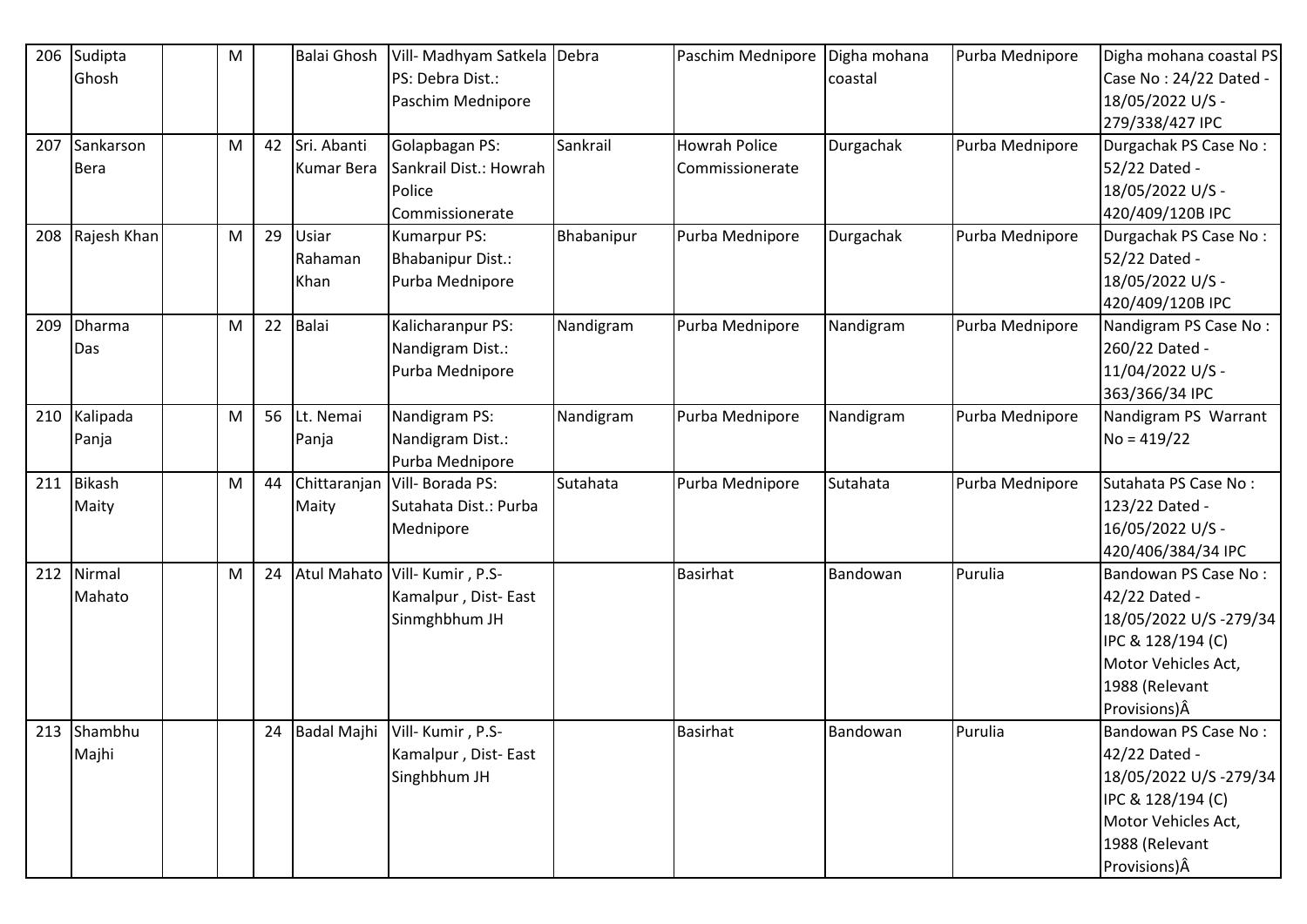| 214 | <b>Bikash</b><br>Chandra<br>Mahato |      | M | 23 | Satish Ch.<br>Mahato              | Vill-Kumir, P.S-<br>Kamalpur, Dist-East<br>Sinmghbhum JH                                                  |              | <b>Basirhat</b> | Bandowan     | Purulia | Bandowan PS Case No:<br>42/22 Dated -<br>18/05/2022 U/S-279/34<br>IPC & 128/194 (C)<br>Motor Vehicles Act,<br>1988 (Relevant<br>Provisions) Â                                 |
|-----|------------------------------------|------|---|----|-----------------------------------|-----------------------------------------------------------------------------------------------------------|--------------|-----------------|--------------|---------|-------------------------------------------------------------------------------------------------------------------------------------------------------------------------------|
| 215 | Kamdeb<br>Sahis                    |      | M |    | 32 Lt. Jiban<br>Sahis             | Vill-Satsayerdih, PO-<br>Bamundiha, Dist-<br>Purulia PS: Barabazar<br>Dist.: Purulia                      | Barabazar    | Purulia         | Barabazar    | Purulia | Barabazar PS Case No:<br>77/22 Dated -<br>18/05/2022 U/S -<br>341/326/506 IPC                                                                                                 |
| 216 | Balaram<br>Mura                    |      | M |    | Lt. Arjun<br>Mura                 | PS: Bagmundi Dist.:<br>Purulia                                                                            | Bagmundi     | Purulia         | Kenda        | Purulia | Kenda PS Case No:<br>51/22 Dated -<br>18/05/2022 U/S-279 IPC                                                                                                                  |
| 217 | Rabidas<br>Murmu                   |      | M | 20 |                                   | Sona Murmu Vill-Parbelia Kamarkuli Neturia<br>-Dist, PS-Neturia,<br>Purulia PS: Neturia<br>Dist.: Purulia |              | Purulia         | Neturia      | Purulia | Neturia PS Case No:<br>48/22 Dated -<br>18/05/2022 U/S -<br>379/411/414/120B IPC<br>& 21 (1) (4) Mines and<br>Minerals (Regulation<br>and Development) Act<br>$(1957)\hat{A}$ |
| 218 | <b>Naren Sing</b><br>Mura          |      | M |    | 40 Lt. Kartik<br><b>Sing Mura</b> | Vill- Pandra, PO-<br>Majhidi PS: Kotshila<br>Dist.: Purulia                                               | Kotshila     | Purulia         | Purulia town | Purulia | Purulia town PS Case No<br>: 86/22 Dated -<br>18/05/2022 U/S -<br>399/402 IPC & 25/27<br>Arms Act, 1959                                                                       |
|     | 219 Arjun Das                      | Kadu |   |    | 36 Upasi Das                      | Das Para, Deshbandhu Purulia town<br>Road, Ward No-01 PS:<br>Purulia town Dist.:<br>Purulia               |              | Purulia         | Purulia town | Purulia | Purulia town PS Case No<br>: 86/22 Dated -<br>18/05/2022 U/S -<br>399/402 IPC & 25/27<br>Arms Act, 1959                                                                       |
|     | 220 Raju Sahis                     |      |   |    | 19 Mukesh<br>Sahis                | Hari Para near<br>Nistarini College,<br>Ward No- 21 PS:<br>Purulia town Dist.:<br>Purulia                 | Purulia town | Purulia         | Purulia town | Purulia | Purulia town PS Case No<br>: 86/22 Dated -<br>18/05/2022 U/S -<br>399/402 IPC & 25/27<br>Arms Act, 1959                                                                       |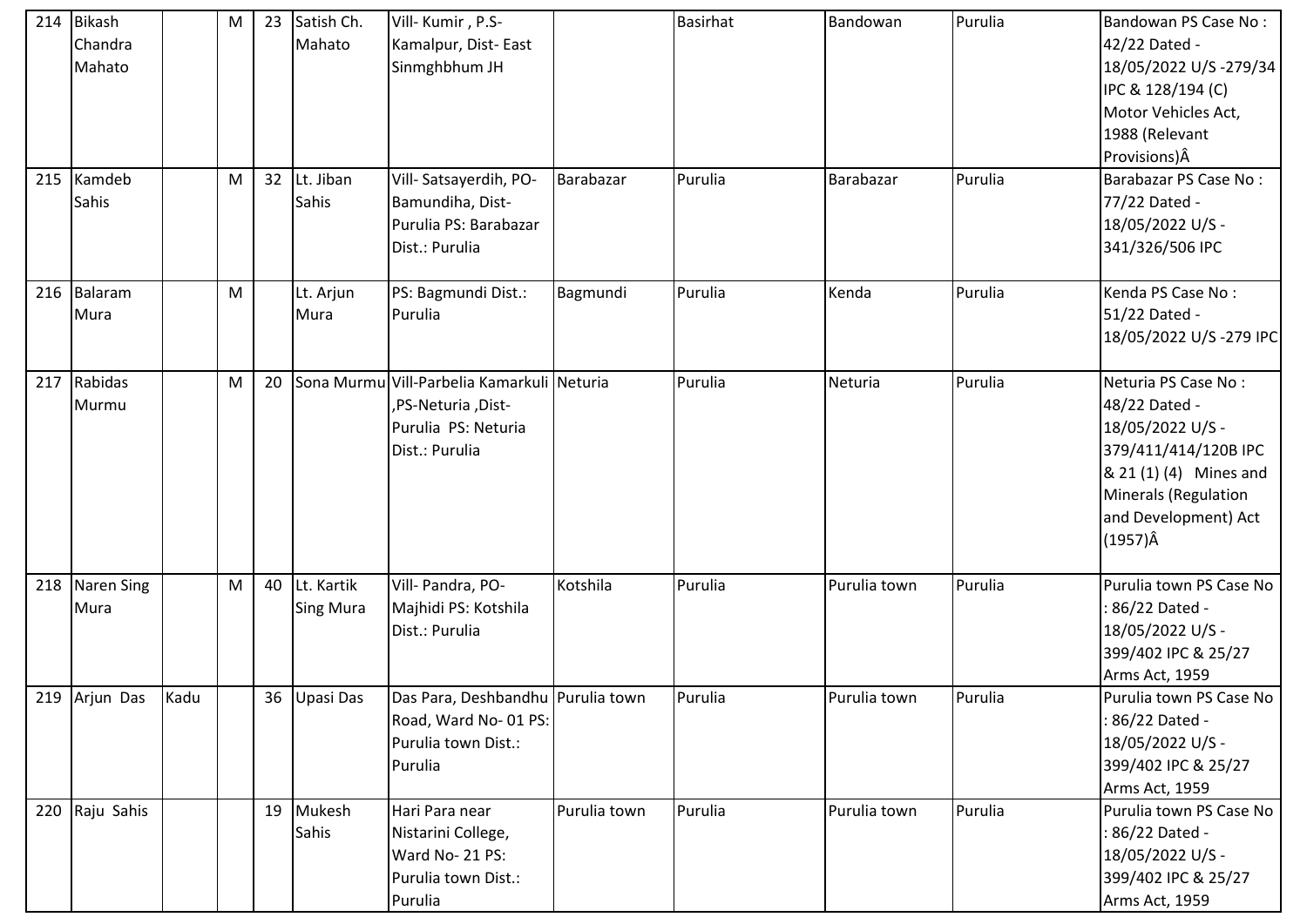| 221 | Samrat<br>Ghatak       |   | 31 | <b>Lt</b><br>Dolgobinda<br>Ghatak | Reni Road near Ghatak Purulia town<br>Kali Mandir, Ward No-<br>18 PS: Purulia town<br>Dist.: Purulia        | Dalkhola | Purulia                                   | Purulia town | Purulia                            | Purulia town PS Case No<br>: 86/22 Dated -<br>18/05/2022 U/S -<br>399/402 IPC & 25/27<br>Arms Act, 1959                                       |
|-----|------------------------|---|----|-----------------------------------|-------------------------------------------------------------------------------------------------------------|----------|-------------------------------------------|--------------|------------------------------------|-----------------------------------------------------------------------------------------------------------------------------------------------|
| 222 | Ersad Ali              | M | 33 | Najir<br>Hussain                  | <b>Bura Niyamotpur PS:</b><br>Dalkhola Dist.:<br><b>Islampur Police</b><br>District                         |          | <b>Islampur Police</b><br><b>District</b> | Karandighi   | Raiganj Police<br>District         | Karandighi PS Case No:<br>352/22 U/S -                                                                                                        |
| 223 | Asim Roy               | M | 28 | Lt Ananda<br>Roy                  | Sankarpur Trinathtala, Dhantala<br>PS Dhantala, Nadia PS:<br>Dhantala Dist.:<br>Ranaghat Police<br>District |          | Ranaghat Police<br><b>District</b>        | Dhantala     | Ranaghat Police<br>District        | Dhantala PS Case No:<br>318/22 Dated -<br>18/05/2022 U/S-3/4<br>The West Bengal<br><b>Gambling and Prize</b><br>Competitions Act, 1957        |
| 224 | Tapas<br><b>Biswas</b> | M | 34 | Lt Amar<br><b>Biswas</b>          | Sankarpur Trinathtala,<br>PS Dhantala, Nadia PS:<br>Dhantala Dist.:<br>Ranaghat Police<br>District          | Dhantala | Ranaghat Police<br><b>District</b>        | Dhantala     | Ranaghat Police<br>District        | Dhantala PS Case No:<br>318/22 Dated -<br>18/05/2022 U/S-3/4<br>The West Bengal<br><b>Gambling and Prize</b><br>Competitions Act, 1957        |
| 225 | Raja Biswas            | M | 30 | Sadhan<br><b>Biswas</b>           | Sankarpur Trinathtala,<br>PS Dhantala, Nadia PS:<br>Dhantala Dist.:<br>Ranaghat Police<br>District          | Dhantala | Ranaghat Police<br><b>District</b>        | Dhantala     | Ranaghat Police<br><b>District</b> | Dhantala PS Case No:<br>318/22 Dated -<br>18/05/2022 U/S-3/4<br>The West Bengal<br><b>Gambling and Prize</b><br>Competitions Act, 1957        |
|     | 226 Sukanta<br>Bagchi  | M |    | 25 Lt. Krishna<br>Bagchi          | Bahirgachi<br>Madhyapara, PS<br>Dhantala, Nadia PS:<br>Dhantala Dist.:<br>Ranaghat Police<br>District       | Dhantala | Ranaghat Police<br><b>District</b>        | Dhantala     | Ranaghat Police<br>District        | Dhantala PS Case No:<br>314/22 Dated -<br>17/05/2022 U/S - 8/12<br>The Protection of<br>children from sexual<br>offences Act, 2012<br>(POCSO) |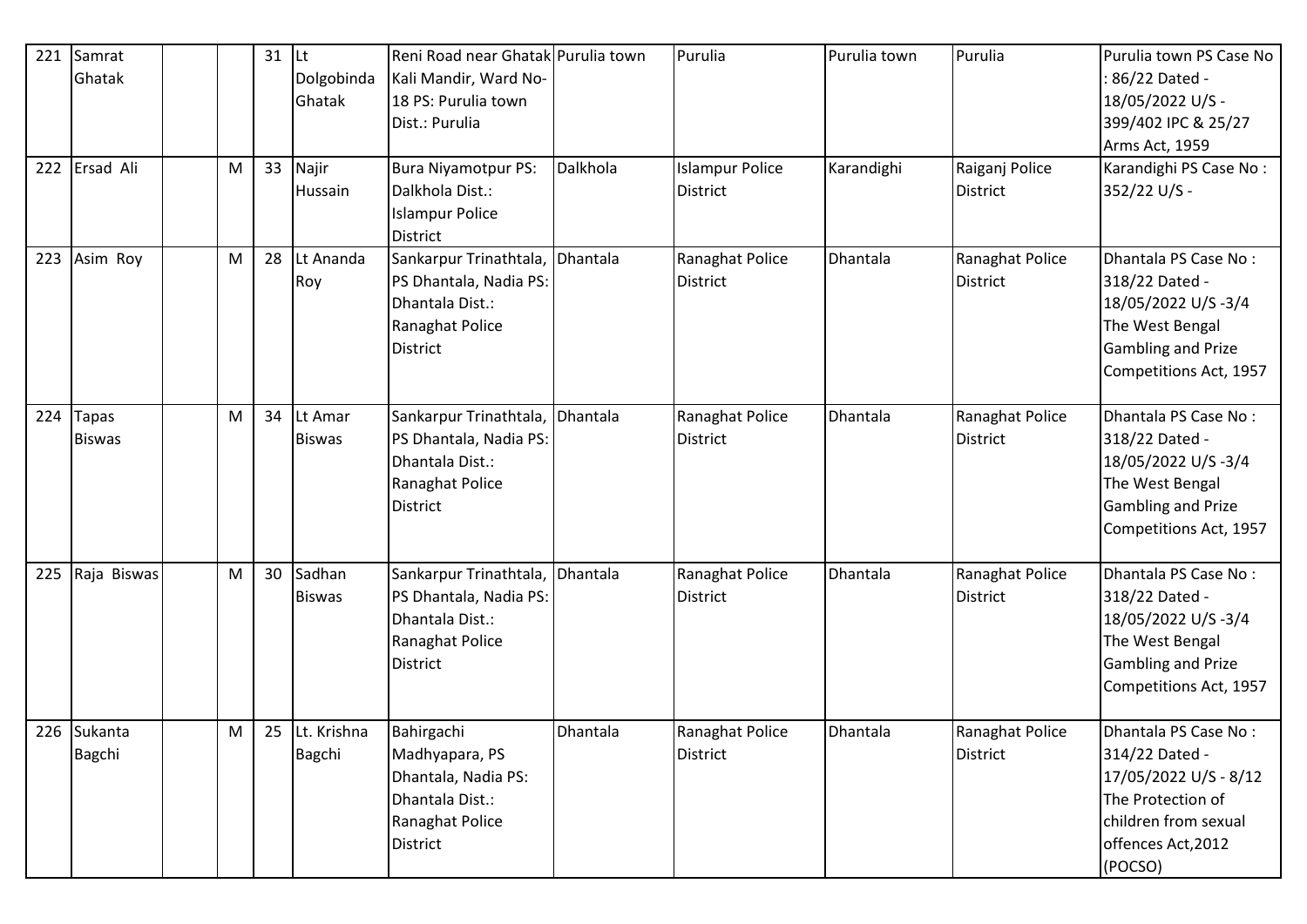| 227 | Mithun<br><b>Dhali</b>   | M | 25 | Lt. Narayan<br>Dhali                 | Baranberia, PS<br>Dhantala, Nadia PS:<br>Dhantala Dist.:<br>Ranaghat Police<br>District                                        | Dhantala        | Ranaghat Police<br><b>District</b>           | Dhantala          | Ranaghat Police<br><b>District</b> | Dhantala PS Case No:<br>295/22 Dated -<br>10/05/2022 U/S -<br>363/365/34 IPC                                                                       |
|-----|--------------------------|---|----|--------------------------------------|--------------------------------------------------------------------------------------------------------------------------------|-----------------|----------------------------------------------|-------------------|------------------------------------|----------------------------------------------------------------------------------------------------------------------------------------------------|
| 228 | Shyamal<br><b>Biswas</b> | M |    | 58 Lt. Gopal<br><b>Biswas</b>        | Baranberia<br>Madhyapara<br>(Bhatamtala), PS<br>Dhantala, Nadia PS:<br>Dhantala Dist.:<br>Ranaghat Police<br>District          | <b>Dhantala</b> | Ranaghat Police<br><b>District</b>           | Dhantala          | Ranaghat Police<br><b>District</b> | Dhantala PS Case No:<br>247/22 Dated -<br>26/04/2022 U/S -<br>447/325/326/307/354B/<br>506/34 IPC                                                  |
| 229 | Sona Sarkar              | M | 25 | Biswajit<br>Sarkar                   | Ambagan,<br>Chakkanthaliya PS:<br>Titagarh Dist.:<br><b>Barrackpore Police</b><br>Commissionerate                              | Titagarh        | <b>Barrackpore Police</b><br>Commissionerate | Sealdah g.r.p.s.  | Sealdah G.R.P.                     | Sealdah g.r.p.s. PS                                                                                                                                |
| 230 | Sajju Ali                |   | 28 | Lt. Akbar Ali                        | Sk. Amir of Galima,<br>6th Line, P.O. –<br>Mallickpur PS:<br><b>Baruipur Dist.:</b><br><b>Baruipur Police</b><br>District      | Baruipur        | <b>Baruipur Police</b><br><b>District</b>    | Sealdah g.r.p.s.  | Sealdah G.R.P.                     | Sealdah g.r.p.s. PS Case<br>No: 47/21 Dated -<br>25/11/2021 U/S-379 IPC                                                                            |
| 231 | Sk Imtiaz                | M | 22 | Sk. Jakir                            | Faridpur School Math, Baruipur<br>PO- Mallickpur PS:<br><b>Baruipur Dist.:</b><br><b>Baruipur Police</b><br>District           |                 | <b>Baruipur Police</b><br><b>District</b>    | Sonarpur g.r.p.s. | Sealdah G.R.P.                     | Sonarpur g.r.p.s. PS Case<br>No: 30/19 Dated -<br>01/08/2019 U/S -<br>399/402 IPC                                                                  |
| 232 | Jawaharlal<br>Sarkar     |   |    | (65 Yrs/m)<br>S/o Late<br>Hiralal Sa | Of Baribhasa, Madani<br>Bazar, PS-NJP, Dist.-<br>Jalpaiguri PS: New<br>jalpaiguri Dist.: Siliguri<br>Police<br>Commissionerate | New jalpaiguri  | Siliguri Police<br>Commissionerate           | New jalpaiguri    | Siliguri Police<br>Commissionerate | New jalpaiguri PS Case<br>No: 521/22 Dated -<br>18/05/2022 U/S-10 of<br>The Protection of<br>children from sexual<br>offences Act, 2012<br>(POCSO) |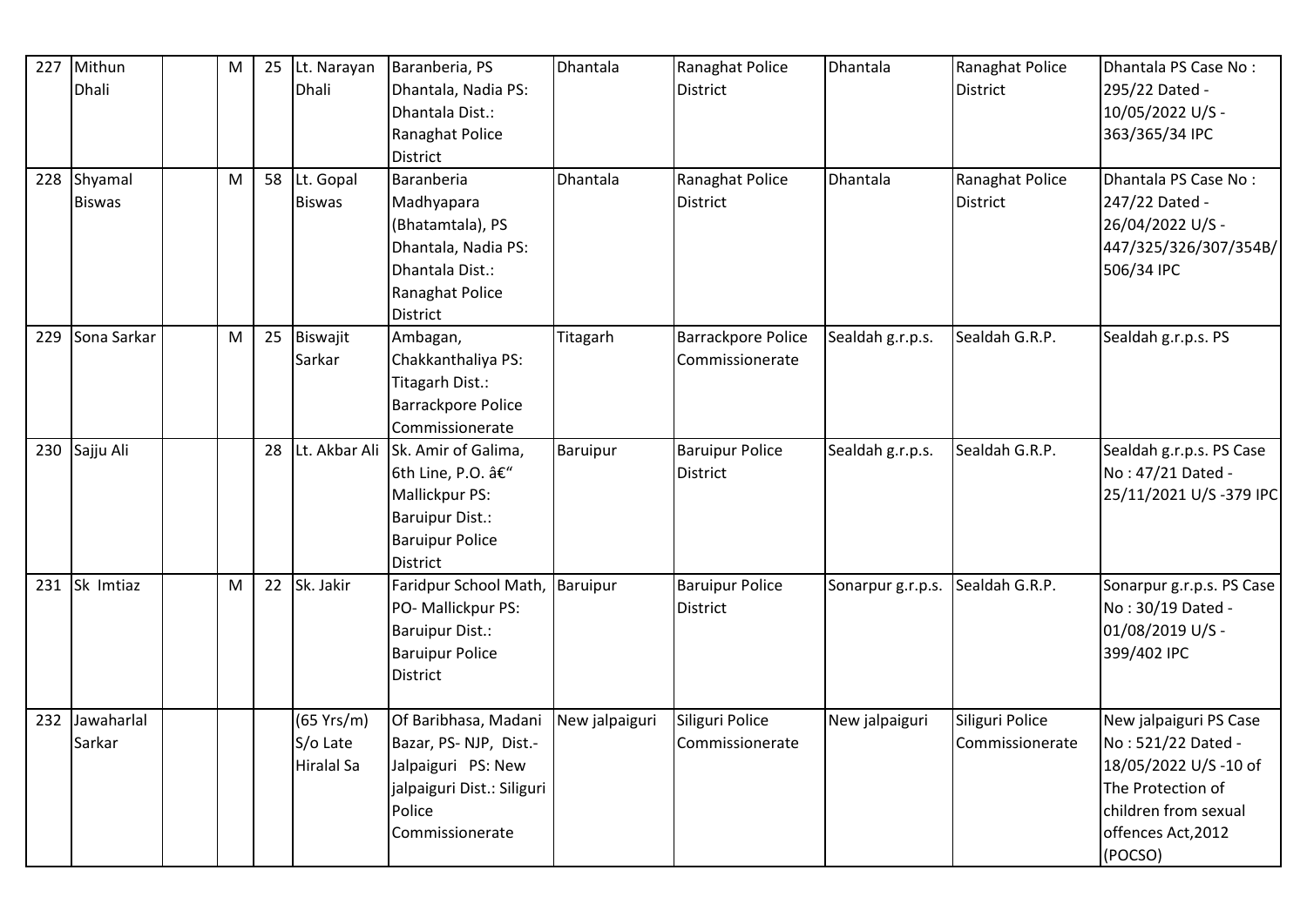| 233 | Pradip<br>Paswan   | M | 34 | Satrughan<br>Paswan             | Sipaipara PS: New<br>jalpaiguri Dist.: Siliguri<br>Police<br>Commissionerate       | New jalpaiguri | Siliguri Police<br>Commissionerate | New jalpaiguri | Siliguri Police<br>Commissionerate | New jalpaiguri PS Case<br>No: 517/22 Dated -<br>18/05/2022 U/S -<br>498A/494/506/307 IPC<br>& R/w 3/4 of Dowry<br>Prohibition Act, 1961Â |
|-----|--------------------|---|----|---------------------------------|------------------------------------------------------------------------------------|----------------|------------------------------------|----------------|------------------------------------|------------------------------------------------------------------------------------------------------------------------------------------|
| 234 | Pravati<br>Ahikary | F | 25 | Lt Chandra<br>Kanta<br>Adhikary | Jogendra Nagar PS:<br>Alipurduar Dist.:<br>Alipurduar                              | Alipurduar     | Alipurduar                         | New jalpaiguri | Siliguri Police<br>Commissionerate | New jalpaiguri PS Case<br>No: 517/22 Dated -<br>18/05/2022 U/S -<br>498A/494/506/307 IPC<br>& R/w 3/4 of Dowry<br>Prohibition Act, 1961Â |
| 235 | Biswanath          | M |    | Nayan Das                       | f Tulshinagar, PS-                                                                 | Siliguri       | Siliguri Police                    | Siliguri       | Siliguri Police                    | Siliguri PS Case No:                                                                                                                     |
|     | Das                |   |    |                                 | Matigara, Dist-PS:<br>Siliguri Dist.: Siliguri<br>Police<br>Commissionerate        |                | Commissionerate                    |                | Commissionerate                    | 489/22 Dated -<br>18/05/2022 U/S -<br>379/511/341/325/34<br><b>IPC</b>                                                                   |
| 236 | Piyaranjan         | M |    | Nihar Ranjan                    | OF C/O- GOPAL SAHA                                                                 | Siliguri       | Siliguri Police                    | Siliguri       | Siliguri Police                    | Siliguri PS Case No:                                                                                                                     |
|     | Maity              |   |    | Maity                           | <b>RABINDRA NAGAR PS:</b><br>Siliguri Dist.: Siliguri<br>Police<br>Commissionerate |                | Commissionerate                    |                | Commissionerate                    | 1076/22 U/S -                                                                                                                            |
| 237 | Biki Roy           | M |    | Raju Roy                        | <b>BHAKTINAGAR PIPE</b>                                                            | Siliguri       | Siliguri Police                    | Siliguri       | Siliguri Police                    | Siliguri PS Case No:                                                                                                                     |
|     |                    |   |    |                                 | LINE PS: Siliguri Dist.:<br>Siliguri Police<br>Commissionerate                     |                | Commissionerate                    |                | Commissionerate                    | 1087/22 U/S -                                                                                                                            |
|     | 238 Ashok          |   |    |                                 | Nikhil Sahani RANA BUSTY,                                                          | Siliguri       | Siliguri Police                    | Siliguri       | Siliguri Police                    | Siliguri PS Case No:                                                                                                                     |
|     | Sahani             |   |    |                                 | BAGRAKOTE, W/NO-                                                                   |                | Commissionerate                    |                | Commissionerate                    | 1027/22 U/S -                                                                                                                            |
|     |                    |   |    |                                 | 18 PS: Siliguri Dist.:                                                             |                |                                    |                |                                    |                                                                                                                                          |
|     |                    |   |    |                                 | Siliguri Police                                                                    |                |                                    |                |                                    |                                                                                                                                          |
| 239 | Munna              | M |    | Bandhan                         | Commissionerate<br>KALIGANJ, NEAR DEBI                                             | Siliguri       | Siliguri Police                    | Siliguri       | Siliguri Police                    | Siliguri PS Case No:                                                                                                                     |
|     | Oraw               |   |    | Oraw                            | JHORA BUS STAND PS:                                                                |                | Commissionerate                    |                | Commissionerate                    | 477/22 Dated -                                                                                                                           |
|     |                    |   |    |                                 | Siliguri Dist.: Siliguri                                                           |                |                                    |                |                                    | 16/05/2022 U/S -                                                                                                                         |
|     |                    |   |    |                                 | Police                                                                             |                |                                    |                |                                    | 406/420/120 B The                                                                                                                        |
|     |                    |   |    |                                 | Commissionerate                                                                    |                |                                    |                |                                    | Aircraft Act, 1934                                                                                                                       |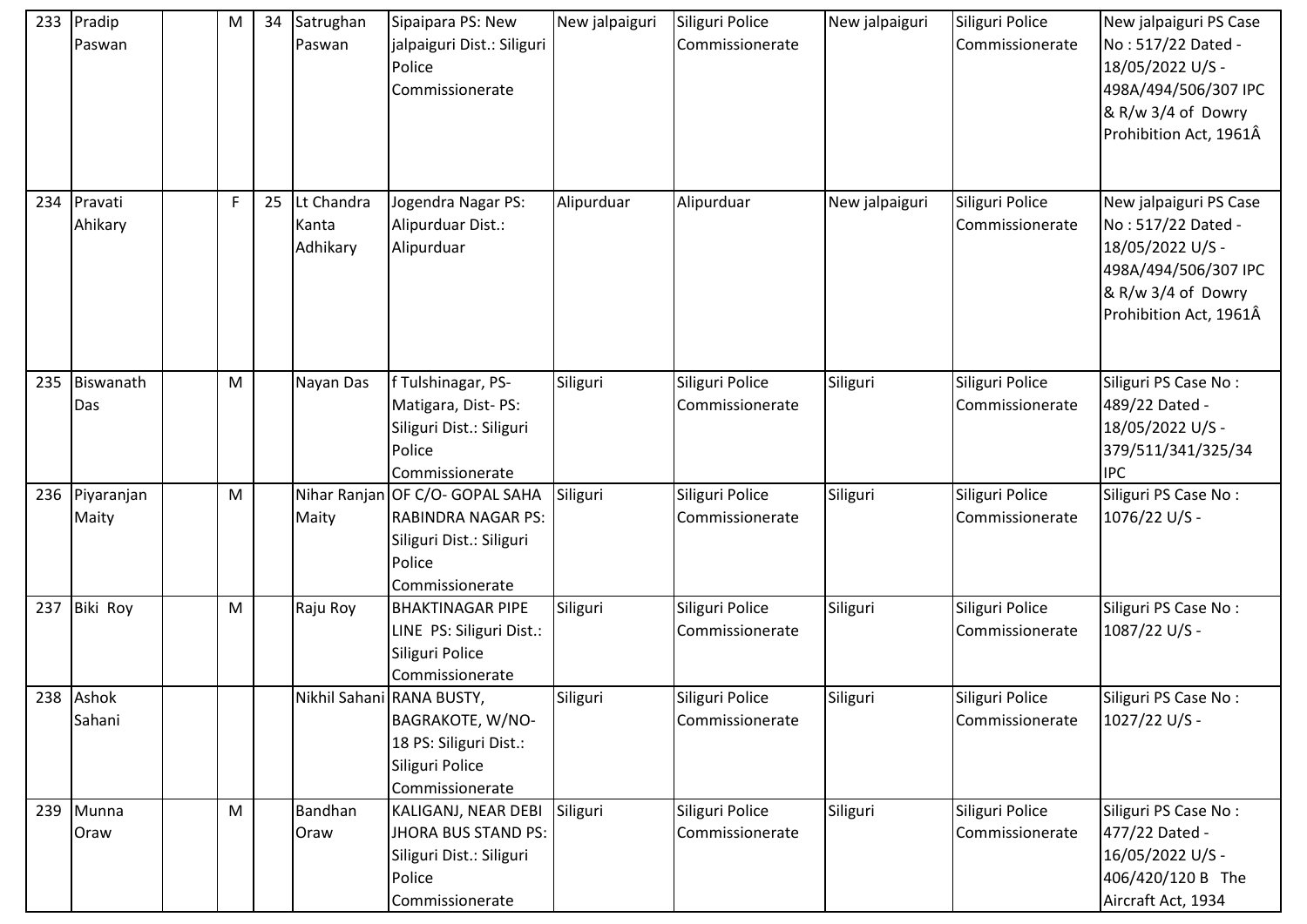| 240<br>241 | Tapas Barik<br>Nazrul<br>Haque Mir | M | 40<br>65 | Lt. Subal<br><b>Barik</b><br>$S/O - Lt.$<br>Lutfar Mir | Vill. – Indronarayan<br>Pur PS: Dholahat Dist.:<br>Sundarban Police<br><b>District</b><br>Vill. – Kansarir Chak, Dholahat<br>Mir Para PS: Dholahat<br>Dist.: Sundarban<br><b>Police District</b> | Dholahat   | Sundarban Police<br><b>District</b><br>Sundarban Police<br><b>District</b> | Dholahat<br><b>Dholahat</b> | Sundarban Police<br><b>District</b><br>Sundarban Police<br><b>District</b> | Dholahat PS Case No:<br>225/22 Dated -<br>18/05/2022 U/S-498A<br><b>IPC</b><br>Dholahat PS Case No:<br>197/22 Dated -<br>06/05/2022 U/S-286 IPC<br>& 3/4 Explosive<br>Substances Act, 1908Â |
|------------|------------------------------------|---|----------|--------------------------------------------------------|--------------------------------------------------------------------------------------------------------------------------------------------------------------------------------------------------|------------|----------------------------------------------------------------------------|-----------------------------|----------------------------------------------------------------------------|---------------------------------------------------------------------------------------------------------------------------------------------------------------------------------------------|
| 242        | Jane Alom<br>Molla                 | M | 55       | Molla                                                  | S/o Sahalam Vill. â€" Koaberia, PS:<br>Dholahat Dist.:<br>Sundarban Police<br><b>District</b>                                                                                                    | Dholahat   | Sundarban Police<br><b>District</b>                                        | Dholahat                    | Sundarban Police<br><b>District</b>                                        | Dholahat PS Case No:<br>210/22 Dated -<br>10/05/2022 U/S -<br>447/427/379/34 IPC                                                                                                            |
| 243        | Ahad Ali<br>Molla                  | M | 38       | Samed<br>Molla                                         | Lalpur, Shibganj PS:<br>Mathurapur Dist.:<br>Sundarban Police<br><b>District</b>                                                                                                                 | Mathurapur | Sundarban Police<br><b>District</b>                                        | Mathurapur                  | Sundarban Police<br><b>District</b>                                        | Mathurapur PS Case No:<br>118/22 Dated -<br>18/05/2022 U/S -<br>279/338 IPC                                                                                                                 |
| 244        | Sofikul<br>Molla                   |   | 14       | Sajamal<br>Molla                                       | PS: Mathurapur Dist.:<br>Sundarban Police<br><b>District</b>                                                                                                                                     | Mathurapur | Sundarban Police<br><b>District</b>                                        | Mathurapur                  | Sundarban Police<br><b>District</b>                                        | Mathurapur PS Case No:<br>119/22 Dated -<br>18/05/2022 U/S -<br>279/338 IPC                                                                                                                 |
| 245        | Bapan Roy                          |   |          | <b>Bulan Roy</b>                                       | <b>BABUPARA</b>                                                                                                                                                                                  |            | <b>Basirhat</b>                                                            | Alipurduar                  | Alipurduar                                                                 | Alipurduar PS GDE No.<br>756                                                                                                                                                                |
| 246        | Anik Roy                           |   |          | Lt Goutam<br>Roy                                       | <b>DUTTA PATTY</b>                                                                                                                                                                               |            | <b>Basirhat</b>                                                            | Alipurduar                  | Alipurduar                                                                 | Alipurduar PS GDE No.<br>756                                                                                                                                                                |
| 247        | Jahir Ali                          |   |          | Bahari Ali                                             | <b>PANIYAL GURI</b>                                                                                                                                                                              |            | <b>Basirhat</b>                                                            | Alipurduar                  | Alipurduar                                                                 | Alipurduar PS GDE No.<br>756                                                                                                                                                                |
| 248        | Ratan<br>Mahato                    |   |          | Rabin<br>Mahato                                        | <b>STATION COLONY</b>                                                                                                                                                                            |            | <b>Basirhat</b>                                                            | Alipurduar                  | Alipurduar                                                                 | Alipurduar PS Outpost<br>Alipurduar Jn TOP GDE<br>No. 307                                                                                                                                   |
| 249        | Sujay<br>Debnath                   |   |          | Gouranga<br>Debnath                                    | BHOLARDABRI                                                                                                                                                                                      |            | <b>Basirhat</b>                                                            | Alipurduar                  | Alipurduar                                                                 | Alipurduar PS Outpost<br>Alipurduar Jn TOP GDE<br>No. 307                                                                                                                                   |
| 250        | Hasan Ali                          | M |          | Lt.<br>Sahabuddin<br>Mia                               | Umacharanpur PS:<br>Falakata Dist.:<br>Alipurduar                                                                                                                                                | Falakata   | Alipurduar                                                                 | Falakata                    | Alipurduar                                                                 | Falakata PS GDE No.<br>484                                                                                                                                                                  |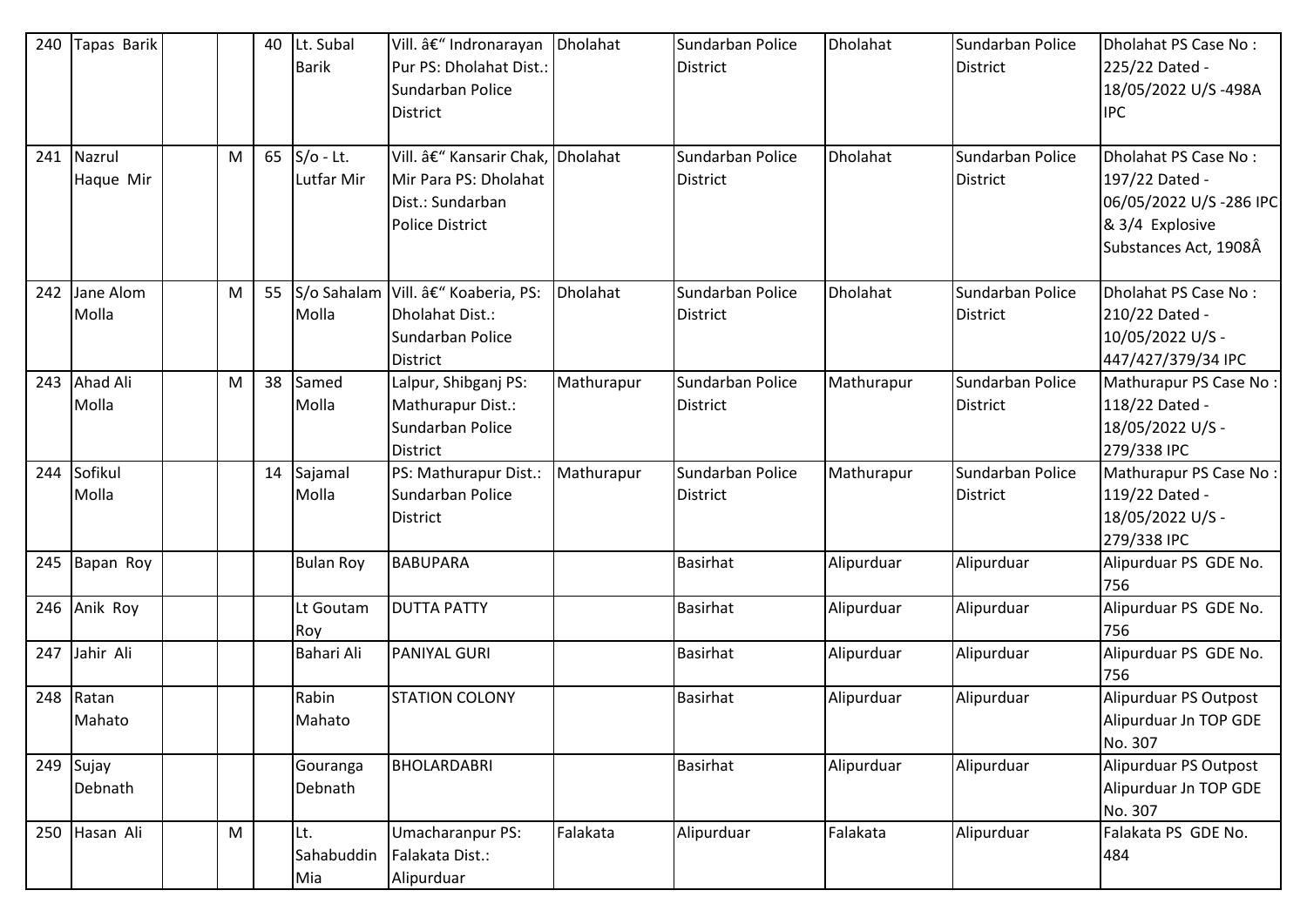| 251 | Satyasil                  | M |    | Ramgulam                       | U.P Ayudhya,                                                        | Jaigaon   | <b>Basirhat</b> | Jaigaon   | Alipurduar | Jaigaon PS GDE No. 712                            |
|-----|---------------------------|---|----|--------------------------------|---------------------------------------------------------------------|-----------|-----------------|-----------|------------|---------------------------------------------------|
|     | Yadav                     |   |    | Yadav                          | Matigaspur, Sultanpur<br>PS: Jaigaon                                |           |                 |           |            |                                                   |
| 252 | Brij Kishor               | M |    | Late Bhulan<br>Maji            | UP, Kushinagar PS:<br>Jaigaon                                       | Jaigaon   | Basirhat        | Jaigaon   | Alipurduar | Jaigaon PS GDE No. 712                            |
| 253 | Sachin Sarki              | M | 26 | Late Dilu<br>Sarki             | Dalsingpara, Majhi<br>Line PS: Jaigaon Dist.:<br>Alipurduar         | Jaigaon   | Alipurduar      | Jaigaon   | Alipurduar | Jaigaon PS Outpost<br>Hashimara OP GDE No.<br>609 |
| 254 | <b>Bijoy Das</b>          |   | 22 | Depak Das                      | Hamiltonganj,<br>Foeward Nagar PS:<br>Kalchini Dist.:<br>Alipurduar | Kalchini  | Alipurduar      | Kalchini  | Alipurduar | Kalchini PS GDE No. 597                           |
| 255 | Hari<br><b>Biswakarma</b> | M | 42 | ILt.<br>Budhiman<br>Biswakarma | Dima T.E. PS: Kalchini<br>Dist.: Alipurduar                         | Kalchini  | Alipurduar      | Kalchini  | Alipurduar | Kalchini PS GDE No. 597                           |
| 256 | Bipul<br><b>Biswas</b>    | M | 40 | <b>Bijay Biswas</b>            | Kathaltala, Uttar<br>Rampur PS: Baxsirhat<br>Dist.: Coochbehar      | Baxsirhat | Coochbehar      | Kumargram | Alipurduar | Kumargram PS GDE No.<br>679                       |
| 257 | Tapas Saha                | M | 35 | Pramod<br>Saha                 | Falimari PS: Baxsirhat<br>Dist.: Coochbehar                         | Baxsirhat | Coochbehar      | Kumargram | Alipurduar | Kumargram PS GDE No.<br>679                       |
| 258 | Swapan Das<br>Bhagat      | M | 36 | Gyandas<br><b>Bhagat</b>       | Dakshin Rampur PS:<br>Kumargram Dist.:<br>Alipurduar                | Kumargram | Alipurduar      | Kumargram | Alipurduar | Kumargram PS GDE No.<br>690                       |
| 259 | Pintu Das                 | M | 25 | <b>Bhagat Das</b>              | Chhat Volka PS:<br><b>Baxsirhat Dist.:</b><br>Coochbehar            | Baxsirhat | Coochbehar      | Kumargram | Alipurduar | Kumargram PS GDE No.<br>690                       |
| 260 | <b>Biltu Basu</b>         | M | 24 | Subash Basu                    | Uttar Rampur, Jorai<br>PS: Baxsirhat Dist.:<br>Coochbehar           | Baxsirhat | Coochbehar      | Kumargram | Alipurduar | Kumargram PS GDE No.<br>690                       |
| 261 | Tapan Roy                 | M | 40 | Ananta Roy                     | Dakshin Nararthali PS: Kumargram<br>Kumargram Dist.:<br>Alipurduar  |           | Alipurduar      | Kumargram | Alipurduar | Kumargram PS GDE No.<br>573                       |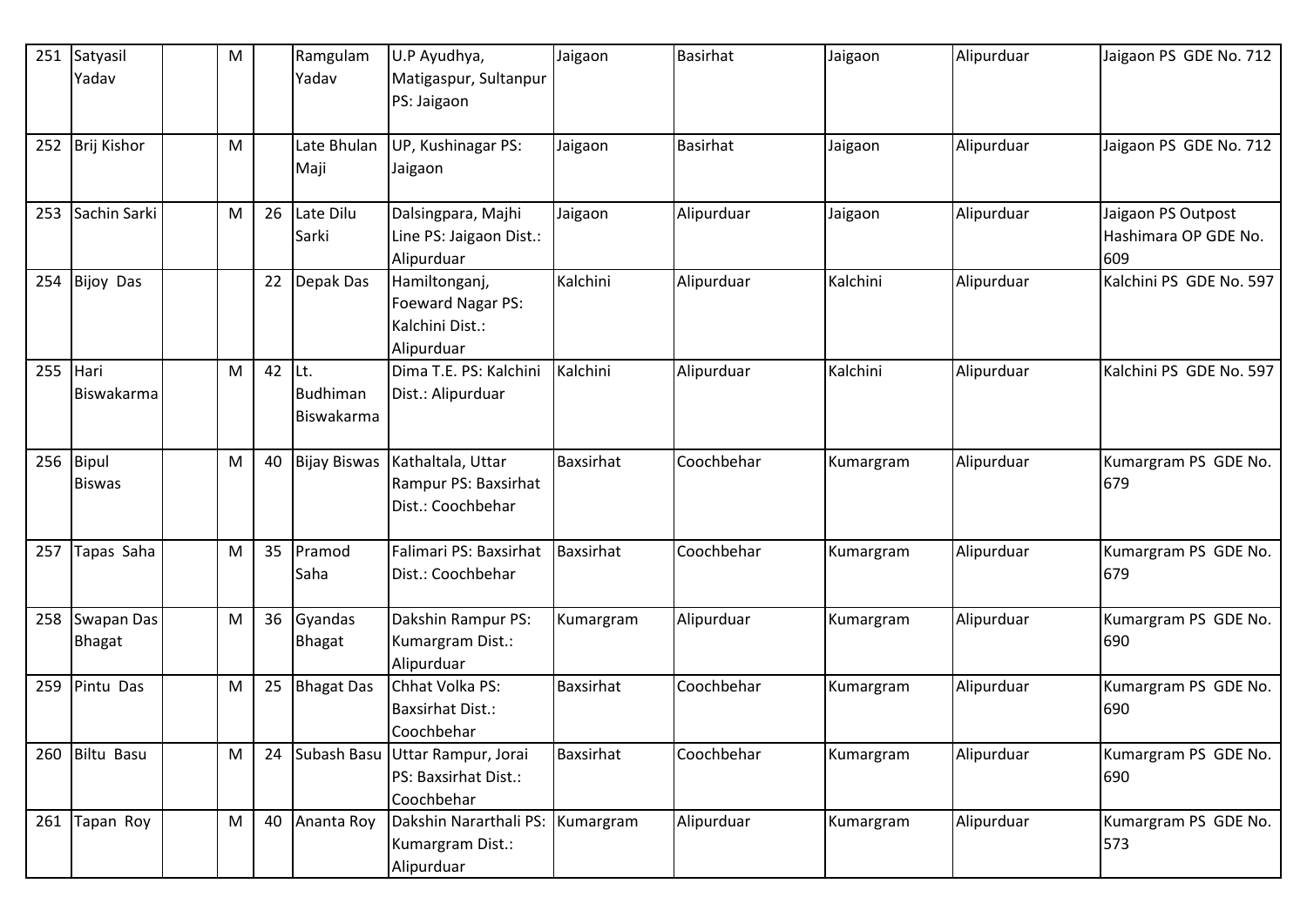| 262 | Sapiur<br>Rahaman   | @<br>Sahidu | M | 45 | Jasamat Ali                  | Bilashipara, PS<br>Bilshipara, Dist Dhubri,<br>Assam PS: Kumargram<br>Dist.: Alipurduar     | Kumargram | Alipurduar                                    | Kumargram      | Alipurduar                                           | Kumargram PS GDE No.<br>573                          |
|-----|---------------------|-------------|---|----|------------------------------|---------------------------------------------------------------------------------------------|-----------|-----------------------------------------------|----------------|------------------------------------------------------|------------------------------------------------------|
| 263 | Hurmuj Ali          |             | M | 35 | Lt. Buddhu<br>Miya           | Sarijatapur PS<br>Kalgachia, Dist<br>Barpeta, Assam PS:<br>Kumargram Dist.:<br>Alipurduar   | Kumargram | Alipurduar                                    | Kumargram      | Alipurduar                                           | Kumargram PS GDE No.<br>573                          |
| 264 | Gobinda<br>Saha     |             | M | 32 | Maniklal<br>Saha             | Jorai Uttar Rampur,<br>PS: Baxsirhat Dist.:<br>Coochbehar                                   | Baxsirhat | Coochbehar                                    | Kumargram      | Alipurduar                                           | Kumargram PS GDE No.<br>573                          |
| 265 | Karna<br>Barman     |             | M | 52 | Lt. Baburam<br>Barman        | Chatianguri No-2, PS<br>Bijni, Dist Chirang,<br>Assam PS: Kumargram<br>Dist.: Alipurduar    | Kumargram | Alipurduar                                    | Kumargram      | Alipurduar                                           | Kumargram PS GDE No.<br>573                          |
| 266 | <b>Bibek Bauri</b>  |             | M | 26 | Uttam Bauri                  | New Town PS: Hirapur Hirapur<br>Dist.: Asansol<br><b>Durgapur Police</b><br>Commissionerate |           | Asansol Durgapur<br>Police<br>Commissionerate | Asansole south | Asansol Durgapur<br>Police<br>Commissionerate        | Asansole south PS<br>Outpost South PP GDE<br>No. 680 |
| 267 | Sampad Kr<br>Mahato |             | M | 22 | Dinanath<br>Mahato           | Kenduli Sili Ranch<br>(JHK) PS: Hirapur                                                     | Hirapur   | <b>Basirhat</b>                               | Asansole south | Asansol Durgapur<br>Police<br>Commissionerate        | Asansole south PS<br>Outpost South PP GDE<br>No. 680 |
| 268 | Ratanlalma<br>hato  |             | M | 24 | Ranjit<br>Mahato             | Kenduli Sili Ranch<br>(JHK) PS: Hirapur                                                     | Hirapur   | <b>Basirhat</b>                               | Asansole south | <b>Asansol Durgapur</b><br>Police<br>Commissionerate | Asansole south PS<br>Outpost South PP GDE<br>No. 680 |
| 269 | Sanjay Kr<br>Mahato |             | M | 27 | Bardrinath<br>Mahato         | Kenduli Sili Ranch<br>(JHK) PS: Hirapur                                                     | Hirapur   | <b>Basirhat</b>                               | Asansole south | Asansol Durgapur<br>Police<br>Commissionerate        | Asansole south PS<br>Outpost South PP GDE<br>No. 680 |
|     | 270 Rajesh<br>Gupta |             | M |    | 45 $\vert$ Late B.n<br>Gupta | Kumorbazar PS:<br>Raniganj Dist.: Asansol<br>Durgapur Police<br>Commissionerate             | Raniganj  | Asansol Durgapur<br>Police<br>Commissionerate | Asansole south | <b>Asansol Durgapur</b><br>Police<br>Commissionerate | Asansole south PS GDE<br>No. 1153                    |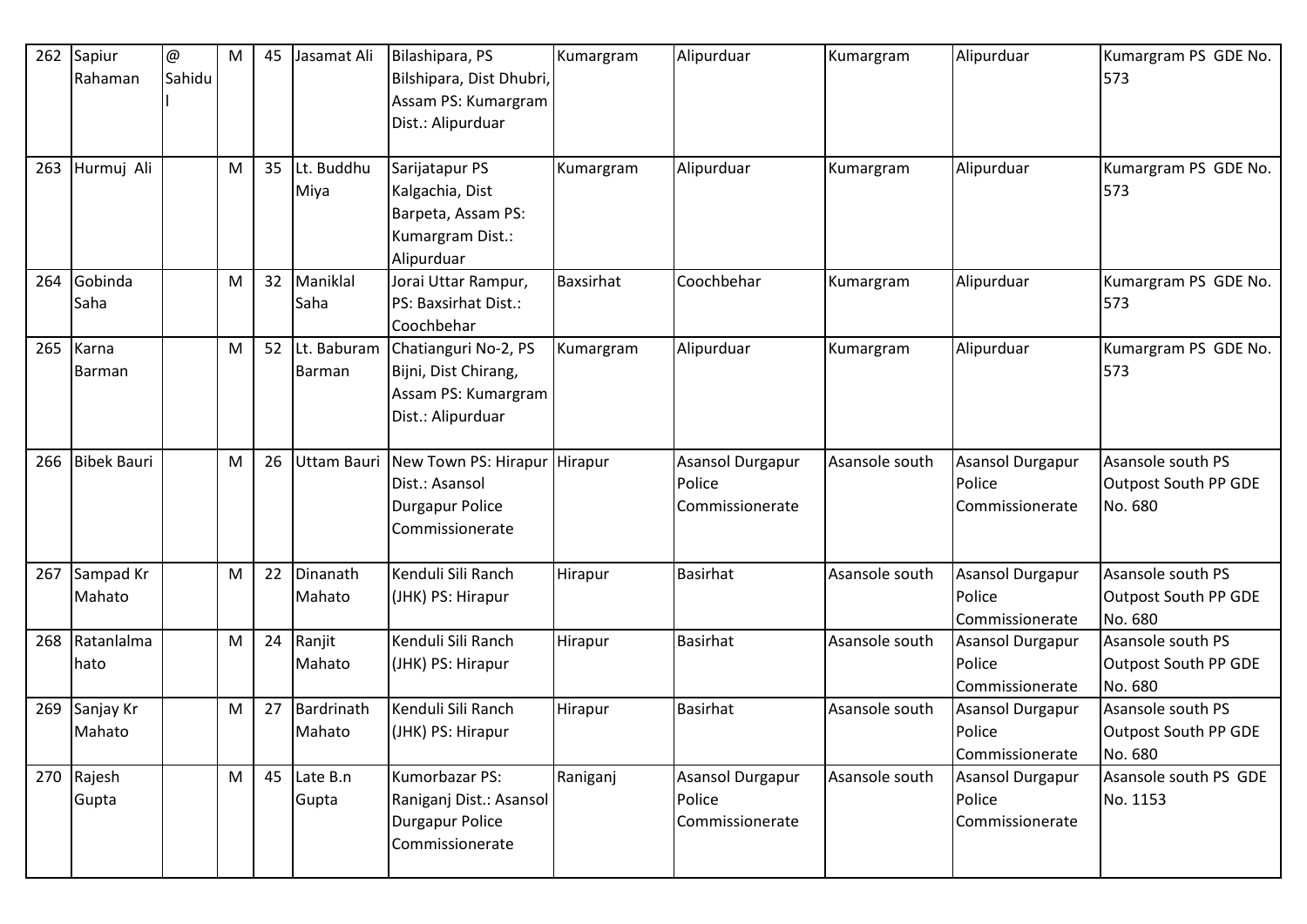| 271 | Birendra<br>Roy       | M |    | 52 Late Gagan<br><b>Roy</b> | Kumorbazar PS:<br>Raniganj Dist.: Asansol<br><b>Durgapur Police</b><br>Commissionerate                   | Raniganj      | <b>Asansol Durgapur</b><br>Police<br>Commissionerate | Asansole south | Asansol Durgapur<br>Police<br>Commissionerate        | Asansole south PS GDE<br>No. 1153 |
|-----|-----------------------|---|----|-----------------------------|----------------------------------------------------------------------------------------------------------|---------------|------------------------------------------------------|----------------|------------------------------------------------------|-----------------------------------|
| 272 | Md Firoz              | M | 25 | Md Islam                    | Sripur PS: Jamuria<br>Dist.: Asansol<br>Durgapur Police<br>Commissionerate                               | Jamuria       | Asansol Durgapur<br>Police<br>Commissionerate        | Asansole south | Asansol Durgapur<br>Police<br>Commissionerate        | Asansole south PS GDE<br>No. 1152 |
| 273 | Istaque<br>Ansari     | M |    | $22$ Md<br>Mustaque         | Sripur PS: Jamuria<br>Dist.: Asansol<br><b>Durgapur Police</b><br>Commissionerate                        | Jamuria       | <b>Asansol Durgapur</b><br>Police<br>Commissionerate | Asansole south | Asansol Durgapur<br>Police<br>Commissionerate        | Asansole south PS GDE<br>No. 1152 |
| 274 | Sahel Ansari          | M |    | 20 Md Abdul                 | Sripur PS: Jamuria<br>Dist.: Asansol<br><b>Durgapur Police</b><br>Commissionerate                        | Jamuria       | Asansol Durgapur<br>Police<br>Commissionerate        | Asansole south | <b>Asansol Durgapur</b><br>Police<br>Commissionerate | Asansole south PS GDE<br>No. 1152 |
| 275 | Sadan Khan            | M | 25 | Md Karim<br>Khan            | Ok Road PS: Asansole Asansole north<br>north Dist.: Asansol<br><b>Durgapur Police</b><br>Commissionerate |               | Asansol Durgapur<br>Police<br>Commissionerate        | Asansole south | Asansol Durgapur<br>Police<br>Commissionerate        | Asansole south PS GDE<br>No. 1114 |
| 276 | Ratan<br>Deswara      | M |    | <b>Budhan</b><br>Deswara    | PS: Barabani Dist.:<br><b>Asansol Durgapur</b><br>Police<br>Commissionerate                              | Barabani      | Asansol Durgapur<br>Police<br>Commissionerate        | Barabani       | <b>Asansol Durgapur</b><br>Police<br>Commissionerate | Barabani PS GDE No.<br>1063       |
| 277 | Tamal Pal             | M | 25 | Kalu Pal                    | <b>BUDBUD PS: Budbud</b><br>Dist.: Asansol<br>Durgapur Police<br>Commissionerate                         | <b>Budbud</b> | <b>Asansol Durgapur</b><br>Police<br>Commissionerate | <b>Budbud</b>  | <b>Asansol Durgapur</b><br>Police<br>Commissionerate | Budbud PS GDE No. 817             |
| 278 | Samir<br>Mondal       | M |    | 30 Uttam<br>Mondal          | <b>BUDBUD PS: Budbud</b><br>Dist.: Asansol<br>Durgapur Police<br>Commissionerate                         | <b>Budbud</b> | Asansol Durgapur<br>Police<br>Commissionerate        | <b>Budbud</b>  | <b>Asansol Durgapur</b><br>Police<br>Commissionerate | Budbud PS GDE No. 817             |
| 279 | Subhodip<br>Mukherjee | M |    | Lt. Kajal<br>Mukherjee      | Banikmore PS: Coke<br>oven Dist.: Asansol<br><b>Durgapur Police</b><br>Commissionerate                   | Coke oven     | Asansol Durgapur<br>Police<br>Commissionerate        | Coke oven      | Asansol Durgapur<br>Police<br>Commissionerate        | Coke oven PS GDE No.<br>922       |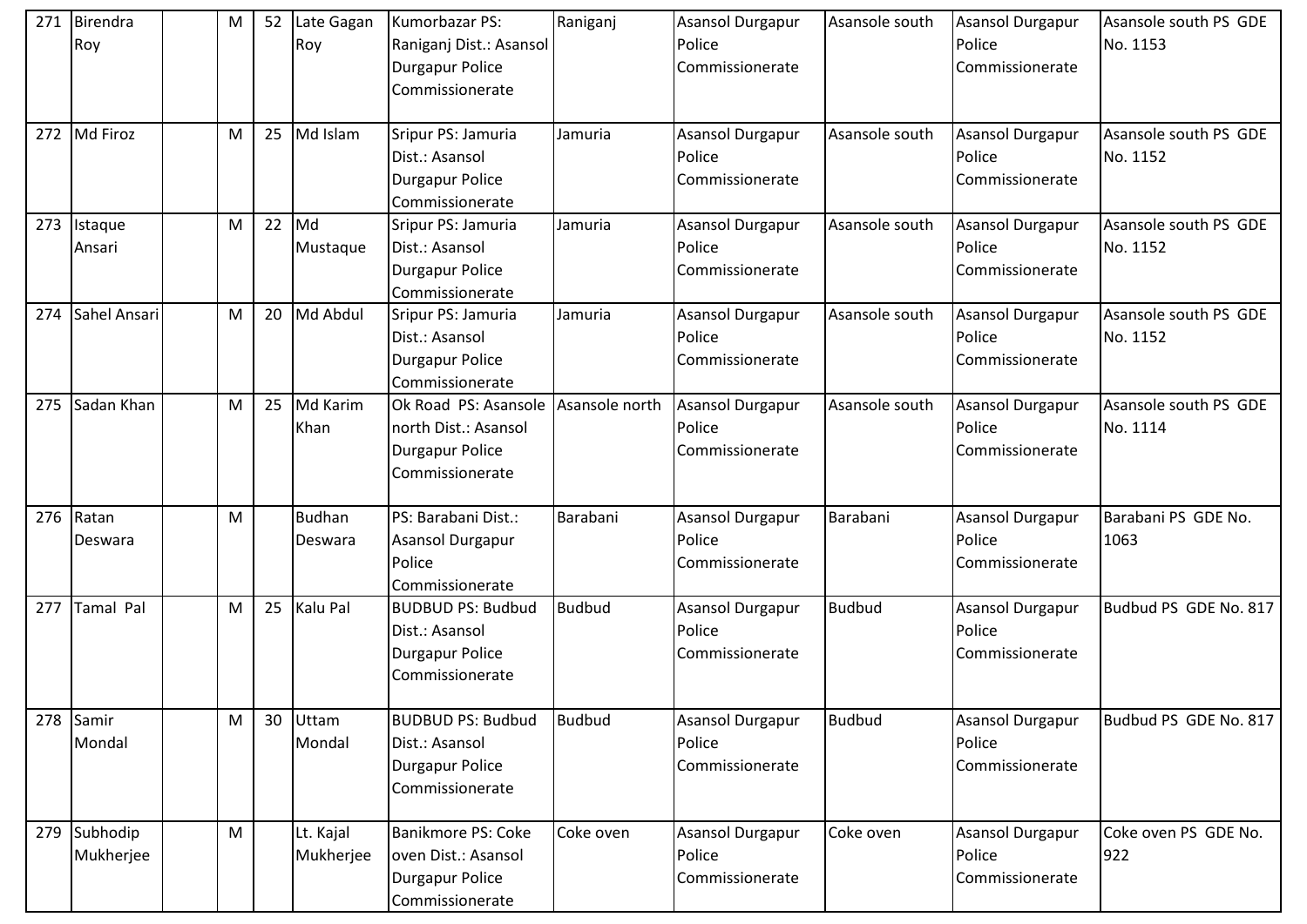| 280 | Abhijit     | M |    | Madhusuda     | Banikmore PS: Coke       | Coke oven  | Asansol Durgapur        | Coke oven | <b>Asansol Durgapur</b> | Coke oven PS GDE No. |
|-----|-------------|---|----|---------------|--------------------------|------------|-------------------------|-----------|-------------------------|----------------------|
|     | Ghosh       |   |    | n Ghosh       | oven Dist.: Asansol      |            | Police                  |           | Police                  | 922                  |
|     |             |   |    |               | <b>Durgapur Police</b>   |            | Commissionerate         |           | Commissionerate         |                      |
|     |             |   |    |               | Commissionerate          |            |                         |           |                         |                      |
| 281 | Arup Ghosh  | M |    | Hemanta       | PS: Coke oven Dist.:     | Coke oven  | Asansol Durgapur        | Coke oven | <b>Asansol Durgapur</b> | Coke oven PS GDE No. |
|     |             |   |    | Ghosh         | Asansol Durgapur         |            | Police                  |           | Police                  | 922                  |
|     |             |   |    |               | Police                   |            | Commissionerate         |           | Commissionerate         |                      |
|     |             |   |    |               | Commissionerate          |            |                         |           |                         |                      |
| 282 | Paltu Bauri | M |    | Lt. Purna     | PS: Coke oven Dist.:     | Coke oven  | Asansol Durgapur        | Coke oven | <b>Asansol Durgapur</b> | Coke oven PS GDE No. |
|     |             |   |    | Chandra       | Asansol Durgapur         |            | Police                  |           | Police                  | 922                  |
|     |             |   |    | <b>Bauri</b>  | Police                   |            | Commissionerate         |           | Commissionerate         |                      |
|     |             |   |    |               | Commissionerate          |            |                         |           |                         |                      |
| 283 | Sk Enamul   | M | 25 | Sk Anar       | Joydev PS: Illambazar    | Illambazar | <b>Birbhum</b>          | Faridpur  | <b>Asansol Durgapur</b> | Faridpur PS GDE No.  |
|     |             |   |    |               | Dist.: Birbhum           |            |                         |           | Police                  | 730                  |
|     |             |   |    |               |                          |            |                         |           | Commissionerate         |                      |
| 284 | Lalu Singh  |   |    | 47 Late       | Nabaghanti Kirtan        | Hirapur    | <b>Asansol Durgapur</b> | Hirapur   | <b>Asansol Durgapur</b> | Hirapur PS GDE No.   |
|     |             |   |    | Joginder      | Math PS: Hirapur Dist.:  |            | Police                  |           | Police                  | 1197                 |
|     |             |   |    | Singh         | <b>Asansol Durgapur</b>  |            | Commissionerate         |           | Commissionerate         |                      |
|     |             |   |    |               | Police                   |            |                         |           |                         |                      |
|     |             |   |    |               | Commissionerate          |            |                         |           |                         |                      |
| 285 | Bapi        |   |    | 24 Mangal     | Hirapur Thakur Bari      | Hirapur    | Asansol Durgapur        | Hirapur   | <b>Asansol Durgapur</b> | Hirapur PS GDE No.   |
|     | Karmakar    |   |    | Karmakar      | PS: Hirapur Dist.:       |            | Police                  |           | Police                  | 1197                 |
|     |             |   |    |               | <b>Asansol Durgapur</b>  |            | Commissionerate         |           | Commissionerate         |                      |
|     |             |   |    |               | Police                   |            |                         |           |                         |                      |
|     |             |   |    |               | Commissionerate          |            |                         |           |                         |                      |
| 286 | Biswajit    |   | 39 | Jeevan        | Hirapur Thakur Bari      | Hirapur    | Asansol Durgapur        | Hirapur   | <b>Asansol Durgapur</b> | Hirapur PS GDE No.   |
|     | Karmakar    |   |    | Chandra       | PS: Hirapur Dist.:       |            | Police                  |           | Police                  | 1210                 |
|     |             |   |    | Karmakar      | Asansol Durgapur         |            | Commissionerate         |           | Commissionerate         |                      |
|     |             |   |    |               | Police                   |            |                         |           |                         |                      |
|     |             |   |    |               | Commissionerate          |            |                         |           |                         |                      |
| 287 | Notan       |   |    | 45 Manik      | Santa Gram PS:           | Hirapur    | Asansol Durgapur        | Hirapur   | <b>Asansol Durgapur</b> | Hirapur PS GDE No.   |
|     | Sutradhar   |   |    | Sutradhar     | Hirapur Dist.: Asansol   |            | Police                  |           | Police                  | 1228                 |
|     |             |   |    |               | <b>Durgapur Police</b>   |            | Commissionerate         |           | Commissionerate         |                      |
|     |             |   |    |               | Commissionerate          |            |                         |           |                         |                      |
|     | 288 Kesho   |   |    | 47 Late Gopal | <b>Bidyanandapur PS:</b> | Hirapur    | Asansol Durgapur        | Hirapur   | <b>Asansol Durgapur</b> | Hirapur PS GDE No.   |
|     | Majumdar    |   |    | Chandra       | Hirapur Dist.: Asansol   |            | Police                  |           | Police                  | 1228                 |
|     |             |   |    | Majumder      | Durgapur Police          |            | Commissionerate         |           | Commissionerate         |                      |
|     |             |   |    |               | Commissionerate          |            |                         |           |                         |                      |
|     |             |   |    |               |                          |            |                         |           |                         |                      |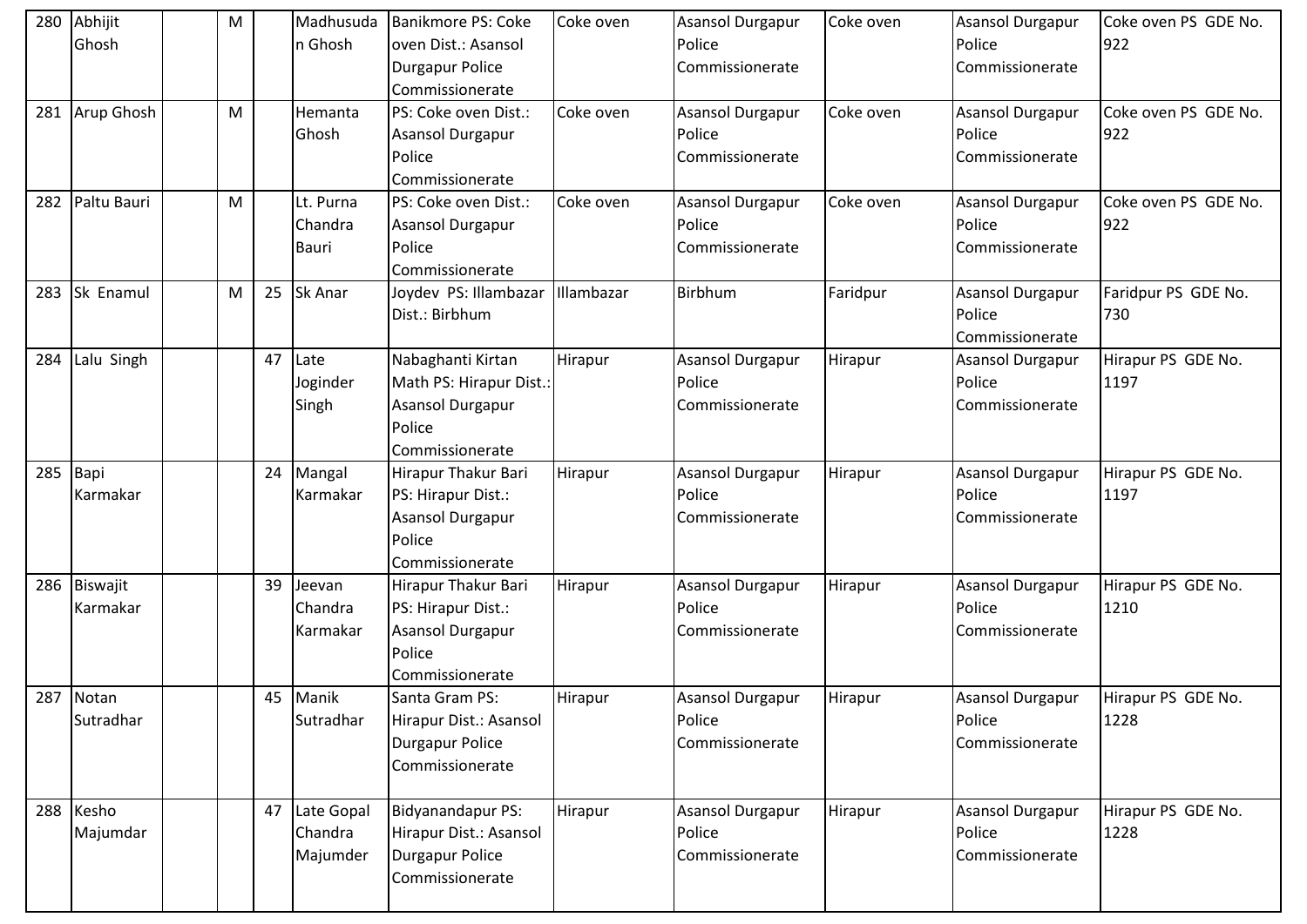| 289 | Pradip Das                 |   | 50 | Late Sunil<br>Das                        | Santa Dharmasthan<br>PS: Hirapur Dist.:<br>Asansol Durgapur<br>Police<br>Commissionerate                              | Hirapur | Asansol Durgapur<br>Police<br>Commissionerate        | Hirapur | <b>Asansol Durgapur</b><br>Police<br>Commissionerate | Hirapur PS GDE No.<br>1228 |
|-----|----------------------------|---|----|------------------------------------------|-----------------------------------------------------------------------------------------------------------------------|---------|------------------------------------------------------|---------|------------------------------------------------------|----------------------------|
| 290 | Birender<br>Kumar<br>Shaw  |   | 28 | Ganesh<br>Shaw                           | Dhurupdangal near<br>sewa samity maidan<br>PS: Hirapur Dist.:<br>Asansol Durgapur<br>Police<br>Commissionerate        | Hirapur | <b>Asansol Durgapur</b><br>Police<br>Commissionerate | Hirapur | Asansol Durgapur<br>Police<br>Commissionerate        | Hirapur PS GDE No.<br>1228 |
| 291 | Munna<br>Shaw              |   | 28 | Ganesh<br>Mistry                         | Dhurupdangal near<br>sewa samity maidan<br>PS: Hirapur Dist.:<br><b>Asansol Durgapur</b><br>Police<br>Commissionerate | Hirapur | Asansol Durgapur<br>Police<br>Commissionerate        | Hirapur | <b>Asansol Durgapur</b><br>Police<br>Commissionerate | Hirapur PS GDE No.<br>1228 |
| 292 | Kanai Patar                | M | 27 | Late Manik<br>Patar                      | Narsinghbandh near<br>Nag Mandir PS:<br>Hirapur Dist.: Asansol<br><b>Durgapur Police</b><br>Commissionerate           | Hirapur | <b>Asansol Durgapur</b><br>Police<br>Commissionerate | Hirapur | <b>Asansol Durgapur</b><br>Police<br>Commissionerate | Hirapur PS GDE No.<br>1228 |
| 293 | Asit<br>Chowbey<br>Mahanto | М | 57 | Late Ram<br>Bilash<br>Chowbey<br>Mahanto | Chhotodighari PS:<br>Hirapur Dist.: Asansol<br><b>Durgapur Police</b><br>Commissionerate                              | Hirapur | Asansol Durgapur<br>Police<br>Commissionerate        | Hirapur | <b>Asansol Durgapur</b><br>Police<br>Commissionerate | Hirapur PS GDE No.<br>1228 |
| 294 | Bablu<br>Sharma            | M | 19 | Durga<br>Sharma                          | Shyambandh Ranjan<br>Pally PS: Hirapur Dist.:<br><b>Asansol Durgapur</b><br>Police<br>Commissionerate                 | Hirapur | Asansol Durgapur<br>Police<br>Commissionerate        | Hirapur | Asansol Durgapur<br>Police<br>Commissionerate        | Hirapur PS GDE No.<br>1228 |
| 295 | Manjit<br>Yadav            | M |    |                                          | 18 Manoj Yadav Shyambandh Kali<br>Mandir PS: Hirapur<br>Dist.: Asansol<br>Durgapur Police<br>Commissionerate          | Hirapur | Asansol Durgapur<br>Police<br>Commissionerate        | Hirapur | <b>Asansol Durgapur</b><br>Police<br>Commissionerate | Hirapur PS GDE No.<br>1232 |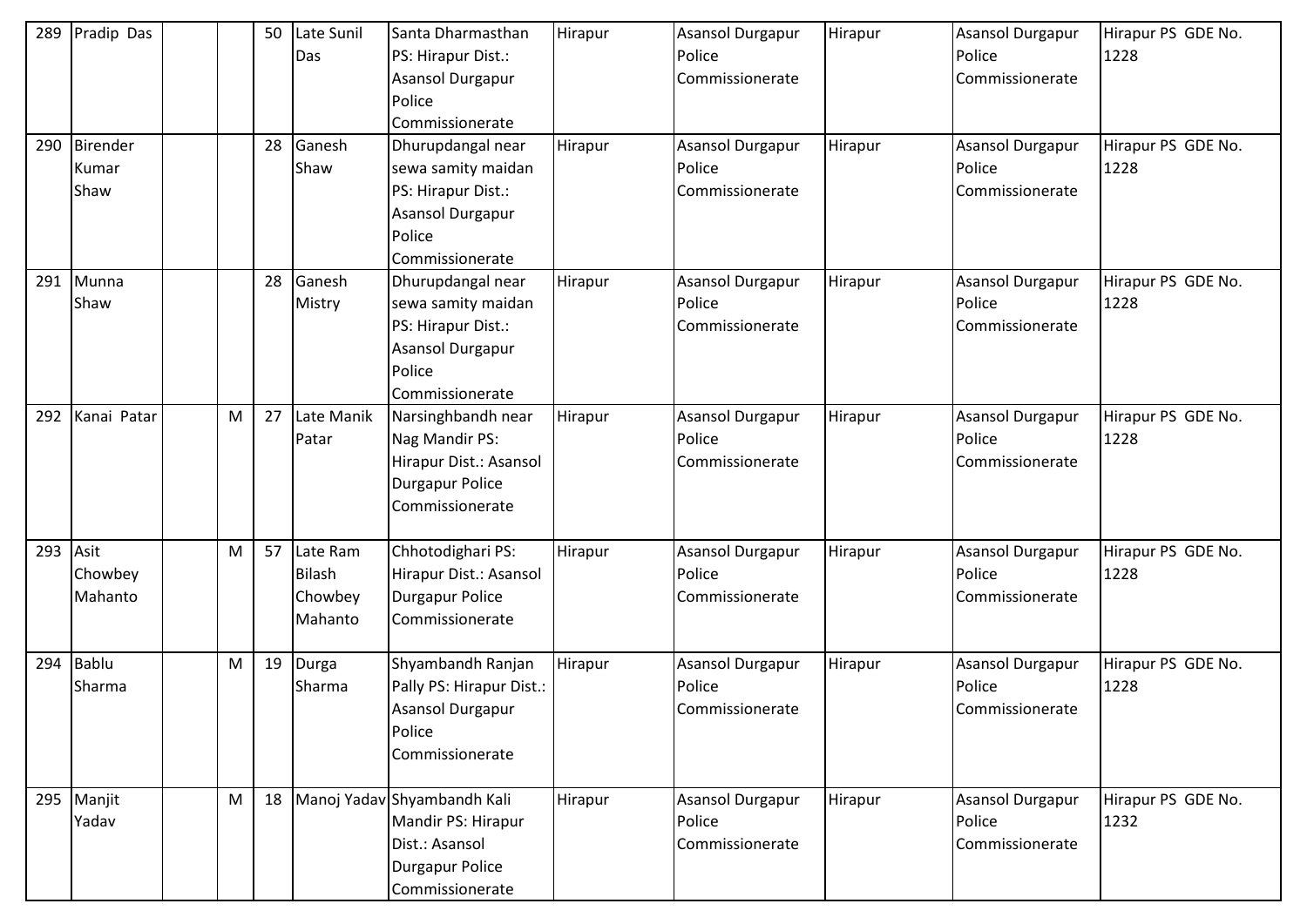| 296<br>297 | Amit<br>Choudhury<br><b>Bimal</b> | M<br>M | 28 | Binod<br>Choudhury<br>Lt Nandalal | Rambandh PS: Hirapur Hirapur<br>Dist.: Asansol<br><b>Durgapur Police</b><br>Commissionerate<br><b>SEKHPUR PS: Jamuria</b> | Jamuria | Asansol Durgapur<br>Police<br>Commissionerate<br>Asansol Durgapur | Hirapur<br>Jamuria | Asansol Durgapur<br>Police<br>Commissionerate<br>Asansol Durgapur | Hirapur PS GDE No.<br>1232<br>Jamuria PS GDE No. 986 |
|------------|-----------------------------------|--------|----|-----------------------------------|---------------------------------------------------------------------------------------------------------------------------|---------|-------------------------------------------------------------------|--------------------|-------------------------------------------------------------------|------------------------------------------------------|
|            | Ghosh                             |        |    | Ghosh                             | Dist.: Asansol<br>Durgapur Police<br>Commissionerate                                                                      |         | Police<br>Commissionerate                                         |                    | Police<br>Commissionerate                                         |                                                      |
| 298        | Partha<br>Mondal                  | M      |    | Uttam<br>Mondal                   | <b>CHINCHURBIL PS:</b><br>Jamuria Dist.: Asansol<br><b>Durgapur Police</b><br>Commissionerate                             | Jamuria | Asansol Durgapur<br>Police<br>Commissionerate                     | Jamuria            | <b>Asansol Durgapur</b><br>Police<br>Commissionerate              | Jamuria PS Outpost<br>Churulia OP GDE No. 562        |
| 299        | Dayamay<br>Mondal                 | M      |    | Nemai<br>Mondal                   | <b>CHINCHURBIL PS:</b><br>Jamuria Dist.: Asansol<br><b>Durgapur Police</b><br>Commissionerate                             | Jamuria | Asansol Durgapur<br>Police<br>Commissionerate                     | Jamuria            | <b>Asansol Durgapur</b><br>Police<br>Commissionerate              | Jamuria PS Outpost<br>Churulia OP GDE No. 562        |
| 300        | Sourav<br>Pramanik                | M      | 25 | Tarun<br>Pramanik                 | Shivagipark,<br>Muchipara PS: Kanksa<br>Dist.: Asansol<br>Durgapur Police<br>Commissionerate                              | Kanksa  | Asansol Durgapur<br>Police<br>Commissionerate                     | Kanksa             | <b>Asansol Durgapur</b><br>Police<br>Commissionerate              | Kanksa PS GDE No. 437                                |
| 301        | Pritam<br>Pramanik                | M      | 30 | Tarun<br>Pramanik                 | Shivagipark,<br>Muchipara PS: Kanksa<br>Dist.: Asansol<br><b>Durgapur Police</b><br>Commissionerate                       | Kanksa  | Asansol Durgapur<br>Police<br>Commissionerate                     | Kanksa             | <b>Asansol Durgapur</b><br>Police<br>Commissionerate              | Kanksa PS GDE No. 437                                |
|            | 302 Tridib<br>Chatterjee          | M      | 30 | Rahul<br>Chatterjee               | Barjora PS: Barjora<br>Dist.: Bankura                                                                                     | Barjora | Bankura                                                           | Kanksa             | <b>Asansol Durgapur</b><br>Police<br>Commissionerate              | Kanksa PS GDE No. 1022                               |
| 303        | Tanmoy<br>Ghosh                   | M      | 30 |                                   | Tufan Ghosh Belari PS: Ausgram<br>Dist.: Purba Burdwan                                                                    | Ausgram | Purba Burdwan                                                     | Kanksa             | <b>Asansol Durgapur</b><br>Police<br>Commissionerate              | Kanksa PS GDE No. 1022                               |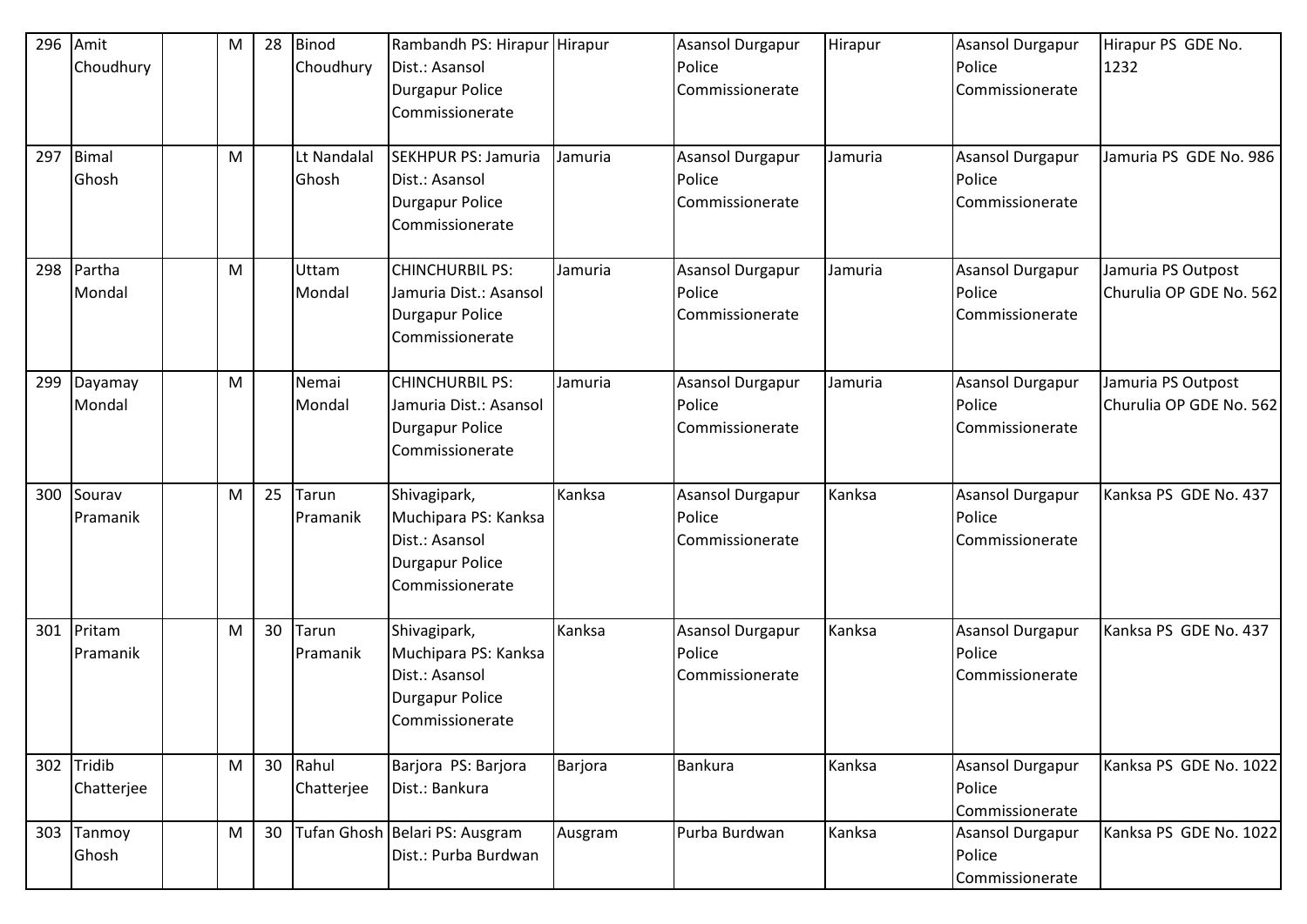| 304 | Shyamal          | M | 35 | <b>Kartick</b>      | Kanksa 2 no. Colony            | Kanksa | <b>Asansol Durgapur</b> | Kanksa | <b>Asansol Durgapur</b> | Kanksa PS GDE No. 1023   |
|-----|------------------|---|----|---------------------|--------------------------------|--------|-------------------------|--------|-------------------------|--------------------------|
|     | <b>Ruidas</b>    |   |    | Ruidas              | PS: Kanksa Dist.:              |        | Police                  |        | Police                  |                          |
|     |                  |   |    |                     | Asansol Durgapur               |        | Commissionerate         |        | Commissionerate         |                          |
|     |                  |   |    |                     | Police                         |        |                         |        |                         |                          |
|     |                  |   |    |                     | Commissionerate                |        |                         |        |                         |                          |
| 305 | Gopinath         | M | 40 |                     | Ramchandra Kanksa 2 no. Colony | Kanksa | <b>Asansol Durgapur</b> | Kanksa | <b>Asansol Durgapur</b> | Kanksa PS GDE No. 1023   |
|     | Mondal           |   |    | Mondal              | PS: Kanksa Dist.:              |        | Police                  |        | Police                  |                          |
|     |                  |   |    |                     | Asansol Durgapur               |        | Commissionerate         |        | Commissionerate         |                          |
|     |                  |   |    |                     | Police                         |        |                         |        |                         |                          |
|     |                  |   |    |                     | Commissionerate                |        |                         |        |                         |                          |
| 306 | Sanjiv           | M | 34 | Parmeshwar          | Patna, P.S-Patna,              | Kanksa | <b>Asansol Durgapur</b> | Kanksa | <b>Asansol Durgapur</b> | Kanksa PS GDE No. 1003   |
|     | <b>Kumar Roy</b> |   |    | Roy                 | Bihar PS: Kanksa Dist.:        |        | Police                  |        | Police                  |                          |
|     |                  |   |    |                     | Asansol Durgapur               |        | Commissionerate         |        | Commissionerate         |                          |
|     |                  |   |    |                     | Police                         |        |                         |        |                         |                          |
|     |                  |   |    |                     | Commissionerate                |        |                         |        |                         |                          |
| 307 | Lalu Yadav       |   |    | Gajo Yadav          | Barmasia Deoghar               |        | <b>Basirhat</b>         | Kulti  | <b>Asansol Durgapur</b> | Kulti PS Outpost         |
|     |                  |   |    |                     |                                |        |                         |        | Police                  | Neiamotpur OP GDE No.    |
|     |                  |   |    |                     |                                |        |                         |        | Commissionerate         | 968                      |
| 308 | Ranjit           |   | 26 | Jahar               | Parasia                        |        | <b>Basirhat</b>         | Kulti  | <b>Asansol Durgapur</b> | Kulti PS Outpost         |
|     | Kumar            |   |    | Chowdhury           |                                |        |                         |        | Police                  | Neiamotpur OP GDE No.    |
|     |                  |   |    |                     |                                |        |                         |        | Commissionerate         | 968                      |
| 309 | Chandan          |   |    | Naresh              |                                |        | <b>Basirhat</b>         | Kulti  | <b>Asansol Durgapur</b> | Kulti PS Outpost         |
|     | Kumar            |   |    | Kumar               |                                |        |                         |        | Police                  | Neiamotpur OP GDE No.    |
|     |                  |   |    |                     |                                |        |                         |        | Commissionerate         | 968                      |
| 310 | <b>Bickey</b>    |   |    | Shibu Bhuiya Nirsa  |                                |        | <b>Basirhat</b>         | Kulti  | <b>Asansol Durgapur</b> | Kulti PS Outpost         |
|     | Kumar            |   |    |                     |                                |        |                         |        | Police                  | Neiamotpur OP GDE No.    |
|     |                  |   |    |                     |                                |        |                         |        | Commissionerate         | 968                      |
| 311 | <b>Dipak</b>     |   | 35 | Anand Jha           | <b>KATRAS</b>                  |        | Basirhat                | Kulti  | <b>Asansol Durgapur</b> | Kulti PS Outpost Barakar |
|     | Kumar Jha        |   |    |                     |                                |        |                         |        | Police                  | OP GDE No. 629           |
|     |                  |   |    |                     |                                |        |                         |        | Commissionerate         |                          |
|     | 312 Chaneswar    |   |    | 46 Lt. Sant         |                                |        | <b>Basirhat</b>         | Kulti  | <b>Asansol Durgapur</b> | Kulti PS Outpost Barakar |
|     | Yadav            |   |    | <b>Bilash Yadav</b> |                                |        |                         |        | Police                  | OP GDE No. 629           |
|     |                  |   |    |                     |                                |        |                         |        | Commissionerate         |                          |
|     | 313 Bablu Yadav  |   |    | 35 Prabhu           |                                |        | <b>Basirhat</b>         | Kulti  | Asansol Durgapur        | Kulti PS Outpost Barakar |
|     |                  |   |    | Yadav               |                                |        |                         |        | Police                  | OP GDE No. 629           |
|     |                  |   |    |                     |                                |        |                         |        | Commissionerate         |                          |
|     | 314 Satish       |   |    | Lt. Jitu            | <b>KATRAS</b>                  |        | <b>Basirhat</b>         | Kulti  | <b>Asansol Durgapur</b> | Kulti PS Outpost Barakar |
|     | Kumar            |   |    | Mondal              |                                |        |                         |        | Police                  | OP GDE No. 629           |
|     |                  |   |    |                     |                                |        |                         |        | Commissionerate         |                          |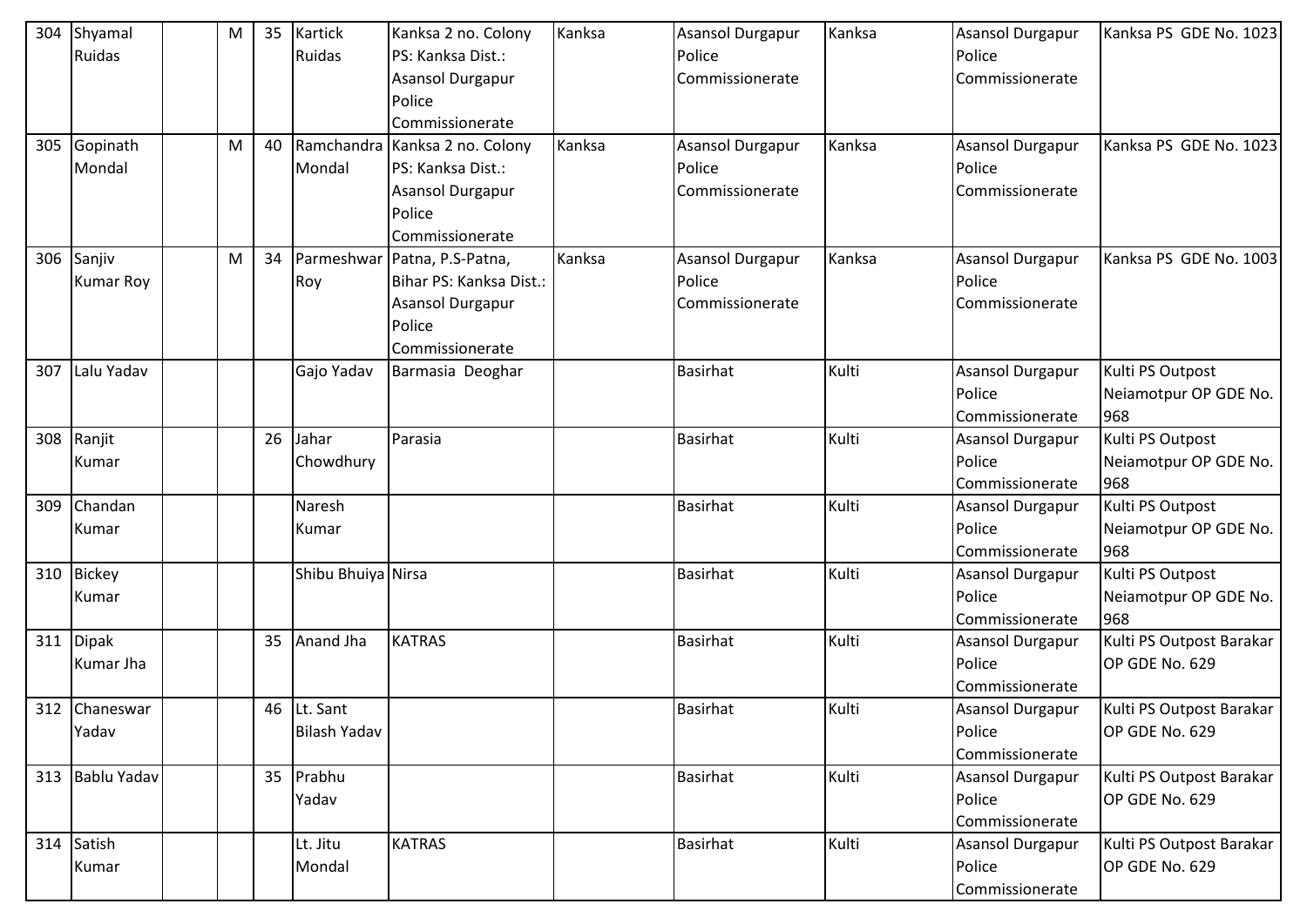| 315 | Laltu Bouri       |           |    | Bireswar            |                         |          | <b>Basirhat</b>  | Kulti    | <b>Asansol Durgapur</b> | Kulti PS Outpost Barakar |
|-----|-------------------|-----------|----|---------------------|-------------------------|----------|------------------|----------|-------------------------|--------------------------|
|     |                   |           |    | <b>Bouri</b>        |                         |          |                  |          | Police                  | OP GDE No. 655           |
|     |                   |           |    |                     |                         |          |                  |          | Commissionerate         |                          |
| 316 | <b>Bijay Shaw</b> |           |    | <b>Motilal Shaw</b> |                         |          | <b>Basirhat</b>  | Raniganj | <b>Asansol Durgapur</b> | Raniganj PS GDE No.      |
|     |                   |           |    |                     |                         |          |                  |          | Police                  | 1122                     |
|     |                   |           |    |                     |                         |          |                  |          | Commissionerate         |                          |
| 317 | Govind            |           |    | Lt. Bhagwan         |                         |          | <b>Basirhat</b>  | Raniganj | Asansol Durgapur        | Raniganj PS GDE No.      |
|     | Shaw              |           |    | Shaw                |                         |          |                  |          | Police                  | 1122                     |
|     |                   |           |    |                     |                         |          |                  |          | Commissionerate         |                          |
| 318 | Subham            |           |    | Lt.                 |                         |          | <b>Basirhat</b>  | Raniganj | <b>Asansol Durgapur</b> | Raniganj PS GDE No.      |
|     | Yadav             |           |    | Bholanath           |                         |          |                  |          | Police                  | 1122                     |
|     |                   |           |    | Yadav               |                         |          |                  |          | Commissionerate         |                          |
| 319 | Sambhu            |           |    | Ramdas              |                         |          | <b>Basirhat</b>  | Raniganj | <b>Asansol Durgapur</b> | Raniganj PS GDE No.      |
|     | Yadav             |           |    | Yadav               |                         |          |                  |          | Police                  | 1122                     |
|     |                   |           |    |                     |                         |          |                  |          | Commissionerate         |                          |
| 320 | Rajlu Sekh        |           |    | Lt. Mastun          |                         |          | <b>Basirhat</b>  | Raniganj | <b>Asansol Durgapur</b> | Raniganj PS GDE No.      |
|     |                   |           |    | Sekh                |                         |          |                  |          | Police                  | 1122                     |
|     |                   |           |    |                     |                         |          |                  |          | Commissionerate         |                          |
| 321 | Shkher            |           |    | Lt. Ajit            |                         |          | <b>Basirhat</b>  | Raniganj | <b>Asansol Durgapur</b> | Raniganj PS GDE No.      |
|     | Barman            |           |    | Prasad              |                         |          |                  |          | Police                  | 1122                     |
|     |                   |           |    | Barman              |                         |          |                  |          | Commissionerate         |                          |
| 322 | Putka             |           |    | Khokan              |                         |          | <b>Basirhat</b>  | Raniganj | <b>Asansol Durgapur</b> | Raniganj PS GDE No.      |
|     | Ruidas            |           |    | Ruidas              |                         |          |                  |          | Police                  | 1122                     |
|     |                   |           |    |                     |                         |          |                  |          | Commissionerate         |                          |
| 323 | Sudipta           | M         | 28 | Subankar            | Samdi Road PS:          | Salanpur | Asansol Durgapur | Salanpur | <b>Asansol Durgapur</b> | Salanpur PS Outpost      |
|     | Guha              |           |    | Guha                | Salanpur Dist.: Asansol |          | Police           |          | Police                  | Rupnarayanpur OP GDE     |
|     |                   |           |    |                     | <b>Durgapur Police</b>  |          | Commissionerate  |          | Commissionerate         | No. 818                  |
|     |                   |           |    |                     | Commissionerate         |          |                  |          |                         |                          |
|     |                   |           |    |                     |                         |          |                  |          |                         |                          |
| 324 | Pabitra Paul      | ${\sf M}$ | 30 | Rampada             | Alladi PS: Salanpur     | Salanpur | Asansol Durgapur | Salanpur | <b>Asansol Durgapur</b> | Salanpur PS Outpost      |
|     |                   |           |    | Paul                | Dist.: Asansol          |          | Police           |          | Police                  | Rupnarayanpur OP GDE     |
|     |                   |           |    |                     | <b>Durgapur Police</b>  |          | Commissionerate  |          | Commissionerate         | No. 818                  |
|     |                   |           |    |                     | Commissionerate         |          |                  |          |                         |                          |
| 325 | Gopinath          | M         | 29 | Lakhan              | Jemari Muchi Para PS:   | Salanpur | Asansol Durgapur | Salanpur | <b>Asansol Durgapur</b> | Salanpur PS Outpost      |
|     | Ruidas            |           |    | Ruidas              | Salanpur Dist.: Asansol |          | Police           |          | Police                  | Rupnarayanpur OP GDE     |
|     |                   |           |    |                     | <b>Durgapur Police</b>  |          | Commissionerate  |          | Commissionerate         | No. 818                  |
|     |                   |           |    |                     | Commissionerate         |          |                  |          |                         |                          |
|     |                   |           |    |                     |                         |          |                  |          |                         |                          |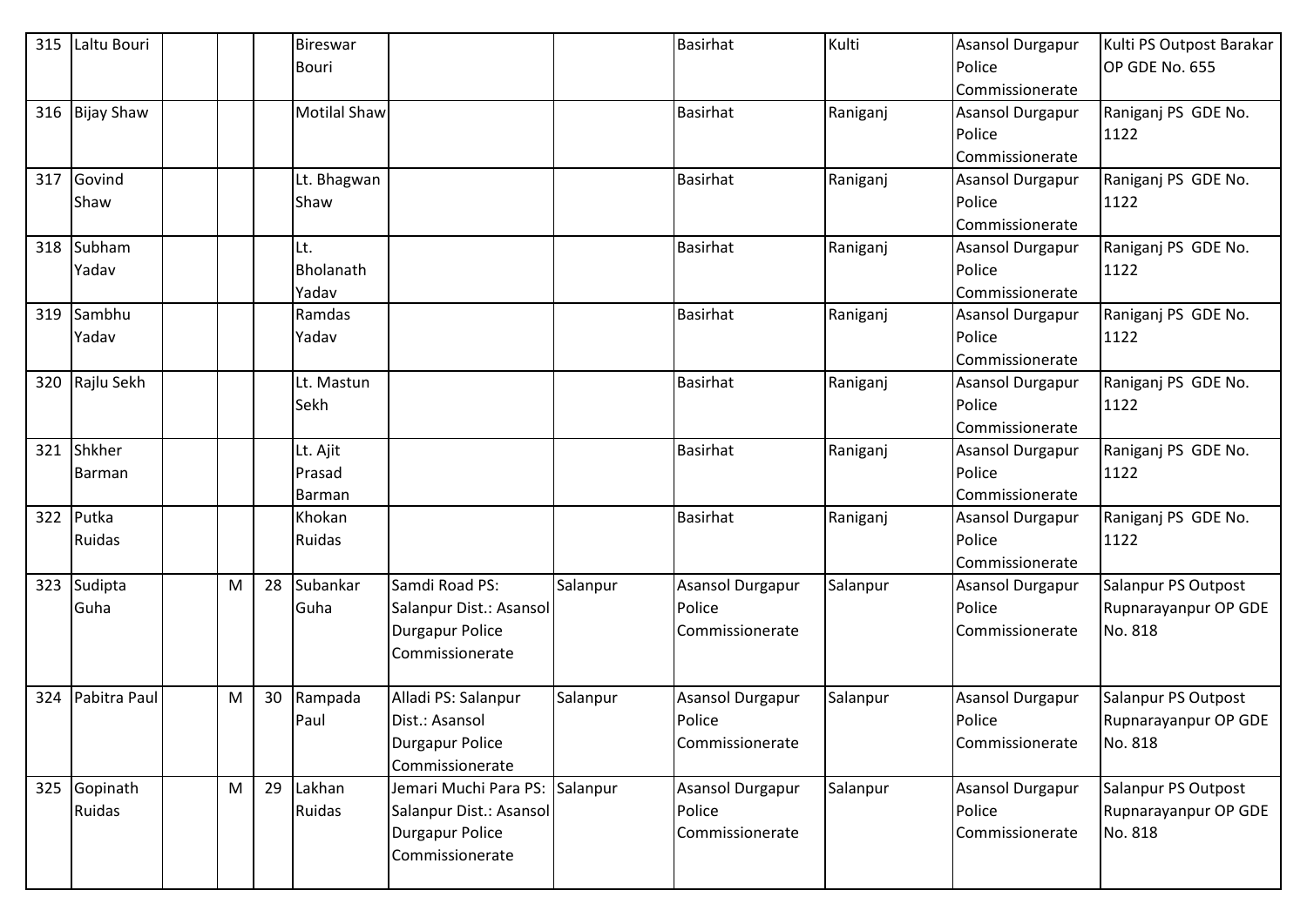| 326 | Darshan<br>Singh       | M         | 35 | Jaipal Singh               | Sree gurupally<br>Rupnarayanpur PS:<br>Salanpur Dist.: Asansol<br><b>Durgapur Police</b><br>Commissionerate | Salanpur       | <b>Asansol Durgapur</b><br>Police<br>Commissionerate | Salanpur       | <b>Asansol Durgapur</b><br>Police<br>Commissionerate | Salanpur PS Outpost<br>Rupnarayanpur OP GDE<br>No. 818 |
|-----|------------------------|-----------|----|----------------------------|-------------------------------------------------------------------------------------------------------------|----------------|------------------------------------------------------|----------------|------------------------------------------------------|--------------------------------------------------------|
| 327 | Ramasish<br>Roy        | M         | 45 | ILt.<br>Ratneswar<br>Roy   | Dendua Khilan<br>Dhowra PS: Salanpur<br>Dist.: Asansol<br><b>Durgapur Police</b><br>Commissionerate         | Salanpur       | Asansol Durgapur<br>Police<br>Commissionerate        | Salanpur       | <b>Asansol Durgapur</b><br>Police<br>Commissionerate | Salanpur PS GDE No.<br>1024                            |
| 328 | Manoj Turi             | M         | 30 | Lt. Atitya<br>Turi         | Salanpur Maji Para PS: Salanpur<br>Salanpur Dist.: Asansol<br><b>Durgapur Police</b><br>Commissionerate     |                | Asansol Durgapur<br>Police<br>Commissionerate        | Salanpur       | <b>Asansol Durgapur</b><br>Police<br>Commissionerate | Salanpur PS GDE No.<br>1024                            |
| 329 | Chotan<br><b>Bagdi</b> | M         | 22 | Lt. Ranjit<br><b>Bagdi</b> | Doletala, Namo<br>Bagdipara PS: Bankura<br>Dist.: Bankura                                                   | <b>Bankura</b> | Bankura                                              | <b>Bankura</b> | Bankura                                              | Bankura PS GDE No.<br>1087                             |
| 330 | Rahul Bagdi            | M         | 19 | Ranjit Bagdi               | Rabindra Sarani PS:<br>Bankura Dist.: Bankura                                                               | Bankura        | <b>Bankura</b>                                       | Bankura        | Bankura                                              | Bankura PS GDE No.<br>1087                             |
| 331 | Mainul<br>Khan         | M         | 62 | Lt. Maimun<br>Khan         | Natungram PS:<br>Bankura Dist.: Bankura                                                                     | Bankura        | <b>Bankura</b>                                       | <b>Bankura</b> | Bankura                                              | Bankura PS GDE No.<br>1088                             |
| 332 | <b>Amar Das</b>        | M         |    | 21 Rabi Das                | Gopinathpur PS:<br>Bankura Dist.: Bankura                                                                   | Bankura        | Bankura                                              | Bankura        | Bankura                                              | Bankura PS GDE No.<br>1088                             |
|     | 333 Akash Das          | M         |    | 22 Ananta Das              | Gopinathpur PS:<br>Bankura Dist.: Bankura                                                                   | Bankura        | <b>Bankura</b>                                       | <b>Bankura</b> | Bankura                                              | Bankura PS GDE No.<br>1088                             |
|     | 334 Swapan Pal         | M         | 30 | Lt. Rabi Pal               | Ratanpur, Barshal PS:<br>Gangajalghati Dist.:<br>Bankura                                                    | Gangajalghati  | <b>Bankura</b>                                       | Barjora        | <b>Bankura</b>                                       | Barjora PS GDE No. 941                                 |
| 335 | Ashik Ali<br>Khan      | ${\sf M}$ | 35 | Lt. Nur<br>Khan            | Barjora PS: Barjora<br>Mahammad Dist.: Bankura                                                              | Barjora        | Bankura                                              | Barjora        | Bankura                                              | Barjora PS GDE No.<br>1050                             |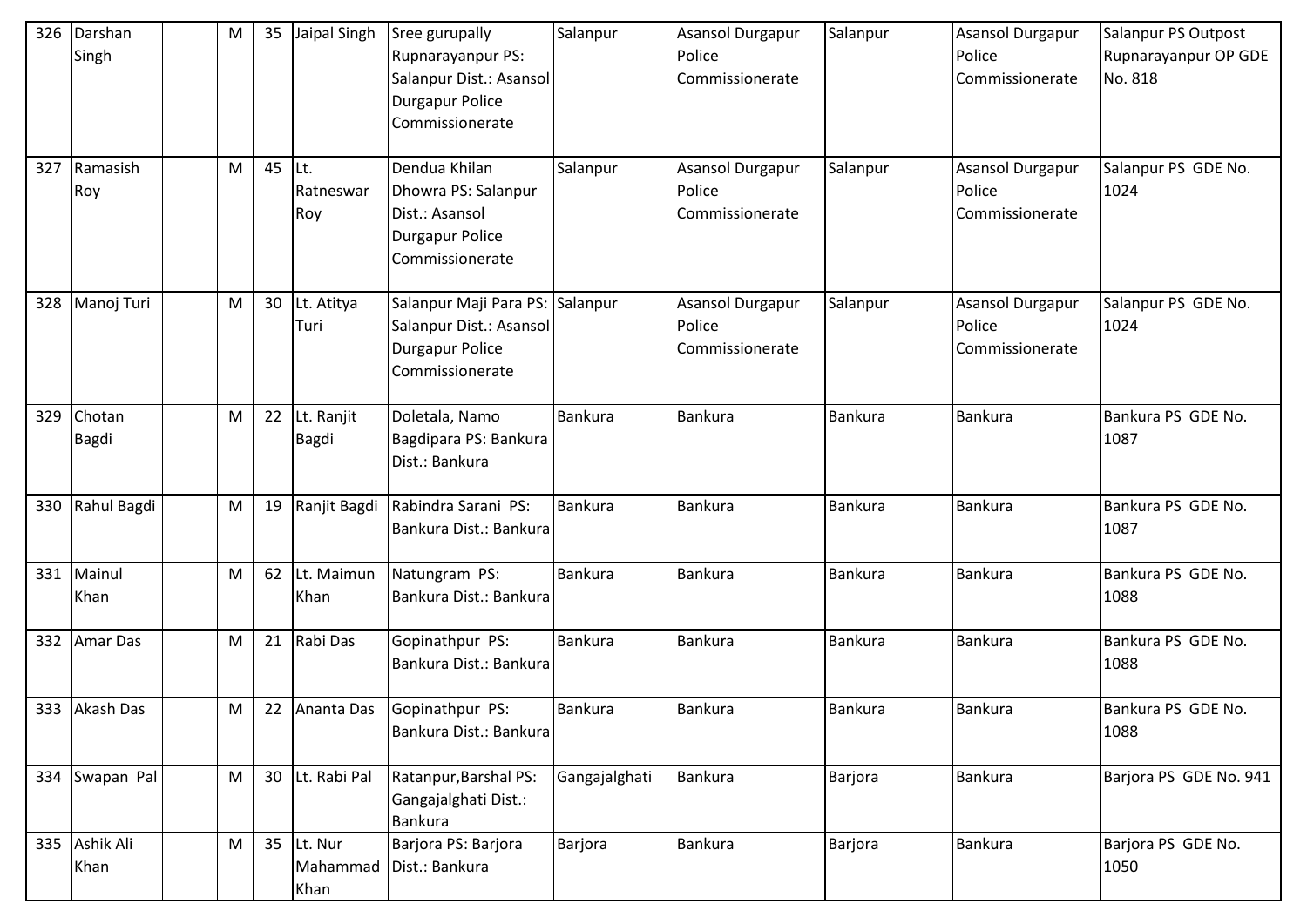| 336 | <b>Baker Sk</b>           | M         | 22 | Kajem Sk                     | Lahapur PS: Nalhati<br>Dist.: Birbhum                      | Nalhati    | Birbhum         | Barjora    | Bankura        | Barjora PS GDE No.<br>1050   |
|-----|---------------------------|-----------|----|------------------------------|------------------------------------------------------------|------------|-----------------|------------|----------------|------------------------------|
| 337 | Sk Afsar                  | M         | 42 | Sk. Gaffar                   | Lakha PS: Mahishadal<br>Dist.: Purba<br>Mednipore          | Mahishadal | Purba Mednipore | Bishnupur  | <b>Bankura</b> | Bishnupur PS GDE No.<br>876  |
| 338 | Kajal Bagdi               | M         | 24 | <b>Subhas</b><br>Bagdi       | Satkenduri PS:<br>Dubrajpore Dist.:<br>Birbhum             | Dubrajpore | Birbhum         | Bishnupur  | Bankura        | Bishnupur PS GDE No.<br>876  |
| 339 | Amit Kumar<br>Mahato      | M         | 38 | Chandra<br>Shekhar<br>Mahato | Forest More PS:<br>Joypur Dist.: Purulia                   | Joypur     | Purulia         | Joypur     | Purulia        | Joypur PS GDE No. 892        |
| 340 | Amulya<br>Gope            | M         | 38 | Gope                         | Shyamapada Kathaltard PS: Joypur<br>Dist.: Purulia         | Joypur     | Purulia         | Joypur     | Purulia        | Joypur PS GDE No. 913        |
| 341 | Santosh<br>Kewat          | M         | 26 |                              | Amrit Kewat   Pundag Hattola PS:<br>Joypur Dist.: Purulia  | Joypur     | Purulia         | Joypur     | Purulia        | Joypur PS GDE No. 528        |
| 342 | Sandip<br>Kumar<br>Mahato | M         | 33 | Nandalal<br>Mahato           | Dumurdih More PS:<br>Joypur Dist.: Purulia                 | Joypur     | Purulia         | Joypur     | Purulia        | Joypur PS GDE No. 910        |
| 343 | Trilochan<br>Kumar        | M         | 30 | Henglu<br>Kumar              | Dumurdih More PS:<br>Joypur Dist.: Purulia                 | Joypur     | Purulia         | Joypur     | Purulia        | Joypur PS GDE No. 910        |
| 344 | Rahul<br>Mahato           | M         | 22 | Shibu<br>Mahato              | Kathaltard PS: Joypur<br>Dist.: Purulia                    | Joypur     | Purulia         | Joypur     | Purulia        | Joypur PS GDE No. 900        |
| 345 | Sagar<br>Mahato           | M         | 24 | Nagen<br>Mahato              | Kathaltard PS: Joypur<br>Dist.: Purulia                    | Joypur     | Purulia         | Joypur     | Purulia        | Joypur PS GDE No. 900        |
| 346 | Gopal<br>Tewari           | M         | 50 | Lt Nripen                    | PURBATORE PS:<br>Mejhia Dist.: Bankura                     | Mejhia     | Bankura         | Mejhia     | Bankura        | Mejhia PS GDE No. 868        |
| 347 | Sourav<br>Banerjee        | M         | 24 | Goutam                       | SHYAMAPUR PS:<br>Mejhia Dist.: Bankura                     | Mejhia     | <b>Bankura</b>  | Mejhia     | <b>Bankura</b> | Mejhia PS GDE No. 891        |
|     | 348 Haidar<br>Sekh        | ${\sf M}$ | 46 | <b>Ektar Sekh</b>            | KALABAG,<br>NATUNPARA PS:<br>Jiaganj Dist.:<br>Murshidabad | Jiaganj    | Murshidabad     | Mejhia     | <b>Bankura</b> | Mejhia PS GDE No. 891        |
| 349 | Samir Bauri               | M         | 42 | Lt Mittan<br>Bauri           | Hansipukur PS:<br>Patrasayar Dist.:<br><b>Bankura</b>      | Patrasayar | Bankura         | Patrasayar | <b>Bankura</b> | Patrasayar PS GDE No.<br>927 |
| 350 | <b>Budhadeb</b><br>Bauri  | M         | 45 | Lt Bheloram<br>Bauri         | Hansipukur PS:<br>Patrasayar Dist.:<br>Bankura             | Patrasayar | <b>Bankura</b>  | Patrasayar | <b>Bankura</b> | Patrasayar PS GDE No.<br>927 |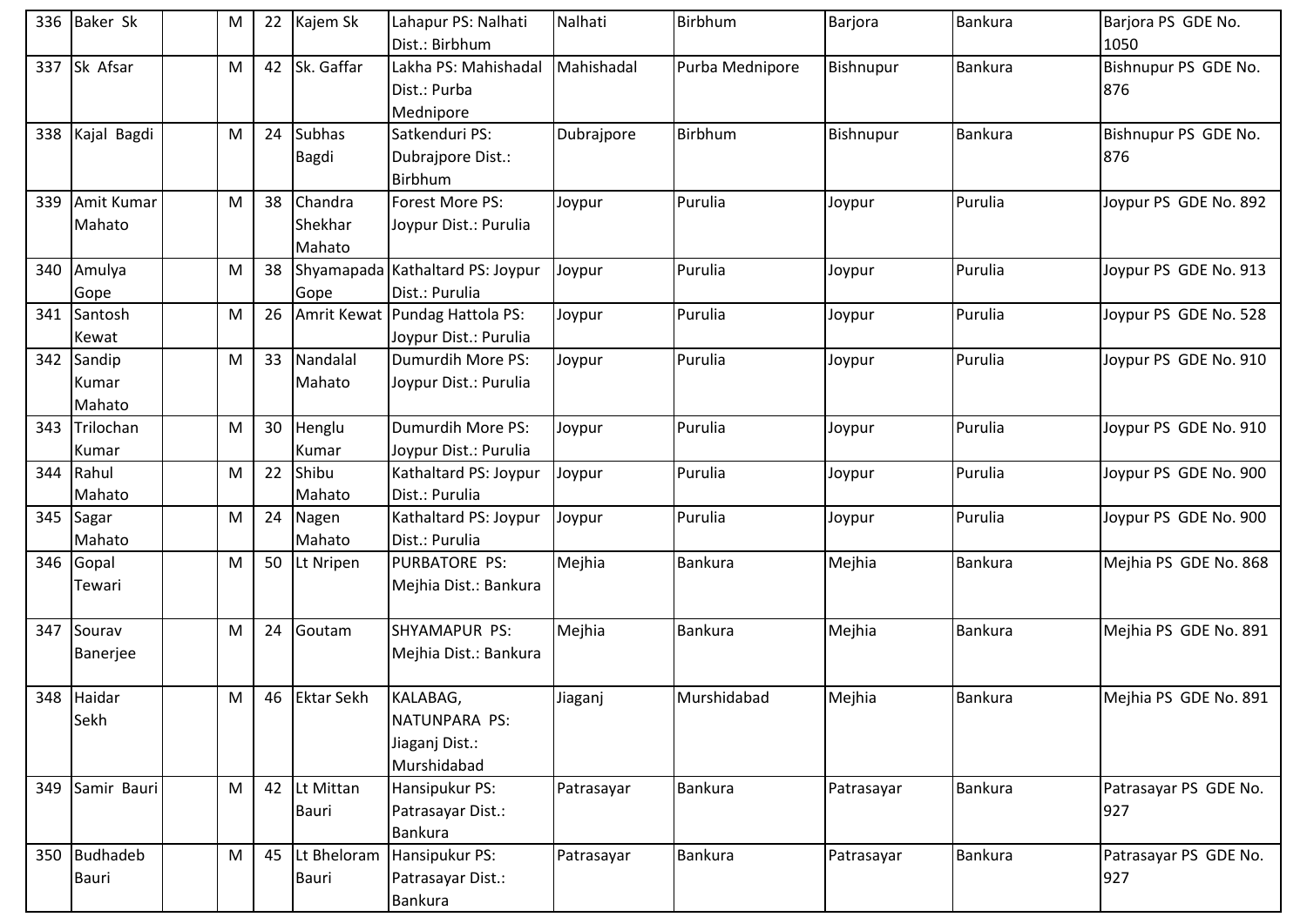|     | 351 Raju Keura          | M |    | 32 Lt Pasupati<br>Keura | Kabirchak PS:<br>Patrasayar Dist.:<br><b>Bankura</b>                     | Patrasayar     | <b>Bankura</b>  | Patrasayar     | Bankura        | Patrasayar PS GDE No.<br>927  |
|-----|-------------------------|---|----|-------------------------|--------------------------------------------------------------------------|----------------|-----------------|----------------|----------------|-------------------------------|
| 352 | Samir<br><b>Duley</b>   | M | 39 | Sahadev<br><b>Duley</b> | Pukhuria PS: Simlapal<br>Dist.: Bankura                                  | Simlapal       | Bankura         | Simlapal       | <b>Bankura</b> | Simlapal PS GDE No.<br>940    |
|     | 353 Hanif<br>Mondal     | M |    | Karim Box<br>Mondal     |                                                                          |                | <b>Basirhat</b> | Amdanga        | <b>Barasat</b> | Amdanga PS GDE No.<br>893     |
| 354 | Mintu<br>Mondal         | M |    | Nishikanta<br>Mondal    |                                                                          |                | <b>Basirhat</b> | Amdanga        | <b>Barasat</b> | Amdanga PS GDE No.<br>893     |
| 355 | Milan<br>Adhikary       | M |    | Avilash<br>Adhikary     |                                                                          |                | <b>Basirhat</b> | Amdanga        | Barasat        | Amdanga PS GDE No.<br>893     |
| 356 | Sanatan<br>Orang        | M |    | <b>Badan Orang</b>      |                                                                          |                | <b>Basirhat</b> | Amdanga        | <b>Barasat</b> | Amdanga PS GDE No.<br>893     |
| 357 | <b>Biswit</b><br>Halder | M |    | Samir Halder            |                                                                          |                | <b>Basirhat</b> | Amdanga        | <b>Barasat</b> | Amdanga PS GDE No.<br>893     |
|     | 358 Babu<br>Mishra      | M |    | Sashan<br>Mishra        |                                                                          |                | <b>Basirhat</b> | Amdanga        | Barasat        | Amdanga PS GDE No.<br>893     |
| 359 | Madhusuda<br>n Mondal   | M |    | Mrityunjay<br>Mondal    |                                                                          |                | <b>Basirhat</b> | Amdanga        | <b>Barasat</b> | Amdanga PS GDE No.<br>863     |
| 360 | Rikta Das               |   |    | Ranjit Das              |                                                                          |                | <b>Basirhat</b> | Ashoknagar     | Barasat        | Ashoknagar PS GDE No.<br>1137 |
| 361 | Saiful<br>Mondal        |   |    | Ohab<br>Mondal          |                                                                          |                | <b>Basirhat</b> | Ashoknagar     | <b>Barasat</b> | Ashoknagar PS GDE No.<br>1137 |
| 362 | Shyamal<br>Mondal       | M | 32 | Sanjoy<br>Mondal        | Vivekananda Colony,<br>Hridaypur PS: Barasat<br>Dist.: Barasat           | <b>Barasat</b> | Barasat         | Barasat        | <b>Barasat</b> | Barasat PS GDE No.<br>1167    |
|     | 363 Bapi Das            | M | 35 | Das                     | Late Ganesh Noapara Gopal Smriti<br>Sangha PS: Barasat<br>Dist.: Barasat | Barasat        | <b>Barasat</b>  | Barasat        | <b>Barasat</b> | Barasat PS GDE No.<br>1159    |
|     | 364 Arun Sarkar         | M |    | 28 Lalu Sarkar          | Barasat Champadali<br>PS: Barasat Dist.:<br>Barasat                      | Barasat        | Barasat         | Barasat        | Barasat        | Barasat PS GDE No.<br>1169    |
|     | 365 Bapi Sarkar         | M | 49 | Arun Sarkar             | Nabapally PS: Barasat Barasat<br>Dist.: Barasat                          |                | Barasat         | Barasat        | Barasat        | Barasat PS GDE No.<br>1169    |
|     | 366 Sanjoy<br>Mridha    | M | 35 | Sagar<br>Mridha         | Noapara PS: Barasat<br>Dist.: Barasat                                    | <b>Barasat</b> | Barasat         | <b>Barasat</b> | <b>Barasat</b> | Barasat PS GDE No.<br>1169    |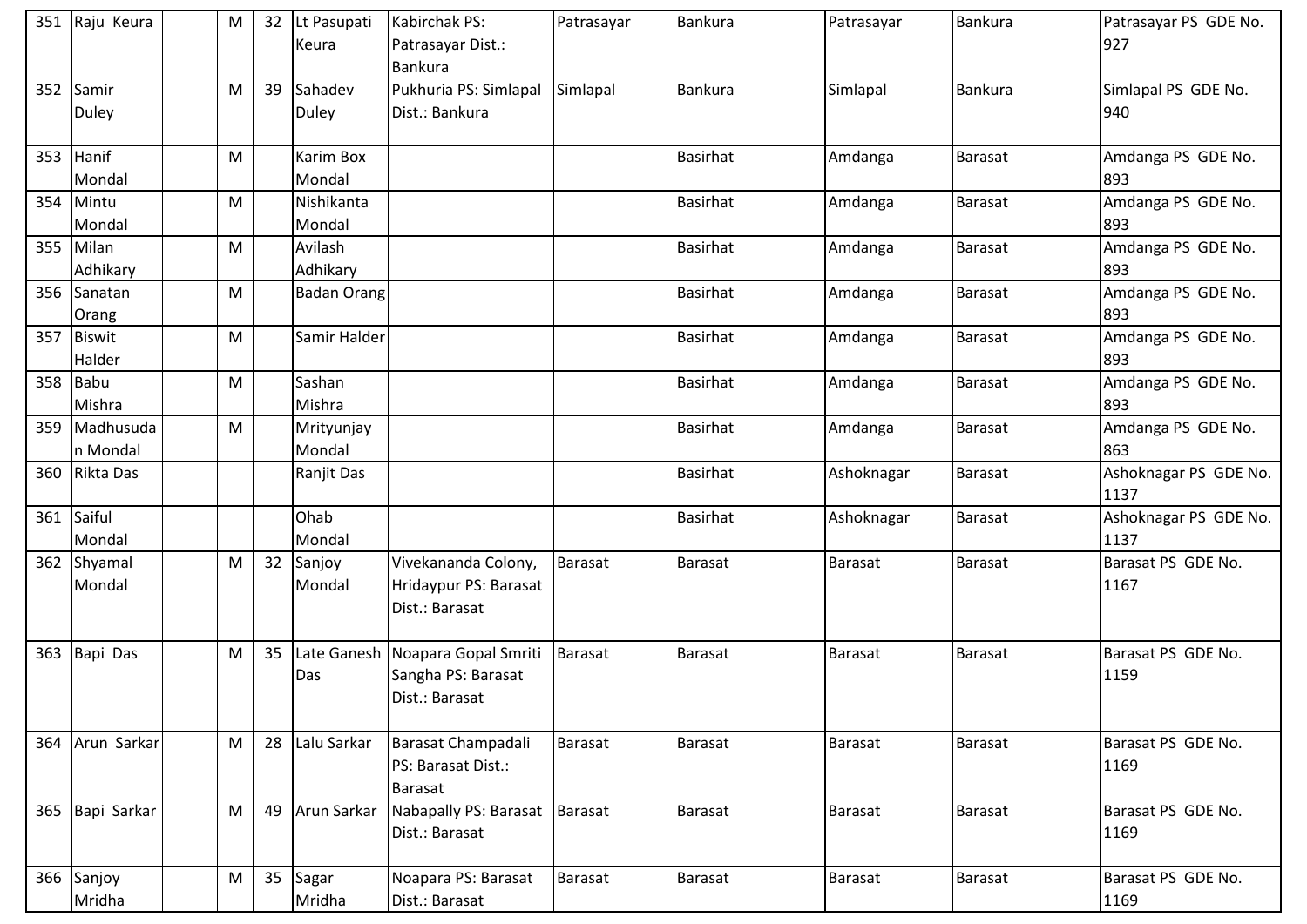| 367 | Sagar<br>Sarkar               | M |    | 50 Ajay Sarkar                   | Pannajhil PS: Barasat<br>Dist.: Barasat                                                        | <b>Barasat</b> | Barasat          | <b>Barasat</b> | Barasat        | Barasat PS GDE No.<br>1169    |
|-----|-------------------------------|---|----|----------------------------------|------------------------------------------------------------------------------------------------|----------------|------------------|----------------|----------------|-------------------------------|
| 368 | Abhisek<br>Ghosh              | M | 38 |                                  | Rabin Ghosh 11 No. Railgate PS:<br>Barasat Dist.: Barasat                                      | <b>Barasat</b> | Barasat          | Barasat        | <b>Barasat</b> | Barasat PS GDE No.<br>1169    |
| 369 | Suraj<br>Sardar               | M | 28 | Bishnu<br>Sardar                 | Kathore PS: Barasat<br>Dist.: Barasat                                                          | Barasat        | Barasat          | <b>Barasat</b> | Barasat        | Barasat PS GDE No.<br>1169    |
| 370 | Bancharam<br>Das              | M | 30 | Horen                            | Deganga PS: Deganga<br>Chandra Das Dist.: Barasat                                              | Deganga        | <b>Barasat</b>   | Deganga        | Barasat        | Deganga PS GDE No.<br>1185    |
|     | 371 Mohit<br><b>Kumar Dsa</b> | M |    | 26 Lt. Rajan<br><b>Kumar Das</b> | Baidyapur PS:<br><b>Balurghat Dist.:</b><br>Dakshin Dinajpur                                   | Balurghat      | Dakshin Dinajpur | Deganga        | Barasat        | Deganga PS GDE No.<br>1185    |
| 372 | Ramesh Raj                    | M | 28 | Ram<br>Bacham<br>Ramadd          | Sasarau PS: Balurghat                                                                          | Balurghat      | Basirhat         | Deganga        | Barasat        | Deganga PS GDE No.<br>1185    |
| 373 | Roni Das                      | M |    | Lt. Ranjan<br>Das                | Koyra Kadambagachi<br>Hemantabasu Nagar<br>Das para PS:<br>Duttapukur Dist.:<br>Barasat        | Duttapukur     | Barasat          | Duttapukur     | Barasat        | Duttapukur PS GDE No.<br>1214 |
| 374 | Pradip Nath<br>Das            | M |    | Baidya Nath<br>Das               | Koyra Kadambagachi<br>Hemantabasu Nagar<br>Das para PS:<br>Duttapukur Dist.:<br>Barasat        | Duttapukur     | Barasat          | Duttapukur     | Barasat        | Duttapukur PS GDE No.<br>1214 |
| 375 | <b>Suman Das</b>              | M |    | Swapan Das                       | Koyra Kadambagachi<br>Hemantabasu Nagar<br>Das para PS:<br>Duttapukur Dist.:<br><b>Barasat</b> | Duttapukur     | Barasat          | Duttapukur     | <b>Barasat</b> | Duttapukur PS GDE No.<br>1214 |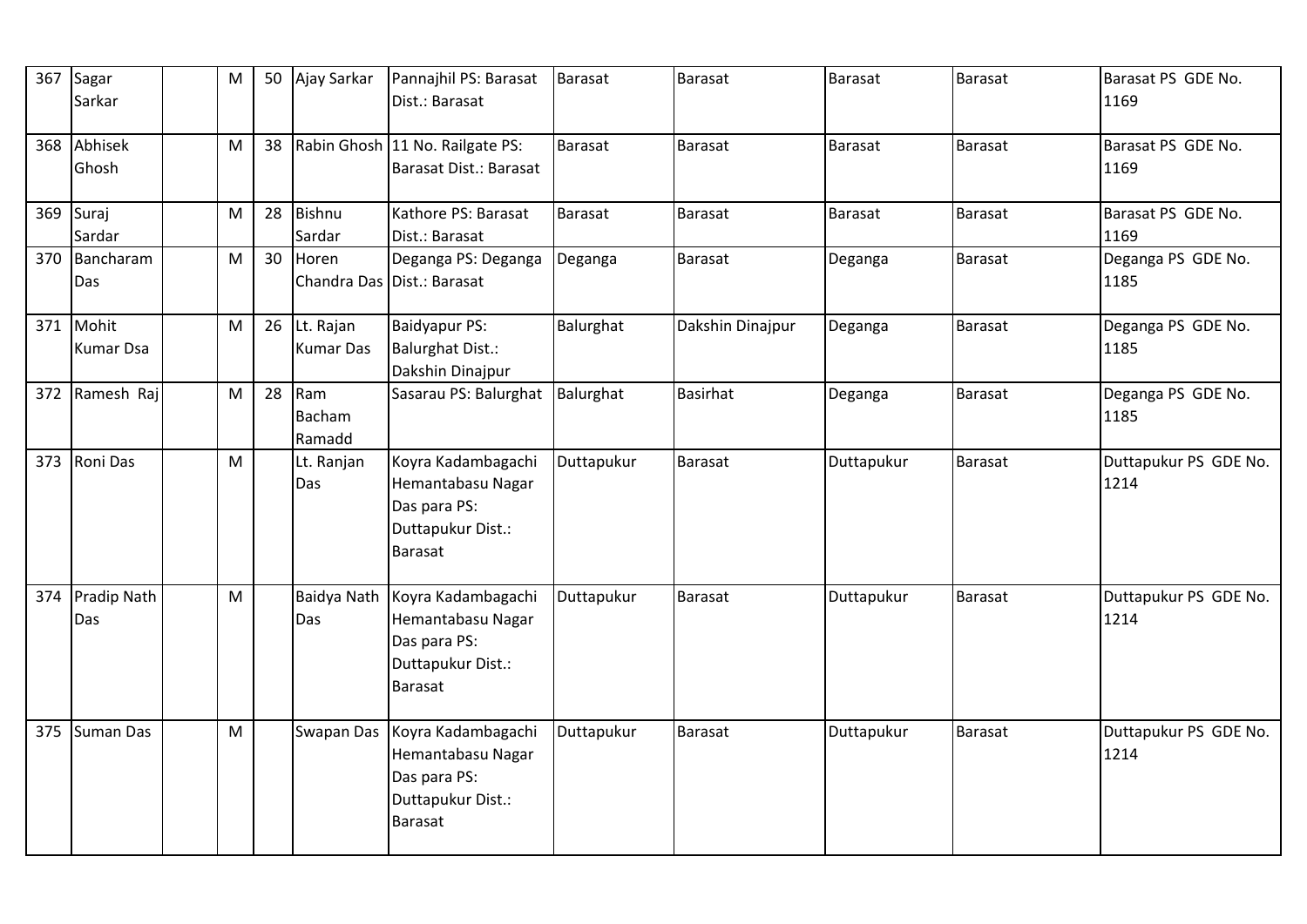|     | 376 Abhijit Das       | M         |                      | Prasanta Das Koyra Kadambagachi<br>Hemantabasu Nagar<br>Das para PS:<br>Duttapukur Dist.:<br><b>Barasat</b> | Duttapukur | Barasat        | Duttapukur | <b>Barasat</b> | Duttapukur PS GDE No.<br>1214 |
|-----|-----------------------|-----------|----------------------|-------------------------------------------------------------------------------------------------------------|------------|----------------|------------|----------------|-------------------------------|
| 377 | Nemai Das             | M         | Krishnapada<br>Das   | Koyra Kadambagachi<br>Hemantabasu Nagar<br>Das para PS:<br>Duttapukur Dist.:<br>Barasat                     | Duttapukur | Barasat        | Duttapukur | <b>Barasat</b> | Duttapukur PS GDE No.<br>1214 |
|     | 378 Raja Das          | M         |                      | Niranjan Das Koyra Kadambagachi<br>Hemantabasu Nagar<br>Das para PS:<br>Duttapukur Dist.:<br>Barasat        | Duttapukur | <b>Barasat</b> | Duttapukur | Barasat        | Duttapukur PS GDE No.<br>1214 |
| 379 | Sukdeb Das            | M         | Manitosh<br>Das      | Koyra Kadambagachi<br>Hemantabasu Nagar<br>Das para PS:<br>Duttapukur Dist.:<br>Barasat                     | Duttapukur | Barasat        | Duttapukur | <b>Barasat</b> | Duttapukur PS GDE No.<br>1214 |
| 380 | Toyeb Ali             | M         | Din<br>Mahammad      | Patra PS: Sasan Dist.:<br>Barasat                                                                           | Sasan      | <b>Barasat</b> | Duttapukur | Barasat        | Duttapukur PS GDE No.<br>1214 |
| 381 | Saruk<br>Mondal       | ${\sf M}$ | Mosaref<br>Mondal    | Paik Para PS:<br>Duttapukur Dist.:<br>Barasat                                                               | Duttapukur | Barasat        | Duttapukur | <b>Barasat</b> | Duttapukur PS GDE No.<br>1214 |
|     | 382 Rintu<br>Mondal   | M         | Kashem Ali<br>Mondal | Paik Para PS:<br>Duttapukur Dist.:<br>Barasat                                                               | Duttapukur | Barasat        | Duttapukur | <b>Barasat</b> | Duttapukur PS GDE No.<br>1214 |
|     | 383 Safikul<br>Mondal | ${\sf M}$ | Nur Islam<br>Mondal  | Paik Para PS:<br>Duttapukur Dist.:<br>Barasat                                                               | Duttapukur | Barasat        | Duttapukur | <b>Barasat</b> | Duttapukur PS GDE No.<br>1214 |
|     | 384 Safik Sekh        | M         | Lt. Sawkat<br>Sekh   | Natun Bazar<br>bamangachi PS:<br>Duttapukur Dist.:<br>Barasat                                               | Duttapukur | <b>Barasat</b> | Duttapukur | Barasat        | Duttapukur PS GDE No.<br>1162 |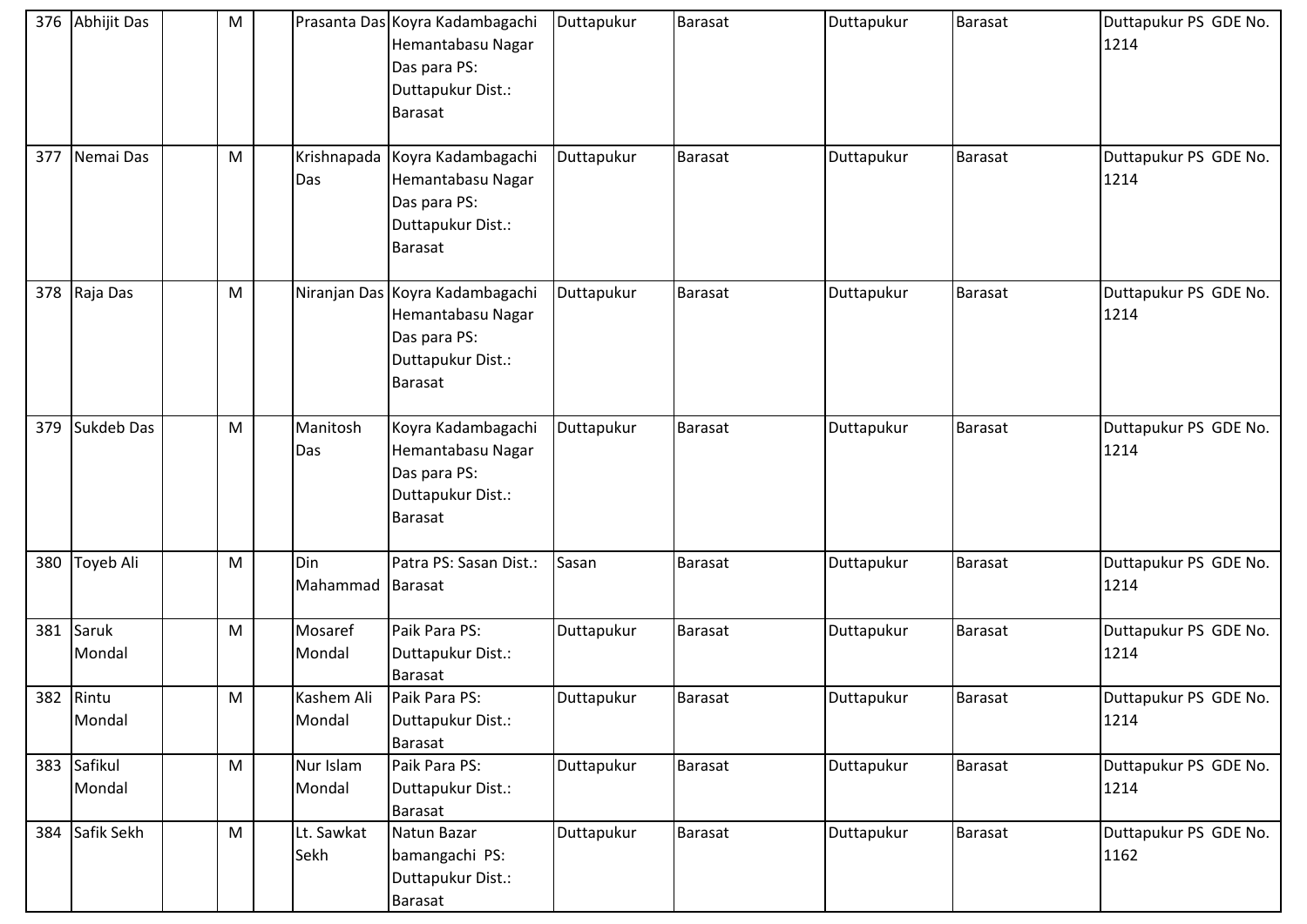| 385 | Samaresh      | M            |    | Bishnupada       | <b>Gangapur Math Para</b>            | Duttapukur | <b>Barasat</b>  | Duttapukur  | <b>Barasat</b> | Duttapukur PS GDE No. |
|-----|---------------|--------------|----|------------------|--------------------------------------|------------|-----------------|-------------|----------------|-----------------------|
|     | Roy           |              |    | Roy              | PS: Duttapukur Dist.:                |            |                 |             |                | 1182                  |
| 386 | Romanish      | $\mathsf{F}$ |    | Sudip            | Barasat<br><b>Gangapur Math Para</b> | Duttapukur | <b>Barasat</b>  |             | <b>Barasat</b> | Duttapukur PS GDE No. |
|     | Roy           |              |    | Manna            | PS: Duttapukur Dist.:                |            |                 | Duttapukur  |                | 1182                  |
|     |               |              |    |                  | <b>Barasat</b>                       |            |                 |             |                |                       |
| 387 | Santi         | $\mathsf{O}$ |    | Sudip            | <b>Gangapur Math Para</b>            | Duttapukur | Barasat         | Duttapukur  | <b>Barasat</b> | Duttapukur PS GDE No. |
|     | Manna         |              |    | Manna            | PS: Duttapukur Dist.:                |            |                 |             |                | 1182                  |
|     |               |              |    |                  | <b>Barasat</b>                       |            |                 |             |                |                       |
| 388 | Saiful        | M            | 27 | Majibar          | PS: Gobardanga Dist.:                | Gobardanga | Barasat         | Gobardanga  | Barasat        | Gobardanga PS GDE No. |
|     | Mondal        |              |    | Mondal           | Barasat                              |            |                 |             |                | 641                   |
| 389 | Sabir         | M            | 31 | <b>Babar Ali</b> | PS: Gobardanga Dist.:                | Gobardanga | Barasat         | Gobardanga  | <b>Barasat</b> | Gobardanga PS GDE No. |
|     | Mondal        |              |    | Monal            | <b>Barasat</b>                       |            |                 |             |                | 641                   |
| 390 | Ranjan        | M            | 35 | Lt. Majat        | PS: Gobardanga Dist.:                | Gobardanga | Barasat         | Gobardanga  | Barasat        | Gobardanga PS GDE No. |
|     | Mondal        |              |    | Mondal           | <b>Barasat</b>                       |            |                 |             |                | 641                   |
| 391 | Sabaddin      | M            | 32 | Ysmail           | PS: Gobardanga Dist.:                | Gobardanga | <b>Barasat</b>  | Gobardanga  | <b>Barasat</b> | Gobardanga PS GDE No. |
|     | Mondal        |              |    | Mondal           | <b>Barasat</b>                       |            |                 |             |                | 641                   |
| 392 | Akash         | M            | 30 | Somiran          | <b>Banipur Chowmatha</b>             | Habra      | <b>Barasat</b>  | Habra       | Barasat        | Habra PS GDE No. 1815 |
|     | <b>Biswas</b> |              |    | <b>Biswas</b>    | PS: Habra Dist.:                     |            |                 |             |                |                       |
|     |               |              |    |                  | <b>Barasat</b>                       |            |                 |             |                |                       |
| 393 | Kousik Das    | M            | 32 |                  | Ranjit Kumar Atulia, Jessure PS:     | Habra      | <b>Barasat</b>  | Habra       | Barasat        | Habra PS GDE No. 1815 |
|     |               |              |    | Das              | Habra Dist.: Barasat                 |            |                 |             |                |                       |
| 394 | Sumon         | M            | 29 | Arun Kundu       | Ashoknagar, Haripur                  | Habra      | <b>Barasat</b>  | Habra       | <b>Barasat</b> | Habra PS GDE No. 1815 |
|     | Kundu         |              |    |                  | PS: Habra Dist.:<br>Barasat          |            |                 |             |                |                       |
| 395 | Rajib Saha    | M            | 25 | Ashis Saha       | Banipur PS: Habra                    | Habra      | <b>Barasat</b>  | Habra       | Barasat        | Habra PS GDE No. 1815 |
|     |               |              |    |                  | Dist.: Barasat                       |            |                 |             |                |                       |
| 396 | Sourav Paul   | M            | 32 | Lt. Sankar       | Banipur PS: Habra                    | Habra      | Barasat         | Habra       | <b>Barasat</b> | Habra PS GDE No. 1461 |
|     |               |              |    | Paul             | Dist.: Barasat                       |            |                 |             |                |                       |
| 397 | Raja          | M            |    | Ram Paswan       | Doltala Dakhshinpara,                |            | <b>Basirhat</b> | Madhyamgram | <b>Barasat</b> | Madhyamgram PS GDE    |
|     | Paswan        |              |    |                  | PO Ganganagar, PS                    |            |                 |             |                | No. 1386              |
|     |               |              |    |                  | Madhyamgra                           |            |                 |             |                |                       |
|     |               |              |    |                  |                                      |            |                 |             |                |                       |
|     | 398 Choton    | M            |    | Lt. Satish       | Piyara Bagan, PO                     |            | Basirhat        | Madhyamgram | Barasat        | Madhyamgram PS GDE    |
|     | Chauhan       |              |    | Chauhan          | Ganganagar, PS                       |            |                 |             |                | No. 1386              |
|     |               |              |    |                  | Madhyamgram.                         |            |                 |             |                |                       |
| 399 | Santosh       | M            |    | Baidyanath       | 1 No. Srinagar, PS                   |            | <b>Basirhat</b> | Madhyamgram | Barasat        | Madhyamgram PS GDE    |
|     | Bharti        |              |    | Bharti           | Madhyamgram.                         |            |                 |             |                | No. 1386              |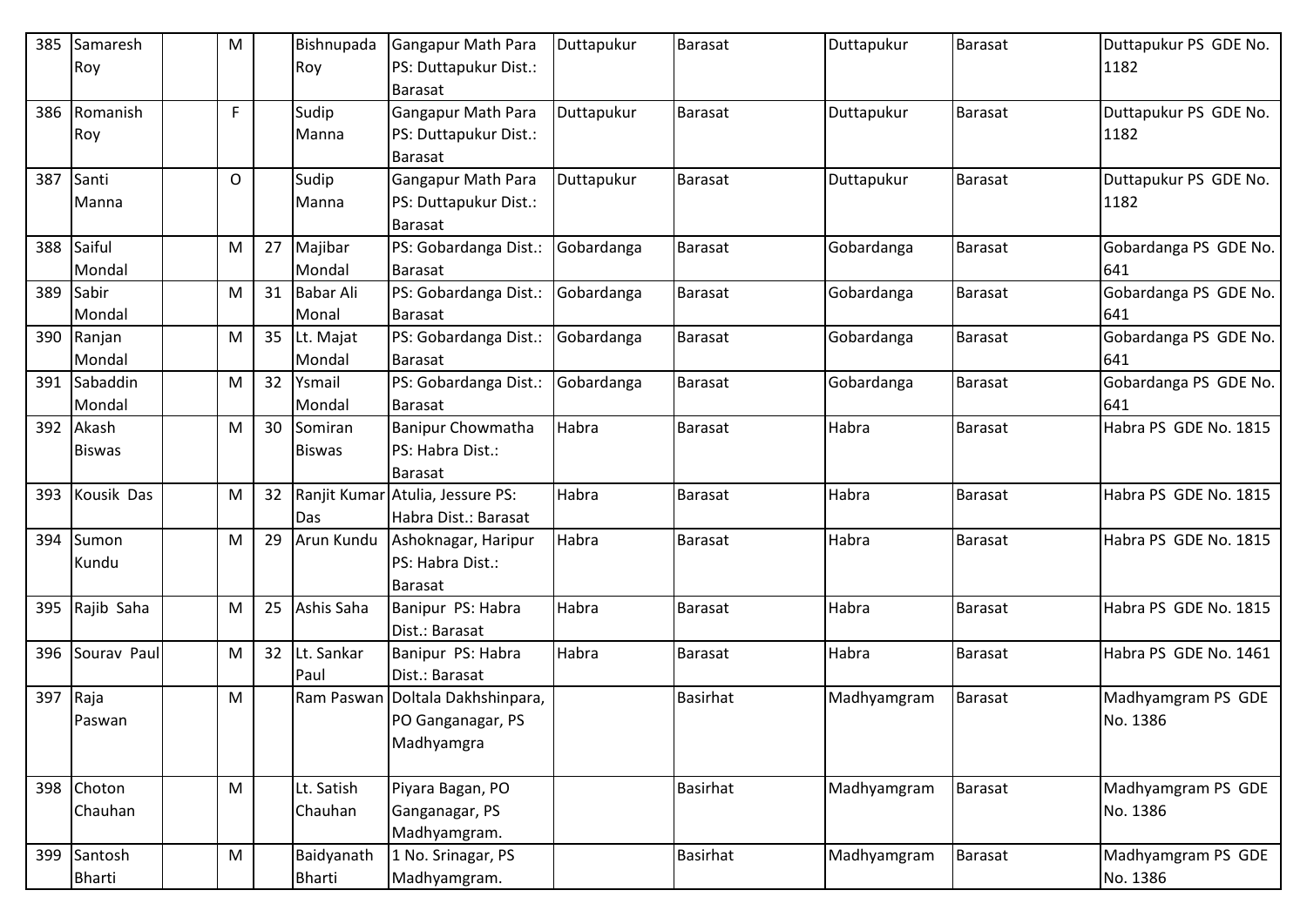| 400 | Prasanta     | M |    |                     | Prakash Shill Gati saradpally, po              |                                   | <b>Basirhat</b>        | Madhyamgram                       | <b>Barasat</b>                     | Madhyamgram PS GDE       |
|-----|--------------|---|----|---------------------|------------------------------------------------|-----------------------------------|------------------------|-----------------------------------|------------------------------------|--------------------------|
|     | Shill        |   |    |                     | ganganagar, PS                                 |                                   |                        |                                   |                                    | No. 1305                 |
|     |              |   |    |                     | Madhyamgram                                    |                                   |                        |                                   |                                    |                          |
| 401 | Laxman       | M |    | Nranjan             | Kalikapur PS: Sasan                            | Sasan                             | <b>Barasat</b>         | Sasan                             | Barasat                            | Sasan PS GDE No. 717     |
|     | Mondal       |   |    | Mondal              | Dist.: Barasat                                 |                                   |                        |                                   |                                    |                          |
| 402 | Bhaskar      | M |    | Biswajit            | Kola PS: Sasan Dist.:                          | Sasan                             | <b>Barasat</b>         | Sasan                             | <b>Barasat</b>                     | Sasan PS GDE No. 768     |
|     | Ghosh        |   |    | Ghosh               | Barasat                                        |                                   |                        |                                   |                                    |                          |
| 403 | Subho        | M |    | Mohadeb             | Kola PS: Sasan Dist.:                          | Sasan                             | <b>Barasat</b>         | Sasan                             | <b>Barasat</b>                     | Sasan PS GDE No. 768     |
|     | Karmokar     |   |    | Karmokar            | Barasat                                        |                                   |                        |                                   |                                    |                          |
| 404 | Kamaluddin   | M |    | Siddik Ali          | Krishnamati PS: Sasan                          | Sasan                             | <b>Barasat</b>         | Sasan                             | Barasat                            | Sasan PS GDE No. 753     |
|     |              |   |    |                     | Dist.: Barasat                                 |                                   |                        |                                   |                                    |                          |
| 405 | Younus Ali   | M |    | Jumman Ali          | Krishnamati PS: Sasan                          | Sasan                             | Barasat                | Sasan                             | <b>Barasat</b>                     | Sasan PS GDE No. 753     |
|     |              |   |    |                     | Dist.: Barasat                                 |                                   |                        |                                   |                                    |                          |
| 406 | Jahangir Ali |   |    | Lt. Hasen Ali       |                                                |                                   | <b>Basirhat</b>        |                                   | New barrackpore Barrackpore Police | New barrackpore PS       |
|     |              |   |    |                     |                                                |                                   |                        |                                   | Commissionerate                    | <b>GDE No. 2084</b>      |
|     |              |   |    |                     |                                                |                                   |                        |                                   |                                    |                          |
| 407 | Akbar Ali    |   |    | Lt. Babar Ali       |                                                |                                   | <b>Basirhat</b>        |                                   | New barrackpore Barrackpore Police | New barrackpore PS       |
|     |              |   |    |                     |                                                |                                   |                        |                                   | Commissionerate                    | <b>GDE No. 2084</b>      |
|     |              |   |    |                     |                                                |                                   |                        |                                   |                                    |                          |
| 408 | Khoyrul      | M | 27 | Siraj Molla         | Padmapukur                                     |                                   | <b>Basirhat</b>        | Bhangar                           | <b>Baruipur Police</b>             | Bhangar PS GDE No.       |
|     | Molla        |   |    |                     |                                                |                                   |                        |                                   | <b>District</b>                    | 1002                     |
| 409 | Bapi Biswas  | M | 28 | Amar Biswas Canning |                                                | Canning                           | <b>Baruipur Police</b> | Canning                           | <b>Baruipur Police</b>             | Canning PS GDE No. 961   |
|     |              |   |    |                     | Bidyadharipara PS:                             |                                   | District               |                                   | <b>District</b>                    |                          |
|     |              |   |    |                     | Canning Dist.:                                 |                                   |                        |                                   |                                    |                          |
|     |              |   |    |                     | <b>Baruipur Police</b>                         |                                   |                        |                                   |                                    |                          |
|     |              |   |    |                     | District                                       |                                   |                        |                                   |                                    |                          |
| 410 | Susanta      |   | 35 | Arjun               | Hiranmoypur PS:                                | Jharkhali coastal Baruipur Police |                        | Jharkhali coastal                 | <b>Baruipur Police</b>             | Jharkhali coastal PS GDE |
|     | Mondal       |   |    |                     | Jharkhali coastal Dist.:                       |                                   | District               |                                   | <b>District</b>                    | No. 501                  |
|     |              |   |    |                     | <b>Baruipur Police</b>                         |                                   |                        |                                   |                                    |                          |
|     |              |   |    |                     | District                                       |                                   |                        |                                   |                                    |                          |
|     | 411 Madan    | M |    | 40 Ranjit           | Hiranmoypur PS:                                | Jharkhali coastal Baruipur Police |                        | Jharkhali coastal Baruipur Police |                                    | Jharkhali coastal PS GDE |
|     | Mondal       |   |    | Mondal              | Jharkhali coastal Dist.:                       |                                   | District               |                                   | District                           | No. 501                  |
|     |              |   |    |                     | <b>Baruipur Police</b>                         |                                   |                        |                                   |                                    |                          |
|     |              |   |    |                     | District                                       |                                   |                        |                                   |                                    |                          |
|     | 412 Mosanur  |   |    |                     | Barkatulla Sk Kustar PS: Mayureshar Mayureshar |                                   | Birbhum                | Jibantala                         | <b>Baruipur Police</b>             | Jibantala PS GDE No.     |
|     | Hosen        |   |    |                     | Dist.: Birbhum                                 |                                   |                        |                                   | <b>District</b>                    | 678                      |
|     |              |   |    |                     |                                                |                                   |                        |                                   |                                    |                          |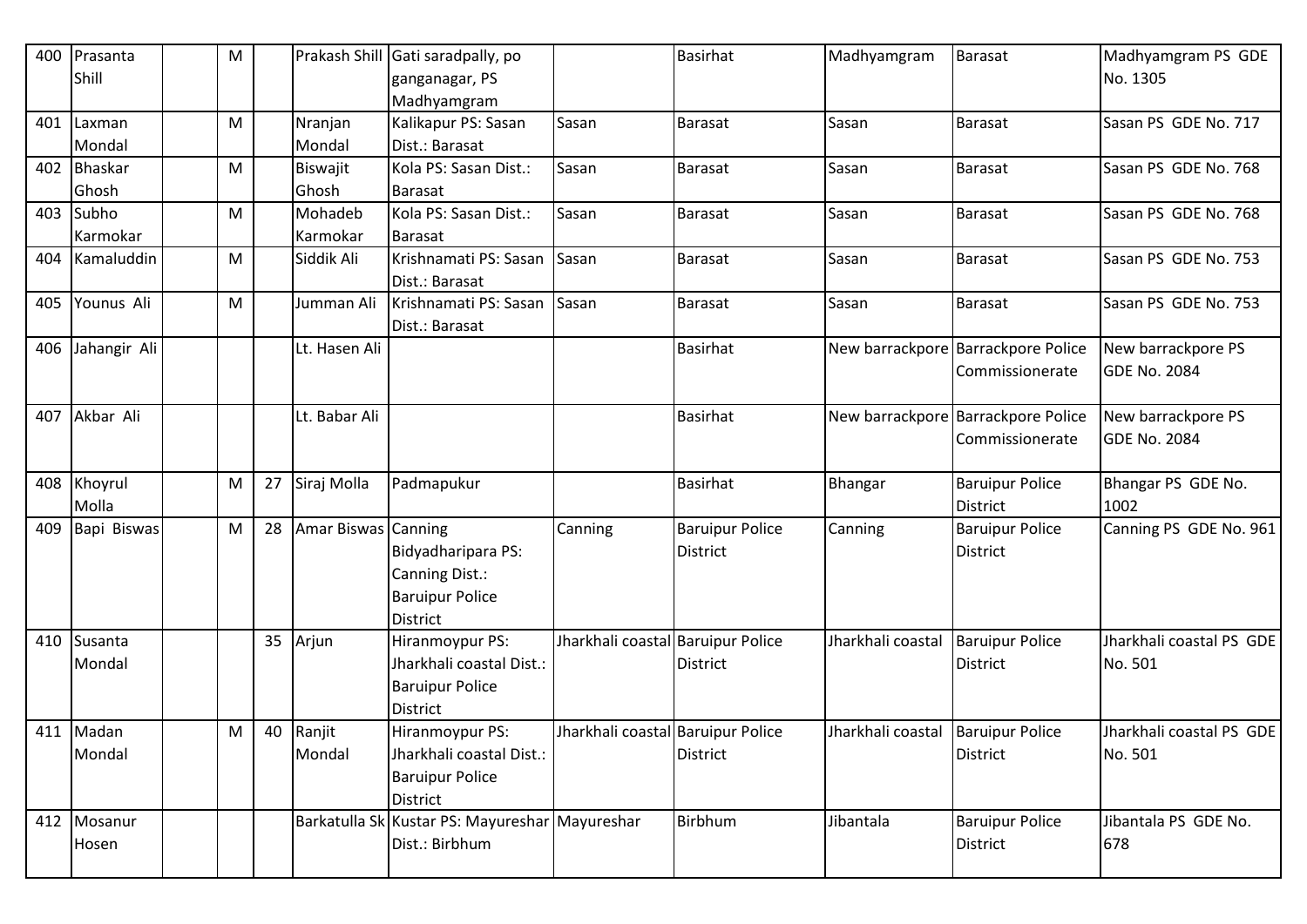| 413 | Chandan<br>Singha | M            | 11 | Lt Chhako<br>Singha           | Kharagpur PS:<br>Kharagpur local Dist.:<br>Paschim Mednipore                                   |                 | Kharagpur local Paschim Mednipore Kashipore |                 | <b>Baruipur Police</b><br><b>District</b> | Kashipore PS GDE No.<br>840       |
|-----|-------------------|--------------|----|-------------------------------|------------------------------------------------------------------------------------------------|-----------------|---------------------------------------------|-----------------|-------------------------------------------|-----------------------------------|
| 414 | Kusala<br>Singha  | $\mathsf{F}$ | 20 | Ripu Singha                   | Kharagpur PS:<br>Kharagpur local Dist.:<br>Paschim Mednipore                                   |                 | Kharagpur local Paschim Mednipore Kashipore |                 | <b>Baruipur Police</b><br>District        | Kashipore PS GDE No.<br>840       |
| 415 | Bapi Naiya        | M            |    | $26$ S/o-<br>Mahadeb<br>Naiya | Vill- Uttar Debipur PS:<br>Maipith coastal Dist.:<br><b>Baruipur Police</b><br><b>District</b> | Maipith coastal | <b>Baruipur Police</b><br><b>District</b>   | Maipith coastal | <b>Baruipur Police</b><br><b>District</b> | Maipith coastal PS GDE<br>No. 628 |
| 416 | Susanta<br>Shaoo  | M            |    | S/o-Bimal<br>Shaoo            | Vill- Paschim Debipur<br>PS: Maipith coastal<br>Dist.: Baruipur Police<br><b>District</b>      | Maipith coastal | <b>Baruipur Police</b><br><b>District</b>   | Maipith coastal | <b>Baruipur Police</b><br><b>District</b> | Maipith coastal PS GDE<br>No. 628 |
| 417 | Prasanta<br>Shaoo | M            | 27 | S/o-Bimal<br>Shaoo            | Vill- Paschim Debipur<br>PS: Maipith coastal<br>Dist.: Baruipur Police<br><b>District</b>      | Maipith coastal | <b>Baruipur Police</b><br><b>District</b>   | Maipith coastal | <b>Baruipur Police</b><br><b>District</b> | Maipith coastal PS GDE<br>No. 628 |
| 418 | Sourav Das        |              |    | $S/O$ .<br>Subhankar<br>Das   |                                                                                                |                 | Basirhat                                    | Narendrapur     | <b>Baruipur Police</b><br><b>District</b> | Narendrapur PS GDE<br>No. 1695    |
| 419 | <b>Bishu Das</b>  |              |    | $S/O$ .<br>Kalipada Das       |                                                                                                |                 | <b>Basirhat</b>                             | Narendrapur     | <b>Baruipur Police</b><br><b>District</b> | Narendrapur PS GDE<br>No. 1695    |
| 420 | Sourav<br>Maira   |              |    | S/o. Santanu<br>Maira         |                                                                                                |                 | <b>Basirhat</b>                             | Narendrapur     | <b>Baruipur Police</b><br><b>District</b> | Narendrapur PS GDE<br>No. 1695    |
| 421 | Nasir Gazi        |              |    | S/o. Ramjan<br>Gazi           |                                                                                                |                 | <b>Basirhat</b>                             | Narendrapur     | <b>Baruipur Police</b><br><b>District</b> | Narendrapur PS GDE<br>No. 1757    |
| 422 | Alamat Gazi       |              |    | S/o. Bachan<br>Gazi           |                                                                                                |                 | <b>Basirhat</b>                             | Narendrapur     | <b>Baruipur Police</b><br><b>District</b> | Narendrapur PS GDE<br>No. 1757    |
| 423 | Amirul<br>Sardar  | M            |    | Lt Ajibar<br>Sardar           |                                                                                                |                 | <b>Basirhat</b>                             | Baduria         | <b>Basirhat</b>                           | Baduria PS GDE No. 971            |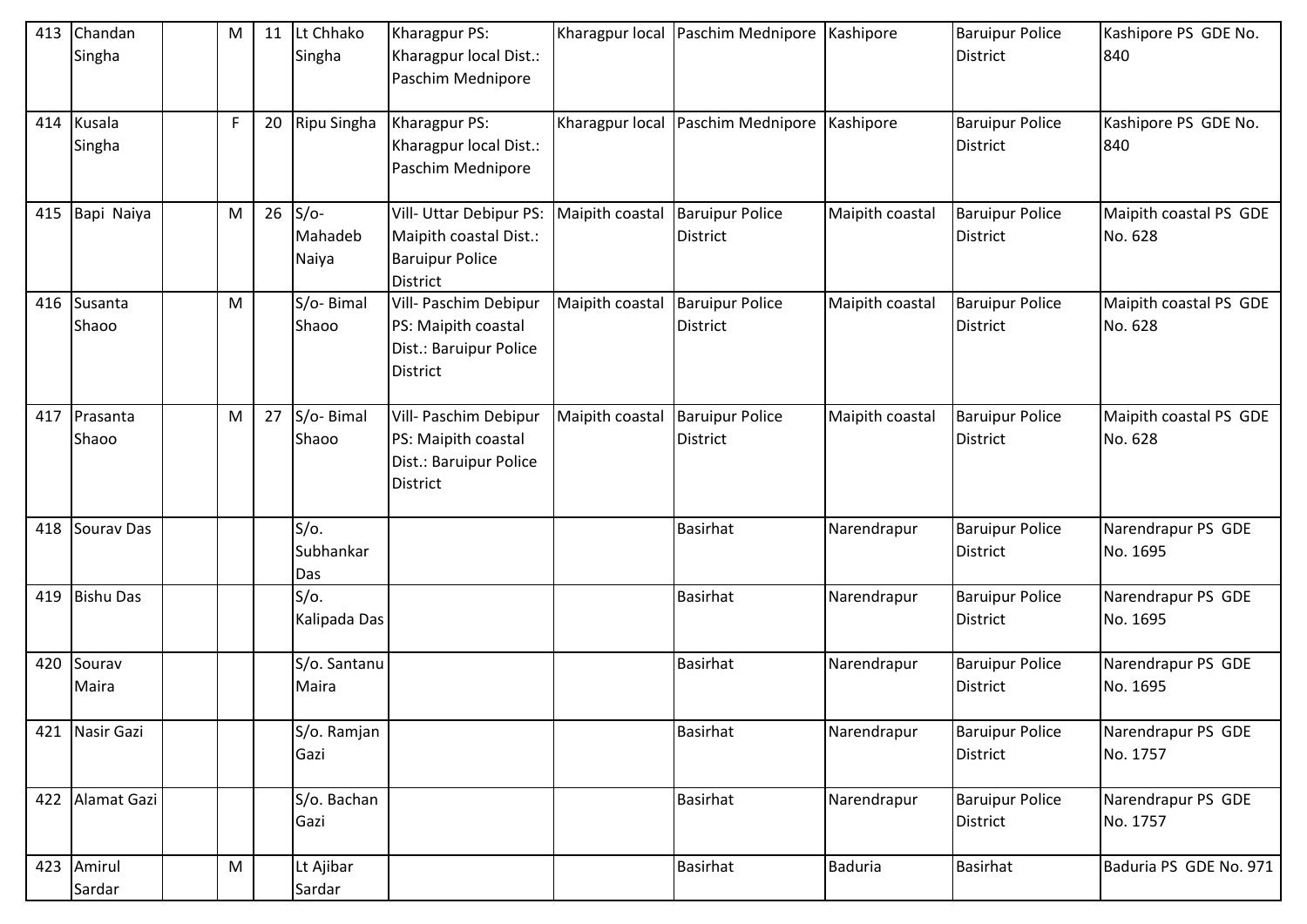|     | 424 Ajaharuddin<br>Molla |       | M | 24 | Sahifuddin<br>Molla               | Nowapara PS: Haroa<br>Dist.: Basirhat                                        | Haroa    | <b>Basirhat</b> | Haroa        | <b>Basirhat</b> | Haroa PS GDE No. 918        |
|-----|--------------------------|-------|---|----|-----------------------------------|------------------------------------------------------------------------------|----------|-----------------|--------------|-----------------|-----------------------------|
| 425 | Nizam<br>Molla           |       | M |    | 37 Lt. Samser<br>Molla            | Uttar ranigachi PS:<br>Haroa Dist.: Basirhat                                 | Haroa    | <b>Basirhat</b> | Haroa        | <b>Basirhat</b> | Haroa PS GDE No. 37         |
|     | 426 Md Tahid             |       | M | 42 | Md. Tahir                         | Uttar Gardaha PS:<br>Haroa Dist.: Basirhat                                   | Haroa    | <b>Basirhat</b> | Haroa        | <b>Basirhat</b> | Haroa PS GDE No. 918        |
| 427 | Sahanowaj<br>Rahaman     |       | M |    | 30 Lt. Habibur<br>Rahaman         | Pilkhana PS: Haroa<br>Dist.: Basirhat                                        | Haroa    | <b>Basirhat</b> | Haroa        | <b>Basirhat</b> | Haroa PS GDE No. 918        |
| 428 | Aditya<br>Mondal         |       | M | 42 | Kangal Ch.<br>Mondal              | Latarbagan PS: Haroa<br>Dist.: Basirhat                                      | Haroa    | <b>Basirhat</b> | Haroa        | <b>Basirhat</b> | Haroa PS GDE No. 918        |
| 429 | Rakibul<br>Gazi          |       | M | 26 | Golam<br>Sardar                   | Makhalgacha, PS-<br>Hasnabad PS:<br>Hasnabad Dist.:<br><b>Basirhat</b>       | Hasnabad | <b>Basirhat</b> | Hasnabad     | <b>Basirhat</b> | Hasnabad PS GDE No.<br>1067 |
| 430 | Jiyarul Gazi             |       | M | 36 | Kanai Gazi                        | Konanagar, PS-<br>Hasnabad PS:<br>Hasnabad Dist.:<br><b>Basirhat</b>         | Hasnabad | <b>Basirhat</b> | Hasnabad     | <b>Basirhat</b> | Hasnabad PS GDE No.<br>1067 |
| 431 | Saiful Molla             |       | M | 36 |                                   | Safikul Molla Bhebia, PS- Hasnabad<br>PS: Hasnabad Dist.:<br><b>Basirhat</b> | Hasnabad | <b>Basirhat</b> | Hasnabad     | <b>Basirhat</b> | Hasnabad PS GDE No.<br>1067 |
| 432 | Kamal Gazi               |       | M |    | 31 Moslem Gazi Chanpali, PS-      | Minakhan PS:<br>Hasnabad Dist.:<br><b>Basirhat</b>                           | Hasnabad | Basirhat        | Hasnabad     | <b>Basirhat</b> | Hasnabad PS GDE No.<br>1067 |
|     | 433 Rintu<br>Mondal      |       |   |    | S/o-latip<br>Mondal               | Paschim Simla, PS-<br>Baduria, Dist-North<br>24 Pgs.                         |          | <b>Basirhat</b> | <b>MATIA</b> | Basirhat        | MATIA PS GDE No. 1008       |
|     | 434 Asraful              |       |   |    | $S/O-Lt.$<br>Aptabuddin<br>Mondal | Do                                                                           |          | <b>Basirhat</b> | <b>MATIA</b> | <b>Basirhat</b> | MATIA PS GDE No. 1008       |
|     | 435 Md Sariful<br>Islam  | Bappa |   |    | S/o-lt. Hazi                      | Vill-Debrajpur, PS-<br>Md Babar Ali Matia, Dist-North 24<br>Pgs.             |          | <b>Basirhat</b> | <b>MATIA</b> | Basirhat        | MATIA PS GDE No. 1008       |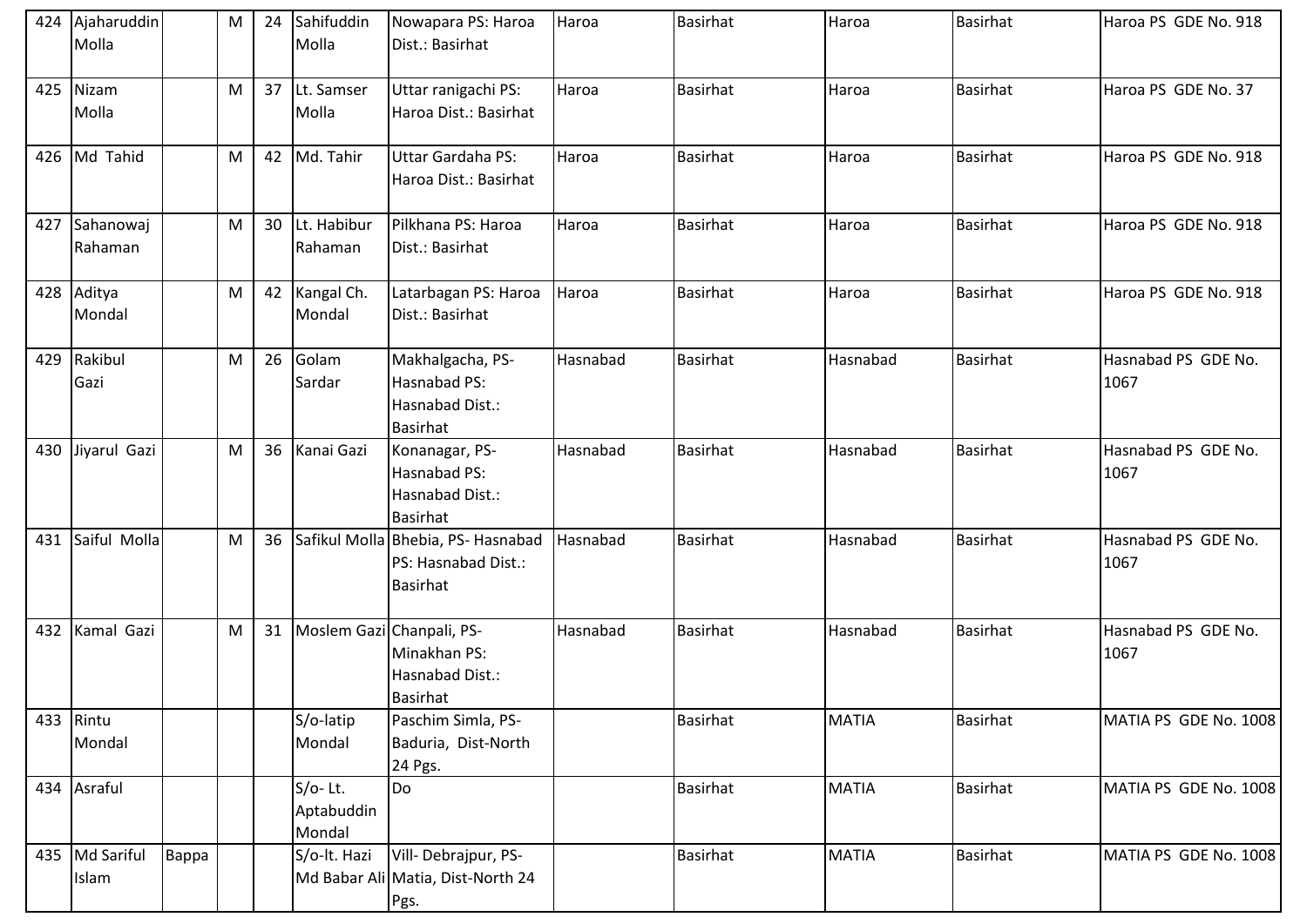|     | 436 Rabiul Gazi          |           |    | S/o-Gaffar<br>Gazi          | Vill- Kandarpapur, PS-<br>Matia, Dist-North 24<br>Pgs.                                                                          |          | <b>Basirhat</b>                              | <b>MATIA</b>           | <b>Basirhat</b>                              | MATIA PS GDE No. 1008                        |
|-----|--------------------------|-----------|----|-----------------------------|---------------------------------------------------------------------------------------------------------------------------------|----------|----------------------------------------------|------------------------|----------------------------------------------|----------------------------------------------|
| 437 | Sudhin Ari               | M         | 48 | Shrikanta Ari               | Bhandar Khali, PS-<br>Hasnabad, North 24<br>Parganas. PS:<br>Hasnabad Dist.:<br><b>Basirhat</b>                                 | Hasnabad | <b>Basirhat</b>                              | Sandeshkhali           | <b>Basirhat</b>                              | Sandeshkhali PS GDE<br>No. 738               |
| 438 | Biplab Ari               | M         | 22 | Labin Ari                   | Bhandar Khali, PS-<br>Hasnabad, North 24<br>Parganas. PS:<br>Hasnabad Dist.:<br><b>Basirhat</b>                                 | Hasnabad | <b>Basirhat</b>                              | Sandeshkhali           | <b>Basirhat</b>                              | Sandeshkhali PS GDE<br>No. 738               |
| 439 | Abhranil<br><b>Basak</b> | M         | 24 | Ajit Kr.<br><b>Basak</b>    | Adarshapally, PO- B.D. Khardah<br>Sopan, PS- Khardah,<br>North 2 PS: Khardah<br>Dist.: Barrackpore<br>Police<br>Commissionerate |          | <b>Barrackpore Police</b><br>Commissionerate | Electronics<br>complex | <b>Bidhannagar Police</b><br>Commissionerate | Electronics complex PS<br><b>GDE No. 971</b> |
| 440 | Palash<br>Karmakar       | M         | 43 | Gyanadhi<br>Karmakar        | Elity Garden vita,<br>Block-12, Plot-No.<br>3002, PS- N PS: New<br>town Dist.:<br><b>Bidhannagar Police</b><br>Commissionerate  | New town | <b>Bidhannagar Police</b><br>Commissionerate | Electronics<br>complex | <b>Bidhannagar Police</b><br>Commissionerate | Electronics complex PS<br><b>GDE No. 971</b> |
| 441 | Subrata<br><b>Bhadra</b> | M         | 63 | S/o Swapan<br><b>Bhadra</b> | Green Park, Michael<br>Nagar, PS Airport, Kol-<br>133                                                                           |          | <b>Basirhat</b>                              | Nscbi airport          | <b>Bidhannagar Police</b><br>Commissionerate | Nscbi airport PS GDE<br>No. 606              |
| 442 | Subrata Sur              | M         | 28 | Sur                         | S/o Kalipada 3/A Kholishakota<br>Pally, PS Dum Dum,<br>Kol-51                                                                   |          | <b>Basirhat</b>                              | Nscbi airport          | <b>Bidhannagar Police</b><br>Commissionerate | Nscbi airport PS GDE<br>No. 606              |
| 443 | <b>Atanu Dey</b>         | M         |    | S/o Arun Kr.<br>Dey         | Birati Mahajati Nagar,<br>PS Airport, Kol-81                                                                                    |          | <b>Basirhat</b>                              | Nscbi airport          | <b>Bidhannagar Police</b><br>Commissionerate | Nscbi airport PS GDE<br>No. 606              |
| 444 | Jayanta<br>Sarkar        | M         | 30 | S/o Jiban<br>Sarkar         | Kadihati, PS<br>Narayanpur, Kol-132                                                                                             |          | <b>Basirhat</b>                              | Nscbi airport          | <b>Bidhannagar Police</b><br>Commissionerate | Nscbi airport PS GDE<br>No. 606              |
| 445 | Sk Abdul<br>Naiyem       | ${\sf M}$ | 25 | Hyder                       | S/o Sk Abdul South Kodalia, PS New<br>Barrackpore, Kol-131                                                                      |          | <b>Basirhat</b>                              | Nscbi airport          | <b>Bidhannagar Police</b><br>Commissionerate | Nscbi airport PS GDE<br>No. 606              |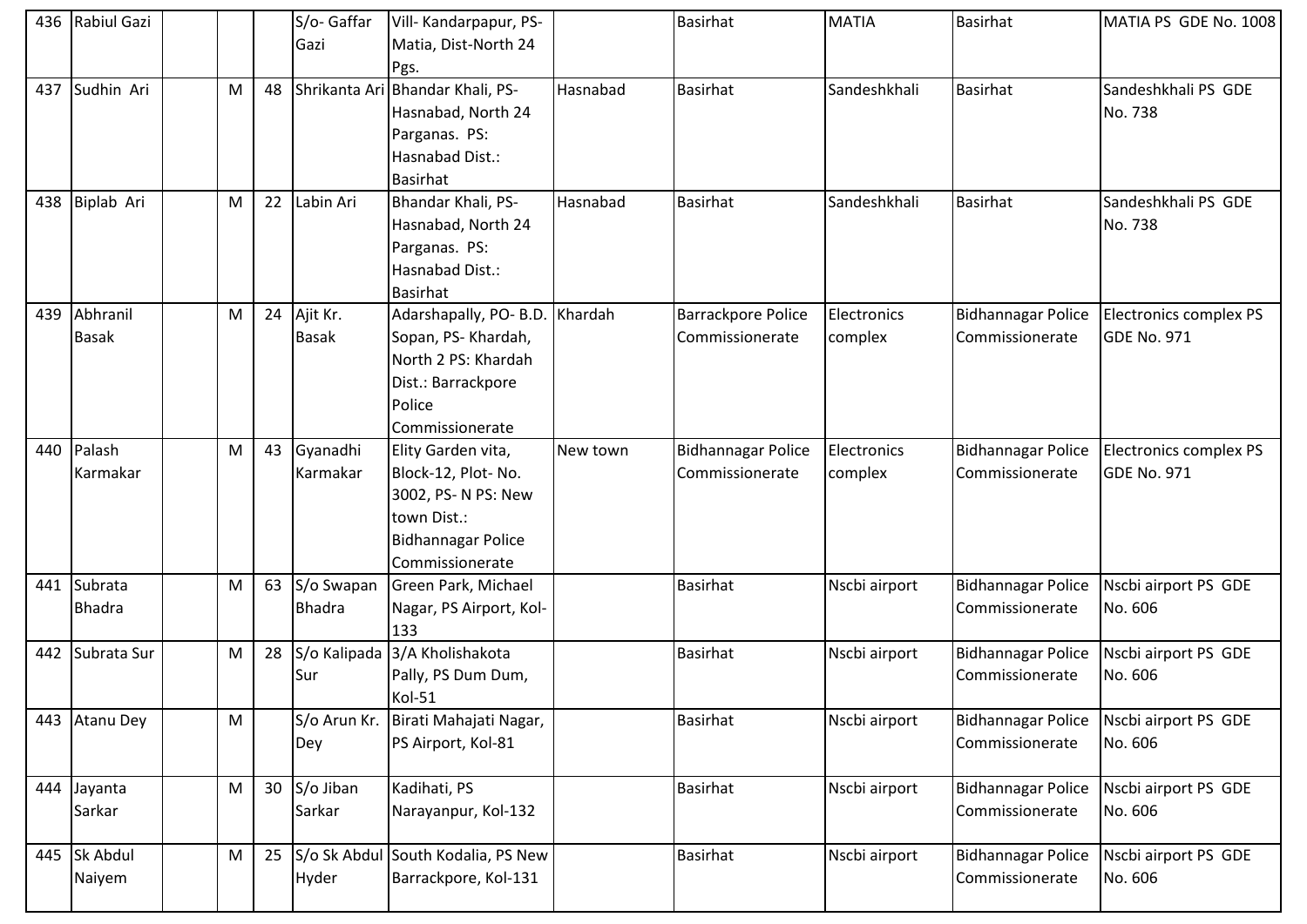| 446 | Tuntesh<br>Kumar      |       | M | $40$ S/o | Dewnath<br>Singh          | East Mall Rd, PO Mall<br>Rd, PS Baguiati, Kol-80                 |            | <b>Basirhat</b> | Nscbi airport | Bidhannagar Police<br>Commissionerate        | Nscbi airport PS GDE<br>No. 609 |
|-----|-----------------------|-------|---|----------|---------------------------|------------------------------------------------------------------|------------|-----------------|---------------|----------------------------------------------|---------------------------------|
| 447 | Jakir Sk              |       | M | 32       | S/o Ajam Sk               | Birati Anjangarh, PS<br>Airport, Kol-51                          |            | <b>Basirhat</b> | Nscbi airport | <b>Bidhannagar Police</b><br>Commissionerate | Nscbi airport PS GDE<br>No. 609 |
| 448 | Buddhadeb<br>Sarkar   |       | M |          | Late Subhas<br>Ch. Sarker | Netaji Road                                                      |            | <b>Basirhat</b> | <b>Bolpur</b> | Birbhum                                      | Bolpur PS GDE No. 1113          |
| 449 | Ananda<br>Mahato      |       | M |          | Dasarath<br>Mahato        | Suroshreepally                                                   |            | <b>Basirhat</b> | <b>Bolpur</b> | Birbhum                                      | Bolpur PS GDE No. 1113          |
| 450 | <b>Babu</b><br>Sarkar |       | M |          | Nepal Sarkar Jambuni      |                                                                  |            | <b>Basirhat</b> | Bolpur        | Birbhum                                      | Bolpur PS GDE No. 1113          |
| 451 | Mokai<br>Khan         | Mukte | M | 25       | Kabul Khan                | Ganra PS: Dubrajpore<br>Dist.: Birbhum                           | Dubrajpore | Birbhum         | Dubrajpore    | Birbhum                                      | Dubrajpore PS GDE No.<br>905    |
|     | 452 Sk Rejjak         |       | M | 35       | Lt. Sk Kuban              | Pachiyara PS:<br>Dubrajpore Dist.:<br>Birbhum                    | Dubrajpore | Birbhum         | Khoyrasole    | Birbhum                                      | Khoyrasole PS GDE No.<br>670    |
| 453 | Sk Badru              |       | M |          | 45 Lt. Sk Suban           | Pachiyara PS:<br>Dubrajpore Dist.:<br>Birbhum                    | Dubrajpore | Birbhum         | Khoyrasole    | Birbhum                                      | Khoyrasole PS GDE No.<br>670    |
| 454 | Takkel Sk             |       |   |          | Alauddin Sk               |                                                                  |            | <b>Basirhat</b> | Mergram       | Birbhum                                      | Mergram PS GDE No.<br>718       |
| 455 | Azahar Sk             |       |   |          | Alauddin Sk               |                                                                  |            | Basirhat        | Mergram       | Birbhum                                      | Mergram PS GDE No.<br>718       |
| 456 | Nilkanta<br>Mal       |       | M | 37       | <b>Kartik Mal</b>         | Kestara PS: Murarai<br>Dist.: Birbhum                            | Murarai    | Birbhum         | Murarai       | Birbhum                                      | Murarai PS GDE No. 876          |
| 457 | Monirul Sk            |       | M | 40       |                           | Lt.nazmot Sk Ghuskira PS: Murarai<br>Dist.: Birbhum              | Murarai    | Birbhum         | Murarai       | Birbhum                                      | Murarai PS GDE No. 876          |
|     | 458 Rubel<br>Hassain  |       | M | 25       | Babul<br>Hossain          | Kushumgachi Dist.:<br>Murshidabad                                |            | Murshidabad     | Paikar        | Birbhum                                      | Paikar PS GDE No. 812           |
|     | 459 Ripon Sk          |       | M |          | 20 Esful Sk               | Muklishpur PS: Paikar<br>Dist.: Birbhum                          | Paikar     | Birbhum         | Paikar        | Birbhum                                      | Paikar PS GDE No. 812           |
| 460 | Sourav<br>Mondal      |       | M | 26       | Banayeswar<br>Mondal      | Sainthia Palir More<br>Ward no 15 PS:<br>Sainthia Dist.: Birbhum | Sainthia   | Birbhum         | Sainthia      | Birbhum                                      | Sainthia PS GDE No. 939         |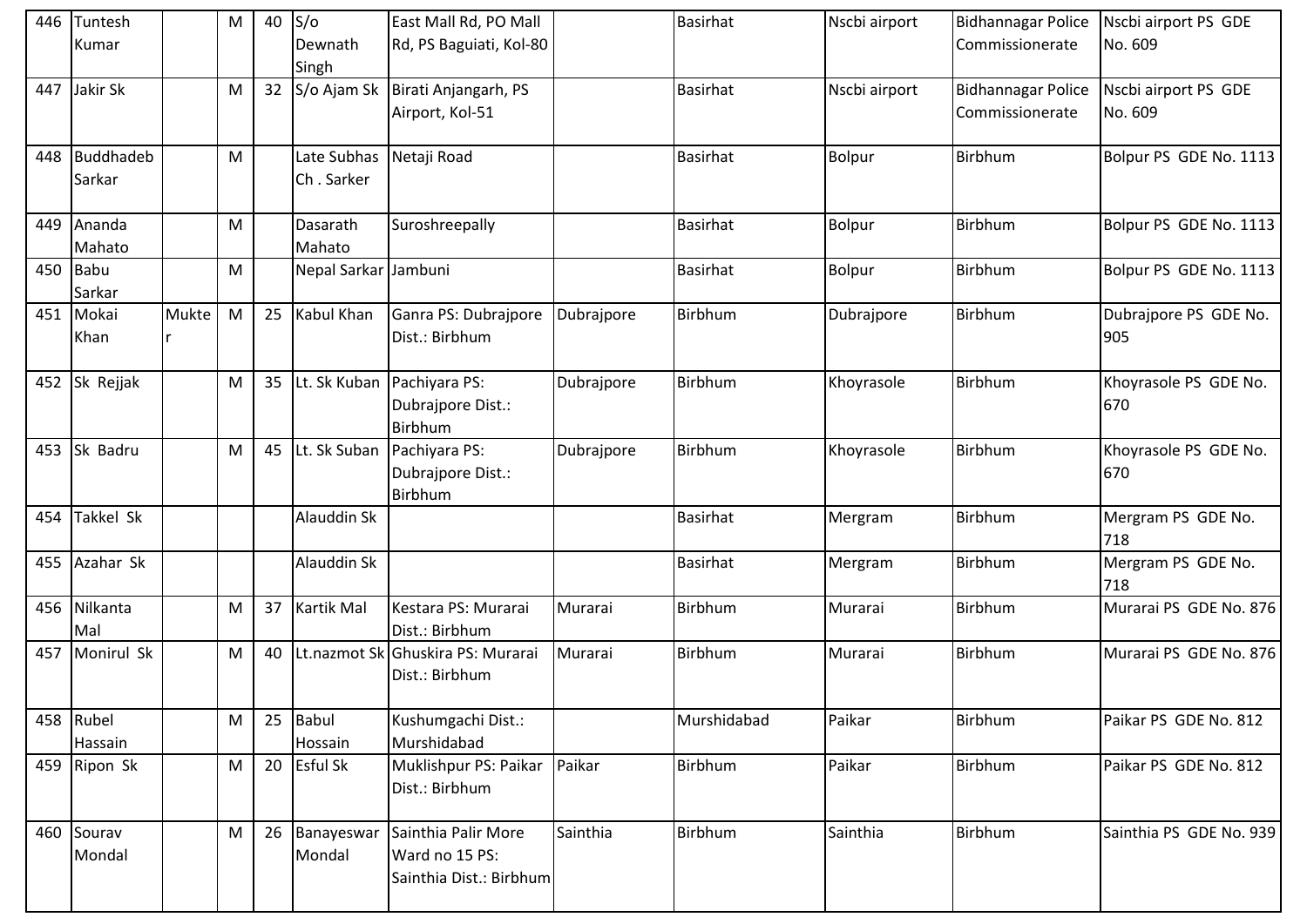| 461 | <b>Ashim Das</b>                | M | 40 | Lt. Atul Das                         | Turkipara Ward no 10<br>PS: Sainthia Dist.:                                                          | Sainthia      | Birbhum                                      | Sainthia      | Birbhum                                  | Sainthia PS GDE No. 939         |
|-----|---------------------------------|---|----|--------------------------------------|------------------------------------------------------------------------------------------------------|---------------|----------------------------------------------|---------------|------------------------------------------|---------------------------------|
|     |                                 |   |    |                                      | <b>Birbhum</b>                                                                                       |               |                                              |               |                                          |                                 |
| 462 | Samar Das                       | M | 44 | Lt. Jiten Das                        | Lalbandh, Deer Park<br>PS: Shantiniketan<br>Dist.: Birbhum                                           | Shantiniketan | Birbhum                                      | Shantiniketan | Birbhum                                  | Shantiniketan PS GDE<br>No. 885 |
| 463 | Raja Dey                        | M | 38 | Lt. Tapan<br>Dey                     | Gopalpur PS: Airport<br>Dist.: Bidhannagar<br>Police<br>Commissionerate                              | Airport       | <b>Bidhannagar Police</b><br>Commissionerate | Tarapith      | Birbhum                                  | Tarapith PS GDE No.<br>666      |
| 464 | Arijit<br>Chakrabort            | M | 26 | Subrata<br>Chakraborty Malda         | PS: Mothabari Dist.:                                                                                 | Mothabari     | Malda                                        | Tarapith      | Birbhum                                  | Tarapith PS GDE No.<br>666      |
| 465 | Sukkriti<br>Roy                 | M | 47 | Ranjit Roy                           | Haridaspur under PS<br>Petrapole PS:<br>Petropole Dist.:<br><b>Bongaon Police</b><br><b>District</b> | Petropole     | Bongaon Police<br>District                   | Petropole     | <b>Bongaon Police</b><br><b>District</b> | Petropole PS GDE No.<br>714     |
| 466 | <b>Basudeb</b><br><b>Biswas</b> | M | 31 | Late<br>Gadadhar<br><b>Biswas</b>    | Haridaspur under PS<br>petrapole PS:<br>Petropole Dist.:<br><b>Bongaon Police</b><br><b>District</b> | Petropole     | <b>Bongaon Police</b><br><b>District</b>     | Petropole     | <b>Bongaon Police</b><br><b>District</b> | Petropole PS GDE No.<br>714     |
| 467 | Shyamal<br><b>Biswas</b>        | M |    | Late<br>Gostobihari<br><b>Biswas</b> | Haridaspur under PS<br>Petrapole PS:<br>Petropole Dist.:<br><b>Bongaon Police</b><br><b>District</b> | Petropole     | <b>Bongaon Police</b><br>District            | Petropole     | <b>Bongaon Police</b><br><b>District</b> | Petropole PS GDE No.<br>714     |
| 468 | <b>Biplob</b><br><b>Biswas</b>  | M | 32 | Nirmal<br><b>Biswas</b>              | Khalitpur under PS<br>Petrapole PS:<br>Petropole Dist.:<br><b>Bongaon Police</b><br><b>District</b>  | Petropole     | <b>Bongaon Police</b><br>District            | Petropole     | <b>Bongaon Police</b><br><b>District</b> | Petropole PS GDE No.<br>714     |
| 469 | Tapan<br>Halder                 | M | 53 | Late Subaol<br>Halder                | Khalitpur under PS<br>Petrapole PS:<br>Petropole Dist.:<br>Bongaon Police<br>District                | Petropole     | <b>Bongaon Police</b><br><b>District</b>     | Petropole     | <b>Bongaon Police</b><br>District        | Petropole PS GDE No.<br>714     |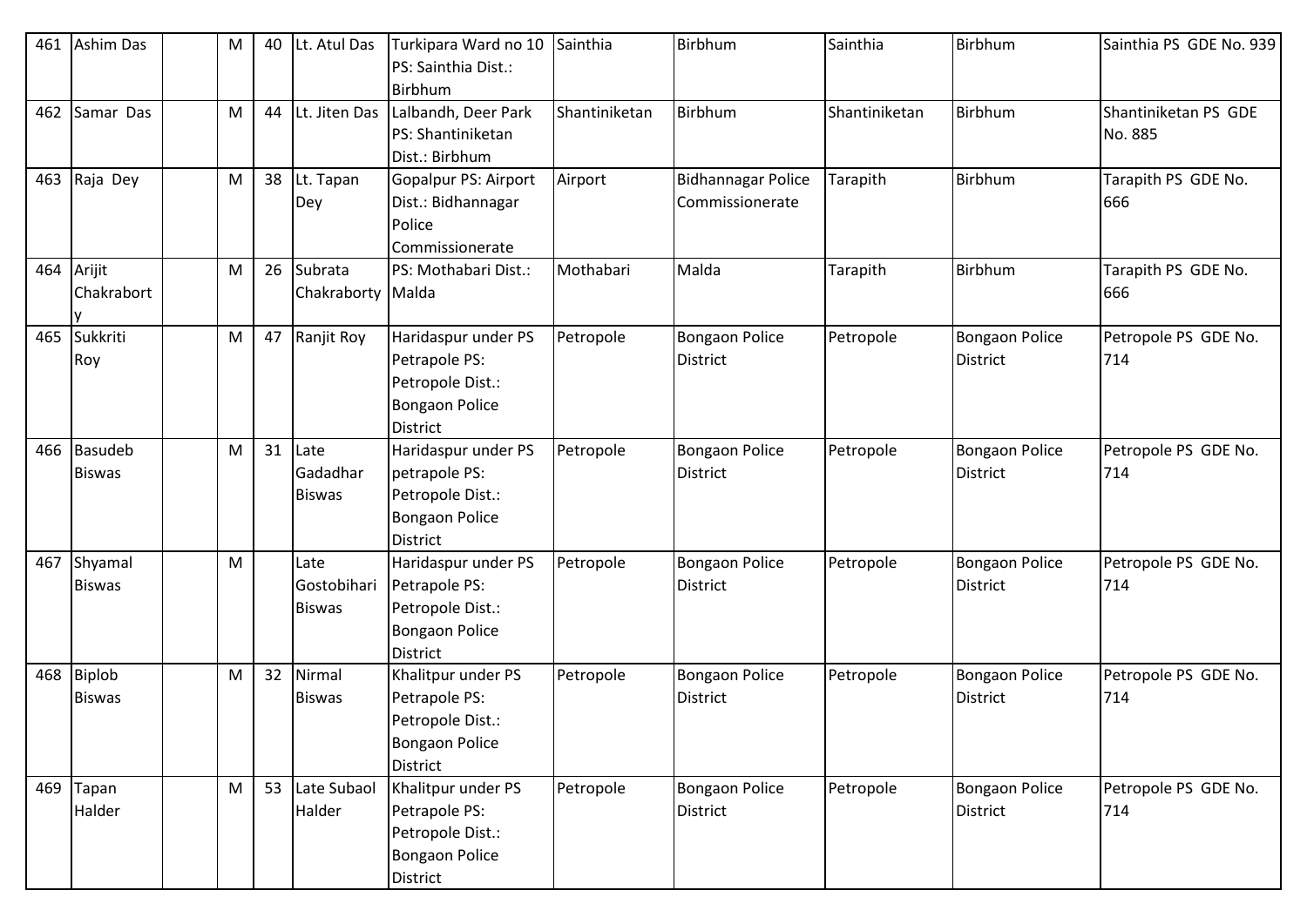| 470 | Vaja Dalal   | M | 44 | Late                    | Naraharipur under PS Petropole              |           | <b>Bongaon Police</b> | Petropole    | <b>Bongaon Police</b> | Petropole PS GDE No.  |
|-----|--------------|---|----|-------------------------|---------------------------------------------|-----------|-----------------------|--------------|-----------------------|-----------------------|
|     |              |   |    | Tarapada                | Petrapole PS:                               |           | District              |              | <b>District</b>       | 714                   |
|     |              |   |    | Dalal                   | Petropole Dist.:                            |           |                       |              |                       |                       |
|     |              |   |    |                         | <b>Bongaon Police</b>                       |           |                       |              |                       |                       |
|     |              |   |    |                         | <b>District</b>                             |           |                       |              |                       |                       |
| 471 | Siddhartha   | M |    | 31 Sheymol              | Shimultala under PS                         | Petropole | <b>Bongaon Police</b> | Petropole    | <b>Bongaon Police</b> | Petropole PS GDE No.  |
|     | Chakrabort   |   |    | Chakraborty Bongaon PS: |                                             |           | District              |              | <b>District</b>       | 714                   |
|     |              |   |    |                         | Petropole Dist.:                            |           |                       |              |                       |                       |
|     |              |   |    |                         | <b>Bongaon Police</b>                       |           |                       |              |                       |                       |
|     |              |   |    |                         | <b>District</b>                             |           |                       |              |                       |                       |
| 472 | Raju Shaw    | M | 23 | Surendar                |                                             |           | <b>Basirhat</b>       | Bhadreswar   | Chandannagar          | Bhadreswar PS GDE No. |
|     |              |   |    | Shaw                    |                                             |           |                       |              | Police                | 372                   |
|     |              |   |    |                         |                                             |           |                       |              | Commissionerate       |                       |
| 473 | Subhami      | M |    | 27 Anil Basu            |                                             |           | <b>Basirhat</b>       | Bhadreswar   | Chandannagar          | Bhadreswar PS GDE No. |
|     | <b>Basu</b>  |   |    |                         |                                             |           |                       |              | Police                | 372                   |
|     |              |   |    |                         |                                             |           |                       |              | Commissionerate       |                       |
| 474 | Ajit Shaw    | M | 42 | Chandrika               |                                             |           | <b>Basirhat</b>       | Bhadreswar   | Chandannagar          | Bhadreswar PS GDE No. |
|     |              |   |    | Shaw                    |                                             |           |                       |              | Police                | 372                   |
|     |              |   |    |                         |                                             |           |                       |              | Commissionerate       |                       |
| 475 | Jitendra     | M | 29 | Mukesh                  |                                             |           | <b>Basirhat</b>       | Bhadreswar   | Chandannagar          | Bhadreswar PS GDE No. |
|     | Malakar      |   |    | Malakar                 |                                             |           |                       |              | Police                | 372                   |
|     |              |   |    |                         |                                             |           |                       |              | Commissionerate       |                       |
| 476 | Sampad Pal   | M |    | 21 Moni Pal             | Bandel Debanandapur,                        |           | <b>Basirhat</b>       | Chandannagar | Chandannagar          | Chandannagar PS GDE   |
|     |              |   |    |                         | P.S- Chinsurah,                             |           |                       |              | Police                | No. 881               |
|     |              |   |    |                         | Hooghly                                     |           |                       |              | Commissionerate       |                       |
| 477 | Sourav       | M | 23 | Indrajit                | Bandel, Chandanpur,                         |           | <b>Basirhat</b>       | Chandannagar | Chandannagar          | Chandannagar PS GDE   |
|     | Sikdar       |   |    | Sikdar                  | P.S- Chinsurah,                             |           |                       |              | Police                | No. 881               |
|     |              |   |    |                         | Hooghly                                     |           |                       |              | Commissionerate       |                       |
| 478 | Amrita       | M | 22 | Achinta                 | Bandel Debanandapur,                        |           | <b>Basirhat</b>       | Chandannagar | Chandannagar          | Chandannagar PS GDE   |
|     | Mohanta      |   |    | Mohanta                 | P.S- Chinsurah,                             |           |                       |              | Police                | No. 881               |
|     |              |   |    |                         | Hooghly                                     |           |                       |              | Commissionerate       |                       |
| 479 | Shyamal      | M |    |                         | 48   Bharat Singh   Barasat, Jelepara, P.S- |           | <b>Basirhat</b>       | Chandannagar | Chandannagar          | Chandannagar PS GDE   |
|     | Singh        |   |    |                         | Chandannagar,                               |           |                       |              | Police                | No. 881               |
|     |              |   |    |                         | Hooghly                                     |           |                       |              | Commissionerate       |                       |
| 480 | Sk Arju      | M |    | 19 Sk Numan             | Hooghly Ghat, Station                       |           | <b>Basirhat</b>       | Chinsurah    | Chandannagar          | Chinsurah PS GDE No.  |
|     |              |   |    |                         | Road PS CHN (H)                             |           |                       |              | Police                | 1264                  |
|     |              |   |    |                         |                                             |           |                       |              | Commissionerate       |                       |
| 481 | Sujit Mistri | M |    | 30 Lt Praffullya        | Rabindranagar,                              |           | <b>Basirhat</b>       | Chinsurah    | Chandannagar          | Chinsurah PS GDE No.  |
|     |              |   |    | Mistri                  | Pasimpara, PS CHN (H)                       |           |                       |              | Police                | 1264                  |
|     |              |   |    |                         |                                             |           |                       |              | Commissionerate       |                       |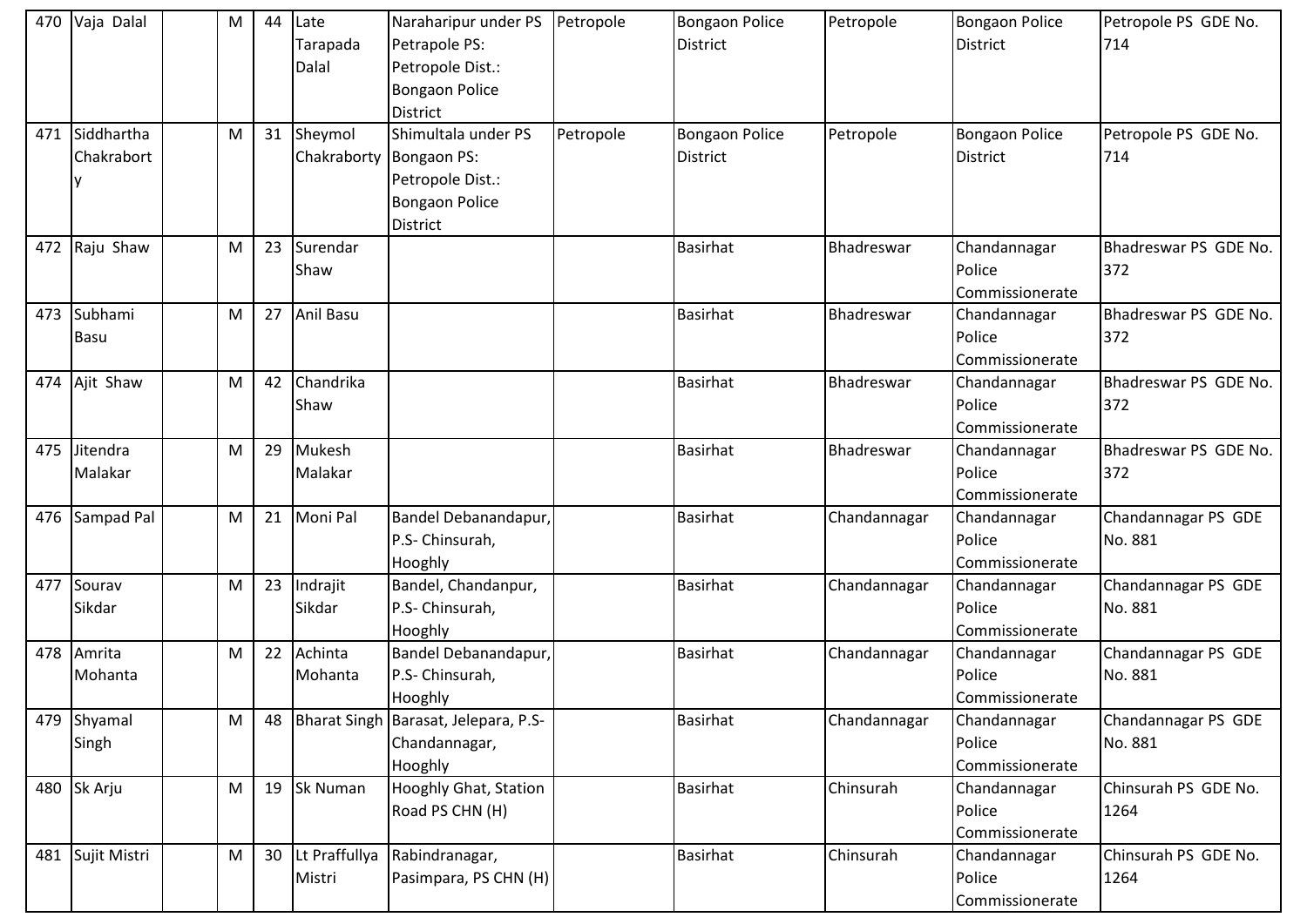| 482 | Soumen              | M | 41 |                         | Gour Biswas Old Kapasdanga, PS                                                                     |                | <b>Basirhat</b> | Chinsurah          | Chandannagar                              | Chinsurah PS GDE No.              |
|-----|---------------------|---|----|-------------------------|----------------------------------------------------------------------------------------------------|----------------|-----------------|--------------------|-------------------------------------------|-----------------------------------|
|     | <b>Biswas</b>       |   |    |                         | CHN(H)                                                                                             |                |                 |                    | Police<br>Commissionerate                 | 1264                              |
| 483 | Anup Dutta          | M | 42 | ILt.<br>h Dutta         | Satpur, Panihati Mitra<br>Harandranat Para, PS Khardha Dist                                        |                | <b>Basirhat</b> | Chinsurah          | Chandannagar<br>Police<br>Commissionerate | Chinsurah PS GDE No.<br>1230      |
| 484 | Dipankar<br>Das     | M | 37 | Das                     | Shyamal Ch. Raybazar Colony, PS<br>CHN(H)                                                          |                | <b>Basirhat</b> | Chinsurah          | Chandannagar<br>Police<br>Commissionerate | Chinsurah PS GDE No.<br>1264      |
| 485 | Probal<br>Banerjee  | M | 25 | Lt. Debasis<br>Banerjee | Raybazar Colony, PS<br>CHN(H)                                                                      |                | <b>Basirhat</b> | Chinsurah          | Chandannagar<br>Police<br>Commissionerate | Chinsurah PS GDE No.<br>1264      |
| 486 | Sunil<br>Rajbanshi  | M | 19 | Lt. Harkup<br>Rajbanshi | Bandel, Locopara, PS<br>CHN(H)                                                                     |                | <b>Basirhat</b> | Chinsurah          | Chandannagar<br>Police<br>Commissionerate | Chinsurah PS GDE No.<br>643       |
| 487 | Akash Mal           | M | 18 |                         | Shyamal Mal 2noKapasanga,<br>Chinsurah                                                             |                | <b>Basirhat</b> | Chinsurah<br>women | Chandannagar<br>Police<br>Commissionerate | Chinsurah women PS<br>GDE No. 207 |
| 488 | Prosenjit<br>Ghanta | M | 32 | Jaydeb<br>Ghanta        | Baluhati Santrapara PS Baduria<br>Domjur, Hooghly PS:<br>Baduria Dist.:<br>Alipurduar              |                | Alipurduar      | Dankuni            | Chandannagar<br>Police<br>Commissionerate | Dankuni PS GDE No.<br>1310        |
| 489 | Animesh<br>Santra   | M | 29 |                         | Nimai Santra Baluhati Santrapara PS Baduria<br>Domjur, Hooghly PS:<br>Baduria Dist.:<br>Alipurduar |                | Alipurduar      | Dankuni            | Chandannagar<br>Police<br>Commissionerate | Dankuni PS GDE No.<br>1310        |
| 490 | Snehasis<br>Howly   | M | 25 | Abhijit<br>Howly        | Laxmanpur PS<br>Daomjur Howrah PS:<br>Baduria Dist.:<br>Alipurduar                                 | <b>Baduria</b> | Alipurduar      | Dankuni            | Chandannagar<br>Police<br>Commissionerate | Dankuni PS GDE No.<br>1310        |
|     | 491 Bharat<br>Koley | M | 35 | Narayan<br>Koley        | Ramchandra Pur PS<br>Nakandi, Bhadrak<br>Odisha                                                    |                | <b>Basirhat</b> | Dankuni            | Chandannagar<br>Police<br>Commissionerate | Dankuni PS GDE No.<br>1343        |
| 492 | Jang Roy            | M | 55 | Shibji Roy              | Dakshintala PS Majhi<br>Chapra Bihar                                                               |                | <b>Basirhat</b> | Dankuni            | Chandannagar<br>Police<br>Commissionerate | Dankuni PS GDE No.<br>1343        |
| 493 | Pochu Ray           | M | 35 | Jogi Ray                | Loidipur PS Monar<br>Dist. Patna Bihar                                                             |                | <b>Basirhat</b> | Dankuni            | Chandannagar<br>Police<br>Commissionerate | Dankuni PS GDE No.<br>1343        |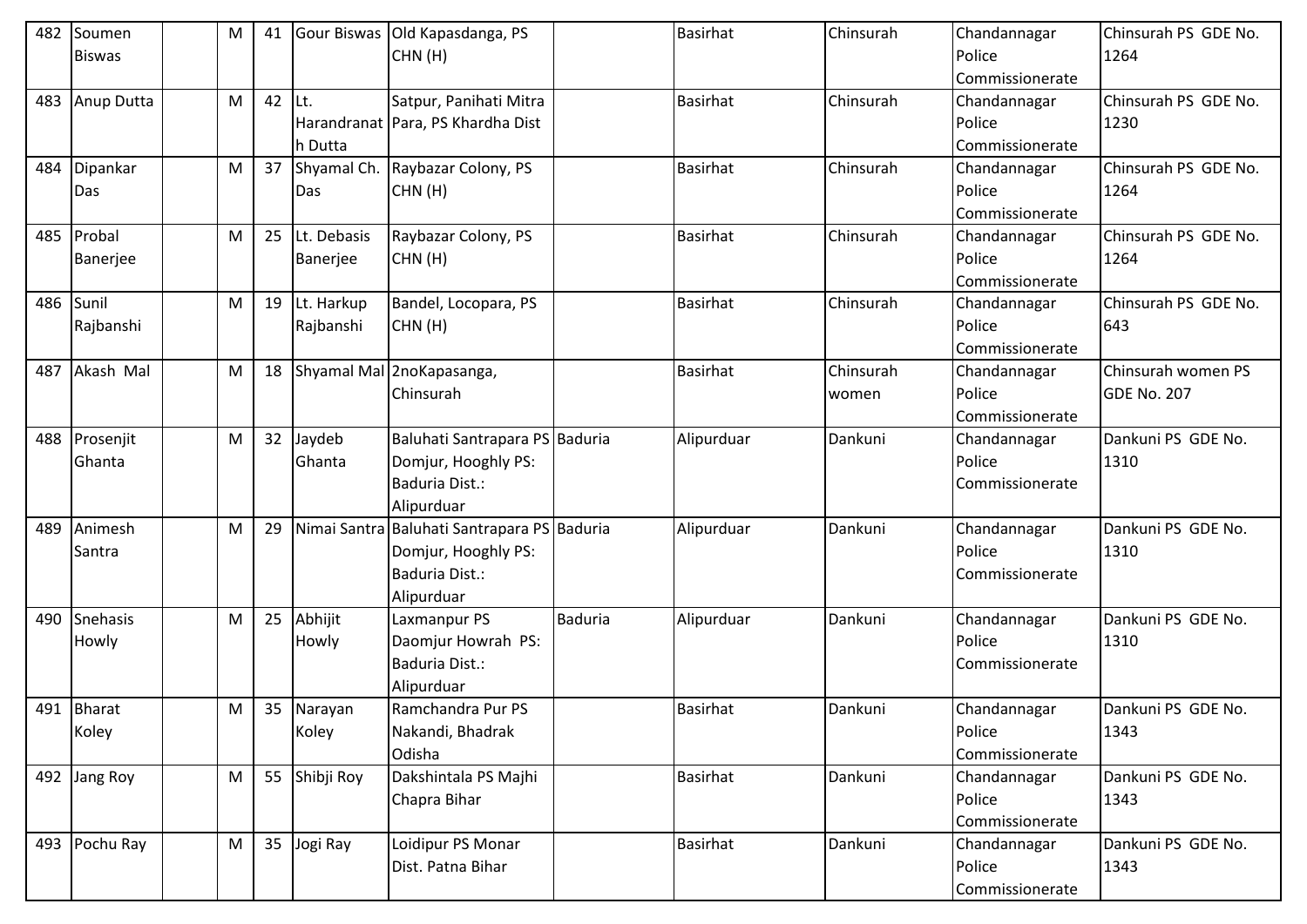| 494 | Mahu Ray                | M           | 45 | $ $ Lt.             | Monohariganj PS                                                                                                         |        | <b>Basirhat</b>                           | Dankuni             | Chandannagar                              | Dankuni PS GDE No.                        |
|-----|-------------------------|-------------|----|---------------------|-------------------------------------------------------------------------------------------------------------------------|--------|-------------------------------------------|---------------------|-------------------------------------------|-------------------------------------------|
|     |                         |             |    |                     | Dharamnath Morjhi Dist. Chapra                                                                                          |        |                                           |                     | Police                                    | 1343                                      |
|     |                         |             |    | Ray                 | <b>Bihar</b>                                                                                                            |        |                                           |                     | Commissionerate                           |                                           |
| 495 | <b>Babu Das</b>         | M           | 27 | Lt Rabi Das         | Kumardingi, Polta<br>Para, Panchananatala,<br>P.S-Rishra PS: Rishra<br>Dist.: Chandannagar<br>Police<br>Commissionerate | Rishra | Chandannagar<br>Police<br>Commissionerate | Rishra              | Chandannagar<br>Police<br>Commissionerate | Rishra PS GDE No. 659                     |
| 496 | Anbhijit                | M           | 29 | Laxman              | Panchanantala,                                                                                                          | Rishra | Chandannagar                              | Rishra              | Chandannagar                              | Rishra PS GDE No. 659                     |
|     | <b>Biswas</b>           |             |    | <b>Biswas</b>       | Debayatanpally, P.S-<br>Rishra, Dist-Ho PS:<br>Rishra Dist.:<br>Chandannagar Police<br>Commissionerate                  |        | Police<br>Commissionerate                 |                     | Police<br>Commissionerate                 |                                           |
| 497 | Imran Khan              | M           | 25 | Sarfuddin<br>Khan   | 8 No Anjuman Road,<br>P.S-Rishra, Dist-<br>Hooghly. PS: Rishra<br>Dist.: Chandannagar<br>Police<br>Commissionerate      | Rishra | Chandannagar<br>Police<br>Commissionerate | Rishra              | Chandannagar<br>Police<br>Commissionerate | Rishra PS GDE No. 702                     |
| 498 | Biswajit<br>Pandit      | M           | 28 | Santu Pandit        |                                                                                                                         |        | <b>Basirhat</b>                           | Shrirampur<br>women | Chandannagar<br>Police<br>Commissionerate | Shrirampur women PS<br><b>GDE No. 226</b> |
| 499 | Aparna<br><b>Biswas</b> | $\mathsf F$ | 20 | Pulin Biswas        |                                                                                                                         |        | Basirhat                                  | Shrirampur<br>women | Chandannagar<br>Police<br>Commissionerate | Shrirampur women PS<br><b>GDE No. 226</b> |
|     | 500 Bibak<br>Kumar      | M           | 21 | <b>Asbint Singh</b> |                                                                                                                         |        | <b>Basirhat</b>                           | Shrirampur<br>women | Chandannagar<br>Police<br>Commissionerate | Shrirampur women PS<br><b>GDE No. 226</b> |
|     | 501 Priyanka<br>Koiry   | $\mathsf F$ | 23 | Prem Nath<br>Koiry  |                                                                                                                         |        | Basirhat                                  | Shrirampur<br>women | Chandannagar<br>Police<br>Commissionerate | Shrirampur women PS<br><b>GDE No. 226</b> |
| 502 | Aniket Dey              | ${\sf M}$   | 20 | <b>Bibash Dey</b>   |                                                                                                                         |        | Basirhat                                  | Shrirampur<br>women | Chandannagar<br>Police<br>Commissionerate | Shrirampur women PS<br><b>GDE No. 226</b> |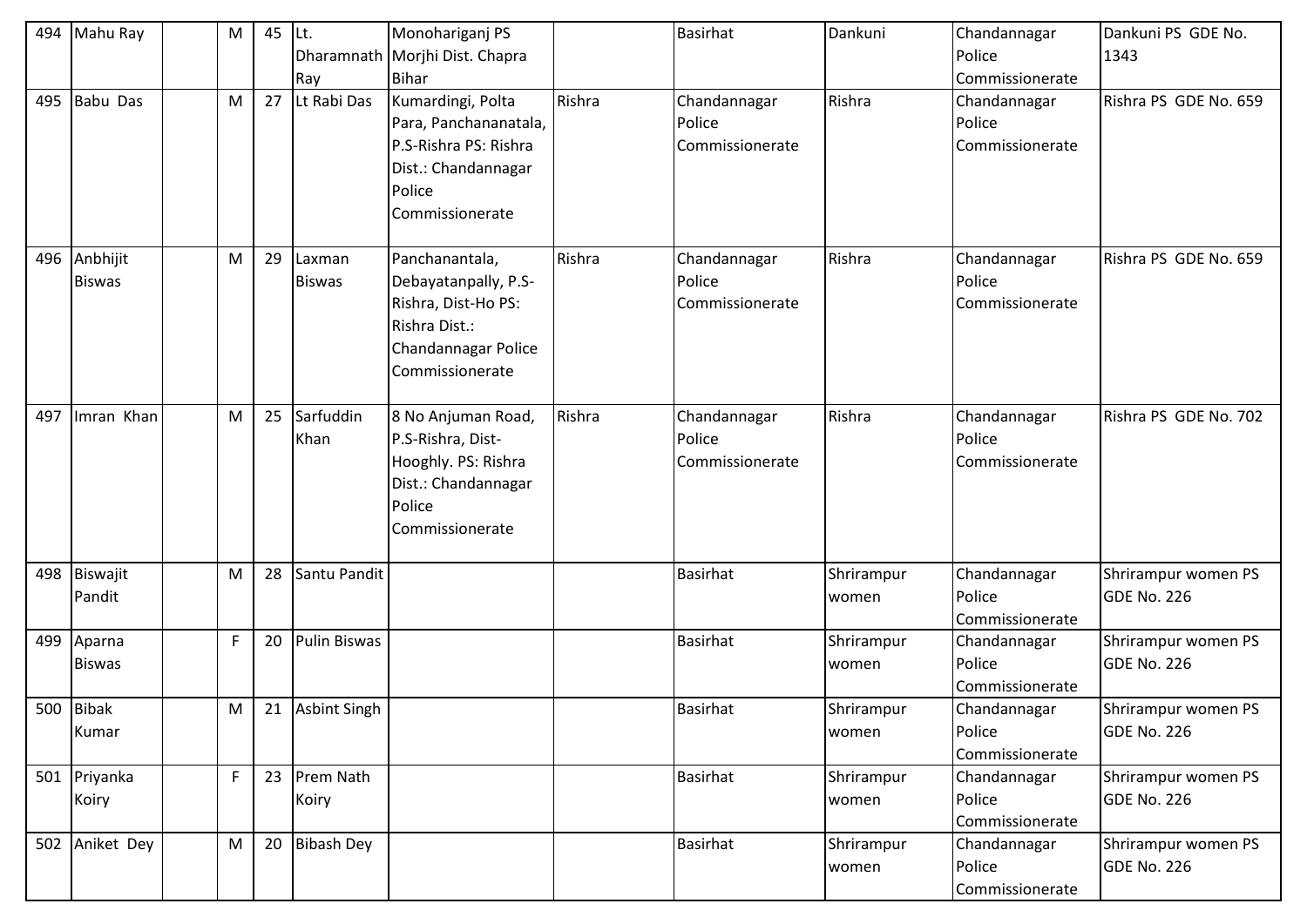| 503 | Anuska           | F | 21 | Subash Paul       |                         |            | Basirhat         | Shrirampur | Chandannagar     | Shrirampur women PS   |
|-----|------------------|---|----|-------------------|-------------------------|------------|------------------|------------|------------------|-----------------------|
|     | Paul             |   |    |                   |                         |            |                  | women      | Police           | <b>GDE No. 226</b>    |
|     |                  |   |    |                   |                         |            |                  |            | Commissionerate  |                       |
| 504 | Gopal            | M | 22 | <b>Tarak</b>      | 35 Harijan Raod PO-     | Srirampore | Chandannagar     | Srirampore | Chandannagar     | Srirampore PS GDE No. |
|     | Ruidas           |   |    | Chandra           | Chatra PS- Serampore,   |            | Police           |            | Police           | 1274                  |
|     |                  |   |    | Ruidas            | Hooghly PS:             |            | Commissionerate  |            | Commissionerate  |                       |
|     |                  |   |    |                   | Srirampore Dist.:       |            |                  |            |                  |                       |
|     |                  |   |    |                   | Chandannagar Police     |            |                  |            |                  |                       |
|     |                  |   |    |                   | Commissionerate         |            |                  |            |                  |                       |
|     |                  |   |    |                   |                         |            |                  |            |                  |                       |
|     |                  |   |    |                   |                         |            |                  |            |                  |                       |
| 505 | <b>Gopal Das</b> |   |    | <b>Hridoy Das</b> |                         |            | <b>Basirhat</b>  | Uttarpara  | Chandannagar     | Uttarpara PS GDE No.  |
|     |                  |   |    |                   |                         |            |                  |            | Police           | 1158                  |
|     |                  |   |    |                   |                         |            |                  |            | Commissionerate  |                       |
| 506 | Kamalesh         |   |    | Rajeswar          |                         |            | <b>Basirhat</b>  | Uttarpara  | Chandannagar     | Uttarpara PS GDE No.  |
|     | Sahani           |   |    | Sahani            |                         |            |                  |            | Police           | 1158                  |
|     |                  |   |    |                   |                         |            |                  |            | Commissionerate  |                       |
| 507 | Sumit Dey        |   |    | Lt. Kamini        |                         |            | <b>Basirhat</b>  | Uttarpara  | Chandannagar     | Uttarpara PS GDE No.  |
|     |                  |   |    | <b>Kumar Dey</b>  |                         |            |                  |            | Police           | 1158                  |
|     |                  |   |    |                   |                         |            |                  |            | Commissionerate  |                       |
| 508 | Sujit            |   |    | Divakar           |                         |            | <b>Basirhat</b>  | Uttarpara  | Chandannagar     | Uttarpara PS GDE No.  |
|     | Mondal           |   |    | Mandal            |                         |            |                  |            | Police           | 1158                  |
|     |                  |   |    |                   |                         |            |                  |            | Commissionerate  |                       |
| 509 | Jayanta          | M | 37 | Hridaytosh        | Narayanpur PS:          | Bansihari  | Dakshin Dinajpur | Bansihari  | Dakshin Dinajpur | Bansihari PS GDE No.  |
|     | Debsharma        |   |    | Debsharma         | Bansihari Dist.:        |            |                  |            |                  | 809                   |
|     |                  |   |    |                   | Dakshin Dinajpur        |            |                  |            |                  |                       |
| 510 | Prodip           | M | 35 | <b>Bali Soren</b> | <b>Dhalahat PS:</b>     | Harirampur | Dakshin Dinajpur | Harirampur | Dakshin Dinajpur | Harirampur PS GDE No. |
|     | Soren            |   |    |                   | Harirampur Dist.:       |            |                  |            |                  | 796                   |
|     |                  |   |    |                   | Dakshin Dinajpur        |            |                  |            |                  |                       |
| 511 | Mykel            | M | 19 | Nirmal Lakra      | Saidpur PS: Tapan       | Tapan      | Dakshin Dinajpur | Tapan      | Dakshin Dinajpur | Tapan PS GDE No. 846  |
|     | Lakra            |   |    |                   | Dist.: Dakshin Dinajpur |            |                  |            |                  |                       |
|     |                  |   |    |                   |                         |            |                  |            |                  |                       |
|     | 512 Sk Afsar     | M |    | 42 Sk. Gaffar     | Lakha PS: Mahishadal    | Mahishadal | Purba Mednipore  | Bishnupur  | <b>Bankura</b>   | Bishnupur PS GDE No.  |
|     |                  |   |    |                   | Dist.: Purba            |            |                  |            |                  | 876                   |
|     |                  |   |    |                   | Mednipore               |            |                  |            |                  |                       |
| 513 | Kajal Bagdi      | M | 24 | <b>Subhas</b>     | Satkenduri PS:          | Dubrajpore | Birbhum          | Bishnupur  | <b>Bankura</b>   | Bishnupur PS GDE No.  |
|     |                  |   |    | Bagdi             | Dubrajpore Dist.:       |            |                  |            |                  | 876                   |
|     |                  |   |    |                   | Birbhum                 |            |                  |            |                  |                       |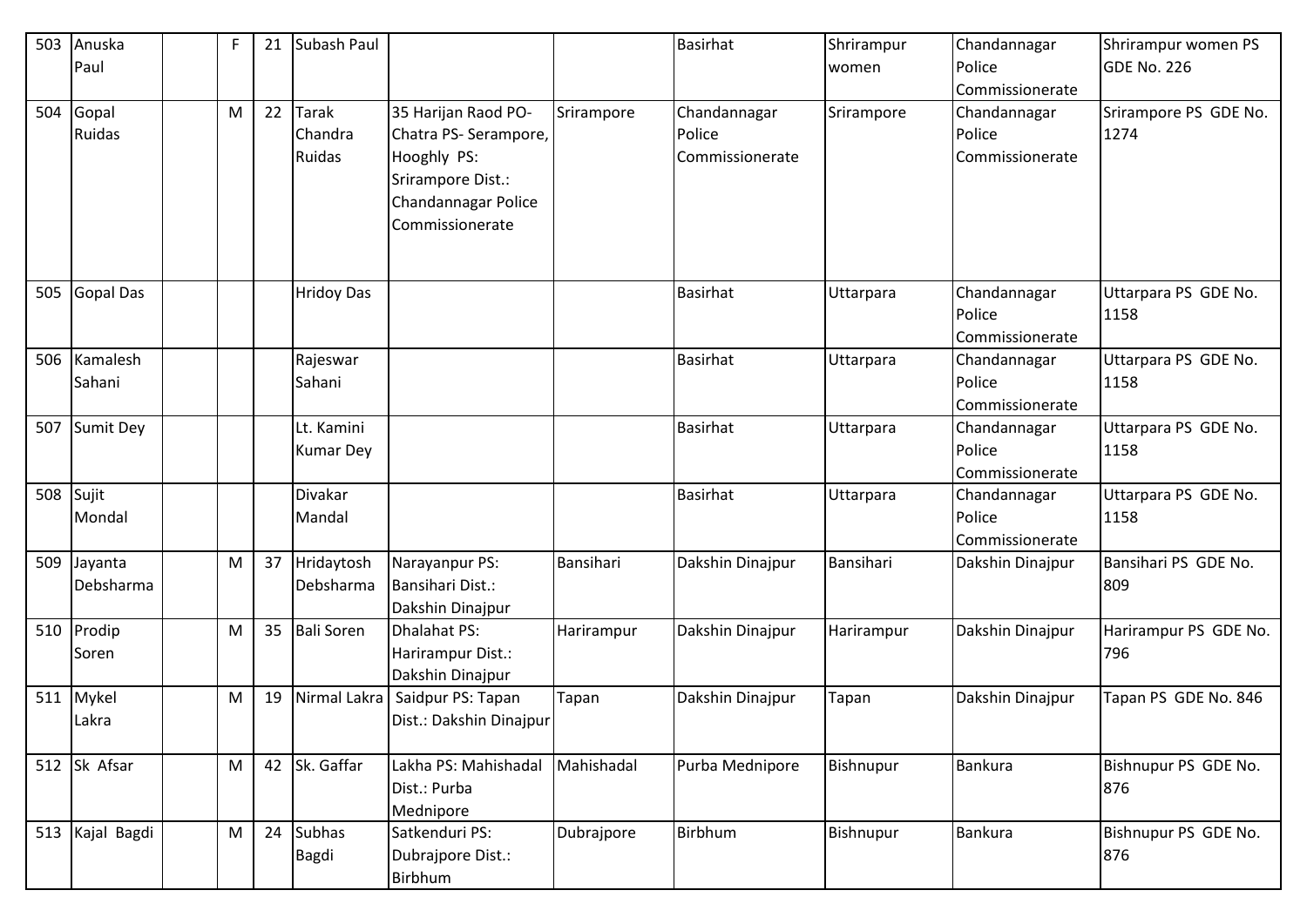| 514 | <b>Mihir Bar</b>        | M | 56 S/o Lt.<br>Madan Bar          | Khariberia PS:<br>Budgebudge Dist.:<br><b>Diamond Harbour</b><br><b>Police District</b>                        | Budgebudge         | <b>Diamond Harbour</b><br><b>Police District</b> | Budgebudge         | Diamond Harbour<br><b>Police District</b>        | Budgebudge PS GDE No.<br>831              |
|-----|-------------------------|---|----------------------------------|----------------------------------------------------------------------------------------------------------------|--------------------|--------------------------------------------------|--------------------|--------------------------------------------------|-------------------------------------------|
| 515 | <b>Bapi Maity</b>       | M | 41 S/o Sukumar<br>Maity          | 50/5 CC Karmakar<br>Road, Ward No 04 PS:<br>Budgebudge Dist.:<br>Diamond Harbour<br><b>Police District</b>     | Budgebudge         | Diamond Harbour<br><b>Police District</b>        | Budgebudge         | Diamond Harbour<br><b>Police District</b>        | Budgebudge PS GDE No.<br>831              |
|     | 516 Sadaakku<br>Mollick | M | 48 S/o Lt.<br>Nurudin<br>Mollick | Byanjanheria Mollick<br>Para, Ward No 19 PS:<br>Budgebudge Dist.:<br>Diamond Harbour<br><b>Police District</b> | Budgebudge         | <b>Diamond Harbour</b><br><b>Police District</b> | Budgebudge         | Diamond Harbour<br><b>Police District</b>        | Budgebudge PS GDE No.<br>831              |
| 517 | Rakesh Roy              | M | 30 S/o Arun<br>Roy               | Kharibaria, Ward No 7<br>PS: Budgebudge Dist.:<br>Diamond Harbour<br><b>Police District</b>                    | Budgebudge         | Diamond Harbour<br><b>Police District</b>        | Budgebudge         | Diamond Harbour<br><b>Police District</b>        | Budgebudge PS GDE No.<br>831              |
| 518 | Sk. Munna               | M | 55 S/o Lt. Nur<br>Mahammad       | Byanjanheria, Ward<br>No 19 PS: Budgebudge<br>Dist.: Diamond<br><b>Harbour Police District</b>                 | Budgebudge         | Diamond Harbour<br><b>Police District</b>        | Budgebudge         | Diamond Harbour<br><b>Police District</b>        | Budgebudge PS GDE No.<br>831              |
| 519 | Samsud<br>Alam          | M | 32 S/o Lt.<br>Mohamman<br>Alam   | 24 Golam Rasul Road<br>Ward No 17 PS:<br>Budgebudge Dist.:<br>Diamond Harbour<br><b>Police District</b>        | Budgebudge         | Diamond Harbour<br><b>Police District</b>        | Budgebudge         | Diamond Harbour<br><b>Police District</b>        | Budgebudge PS GDE No.<br>831              |
|     | 520 Arnab Das           | M | 25 Shan Das                      | PS: Diamond harbour<br>Dist.: Diamond<br><b>Harbour Police District</b>                                        | Diamond<br>harbour | Diamond Harbour<br><b>Police District</b>        | Diamond<br>harbour | Diamond Harbour<br><b>Police District</b>        | Diamond harbour PS<br><b>GDE No. 1829</b> |
| 521 | Sankkhanil<br>Baidya    | M | 27 Dipankar<br>Baidya            | PS: Diamond harbour<br>Dist.: Diamond<br><b>Harbour Police District</b>                                        | Diamond<br>harbour | Diamond Harbour<br><b>Police District</b>        | Diamond<br>harbour | <b>Diamond Harbour</b><br><b>Police District</b> | Diamond harbour PS<br><b>GDE No. 1829</b> |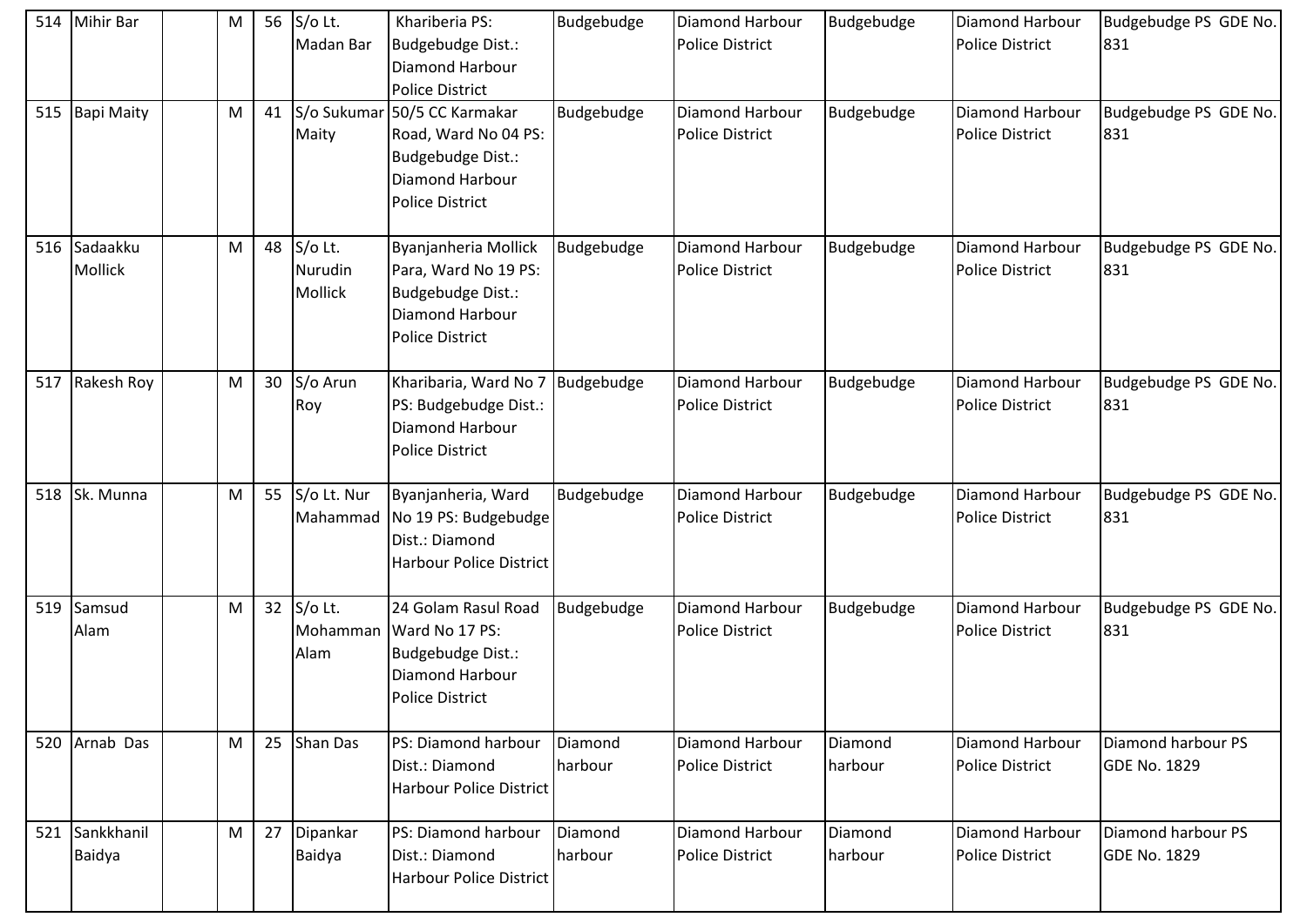| 522     | <b>Nasir</b><br>Sarder | M | 29              | Hamid<br>Sarder                                | PS: Diamond harbour<br>Dist.: Diamond            | Diamond<br>harbour | <b>Diamond Harbour</b><br><b>Police District</b> | Diamond<br>harbour | <b>Diamond Harbour</b><br><b>Police District</b> | Diamond harbour PS<br><b>GDE No. 1829</b> |
|---------|------------------------|---|-----------------|------------------------------------------------|--------------------------------------------------|--------------------|--------------------------------------------------|--------------------|--------------------------------------------------|-------------------------------------------|
|         |                        |   |                 |                                                | <b>Harbour Police District</b>                   |                    |                                                  |                    |                                                  |                                           |
| 523     | Toufik                 | M | 25              |                                                | Kalam Molla PS: Diamond harbour                  | Diamond            | Diamond Harbour                                  | Diamond            | <b>Diamond Harbour</b>                           | Diamond harbour PS                        |
|         | Molla                  |   |                 |                                                | Dist.: Diamond<br><b>Harbour Police District</b> | harbour            | <b>Police District</b>                           | harbour            | <b>Police District</b>                           | <b>GDE No. 1829</b>                       |
| 524     | Masud Sk               | M |                 | Rafik Sk                                       | PS: Diamond harbour                              | Diamond            | Diamond Harbour                                  | Diamond            | <b>Diamond Harbour</b>                           | Diamond harbour PS                        |
|         |                        |   |                 |                                                | Dist.: Diamond<br><b>Harbour Police District</b> | harbour            | <b>Police District</b>                           | harbour            | <b>Police District</b>                           | <b>GDE No. 1829</b>                       |
| 525     | Sarif Sha              | M | 32 <sup>2</sup> | Sirajul Sha                                    | PS: Diamond harbour                              | Diamond            | Diamond Harbour                                  | Diamond            | <b>Diamond Harbour</b>                           | Diamond harbour PS                        |
|         |                        |   |                 |                                                | Dist.: Diamond<br><b>Harbour Police District</b> | harbour            | <b>Police District</b>                           | harbour            | <b>Police District</b>                           | <b>GDE No. 1829</b>                       |
| 526     | Jayesh                 | M | 30              | S/o-Pulak                                      | PS: Diamond harbour                              | Diamond            | Diamond Harbour                                  | Diamond            | <b>Diamond Harbour</b>                           | Diamond harbour PS                        |
|         | Mondal                 |   |                 | Mondal Vill-<br>Dhanberia,<br>Ps-Ddh (s)<br>24 | Dist.: Diamond<br><b>Harbour Police District</b> | harbour            | <b>Police District</b>                           | harbour            | <b>Police District</b>                           | <b>GDE No. 1829</b>                       |
| 527     | Sujit Sardar           | M | 39              | Bochu                                          | PS: Diamond harbour                              | Diamond            | Diamond Harbour                                  | Diamond            | <b>Diamond Harbour</b>                           | Diamond harbour PS                        |
|         |                        |   |                 | Sardar                                         | Dist.: Diamond<br><b>Harbour Police District</b> | harbour            | <b>Police District</b>                           | harbour            | <b>Police District</b>                           | <b>GDE No. 1829</b>                       |
| 528     | Kanu                   | M | 39              | Chandi                                         | PS: Diamond harbour                              | Diamond            | Diamond Harbour                                  | Diamond            | <b>Diamond Harbour</b>                           | Diamond harbour PS                        |
|         | Sardar                 |   |                 | Charan<br>Sardar                               | Dist.: Diamond<br><b>Harbour Police District</b> | harbour            | <b>Police District</b>                           | harbour            | <b>Police District</b>                           | <b>GDE No. 1829</b>                       |
| 529 Nur |                        | M |                 |                                                | 22 Bhuto Molla PS: Diamond harbour Diamond       |                    | Diamond Harbour                                  | Diamond            | Diamond Harbour                                  | Diamond harbour PS                        |
|         | Ahamed<br>Molla        |   |                 |                                                | Dist.: Diamond<br><b>Harbour Police District</b> | harbour            | <b>Police District</b>                           | harbour            | <b>Police District</b>                           | <b>GDE No. 1829</b>                       |
|         | 530 Bapi Molla         | M | 25              | Khoda Box                                      | PS: Diamond harbour                              | Diamond            | Diamond Harbour                                  | Diamond            | <b>Diamond Harbour</b>                           | Diamond harbour PS                        |
|         |                        |   |                 | Molla                                          | Dist.: Diamond<br>Harbour Police District        | harbour            | Police District                                  | harbour            | <b>Police District</b>                           | <b>GDE No. 1829</b>                       |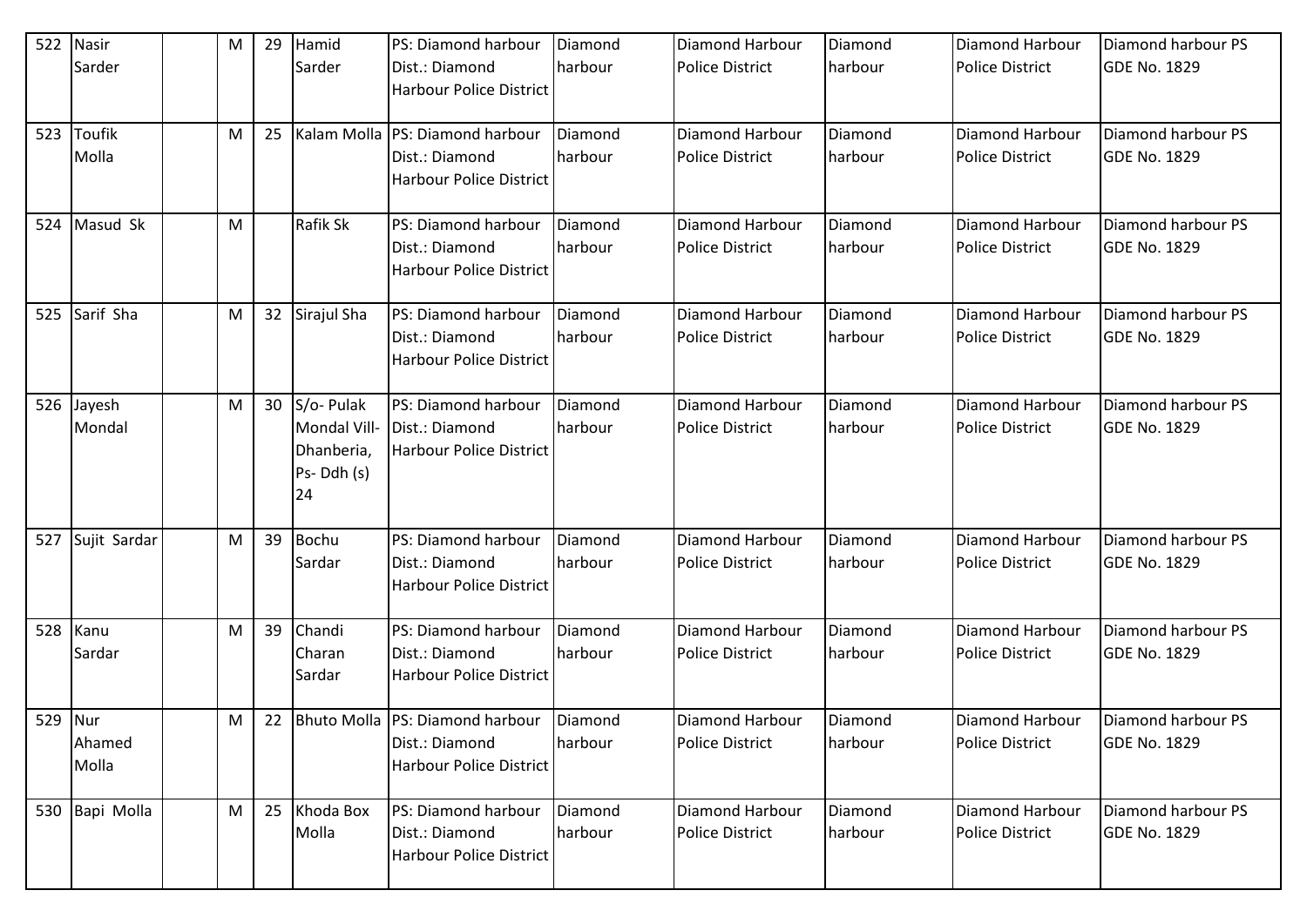| 531 | Salauddin<br>Shah     | M | 40 | Lt. Altor Ali<br>Shah      | PS: Diamond harbour<br>Dist.: Diamond<br><b>Harbour Police District</b>                                                         | Diamond<br>harbour | Diamond Harbour<br><b>Police District</b> | Diamond<br>harbour | <b>Diamond Harbour</b><br><b>Police District</b> | Diamond harbour PS<br><b>GDE No. 1840</b>            |
|-----|-----------------------|---|----|----------------------------|---------------------------------------------------------------------------------------------------------------------------------|--------------------|-------------------------------------------|--------------------|--------------------------------------------------|------------------------------------------------------|
| 532 | Abhishek<br>Samaddar  | M | 22 | Ashoke<br>Samaddar         | Dakshin Khudiram<br>Pally, Bhi Bhi Sangha<br>,P.S. – Ka PS: Kalitala<br>Ashuti Dist.: Diamond<br><b>Harbour Police District</b> | Kalitala Ashuti    | Diamond Harbour<br><b>Police District</b> | Kalitala Ashuti    | <b>Diamond Harbour</b><br><b>Police District</b> | Kalitala Ashuti PS GDE<br>No. 886                    |
| 533 | Jayanta<br>Hazra      | M | 42 |                            | Hirulal Hazra BARAT PS: Mograhat<br>Dist.: Diamond<br><b>Harbour Police District</b>                                            | Mograhat           | Diamond Harbour<br><b>Police District</b> | Mograhat           | Diamond Harbour<br><b>Police District</b>        | Mograhat PS GDE No.<br>1489                          |
| 534 | Biswanath<br>M Mondal | M | 30 | Lt Jugol<br>Mondal         | PURBA RAMNATHPUR Mograhat<br>PS: Mograhat Dist.:<br>Diamond Harbour<br><b>Police District</b>                                   |                    | Diamond Harbour<br><b>Police District</b> | Mograhat           | <b>Diamond Harbour</b><br><b>Police District</b> | Mograhat PS GDE No.<br>1489                          |
| 535 | Amit Kule             | M | 20 | Khudiram<br>Kule           | <b>URELCHANDPUR PS:</b><br>Mograhat Dist.:<br>Diamond Harbour<br><b>Police District</b>                                         | Mograhat           | Diamond Harbour<br><b>Police District</b> | Mograhat           | <b>Diamond Harbour</b><br><b>Police District</b> | Mograhat PS GDE No.<br>1489                          |
| 536 | Chandan<br>Kunti      | M | 28 | <b>Bidyut Kunti</b>        | Mayapur Kunti Para<br>PS: Nodakhali Dist.:<br><b>Diamond Harbour</b><br><b>Police District</b>                                  | Nodakhali          | Diamond Harbour<br><b>Police District</b> | Nodakhali          | <b>Diamond Harbour</b><br><b>Police District</b> | Nodakhali PS Outpost<br>Shyamganj ROP GDE No.<br>563 |
| 537 | Bijoy<br>Prodhan      | M | 22 | Balaram<br>Prodhan         | Alampur Dolui Para<br>PS: Nodakhali Dist.:<br>Diamond Harbour<br><b>Police District</b>                                         | Nodakhali          | Diamond Harbour<br><b>Police District</b> | Nodakhali          | <b>Diamond Harbour</b><br><b>Police District</b> | Nodakhali PS Outpost<br>Shyamganj ROP GDE No.<br>563 |
|     | 538 Anarul<br>Khan    | M | 24 | <b>Abdul Sukur</b><br>Khan | Kocho Barasta PS:<br>Falta Dist.: Diamond<br>Harbour Police District                                                            | Falta              | Diamond Harbour<br><b>Police District</b> | Nodakhali          | <b>Diamond Harbour</b><br><b>Police District</b> | Nodakhali PS GDE No.<br>1134                         |
| 539 | Mukaraf<br>Khan       | M | 24 | Lt. Mukshed<br>Khan        | Kocho Barasta PS:<br>Falta Dist.: Diamond<br>Harbour Police District                                                            | Falta              | Diamond Harbour<br><b>Police District</b> | Nodakhali          | Diamond Harbour<br><b>Police District</b>        | Nodakhali PS GDE No.<br>1134                         |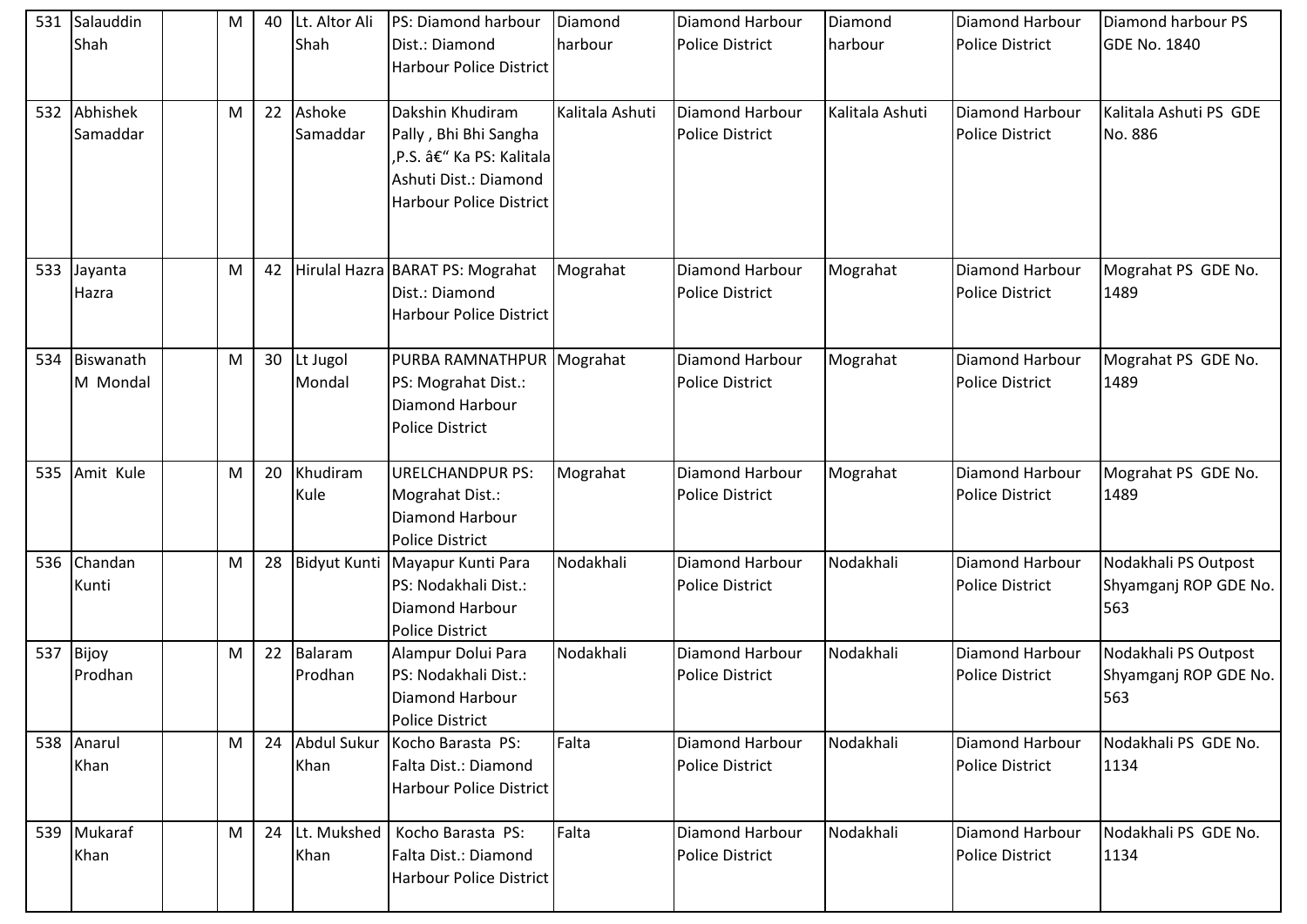| 540 | Sudam       | M | 68 |                 | Lt. Megnath Uttar Raipur PS:    | Nodakhali | Diamond Harbour        | Nodakhali | <b>Diamond Harbour</b> | Nodakhali PS GDE No. |
|-----|-------------|---|----|-----------------|---------------------------------|-----------|------------------------|-----------|------------------------|----------------------|
|     | Adhikary    |   |    | Adhikary        | Nodakhali Dist.:                |           | <b>Police District</b> |           | <b>Police District</b> | 1124                 |
|     |             |   |    |                 | Diamond Harbour                 |           |                        |           |                        |                      |
|     |             |   |    |                 | <b>Police District</b>          |           |                        |           |                        |                      |
|     | 541 Anup    | М | 37 | Sudam           | <b>Uttar Raipur PS:</b>         | Nodakhali | Diamond Harbour        | Nodakhali | <b>Diamond Harbour</b> | Nodakhali PS GDE No. |
|     | Adhikary    |   |    | Adhikary        | Nodakhali Dist.:                |           | <b>Police District</b> |           | <b>Police District</b> | 1124                 |
|     |             |   |    |                 | Diamond Harbour                 |           |                        |           |                        |                      |
|     |             |   |    |                 | <b>Police District</b>          |           |                        |           |                        |                      |
| 542 | Rakib Sk    | M |    | 30 Sirajul Sk   | Purba Bareya PS:                | Nodakhali | Diamond Harbour        | Nodakhali | <b>Diamond Harbour</b> | Nodakhali PS GDE No. |
|     |             |   |    |                 | Nodakhali Dist.:                |           | <b>Police District</b> |           | <b>Police District</b> | 1124                 |
|     |             |   |    |                 | <b>Diamond Harbour</b>          |           |                        |           |                        |                      |
|     |             |   |    |                 | <b>Police District</b>          |           |                        |           |                        |                      |
| 543 | Mofizul Sk  | M | 30 | Lt. Aktar Ali   | Naskarpur Pirtala PS:           | Nodakhali | Diamond Harbour        | Nodakhali | <b>Diamond Harbour</b> | Nodakhali PS GDE No. |
|     |             |   |    | <b>Sk</b>       | Nodakhali Dist.:                |           | <b>Police District</b> |           | <b>Police District</b> | 1146                 |
|     |             |   |    |                 | <b>Diamond Harbour</b>          |           |                        |           |                        |                      |
|     |             |   |    |                 | <b>Police District</b>          |           |                        |           |                        |                      |
| 544 | Riksona     | F | 28 | Monirul Sk      | Naskarpur Pirtala PS:           | Nodakhali | Diamond Harbour        | Nodakhali | <b>Diamond Harbour</b> | Nodakhali PS GDE No. |
|     | <b>Bibi</b> |   |    |                 | Nodakhali Dist.:                |           | <b>Police District</b> |           | <b>Police District</b> | 1146                 |
|     |             |   |    |                 | <b>Diamond Harbour</b>          |           |                        |           |                        |                      |
|     |             |   |    |                 | <b>Police District</b>          |           |                        |           |                        |                      |
| 545 | Roshida     | F |    | 26 Zefar Sk     | Naskarpur Pirtala PS: Nodakhali |           | Diamond Harbour        | Nodakhali | <b>Diamond Harbour</b> | Nodakhali PS GDE No. |
|     | <b>Bibi</b> |   |    |                 | Nodakhali Dist.:                |           | <b>Police District</b> |           | <b>Police District</b> | 1146                 |
|     |             |   |    |                 | Diamond Harbour                 |           |                        |           |                        |                      |
|     |             |   |    |                 | <b>Police District</b>          |           |                        |           |                        |                      |
| 546 | Sk Jakir    | M |    | 36 Lt. Sk Bilat | Bawali Chaketbati PS: Nodakhali |           | Diamond Harbour        | Nodakhali | <b>Diamond Harbour</b> | Nodakhali PS GDE No. |
|     |             |   |    | Ali             | Nodakhali Dist.:                |           | <b>Police District</b> |           | <b>Police District</b> | 1176                 |
|     |             |   |    |                 | Diamond Harbour                 |           |                        |           |                        |                      |
|     |             |   |    |                 | <b>Police District</b>          |           |                        |           |                        |                      |
| 547 | Palan Sk    | M |    | 42 Sudip Sk     | Dholar More PS:                 | Nodakhali | Diamond Harbour        | Nodakhali | <b>Diamond Harbour</b> | Nodakhali PS GDE No. |
|     |             |   |    |                 | Nodakhali Dist.:                |           | <b>Police District</b> |           | <b>Police District</b> | 1124                 |
|     |             |   |    |                 | Diamond Harbour                 |           |                        |           |                        |                      |
|     |             |   |    |                 | Police District                 |           |                        |           |                        |                      |
|     | 548 Pijush  | M | 32 | Bhanu           | Umedpur PS:                     | Nodakhali | Diamond Harbour        | Nodakhali | <b>Diamond Harbour</b> | Nodakhali PS GDE No. |
|     | Mondal      |   |    | Mondal          | Nodakhali Dist.:                |           | <b>Police District</b> |           | <b>Police District</b> | 1124                 |
|     |             |   |    |                 | Diamond Harbour                 |           |                        |           |                        |                      |
|     |             |   |    |                 | <b>Police District</b>          |           |                        |           |                        |                      |
| 549 | Santu       | M | 35 | Bhanu           | Umedpur PS:                     | Nodakhali | Diamond Harbour        | Nodakhali | <b>Diamond Harbour</b> | Nodakhali PS GDE No. |
|     | Mondal      |   |    | Mondal          | Nodakhali Dist.:                |           | Police District        |           | <b>Police District</b> | 1124                 |
|     |             |   |    |                 | Diamond Harbour                 |           |                        |           |                        |                      |
|     |             |   |    |                 | <b>Police District</b>          |           |                        |           |                        |                      |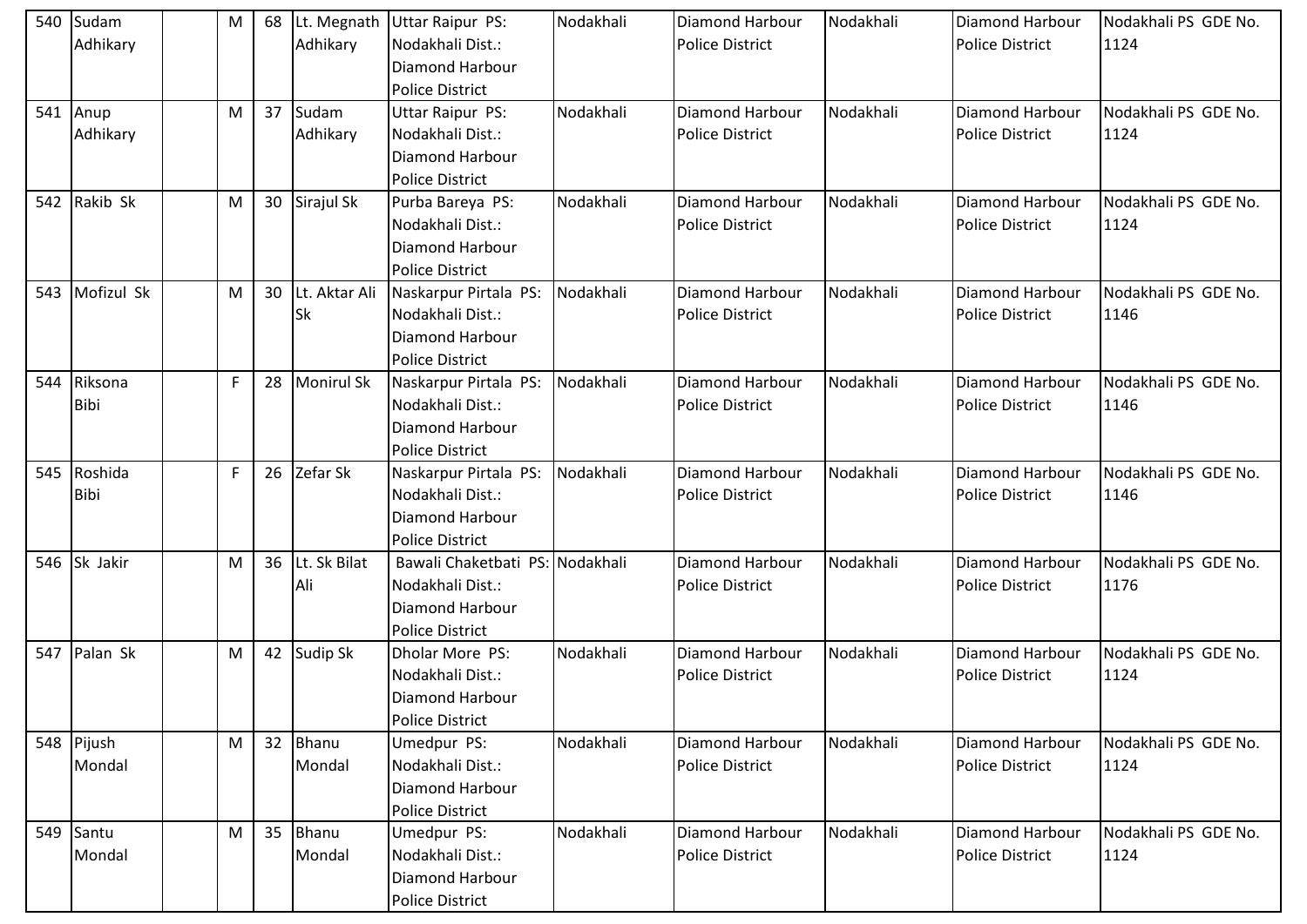| 550 | Siltu<br>Ghanta        | M            | 25 | Lt Uttam<br>Ghanta                  | PS: Pujali Dist.:<br>Diamond Harbour                                                               | Pujali        | Diamond Harbour<br><b>Police District</b>        | Pujali        | Diamond Harbour<br><b>Police District</b>        | Pujali PS GDE No. 592           |
|-----|------------------------|--------------|----|-------------------------------------|----------------------------------------------------------------------------------------------------|---------------|--------------------------------------------------|---------------|--------------------------------------------------|---------------------------------|
|     |                        |              |    |                                     | <b>Police District</b>                                                                             |               |                                                  |               |                                                  |                                 |
|     | 551 Jakir Sk           | M            |    | 19 Jahangir Sk                      | Akrafatak Naya Basti<br>PS: Rabindranagar<br>Dist.: Diamond<br><b>Harbour Police District</b>      | Rabindranagar | <b>Diamond Harbour</b><br><b>Police District</b> | Rabindranagar | <b>Diamond Harbour</b><br>Police District        | Rabindranagar PS GDE<br>No. 906 |
|     | 552 Raju Sk            | M            |    | 19 Alam Sk                          | Akrafatak Naya Basti<br>PS: Rabindranagar<br>Dist.: Diamond<br><b>Harbour Police District</b>      | Rabindranagar | Diamond Harbour<br><b>Police District</b>        | Rabindranagar | Diamond Harbour<br><b>Police District</b>        | Rabindranagar PS GDE<br>No. 906 |
| 553 | Sk Firoj               | M            | 21 | Md Rafik Sk                         | Akrafatak Naya Basti<br>PS: Rabindranagar<br>Dist.: Diamond<br><b>Harbour Police District</b>      | Rabindranagar | Diamond Harbour<br><b>Police District</b>        | Rabindranagar | Diamond Harbour<br>Police District               | Rabindranagar PS GDE<br>No. 906 |
| 554 | Pooja Bed              | $\mathsf{F}$ |    | $30$ W/o<br>Balkishor<br><b>Bed</b> | Baidanga High School<br>PS: Jamuria Dist.:<br><b>Asansol Durgapur</b><br>Police<br>Commissionerate | Jamuria       | Asansol Durgapur<br>Police<br>Commissionerate    | Rabindranagar | Diamond Harbour<br><b>Police District</b>        | Rabindranagar PS GDE<br>No. 936 |
| 555 | Bindu Bed              | $\mathsf F$  | 20 | W/o Shusil<br><b>Bed</b>            | Baidanga High School<br>PS: Jamuria Dist.:<br>Asansol Durgapur<br>Police<br>Commissionerate        | Jamuria       | Asansol Durgapur<br>Police<br>Commissionerate    | Rabindranagar | <b>Diamond Harbour</b><br><b>Police District</b> | Rabindranagar PS GDE<br>No. 936 |
| 556 | <b>Sk</b><br>Amiruddin | M            | 25 | <b>Sk</b><br>Kutubuddin             | Santoshpur Ainalpara<br>PS: Maheshtala Dist.:<br>Diamond Harbour<br><b>Police District</b>         | Maheshtala    | Diamond Harbour<br><b>Police District</b>        | Rabindranagar | <b>Diamond Harbour</b><br>Police District        | Rabindranagar PS GDE<br>No. 936 |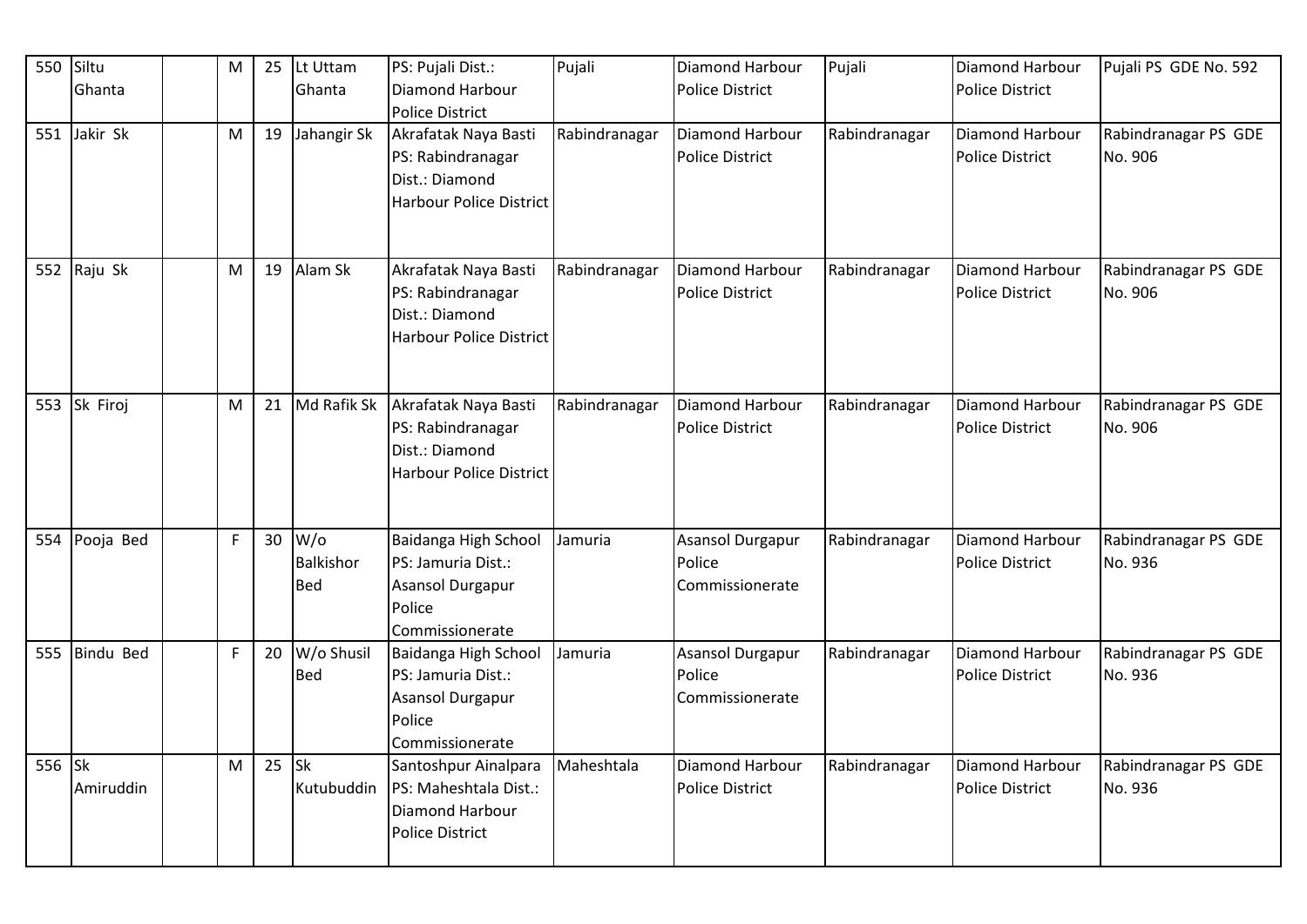|          | 557 Sk Tushar          | M | 20 | <b>Sk</b><br>Kutubuddin  | Santoshpur Ainalpara<br>PS: Maheshtala Dist.:<br><b>Diamond Harbour</b><br><b>Police District</b> | Maheshtala | <b>Diamond Harbour</b><br><b>Police District</b> | Rabindranagar | <b>Diamond Harbour</b><br><b>Police District</b> | Rabindranagar PS GDE<br>No. 936 |
|----------|------------------------|---|----|--------------------------|---------------------------------------------------------------------------------------------------|------------|--------------------------------------------------|---------------|--------------------------------------------------|---------------------------------|
| 558      | Arjun<br>Halder        | M | 18 |                          | Dipak Halder Kalatala hat PS:<br>Ramnagar Dist.:<br>Diamond Harbour<br><b>Police District</b>     | Ramnagar   | Diamond Harbour<br><b>Police District</b>        | Ramnagar      | <b>Diamond Harbour</b><br><b>Police District</b> | Ramnagar PS GDE No.<br>760      |
| 559      | Tanup<br><b>Bouri</b>  | M | 26 | Rajkumar<br><b>Bouri</b> | Raichak PS: Ramnagar<br>Dist.: Diamond<br><b>Harbour Police District</b>                          | Ramnagar   | Diamond Harbour<br><b>Police District</b>        | Ramnagar      | <b>Diamond Harbour</b><br><b>Police District</b> | Ramnagar PS GDE No.<br>760      |
| 560      | Majnu Ali<br>Molla     | M | 58 | Lt. Saiyed Ali<br>Molla  | Koraghata PS:<br>Ramnagar Dist.:<br>Diamond Harbour<br><b>Police District</b>                     | Ramnagar   | Diamond Harbour<br><b>Police District</b>        | Ramnagar      | <b>Diamond Harbour</b><br><b>Police District</b> | Ramnagar PS GDE No.<br>760      |
| 561      | Saruk<br>Molla         | M | 27 | Majnu Ali<br>Molla       | Koraghata PS:<br>Ramnagar Dist.:<br>Diamond Harbour<br><b>Police District</b>                     | Ramnagar   | Diamond Harbour<br><b>Police District</b>        | Ramnagar      | <b>Diamond Harbour</b><br><b>Police District</b> | Ramnagar PS GDE No.<br>760      |
| 562 Koli | Mondal                 | M | 18 | Dhanan<br>Mondal         | Of 7/1 Gurudas Dutta<br>Garden Lane PS:<br>Ultadanga Dist.:<br>Kolkata                            | Ultadanga  | Kolkata                                          | Ramnagar      | <b>Diamond Harbour</b><br><b>Police District</b> | Ramnagar PS GDE No.<br>760      |
| 563      | Sk Bahadur<br>Ali Khan | M |    | Ibrahim Ali<br>Khan      | Monaharchack PS:<br>Contai Dist.: Purba<br>Mednipore                                              | Contai     | Purba Mednipore                                  | Ramnagar      | Purba Mednipore                                  | Ramnagar PS GDE No.<br>757      |
|          | 564 Sk. Raj            | M |    | Sk. Mantu                | Dera PS: Mandermani<br>Dist.: Purba<br>Mednipore                                                  | Mandermani | Purba Mednipore                                  | Ramnagar      | Purba Mednipore                                  | Ramnagar PS GDE No.<br>757      |
|          | 565 Mofijul<br>Laskar  | M |    | 42 Late Mofij<br>Laskar  | Yearpur PS: Usthi<br>Dist.: Diamond<br><b>Harbour Police District</b>                             | Usthi      | Diamond Harbour<br><b>Police District</b>        | Usthi         | <b>Diamond Harbour</b><br><b>Police District</b> | Usthi PS GDE No. 951            |
|          | 566 Asraful Ali        | M | 26 | Julfikar                 | Ghoshpukur                                                                                        |            | <b>Basirhat</b>                                  | Balagarh      | <b>Hooghly Rural</b>                             | Balagarh PS GDE No.<br>996      |
| 567      | Biswajit<br>Ghosh      | M | 21 | Badal Ch.<br>Ghosh       | Aniya Panchmatha, PS:<br>Chanditala, Hooghly                                                      |            | Basirhat                                         | Chanditala    | <b>Hooghly Rural</b>                             | Chanditala PS GDE No.<br>1196   |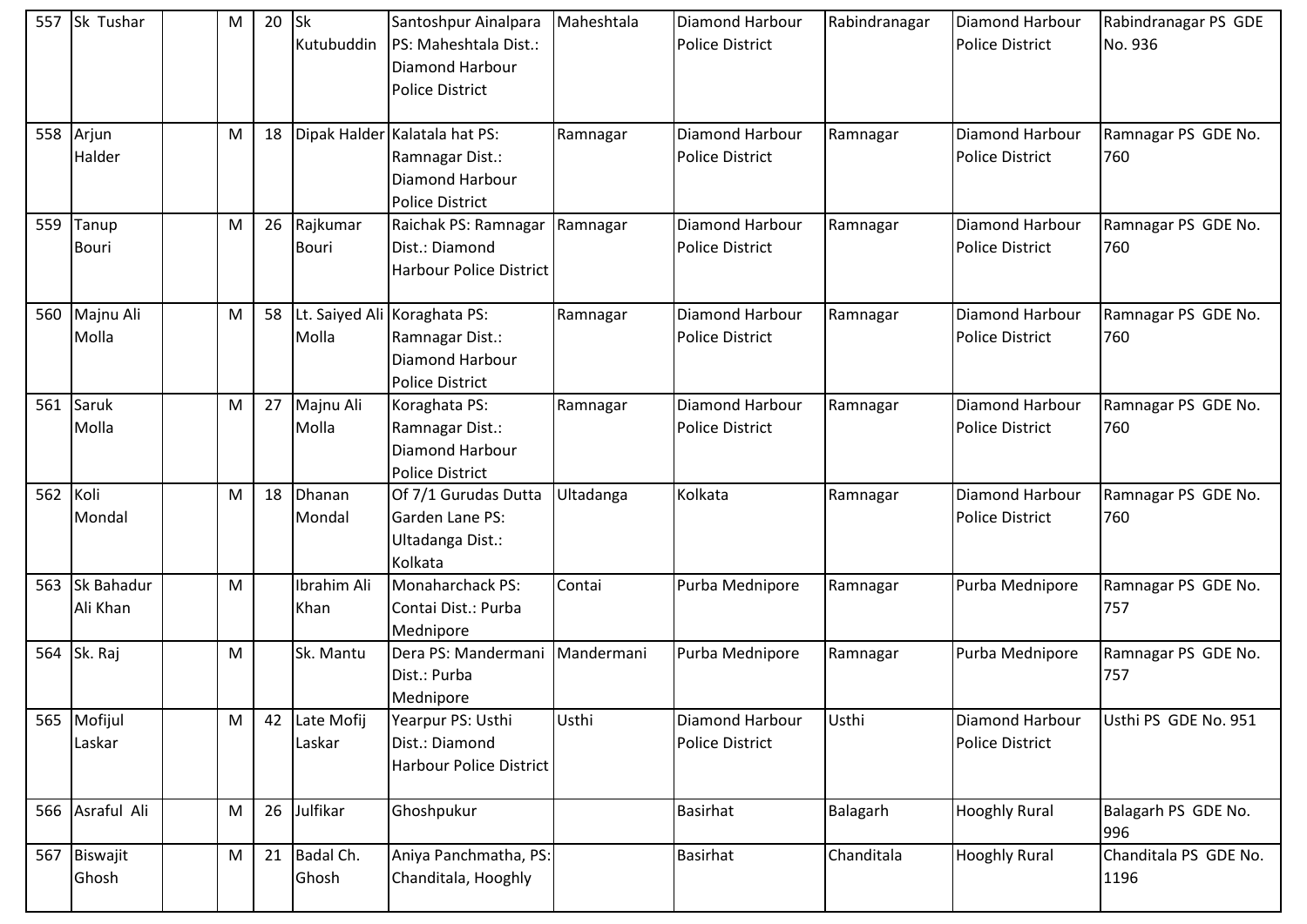| 568 | Prosenjit         | ${\sf M}$ | 34 | Lt. Shibu     | Of Banamalipur,                 |         | <b>Basirhat</b>      | Chanditala | <b>Hooghly Rural</b> | Chanditala PS GDE No.  |
|-----|-------------------|-----------|----|---------------|---------------------------------|---------|----------------------|------------|----------------------|------------------------|
|     | Ghosh             |           |    | Charan        | Ghoshpara, PS:                  |         |                      |            |                      | 1221                   |
|     |                   |           |    | Ghosh         | Chanditala, Hooghly             |         |                      |            |                      |                        |
| 569 | Tapas Das         | M         |    | 36 Sankar Das | Vill- Palashi, PS-              | Gurap   | <b>Hooghly Rural</b> | Gurap      | <b>Hooghly Rural</b> | Gurap PS GDE No. 930   |
|     |                   |           |    |               | Gurap, Dist-Hooghly             |         |                      |            |                      |                        |
|     |                   |           |    |               | PS: Gurap Dist.:                |         |                      |            |                      |                        |
|     |                   |           |    |               | <b>Hooghly Rural</b>            |         |                      |            |                      |                        |
| 570 | Goutam            | M         | 28 | Sankar Das    | Vill- Palashi, PS-              | Gurap   | <b>Hooghly Rural</b> | Gurap      | <b>Hooghly Rural</b> | Gurap PS GDE No. 930   |
|     | Das               |           |    |               | Gurap, Dist-Hooghly             |         |                      |            |                      |                        |
|     |                   |           |    |               | PS: Gurap Dist.:                |         |                      |            |                      |                        |
|     |                   |           |    |               | <b>Hooghly Rural</b>            |         |                      |            |                      |                        |
| 571 | <b>Bapi Maity</b> | M         |    | Joydev        | Vill- Sure (NHii Side),         | Gurap   | <b>Hooghly Rural</b> | Gurap      | <b>Hooghly Rural</b> | Gurap PS GDE No. 942   |
|     |                   |           |    | Maity         | PS- Gurap, Dist-                |         |                      |            |                      |                        |
|     |                   |           |    |               | Hooghly PS: Gurap               |         |                      |            |                      |                        |
|     |                   |           |    |               | Dist.: Hooghly Rural            |         |                      |            |                      |                        |
| 572 | Prosanta          | M         |    | Santanu       | Vill- Sure (NHii Side),         | Gurap   | <b>Hooghly Rural</b> | Gurap      | <b>Hooghly Rural</b> | Gurap PS GDE No. 942   |
|     | Santra            |           |    | Santra        | PS- Gurap, Dist-                |         |                      |            |                      |                        |
|     |                   |           |    |               | Hooghly PS: Gurap               |         |                      |            |                      |                        |
|     |                   |           |    |               | Dist.: Hooghly Rural            |         |                      |            |                      |                        |
| 573 | <b>Sk Saidul</b>  | M         |    | Sk Soleman    | Vill- Rudrani, (Purba           | Gurap   | <b>Hooghly Rural</b> | Gurap      | <b>Hooghly Rural</b> | Gurap PS GDE No. 942   |
|     | Islam             |           |    | Ali           | Para), PS-Dhaniakhali,          |         |                      |            |                      |                        |
|     |                   |           |    |               | Dist PS: Gurap Dist.:           |         |                      |            |                      |                        |
|     |                   |           |    |               | <b>Hooghly Rural</b>            |         |                      |            |                      |                        |
|     |                   |           |    |               |                                 |         |                      |            |                      |                        |
| 574 | Arup See          | M         | 46 | Lt. Mukul     | Vill – Jejur, P.S-              | Haripal | <b>Hooghly Rural</b> | Haripal    | <b>Hooghly Rural</b> | Haripal PS GDE No. 950 |
|     |                   |           |    | See           | Haripal, Hooghly PS:            |         |                      |            |                      |                        |
|     |                   |           |    |               | Haripal Dist.: Hooghly          |         |                      |            |                      |                        |
|     |                   |           |    |               | Rural                           |         |                      |            |                      |                        |
| 575 | <b>Tarun</b>      | ${\sf M}$ | 31 | Haradhan      | Vill-Purba Radhanagar, Khanakul |         | <b>Hooghly Rural</b> | Khanakul   | <b>Hooghly Rural</b> | Khanakul PS GDE No.    |
|     | Santra            |           |    | Santra        | PS-Khanakul, Dist.-             |         |                      |            |                      | 1122                   |
|     |                   |           |    |               | Hooghly PS: Khanakul            |         |                      |            |                      |                        |
|     |                   |           |    |               | Dist.: Hooghly Rural            |         |                      |            |                      |                        |
|     |                   |           |    |               |                                 |         |                      |            |                      |                        |
|     |                   |           |    |               |                                 |         |                      |            |                      |                        |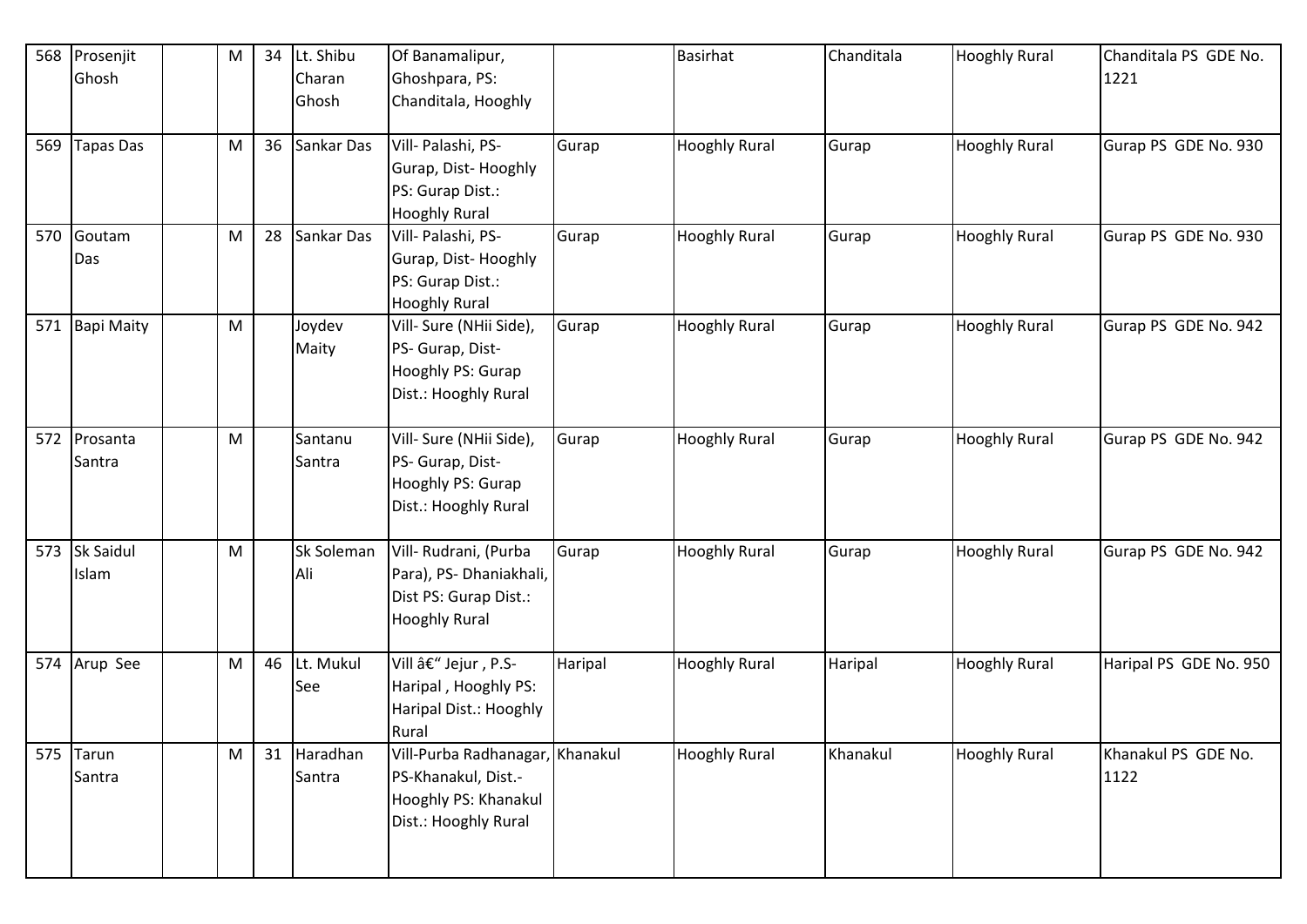| 576 | Rahit Das         | M | 21 | Janardan<br>Das             | Tribeni Konchati, P.S-<br>Mogra, Dist-Hooghly<br>PS: Mogra Dist.:<br><b>Hooghly Rural</b>        | Mogra | <b>Hooghly Rural</b> | Mogra  | <b>Hooghly Rural</b> | Mogra PS GDE No. 351      |
|-----|-------------------|---|----|-----------------------------|--------------------------------------------------------------------------------------------------|-------|----------------------|--------|----------------------|---------------------------|
| 577 | Sujoy<br>Karmakar | M |    | 21 Lt. Manik<br>Karmakar    | Lt. Manik Karmakar<br>PS: Mogra Dist.:<br><b>Hooghly Rural</b>                                   | Mogra | <b>Hooghly Rural</b> | Mogra  | <b>Hooghly Rural</b> | Mogra PS GDE No. 351      |
| 578 | Mukesh<br>Ghosh   | M | 28 | Subhodh<br>Ghosh            | Mondir Tala Miletari<br>Road, P.S- Mogra, Dist-<br>Hoog PS: Mogra Dist.:<br><b>Hooghly Rural</b> | Mogra | <b>Hooghly Rural</b> | Mogra  | <b>Hooghly Rural</b> | Mogra PS GDE No. 351      |
| 579 | Sumit<br>Routh    | M | 20 | Lalan Routh                 | Jhulonia More, Dom<br>Para, P.S- Mogra, Dist-<br>Hooghl PS: Mogra<br>Dist.: Hooghly Rural        | Mogra | <b>Hooghly Rural</b> | Mogra  | <b>Hooghly Rural</b> | Mogra PS GDE No. 351      |
| 580 | Raja Routh        | M | 20 | Prakash<br>Routh            | Jhulonia More, Dom<br>Para, P.S- Mogra, Dist-<br>Hooghl PS: Mogra<br>Dist.: Hooghly Rural        | Mogra | <b>Hooghly Rural</b> | Mogra  | <b>Hooghly Rural</b> | Mogra PS GDE No. 351      |
| 581 | Anirban Roy       | M |    | 21 Chandra<br>Sekhar Roy    | Tribeni Circus Math,<br>P.S- Mogra, Dist-<br>Hooghly PS: Mogra<br>Dist.: Hooghly Rural           | Mogra | <b>Hooghly Rural</b> | Mogra  | <b>Hooghly Rural</b> | Mogra PS GDE No. 351      |
| 582 | Souvik<br>Halder  | M | 20 | Chandra<br>Sekhar<br>Halder | Tribeni Palashpur, P.S-Mogra<br>Mogra, Dist-Hooghly<br>PS: Mogra Dist.:<br><b>Hooghly Rural</b>  |       | <b>Hooghly Rural</b> | Mogra  | <b>Hooghly Rural</b> | Mogra PS GDE No. 351      |
| 583 | Tuhin<br>Kamarul  | M |    | Kamarul                     | 20 Hare Krishna Hare Krishna Kamarul<br>PS: Mogra Dist.:<br><b>Hooghly Rural</b>                 | Mogra | <b>Hooghly Rural</b> | Mogra  | <b>Hooghly Rural</b> | Mogra PS GDE No. 351      |
| 584 | Kasem Ali         | M |    | 51 Lt. Allarakha<br>Mondal  | Vill- Haral, PS Pandua,<br>Dist Hooghly                                                          |       | <b>Basirhat</b>      | Pandua | <b>Hooghly Rural</b> | Pandua PS GDE No.<br>1162 |
| 585 | Rajesh Dhak       | M |    | 26 Lt. Gokul<br><b>Dhak</b> | Of Vill – Ramnagar,<br>P.S – Polba, Dist –<br>Hooghly                                            |       | <b>Basirhat</b>      | Polba  | <b>Hooghly Rural</b> | Polba PS GDE No. 824      |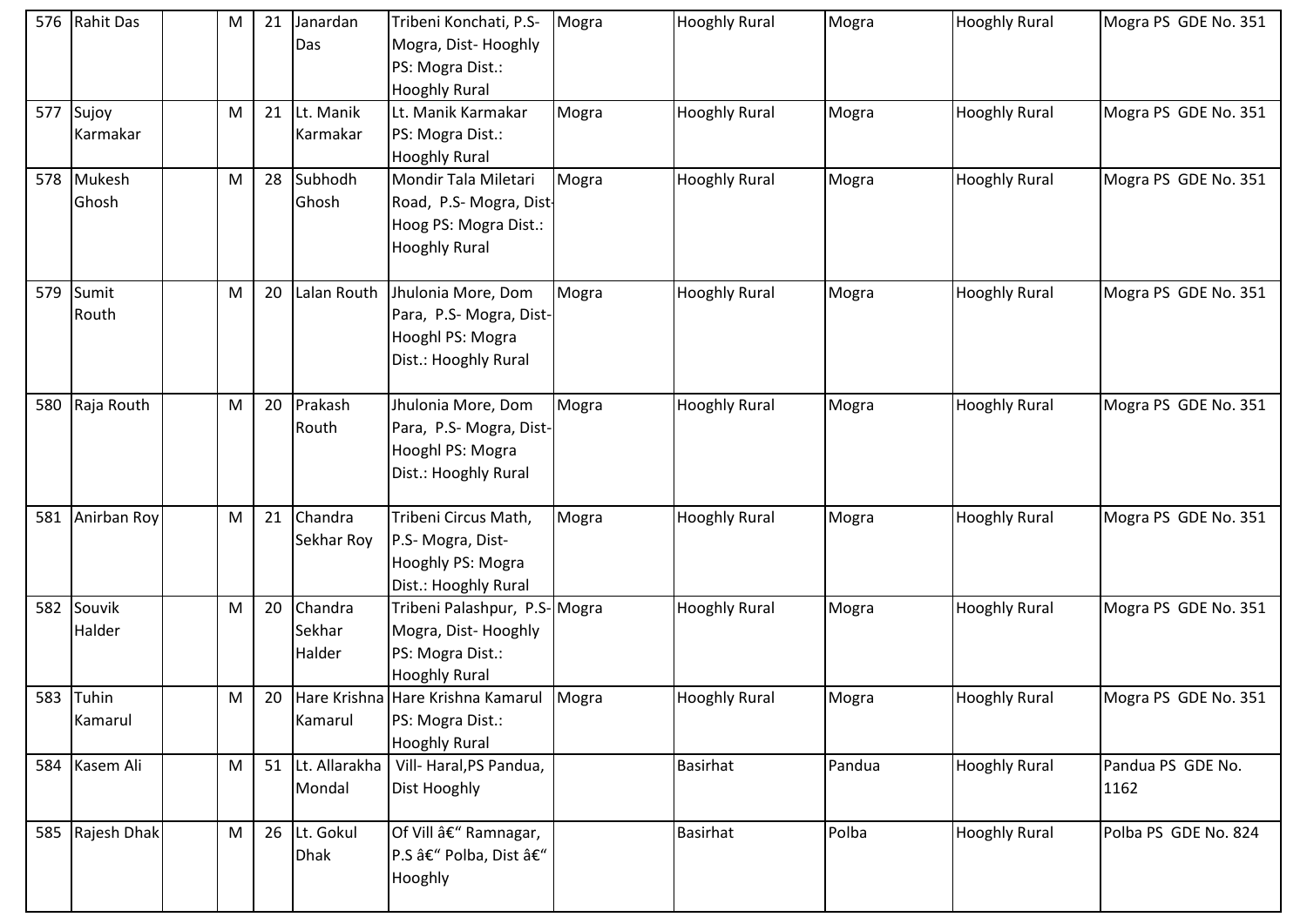| 586 | Dudhkumar<br>Tudu        | M | 34 | Tudu                       | Nabo Kumar Of Vill â€" Ramnagar,<br>P.S – Polba, Dist –<br>Hooghly |          | <b>Basirhat</b>      | Polba             | <b>Hooghly Rural</b> | Polba PS GDE No. 824                                      |
|-----|--------------------------|---|----|----------------------------|--------------------------------------------------------------------|----------|----------------------|-------------------|----------------------|-----------------------------------------------------------|
| 587 | Uttam<br>Mistri          | M |    | 48 Lt. Bimal<br>Mistri     | Vill-Baharu PS:<br>Pursurah Dist.:<br><b>Hooghly Rural</b>         | Pursurah | <b>Hooghly Rural</b> | Pursurah          | <b>Hooghly Rural</b> | Pursurah PS GDE No.<br>1045                               |
| 588 | Santosh<br>Sharma        | M | 33 | Lt. Jaydeb<br>Sharma       | Ukhra Andal Paschim<br>Bardhaman                                   |          | Basirhat             | Andal g.r.p.s.    | Howrah G.R.P.        | Andal g.r.p.s. PS Outpost<br>Raniganj GRPP GDE No.<br>264 |
| 589 | Gollu<br>Kumar<br>Mondal | M | 19 | Siya Charan<br>Mondal      | Jagmolia Laxmisarai<br>Laxmisarai, Bihar                           |          | <b>Basirhat</b>      | Andal g.r.p.s.    | Howrah G.R.P.        | Andal g.r.p.s. PS Outpost<br>Raniganj GRPP GDE No.<br>264 |
| 590 | Lalit Kumar              | M | 34 | Mahto                      | Lt Ragenrdra Korbadha Samastipur<br>Samastipur, Bihar              |          | <b>Basirhat</b>      | Asansole g.r.p.s. | Howrah G.R.P.        | Asansole g.r.p.s. PS GDE<br>No. 748                       |
| 591 | Nitish<br>Kumar          | M |    | 18 Monoj<br>Paswan         | Jitwarpur Samastipur<br>Samastipur, Bihar                          |          | <b>Basirhat</b>      | Asansole g.r.p.s. | Howrah G.R.P.        | Asansole g.r.p.s. PS GDE<br>No. 748                       |
| 592 | Rasi Kumar               | M | 18 | Lt. Asak<br>Paswan         | <b>Bhagirath pur</b><br>Kalyanpur Samastipur,<br>Bihar             |          | <b>Basirhat</b>      | Asansole g.r.p.s. | Howrah G.R.P.        | Asansole g.r.p.s. PS GDE<br>No. 748                       |
| 593 | Sandip<br>Kumar          | M | 18 |                            | Kulo Paswan Bhagirath pur<br>Kalyanpur Samastipur,<br>Bihar        |          | <b>Basirhat</b>      | Asansole g.r.p.s. | Howrah G.R.P.        | Asansole g.r.p.s. PS GDE<br>No. 748                       |
| 594 | Tuntun<br><b>Bhagat</b>  | M | 32 | Parmaswar<br><b>Bhagat</b> | Kudariya Mango Para<br>Muzaffarpur, Bihar                          |          | <b>Basirhat</b>      | Asansole g.r.p.s. | Howrah G.R.P.        | Asansole g.r.p.s. PS GDE<br>No. 748                       |
| 595 | Upendra<br>Rai           | M | 37 | Fuldeo Rai                 | Kudariya Mango Para<br>Muzaffarpur, Bihar                          |          | <b>Basirhat</b>      | Asansole g.r.p.s. | Howrah G.R.P.        | Asansole g.r.p.s. PS GDE<br>No. 748                       |
| 596 | Asias Kumar<br>Jain      | M | 45 | Sri Suresh                 | Santash Nagar Gati no<br>Chandra Jain 1 Firozabad Firozabad<br>U.P |          | <b>Basirhat</b>      | Asansole g.r.p.s. | Howrah G.R.P.        | Asansole g.r.p.s. PS GDE<br>No. 748                       |
| 597 | Dabln<br>Chore           | M | 26 | Lt.dasarath<br>Chore       | Dhanbad Hirapur Teli<br>Para Dhanbad<br>Dhanbad, JHK               |          | <b>Basirhat</b>      | Asansole g.r.p.s. | Howrah G.R.P.        | Asansole g.r.p.s. PS GDE<br>No. 748                       |
| 598 | Md Akif                  | M |    | 18 Md Wahid                | Bhuli Bhuli Dhanbad,<br><b>JHK</b>                                 |          | <b>Basirhat</b>      | Asansole g.r.p.s. | Howrah G.R.P.        | Asansole g.r.p.s. PS GDE<br>No. 748                       |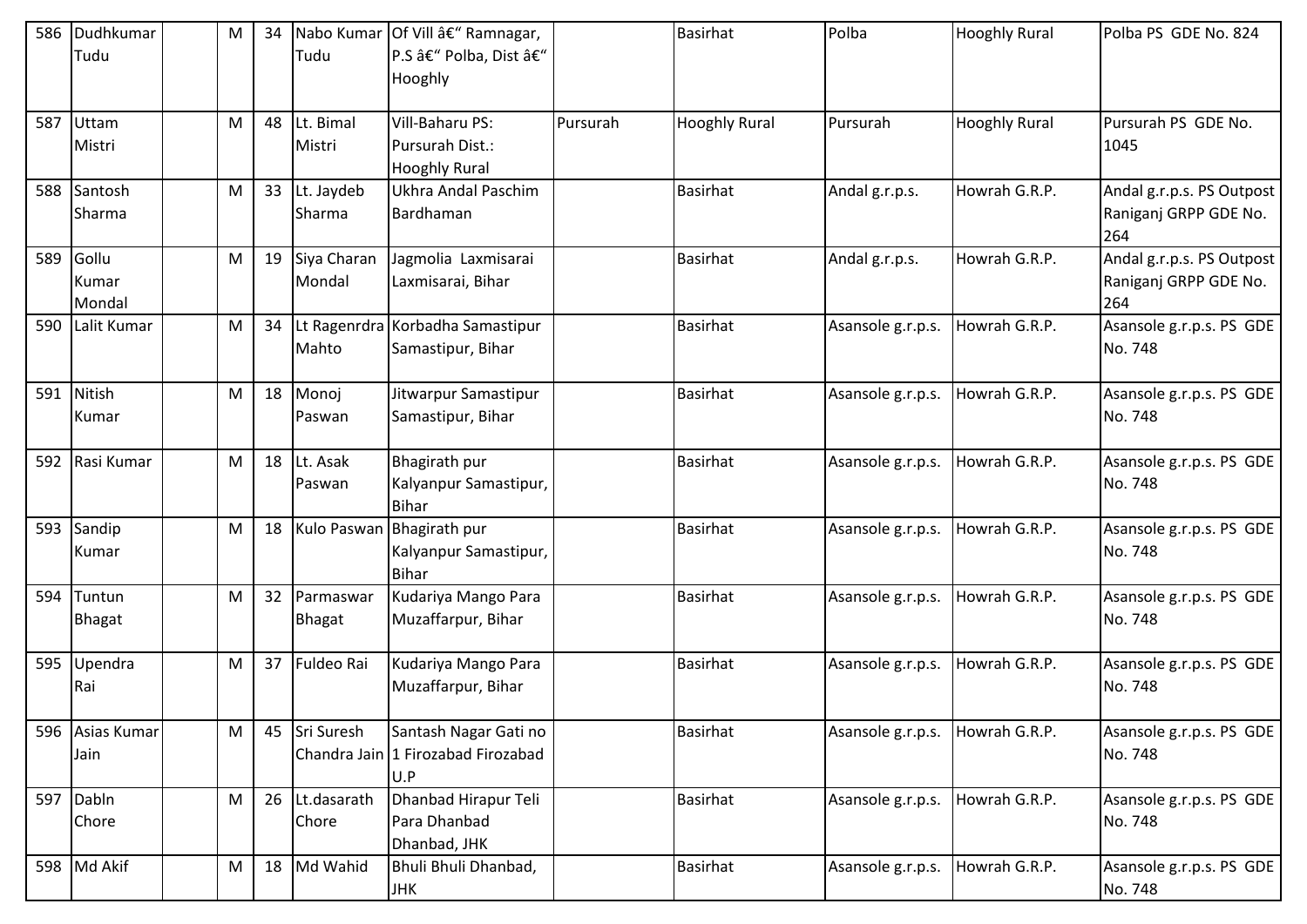| 599 | Aamir                   | M | 18 | Arif Ansari           | Bhuli Bhuli Dhanbad,                                           | Basirhat        | Asansole g.r.p.s. | Howrah G.R.P. | Asansole g.r.p.s. PS GDE            |
|-----|-------------------------|---|----|-----------------------|----------------------------------------------------------------|-----------------|-------------------|---------------|-------------------------------------|
|     | Ansari                  |   |    |                       | <b>JHK</b>                                                     |                 |                   |               | No. 748                             |
| 600 | Imran Sekh              | M |    | 24 Rijaul Sekh        | Nemathpur Kulti<br>Paschim Baedhaman<br>W.B                    | <b>Basirhat</b> | Asansole g.r.p.s. | Howrah G.R.P. | Asansole g.r.p.s. PS GDE<br>No. 748 |
| 601 | <b>Bhulma</b>           | M | 18 | Gonesh                | Nemathpur Naya Para                                            | <b>Basirhat</b> | Asansole g.r.p.s. | Howrah G.R.P. | Asansole g.r.p.s. PS GDE            |
|     | Show                    |   |    | Show                  | Kulti Paschim<br>Baedhaman W.B                                 |                 |                   |               | No. 748                             |
| 602 | Raya Giri               | M | 19 | Lachhman<br>Giri      | Nemathpur Bisnubihar<br>Kulti Paschim<br>Baedhaman W.B         | <b>Basirhat</b> | Asansole g.r.p.s. | Howrah G.R.P. | Asansole g.r.p.s. PS GDE<br>No. 748 |
| 603 | Pappu<br>Kumaar         | M | 23 | Ram Kumar             | Fulwntar Madhubani<br>Dhanbad, JHK                             | Basirhat        | Asansole g.r.p.s. | Howrah G.R.P. | Asansole g.r.p.s. PS GDE<br>No. 748 |
| 604 | Nasiruddin              | M |    | 40 Md Jafar           | Bolibara Jaw Fatehpur<br>Goya, Bihar                           | <b>Basirhat</b> | Asansole g.r.p.s. | Howrah G.R.P. | Asansole g.r.p.s. PS GDE<br>No. 748 |
| 605 | <b>Basudeo</b><br>Yadab | M | 45 | Yadav                 | Lt. Bhaikhan Mahnadangal<br>Barkatha Hazaaribag,<br><b>JHK</b> | <b>Basirhat</b> | Asansole g.r.p.s. | Howrah G.R.P. | Asansole g.r.p.s. PS GDE<br>No. 748 |
| 606 | Ramchandr<br>a Yadav    | M | 39 | Bashdev<br>Yadav      | Padloiya Sariya Giridih<br><b>JHK</b>                          | <b>Basirhat</b> | Asansole g.r.p.s. | Howrah G.R.P. | Asansole g.r.p.s. PS GDE<br>No. 748 |
| 607 | Pachu<br>Yadav          | M | 61 | Lt. Bhikhari<br>Yadav | Mahuatar Barkatha<br>Hazaaribag, JHK                           | <b>Basirhat</b> | Asansole g.r.p.s. | Howrah G.R.P. | Asansole g.r.p.s. PS GDE<br>No. 748 |
| 608 | Binod Rana              | M | 34 | Badri Rana            | Dhaab Birni Giridih<br><b>JHK</b>                              | <b>Basirhat</b> | Asansole g.r.p.s. | Howrah G.R.P. | Asansole g.r.p.s. PS GDE<br>No. 748 |
| 609 | Md Khalil               | M | 59 | Gathu Miya            | Madhopur<br>Rajdhanwan Giridih<br><b>JHK</b>                   | <b>Basirhat</b> | Asansole g.r.p.s. | Howrah G.R.P. | Asansole g.r.p.s. PS GDE<br>No. 748 |
|     | 610 Md. Nadim           | M |    | 26 Md. Nasim<br>Khan  | Kulti New Colony Kulti<br>Paschim Baedhaman<br>W.B             | <b>Basirhat</b> | Asansole g.r.p.s. | Howrah G.R.P. | Asansole g.r.p.s. PS GDE<br>No. 748 |
| 611 | Balagi<br>Bhangaro      | M |    | 48 Lt. Bapan<br>Roy   | Malakoli Malavoli<br>Nanded, Maharastra                        | <b>Basirhat</b> | Asansole g.r.p.s. | Howrah G.R.P. | Asansole g.r.p.s. PS GDE<br>No. 757 |
| 612 | Srikant<br>Balagi       | M | 21 | Balgi                 | Malakoli Malavoli<br>Nanded, Maharastra                        | Basirhat        | Asansole g.r.p.s. | Howrah G.R.P. | Asansole g.r.p.s. PS GDE<br>No. 757 |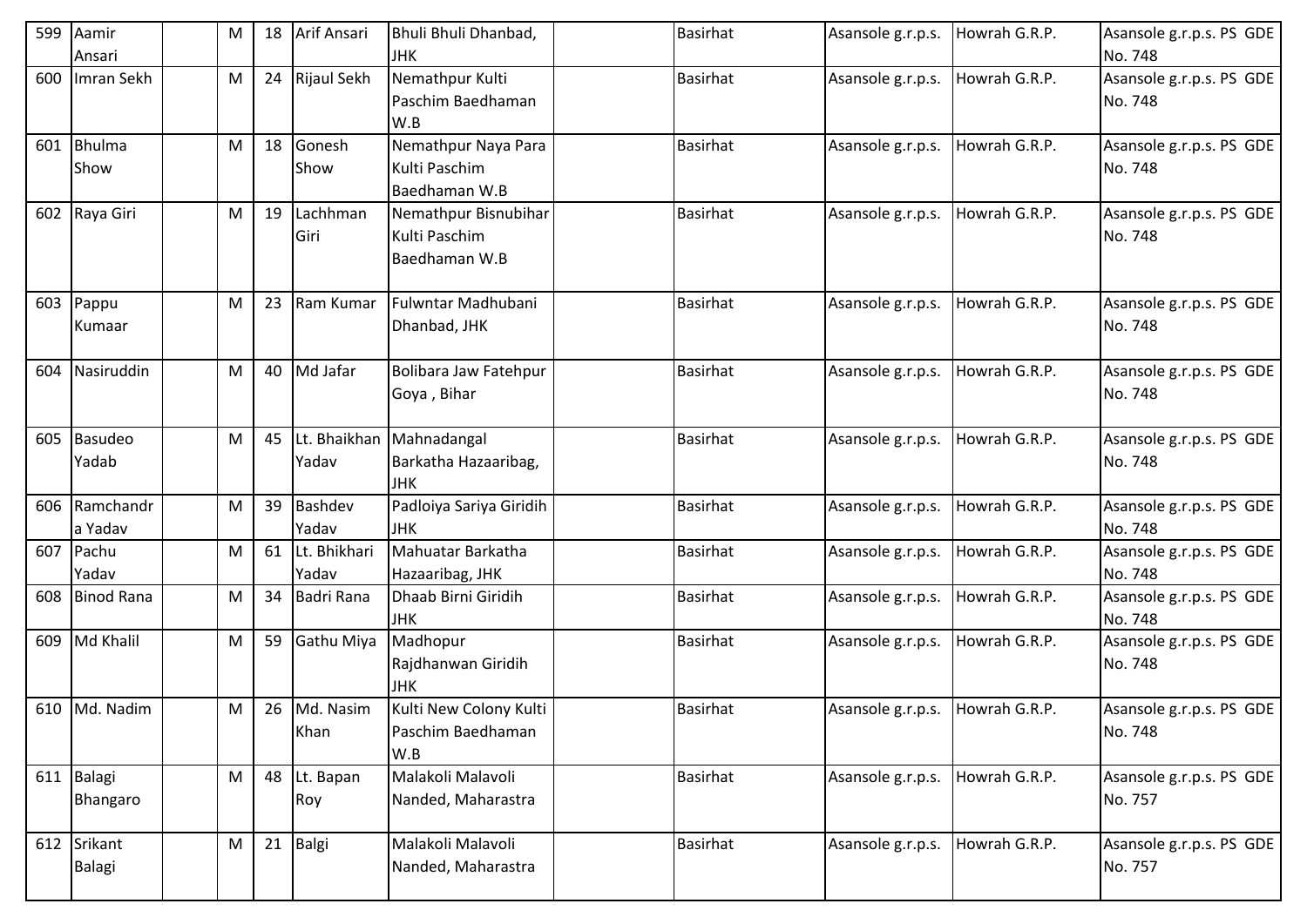| 613 | Santosh<br>Eknath                 | M         | 25 | Eknath                     | Malakoli Malavoli                              | <b>Basirhat</b> | Asansole g.r.p.s. | Howrah G.R.P. | Asansole g.r.p.s. PS GDE<br>No. 757 |
|-----|-----------------------------------|-----------|----|----------------------------|------------------------------------------------|-----------------|-------------------|---------------|-------------------------------------|
|     | Nampalli                          |           |    |                            | Nanded, Maharastra                             |                 |                   |               |                                     |
| 614 | <b>Amit Maley</b>                 | M         | 27 | Nanda<br>Prashad<br>Maley  | Goneshpur Rajnagar<br>Birbhum.WB               | <b>Basirhat</b> | Asansole g.r.p.s. | Howrah G.R.P. | Asansole g.r.p.s. PS GDE<br>No. 757 |
| 615 | Rahul<br>Ghosh                    | M         | 30 | Pran Ghosh                 | Talpukur Rajnagar<br>Birbhum.WB                | <b>Basirhat</b> | Asansole g.r.p.s. | Howrah G.R.P. | Asansole g.r.p.s. PS GDE<br>No. 757 |
| 616 | Kanchan<br><b>Mallick</b>         | M         | 29 | Lt. Gour<br><b>Mallick</b> | Kandra Pandebeswar<br>Paschim Baedhaman<br>W.B | <b>Basirhat</b> | Asansole g.r.p.s. | Howrah G.R.P. | Asansole g.r.p.s. PS GDE<br>No. 757 |
| 617 | Goutam<br><b>Bauri</b>            | M         | 48 | Lt. Debu<br><b>Bauri</b>   | Kandra Pandebeswar<br>Paschim Baedhaman<br>W.B | <b>Basirhat</b> | Asansole g.r.p.s. | Howrah G.R.P. | Asansole g.r.p.s. PS GDE<br>No. 757 |
|     | 618 Santosh<br>Kumar              | M         | 22 | Sachita<br>Yadav           | Goura Lakshmipur<br>Jamui, Bihar               | <b>Basirhat</b> | Asansole g.r.p.s. | Howrah G.R.P. | Asansole g.r.p.s. PS GDE<br>No. 757 |
| 619 | Rahul<br>Kumar                    | M         | 22 | Mukeswar<br>Mahato         | Oli Halsi Lakhisorai,<br><b>Bihar</b>          | <b>Basirhat</b> | Asansole g.r.p.s. | Howrah G.R.P. | Asansole g.r.p.s. PS GDE<br>No. 757 |
| 620 | Monoj<br>Paswanr                  | M         | 47 | Lt. Naresh<br>Paswan       | Najari Lakshmipur<br>Jamui, Bihar              | <b>Basirhat</b> | Asansole g.r.p.s. | Howrah G.R.P. | Asansole g.r.p.s. PS GDE<br>No. 757 |
| 621 | Banti<br>Paswan                   | M         | 18 | Monoj<br>Paswan            | Najari Lakshmipur<br>Jamui, Bihar              | <b>Basirhat</b> | Asansole g.r.p.s. | Howrah G.R.P. | Asansole g.r.p.s. PS GDE<br>No. 757 |
| 622 | Pintu Yadav                       | M         | 20 | Karu Yadav                 | Kalapur Lakshmipur<br>Jamui, Bihar             | <b>Basirhat</b> | Asansole g.r.p.s. | Howrah G.R.P. | Asansole g.r.p.s. PS GDE<br>No. 757 |
| 623 | Papu Yadav                        | M         | 21 | Raju Yadav                 | Talabazar Simultala<br>Jamui, Bihar            | <b>Basirhat</b> | Asansole g.r.p.s. | Howrah G.R.P. | Asansole g.r.p.s. PS GDE<br>No. 757 |
| 624 | Kaniya<br>Prasad<br><b>Barman</b> | M         | 20 | Kishan<br><b>Barman</b>    | Gaskaridih Dedri<br>Giridih JHK                | <b>Basirhat</b> | Asansole g.r.p.s. | Howrah G.R.P. | Asansole g.r.p.s. PS GDE<br>No. 757 |
| 625 | Md.<br>Mukhter<br>Ansari          | M         | 30 | Barik Ansari               | Dumarwa Jhajha<br>Jamui, Bihar                 | Basirhat        | Asansole g.r.p.s. | Howrah G.R.P. | Asansole g.r.p.s. PS GDE<br>No. 757 |
| 626 | Md. Tabis<br>Ali                  | ${\sf M}$ | 45 | Ahammad<br>Hossain         | Dhobiya Para Jhajha<br>Jamui, Bihar            | <b>Basirhat</b> | Asansole g.r.p.s. | Howrah G.R.P. | Asansole g.r.p.s. PS GDE<br>No. 757 |
| 627 | Md. Rustam                        | M         | 45 | Sekhwat<br>Miya            | Bayaman Jhajha<br>Jamui, Bihar                 | <b>Basirhat</b> | Asansole g.r.p.s. | Howrah G.R.P. | Asansole g.r.p.s. PS GDE<br>No. 757 |
| 628 | Sayai Yadav                       | M         | 27 | Krishna<br>Yadav           | Etarma Chewara<br>Sekhpara, Bihar              | Basirhat        | Asansole g.r.p.s. | Howrah G.R.P. | Asansole g.r.p.s. PS GDE<br>No. 757 |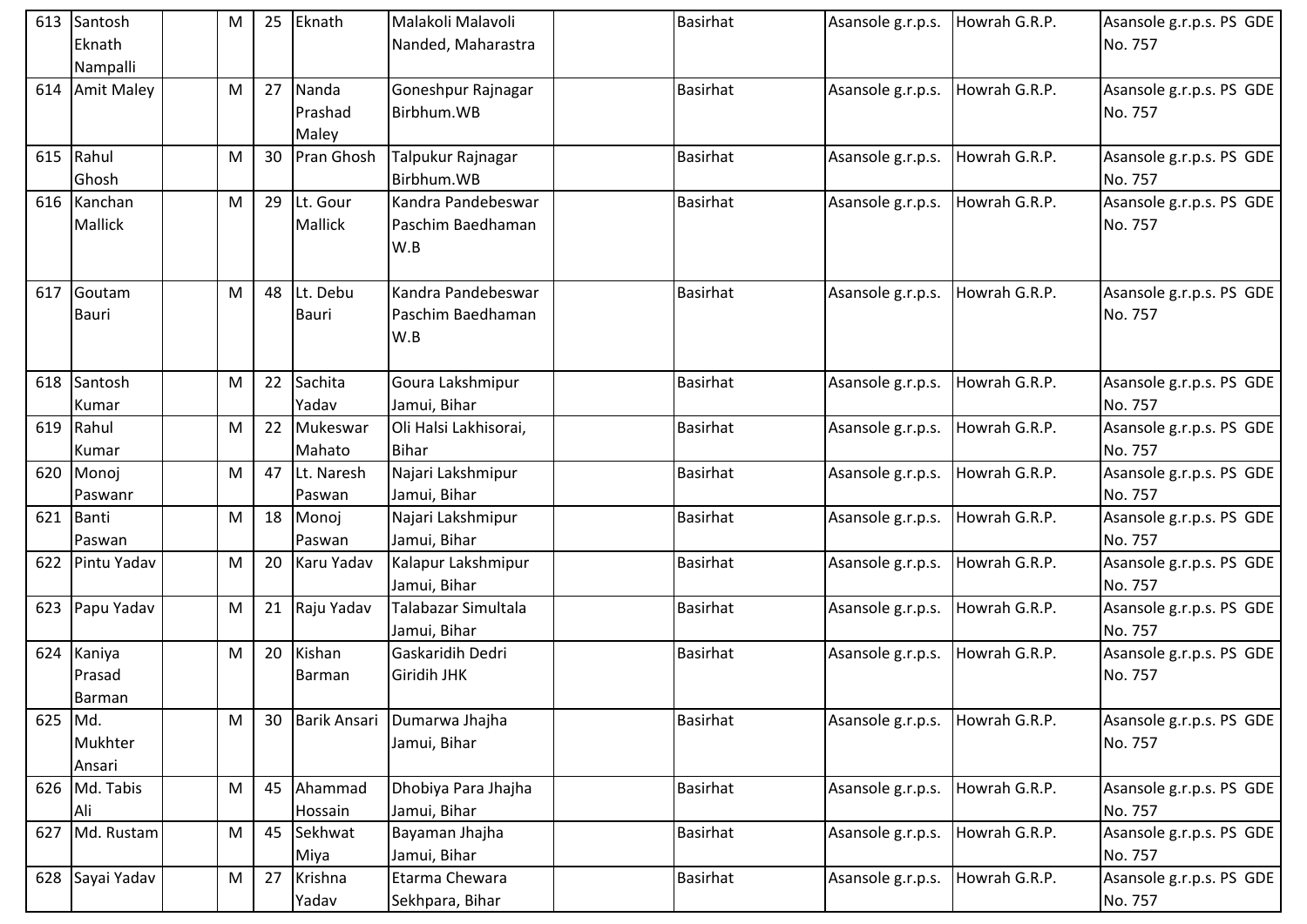| 629 | Rinku<br>Ghosh                   | M | 33 | Madhura<br>Ghosh           | <b>SITAHATI PS:</b><br>Ketugram Dist.: Purba<br>Burdwan                                       | Ketugram       | Purba Burdwan                             | Bandel g.r.p.s. | Howrah G.R.P. | Bandel g.r.p.s. PS GDE<br>No. 799 |
|-----|----------------------------------|---|----|----------------------------|-----------------------------------------------------------------------------------------------|----------------|-------------------------------------------|-----------------|---------------|-----------------------------------|
| 630 | Souvik<br>Kansobank              | M | 22 | Manas<br>Kansobanik        | <b>UTTARPARA Dist.:</b><br>Chandannagar Police<br>Commissionerate                             |                | Chandannagar<br>Police<br>Commissionerate | Bandel g.r.p.s. | Howrah G.R.P. | Bandel g.r.p.s. PS GDE<br>No. 799 |
| 631 | Achinta<br>Soren                 | M |    | 30 Lalchand<br>Soren       | DATRIGRAM PS: Kalna<br>Dist.: Purba Burdwan                                                   | Kalna          | Purba Burdwan                             | Bandel g.r.p.s. | Howrah G.R.P. | Bandel g.r.p.s. PS GDE<br>No. 799 |
| 632 | Satyabrata<br>Bhattacharj<br>lee | M | 22 | Susanta Kr<br>e            | <b>NABADWIP PS:</b><br>Bhattacharje Nabadwip Dist.:<br>Krishnanagar Police<br><b>District</b> | Nabadwip       | Krishnanagar Police<br><b>District</b>    | Bandel g.r.p.s. | Howrah G.R.P. | Bandel g.r.p.s. PS GDE<br>No. 799 |
| 633 | Soumen<br>Karmakar               | M | 22 | Palash<br>Karmakar         | <b>NABADWIP PS:</b><br>Nabadwip Dist.:<br>Krishnanagar Police<br><b>District</b>              | Nabadwip       | Krishnanagar Police<br><b>District</b>    | Bandel g.r.p.s. | Howrah G.R.P. | Bandel g.r.p.s. PS GDE<br>No. 799 |
| 634 | <b>Tapas Nandi</b>               | M |    | Nandi                      | 38 Lt. Gopal Ch. BALAGHAR PS:<br>Balagarh Dist.:<br><b>Hooghly Rural</b>                      | Balagarh       | <b>Hooghly Rural</b>                      | Bandel g.r.p.s. | Howrah G.R.P. | Bandel g.r.p.s. PS GDE<br>No. 799 |
| 635 | Rounok<br>Paul                   | M |    |                            | 20 Koushik Paul GUPTIPARA PS: Kalna<br>Dist.: Purba Burdwan                                   | Kalna          | Purba Burdwan                             | Bandel g.r.p.s. | Howrah G.R.P. | Bandel g.r.p.s. PS GDE<br>No. 799 |
| 636 | Sukchand<br><b>Bhumij</b>        | M | 47 | Ram Bhumij                 | <b>TARAKESWAR PS:</b><br>Tarakeswar Dist.:<br><b>Hooghly Rural</b>                            | Tarakeswar     | <b>Hooghly Rural</b>                      | Bandel g.r.p.s. | Howrah G.R.P. | Bandel g.r.p.s. PS GDE<br>No. 799 |
| 637 | <b>Maloy Nag</b>                 | M |    | 35 Bhajan Kr<br><b>Nag</b> | CHAKDA PS: Chakdah<br>Dist.: Ranaghat Police<br><b>District</b>                               | Chakdah        | Ranaghat Police<br>District               | Bandel g.r.p.s. | Howrah G.R.P. | Bandel g.r.p.s. PS GDE<br>No. 799 |
| 638 | Arnob<br>Halder                  | M |    |                            | 45 Uday Halder APHERSTREET PS:<br>Amherst street Dist.:<br>Kolkata                            | Amherst street | Kolkata                                   | Bandel g.r.p.s. | Howrah G.R.P. | Bandel g.r.p.s. PS GDE<br>No. 799 |
| 639 | Amit Kundu                       | M |    | 34 Basudeb<br>Kundu        | BANKURA PS: Bankura Bankura<br>Dist.: Bankura                                                 |                | Bankura                                   | Bandel g.r.p.s. | Howrah G.R.P. | Bandel g.r.p.s. PS GDE<br>No. 799 |
| 640 | Ranjan Roy                       | M |    | 46 Netai Roy               | <b>BISHNUPUR PS:</b><br>Jangipara Dist.:<br><b>Hooghly Rural</b>                              | Jangipara      | <b>Hooghly Rural</b>                      | Bandel g.r.p.s. | Howrah G.R.P. | Bandel g.r.p.s. PS GDE<br>No. 799 |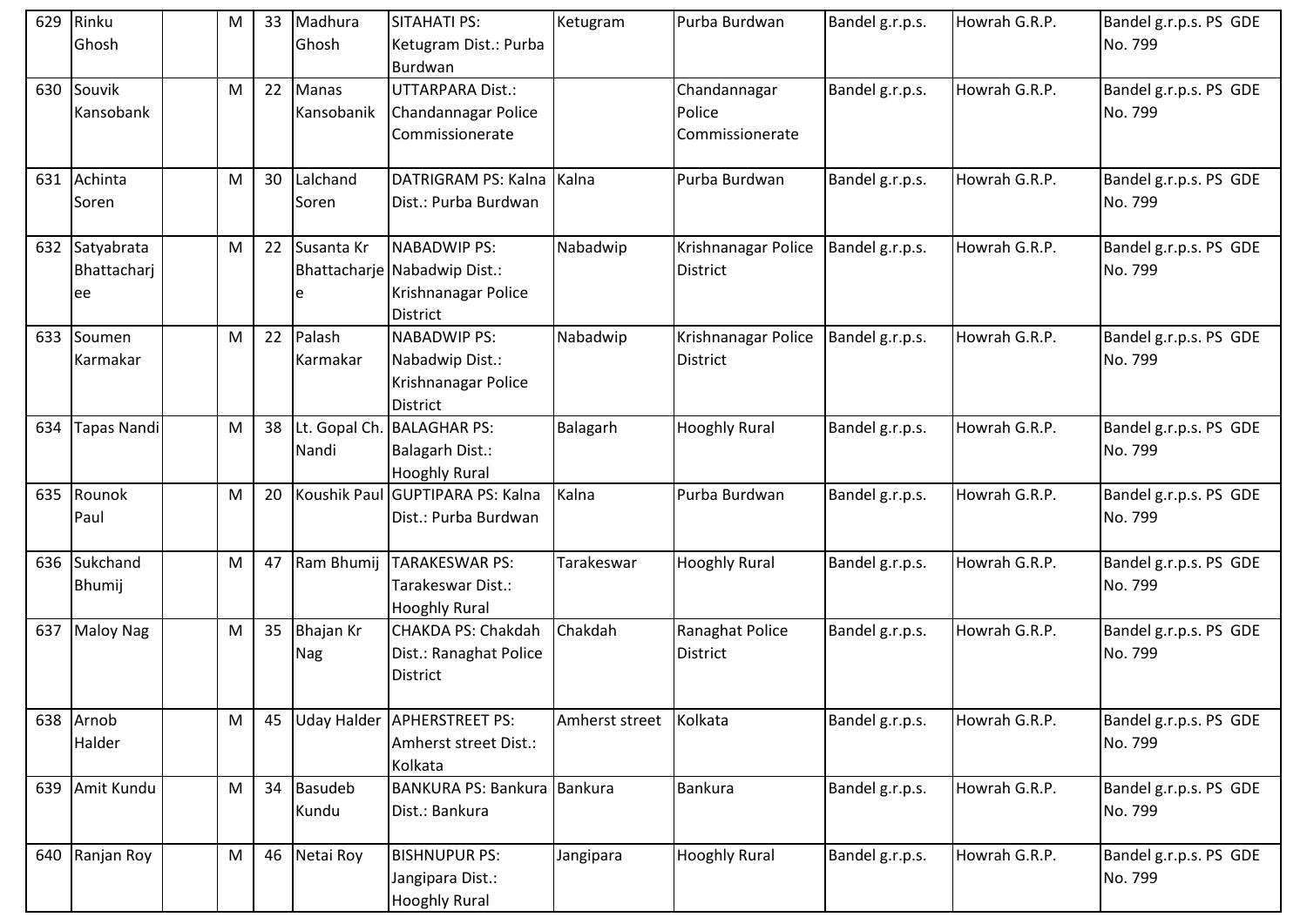| 641 | Sayan Show              | M         | 24 | Jitendra<br>Shaw               | <b>BISHNUPUR PS:</b><br>Jangipara Dist.:<br><b>Hooghly Rural</b>                          | Jangipara    | <b>Hooghly Rural</b>                         | Bandel g.r.p.s. | Howrah G.R.P. | Bandel g.r.p.s. PS GDE<br>No. 799 |
|-----|-------------------------|-----------|----|--------------------------------|-------------------------------------------------------------------------------------------|--------------|----------------------------------------------|-----------------|---------------|-----------------------------------|
| 642 | Amit<br>Mondal          | M         | 21 | Girindranath<br>Mondal         | <b>KETUGRAM PS:</b><br>Ketugram Dist.: Purba<br>Burdwan                                   | Ketugram     | Purba Burdwan                                | Bandel g.r.p.s. | Howrah G.R.P. | Bandel g.r.p.s. PS GDE<br>No. 799 |
| 643 | Jiarul Sk               | M         | 40 | Ukil Sk                        | <b>BOHERA PS: Salar</b><br>Dist.: Murshidabad                                             | Salar        | Murshidabad                                  | Bandel g.r.p.s. | Howrah G.R.P. | Bandel g.r.p.s. PS GDE<br>No. 803 |
| 644 | Sayan<br>Singha Roy     | M         | 24 | Pravas<br>Singha Roy           | <b>SODPUR PS: Ghola</b><br>Dist.: Barrackpore<br>Police<br>Commissionerate                | Ghola        | <b>Barrackpore Police</b><br>Commissionerate | Bandel g.r.p.s. | Howrah G.R.P. | Bandel g.r.p.s. PS GDE<br>No. 803 |
| 645 | Amit Paul               | M         | 24 | <b>Anik Paul</b>               | <b>AGARPARA PS: Ghola</b><br>Dist.: Barrackpore<br>Police<br>Commissionerate              | Ghola        | <b>Barrackpore Police</b><br>Commissionerate | Bandel g.r.p.s. | Howrah G.R.P. | Bandel g.r.p.s. PS GDE<br>No. 803 |
| 646 | Saiyad<br>Ansari        | M         | 19 | Kalyan<br>Ansari               | <b>NOIDA</b>                                                                              |              | <b>Basirhat</b>                              | Bandel g.r.p.s. | Howrah G.R.P. | Bandel g.r.p.s. PS GDE<br>No. 803 |
| 647 | Ramkrishna<br>Khetrapol | M         | 27 | Sukumar<br>Khetrapol           | <b>MEMARI PS: Memari</b><br>Dist.: Purba Burdwan                                          | Memari       | Purba Burdwan                                | Bandel g.r.p.s. | Howrah G.R.P. | Bandel g.r.p.s. PS GDE<br>No. 803 |
| 648 | Sukhen<br><b>Biswas</b> | M         | 34 | <b>Subhas</b><br><b>Biswas</b> | <b>KRISHNANNAGAR PS:</b><br>Krishnanagar Dist.:<br>Krishnanagar Police<br><b>District</b> | Krishnanagar | Krishnanagar Police<br>District              | Bandel g.r.p.s. | Howrah G.R.P. | Bandel g.r.p.s. PS GDE<br>No. 803 |
| 649 | Saday Singh             | M         | 30 | <b>Bhim Singh</b>              | <b>MEMARI PS: Memari</b><br>Dist.: Purba Burdwan                                          | Memari       | Purba Burdwan                                | Bandel g.r.p.s. | Howrah G.R.P. | Bandel g.r.p.s. PS GDE<br>No. 803 |
| 650 | <b>Bidhan Roy</b>       | M         | 27 | <b>Nikhil Roy</b>              | KATWA PS: Katwa<br>Dist.: Purba Burdwan                                                   | Katwa        | Purba Burdwan                                | Bandel g.r.p.s. | Howrah G.R.P. | Bandel g.r.p.s. PS GDE<br>No. 803 |
| 651 | Sk Yakul                | ${\sf M}$ | 24 | Sk Asraf                       | <b>BALAGARH PS:</b><br>Balagarh Dist.:<br><b>Hooghly Rural</b>                            | Balagarh     | <b>Hooghly Rural</b>                         | Bandel g.r.p.s. | Howrah G.R.P. | Bandel g.r.p.s. PS GDE<br>No. 803 |
| 652 | Ukil Mondal             | ${\sf M}$ | 30 | <b>Nasil</b><br>Mondal         | <b>BALAGARH PS:</b><br><b>Balagarh Dist.:</b><br><b>Hooghly Rural</b>                     | Balagarh     | <b>Hooghly Rural</b>                         | Bandel g.r.p.s. | Howrah G.R.P. | Bandel g.r.p.s. PS GDE<br>No. 803 |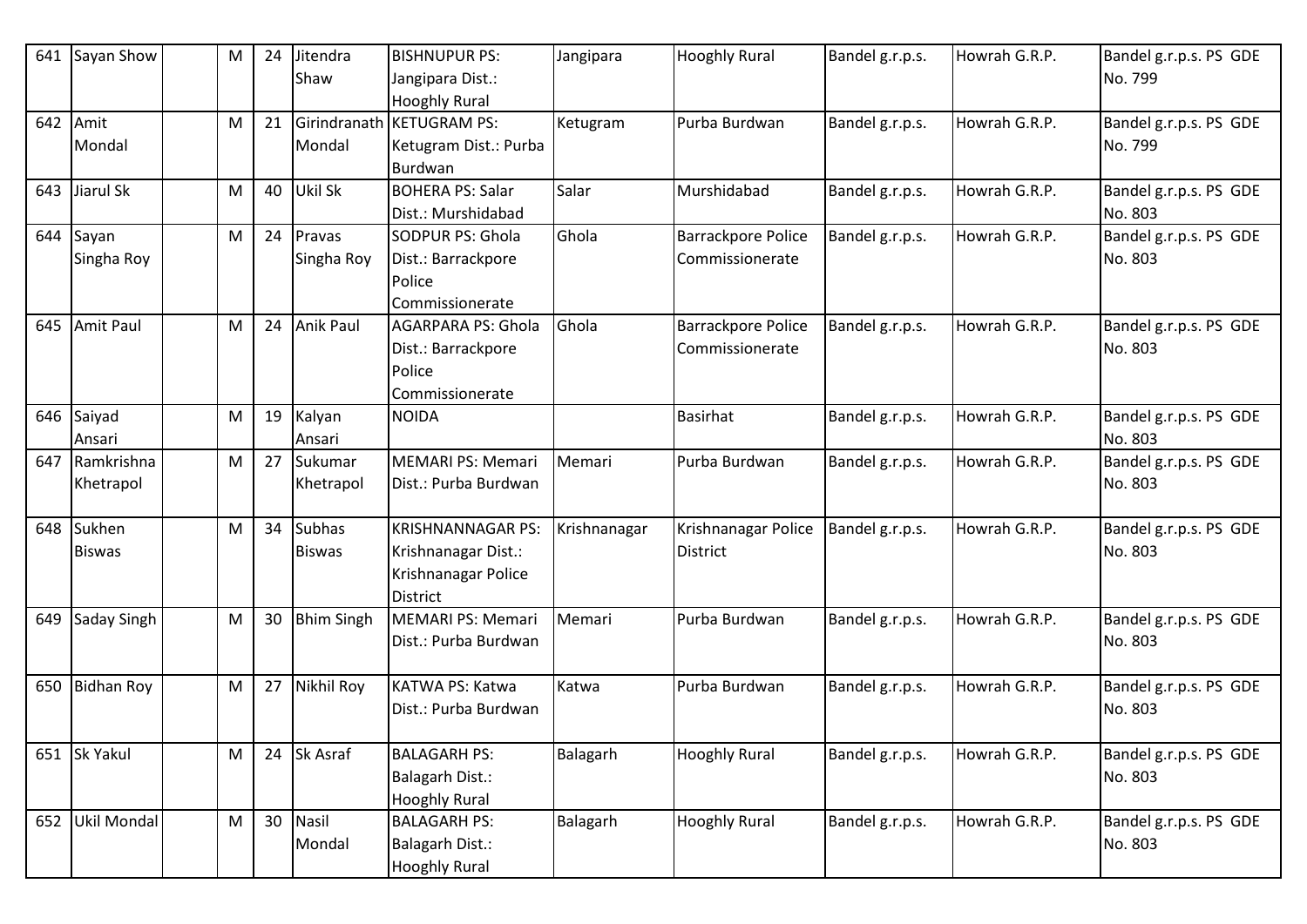| 653 | Nishikanta<br>Patra        | M | 35 | Netai Patra          | <b>KRISHNANNAGAR PS:</b><br>Krishnanagar Dist.:<br>Krishnanagar Police<br><b>District</b> | Krishnanagar | Krishnanagar Police<br><b>District</b> | Bandel g.r.p.s. | Howrah G.R.P. | Bandel g.r.p.s. PS GDE<br>No. 803 |
|-----|----------------------------|---|----|----------------------|-------------------------------------------------------------------------------------------|--------------|----------------------------------------|-----------------|---------------|-----------------------------------|
| 654 | Chandra<br>Patra           | M | 25 | Nemai Patra          | <b>KRISHNANAGAR PS:</b><br>Krishnanagar Dist.:<br>Krishnanagar Police<br><b>District</b>  | Krishnanagar | Krishnanagar Police<br><b>District</b> | Bandel g.r.p.s. | Howrah G.R.P. | Bandel g.r.p.s. PS GDE<br>No. 803 |
|     | 655 Subrata<br>Rajbanshi   | M | 24 | Subrata<br>Rajbanshi | <b>BHARATPUR PS:</b><br><b>Bharatpur Dist.:</b><br>Murshidabad                            | Bharatpur    | Murshidabad                            | Bandel g.r.p.s. | Howrah G.R.P. | Bandel g.r.p.s. PS GDE<br>No. 803 |
| 656 | Harishdhan<br>Hazra        | M | 35 | Lt. Sailen<br>Hazra  | <b>CHANDULI PS: Katwa</b><br>Dist.: Purba Burdwan                                         | Katwa        | Purba Burdwan                          | Bandel g.r.p.s. | Howrah G.R.P. | Bandel g.r.p.s. PS GDE<br>No. 803 |
| 657 | Kaushik Roy                | M | 22 | Sunil Roy            | KATWA PS: Katwa<br>Dist.: Purba Burdwan                                                   | Katwa        | Purba Burdwan                          | Bandel g.r.p.s. | Howrah G.R.P. | Bandel g.r.p.s. PS GDE<br>No. 807 |
| 658 | Prasanta<br>Mal            | M | 23 | Khitesh Mal          | <b>PURBASTHALI PS:</b><br>Purbasthali Dist.:<br>Purba Burdwan                             | Purbasthali  | Purba Burdwan                          | Bandel g.r.p.s. | Howrah G.R.P. | Bandel g.r.p.s. PS GDE<br>No. 807 |
| 659 | <b>Amal Singh</b>          | M | 21 |                      | Prosen Singh BOROBAZAR PS:<br><b>Bowbazar Dist.:</b><br>Kolkata                           | Bowbazar     | Kolkata                                | Bandel g.r.p.s. | Howrah G.R.P. | Bandel g.r.p.s. PS GDE<br>No. 807 |
| 660 | Rajat Singh                | M | 24 | Ranjit Singh         | <b>BOROBAZAR PS:</b><br><b>Bowbazar Dist.:</b><br>Kolkata                                 | Bowbazar     | Kolkata                                | Bandel g.r.p.s. | Howrah G.R.P. | Bandel g.r.p.s. PS GDE<br>No. 807 |
| 661 | Somnath<br>Ssarkar         | M | 23 | <b>Bablu Sarkar</b>  | <b>BOINCHI PS: Pandua</b><br>Dist.: Hooghly Rural                                         | Pandua       | <b>Hooghly Rural</b>                   | Bandel g.r.p.s. | Howrah G.R.P. | Bandel g.r.p.s. PS GDE<br>No. 807 |
| 662 | Krishna<br>Mondal          | M | 34 | Mondal               | Panchugopal KALNA PS: Kalna Dist.:<br>Purba Burdwan                                       | Kalna        | Purba Burdwan                          | Bandel g.r.p.s. | Howrah G.R.P. | Bandel g.r.p.s. PS GDE<br>No. 807 |
|     | 663 Panchugopa<br>I Mondal | M | 47 | Lt. Kebal<br>Mondal  | KALNA PS: Kalna Dist.: Kalna<br>Purba Burdwan                                             |              | Purba Burdwan                          | Bandel g.r.p.s. | Howrah G.R.P. | Bandel g.r.p.s. PS GDE<br>No. 807 |
| 664 | Bancha<br>Tudu             | M | 26 | Dablu Tudu           | <b>BALAGHAR PS:</b><br>Balagarh Dist.:<br><b>Hooghly Rural</b>                            | Balagarh     | <b>Hooghly Rural</b>                   | Bandel g.r.p.s. | Howrah G.R.P. | Bandel g.r.p.s. PS GDE<br>No. 807 |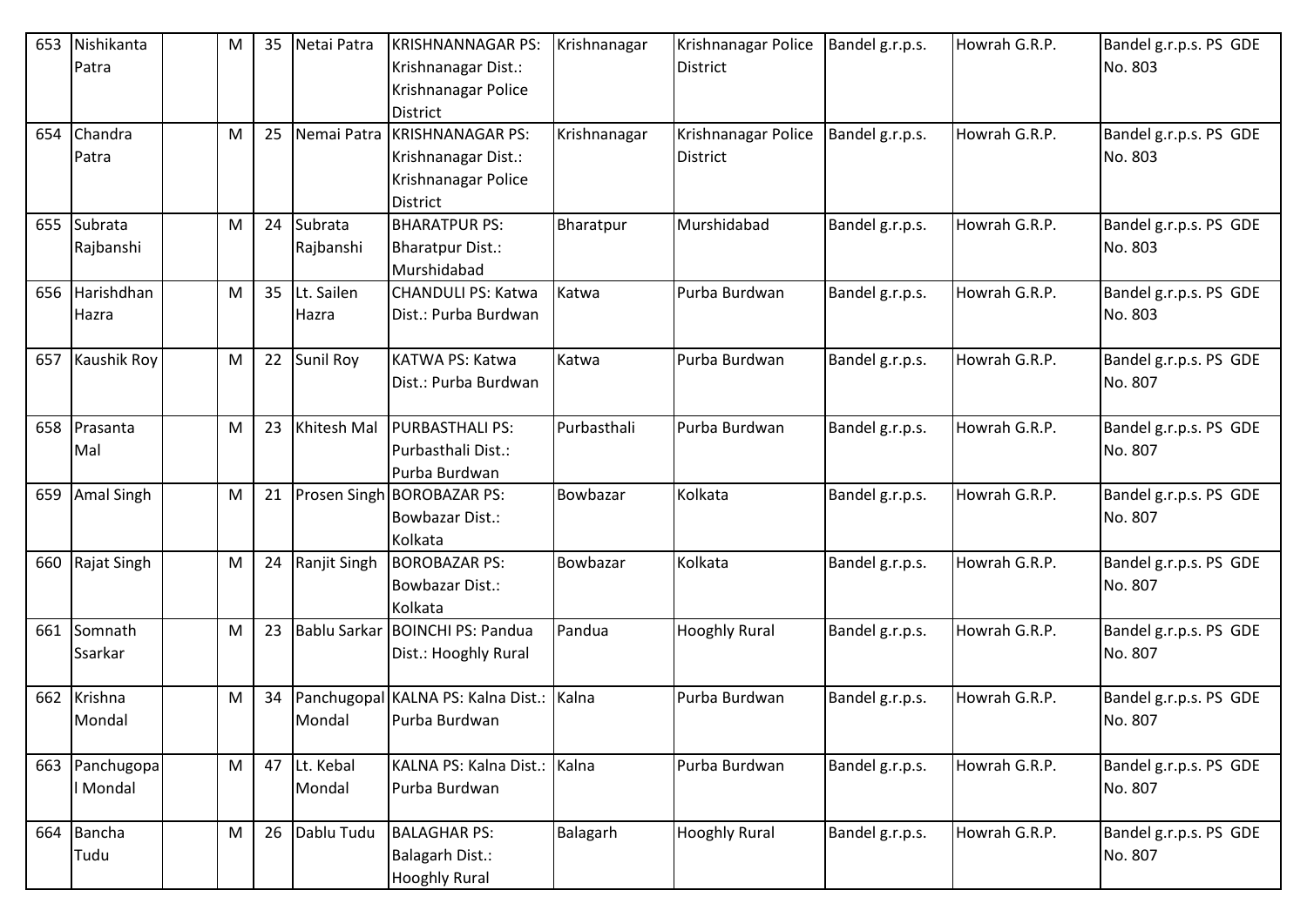| 665 | Sumanta<br>Patra       | M         | 29 |                       | Jaydeb Patra   PANDUA PS: Pandua<br>Dist.: Hooghly Rural       | Pandua      | <b>Hooghly Rural</b> | Bandel g.r.p.s. | Howrah G.R.P. | Bandel g.r.p.s. PS GDE<br>No. 807 |
|-----|------------------------|-----------|----|-----------------------|----------------------------------------------------------------|-------------|----------------------|-----------------|---------------|-----------------------------------|
| 666 | Babai Loher            | M         | 22 | Dipu Loher            | KAHERPARA PS: Kalna<br>Dist.: Purba Burdwan                    | Kalna       | Purba Burdwan        | Bandel g.r.p.s. | Howrah G.R.P. | Bandel g.r.p.s. PS GDE<br>No. 807 |
| 667 | Palash Dey             | M         | 23 |                       | Sambhu Dey MEMARI PS: Memari<br>Dist.: Purba Burdwan           | Memari      | Purba Burdwan        | Bandel g.r.p.s. | Howrah G.R.P. | Bandel g.r.p.s. PS GDE<br>No. 807 |
| 668 | Bijoy<br>Purkait       | M         | 25 | Netai<br>Purkait      | RASULPUR PS: Kalna<br>Dist.: Purba Burdwan                     | Kalna       | Purba Burdwan        | Bandel g.r.p.s. | Howrah G.R.P. | Bandel g.r.p.s. PS GDE<br>No. 807 |
| 669 | Uday<br>Adhikary       | M         | 18 | Dipananda<br>Adhikary | RASULPUR PS: Kalna<br>Dist.: Purba Burdwan                     | Kalna       | Purba Burdwan        | Bandel g.r.p.s. | Howrah G.R.P. | Bandel g.r.p.s. PS GDE<br>No. 807 |
| 670 | Sk Badsha              | M         | 27 | Sk Salim              | PANDUA PS: Pandua<br>Dist.: Hooghly Rural                      | Pandua      | <b>Hooghly Rural</b> | Bandel g.r.p.s. | Howrah G.R.P. | Bandel g.r.p.s. PS GDE<br>No. 807 |
| 671 | <b>Sk</b><br>Azaruddin | M         | 25 | Isk<br>Basirauddin    | PANDUA PS: Pandua<br>Dist.: Hooghly Rural                      | Pandua      | <b>Hooghly Rural</b> | Bandel g.r.p.s. | Howrah G.R.P. | Bandel g.r.p.s. PS GDE<br>No. 807 |
| 672 | Sohel Rana             | M         | 19 | Asafullah<br>Rana     | <b>SAMSERGANJ PS:</b><br>Murshidabad Dist.:<br>Murshidabad     | Murshidabad | Murshidabad          | Bandel g.r.p.s. | Howrah G.R.P. | Bandel g.r.p.s. PS GDE<br>No. 809 |
| 673 | Maknat Ali             | M         | 32 | Nasibuddin<br>Ali     | SAMSERGANJ PS:<br>Murshidabad Dist.:<br>Murshidabad            | Murshidabad | Murshidabad          | Bandel g.r.p.s. | Howrah G.R.P. | Bandel g.r.p.s. PS GDE<br>No. 809 |
| 674 | Imran<br>Ansari        | M         | 28 | Animul<br>Rahaman     | SAMSERGANJ PS:<br>Murshidabad Dist.:<br>Murshidabad            | Murshidabad | Murshidabad          | Bandel g.r.p.s. | Howrah G.R.P. | Bandel g.r.p.s. PS GDE<br>No. 809 |
|     | 675 Firoj Sk           | M         |    | 31 Bablu Sk           | <b>BHARATPUR PS:</b><br><b>Bharatpur Dist.:</b><br>Murshidabad | Bharatpur   | Murshidabad          | Bandel g.r.p.s. | Howrah G.R.P. | Bandel g.r.p.s. PS GDE<br>No. 809 |
| 676 | Jilpikar Sk            | M         |    | 31 Bablu Sk           | <b>BHARATPUR PS:</b><br>Bharatpur Dist.:<br>Murshidabad        | Bharatpur   | Murshidabad          | Bandel g.r.p.s. | Howrah G.R.P. | Bandel g.r.p.s. PS GDE<br>No. 809 |
| 677 | Nasirul<br>Islam       | ${\sf M}$ |    | 21 Mahabub Sk         | SAMSERGANJ PS:<br><b>Bharatpur Dist.:</b><br>Murshidabad       | Bharatpur   | Murshidabad          | Bandel g.r.p.s. | Howrah G.R.P. | Bandel g.r.p.s. PS GDE<br>No. 809 |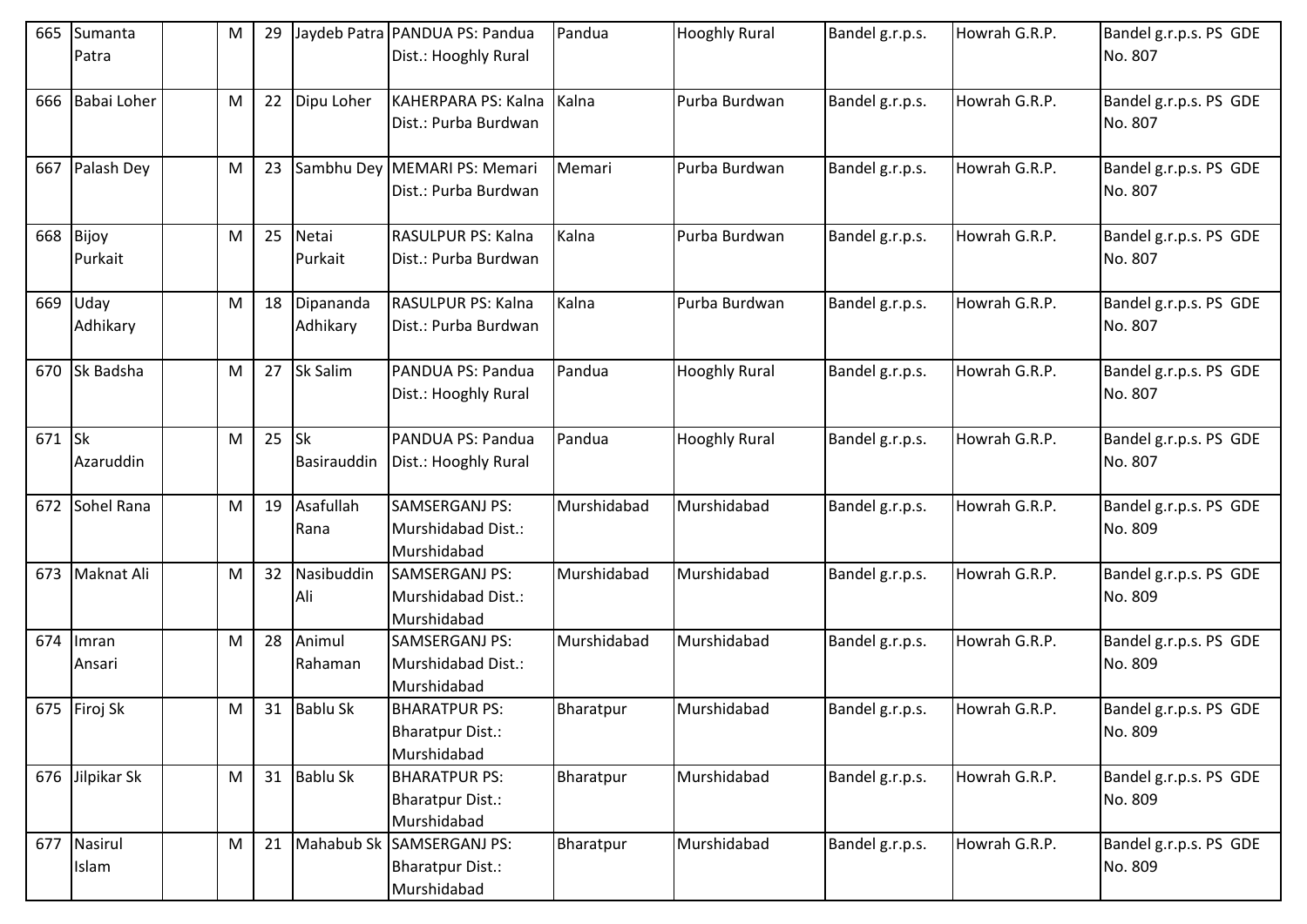| 678 | <b>Rahul Sk</b>         | M | 22 | Lalbabu Sk               | SAMSERGANJ PS:<br><b>Bharatpur Dist.:</b><br>Murshidabad                                 | Bharatpur    | Murshidabad                               | Bandel g.r.p.s. | Howrah G.R.P. | Bandel g.r.p.s. PS GDE<br>No. 809 |
|-----|-------------------------|---|----|--------------------------|------------------------------------------------------------------------------------------|--------------|-------------------------------------------|-----------------|---------------|-----------------------------------|
| 679 | Anup<br>Chatterjee      | M | 30 | Lt.anil<br>Chatterjee    | <b>CHINSURAH PS:</b><br>Chinsurah Dist.:<br>Chandannagar Police<br>Commissionerate       | Chinsurah    | Chandannagar<br>Police<br>Commissionerate | Bandel g.r.p.s. | Howrah G.R.P. | Bandel g.r.p.s. PS GDE<br>No. 809 |
| 680 | <b>Amar Faruk</b>       | M | 32 | Giyasuddin               | <b>GOYALPUKUR PS:</b><br>Chinsurah Dist.:<br>Chandannagar Police<br>Commissionerate      | Chinsurah    | Chandannagar<br>Police<br>Commissionerate | Bandel g.r.p.s. | Howrah G.R.P. | Bandel g.r.p.s. PS GDE<br>No. 809 |
| 681 | Paritosh<br>Sikder      | M | 18 | Amit Sikder              | MOGRA PS: Mogra<br>Dist.: Hooghly Rural                                                  | Mogra        | <b>Hooghly Rural</b>                      | Bandel g.r.p.s. | Howrah G.R.P. | Bandel g.r.p.s. PS GDE<br>No. 809 |
| 682 | Prasanta<br><b>Bala</b> | M | 27 | <b>Dhiren Bala</b>       | <b>BOINCHI PS: Pandua</b><br>Dist.: Hooghly Rural                                        | Pandua       | <b>Hooghly Rural</b>                      | Bandel g.r.p.s. | Howrah G.R.P. | Bandel g.r.p.s. PS GDE<br>No. 809 |
| 683 | Hriday<br><b>Biswas</b> | M | 21 | Krishna<br><b>Biswas</b> | <b>BOINCHI PS: Pandua</b><br>Dist.: Hooghly Rural                                        | Pandua       | <b>Hooghly Rural</b>                      | Bandel g.r.p.s. | Howrah G.R.P. | Bandel g.r.p.s. PS GDE<br>No. 809 |
| 684 | Sk Sabu                 | M | 40 | <b>Sk Kalad</b>          | PANDUA PS: Pandua<br>Dist.: Hooghly Rural                                                | Pandua       | <b>Hooghly Rural</b>                      | Bandel g.r.p.s. | Howrah G.R.P. | Bandel g.r.p.s. PS GDE<br>No. 809 |
| 685 | Sankar<br>Halder        | M | 48 | Amulya<br>Halder         | <b>CHANDANNAGAR PS:</b><br>Chandannagar Dist.:<br>Chandannagar Police<br>Commissionerate | Chandannagar | Chandannagar<br>Police<br>Commissionerate | Bandel g.r.p.s. | Howrah G.R.P. | Bandel g.r.p.s. PS GDE<br>No. 809 |
| 686 | <b>Nakul Dhar</b>       | M | 36 | <b>Manik Dhar</b>        | <b>GOPALPUR PS:</b><br>Balagarh Dist.:<br><b>Hooghly Rural</b>                           | Balagarh     | <b>Hooghly Rural</b>                      | Bandel g.r.p.s. | Howrah G.R.P. | Bandel g.r.p.s. PS GDE<br>No. 809 |
|     | 687 Karam Sil<br>Pandey | M | 30 | Lt Hira Moni<br>Pandey   | <b>Bhattanagar Liluah</b><br>Howrah                                                      |              | <b>Basirhat</b>                           | Belur g.r.p.s.  | Howrah G.R.P. | Belur g.r.p.s. PS GDE No.<br>684  |
| 688 | Aniket Kr<br>Show       | M |    | 24 Lt Dipak<br>Show      | Amrit Nagar Nischinda<br>Howrah                                                          |              | <b>Basirhat</b>                           | Belur g.r.p.s.  | Howrah G.R.P. | Belur g.r.p.s. PS GDE No.<br>684  |
| 689 | Akash Kr<br>Sarkar      | M | 28 | Goutam<br>Sarkar         | Ekbalpur Ekbalpur Kol-<br>23                                                             |              | <b>Basirhat</b>                           | Belur g.r.p.s.  | Howrah G.R.P. | Belur g.r.p.s. PS GDE No.<br>684  |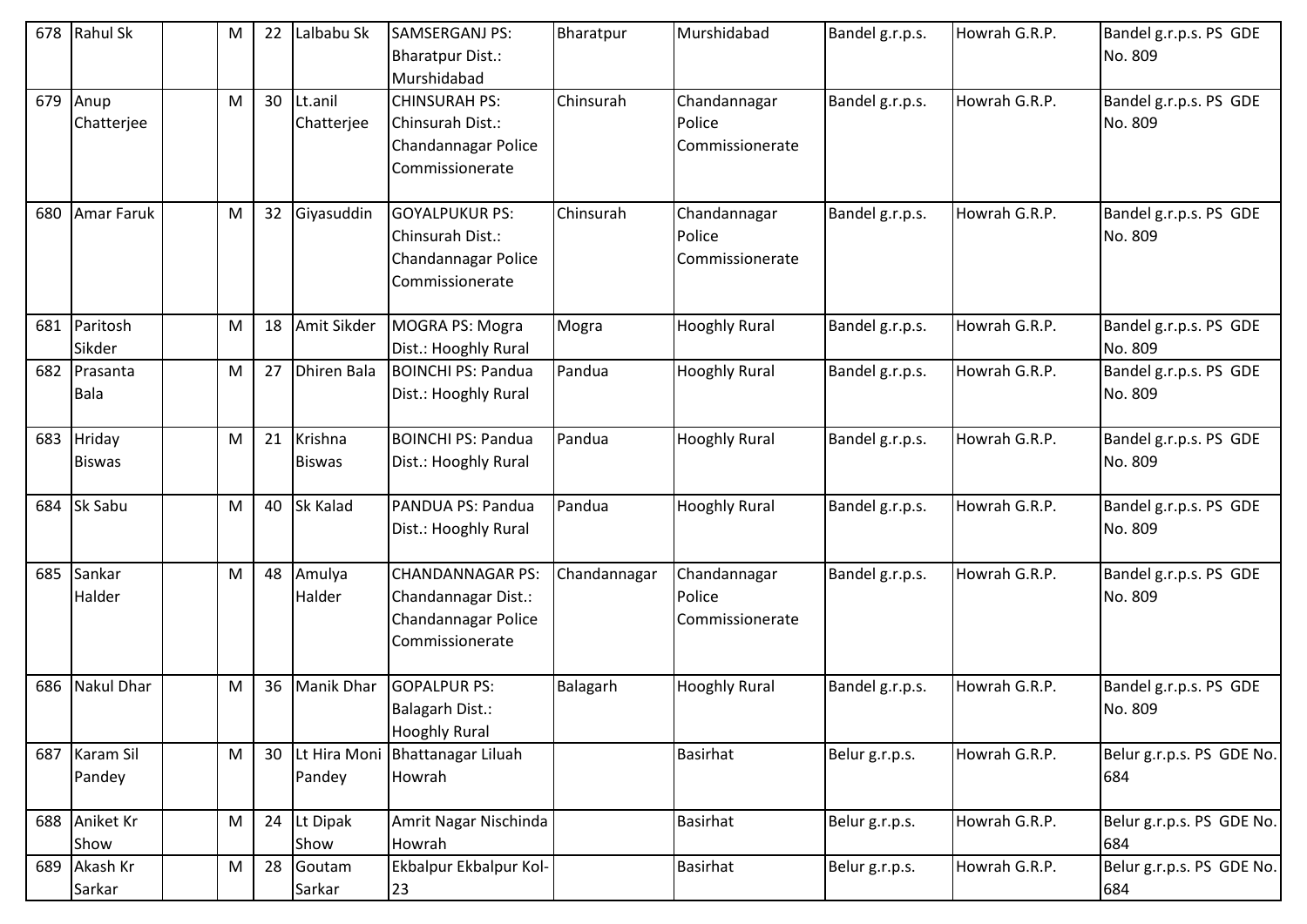|     | 690 Subhas<br>Ghosh      | M         | 52 | Lt Kenaram<br>Ghosh              | Jougram Jamalpur<br>Burdwan               | <b>Basirhat</b> | Belur g.r.p.s. | Howrah G.R.P. | Belur g.r.p.s. PS GDE No.<br>684 |
|-----|--------------------------|-----------|----|----------------------------------|-------------------------------------------|-----------------|----------------|---------------|----------------------------------|
|     | 691 Raj Kr Roy           | M         | 44 | Sunil Kr Roy                     | Sekharipukurr<br>Sekharipukurr<br>Burdwan | <b>Basirhat</b> | Belur g.r.p.s. | Howrah G.R.P. | Belur g.r.p.s. PS GDE No.<br>684 |
| 692 | Santosh Jha              | M         | 31 | Anil Jha                         | Motashibtala<br>Nischinda Howrah          | <b>Basirhat</b> | Belur g.r.p.s. | Howrah G.R.P. | Belur g.r.p.s. PS GDE No.<br>684 |
|     | 693 Prasanta<br>Sarkar   | M         | 44 | Pankaj<br>Sarkar                 | Uttarpara Uttarpara<br>Hooghly            | <b>Basirhat</b> | Belur g.r.p.s. | Howrah G.R.P. | Belur g.r.p.s. PS GDE No.<br>684 |
|     | 694 Sujit Jha            | M         | 34 | Sambhnath<br>Jha                 | Sapuipara Nischinda<br>Howrah             | <b>Basirhat</b> | Belur g.r.p.s. | Howrah G.R.P. | Belur g.r.p.s. PS GDE No.<br>684 |
|     | 695 Bappa Garai          | M         | 27 | Lt Rakhal<br>Garai               | Jhargram Jhargram<br>Jhargram             | <b>Basirhat</b> | Belur g.r.p.s. | Howrah G.R.P. | Belur g.r.p.s. PS GDE No.<br>684 |
| 696 | <b>Bikash</b><br>Maity   | M         | 29 | Ranjan<br>Maity                  | Konnagar Uttarpara<br>Hooghly             | <b>Basirhat</b> | Belur g.r.p.s. | Howrah G.R.P. | Belur g.r.p.s. PS GDE No.<br>684 |
| 697 | Sukanta Das              | M         | 37 | Nanda Lal<br>Das                 | <b>Singur Singur Hooghly</b>              | <b>Basirhat</b> | Belur g.r.p.s. | Howrah G.R.P. | Belur g.r.p.s. PS GDE No.<br>685 |
|     | 698 Anil Kr<br>Sharma    | M         | 32 | Kalpana<br>Sharma                | Bagajati Patuli Kol-83                    | <b>Basirhat</b> | Belur g.r.p.s. | Howrah G.R.P. | Belur g.r.p.s. PS GDE No.<br>685 |
| 699 | <b>Prasant Kr</b><br>Rai | M         | 18 |                                  | Abhinash Rai Rishra Rishra Hooghly        | <b>Basirhat</b> | Belur g.r.p.s. | Howrah G.R.P. | Belur g.r.p.s. PS GDE No.<br>685 |
| 700 | Utpal<br>Kundu           | M         | 42 | Lt Gouranga<br>Kundu             | <b>Bandel Chuchura</b><br>Hooghly         | <b>Basirhat</b> | Belur g.r.p.s. | Howrah G.R.P. | Belur g.r.p.s. PS GDE No.<br>695 |
| 701 | Sambhu<br>Ghosh          | M         | 45 | Lt Makhan<br>Lal Ghosh           | Konnagar Uttarpara<br>Hooghly             | <b>Basirhat</b> | Belur g.r.p.s. | Howrah G.R.P. | Belur g.r.p.s. PS GDE No.<br>695 |
| 702 | Chandan<br>Kumar         | M         | 22 | Lt Ranju<br>Prasad               | Ghoshpara Nischinda<br>Howrah             | <b>Basirhat</b> | Belur g.r.p.s. | Howrah G.R.P. | Belur g.r.p.s. PS GDE No.<br>695 |
| 703 | Ashok<br><b>Biswas</b>   | M         | 48 | Niradh<br>Baran<br><b>Biswas</b> | Baidyabati Serampore<br>Hooghly           | Basirhat        | Belur g.r.p.s. | Howrah G.R.P. | Belur g.r.p.s. PS GDE No.<br>695 |
|     | 704 Subhankar<br>Das     | M         | 19 | Rabin Das                        | Hirabanga Canning S<br>24 PGS             | Basirhat        | Belur g.r.p.s. | Howrah G.R.P. | Belur g.r.p.s. PS GDE No.<br>695 |
|     | 705 Kajal Dutta          | M         |    | 47 Guptipada<br>Dutta            | Shibtala Nischinda<br>Howrah              | <b>Basirhat</b> | Belur g.r.p.s. | Howrah G.R.P. | Belur g.r.p.s. PS GDE No.<br>695 |
|     | 706 Ronalda<br>Lepcha    | M         | 29 | Tagan<br>Lepcha                  | Chandmari Nischinda<br>Howrah             | <b>Basirhat</b> | Belur g.r.p.s. | Howrah G.R.P. | Belur g.r.p.s. PS GDE No.<br>695 |
| 707 | Subrata<br>Mondal        | ${\sf M}$ | 34 | Lt Kisari<br>Mohan<br>Mondal     | Tarakeswar<br>Tarakeswar Hooghly          | Basirhat        | Belur g.r.p.s. | Howrah G.R.P. | Belur g.r.p.s. PS GDE No.<br>697 |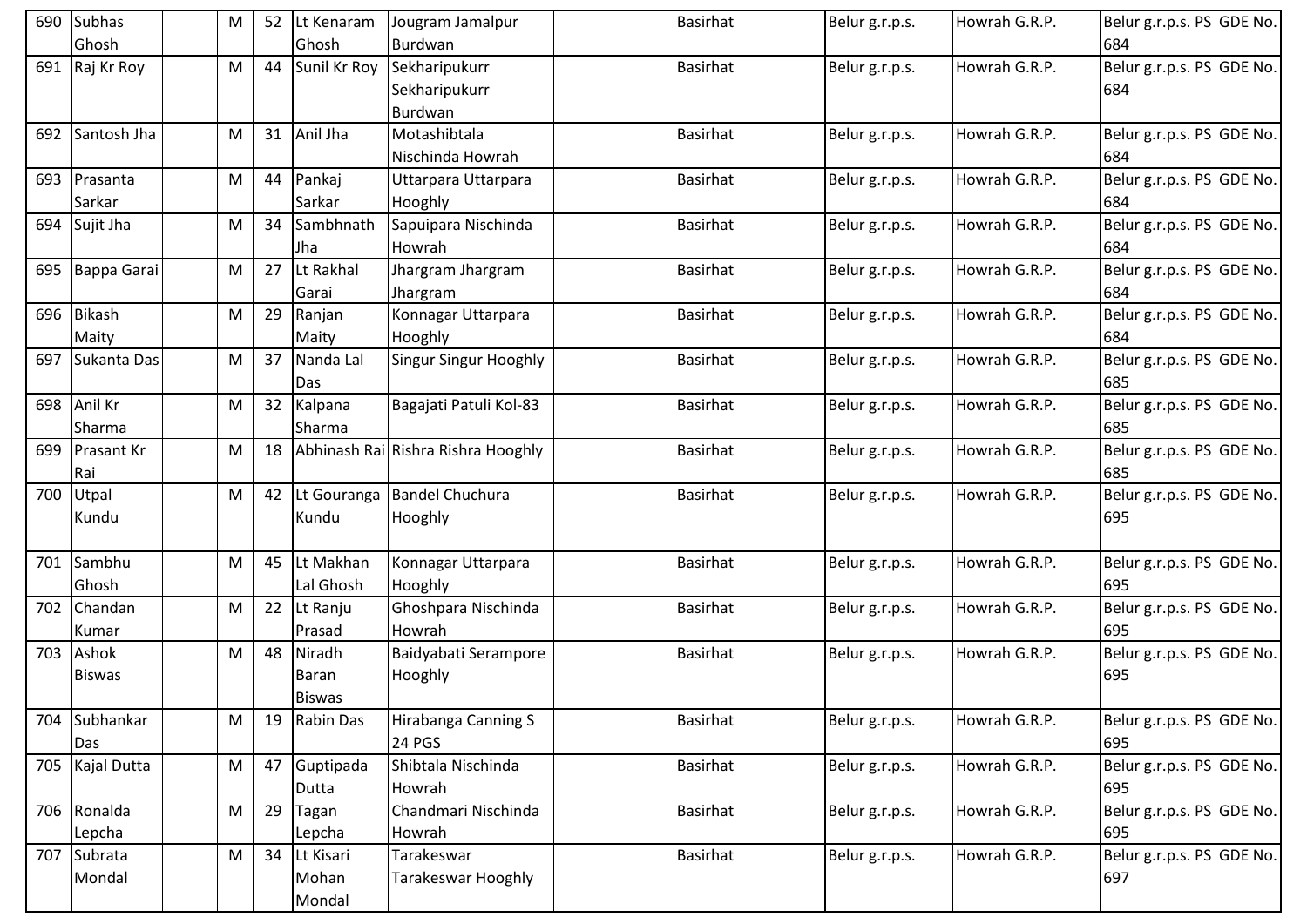| 708 | Biswajit            | M         | 24 | Prasanta    | Anandanagar                        |             | <b>Basirhat</b>      | Belur g.r.p.s. | Howrah G.R.P. | Belur g.r.p.s. PS GDE No. |
|-----|---------------------|-----------|----|-------------|------------------------------------|-------------|----------------------|----------------|---------------|---------------------------|
|     | Mondal              |           |    | Mondal      | Nischinda Howrah                   |             |                      |                |               | 697                       |
| 709 | Mohit               | M         | 24 | Sandip      | Hindmotor Uttarpara                |             | <b>Basirhat</b>      | Belur g.r.p.s. | Howrah G.R.P. | Belur g.r.p.s. PS GDE No. |
|     | Sharma              |           |    | Sharma      | Hooghly                            |             |                      |                |               | 697                       |
| 710 | Om Kr Singh         | M         | 19 | Monaj Kr    | <b>Bandel Chuchura</b>             |             | <b>Basirhat</b>      | Belur g.r.p.s. | Howrah G.R.P. | Belur g.r.p.s. PS GDE No. |
|     |                     |           |    | Singh       | Hooghly                            |             |                      |                |               | 697                       |
| 711 | <b>Hrittik</b>      | M         | 22 | Niru        | Liluah Liluah Howrah               |             | <b>Basirhat</b>      | Belur g.r.p.s. | Howrah G.R.P. | Belur g.r.p.s. PS GDE No. |
|     | Bhawalka            |           |    | Bhawlka     |                                    |             |                      |                |               | 697                       |
| 712 | Sukdeb              | M         | 49 | lLt         | Ghosla PS: Gurap                   | Gurap       | <b>Hooghly Rural</b> | Kamar kundu    | Howrah G.R.P. | Kamar kundu g.r.p.s. PS   |
|     | Ghosh               |           |    |             | Krishanadha   Dist.: Hooghly Rural |             |                      | g.r.p.s.       |               | <b>GDE No. 661</b>        |
|     |                     |           |    | n Ghosh     |                                    |             |                      |                |               |                           |
| 713 | Gourhari            | M         | 25 | Tarapada    | Surekalna PS:                      | Jamalpore   | Purba Burdwan        | Kamar kundu    | Howrah G.R.P. | Kamar kundu g.r.p.s. PS   |
|     | Das                 |           |    | Das         | Jamalpore Dist.: Purba             |             |                      | g.r.p.s.       |               | <b>GDE No. 661</b>        |
|     |                     |           |    |             | <b>Burdwan</b>                     |             |                      |                |               |                           |
| 714 | Sontosh             | M         | 53 | Lt Gopal    | Begampur PS:                       | Chanditala  | <b>Hooghly Rural</b> | Kamar kundu    | Howrah G.R.P. | Kamar kundu g.r.p.s. PS   |
|     | Chatterjee          |           |    | Krishana    | Chanditala Dist.:                  |             |                      | g.r.p.s.       |               | GDE No. 661               |
|     |                     |           |    | Chatterjee  | <b>Hooghly Rural</b>               |             |                      |                |               |                           |
| 715 | Akash               | M         | 23 | Shyamal     | Boro PS: Raina Dist.:              | Raina       | Purba Burdwan        | Kamar kundu    | Howrah G.R.P. | Kamar kundu g.r.p.s. PS   |
|     | Mukherjee           |           |    | Mukherjee   | Purba Burdwan                      |             |                      | g.r.p.s.       |               | GDE No. 661               |
|     |                     |           |    |             |                                    |             |                      |                |               |                           |
| 716 | Sanjib Pal          | M         | 47 | Lt Tarapada | Jamalpur PS:                       | Jamalpore   | Purba Burdwan        | Kamar kundu    | Howrah G.R.P. | Kamar kundu g.r.p.s. PS   |
|     |                     |           |    | Pal         | Jamalpore Dist.: Purba             |             |                      | g.r.p.s.       |               | <b>GDE No. 661</b>        |
|     |                     |           |    |             | Burdwan                            |             |                      |                |               |                           |
| 717 | <b>Sk Saifuddin</b> | M         | 45 | luddin Sk   | Nabagbag PS:                       | Burdwan     | Purba Burdwan        | Kamar kundu    | Howrah G.R.P. | Kamar kundu g.r.p.s. PS   |
|     |                     |           |    |             | Burdwan Dist.: Purba               |             |                      | g.r.p.s.       |               | <b>GDE No. 661</b>        |
|     |                     |           |    |             | Burdwan                            |             |                      |                |               |                           |
| 718 | Sk Jamirul          | M         | 40 | Soukat Sk   | Kasimnagar PS: Paikar              | Paikar      | Birbhum              | Kamar kundu    | Howrah G.R.P. | Kamar kundu g.r.p.s. PS   |
|     | <b>Sk</b>           |           |    |             | Dist.: Birbhum                     |             |                      | g.r.p.s.       |               | <b>GDE No. 661</b>        |
|     |                     |           |    |             |                                    |             |                      |                |               |                           |
| 719 | Paresh              | ${\sf M}$ | 35 | Bhadreswar  | Madpur PS:                         | Dhaniakhali | <b>Hooghly Rural</b> | Kamar kundu    | Howrah G.R.P. | Kamar kundu g.r.p.s. PS   |
|     | Malik               |           |    | Malik       | Dhaniakhali Dist.:                 |             |                      | g.r.p.s.       |               | <b>GDE No. 661</b>        |
|     |                     |           |    |             | <b>Hooghly Rural</b>               |             |                      |                |               |                           |
| 720 | Dolan Dey           | M         | 47 | Lt Balai Ch | Kotalpur PS:                       | Dhaniakhali | <b>Hooghly Rural</b> | Kamar kundu    | Howrah G.R.P. | Kamar kundu g.r.p.s. PS   |
|     |                     |           |    | Dey         | Dhaniakhali Dist.:                 |             |                      | g.r.p.s.       |               | GDE No. 661               |
|     |                     |           |    |             | <b>Hooghly Rural</b>               |             |                      |                |               |                           |
| 721 | Hiranmoy            | M         | 28 | Bijoy       | Kashipur PS: Haripal               | Haripal     | <b>Hooghly Rural</b> | Kamar kundu    | Howrah G.R.P. | Kamar kundu g.r.p.s. PS   |
|     | Samanta             |           |    | Samanta     | Dist.: Hooghly Rural               |             |                      | g.r.p.s.       |               | <b>GDE No. 671</b>        |
|     | 722 Srimanta        | M         | 25 | Pagal       | Jolkul PS: Haripal Dist.: Haripal  |             | <b>Hooghly Rural</b> | Kamar kundu    | Howrah G.R.P. | Kamar kundu g.r.p.s. PS   |
|     | Murmu               |           |    | Murmu       | <b>Hooghly Rural</b>               |             |                      | g.r.p.s.       |               | <b>GDE No. 671</b>        |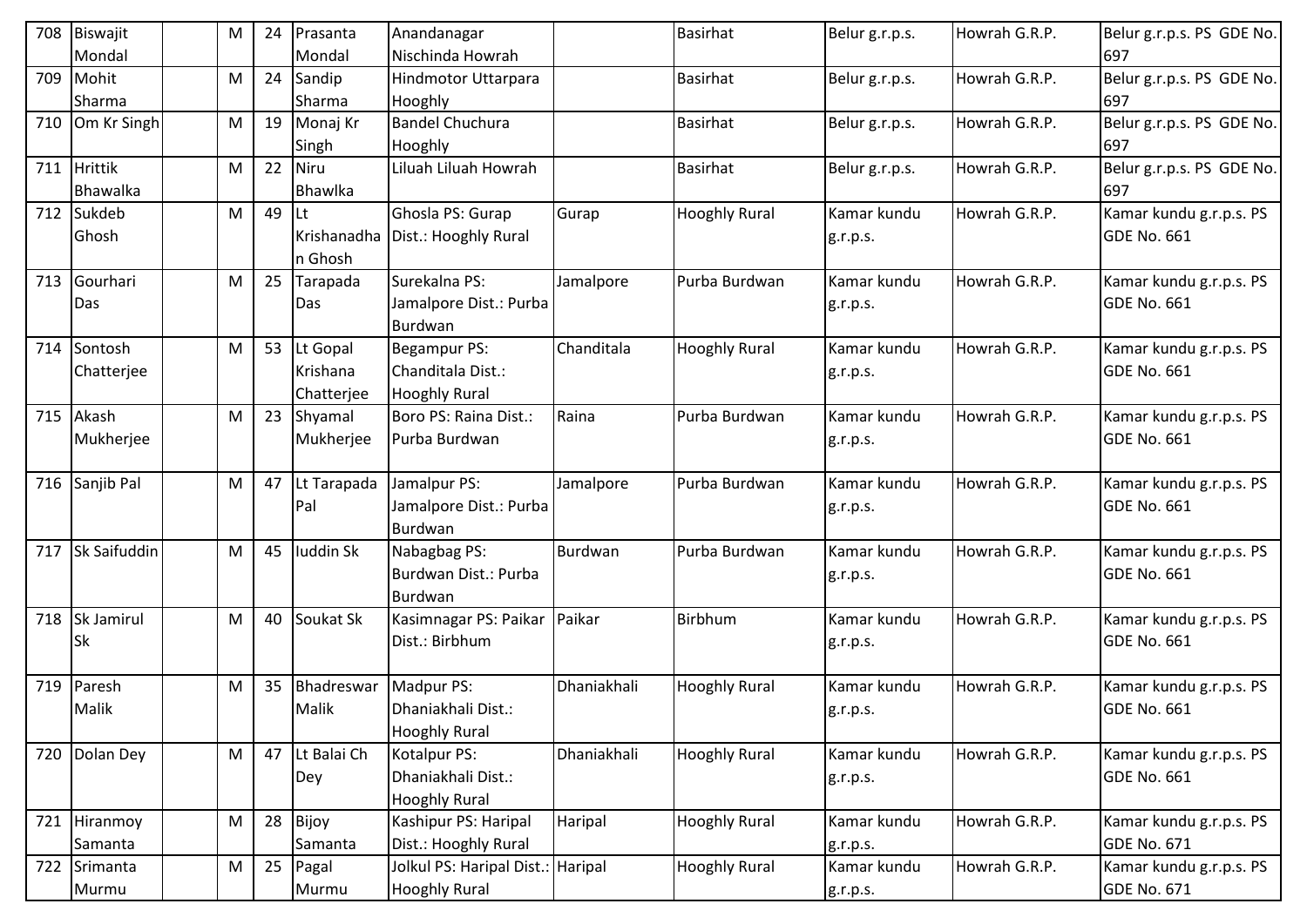| 723 | Arun Kr Das                  | M | 45 | Ramanand<br>Das              | Jiten Lahiri Rd PS:<br>Srirampore Dist.:<br>Chandannagar Police<br>Commissionerate | Srirampore    | Chandannagar<br>Police<br>Commissionerate | Kamar kundu<br>g.r.p.s. | Howrah G.R.P. | Kamar kundu g.r.p.s. PS<br>GDE No. 671        |
|-----|------------------------------|---|----|------------------------------|------------------------------------------------------------------------------------|---------------|-------------------------------------------|-------------------------|---------------|-----------------------------------------------|
| 724 | Nabakumar<br><b>Bera</b>     | M | 33 | Haradhan<br><b>Bera</b>      | <b>Bistupur PS:</b><br>Tarakeswar Dist.:<br><b>Hooghly Rural</b>                   | Tarakeswar    | <b>Hooghly Rural</b>                      | Kamar kundu<br>g.r.p.s. | Howrah G.R.P. | Kamar kundu g.r.p.s. PS<br>GDE No. 671        |
| 725 | Panchu Das                   | M | 40 | Tarak Das                    | Durgapur PS: Haripal<br>Dist.: Hooghly Rural                                       | Haripal       | <b>Hooghly Rural</b>                      | Kamar kundu<br>g.r.p.s. | Howrah G.R.P. | Kamar kundu g.r.p.s. PS<br>GDE No. 671        |
| 726 | Prasanta<br>Tudu             | M | 30 | Laskar Tudu                  | Santa PS: Goghat Dist.: Goghat<br><b>Hooghly Rural</b>                             |               | <b>Hooghly Rural</b>                      | Kamar kundu<br>g.r.p.s. | Howrah G.R.P. | Kamar kundu g.r.p.s. PS<br><b>GDE No. 671</b> |
| 727 | Kuntal<br>Gorui              | M | 21 | Debu Ghurui Rampur PS:       | Udaynarayanpur Dist.:  r<br><b>Howrah Rural</b>                                    | Udaynarayanpu | <b>Howrah Rural</b>                       | Kamar kundu<br>g.r.p.s. | Howrah G.R.P. | Kamar kundu g.r.p.s. PS<br><b>GDE No. 671</b> |
| 728 | Kamaluddin<br>Chowdhury      | M | 53 | Kamrah<br>Jamar<br>Chowdhury | Nijampur PS:<br>Madhabdihi Dist.:<br>Purba Burdwan                                 | Madhabdihi    | Purba Burdwan                             | Kamar kundu<br>g.r.p.s. | Howrah G.R.P. | Kamar kundu g.r.p.s. PS<br>GDE No. 671        |
| 729 | Sk Abbas                     | M | 34 | Sk Jamir                     | Udna PS: Khanakul<br>Dist.: Hooghly Rural                                          | Khanakul      | <b>Hooghly Rural</b>                      | Kamar kundu<br>g.r.p.s. | Howrah G.R.P. | Kamar kundu g.r.p.s. PS<br><b>GDE No. 674</b> |
| 730 | <b>Bikash</b><br>Singh       | M |    | 30 Gurupada<br>Singh         | Nighta PS: Tarakeswar<br>Dist.: Hooghly Rural                                      | Tarakeswar    | <b>Hooghly Rural</b>                      | Kamar kundu<br>g.r.p.s. | Howrah G.R.P. | Kamar kundu g.r.p.s. PS<br>GDE No. 671        |
|     | 731 Swapan<br>Singh          | M | 25 | Singh                        | Monoranjan Nighta PS: Tarakeswar Tarakeswar<br>Dist.: Hooghly Rural                |               | <b>Hooghly Rural</b>                      | Kamar kundu<br>g.r.p.s. | Howrah G.R.P. | Kamar kundu g.r.p.s. PS<br><b>GDE No. 671</b> |
| 732 | Santanu<br>Patra             | M | 27 | Barat Patra                  | Nighta PS: Tarakeswar<br>Dist.: Hooghly Rural                                      | Tarakeswar    | <b>Hooghly Rural</b>                      | Kamar kundu<br>g.r.p.s. | Howrah G.R.P. | Kamar kundu g.r.p.s. PS<br>GDE No. 674        |
| 733 | <b>Sudip Singh</b><br>Sardar | M | 23 | Sanatan<br>Singh Sardar      | Mohespur PS: Memari Memari<br>Dist.: Purba Burdwan                                 |               | Purba Burdwan                             | Kamar kundu<br>g.r.p.s. | Howrah G.R.P. | Kamar kundu g.r.p.s. PS<br>GDE No. 674        |
| 734 | <b>Sk</b><br>Nazimuddin      | M |    | 19 Sk Jakir<br>Hossain       | <b>Gholtajpur PS:</b><br>Arambagh Dist.:<br><b>Hooghly Rural</b>                   | Arambagh      | <b>Hooghly Rural</b>                      | Kamar kundu<br>g.r.p.s. | Howrah G.R.P. | Kamar kundu g.r.p.s. PS<br>GDE No. 671        |
| 735 | Pitam Sana                   | M | 20 | Goutam<br>Sana               | Kurchi PS: Arambagh<br>Dist.: Hooghly Rural                                        | Arambagh      | <b>Hooghly Rural</b>                      | Kamar kundu<br>g.r.p.s. | Howrah G.R.P. | Kamar kundu g.r.p.s. PS<br>GDE No. 674        |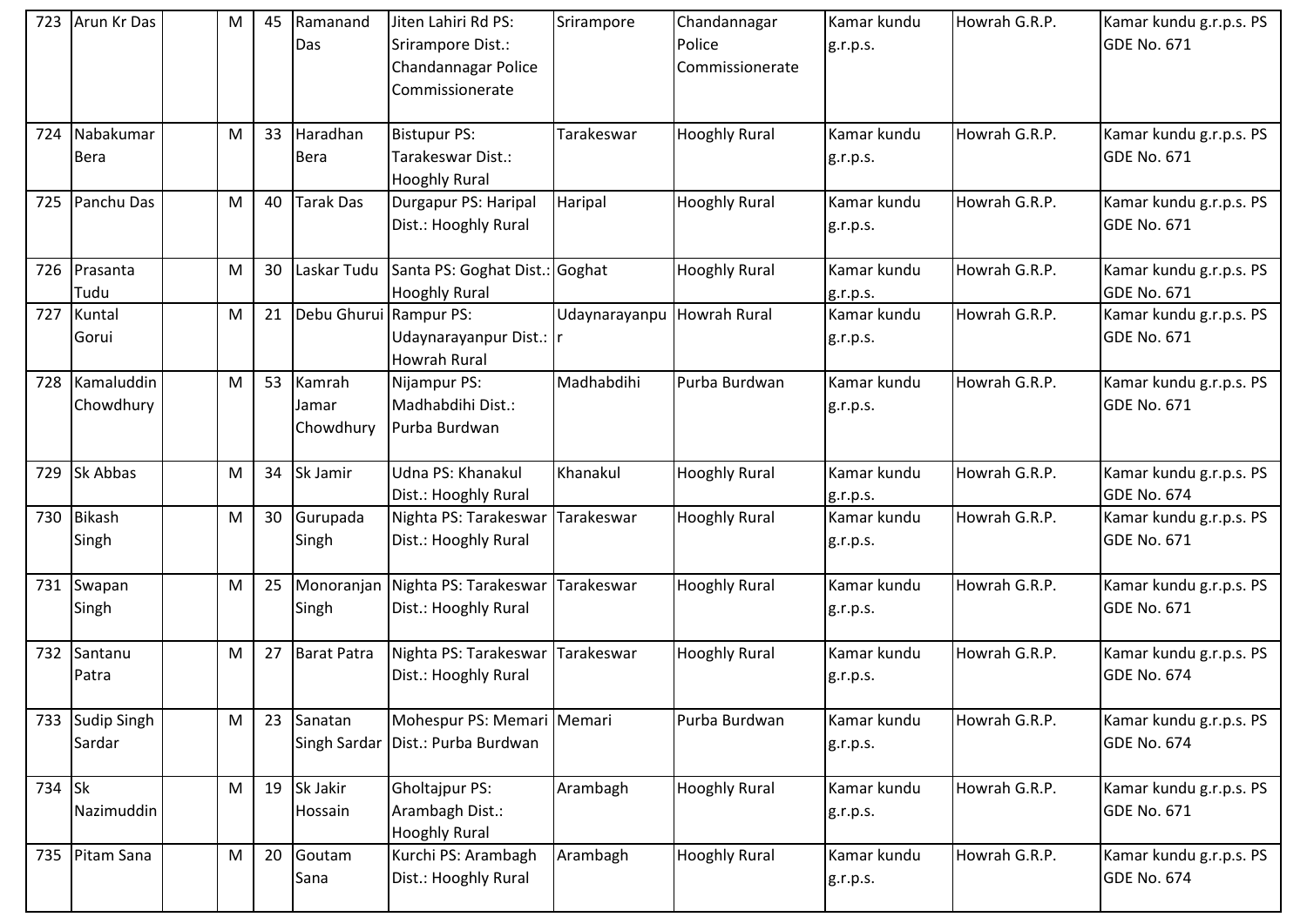| 736 | Sanju Sana               | M | 20 | Srikanta<br>Sana        | Kurchi PS: Arambagh<br>Dist.: Hooghly Rural | Arambagh   | <b>Hooghly Rural</b> | Kamar kundu<br>g.r.p.s. | Howrah G.R.P. | Kamar kundu g.r.p.s. PS<br><b>GDE No. 674</b>                        |
|-----|--------------------------|---|----|-------------------------|---------------------------------------------|------------|----------------------|-------------------------|---------------|----------------------------------------------------------------------|
| 737 | Ismail Sk                | M | 24 | Abdulla Sk              | PS: Kandi Dist.:<br>Murshidabad             | Kandi      | Murshidabad          | Katwa g.r.p.s.          | Howrah G.R.P. | Katwa g.r.p.s. PS GDE<br>No. 912                                     |
| 738 | Samiul Sk                | M | 19 | Habibur Sk              | PS: Kandi Dist.:<br>Murshidabad             | Kandi      | Murshidabad          | Katwa g.r.p.s.          | Howrah G.R.P. | Katwa g.r.p.s. PS GDE<br>No. 912                                     |
| 739 | Saheb Das                | M | 19 | Nabo Kumar<br>Das       | PS: Ketugram Dist.:<br>Purba Burdwan        | Ketugram   | Purba Burdwan        | Katwa g.r.p.s.          | Howrah G.R.P. | Katwa g.r.p.s. PS GDE<br>No. 912                                     |
| 740 | Akram Sk                 | M | 26 | Golam<br>Hossain Sk     | PS: Berhampore Dist.:<br>Murshidabad        | Berhampore | Murshidabad          | Katwa g.r.p.s.          | Howrah G.R.P. | Katwa g.r.p.s. PS GDE<br>No. 912                                     |
| 741 | Laltu Sk                 | M | 23 | Lt.fazlul Sk            |                                             |            | <b>Basirhat</b>      | Sainthia g.r.p.s.       | Howrah G.R.P. | Sainthia g.r.p.s. PS GDE<br>No. 630                                  |
|     | 742 Ayen<br>Chwdhary     | M | 25 | Srikanta<br>Chwdhary    |                                             |            | <b>Basirhat</b>      | Sainthia g.r.p.s.       | Howrah G.R.P. | Sainthia g.r.p.s. PS GDE<br>No. 630                                  |
| 743 | Jasim Sk                 | M | 18 | Samsudin Sk             |                                             |            | <b>Basirhat</b>      | Sainthia g.r.p.s.       | Howrah G.R.P. | Sainthia g.r.p.s. PS GDE<br>No. 630                                  |
| 744 | Chattu<br>Mondal         | M | 28 | Lt-mukto<br>Mondal      |                                             |            | <b>Basirhat</b>      | Sainthia g.r.p.s.       | Howrah G.R.P. | Sainthia g.r.p.s. PS<br><b>Outpost Rampurhat</b><br>GRPP GDE No. 598 |
| 745 | Somnath<br>Kirtonia      | M | 28 | Ranjit<br>Kirtonia      | Jirat Balagarh Hooghly                      |            | <b>Basirhat</b>      | Sheoraphuli<br>g.r.p.s. | Howrah G.R.P. | Sheoraphuli g.r.p.s. PS<br><b>GDE No. 656</b>                        |
| 746 | Sk Selim                 | M | 39 | Sk Akbar Ali            | Rajarambati Mogra<br>Hooghly                |            | <b>Basirhat</b>      | Sheoraphuli<br>g.r.p.s. | Howrah G.R.P. | Sheoraphuli g.r.p.s. PS<br><b>GDE No. 656</b>                        |
| 747 | Rajib Pandit             | M | 29 | Bhanu<br>Pandit         | Noyara Kalna Purba<br>Burdwan               |            | <b>Basirhat</b>      | Sheoraphuli<br>g.r.p.s. | Howrah G.R.P. | Sheoraphuli g.r.p.s. PS<br><b>GDE No. 656</b>                        |
|     | 748 Sk Siraj             | M | 47 | Sk Abdul<br>Hamid       | rajarambati Mogra<br>Hooghly                |            | <b>Basirhat</b>      | Sheoraphuli<br>g.r.p.s. | Howrah G.R.P. | Sheoraphuli g.r.p.s. PS<br><b>GDE No. 656</b>                        |
| 749 | Suman<br>Maity           | M | 35 | <b>Kinkar Maity</b>     | Ashtara Tarakeswar<br>Hooghly               |            | Basirhat             | Sheoraphuli<br>g.r.p.s. | Howrah G.R.P. | Sheoraphuli g.r.p.s. PS<br><b>GDE No. 656</b>                        |
|     | 750 Souvik<br>Ghosh      | M | 23 | Uttam<br>Ghosh          | Begut Memari Purba<br>Burdwan               |            | <b>Basirhat</b>      | Sheoraphuli<br>g.r.p.s. | Howrah G.R.P. | Sheoraphuli g.r.p.s. PS<br><b>GDE No. 656</b>                        |
| 751 | Subrata Roy              | M | 26 | <b>Tarak Roy</b>        | Gourangapur<br><b>Bhadreswar Hooghly</b>    |            | <b>Basirhat</b>      | Sheoraphuli<br>g.r.p.s. | Howrah G.R.P. | Sheoraphuli g.r.p.s. PS<br><b>GDE No. 656</b>                        |
|     | 752 Biswajit<br>Kayaldar | M | 31 | Lt. Niranjan<br>Kyaldar | Gopalpur Balagarh<br>Hooghly                |            | <b>Basirhat</b>      | Sheoraphuli<br>g.r.p.s. | Howrah G.R.P. | Sheoraphuli g.r.p.s. PS<br><b>GDE No. 656</b>                        |
| 753 | Shyamal<br>Manna         | M | 38 | Sasadhar<br>Manna       | Mosat Chinditala<br>Hooghly                 |            | <b>Basirhat</b>      | Sheoraphuli<br>g.r.p.s. | Howrah G.R.P. | Sheoraphuli g.r.p.s. PS<br><b>GDE No. 656</b>                        |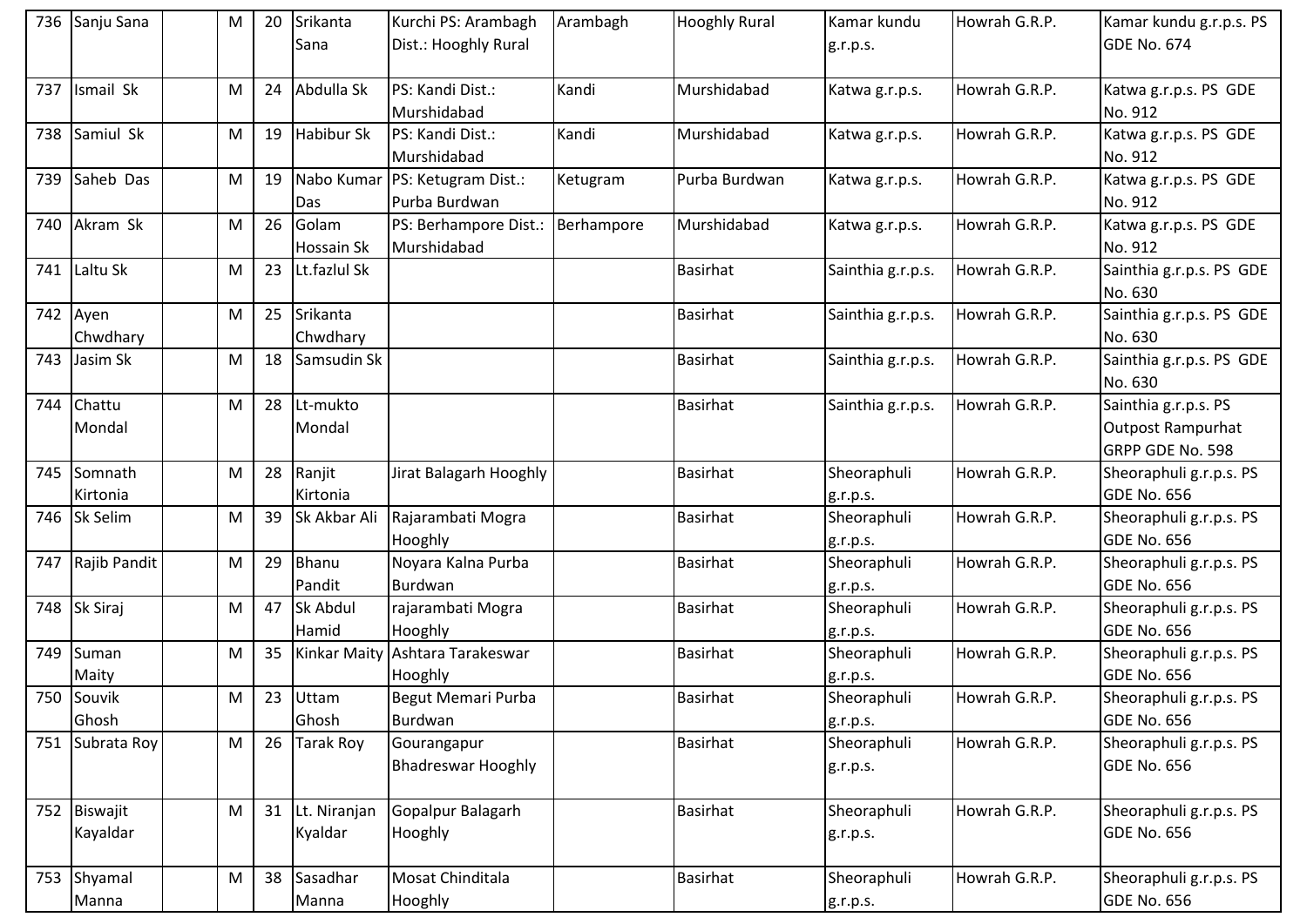|     | 754 Amirul         | М | 31 | Sadem Ali             | <b>Math Masipur</b>               | <b>Basirhat</b> | Sheoraphuli | Howrah G.R.P. | Sheoraphuli g.r.p.s. PS |
|-----|--------------------|---|----|-----------------------|-----------------------------------|-----------------|-------------|---------------|-------------------------|
|     | <b>Mallick</b>     |   |    | Mallick               | Jamalpur Hooghly                  |                 | g.r.p.s.    |               | <b>GDE No. 656</b>      |
| 755 | Mintu              | M | 35 | <b>Dilip Ghosh</b>    | Serbaj Chandrokona                | <b>Basirhat</b> | Sheoraphuli | Howrah G.R.P. | Sheoraphuli g.r.p.s. PS |
|     | Ghosh              |   |    |                       | Paschim Medinipur                 |                 | g.r.p.s.    |               | <b>GDE No. 656</b>      |
| 756 | Pankaj             | M | 46 | Naliniranjan          | Klyani Kalyani Nadia              | <b>Basirhat</b> | Sheoraphuli | Howrah G.R.P. | Sheoraphuli g.r.p.s. PS |
|     | Mondal             |   |    | Mondal                |                                   |                 | g.r.p.s.    |               | <b>GDE No. 656</b>      |
| 757 | <b>Bablu Dolui</b> | M | 42 | <b>Balai Dolui</b>    | Bamanpara Khanakul                | <b>Basirhat</b> | Sheoraphuli | Howrah G.R.P. | Sheoraphuli g.r.p.s. PS |
|     |                    |   |    |                       | Hooghly                           |                 | g.r.p.s.    |               | <b>GDE No. 656</b>      |
| 758 | <b>Sk Amin</b>     | M | 18 | <b>Sk Montu</b>       | Chatra Serampore                  | <b>Basirhat</b> | Sheoraphuli | Howrah G.R.P. | Sheoraphuli g.r.p.s. PS |
|     |                    |   |    |                       | Hooghly                           |                 | g.r.p.s.    |               | <b>GDE No. 656</b>      |
| 759 | Ansar Ali          | M | 40 | Lt. Jamal Ali         | Sahaganj Chinsurah                | <b>Basirhat</b> | Sheoraphuli | Howrah G.R.P. | Sheoraphuli g.r.p.s. PS |
|     |                    |   |    |                       | Hooghly                           |                 | g.r.p.s.    |               | <b>GDE No. 665</b>      |
| 760 | Gopal              | M | 45 |                       | Lt. Haradhan Lalthaba Dhaniakhali | <b>Basirhat</b> | Sheoraphuli | Howrah G.R.P. | Sheoraphuli g.r.p.s. PS |
|     | Dhara              |   |    | <b>Dhara</b>          | Hooghly                           |                 | g.r.p.s.    |               | <b>GDE No. 656</b>      |
|     | 761 Anada          | M | 55 | Lt.                   | Kishorpur Khanakul                | <b>Basirhat</b> | Sheoraphuli | Howrah G.R.P. | Sheoraphuli g.r.p.s. PS |
|     | Digpoti            |   |    | Bishnupada<br>Digpati | Hooghly                           |                 | g.r.p.s.    |               | <b>GDE No. 665</b>      |
| 762 | Rajesh             | M | 27 | Bholanath             | Karola Polba Hooghly              | <b>Basirhat</b> | Sheoraphuli | Howrah G.R.P. | Sheoraphuli g.r.p.s. PS |
|     | <b>Dhara</b>       |   |    | <b>Dhara</b>          |                                   |                 | g.r.p.s.    |               | <b>GDE No. 665</b>      |
| 763 | <b>Tarun Dutta</b> | M | 40 | Lt. Nepal             | Beraberi Singur                   | <b>Basirhat</b> | Sheoraphuli | Howrah G.R.P. | Sheoraphuli g.r.p.s. PS |
|     |                    |   |    | Dutta                 | Hooghly                           |                 | g.r.p.s.    |               | <b>GDE No. 665</b>      |
| 764 | Sk Jahidul         | M | 27 | Sk Nijam              | Kathalia Polba                    | <b>Basirhat</b> | Sheoraphuli | Howrah G.R.P. | Sheoraphuli g.r.p.s. PS |
|     | Alimollah          |   |    | Alimollah             | Hooghly                           |                 | g.r.p.s.    |               | <b>GDE No. 665</b>      |
| 765 | Alok               | M | 55 | Lt. Banomali          | <b>Bandel Chinsurah</b>           | <b>Basirhat</b> | Sheoraphuli | Howrah G.R.P. | Sheoraphuli g.r.p.s. PS |
|     | Chatterjee         |   |    | Chatterjee            | Hooghly                           |                 | g.r.p.s.    |               | <b>GDE No. 665</b>      |
|     |                    |   |    |                       |                                   |                 |             |               |                         |
| 766 | <b>Sk</b>          | M | 38 | Sk Asraf Ali          | Keshalpur Arambag                 | <b>Basirhat</b> | Sheoraphuli | Howrah G.R.P. | Sheoraphuli g.r.p.s. PS |
|     | Sahensha           |   |    |                       | Hooghly                           |                 | g.r.p.s.    |               | <b>GDE No. 665</b>      |
|     | 767 Atanu          | M |    | 30 Dilip Konar        | Bangai Goghat                     | <b>Basirhat</b> | Sheoraphuli | Howrah G.R.P. | Sheoraphuli g.r.p.s. PS |
|     | Konar              |   |    |                       | Hooghly                           |                 | g.r.p.s.    |               | <b>GDE No. 665</b>      |
| 768 | Subhajit           | M | 23 | Sunil Halder          | Rabundranagar                     | <b>Basirhat</b> | Sheoraphuli | Howrah G.R.P. | Sheoraphuli g.r.p.s. PS |
|     | Halder             |   |    |                       | Chinsurah Hooghly                 |                 | g.r.p.s.    |               | <b>GDE No. 665</b>      |
| 769 | Sk Jahangir        | M | 32 | Sk Sajahan            | Jatpur Arambag                    | <b>Basirhat</b> | Sheoraphuli | Howrah G.R.P. | Sheoraphuli g.r.p.s. PS |
|     |                    |   |    |                       | Hooghly                           |                 | g.r.p.s.    |               | <b>GDE No. 665</b>      |
| 770 | Sk Jahir           | M | 36 | <b>Sk Taher</b>       | <b>Haripal Haripal</b>            | <b>Basirhat</b> | Sheoraphuli | Howrah G.R.P. | Sheoraphuli g.r.p.s. PS |
|     |                    |   |    |                       | Hooghly                           |                 | g.r.p.s.    |               | <b>GDE No. 665</b>      |
| 771 | Sk Omar            | M | 32 | <b>Sk Sirajul</b>     | <b>Haripal Haripal</b>            | <b>Basirhat</b> | Sheoraphuli | Howrah G.R.P. | Sheoraphuli g.r.p.s. PS |
|     |                    |   |    |                       | Hooghly                           |                 | g.r.p.s.    |               | <b>GDE No. 665</b>      |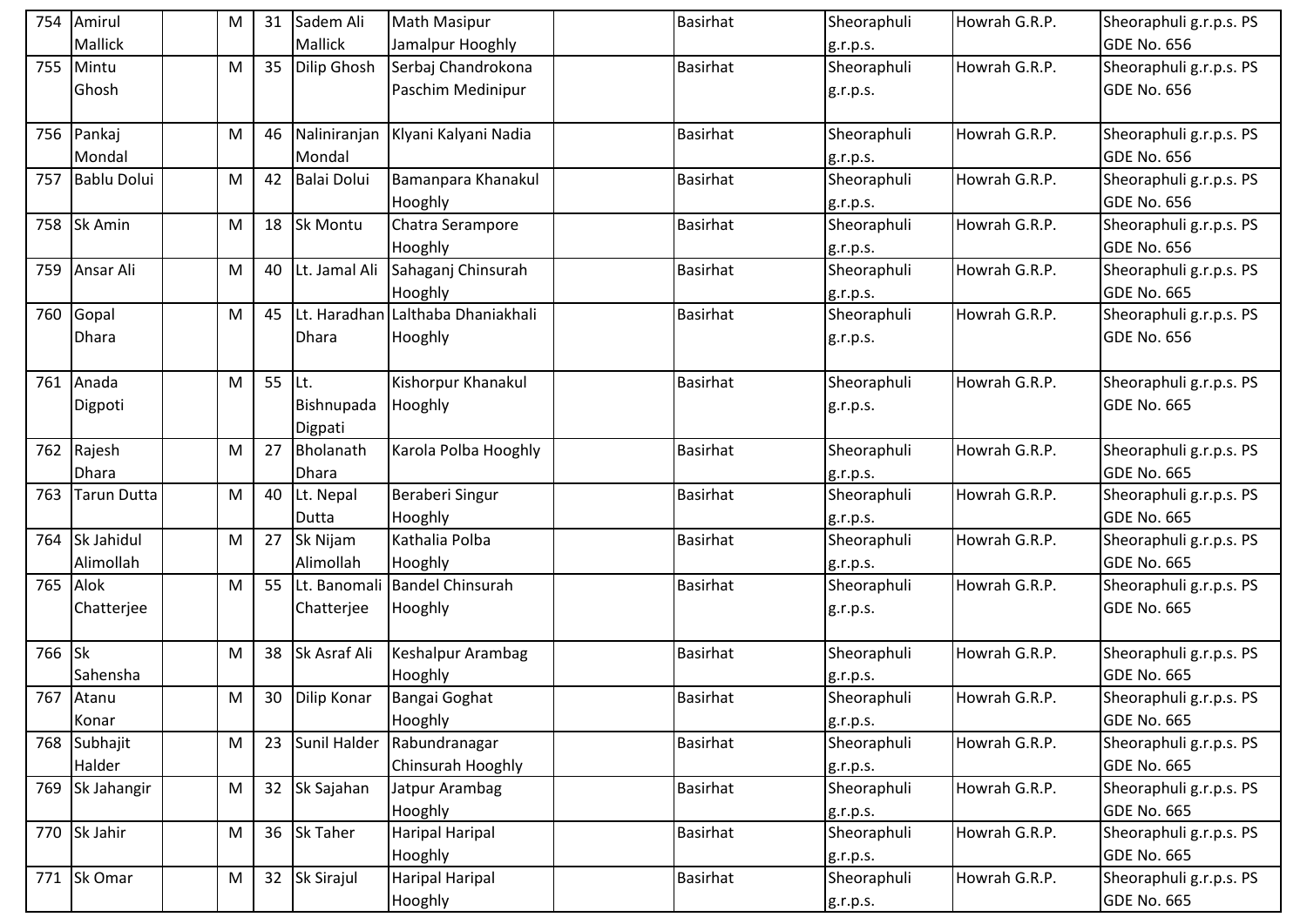| 772 | Ankon Das         | M         | 24 | <b>Ashok Das</b> | Chowdhury Para Lane<br>Chatterjeehat Kol-04 | <b>Basirhat</b> | Sheoraphuli<br>g.r.p.s. | Howrah G.R.P. | Sheoraphuli g.r.p.s. PS<br><b>GDE No. 665</b> |
|-----|-------------------|-----------|----|------------------|---------------------------------------------|-----------------|-------------------------|---------------|-----------------------------------------------|
|     |                   |           |    |                  |                                             |                 |                         |               |                                               |
| 773 | Chiranjit         | M         | 23 | Swapan           | Bag Danga Habra 24                          | <b>Basirhat</b> | Sheoraphuli             | Howrah G.R.P. | Sheoraphuli g.r.p.s. PS                       |
|     | Sardar            |           |    | Sarder           | Pgs(N)                                      |                 | g.r.p.s.                |               | <b>GDE No. 665</b>                            |
| 774 | Achinta Ray       | M         | 43 | Shibu Ray        | Tokipur Pursurah                            | Basirhat        | Sheoraphuli             | Howrah G.R.P. | Sheoraphuli g.r.p.s. PS                       |
|     |                   |           |    |                  | Hooghly                                     |                 | g.r.p.s.                |               | <b>GDE No. 665</b>                            |
| 775 | Sk Nouser         | M         | 50 | <b>Sk Sajed</b>  | Nim Dangi Pursurah                          | Basirhat        | Sheoraphuli             | Howrah G.R.P. | Sheoraphuli g.r.p.s. PS                       |
|     |                   |           |    |                  | Hooghly                                     |                 | g.r.p.s.                |               | <b>GDE No. 665</b>                            |
| 776 | Goutam            | M         | 31 | Manoranjan       | Jangalpara Pursurah                         | <b>Basirhat</b> | Sheoraphuli             | Howrah G.R.P. | Sheoraphuli g.r.p.s. PS                       |
|     | Kanrar            |           |    | Konrar           | Hooghly                                     |                 | g.r.p.s.                |               | <b>GDE No. 665</b>                            |
| 777 | Gobinda           | M         | 28 | Goutam           | Bagbari Tarakeswar                          | Basirhat        | Sheoraphuli             | Howrah G.R.P. | Sheoraphuli g.r.p.s. PS                       |
|     | Sadhukhan         |           |    | Sadhukhan        | Hooghly                                     |                 | g.r.p.s.                |               | <b>GDE No. 665</b>                            |
| 778 | Rakhal            | M         | 22 | Naba Kr          | Nim Dangi Panduah                           | Basirhat        | Sheoraphuli             | Howrah G.R.P. | Sheoraphuli g.r.p.s. PS                       |
|     | Sasmal            |           |    | Sasmal           | Hooghly                                     |                 | g.r.p.s.                |               | <b>GDE No. 665</b>                            |
| 779 | Nandankan         | M         | 57 | Jagadish         | Nabapara Panduah                            | Basirhat        | Sheoraphuli             | Howrah G.R.P. | Sheoraphuli g.r.p.s. PS                       |
|     | an                |           |    | Chakraborty      | Hooghly                                     |                 | g.r.p.s.                |               | <b>GDE No. 665</b>                            |
|     | Chakrabort        |           |    |                  |                                             |                 |                         |               |                                               |
|     |                   |           |    |                  |                                             |                 |                         |               |                                               |
| 780 | <b>Rinku Sk</b>   | M         | 30 | Joynal Sk        | <b>Haripal Haripal</b>                      | <b>Basirhat</b> | Sheoraphuli             | Howrah G.R.P. | Sheoraphuli g.r.p.s. PS                       |
|     |                   |           |    |                  | Hooghly                                     |                 | g.r.p.s.                |               | <b>GDE No. 665</b>                            |
| 781 | <b>Masaraf Sk</b> | M         | 18 | Anowar Sk        | Haripal Haripal                             | Basirhat        | Sheoraphuli             | Howrah G.R.P. | Sheoraphuli g.r.p.s. PS                       |
|     |                   |           |    |                  | Hooghly                                     |                 | g.r.p.s.                |               | <b>GDE No. 665</b>                            |
| 782 | Prasanta          | M         | 28 | Biswanath        | Raj Ballabbati Haripal                      | <b>Basirhat</b> | Sheoraphuli             | Howrah G.R.P. | Sheoraphuli g.r.p.s. PS                       |
|     | <b>Bhui</b>       |           |    | <b>Bhui</b>      | Hooghly                                     |                 | g.r.p.s.                |               | <b>GDE No. 665</b>                            |
| 783 | Dilip Ruidas      | M         | 22 | Lt. Sukumar      | <b>Ekbalpur Haripal</b>                     | Basirhat        | Sheoraphuli             | Howrah G.R.P. | Sheoraphuli g.r.p.s. PS                       |
|     |                   |           |    | Ruidas           | Hooghly                                     |                 | g.r.p.s.                |               | <b>GDE No. 665</b>                            |
|     |                   |           |    |                  |                                             |                 |                         |               |                                               |
| 784 | Hiranmoy          | M         | 23 | Jaganath         | Hati Pursurah Hooghly                       | <b>Basirhat</b> | Sheoraphuli             | Howrah G.R.P. | Sheoraphuli g.r.p.s. PS                       |
|     | Maity             |           |    | Maity            |                                             |                 | g.r.p.s.                |               | <b>GDE No. 665</b>                            |
| 785 | Sk Alamgir        | M         | 40 | Sk Ali Azam      | Kelepara Pursurah                           | Basirhat        | Sheoraphuli             | Howrah G.R.P. | Sheoraphuli g.r.p.s. PS                       |
|     |                   |           |    |                  | Hooghly                                     |                 | g.r.p.s.                |               | <b>GDE No. 665</b>                            |
| 786 | Surajit           | M         | 31 | Lt. Sahadeb      | Dewanveri Singur                            | <b>Basirhat</b> | Sheoraphuli             | Howrah G.R.P. | Sheoraphuli g.r.p.s. PS                       |
|     | Ruidas            |           |    | Ruidas           | Hooghly                                     |                 | g.r.p.s.                |               | <b>GDE No. 665</b>                            |
|     |                   |           |    |                  |                                             |                 |                         |               |                                               |
| 787 | Suman Das         | ${\sf M}$ | 36 | Hari Sadhan      | Raina Raina Purba                           | <b>Basirhat</b> | Sheoraphuli             | Howrah G.R.P. | Sheoraphuli g.r.p.s. PS                       |
|     |                   |           |    | Das              | Burdwan                                     |                 | g.r.p.s.                |               | <b>GDE No. 665</b>                            |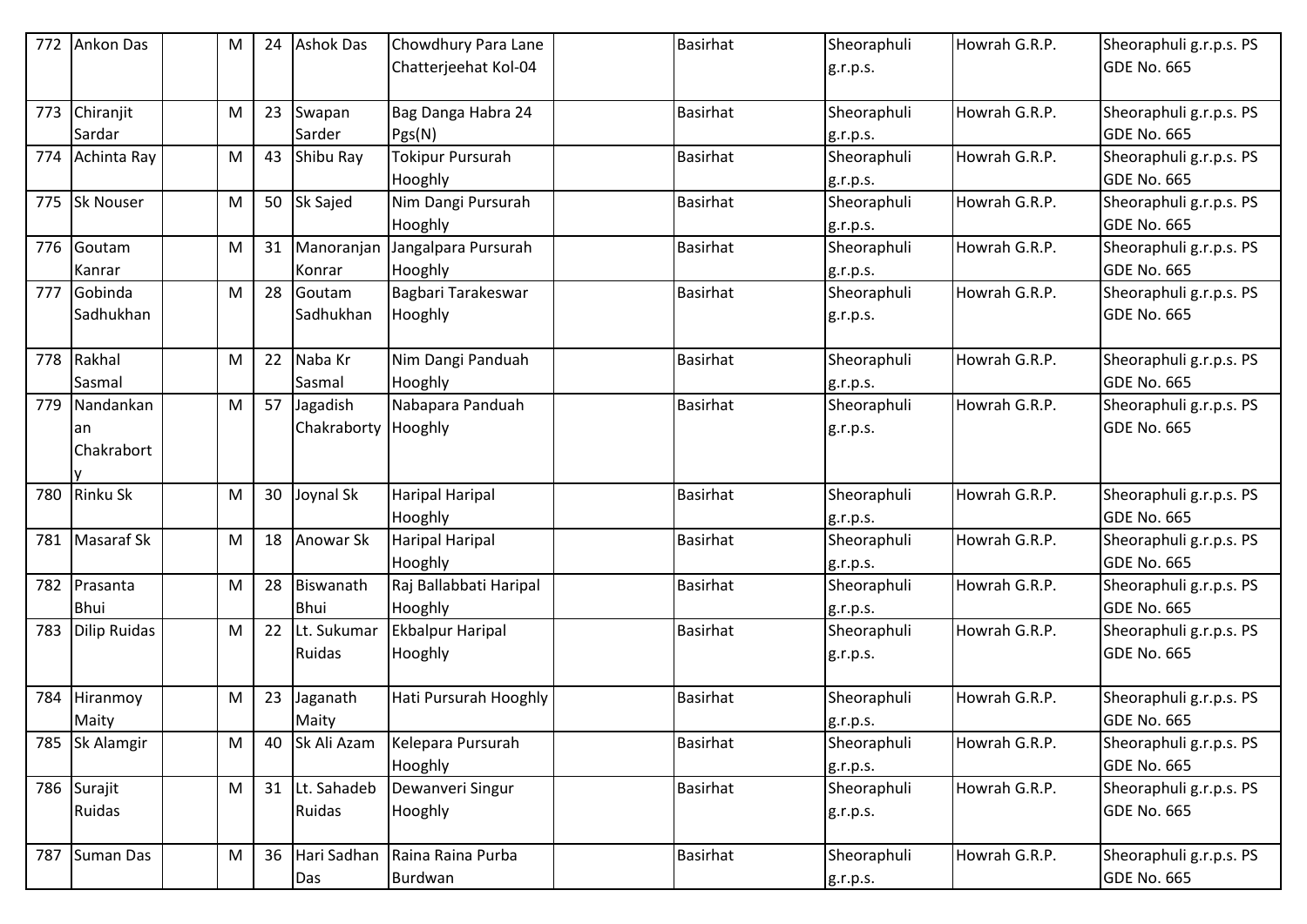| 788 | Riyazul<br>Haque             | M         | 45 | Samsul<br>Haque               | Kakinara Jangipara 24<br>Pgs(N)         | <b>Basirhat</b> | Sheoraphuli<br>g.r.p.s. | Howrah G.R.P. | Sheoraphuli g.r.p.s. PS<br>Outpost Chandannagar<br>GRPP GDE No. 357 |
|-----|------------------------------|-----------|----|-------------------------------|-----------------------------------------|-----------------|-------------------------|---------------|---------------------------------------------------------------------|
| 789 | Dibyendu<br>Roy<br>Chowdhury | M         |    | 22 Lt. Dilip Roy<br>Chowdhury | Konnagar Uttarpara<br>Hooghly           | Basirhat        | Sheoraphuli<br>g.r.p.s. | Howrah G.R.P. | Sheoraphuli g.r.p.s. PS<br>Outpost Chandannagar<br>GRPP GDE No. 357 |
| 790 | Gaya<br>Prasad               | M         | 43 | Indrajit<br>Prasad            | B.T Rd Kastipur Kol-2                   | Basirhat        | Sheoraphuli<br>g.r.p.s. | Howrah G.R.P. | Sheoraphuli g.r.p.s. PS<br>Outpost Chandannagar<br>GRPP GDE No. 357 |
| 791 | Satish                       | ${\sf M}$ | 32 | Rajaram                       | Gazibad Sahebbaba<br>Gazibad(Delhi)     | <b>Basirhat</b> | Sheoraphuli<br>g.r.p.s. | Howrah G.R.P. | Sheoraphuli g.r.p.s. PS<br>Outpost Chandannagar<br>GRPP GDE No. 357 |
| 792 | Surajit<br>Chakrabort        | M         |    | 27 Swapan<br>Chakraborty      | Dhaniakhali<br>Dhaniakhali Hooghly      | <b>Basirhat</b> | Sheoraphuli<br>g.r.p.s. | Howrah G.R.P. | Sheoraphuli g.r.p.s. PS<br>Outpost Chandannagar<br>GRPP GDE No. 357 |
| 793 | Ranjeet Kr<br>Saha           | M         |    | 31 Bharat<br>Jaiswas          | Jagadal Jangipara 24<br>Pgs(N)          | <b>Basirhat</b> | Sheoraphuli<br>g.r.p.s. | Howrah G.R.P. | Sheoraphuli g.r.p.s. PS<br>Outpost Chandannagar<br>GRPP GDE No. 357 |
| 794 | Vijoy Kumar                  | ${\sf M}$ | 48 | Srideswar<br>Singh            | Jagadal Jangipara 24<br>Pgs(N)          | <b>Basirhat</b> | Sheoraphuli<br>g.r.p.s. | Howrah G.R.P. | Sheoraphuli g.r.p.s. PS<br>Outpost Chandannagar<br>GRPP GDE No. 357 |
| 795 | Ranjan<br>Malik              | M         |    | 25 Ajit Malik                 | Bhadreswar<br><b>Bhadreswar Hooghly</b> | <b>Basirhat</b> | Sheoraphuli<br>g.r.p.s. | Howrah G.R.P. | Sheoraphuli g.r.p.s. PS<br>Outpost Chandannagar<br>GRPP GDE No. 357 |
| 796 | Umesh Kr<br>Mishra           | ${\sf M}$ |    | 42 Lt. Narayan<br>Mishra      | Megnajutmil Jangipara<br>24 Pgs(N)      | <b>Basirhat</b> | Sheoraphuli<br>g.r.p.s. | Howrah G.R.P. | Sheoraphuli g.r.p.s. PS<br>Outpost Chandannagar<br>GRPP GDE No. 357 |
| 797 | Ram Prasad<br>Koley          | M         |    | 53 Bhuram<br>Koley            | Tarakeswar<br><b>Tarakeswar Hooghly</b> | Basirhat        | Sheoraphuli<br>g.r.p.s. | Howrah G.R.P. | Sheoraphuli g.r.p.s. PS<br>Outpost Chandannagar<br>GRPP GDE No. 357 |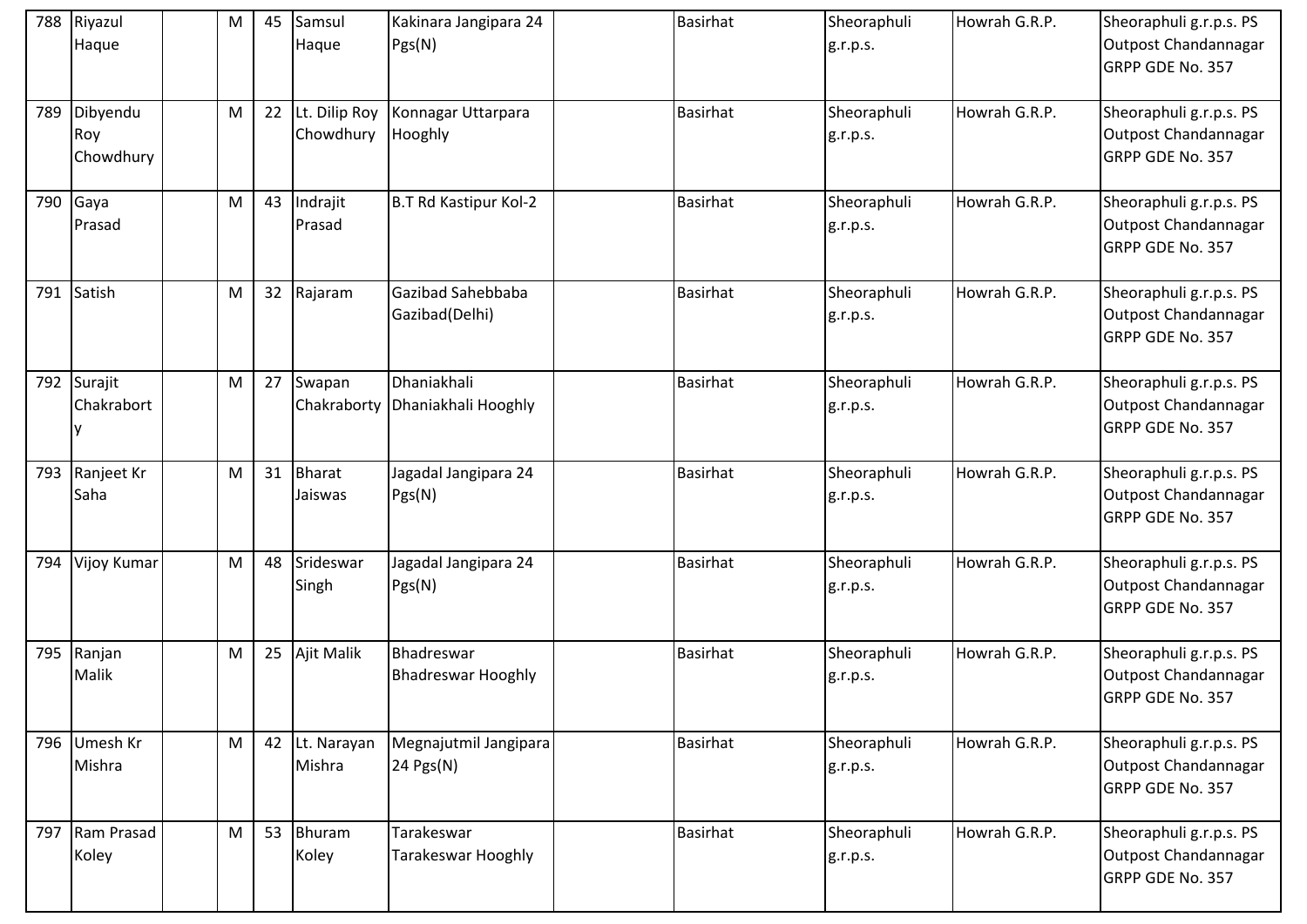| 798 | Manu<br>Kewat          | M | 48 |                      | Dukhi Kewat Jagadal Jangipara 24<br>Pgs(N) | <b>Basirhat</b> | Sheoraphuli<br>g.r.p.s. | Howrah G.R.P. | Sheoraphuli g.r.p.s. PS<br>Outpost Chandannagar<br>GRPP GDE No. 357 |
|-----|------------------------|---|----|----------------------|--------------------------------------------|-----------------|-------------------------|---------------|---------------------------------------------------------------------|
| 799 | Harendrana<br>th Paria | M |    | 52 Satish Paria      | Dhuliyan Samserganj<br>Murshidabad         | Basirhat        | Sheoraphuli<br>g.r.p.s. | Howrah G.R.P. | Sheoraphuli g.r.p.s. PS<br>Outpost Chandannagar<br>GRPP GDE No. 357 |
| 800 | Guddu<br>Shaw          | M | 24 | Ram Shaw             | <b>Bally Bally Howrah</b>                  | Basirhat        | Sheoraphuli<br>g.r.p.s. | Howrah G.R.P. | Sheoraphuli g.r.p.s. PS<br>Outpost Chandannagar<br>GRPP GDE No. 357 |
| 801 | Soumitra<br>Ghosh      | M | 40 | Basudeb<br>Ghosh     | Tarakeswar<br><b>Tarakeswar Hooghly</b>    | <b>Basirhat</b> | Sheoraphuli<br>g.r.p.s. | Howrah G.R.P. | Sheoraphuli g.r.p.s. PS<br>Outpost Chandannagar<br>GRPP GDE No. 357 |
| 802 | Sourav<br>Malik        | M |    | 22 Haripada<br>Malik | Tarakeswar<br>Tarakeswar Hooghly           | <b>Basirhat</b> | Sheoraphuli<br>g.r.p.s. | Howrah G.R.P. | Sheoraphuli g.r.p.s. PS<br>Outpost Chandannagar<br>GRPP GDE No. 357 |
| 803 | <b>Biswajit Das</b>    | M |    | 45 Asit Kr Das       | Park Circus Topsia Kol-<br>40              | <b>Basirhat</b> | Sheoraphuli<br>g.r.p.s. | Howrah G.R.P. | Sheoraphuli g.r.p.s. PS<br>Outpost Chandannagar<br>GRPP GDE No. 360 |
| 804 | Suraj Yadav            | M |    | 30 Suresh<br>Yadav   | Rishra Rishra Hooghly                      | <b>Basirhat</b> | Sheoraphuli<br>g.r.p.s. | Howrah G.R.P. | Sheoraphuli g.r.p.s. PS<br>Outpost Chandannagar<br>GRPP GDE No. 360 |
| 805 | Samir Das              | M | 45 | Das                  | Lt. Haren Ch Rishra Rishra Hooghly         | <b>Basirhat</b> | Sheoraphuli<br>g.r.p.s. | Howrah G.R.P. | Sheoraphuli g.r.p.s. PS<br>Outpost Chandannagar<br>GRPP GDE No. 360 |
| 806 | Munshi<br>Hafijul      | M |    | 50 Samsud<br>Janal   | Tarakeswar<br>Tarakeswar Hooghly           | <b>Basirhat</b> | Sheoraphuli<br>g.r.p.s. | Howrah G.R.P. | Sheoraphuli g.r.p.s. PS<br>Outpost Chandannagar<br>GRPP GDE No. 360 |
| 807 | Susanta<br><b>Bose</b> | M |    | 54 Lt. N.c Bose      | Abhaynagar Bally<br>Nischinda Howrah       | <b>Basirhat</b> | Sheoraphuli<br>g.r.p.s. | Howrah G.R.P. | Sheoraphuli g.r.p.s. PS<br>Outpost Chandannagar<br>GRPP GDE No. 360 |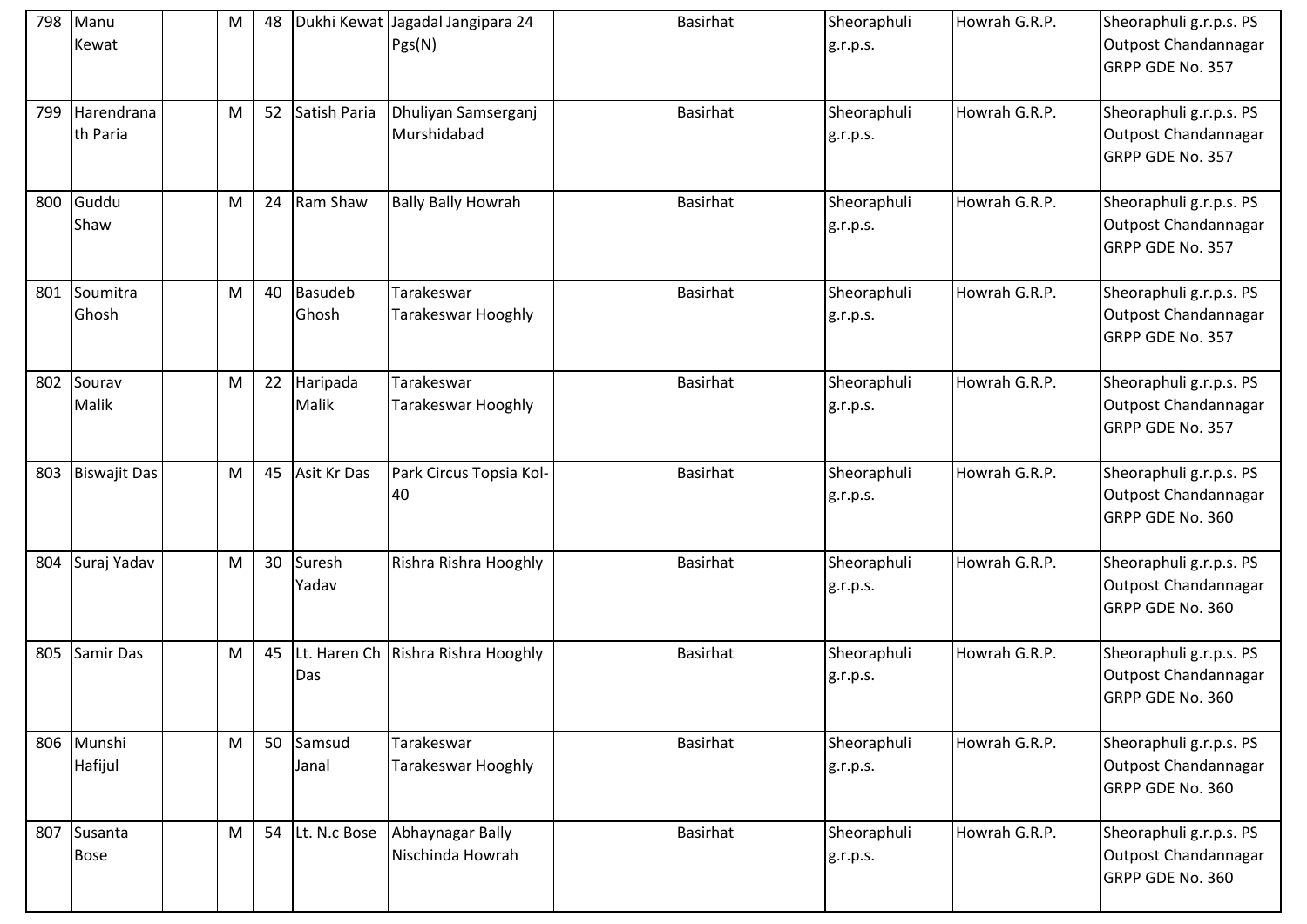| 808 | Gobinda<br>Dutta        | M | 53       | Nandalal<br>Dutta           | Belur Belur Howrah                               | <b>Basirhat</b> | Sheoraphuli<br>g.r.p.s. | Howrah G.R.P. | Sheoraphuli g.r.p.s. PS<br>Outpost Chandannagar<br>GRPP GDE No. 360 |
|-----|-------------------------|---|----------|-----------------------------|--------------------------------------------------|-----------------|-------------------------|---------------|---------------------------------------------------------------------|
| 809 | <b>Ashok Kr</b><br>Das  | M |          | 52 Sudhir Das               | Jyotir More<br>Chandannagar<br>Hooghly           | <b>Basirhat</b> | Sheoraphuli<br>g.r.p.s. | Howrah G.R.P. | Sheoraphuli g.r.p.s. PS<br>Outpost Chandannagar<br>GRPP GDE No. 360 |
| 810 | Puntu Kr<br>Prasad      | M | 25       |                             | Satan Prasad Babu Quarter<br>Jangipara 24 Pgs(N) | <b>Basirhat</b> | Sheoraphuli<br>g.r.p.s. | Howrah G.R.P. | Sheoraphuli g.r.p.s. PS<br>Outpost Chandannagar<br>GRPP GDE No. 360 |
| 811 | Dipak<br>Sarkar         | M | 35       | <b>Dilip Sarkar</b>         | Harishnagar Nischinda<br>Howrah                  | <b>Basirhat</b> | Sheoraphuli<br>g.r.p.s. | Howrah G.R.P. | Sheoraphuli g.r.p.s. PS<br>Outpost Chandannagar<br>GRPP GDE No. 360 |
| 812 | Sanjoy<br>Singh         | M |          | 52 Shir Ranjan<br>Singh     | Ashram Math<br><b>Bhadreswar Hooghly</b>         | <b>Basirhat</b> | Sheoraphuli<br>g.r.p.s. | Howrah G.R.P. | Sheoraphuli g.r.p.s. PS<br>Outpost Chandannagar<br>GRPP GDE No. 360 |
| 813 | Indrajit<br>Mondal      | M | $39$ Lt. | Janakinath<br>Mondal        | Panduah Panduah<br>Hooghly                       | Basirhat        | Sheoraphuli<br>g.r.p.s. | Howrah G.R.P. | Sheoraphuli g.r.p.s. PS<br>Outpost Chandannagar<br>GRPP GDE No. 360 |
| 814 | Surajit Sur             | M | 18       | <b>Uttam Sur</b>            | Tarakeswar<br>Tarakeswar Hooghly                 | <b>Basirhat</b> | Sheoraphuli<br>g.r.p.s. | Howrah G.R.P. | Sheoraphuli g.r.p.s. PS<br>Outpost Chandannagar<br>GRPP GDE No. 360 |
| 815 | Surajit<br><b>Banik</b> | M | 30       | Rabindranat<br>h Banik      | Shyamanagar<br>Shyamnagar 24 Pgs(N)              | <b>Basirhat</b> | Sheoraphuli<br>g.r.p.s. | Howrah G.R.P. | Sheoraphuli g.r.p.s. PS<br>Outpost Chandannagar<br>GRPP GDE No. 360 |
| 816 | Md Raquibe              | M |          | 19 Md. Riyaz                | Baruipara jagadal 24<br>Pgs(N)                   | Basirhat        | Sheoraphuli<br>g.r.p.s. | Howrah G.R.P. | Sheoraphuli g.r.p.s. PS<br>Outpost Chandannagar<br>GRPP GDE No. 360 |
| 817 | Chandan<br>Chowdhury    | M |          | 30 Lt. Debnath<br>Chowdhury | Barokalitala<br>Chandannagar<br>Hooghly          | <b>Basirhat</b> | Sheoraphuli<br>g.r.p.s. | Howrah G.R.P. | Sheoraphuli g.r.p.s. PS<br>Outpost Chandannagar<br>GRPP GDE No. 360 |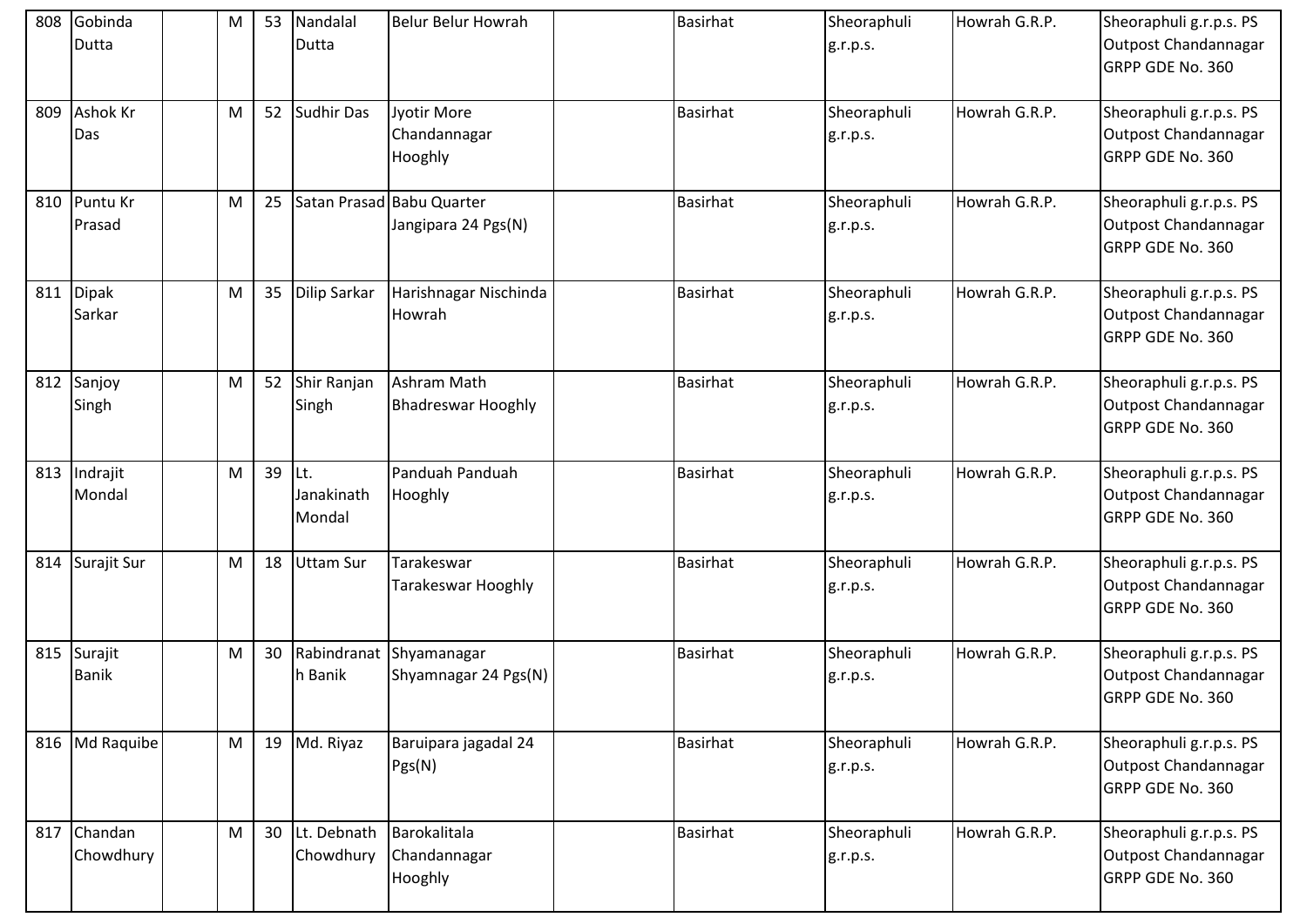| 818     | Abhishek                | M | 32 | Samiran                     | Of Amjora PS-                                                 |                   | <b>Basirhat</b> | Suri g.r.p.s. | Howrah G.R.P. | Suri g.r.p.s. PS GDE No.        |
|---------|-------------------------|---|----|-----------------------------|---------------------------------------------------------------|-------------------|-----------------|---------------|---------------|---------------------------------|
|         | Karmakar                |   |    | Karmakar                    | Raniswar Dist-Dumka                                           |                   |                 |               |               | 606                             |
| 819     | Prasad<br><b>Bagdi</b>  | M | 32 |                             | Bharat Bagdi Of Amjora PS-<br>Raniswar Dist-Dumka             |                   | <b>Basirhat</b> | Suri g.r.p.s. | Howrah G.R.P. | Suri g.r.p.s. PS GDE No.<br>606 |
| 820     | Mahabir<br>Layek        | M | 25 | Jitu Layek                  | Of Amjora PS-<br>Raniswar Dist-Dumka                          |                   | <b>Basirhat</b> | Suri g.r.p.s. | Howrah G.R.P. | Suri g.r.p.s. PS GDE No.<br>606 |
| 821     | Subha<br><b>Bagdi</b>   | M | 18 | Raju Bagdi                  | Of Amjora PS-<br>Raniswar Dist-Dumka                          |                   | <b>Basirhat</b> | Suri g.r.p.s. | Howrah G.R.P. | Suri g.r.p.s. PS GDE No.<br>606 |
| 822     | Md. Raju Sk             | M | 40 | Abbas Sk                    | Murarai PS: Murarai<br>Dist.: Birbhum                         | Murarai           | Birbhum         | Suri g.r.p.s. | Howrah G.R.P. | Suri g.r.p.s. PS GDE No.<br>606 |
| 823     | Kamrujjama<br>n Mallick | M | 32 | Md. Hasim<br><b>Mallick</b> | Murarai PS: Murarai<br>Dist.: Birbhum                         | Murarai           | Birbhum         | Suri g.r.p.s. | Howrah G.R.P. | Suri g.r.p.s. PS GDE No.<br>606 |
| 824     | <b>Sk Rasidul</b>       | M | 25 | Sk Anarul                   | Murarai PS: Murarai<br>Dist.: Birbhum                         | Murarai           | Birbhum         | Suri g.r.p.s. | Howrah G.R.P. | Suri g.r.p.s. PS GDE No.<br>606 |
| 825     | Sanjay Das              | M | 20 | <b>Dilip Das</b>            | Murarai PS: Murarai<br>Dist.: Birbhum                         | Murarai           | Birbhum         | Suri g.r.p.s. | Howrah G.R.P. | Suri g.r.p.s. PS GDE No.<br>606 |
| 826 Alo | Bhuimali                | M | 20 | Dulal<br>Bhuimali           | Murarai PS: Murarai<br>Dist.: Birbhum                         | Murarai           | Birbhum         | Suri g.r.p.s. | Howrah G.R.P. | Suri g.r.p.s. PS GDE No.<br>606 |
| 827     | Md. Sahin<br>Akkhtar    | M | 18 | Nasim Ali                   | Murarai PS: Murarai<br>Dist.: Birbhum                         | Murarai           | Birbhum         | Suri g.r.p.s. | Howrah G.R.P. | Suri g.r.p.s. PS GDE No.<br>606 |
| 828     | Biswajit<br>Mete        | M | 26 |                             | Joydeb Mete Kinrnahar PS: Kirnahar Kirnahar<br>Dist.: Birbhum |                   | Birbhum         | Suri g.r.p.s. | Howrah G.R.P. | Suri g.r.p.s. PS GDE No.<br>614 |
| 829     | Apu Ankure              | M | 50 | Sridhar<br>Ankure           | Kinrnahar PS: Kirnahar Kirnahar<br>Dist.: Birbhum             |                   | Birbhum         | Suri g.r.p.s. | Howrah G.R.P. | Suri g.r.p.s. PS GDE No.<br>614 |
| 830     | Nil Kamal<br>Das        | M | 45 | <b>Ban Bihari</b><br>Das    | Kinrnahar PS: Kirnahar Kirnahar<br>Dist.: Birbhum             |                   | <b>Birbhum</b>  | Suri g.r.p.s. | Howrah G.R.P. | Suri g.r.p.s. PS GDE No.<br>614 |
|         | 831 Sk Israil           | M | 27 | <b>Sk Nawsad</b>            | Md. Bazar PS:<br>Mahammad bazar<br>Dist.: Birbhum             | Mahammad<br>bazar | <b>Birbhum</b>  | Suri g.r.p.s. | Howrah G.R.P. | Suri g.r.p.s. PS GDE No.<br>614 |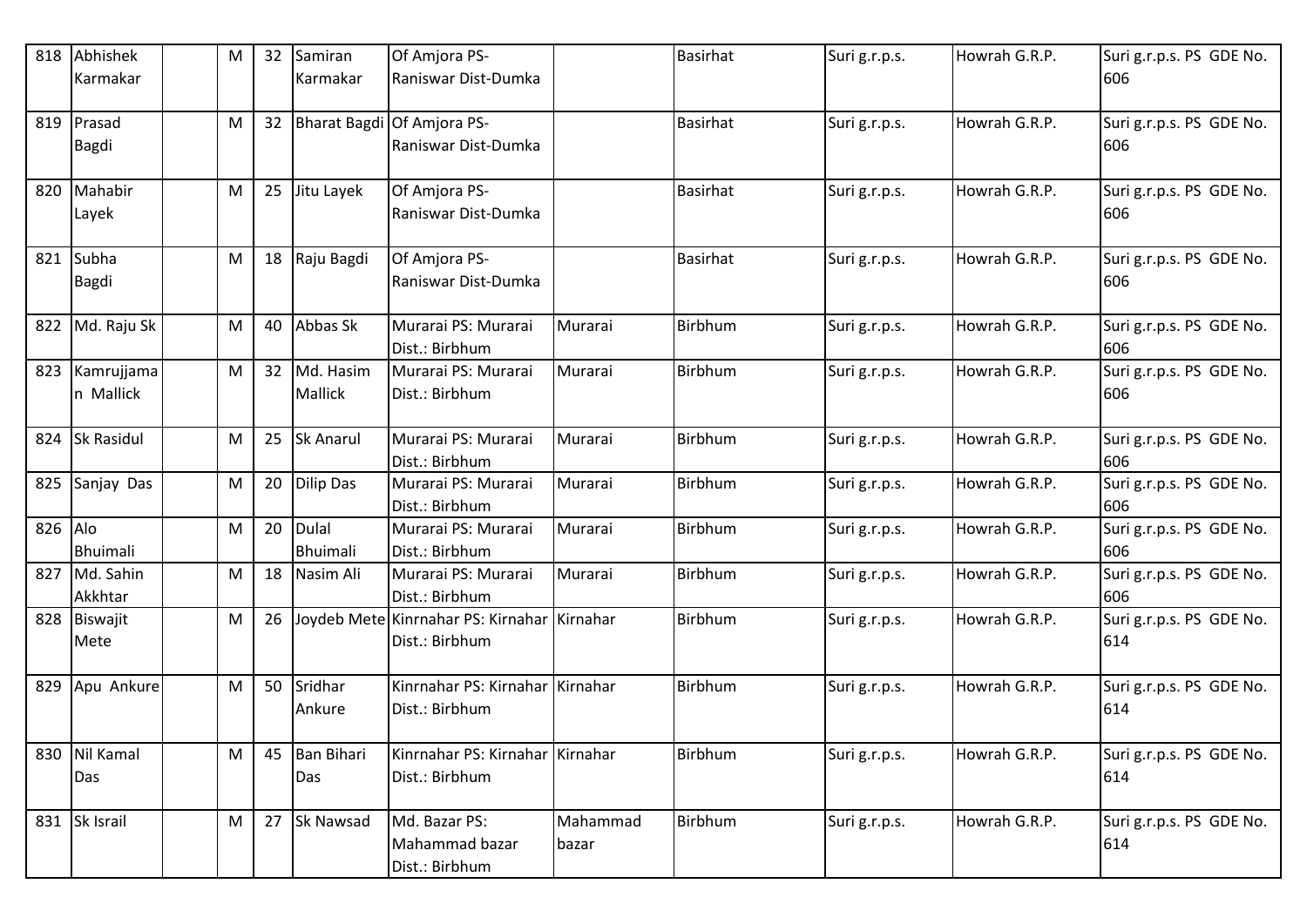| 832 | Ravi Yadab             | M         | 27 | Kamalakanta Kendra PS:<br>Yadav | Pandabeshwar Dist.:<br><b>Asansol Durgapur</b><br>Police<br>Commissionerate | Pandabeshwar | Asansol Durgapur<br>Police<br>Commissionerate | Suri g.r.p.s.                            | Howrah G.R.P.                           | Suri g.r.p.s. PS GDE No.<br>614           |
|-----|------------------------|-----------|----|---------------------------------|-----------------------------------------------------------------------------|--------------|-----------------------------------------------|------------------------------------------|-----------------------------------------|-------------------------------------------|
| 833 | Shib Charan<br>Kurmi   |           |    | Dilip Kurmi                     |                                                                             |              | <b>Basirhat</b>                               | Ajc bose botanic<br>garden               | <b>Howrah Police</b><br>Commissionerate | Ajc bose botanic garden<br>PS GDE No. 876 |
| 834 | Sanjoy<br>Mondal       |           |    | Laxman<br>Mondal                |                                                                             |              | <b>Basirhat</b>                               | Aic bose botanic Howrah Police<br>garden | Commissionerate                         | Ajc bose botanic garden<br>PS GDE No. 876 |
| 835 | <b>Bishal Sonar</b>    |           |    | Mon<br>Bahadur<br>Sonar         |                                                                             |              | <b>Basirhat</b>                               | Ajc bose botanic<br>garden               | <b>Howrah Police</b><br>Commissionerate | Ajc bose botanic garden<br>PS GDE No. 876 |
| 836 | Chotton<br>Das         |           |    | Lt. Bhikhari<br>Das             |                                                                             |              | <b>Basirhat</b>                               | Ajc bose botanic<br>garden               | <b>Howrah Police</b><br>Commissionerate | Ajc bose botanic garden<br>PS GDE No. 878 |
| 837 | <b>Kelu Das</b>        |           |    | Irami Das                       |                                                                             |              | <b>Basirhat</b>                               | Ajc bose botanic<br>garden               | <b>Howrah Police</b><br>Commissionerate | Ajc bose botanic garden<br>PS GDE No. 878 |
| 838 | Santu<br><b>Bothey</b> |           |    | Ajoy Bothey                     |                                                                             |              | <b>Basirhat</b>                               | Ajc bose botanic<br>garden               | <b>Howrah Police</b><br>Commissionerate | Ajc bose botanic garden<br>PS GDE No. 878 |
| 839 | Sourav Das             |           |    | <b>Shith Das</b>                |                                                                             |              | <b>Basirhat</b>                               | Ajc bose botanic<br>garden               | <b>Howrah Police</b><br>Commissionerate | Ajc bose botanic garden<br>PS GDE No. 879 |
| 840 | Shibnath<br>Gupta      |           |    | Shatill Gupta                   |                                                                             |              | <b>Basirhat</b>                               | Ajc bose botanic<br>garden               | <b>Howrah Police</b><br>Commissionerate | Ajc bose botanic garden<br>PS GDE No. 879 |
| 841 | Bhagaban<br>Das        |           | 27 | Rambirish<br>Das                | Manikpur 3 No. Jute<br>Mill Line Quarter<br>Sankrail How                    |              | <b>Basirhat</b>                               | <b>Bally</b>                             | <b>Howrah Police</b><br>Commissionerate | Bally PS GDE No. 1009                     |
| 842 | Ratul<br>Pandey        | M         | 21 | Mihir<br>Pandey                 | Suyaluk Bhamga Mora<br>Parsurah Hooghly                                     |              | <b>Basirhat</b>                               | <b>Bally</b>                             | Howrah Police<br>Commissionerate        | Bally PS GDE No. 1008                     |
| 843 | Saikat<br>Nandi        | ${\sf M}$ | 29 | Shymal<br>Nandi                 | 67/1, Dharmatala<br>Road M.P Ghara<br>Howrah                                |              | <b>Basirhat</b>                               | <b>Bally</b>                             | Howrah Police<br>Commissionerate        | Bally PS GDE No. 1008                     |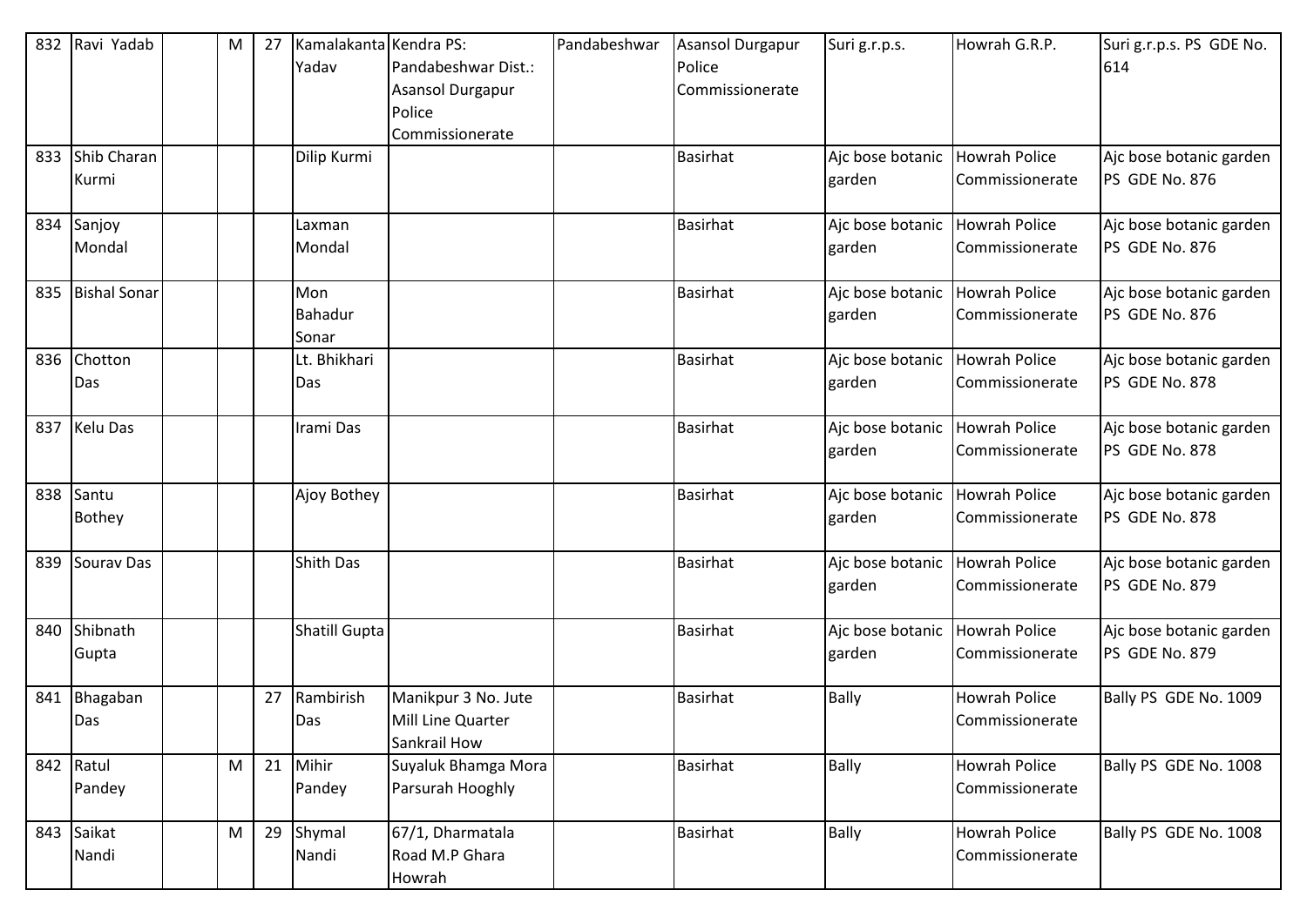| 844 | Srejit Das               | M | 32 | Lt. Tushar<br>Kanti Das     | 20/3, A Hans Nabibi<br>Lane, Salkia M.P Ghara<br>Howrah                                                               |          | <b>Basirhat</b>                         | <b>Bally</b>  | <b>Howrah Police</b><br>Commissionerate | Bally PS GDE No. 1008 |
|-----|--------------------------|---|----|-----------------------------|-----------------------------------------------------------------------------------------------------------------------|----------|-----------------------------------------|---------------|-----------------------------------------|-----------------------|
| 845 | Saikat Das               | M | 29 | <b>Amar Das</b>             | 34, Bairagi Para Lane,<br>Salkia M.P Ghara<br>Howrah                                                                  |          | <b>Basirhat</b>                         | <b>Bally</b>  | <b>Howrah Police</b><br>Commissionerate | Bally PS GDE No. 1008 |
|     | 846 Prasenjit<br>Debnath | M |    | 28 Kala Chand<br>Debnath    | Pallyshree,<br>Rabindranagar<br>Chinsura Hooghly                                                                      |          | <b>Basirhat</b>                         | Bally         | <b>Howrah Police</b><br>Commissionerate | Bally PS GDE No. 1008 |
| 847 | Arup Sarkar              | M | 49 |                             | Lt. Avi Sarkar 12/1 M.L.B Road Bally<br>Howrah                                                                        |          | <b>Basirhat</b>                         | <b>Bally</b>  | <b>Howrah Police</b><br>Commissionerate | Bally PS GDE No. 1060 |
| 848 | Suman<br>Bairagi         | M | 24 | Sannyasi<br>Bairagi         | Daintat Daintat<br><b>Burdwan</b>                                                                                     |          | <b>Basirhat</b>                         | <b>Bally</b>  | <b>Howrah Police</b><br>Commissionerate | Bally PS GDE No. 1060 |
| 849 | Rajesh<br>Prasad         | M | 26 | Lt. Shiv<br>Kumar<br>Prasad | Daintat Daintat<br><b>Burdwan</b>                                                                                     |          | <b>Basirhat</b>                         | Bally         | <b>Howrah Police</b><br>Commissionerate | Bally PS GDE No. 1060 |
| 850 | Soumik<br>Mandal         | M | 20 | Manik<br>Mandal             | <b>Bally Ghosh Para Near</b><br>Gas Office Nischinda<br>Howrah                                                        |          | <b>Basirhat</b>                         | <b>Bally</b>  | <b>Howrah Police</b><br>Commissionerate | Bally PS GDE No. 1061 |
| 851 | Anish Bera               | M | 19 | Ashok Bera                  | <b>Bally Ramchandrapur</b><br>Nibadita Sarani<br>Nischinda Howr                                                       |          | <b>Basirhat</b>                         | <b>Bally</b>  | <b>Howrah Police</b><br>Commissionerate | Bally PS GDE No. 1061 |
| 852 | <b>Tanmoy Das</b>        | M | 27 | <b>Bankim Das</b>           | <b>Bally Saheb Bagan</b><br>Nischinda Howrah                                                                          |          | <b>Basirhat</b>                         | <b>Bally</b>  | <b>Howrah Police</b><br>Commissionerate | Bally PS GDE No. 1061 |
| 853 | Prasenjit<br>Dhara       | M | 34 | Gobinda<br><b>Dhara</b>     | Dhasra Panchanantala<br>PS Jagacha, Howrah<br>PS: Jagachha Dist.:<br><b>Howrah Police</b><br>Commissionerate          | Jagachha | <b>Howrah Police</b><br>Commissionerate | <b>Bantra</b> | <b>Howrah Police</b><br>Commissionerate | Bantra PS GDE No. 889 |
| 854 | Mangal<br><b>Dhara</b>   | M |    | 36 Gobinda<br><b>Dhara</b>  | Dhasra Panchanantala Jagachha<br>PS Jagacha, Howrah<br>PS: Jagachha Dist.:<br><b>Howrah Police</b><br>Commissionerate |          | Howrah Police<br>Commissionerate        | Bantra        | <b>Howrah Police</b><br>Commissionerate | Bantra PS GDE No. 889 |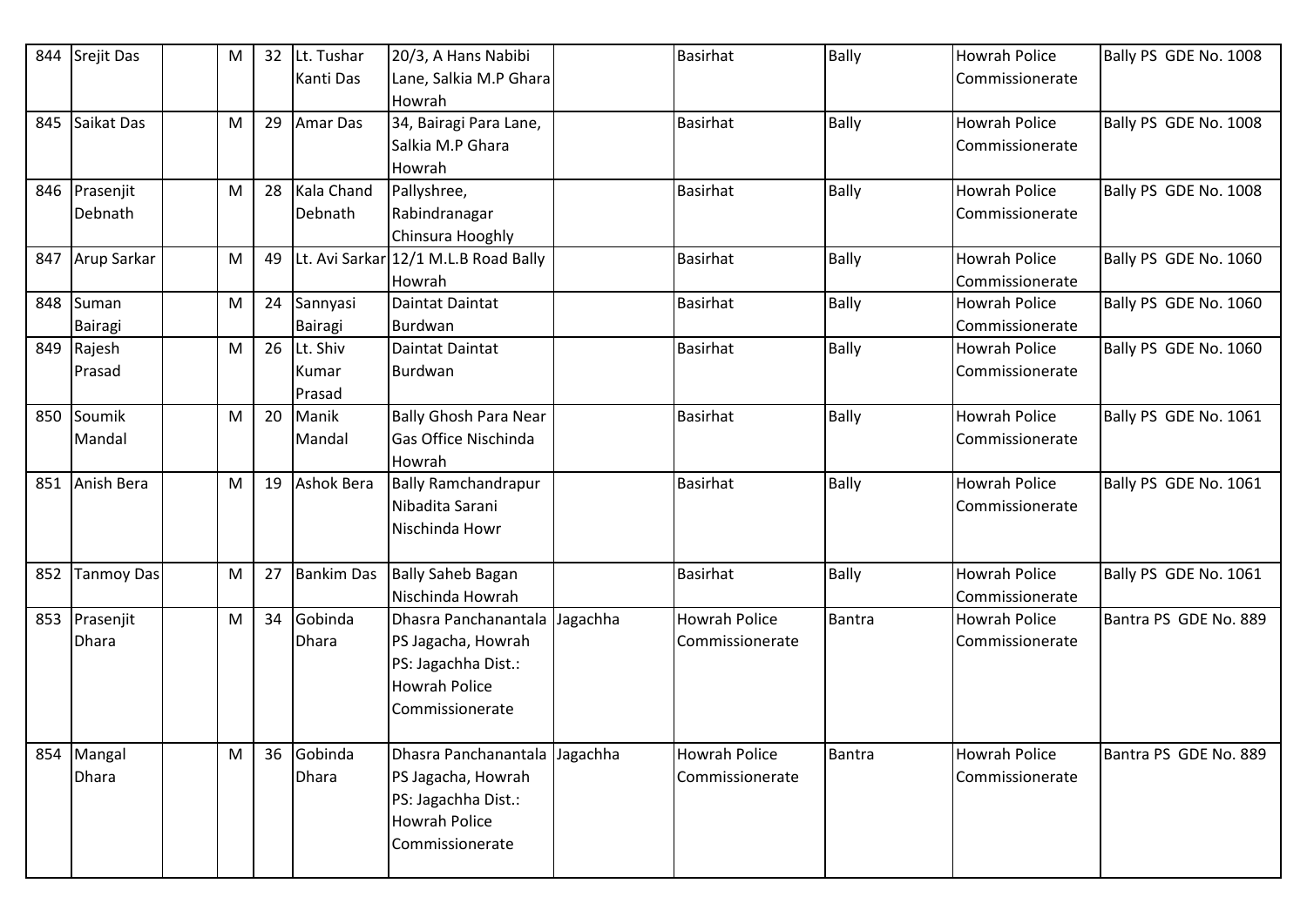| 855 | Ashish          | M | 34 | Dipak Dutta      | 42, N.S Dutta Road, PS Bantra |                              | <b>Howrah Police</b> | Bantra        | <b>Howrah Police</b> | Bantra PS GDE No. 889 |
|-----|-----------------|---|----|------------------|-------------------------------|------------------------------|----------------------|---------------|----------------------|-----------------------|
|     | Dutta           |   |    |                  | Bantra, Howrah PS:            |                              | Commissionerate      |               | Commissionerate      |                       |
|     |                 |   |    |                  | Bantra Dist.: Howrah          |                              |                      |               |                      |                       |
|     |                 |   |    |                  | Police                        |                              |                      |               |                      |                       |
|     |                 |   |    |                  | Commissionerate               |                              |                      |               |                      |                       |
| 856 | Haru            | M | 28 | Lt.              | Vill. Jebipur, PS             | Jagatballavpore Howrah Rural |                      | Bantra        | <b>Howrah Police</b> | Bantra PS GDE No. 916 |
|     | Mondal          |   |    | Chitraranjan     | Jagatballav Pur,              |                              |                      |               | Commissionerate      |                       |
|     |                 |   |    | Mondal           | Howrah PS:                    |                              |                      |               |                      |                       |
|     |                 |   |    |                  | Jagatballavpore Dist.:        |                              |                      |               |                      |                       |
|     |                 |   |    |                  | Howrah Rural                  |                              |                      |               |                      |                       |
| 857 | Ranjit Rajak    | M |    | 32 Pravu Rajak   | P-30, Benaras Road,           | Liluah                       | <b>Howrah Police</b> | Bantra        | <b>Howrah Police</b> | Bantra PS GDE No. 916 |
|     |                 |   |    |                  | PS Liluah, Howrah PS:         |                              | Commissionerate      |               | Commissionerate      |                       |
|     |                 |   |    |                  | Liluah Dist.: Howrah          |                              |                      |               |                      |                       |
|     |                 |   |    |                  | Police                        |                              |                      |               |                      |                       |
|     |                 |   |    |                  | Commissionerate               |                              |                      |               |                      |                       |
|     | 858 Mukesh      | M | 24 | Shib Kumar       | 32/3, Dasarath Ghosh   Bantra |                              | <b>Howrah Police</b> | <b>Bantra</b> | <b>Howrah Police</b> | Bantra PS GDE No. 916 |
|     | Singh           |   |    | Singh            | Lane, PS Bantra,              |                              | Commissionerate      |               | Commissionerate      |                       |
|     |                 |   |    |                  | Howrah PS: Bantra             |                              |                      |               |                      |                       |
|     |                 |   |    |                  | Dist.: Howrah Police          |                              |                      |               |                      |                       |
|     |                 |   |    |                  | Commissionerate               |                              |                      |               |                      |                       |
| 859 | Bittu           | M | 22 | Munna            | 31/12, Gangaram               | Howrah                       | <b>Howrah Police</b> | Bantra        | <b>Howrah Police</b> | Bantra PS GDE No. 916 |
|     | Jaiswal         |   |    | Jaiswal          | Bairagi Lane, PS+ Dist.       |                              | Commissionerate      |               | Commissionerate      |                       |
|     |                 |   |    |                  | Howrah PS: Howrah             |                              |                      |               |                      |                       |
|     |                 |   |    |                  | Dist.: Howrah Police          |                              |                      |               |                      |                       |
|     |                 |   |    |                  | Commissionerate               |                              |                      |               |                      |                       |
|     |                 |   |    |                  |                               |                              |                      |               |                      |                       |
| 860 | <b>Sk Salim</b> | M | 30 | Lt. Sk Askar     | 92, Ashu Bosh Lane,           | Bantra                       | <b>Howrah Police</b> | <b>Bantra</b> | <b>Howrah Police</b> | Bantra PS GDE No. 916 |
|     |                 |   |    |                  | PS Bantra, Howrah PS:         |                              | Commissionerate      |               | Commissionerate      |                       |
|     |                 |   |    |                  | Bantra Dist.: Howrah          |                              |                      |               |                      |                       |
|     |                 |   |    |                  | Police                        |                              |                      |               |                      |                       |
|     |                 |   |    |                  | Commissionerate               |                              |                      |               |                      |                       |
| 861 | Sk Wajul        | M |    | 62 Lt. Sk. Abdul | East West Bye Pass            | Bantra                       | <b>Howrah Police</b> | Bantra        | <b>Howrah Police</b> | Bantra PS GDE No. 916 |
|     | Haque           |   |    | Khyar            | Jhoparpatti, PS Bantra,       |                              | Commissionerate      |               | Commissionerate      |                       |
|     |                 |   |    |                  | Howrah PS: Bantra             |                              |                      |               |                      |                       |
|     |                 |   |    |                  | Dist.: Howrah Police          |                              |                      |               |                      |                       |
|     |                 |   |    |                  | Commissionerate               |                              |                      |               |                      |                       |
|     |                 |   |    |                  |                               |                              |                      |               |                      |                       |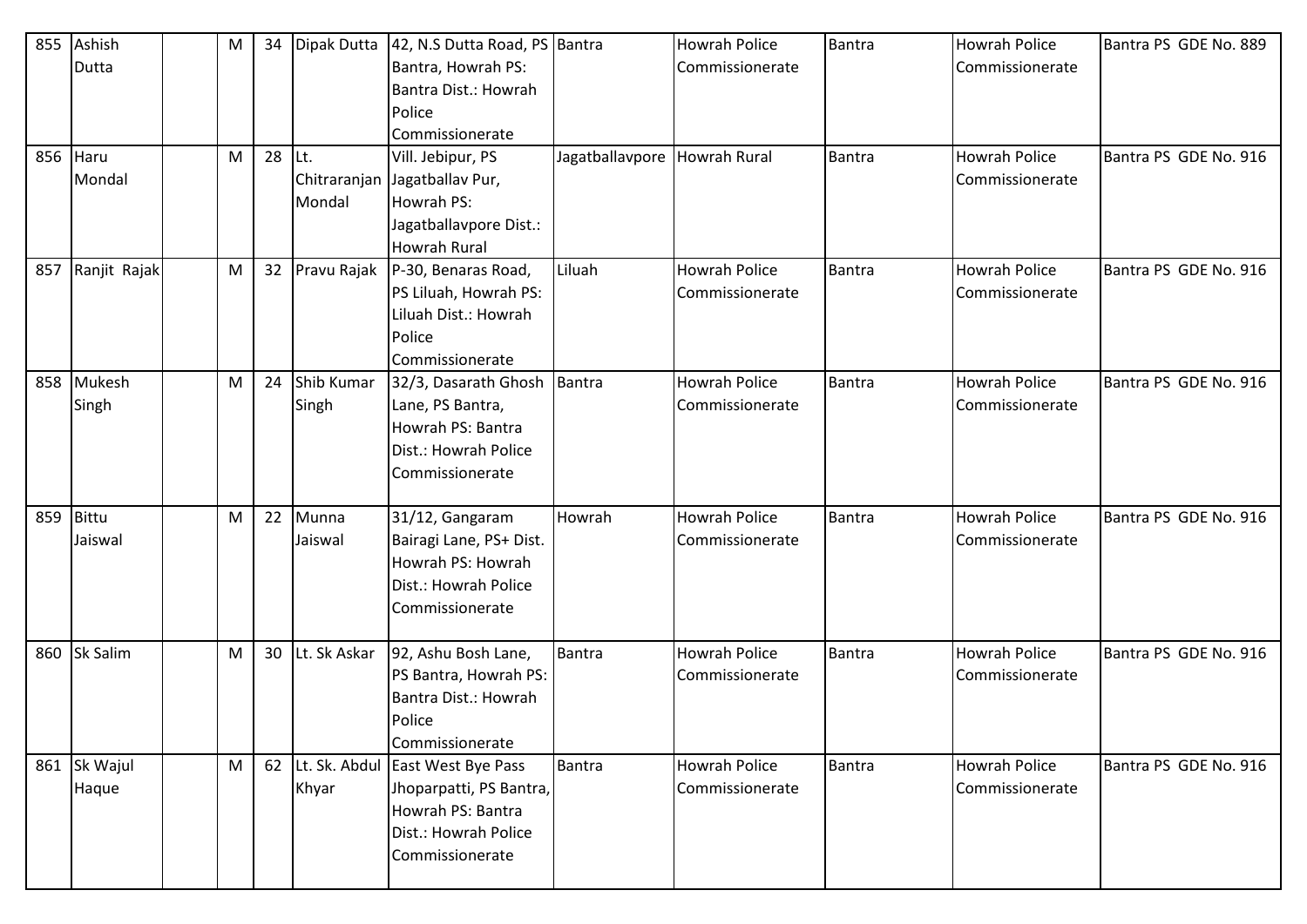|     | 862 Md Irshad      | M |    |                                   | 32 Lt. Md Taujif East West Bye Pass<br>Jhoparpatti, PS Bantra,<br>Howrah PS: Bantra<br>Dist.: Howrah Police<br>Commissionerate | Bantra | <b>Howrah Police</b><br>Commissionerate | Bantra        | Howrah Police<br>Commissionerate        | Bantra PS GDE No. 916 |
|-----|--------------------|---|----|-----------------------------------|--------------------------------------------------------------------------------------------------------------------------------|--------|-----------------------------------------|---------------|-----------------------------------------|-----------------------|
| 863 | Pintu<br>Thakur    | M | 40 | <b>Sri</b><br>Baleshwar<br>Thakur | East West Bye Pass<br>Jhoparpatti, PS Bantra,<br>Howrah PS: Bantra<br>Dist.: Howrah Police<br>Commissionerate                  | Bantra | <b>Howrah Police</b><br>Commissionerate | Bantra        | Howrah Police<br>Commissionerate        | Bantra PS GDE No. 916 |
| 864 | Md Aslam           | M |    | 56 Md Ali                         | 21, Hamid Munshi<br>Lane, PS+ Dist.<br>Howrah PS: Howrah<br>Dist.: Howrah Police<br>Commissionerate                            | Howrah | <b>Howrah Police</b><br>Commissionerate | Bantra        | <b>Howrah Police</b><br>Commissionerate | Bantra PS GDE No. 916 |
| 865 | Guddu<br>Shah      | M |    | 35 Lt. Shib<br>Sankar Shah        | East West Bye Pass<br>Jhoparpatti, PS Bantra,<br>Howrah PS: Bantra<br>Dist.: Howrah Police<br>Commissionerate                  | Bantra | <b>Howrah Police</b><br>Commissionerate | Bantra        | Howrah Police<br>Commissionerate        | Bantra PS GDE No. 916 |
| 866 | Birendra<br>Kumar  | M |    | 52 Lt. Ram<br>Nandar<br>Prosad    | East West Bye Pass<br>Jhoparpatti, PS Bantra,<br>Howrah PS: Bantra<br>Dist.: Howrah Police<br>Commissionerate                  | Bantra | <b>Howrah Police</b><br>Commissionerate | <b>Bantra</b> | <b>Howrah Police</b><br>Commissionerate | Bantra PS GDE No. 916 |
|     | 867 Mangal<br>Shaw | M | 59 | Ganga Shaw                        | 56/57, Ashu Bose<br>Lane, PS+ Dist.<br>Howrah PS: Howrah<br>Dist.: Howrah Police<br>Commissionerate                            | Howrah | <b>Howrah Police</b><br>Commissionerate | <b>Bantra</b> | <b>Howrah Police</b><br>Commissionerate | Bantra PS GDE No. 916 |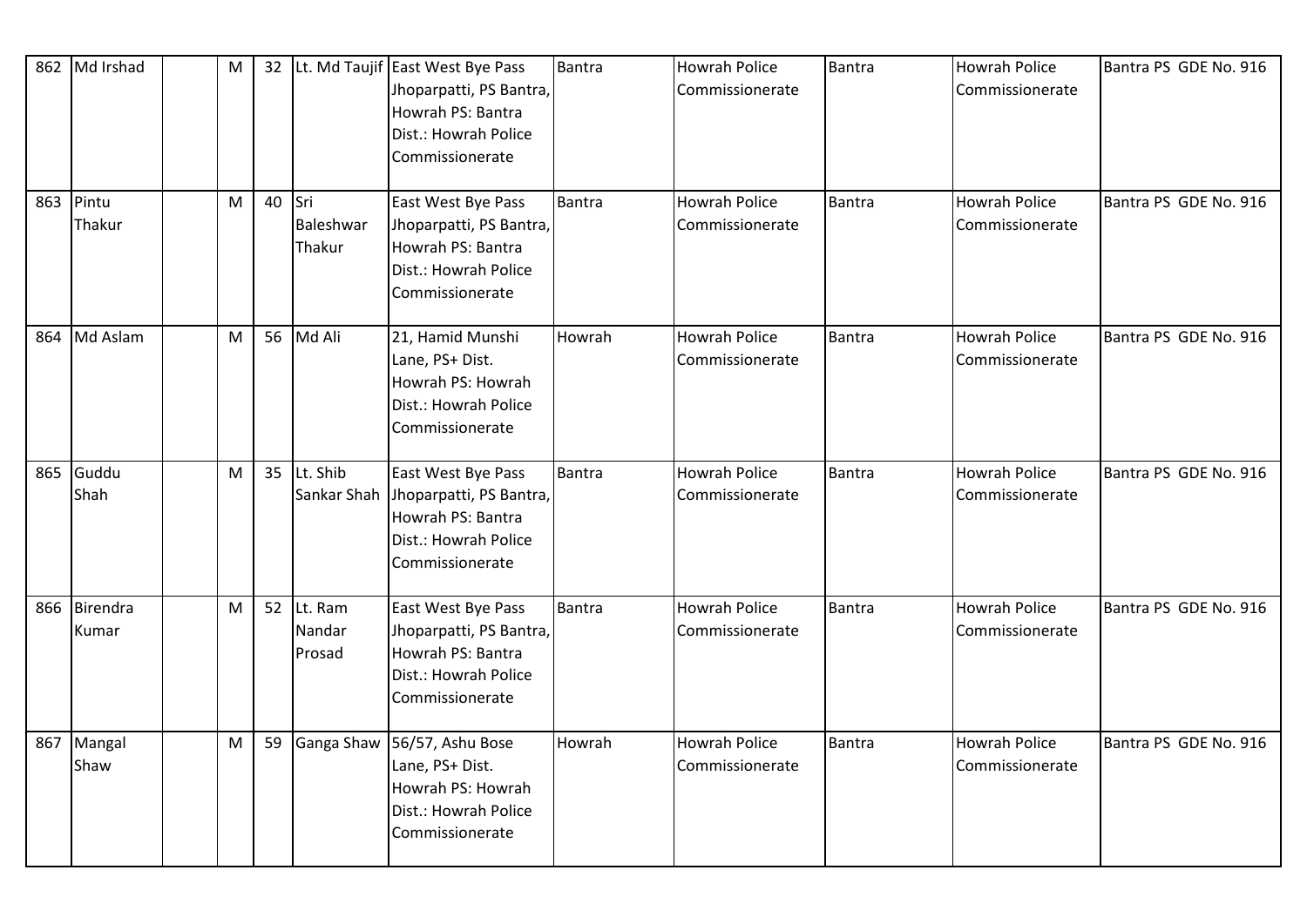| 868 | Md Abdul             | M | 53 |                           | Lt. Md Tahir East West Bye Pass<br>Jhupri, PS Bantra,<br>Howrah PS: Bantra<br>Dist.: Howrah Police<br>Commissionerate | <b>Bantra</b>                | Howrah Police<br>Commissionerate        | Bantra        | <b>Howrah Police</b><br>Commissionerate | Bantra PS GDE No. 929      |
|-----|----------------------|---|----|---------------------------|-----------------------------------------------------------------------------------------------------------------------|------------------------------|-----------------------------------------|---------------|-----------------------------------------|----------------------------|
| 869 | Md Abul              | M | 35 | Lt. Md.<br>Amjad          | Bye Pass Indra Colony, Bantra<br>PS Bantra, Howrah PS:<br>Bantra Dist.: Howrah<br>Police<br>Commissionerate           |                              | <b>Howrah Police</b><br>Commissionerate | <b>Bantra</b> | <b>Howrah Police</b><br>Commissionerate | Bantra PS GDE No. 933      |
| 870 | Raju Bhuiya          | M | 34 | Lt. Manu<br><b>Bhuiya</b> | 33/17, Makardah<br>Road, PS Bantra,<br>Howrah PS: Bantra<br>Dist.: Howrah Police<br>Commissionerate                   | Bantra                       | <b>Howrah Police</b><br>Commissionerate | Bantra        | <b>Howrah Police</b><br>Commissionerate | Bantra PS GDE No. 933      |
| 871 | <b>Bablu Kasta</b>   | M | 33 | Lt Hira Lal<br>Kasta      | PS: Malipanchghara<br>Dist.: Howrah Police<br>Commissionerate                                                         | Malipanchghara Howrah Police | Commissionerate                         | <b>Belur</b>  | <b>Howrah Police</b><br>Commissionerate | Belur PS GDE No. 893       |
| 872 | Lal Babu<br>Sahani   | M | 53 | Lt Sita Ram<br>Sahani     | PS: Belur Dist.:<br><b>Howrah Police</b><br>Commissionerate                                                           | Belur                        | <b>Howrah Police</b><br>Commissionerate | Belur         | <b>Howrah Police</b><br>Commissionerate | Belur PS GDE No. 893       |
| 873 | Sankar<br>Shaw       | M | 24 |                           | Dinesh Shaw PS: Belur Dist.:<br>Howrah Police<br>Commissionerate                                                      | <b>Belur</b>                 | <b>Howrah Police</b><br>Commissionerate | Belur         | <b>Howrah Police</b><br>Commissionerate | Belur PS GDE No. 894       |
| 874 | Tapas<br>Haldar      | M | 45 | Lt Tarapad<br>Haldar      | PS: Belur Dist.:<br><b>Howrah Police</b><br>Commissionerate                                                           | <b>Belur</b>                 | Howrah Police<br>Commissionerate        | Belur         | <b>Howrah Police</b><br>Commissionerate | Belur PS GDE No. 894       |
|     | 875 Krishna<br>Singh | M | 45 | Singh                     | Lt Nageswar   PS: Belur Dist.:<br><b>Howrah Police</b><br>Commissionerate                                             | Belur                        | <b>Howrah Police</b><br>Commissionerate | <b>Belur</b>  | <b>Howrah Police</b><br>Commissionerate | Belur PS GDE No. 909       |
| 876 | Sahabuz Ali          | M | 25 | Sabir Ali                 | PS: Belur Dist.:<br>Howrah Police<br>Commissionerate                                                                  | Belur                        | <b>Howrah Police</b><br>Commissionerate | Belur         | <b>Howrah Police</b><br>Commissionerate | Belur PS GDE No. 909       |
| 877 | Swapan<br>Mohapatra  | M | 48 | Lt. Benu<br>Mohapatra     | PS: Dasnagar Dist.:<br><b>Howrah Police</b><br>Commissionerate                                                        | Dasnagar                     | <b>Howrah Police</b><br>Commissionerate | Dasnagar      | <b>Howrah Police</b><br>Commissionerate | Dasnagar PS GDE No.<br>895 |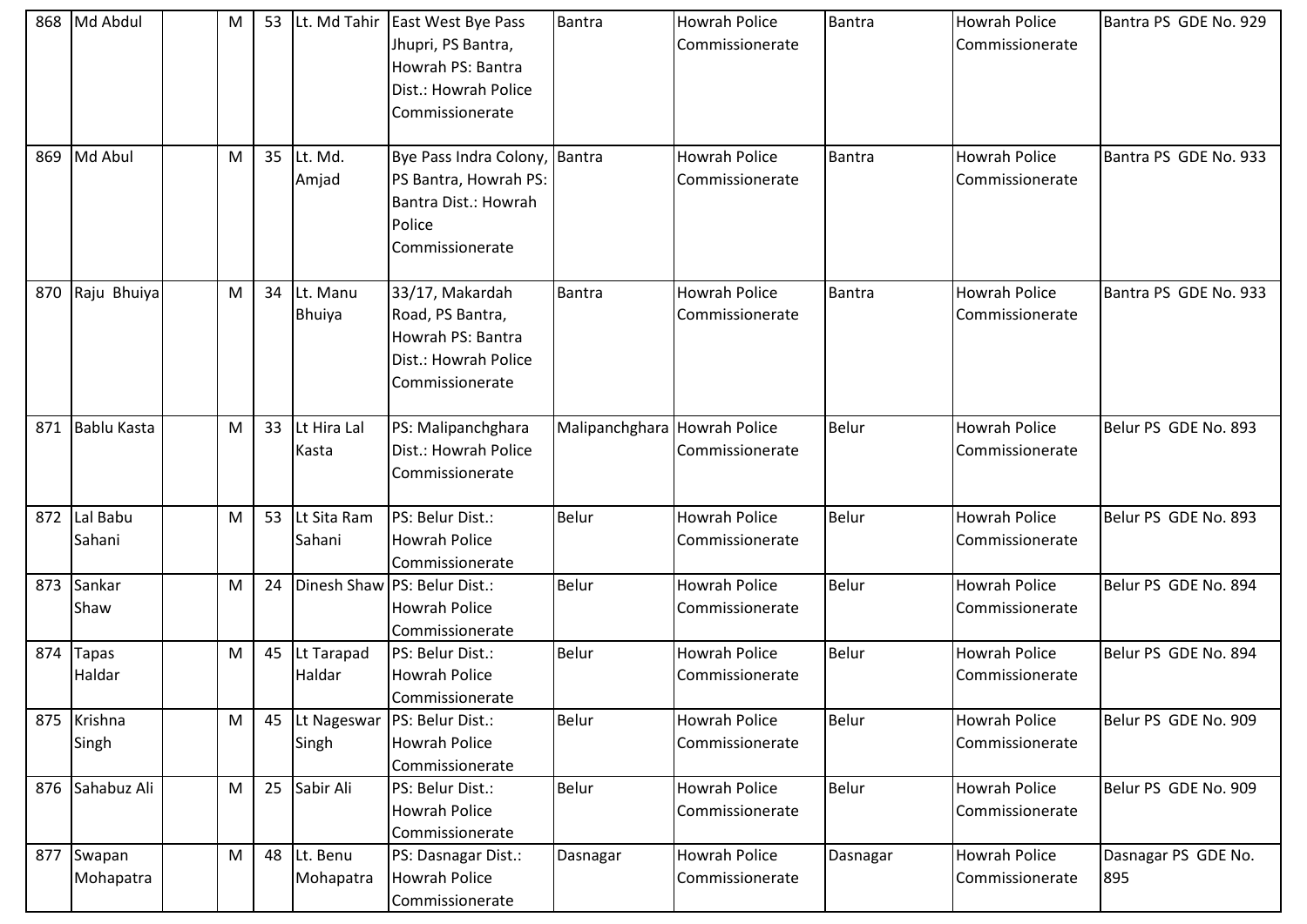| 878 | Bapi Jana     | M | 47 | ILt.        | PS: Dasnagar Dist.:                   | Dasnagar                     | <b>Howrah Police</b> | Dasnagar | Howrah Police        | Dasnagar PS GDE No. |
|-----|---------------|---|----|-------------|---------------------------------------|------------------------------|----------------------|----------|----------------------|---------------------|
|     |               |   |    | Manoranjan  | <b>Howrah Police</b>                  |                              | Commissionerate      |          | Commissionerate      | 895                 |
|     |               |   |    | Jana        | Commissionerate                       |                              |                      |          |                      |                     |
| 879 | Ajoy Karar    | M | 45 | Gopal Ch.   | PS: Dasnagar Dist.:                   | Dasnagar                     | <b>Howrah Police</b> | Dasnagar | Howrah Police        | Dasnagar PS GDE No. |
|     |               |   |    | Karar       | <b>Howrah Police</b>                  |                              | Commissionerate      |          | Commissionerate      | 905                 |
|     |               |   |    |             | Commissionerate                       |                              |                      |          |                      |                     |
| 880 | Sanjoy        | M | 48 | Lt. Anadi   | PS: Dasnagar Dist.:                   | Dasnagar                     | Howrah Police        | Dasnagar | <b>Howrah Police</b> | Dasnagar PS GDE No. |
|     | Ghorui        |   |    | Ghorui      | <b>Howrah Police</b>                  |                              | Commissionerate      |          | Commissionerate      | 905                 |
|     |               |   |    |             | Commissionerate                       |                              |                      |          |                      |                     |
| 881 | Sambhunat     | M | 45 |             | Lt. Gouranga PS: Dasnagar Dist.:      | Dasnagar                     | <b>Howrah Police</b> | Dasnagar | <b>Howrah Police</b> | Dasnagar PS GDE No. |
|     | h Sen         |   |    | Sen         | <b>Howrah Police</b>                  |                              | Commissionerate      |          | Commissionerate      | 905                 |
|     |               |   |    |             | Commissionerate                       |                              |                      |          |                      |                     |
| 882 | Santu Pal     |   |    | Manik       | Lavpur lavpur Birbhum                 |                              | <b>Basirhat</b>      | Golabari | <b>Howrah Police</b> | Golabari PS GDE No. |
|     |               |   |    | Chandra Pal |                                       |                              |                      |          | Commissionerate      | 1242                |
|     |               |   |    |             |                                       |                              |                      |          |                      |                     |
| 883 | Pavitra       |   |    | Lt Koramani | Thruboni Hinjeli                      |                              | <b>Basirhat</b>      | Golabari | <b>Howrah Police</b> | Golabari PS GDE No. |
|     | Mohanty       |   |    | Prasad      | Ghanjam, OD                           |                              |                      |          | Commissionerate      | 1242                |
|     |               |   |    | Monhanty    |                                       |                              |                      |          |                      |                     |
|     |               |   |    |             |                                       |                              |                      |          |                      |                     |
| 884 | <b>Bishal</b> |   |    | Lt Ram      | 6, Madhab Babu Lane                   | Malipanchghara Howrah Police |                      | Golabari | <b>Howrah Police</b> | Golabari PS GDE No. |
|     | Yadav         |   |    | Kishore     | M P Ghora Howrah PS:                  |                              | Commissionerate      |          | Commissionerate      | 1242                |
|     |               |   |    | Yadav       | Malipanchghara Dist.:                 |                              |                      |          |                      |                     |
|     |               |   |    |             | <b>Howrah Police</b>                  |                              |                      |          |                      |                     |
|     |               |   |    |             | Commissionerate                       |                              |                      |          |                      |                     |
|     |               |   |    |             |                                       |                              |                      |          |                      |                     |
|     |               |   |    |             |                                       |                              |                      |          |                      |                     |
| 885 | Bishnu        |   |    | Lt Ram      | 33/34, Madan Biswas                   | Malipanchghara Howrah Police |                      | Golabari | <b>Howrah Police</b> | Golabari PS GDE No. |
|     | Yadav         |   |    | Awadh       | lane, Golabari                        |                              | Commissionerate      |          | Commissionerate      | 1242                |
|     |               |   |    | Yadav       | Howrah PS:                            |                              |                      |          |                      |                     |
|     |               |   |    |             | Malipanchghara Dist.:                 |                              |                      |          |                      |                     |
|     |               |   |    |             | <b>Howrah Police</b>                  |                              |                      |          |                      |                     |
|     |               |   |    |             | Commissionerate                       |                              |                      |          |                      |                     |
|     |               |   |    |             |                                       |                              |                      |          |                      |                     |
| 886 | Rohit Singh   |   |    | Rajendra    | 52, Kamini School lane Malipanchghara |                              | <b>Howrah Police</b> | Golabari | Howrah Police        | Golabari PS GDE No. |
|     |               |   |    | Singh       | M P Ghora Howrah PS:                  |                              | Commissionerate      |          | Commissionerate      | 1242                |
|     |               |   |    |             | Malipanchghara Dist.:                 |                              |                      |          |                      |                     |
|     |               |   |    |             | <b>Howrah Police</b>                  |                              |                      |          |                      |                     |
|     |               |   |    |             | Commissionerate                       |                              |                      |          |                      |                     |
|     |               |   |    |             |                                       |                              |                      |          |                      |                     |
|     |               |   |    |             |                                       |                              |                      |          |                      |                     |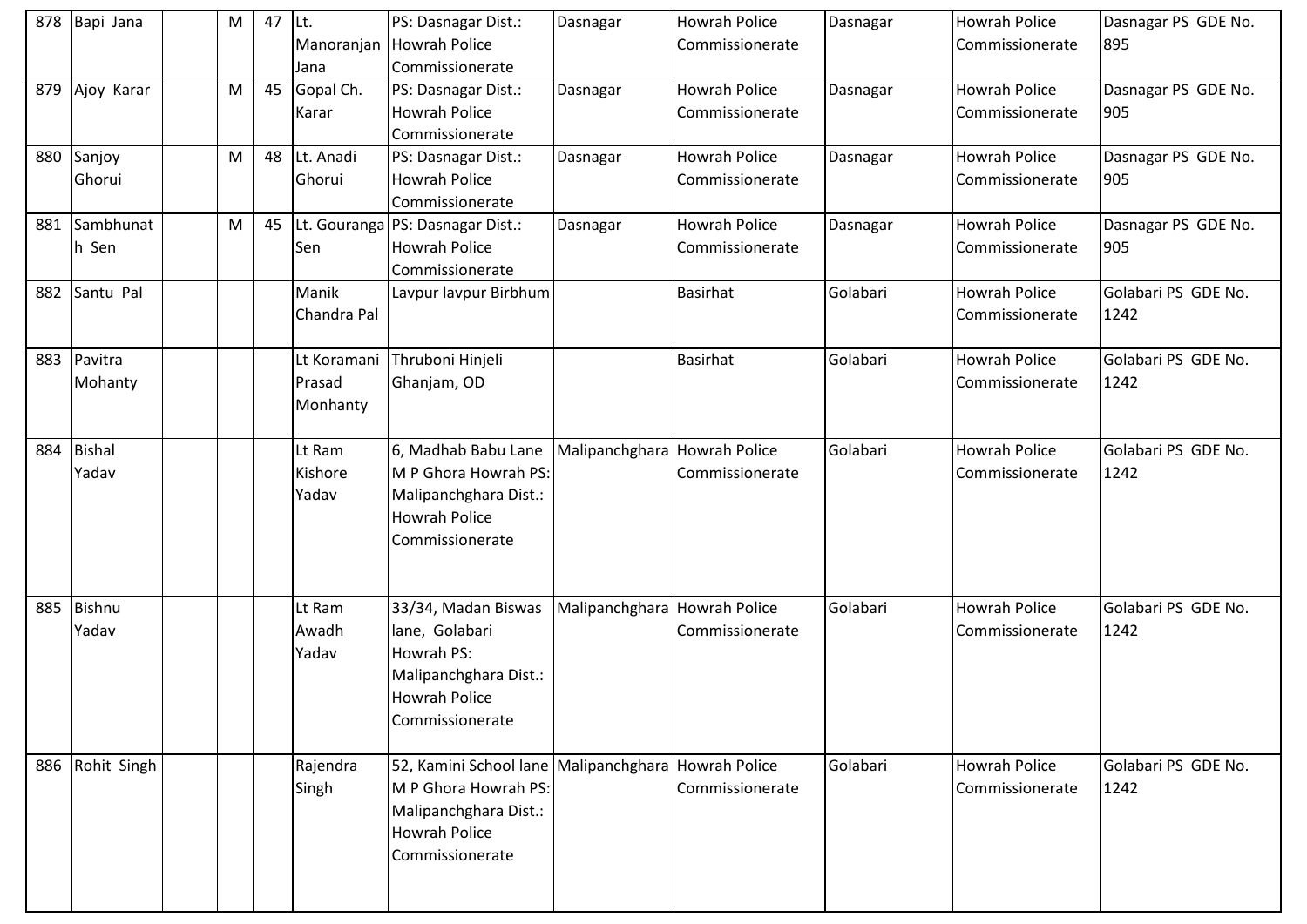| 887 | Abhishek<br>Shaw |  |                   | Dinesh Shaw 66/2/2, Khetra Mitra<br>Lpane Golabari<br>Howrah PS:<br>Malipanchghara Dist.:<br><b>Howrah Police</b><br>Commissionerate            | Malipanchghara Howrah Police | Commissionerate                         | Golabari | <b>Howrah Police</b><br>Commissionerate | Golabari PS GDE No.<br>1242 |
|-----|------------------|--|-------------------|-------------------------------------------------------------------------------------------------------------------------------------------------|------------------------------|-----------------------------------------|----------|-----------------------------------------|-----------------------------|
| 888 | Aman<br>Singh    |  | Santanu<br>Singh  | 37/1, Bhairab Dutta<br>Lane Golabari Howrah<br>PS: Malipanchghara<br>Dist.: Howrah Police<br>Commissionerate                                    | Malipanchghara Howrah Police | Commissionerate                         | Golabari | <b>Howrah Police</b><br>Commissionerate | Golabari PS GDE No.<br>1242 |
| 889 | Raj Shaw         |  | <b>Basis Shaw</b> | Basis Shaw 20, Bijay Kr Malipanchghara<br>Mukherjee Road<br>Golabari Ho PS:<br>Malipanchghara Dist.:<br><b>Howrah Police</b><br>Commissionerate |                              | <b>Howrah Police</b><br>Commissionerate | Golabari | Howrah Police<br>Commissionerate        | Golabari PS GDE No.<br>1242 |
| 890 | Md Imran         |  | Md Yasin          | 13, Bibir Bagan Entally Malipanchghara Howrah Police<br>Kolkata PS:<br>Malipanchghara Dist.:<br><b>Howrah Police</b><br>Commissionerate         |                              | Commissionerate                         | Golabari | Howrah Police<br>Commissionerate        | Golabari PS GDE No.<br>1242 |
| 891 | Dipendu<br>Paul  |  | Haradhan<br>Pal   | 39/2, Bhairab Ghatak<br>Lane M P Ghora<br>Howrah PS:<br>Malipanchghara Dist.:<br><b>Howrah Police</b><br>Commissionerate                        | Malipanchghara Howrah Police | Commissionerate                         | Golabari | <b>Howrah Police</b><br>Commissionerate | Golabari PS GDE No.<br>1384 |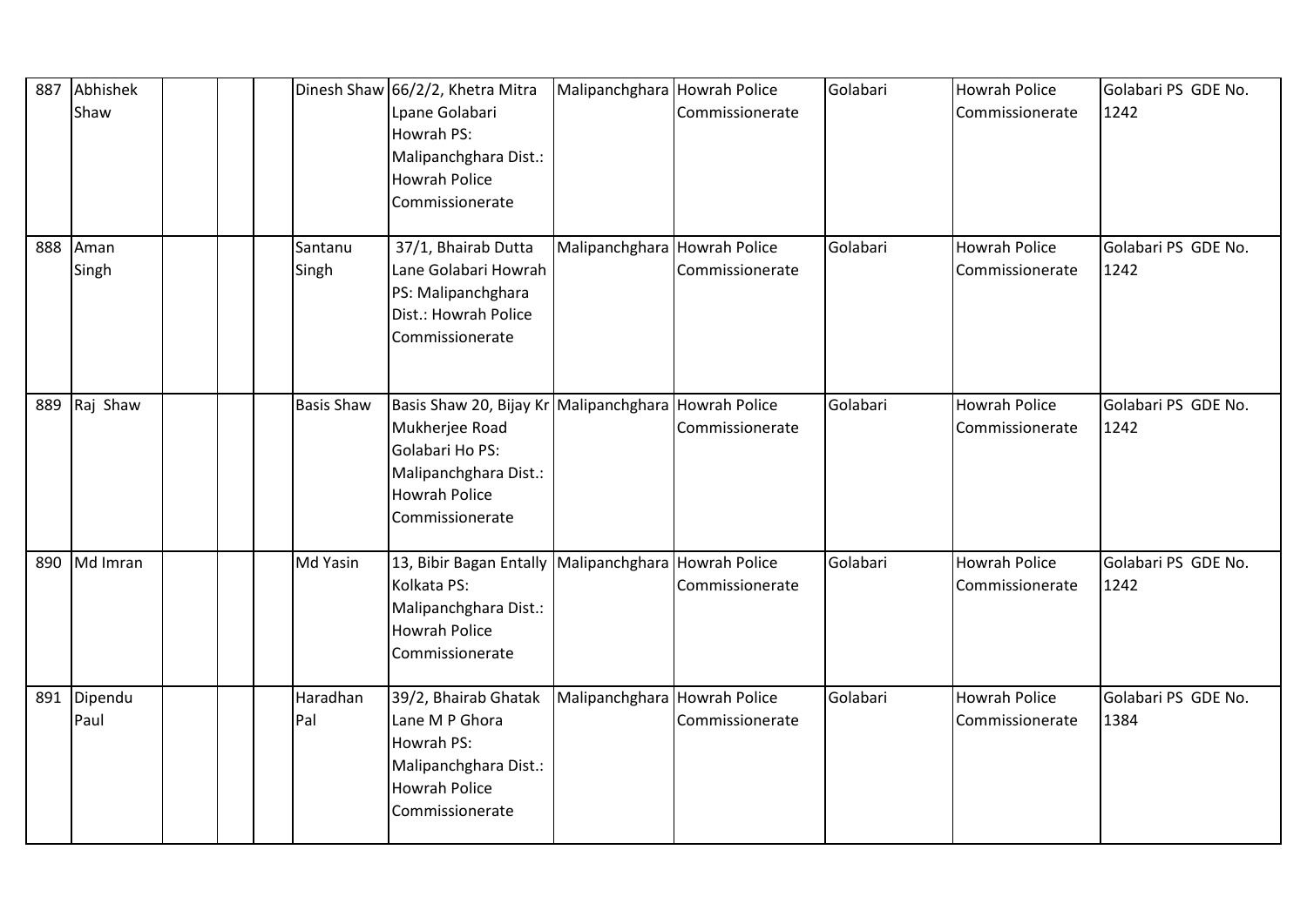| 892 | Subhajit<br>Dolui |  |                            | Umesh Dolui 21, Nandi Bagan lane<br>Golabari Howrah PS:<br>Malipanchghara Dist.:<br><b>Howrah Police</b><br>Commissionerate           | Malipanchghara               | <b>Howrah Police</b><br>Commissionerate | Golabari | <b>Howrah Police</b><br>Commissionerate | Golabari PS GDE No.<br>1384 |
|-----|-------------------|--|----------------------------|---------------------------------------------------------------------------------------------------------------------------------------|------------------------------|-----------------------------------------|----------|-----------------------------------------|-----------------------------|
| 893 | Shivam<br>Gupta   |  | Lt Raj<br>Krishna<br>Gupta | 21, Nandi Bagan lane<br>Golabari Howrah PS:<br>Malipanchghara Dist.:<br><b>Howrah Police</b><br>Commissionerate                       | Malipanchghara               | <b>Howrah Police</b><br>Commissionerate | Golabari | <b>Howrah Police</b><br>Commissionerate | Golabari PS GDE No.<br>1384 |
| 894 | Amit<br>Kumar     |  | Sambhu<br>Kumar            | Raipur Ramaghat<br>Ramaghat, CH PS:<br>Malipanchghara Dist.:<br><b>Howrah Police</b><br>Commissionerate                               | Malipanchghara               | Howrah Police<br>Commissionerate        | Golabari | <b>Howrah Police</b><br>Commissionerate | Golabari PS GDE No.<br>1384 |
| 895 | Sk Iliyas         |  | Lt Sk Md<br>Amin           | Baranga Bazar<br>Panskura Midnapore<br>PS: Malipanchghara<br>Dist.: Howrah Police<br>Commissionerate                                  | Malipanchghara Howrah Police | Commissionerate                         | Golabari | <b>Howrah Police</b><br>Commissionerate | Golabari PS GDE No.<br>1384 |
| 896 | Riyazul<br>Haldar |  | Lt Balmiki<br>Haldar       | Balakar Sala Hanausti   Malipanchghara   Howrah Police<br>24 Pgs (S) PS:<br>Malipanchghara Dist.:<br>Howrah Police<br>Commissionerate |                              | Commissionerate                         | Golabari | <b>Howrah Police</b><br>Commissionerate | Golabari PS GDE No.<br>1384 |
| 897 | Sultan Sk         |  | Sk Afroj                   | Parikoitun Katrufa<br>Burdwan PS:<br>Malipanchghara Dist.:<br>Howrah Police<br>Commissionerate                                        | Malipanchghara               | <b>Howrah Police</b><br>Commissionerate | Golabari | <b>Howrah Police</b><br>Commissionerate | Golabari PS GDE No.<br>1384 |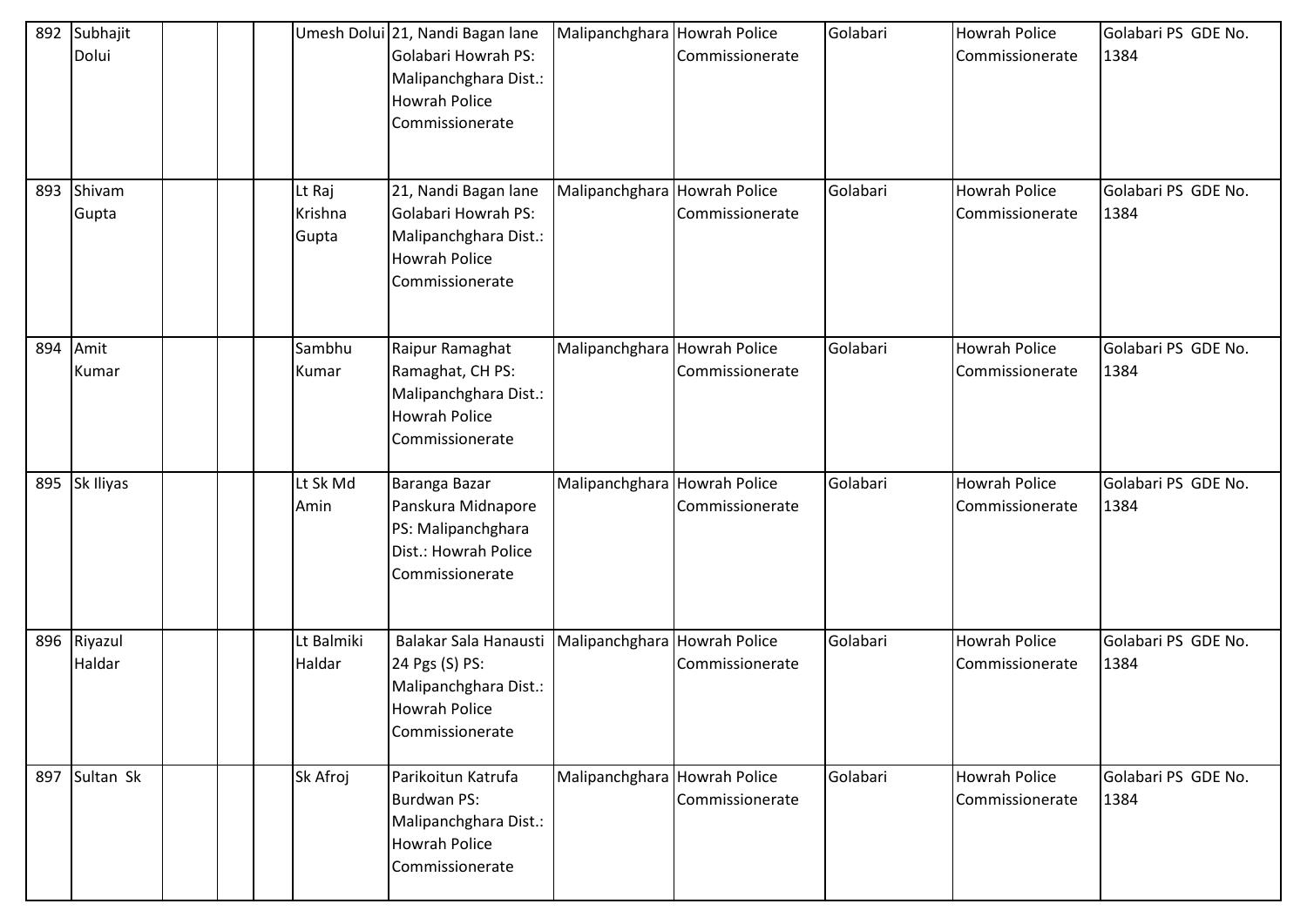| 898<br>899 | <b>Dipak</b><br>Jaiswal<br>Manohar |  | Santosh<br>Jaiswal<br>Lt    | 6/7, Kings Road<br>Golabari Howrah PS:<br>Malipanchghara Dist.:<br><b>Howrah Police</b><br>Commissionerate<br>Jaipur Jhunjhun | Malipanchghara Howrah Police<br>Malipanchghara Howrah Police | Commissionerate                         | Golabari<br>Golabari | <b>Howrah Police</b><br>Commissionerate<br><b>Howrah Police</b> | Golabari PS GDE No.<br>1384<br>Golabari PS GDE No. |
|------------|------------------------------------|--|-----------------------------|-------------------------------------------------------------------------------------------------------------------------------|--------------------------------------------------------------|-----------------------------------------|----------------------|-----------------------------------------------------------------|----------------------------------------------------|
|            | Srini                              |  | Banshidhar<br>Srini         | Jhunjhun, RJ PS:<br>Malipanchghara Dist.:<br><b>Howrah Police</b><br>Commissionerate                                          |                                                              | Commissionerate                         |                      | Commissionerate                                                 | 1431                                               |
| 900        | Biswajit<br>Mondal                 |  | Nakul<br>Mondal             | Purba Chilka Panskura<br>Midnapore PS:<br>Malipanchghara Dist.:<br><b>Howrah Police</b><br>Commissionerate                    | Malipanchghara Howrah Police                                 | Commissionerate                         | Golabari             | <b>Howrah Police</b><br>Commissionerate                         | Golabari PS GDE No.<br>1431                        |
| 901        | Sunil<br>Souranji                  |  | <b>Babu Lal</b><br>Souranji | Jaipur Jhunjhun<br>Jhunjhun, RJ PS:<br>Malipanchghara Dist.:<br><b>Howrah Police</b><br>Commissionerate                       | Malipanchghara                                               | <b>Howrah Police</b><br>Commissionerate | Golabari             | <b>Howrah Police</b><br>Commissionerate                         | Golabari PS GDE No.<br>1431                        |
| 902        | Md Saddam                          |  | Md<br>Sahabuddin            | Sujgram Lakhisarai<br>Lakhisarai, BR PS:<br>Malipanchghara Dist.:<br><b>Howrah Police</b><br>Commissionerate                  | Malipanchghara Howrah Police                                 | Commissionerate                         | Golabari             | <b>Howrah Police</b><br>Commissionerate                         | Golabari PS GDE No.<br>1431                        |
| 903        | Subhas Roy                         |  | <b>Bikasdh Roy</b>          | kalyanpur Dalsingh<br>Sarai Samastipur, BR<br>PS: Malipanchghara<br>Dist.: Howrah Police<br>Commissionerate                   | Malipanchghara Howrah Police                                 | Commissionerate                         | Golabari             | <b>Howrah Police</b><br>Commissionerate                         | Golabari PS GDE No.<br>1431                        |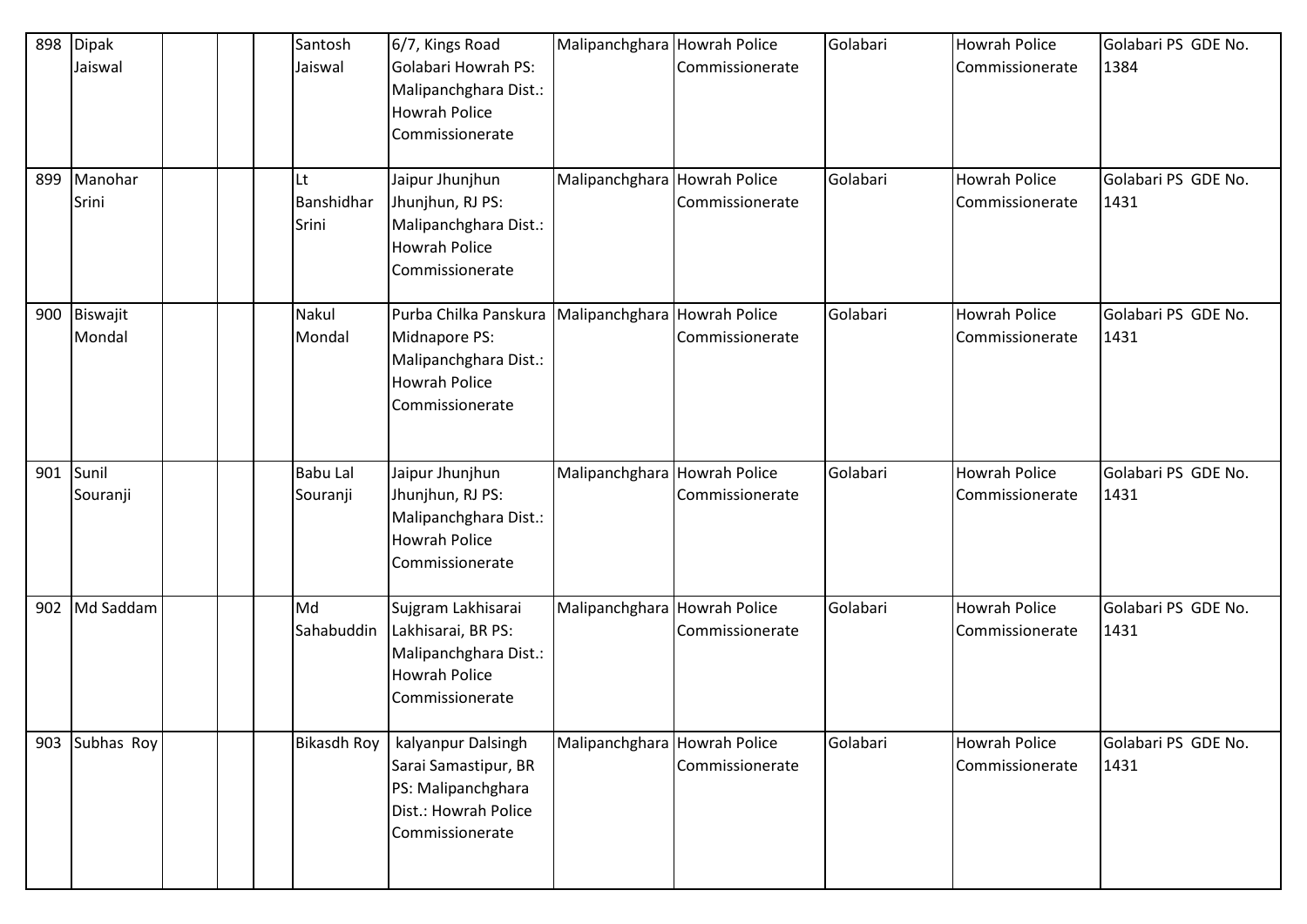| 904 | Satish Roy           |  | Pintu Roy           | Kalyanpur Dalsingh<br>Sarai Samastipur, BR<br>PS: Malipanchghara<br>Dist.: Howrah Police<br>Commissionerate    | Malipanchghara Howrah Police | Commissionerate | Golabari | <b>Howrah Police</b><br>Commissionerate | Golabari PS GDE No.<br>1431 |
|-----|----------------------|--|---------------------|----------------------------------------------------------------------------------------------------------------|------------------------------|-----------------|----------|-----------------------------------------|-----------------------------|
| 905 | Ranjan<br>Panda      |  | Ram Prasad<br>Panda | 43, MG Road New<br>market Kolkaata PS:<br>Malipanchghara Dist.:<br><b>Howrah Police</b><br>Commissionerate     | Malipanchghara Howrah Police | Commissionerate | Golabari | Howrah Police<br>Commissionerate        | Golabari PS GDE No.<br>1431 |
| 906 | Rajesh<br>Kumar      |  | Mita Ram            | Kantinagar Hajratgunj<br>Lucknow, UP PS:<br>Malipanchghara Dist.:<br><b>Howrah Police</b><br>Commissionerate   | Malipanchghara Howrah Police | Commissionerate | Golabari | Howrah Police<br>Commissionerate        | Golabari PS GDE No.<br>1431 |
| 907 | Maninsh<br>Chowdhury |  | Pawan<br>Chowdhury  | Ram Chandrapur<br>Roypur Katiar, BR PS:<br>Malipanchghara Dist.:<br><b>Howrah Police</b><br>Commissionerate    | Malipanchghara Howrah Police | Commissionerate | Golabari | <b>Howrah Police</b><br>Commissionerate | Golabari PS GDE No.<br>1431 |
| 908 | Ajit Kumar           |  | Ram Dev             | Ram Chandrapur<br>Roypur Katiar, BR PS:<br>Malipanchghara Dist.:<br><b>Howrah Police</b><br>Commissionerate    | Malipanchghara Howrah Police | Commissionerate | Golabari | <b>Howrah Police</b><br>Commissionerate | Golabari PS GDE No.<br>1431 |
| 909 | Chandan<br>Kumar     |  |                     | Pawan Singh Chandanpura Tilatho<br>Raotas, BR PS:<br>Malipanchghara Dist.:<br>Howrah Police<br>Commissionerate | Malipanchghara Howrah Police | Commissionerate | Golabari | <b>Howrah Police</b><br>Commissionerate | Golabari PS GDE No.<br>1431 |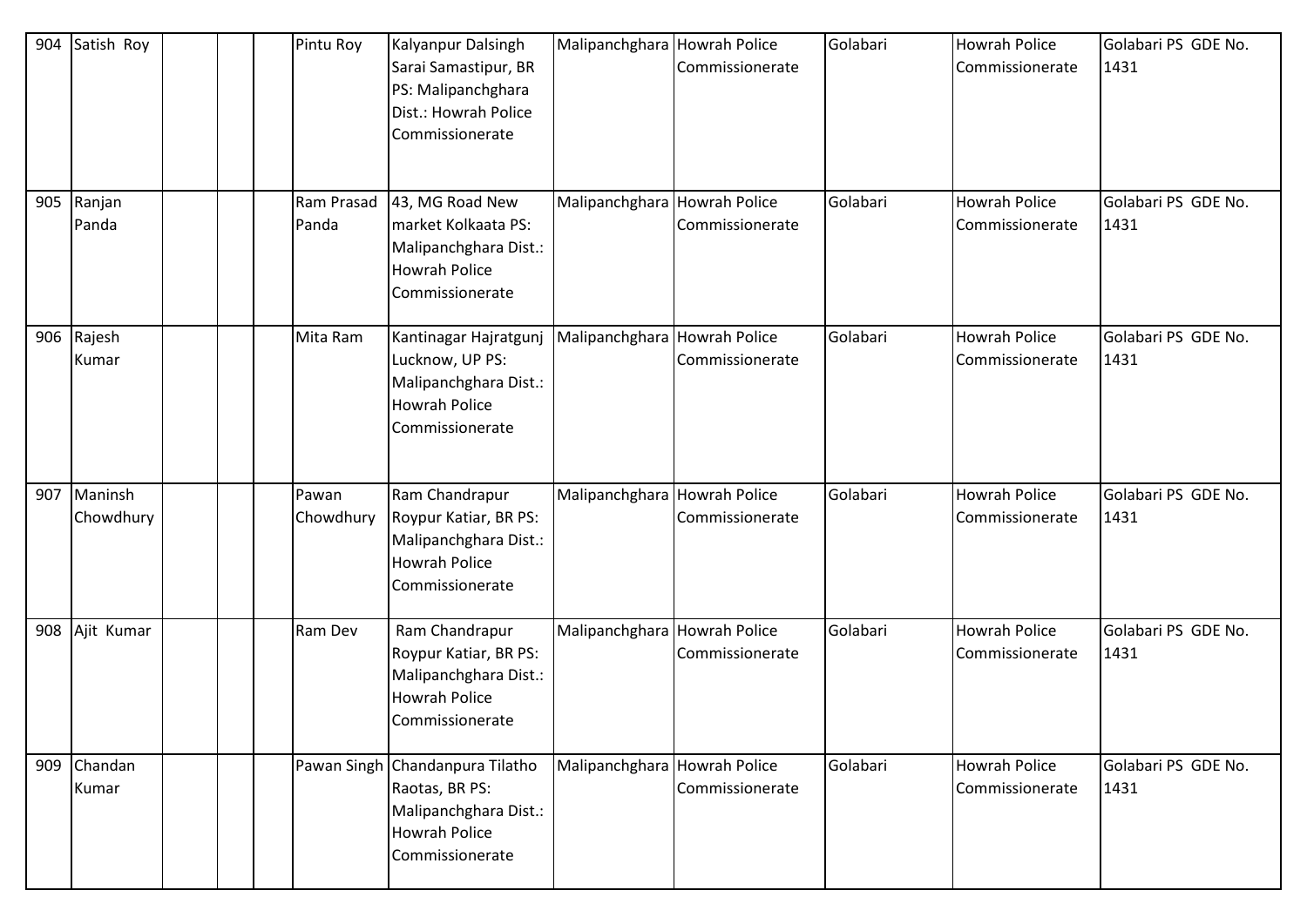| 910 | Anil Ram        |  | Nidhiram          | Chandanpura Tilatho<br>Raotas, BR PS:<br>Malipanchghara Dist.:<br><b>Howrah Police</b><br>Commissionerate       | Malipanchghara Howrah Police | Commissionerate                         | Golabari | <b>Howrah Police</b><br>Commissionerate | Golabari PS GDE No.<br>1431 |
|-----|-----------------|--|-------------------|-----------------------------------------------------------------------------------------------------------------|------------------------------|-----------------------------------------|----------|-----------------------------------------|-----------------------------|
| 911 | Raju Kumar      |  | Jitendra<br>Yadav | Nawada Nawada<br>Nawada, BR PS:<br>Malipanchghara Dist.:<br><b>Howrah Police</b><br>Commissionerate             | Malipanchghara Howrah Police | Commissionerate                         | Golabari | <b>Howrah Police</b><br>Commissionerate | Golabari PS GDE No.<br>1431 |
| 912 | Ganesh<br>Rajak |  | Ramdhani<br>Rajak | Nawada Nawada<br>Nawada, BR PS:<br>Malipanchghara Dist.:<br><b>Howrah Police</b><br>Commissionerate             | Malipanchghara Howrah Police | Commissionerate                         | Golabari | <b>Howrah Police</b><br>Commissionerate | Golabari PS GDE No.<br>1431 |
| 913 | Rishi Paul      |  | Mahendra<br>Paul  | Gutel Madhubani<br>karnal, HR PS:<br>Malipanchghara Dist.:<br><b>Howrah Police</b><br>Commissionerate           | Malipanchghara Howrah Police | Commissionerate                         | Golabari | <b>Howrah Police</b><br>Commissionerate | Golabari PS GDE No.<br>1431 |
| 914 | Ram Paul        |  | <b>Jay Singh</b>  | Gutel Madhubani<br>karnal, HR PS:<br>Malipanchghara Dist.:<br><b>Howrah Police</b><br>Commissionerate           | Malipanchghara               | <b>Howrah Police</b><br>Commissionerate | Golabari | Howrah Police<br>Commissionerate        | Golabari PS GDE No.<br>1431 |
| 915 | Bikash<br>Bagdi |  | Haru Bagdi        | Bakta Mallikpur Goldi<br><b>Burdwan PS:</b><br>Malipanchghara Dist.:<br><b>Howrah Police</b><br>Commissionerate | Malipanchghara Howrah Police | Commissionerate                         | Golabari | <b>Howrah Police</b><br>Commissionerate | Golabari PS GDE No.<br>1431 |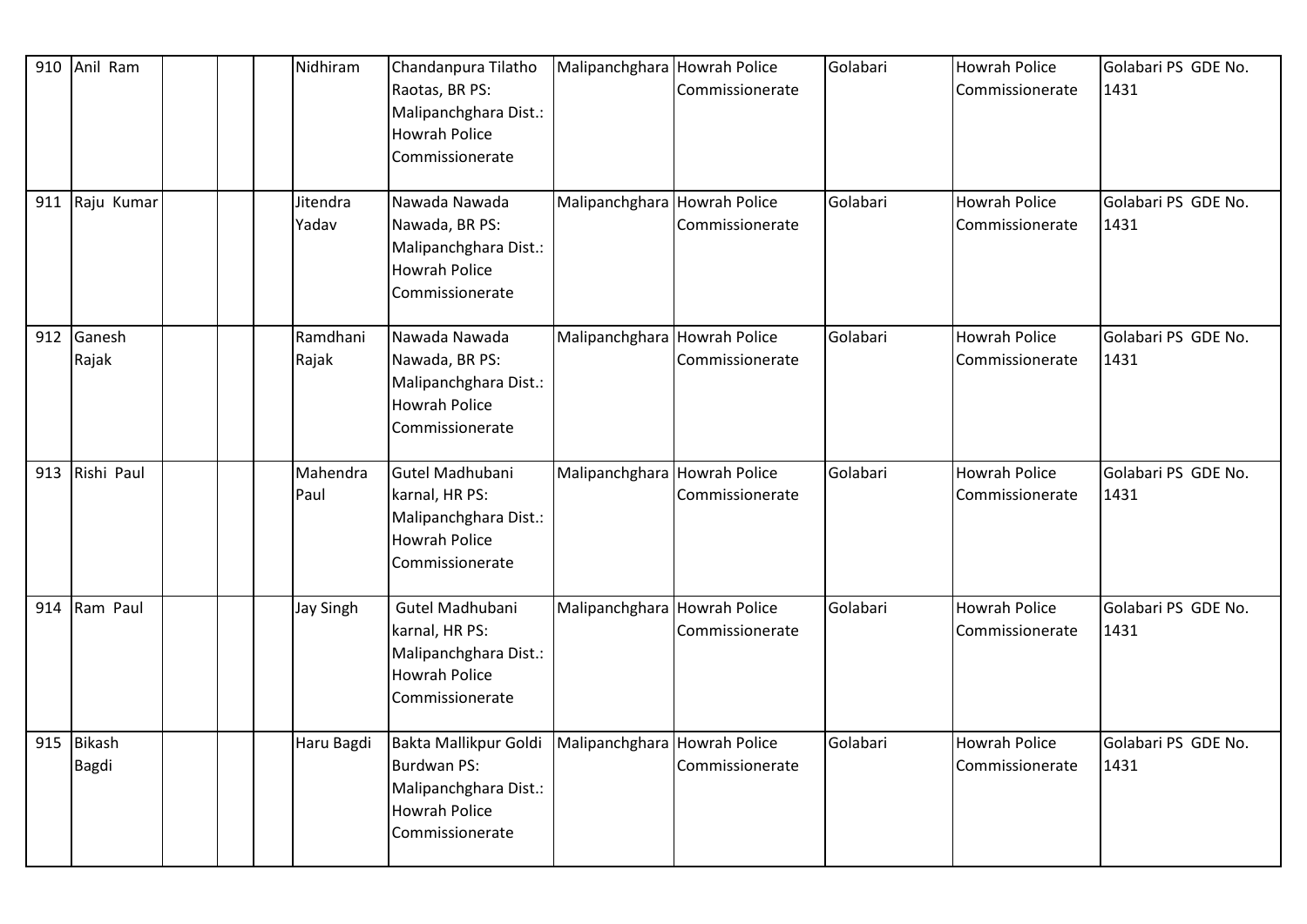| 916 | Naru Bagdi                 |  | Nitai Bagdi                | Bakta Mallikpur Goldi   Malipanchghara   Howrah Police<br><b>Burdwan PS:</b><br>Malipanchghara Dist.:<br><b>Howrah Police</b><br>Commissionerate |                              | Commissionerate                         | Golabari | <b>Howrah Police</b><br>Commissionerate | Golabari PS GDE No.<br>1431 |
|-----|----------------------------|--|----------------------------|--------------------------------------------------------------------------------------------------------------------------------------------------|------------------------------|-----------------------------------------|----------|-----------------------------------------|-----------------------------|
|     | 917 Sanjay<br><b>Bagdi</b> |  | Paresh<br>Chandra<br>Bagdi | Bakta Mallikpur Goldi<br><b>Burdwan PS:</b><br>Malipanchghara Dist.:<br><b>Howrah Police</b><br>Commissionerate                                  | Malipanchghara Howrah Police | Commissionerate                         | Golabari | <b>Howrah Police</b><br>Commissionerate | Golabari PS GDE No.<br>1431 |
| 918 | Kishore<br>Kumar           |  | Mala Ram                   | Rajmandri Narbhol<br>Ailam, AP PS:<br>Malipanchghara Dist.:<br><b>Howrah Police</b><br>Commissionerate                                           | Malipanchghara Howrah Police | Commissionerate                         | Golabari | <b>Howrah Police</b><br>Commissionerate | Golabari PS GDE No.<br>1431 |
| 919 | M Shinu                    |  | Asu Ram                    | Rajmandri Narbhol<br>Ailam, AP PS:<br>Malipanchghara Dist.:<br><b>Howrah Police</b><br>Commissionerate                                           | Malipanchghara Howrah Police | Commissionerate                         | Golabari | Howrah Police<br>Commissionerate        | Golabari PS GDE No.<br>1431 |
| 920 | Yam<br>Venkata<br>Krishna  |  | Yam Srinu                  | Rajmandri Narbhol<br>Ailam, AP PS:<br>Malipanchghara Dist.:<br><b>Howrah Police</b><br>Commissionerate                                           | Malipanchghara               | <b>Howrah Police</b><br>Commissionerate | Golabari | Howrah Police<br>Commissionerate        | Golabari PS GDE No.<br>1431 |
| 921 | Pramod<br>Kumar            |  |                            | Bhola Prasad Jamalpur jamalpur<br>Munger, BR PS:<br>Malipanchghara Dist.:<br><b>Howrah Police</b><br>Commissionerate                             | Malipanchghara Howrah Police | Commissionerate                         | Golabari | <b>Howrah Police</b><br>Commissionerate | Golabari PS GDE No.<br>1431 |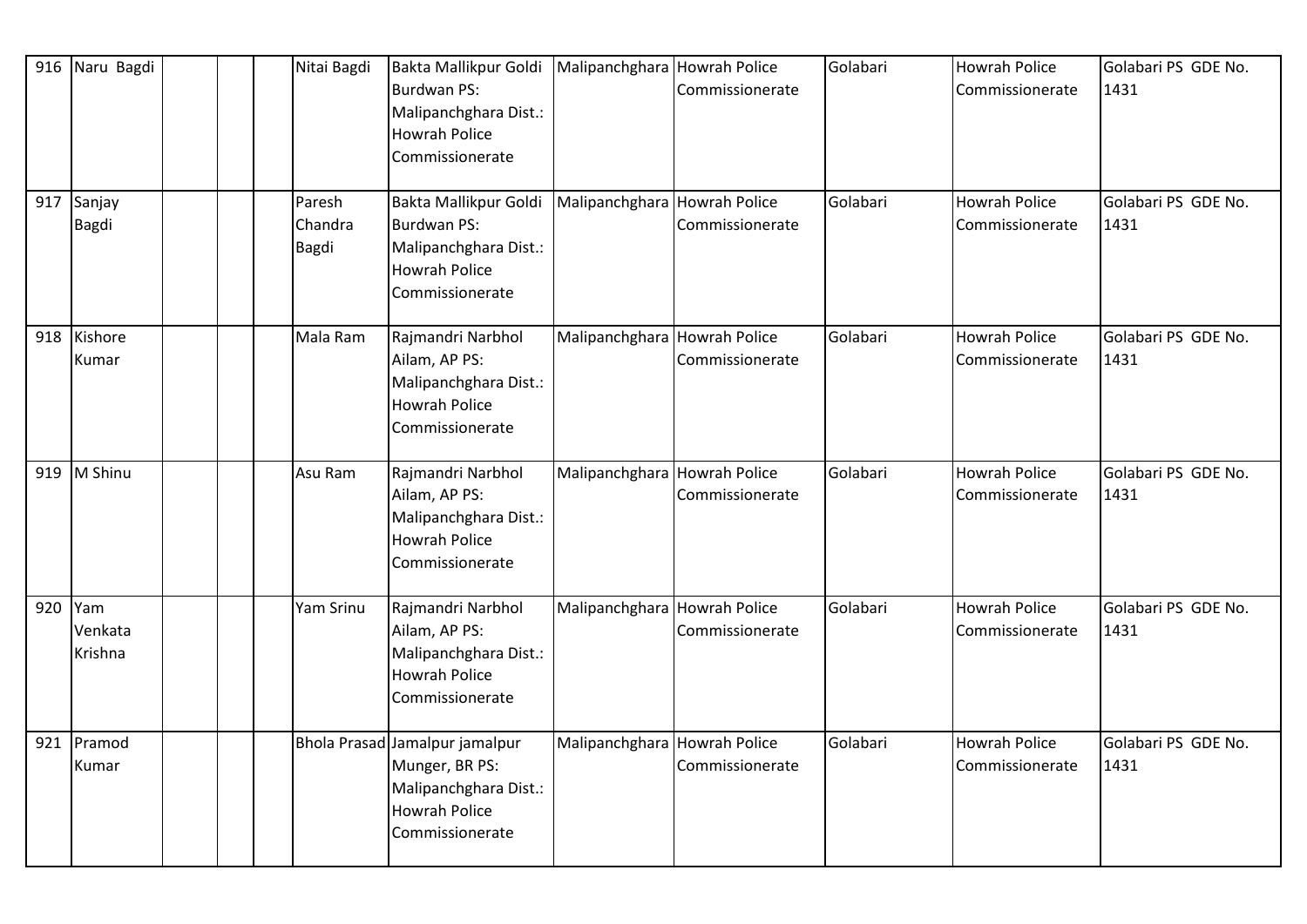|     | 922 Md Firoz         |   |    | Md Kader                    | Gatjkundu Ailapur<br>Giridih, JH PS:<br>Malipanchghara Dist.:<br><b>Howrah Police</b><br>Commissionerate    | Malipanchghara Howrah Police | Commissionerate                         | Golabari | Howrah Police<br><b>Commissionerate</b> | Golabari PS GDE No.<br>1431 |
|-----|----------------------|---|----|-----------------------------|-------------------------------------------------------------------------------------------------------------|------------------------------|-----------------------------------------|----------|-----------------------------------------|-----------------------------|
| 923 | Arun Kumar<br>Sahani |   |    | Lt Gyani<br>Chand<br>Sahani | Pornai Warsinagar<br>Samastipur, BR PS:<br>Malipanchghara Dist.:<br>Howrah Police<br>Commissionerate        | Malipanchghara               | <b>Howrah Police</b><br>Commissionerate | Golabari | <b>Howrah Police</b><br>Commissionerate | Golabari PS GDE No.<br>1431 |
| 924 | Santosh<br>Kumar     |   |    | Lt Ram<br>Swarup<br>Sahani  | Pornai Warsinagar<br>Samastipur, BR PS:<br>Malipanchghara Dist.:<br><b>Howrah Police</b><br>Commissionerate | Malipanchghara               | <b>Howrah Police</b><br>Commissionerate | Golabari | <b>Howrah Police</b><br>Commissionerate | Golabari PS GDE No.<br>1431 |
| 925 | Abhinash<br>Shaw     | M | 18 | <b>Himlal Shaw</b>          | 9/2/1, Kali Banerjee<br>Lane, PS & Dist.<br>Howrah                                                          |                              | <b>Basirhat</b>                         | Howrah   | <b>Howrah Police</b><br>Commissionerate | Howrah PS GDE No.<br>1436   |
| 926 | <b>Ashok Shaw</b>    | M | 35 | <b>Shiv Sankar</b><br>Shaw  | 2, Round Tank Lane,<br>PS & Dist. Howrah                                                                    |                              | <b>Basirhat</b>                         | Howrah   | <b>Howrah Police</b><br>Commissionerate | Howrah PS GDE No.<br>1436   |
| 927 | Mantu Roy            | M | 42 | <b>Kuswar Roy</b>           | Ramkrishnapur, PS &<br>Dist. Howrah                                                                         |                              | <b>Basirhat</b>                         | Howrah   | <b>Howrah Police</b><br>Commissionerate | Howrah PS GDE No.<br>1436   |
| 928 | Austing<br>Minz      | M | 50 | Lt. Pulika<br>Minj          | Howrah Station, PS<br>Golabari, Dist. Howrah                                                                |                              | <b>Basirhat</b>                         | Howrah   | <b>Howrah Police</b><br>Commissionerate | Howrah PS GDE No.<br>1436   |
| 929 | Panchu Rao           | M | 38 | Sanna Rao                   | Ramkrishnapur,<br>Kalitala, PS & Dist.<br>Howrah                                                            |                              | <b>Basirhat</b>                         | Howrah   | <b>Howrah Police</b><br>Commissionerate | Howrah PS GDE No.<br>1436   |
|     | 930 Mohan<br>Shaw    | M |    | 48 Mahabir<br>Shaw          | 3, Krishna Kumar<br>Bhattachrya Lane, PS<br>& Dist. How                                                     |                              | Basirhat                                | Howrah   | Howrah Police<br>Commissionerate        | Howrah PS GDE No.<br>1436   |
| 931 | Kanailal<br>Choudhry | M |    | 38 Maiyo Lal<br>Choudhry    | 4, Rajni Kumar Sen<br>Lane, PS & Dist.<br>Howrah                                                            |                              | <b>Basirhat</b>                         | Howrah   | Howrah Police<br>Commissionerate        | Howrah PS GDE No.<br>1436   |
|     | 932 Mongal<br>Singh  | M |    | 32 Jola Sen                 | 24, Rajni Kumar Sen<br>Lane, PS & Dist.<br>Howrah                                                           |                              | <b>Basirhat</b>                         | Howrah   | <b>Howrah Police</b><br>Commissionerate | Howrah PS GDE No.<br>1436   |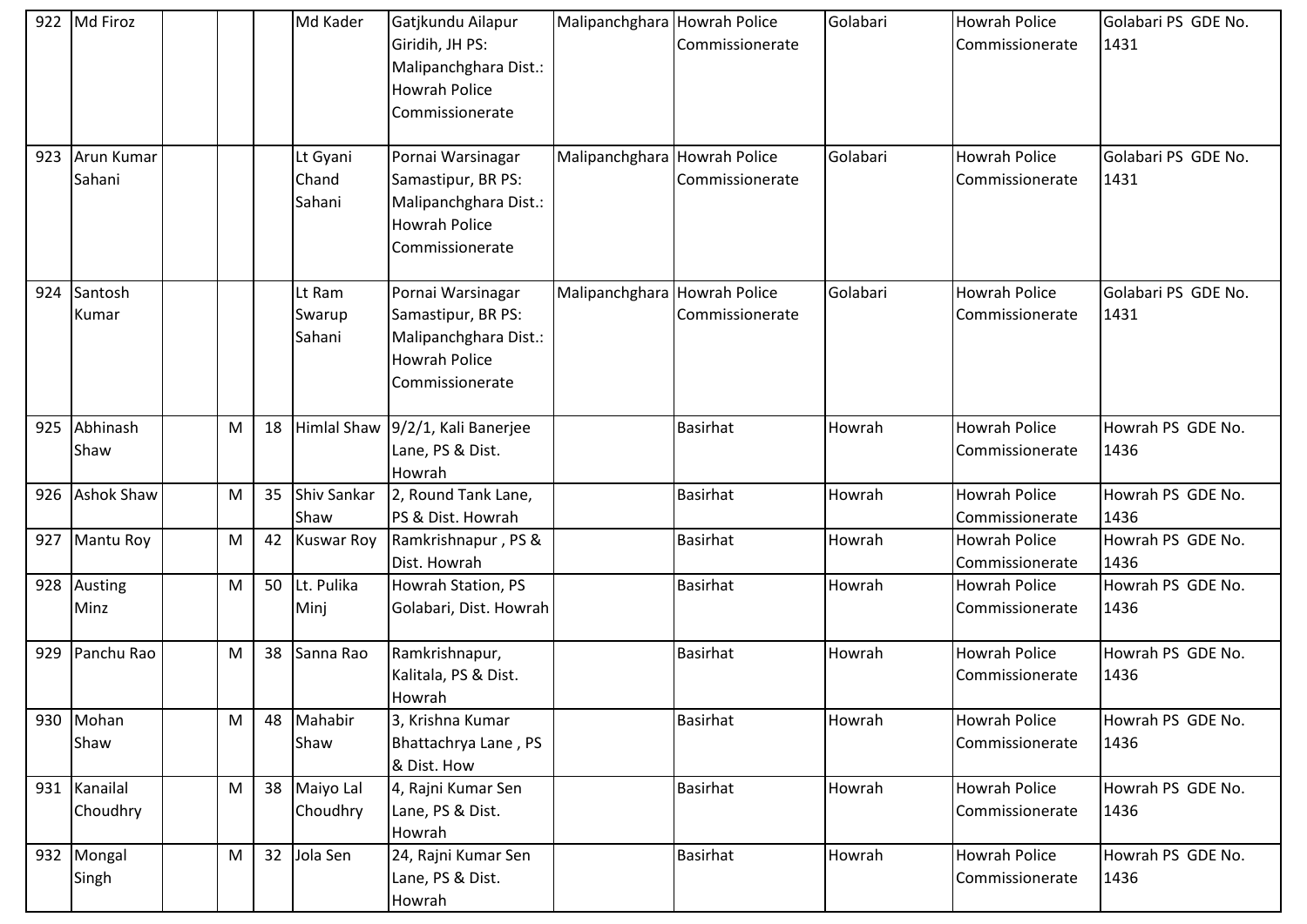| 933 | <b>Dipak</b>      | M | 32 |              | Iswar Chand Tikiapara Bye Pass       |          | <b>Basirhat</b>      | Howrah   | <b>Howrah Police</b> | Howrah PS GDE No.   |
|-----|-------------------|---|----|--------------|--------------------------------------|----------|----------------------|----------|----------------------|---------------------|
|     | <b>Barma</b>      |   |    | Barman       | Jhupri, PS & Dist.                   |          |                      |          | Commissionerate      | 1436                |
|     |                   |   |    |              | Howrah                               |          |                      |          |                      |                     |
| 934 | <b>Bherab Das</b> | M | 40 | Lt. Rabi Das | Nabwdip, PS Nabwdip,                 |          | <b>Basirhat</b>      | Howrah   | <b>Howrah Police</b> | Howrah PS GDE No.   |
|     |                   |   |    |              | Dist. Nadia                          |          |                      |          | Commissionerate      | 1436                |
|     |                   |   |    |              |                                      |          |                      |          |                      |                     |
|     | 935 Raju          | M | 35 | Nimai        | Ramchandrapur, PS                    |          | <b>Basirhat</b>      | Howrah   | <b>Howrah Police</b> | Howrah PS GDE No.   |
|     | Paramanik         |   |    | Paramanik    | Bagnan, Dist. Howrah                 |          |                      |          | Commissionerate      | 1436                |
|     |                   |   |    |              |                                      |          |                      |          |                      |                     |
| 936 | Mithun            | M | 27 |              | Pappu Yadav 9 Sadar Baxi Lane., PS   |          | <b>Basirhat</b>      | Howrah   | <b>Howrah Police</b> | Howrah PS GDE No.   |
|     | Yadav             |   |    |              | & Dist. Howrah                       |          |                      |          | Commissionerate      | 1436                |
| 937 | Jagannath         | M | 38 | Jay Kurmi    | Ramkrishnapur Ghat,                  |          | <b>Basirhat</b>      | Howrah   | <b>Howrah Police</b> | Howrah PS GDE No.   |
|     | Kurmi             |   |    |              | PS & Dist. Howrah                    |          |                      |          | Commissionerate      | 1436                |
|     |                   |   |    |              |                                      |          |                      |          |                      |                     |
| 938 | Anil Jaiswal      | M | 42 | Lt. Pannalal | 5, Forshore Road, PS &               |          | <b>Basirhat</b>      | Howrah   | <b>Howrah Police</b> | Howrah PS GDE No.   |
|     |                   |   |    | Jaiswal      | Dist. Howrah                         |          |                      |          | Commissionerate      | 1436                |
|     |                   |   |    |              |                                      |          |                      |          |                      |                     |
| 939 | Jitendar Das      | M | 48 |              | Lt. Jamal Ch, 22 No. G.T. Road, PS & |          | <b>Basirhat</b>      | Howrah   | <b>Howrah Police</b> | Howrah PS GDE No.   |
|     |                   |   |    | Das          | Dist. Howrah                         |          |                      |          | Commissionerate      | 1436                |
| 940 | Subhojit          | M | 23 | S. Mondal    | 21/1 Debnath                         |          | <b>Basirhat</b>      | Howrah   | <b>Howrah Police</b> | Howrah PS GDE No.   |
|     | Mondal            |   |    |              | Banerjee Lane, PS &                  |          |                      |          | Commissionerate      | 1436                |
|     |                   |   |    |              | Dist. Howrah                         |          |                      |          |                      |                     |
| 941 | Sk. Muniul        | M | 32 | Sk.          | 72 Bashiruddin                       |          | <b>Basirhat</b>      | Howrah   | <b>Howrah Police</b> | Howrah PS GDE No.   |
|     |                   |   |    |              | Mohammed Munshi Lane., PS &          |          |                      |          | Commissionerate      | 1436                |
|     |                   |   |    | Musa         | Dist. Howrah                         |          |                      |          |                      |                     |
|     | 942 Bapan         | M | 24 | Rogen        | Sonarpur, PS                         |          | <b>Basirhat</b>      | Howrah   | <b>Howrah Police</b> | Howrah PS GDE No.   |
|     | Mahato            |   |    | Mahato       | Sonarpur, Dist 24 Pgs.               |          |                      |          | Commissionerate      | 1436                |
|     |                   |   |    |              | (S)                                  |          |                      |          |                      |                     |
| 943 | Innus             | M | 60 | Lt. Arman    | PS: Jagachha Dist.:                  | Jagachha | <b>Howrah Police</b> | Jagachha | <b>Howrah Police</b> | Jagachha PS GDE No. |
|     | Purokait          |   |    | Purokit      | <b>Howrah Police</b>                 |          | Commissionerate      |          | Commissionerate      | 898                 |
|     |                   |   |    |              | Commissionerate                      |          |                      |          |                      |                     |
| 944 | Saukat            | M | 20 | Danesh       | PS: Jagachha Dist.:                  | Jagachha | Howrah Police        | Jagachha | <b>Howrah Police</b> | Jagachha PS GDE No. |
|     | Sardar            |   |    | Sardar       | <b>Howrah Police</b>                 |          | Commissionerate      |          | Commissionerate      | 898                 |
|     |                   |   |    |              | Commissionerate                      |          |                      |          |                      |                     |
| 945 | Haider            | M |    | 41 Lt. Eyadh | PS: Jagachha Dist.:                  | Jagachha | Howrah Police        | Jagachha | Howrah Police        | Jagachha PS GDE No. |
|     | Sardar            |   |    | Sardar       | Howrah Police                        |          | Commissionerate      |          | Commissionerate      | 898                 |
|     |                   |   |    |              | Commissionerate                      |          |                      |          |                      |                     |
| 946 | Samedh            | M | 55 | Lt. Soleman  | PS: Jagachha Dist.:                  | Jagachha | Howrah Police        | Jagachha | <b>Howrah Police</b> | Jagachha PS GDE No. |
|     | Sardar            |   |    | Sardar       | <b>Howrah Police</b>                 |          | Commissionerate      |          | Commissionerate      | 898                 |
|     |                   |   |    |              | Commissionerate                      |          |                      |          |                      |                     |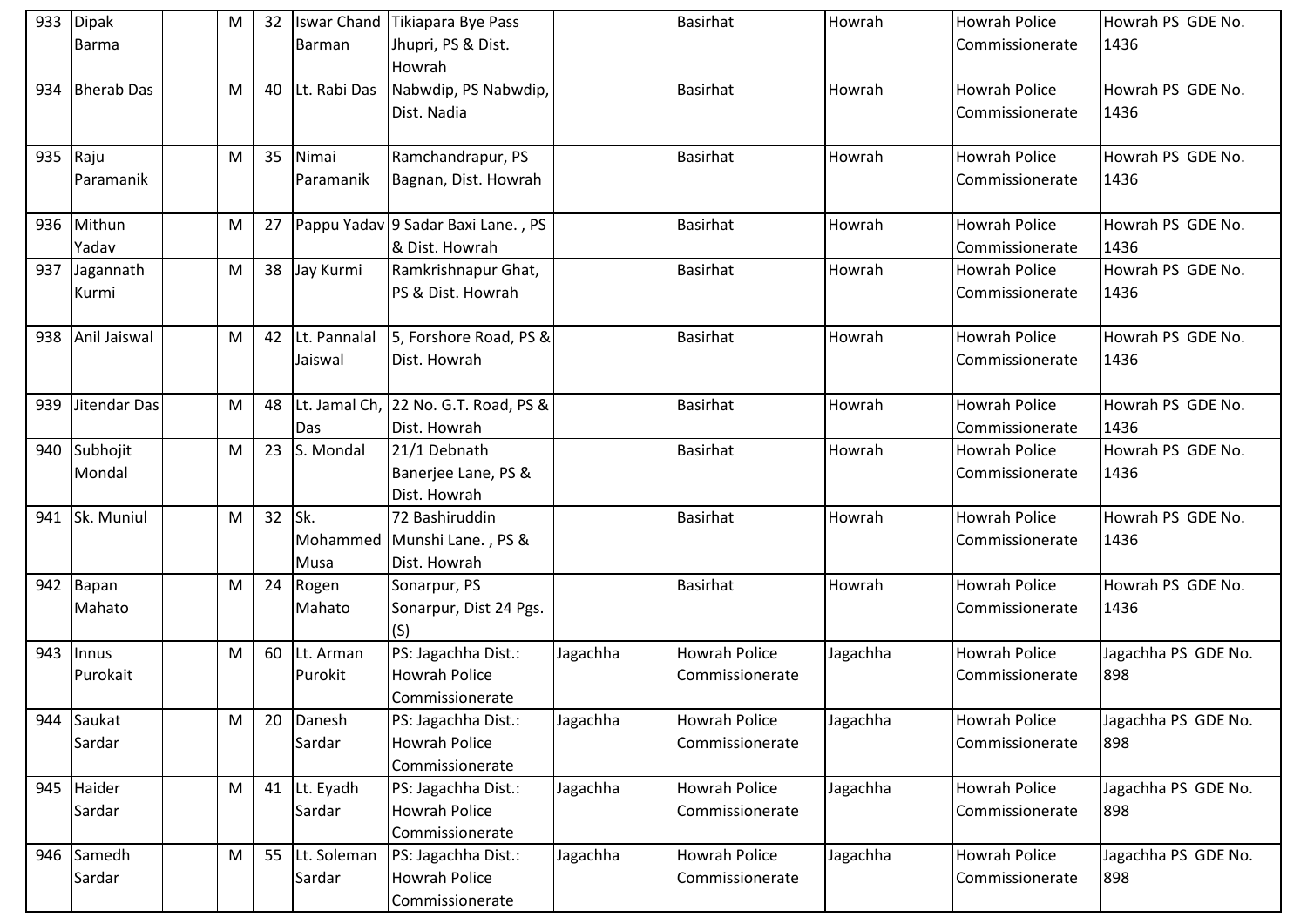| 947    | Idris Sardar    | ${\sf M}$ | 41 |                    | Salim Sardar   PS: Jagachha Dist.: | Jagachha | <b>Howrah Police</b> | Jagachha | <b>Howrah Police</b> | Jagachha PS GDE No. |
|--------|-----------------|-----------|----|--------------------|------------------------------------|----------|----------------------|----------|----------------------|---------------------|
|        |                 |           |    |                    | <b>Howrah Police</b>               |          | Commissionerate      |          | Commissionerate      | 898                 |
|        |                 |           |    |                    | Commissionerate                    |          |                      |          |                      |                     |
| 948    | Lyakat          | M         | 46 | Izaz Sardar        | PS: Jagachha Dist.:                | Jagachha | <b>Howrah Police</b> | Jagachha | <b>Howrah Police</b> | Jagachha PS GDE No. |
|        | Sardar          |           |    |                    | <b>Howrah Police</b>               |          | Commissionerate      |          | Commissionerate      | 898                 |
|        |                 |           |    |                    | Commissionerate                    |          |                      |          |                      |                     |
| 949    | Akbar           | M         | 24 | Mahebub            | PS: Jagachha Dist.:                | Jagachha | <b>Howrah Police</b> | Jagachha | <b>Howrah Police</b> | Jagachha PS GDE No. |
|        | Ansari          |           |    | Ansari             | <b>Howrah Police</b>               |          | Commissionerate      |          | Commissionerate      | 927                 |
|        |                 |           |    |                    | Commissionerate                    |          |                      |          |                      |                     |
| 950    | Probir Das      | ${\sf M}$ | 45 | Lt. Naresh         | PS: Jagachha Dist.:                | Jagachha | <b>Howrah Police</b> | Jagachha | <b>Howrah Police</b> | Jagachha PS GDE No. |
|        |                 |           |    | Chandra            | <b>Howrah Police</b>               |          | Commissionerate      |          | Commissionerate      | 927                 |
|        |                 |           |    |                    | Commissionerate                    |          |                      |          |                      |                     |
| 951    | Taslim          | M         | 30 | Md. Muslim         | PS: Jagachha Dist.:                | Jagachha | <b>Howrah Police</b> | Jagachha | Howrah Police        | Jagachha PS GDE No. |
|        | Mahamad         |           |    |                    | <b>Howrah Police</b>               |          | Commissionerate      |          | Commissionerate      | 927                 |
|        |                 |           |    |                    | Commissionerate                    |          |                      |          |                      |                     |
| 952    | Badsha          | ${\sf M}$ | 40 | Lt. Abdul          | PS: Jagachha Dist.:                | Jagachha | <b>Howrah Police</b> | Jagachha | <b>Howrah Police</b> | Jagachha PS GDE No. |
|        | Dorji           |           |    | Dorji              | <b>Howrah Police</b>               |          | Commissionerate      |          | Commissionerate      | 927                 |
|        |                 |           |    |                    | Commissionerate                    |          |                      |          |                      |                     |
| 953    | Manos           | M         | 35 | Jhantu             | PS: Jagachha Dist.:                | Jagachha | <b>Howrah Police</b> | Jagachha | <b>Howrah Police</b> | Jagachha PS GDE No. |
|        | Santra          |           |    | Santra             | <b>Howrah Police</b>               |          | Commissionerate      |          | Commissionerate      | 927                 |
|        |                 |           |    |                    | Commissionerate                    |          |                      |          |                      |                     |
| 954    | Santu Dey       | ${\sf M}$ | 45 | <b>Balaram Dey</b> | PS: Jagachha Dist.:                | Jagachha | <b>Howrah Police</b> | Jagachha | <b>Howrah Police</b> | Jagachha PS GDE No. |
|        |                 |           |    |                    | <b>Howrah Police</b>               |          | Commissionerate      |          | Commissionerate      | 929                 |
|        |                 |           |    |                    | Commissionerate                    |          |                      |          |                      |                     |
| 955    | Sanjib Das      | ${\sf M}$ | 41 | <b>Babulal Das</b> | PS: Jagachha Dist.:                | Jagachha | <b>Howrah Police</b> | Jagachha | <b>Howrah Police</b> | Jagachha PS GDE No. |
|        |                 |           |    |                    | <b>Howrah Police</b>               |          | Commissionerate      |          | Commissionerate      | 929                 |
|        |                 |           |    |                    | Commissionerate                    |          |                      |          |                      |                     |
| 956    | Banamali        | M         | 40 | Jayanta            | PS: Jagachha Dist.:                | Jagachha | <b>Howrah Police</b> | Jagachha | <b>Howrah Police</b> | Jagachha PS GDE No. |
|        | Sardar          |           |    | Sardar             | <b>Howrah Police</b>               |          | Commissionerate      |          | Commissionerate      | 929                 |
|        |                 |           |    |                    | Commissionerate                    |          |                      |          |                      |                     |
|        | 957 Atin Biswas | M         | 25 |                    | Bimal Biswas PS: Jagachha Dist.:   | Jagachha | <b>Howrah Police</b> | Jagachha | <b>Howrah Police</b> | Jagachha PS GDE No. |
|        |                 |           |    |                    | <b>Howrah Police</b>               |          | Commissionerate      |          | Commissionerate      | 929                 |
|        |                 |           |    |                    | Commissionerate                    |          |                      |          |                      |                     |
| 958    | Sk Raja         | M         | 41 | Lt. Nur            | PS: Jagachha Dist.:                | Jagachha | <b>Howrah Police</b> | Jagachha | <b>Howrah Police</b> | Jagachha PS GDE No. |
|        |                 |           |    | Hossain            | <b>Howrah Police</b>               |          | Commissionerate      |          | Commissionerate      | 899                 |
|        |                 |           |    |                    | Commissionerate                    |          |                      |          |                      |                     |
| 959 Sk |                 | ${\sf M}$ | 44 | Lt. Nur            | PS: Jagachha Dist.:                | Jagachha | <b>Howrah Police</b> | Jagachha | <b>Howrah Police</b> | Jagachha PS GDE No. |
|        | Nuruddin        |           |    | Hossain            | <b>Howrah Police</b>               |          | Commissionerate      |          | Commissionerate      | 899                 |
|        |                 |           |    |                    | Commissionerate                    |          |                      |          |                      |                     |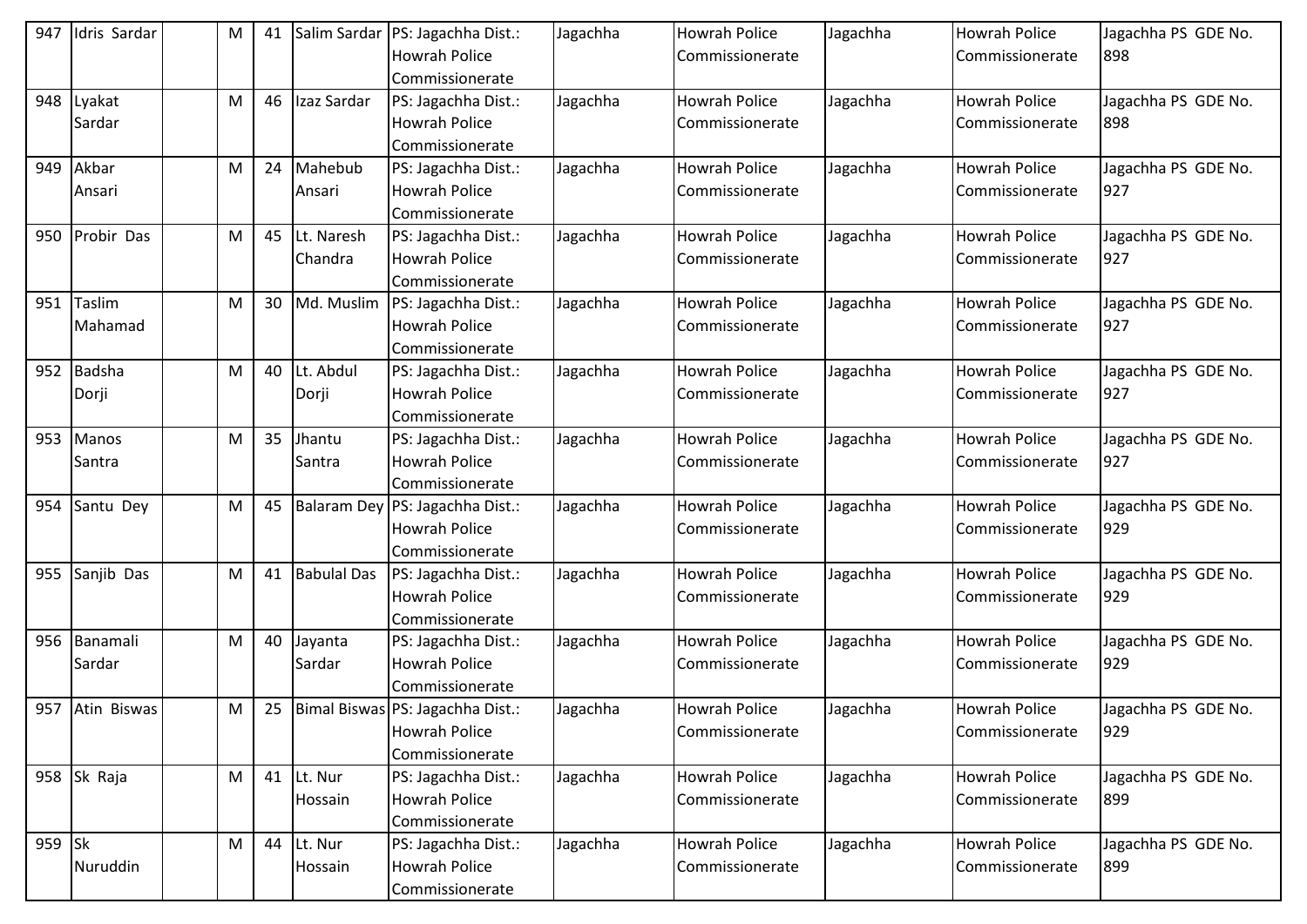| 960 | Raju Sarkar              | M | 45 | Lt Bablu<br>Sarkar      | 110, Rabindra Sarani,<br><b>PS Liluah Howrah</b>        | Basirhat        | Liluah | <b>Howrah Police</b><br>Commissionerate | Liluah PS GDE No. 1565 |
|-----|--------------------------|---|----|-------------------------|---------------------------------------------------------|-----------------|--------|-----------------------------------------|------------------------|
| 961 | Ranjan<br>Naskar         | M | 39 | Sushil<br>Naskar        | Ghughupara Shitala<br>Mandir, Bhattanagar,<br>PS Liluah | <b>Basirhat</b> | Liluah | <b>Howrah Police</b><br>Commissionerate | Liluah PS GDE No. 1565 |
| 962 | Biswajit<br>Gharia       | M | 30 | Keshab<br>Gharia        | Ghughupara Shitala<br>Mandir, Bhattanagar,<br>PS Liluah | <b>Basirhat</b> | Liluah | <b>Howrah Police</b><br>Commissionerate | Liluah PS GDE No. 1565 |
| 963 | Chhultu<br>Mondal        | M |    | 32 Kalipada<br>Mondal   | Ghughupara Shitala<br>Mandir, Bhattanagar,<br>PS Liluah | Basirhat        | Liluah | <b>Howrah Police</b><br>Commissionerate | Liluah PS GDE No. 1565 |
| 964 | Nemai Das                | M | 50 | Lt Akhil Ch<br>Das      | Bhattanagar, Dhaka<br>Colony, PS Liluah<br>Howrah       | <b>Basirhat</b> | Liluah | <b>Howrah Police</b><br>Commissionerate | Liluah PS GDE No. 1565 |
| 965 | Mukesh<br>Jha            | M |    | 31 Gulab Jha            | Paschim Chakpara,<br>Miloni, PS Liluah<br>Howrah        | <b>Basirhat</b> | Liluah | <b>Howrah Police</b><br>Commissionerate | Liluah PS GDE No. 1565 |
| 966 | Sanu Singh               | M | 27 | Ram Kumar<br>Singh      | 01, Ramkrishna<br>Colony, PS Liluah<br>Howrah           | <b>Basirhat</b> | Liluah | <b>Howrah Police</b><br>Commissionerate | Liluah PS GDE No. 1565 |
| 967 | Anup<br>Goshami          | M | 38 | Gopi<br>Goshami         | Khalia, Shib Mandir, PS<br>Liluah Howrah                | <b>Basirhat</b> | Liluah | <b>Howrah Police</b><br>Commissionerate | Liluah PS GDE No. 342  |
| 968 | Amit<br>Sharma           | M | 36 | Ram Awadh<br>Sharma     | 25, NS Road, PS Liluah<br>Howrah                        | <b>Basirhat</b> | Liluah | <b>Howrah Police</b><br>Commissionerate | Liluah PS GDE No. 342  |
| 969 | Satyan<br>Chowdhury      | M | 18 | Lt Santosh<br>Chowdhury | Panchok, PS Bisanpur,<br>Darbhanda, Bihar               | <b>Basirhat</b> | Liluah | <b>Howrah Police</b><br>Commissionerate | Liluah PS GDE No. 342  |
| 970 | <b>Bhola</b><br>Senapati | M | 30 | Dulal<br>Senapati       | Chakpara Bazar, PS<br>Liluah Howrah                     | <b>Basirhat</b> | Liluah | <b>Howrah Police</b><br>Commissionerate | Liluah PS GDE No. 342  |
| 971 | Jai Kishore<br>Singh     | M | 36 | Ram<br>Chandra<br>Singh | 25, NS Road, PS Liluah<br>Howrah                        | <b>Basirhat</b> | Liluah | <b>Howrah Police</b><br>Commissionerate | Liluah PS GDE No. 342  |
| 972 | Kartick Das              | M | 31 | Swapan Das              | Chakpara Bazar, PS<br>Liluah Howrah                     | <b>Basirhat</b> | Liluah | <b>Howrah Police</b><br>Commissionerate | Liluah PS GDE No. 342  |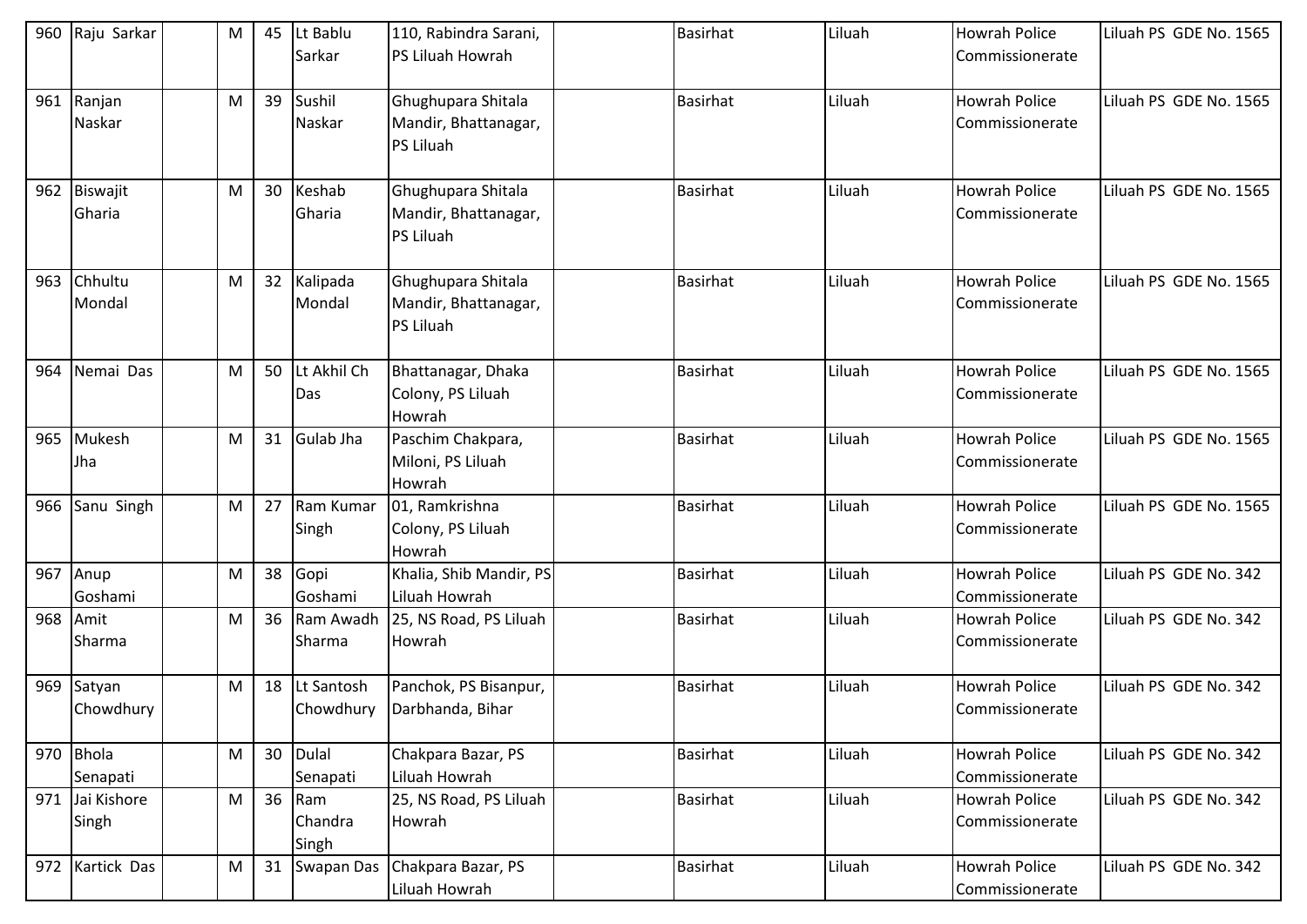| 973 | Bablu Jadav     | M | 35 | Jagnarayan  | Nimtala, PS Jorabagan,          |                              | <b>Basirhat</b>      | Liluah         | <b>Howrah Police</b> | Liluah PS GDE No. 342 |
|-----|-----------------|---|----|-------------|---------------------------------|------------------------------|----------------------|----------------|----------------------|-----------------------|
|     |                 |   |    | Jadav       | Kolkata                         |                              |                      |                | Commissionerate      |                       |
| 974 | Mithun          | M | 33 | Prakas      | Chakpara Bazar, PS              |                              | <b>Basirhat</b>      | Liluah         | Howrah Police        | Liluah PS GDE No. 342 |
|     | Danda           |   |    | Danda       | Liluah Howrah                   |                              |                      |                | Commissionerate      |                       |
| 975 | Amit            | M | 40 | Lt Sankar   | Khalia, Shib Mandir, PS         |                              | <b>Basirhat</b>      | Liluah         | <b>Howrah Police</b> | Liluah PS GDE No. 342 |
|     | Chakrabort      |   |    | Chakraborty | Liluah Howrah                   |                              |                      |                | Commissionerate      |                       |
|     |                 |   |    |             |                                 |                              |                      |                |                      |                       |
| 976 | Md Imran        | M | 31 |             | Niyaj Ahmed PS: Golabari Dist.: | Golabari                     | <b>Howrah Police</b> | Malipanchghara | <b>Howrah Police</b> | Malipanchghara PS GDE |
|     |                 |   |    |             | <b>Howrah Police</b>            |                              | Commissionerate      |                | Commissionerate      | No. 949               |
|     |                 |   |    |             | Commissionerate                 |                              |                      |                |                      |                       |
| 977 | Md Sabaz        | M | 28 | Md Sabir    | PS: Golabari Dist.:             | Golabari                     | <b>Howrah Police</b> | Malipanchghara | Howrah Police        | Malipanchghara PS GDE |
|     |                 |   |    |             | <b>Howrah Police</b>            |                              | Commissionerate      |                | Commissionerate      | No. 949               |
|     |                 |   |    |             | Commissionerate                 |                              |                      |                |                      |                       |
| 978 | Md Rizban       | M | 42 | Md Abdul    | PS: Malipanchghara              | Malipanchghara Howrah Police |                      | Malipanchghara | <b>Howrah Police</b> | Malipanchghara PS GDE |
|     |                 |   |    | Rasim       | Dist.: Howrah Police            |                              | Commissionerate      |                | Commissionerate      | No. 949               |
|     |                 |   |    |             | Commissionerate                 |                              |                      |                |                      |                       |
|     |                 |   |    |             |                                 |                              |                      |                |                      |                       |
| 979 | Goutam          | M | 48 | Lt Krishna  | PS: Malipanchghara              | Malipanchghara               | <b>Howrah Police</b> | Malipanchghara | <b>Howrah Police</b> | Malipanchghara PS GDE |
|     | Singh           |   |    | Singh       | Dist.: Howrah Police            |                              | Commissionerate      |                | Commissionerate      | No. 949               |
|     |                 |   |    |             | Commissionerate                 |                              |                      |                |                      |                       |
|     |                 |   |    |             |                                 |                              |                      |                |                      |                       |
| 980 | Mintu Sk        | M | 21 | Sahazad Sk  | Mansinghpur,                    | Sagardighi                   | Jangipur Police      | Malipanchghara | Howrah Police        | Malipanchghara PS GDE |
|     |                 |   |    |             | Sagardighi PS:                  |                              | District             |                | Commissionerate      | No. 939               |
|     |                 |   |    |             | Sagardighi Dist.:               |                              |                      |                |                      |                       |
|     |                 |   |    |             | Jangipur Police District        |                              |                      |                |                      |                       |
|     |                 |   |    |             |                                 |                              |                      |                |                      |                       |
| 981 | Suman           | M | 35 | Lt Sah Alam | Chaktala PS:                    | Sagardighi                   | Jangipur Police      | Malipanchghara | <b>Howrah Police</b> | Malipanchghara PS GDE |
|     | Sarkar          |   |    |             | Sagardighi Dist.:               |                              | <b>District</b>      |                | Commissionerate      | No. 939               |
|     |                 |   |    |             | Jangipur Police District        |                              |                      |                |                      |                       |
|     |                 |   |    |             |                                 |                              |                      |                |                      |                       |
|     | 982 Nur Hussain | M | 40 | Sahid       | Mansinghpur,                    | Sagardighi                   | Jangipur Police      | Malipanchghara | <b>Howrah Police</b> | Malipanchghara PS GDE |
|     |                 |   |    | Hussain     | Sagardighi PS:                  |                              | District             |                | Commissionerate      | No. 939               |
|     |                 |   |    |             | Sagardighi Dist.:               |                              |                      |                |                      |                       |
|     |                 |   |    |             | Jangipur Police District        |                              |                      |                |                      |                       |
|     |                 |   |    |             |                                 |                              |                      |                |                      |                       |
| 983 | Rahul Saha      | M | 27 | Gopal Saha  | PS: Malipanchghara              | Malipanchghara Howrah Police |                      | Malipanchghara | Howrah Police        | Malipanchghara PS GDE |
|     |                 |   |    |             | Dist.: Howrah Police            |                              | Commissionerate      |                | Commissionerate      | No. 939               |
|     |                 |   |    |             | Commissionerate                 |                              |                      |                |                      |                       |
|     |                 |   |    |             |                                 |                              |                      |                |                      |                       |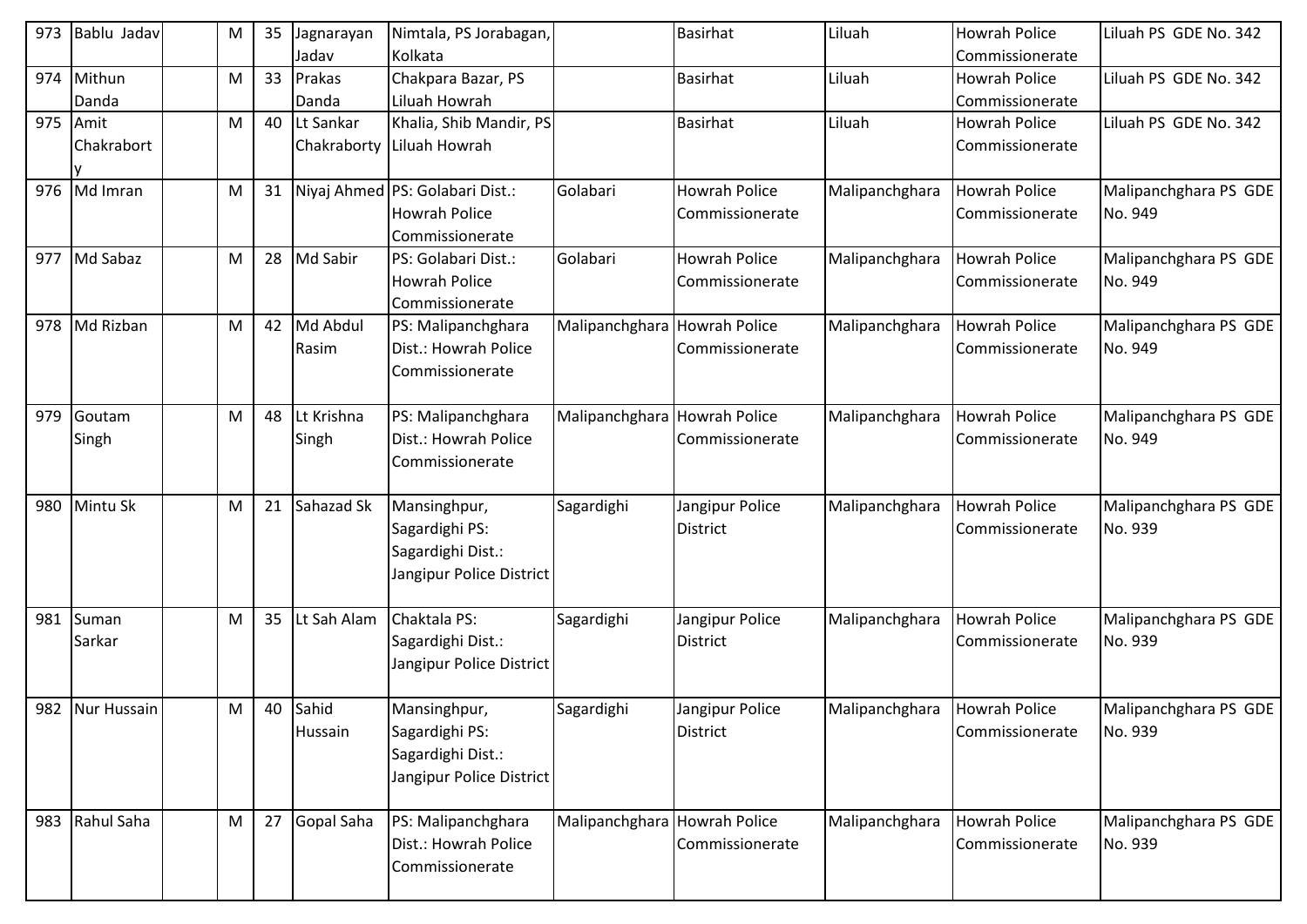| 984 | <b>Promit Das</b>       | M | 29 | Lt Pravat<br><b>Das</b> | PS: Golabari Dist.:<br><b>Howrah Police</b><br>Commissionerate            | Golabari                     | <b>Howrah Police</b><br>Commissionerate | Malipanchghara | <b>Howrah Police</b><br>Commissionerate | Malipanchghara PS GDE<br>No. 939 |
|-----|-------------------------|---|----|-------------------------|---------------------------------------------------------------------------|------------------------------|-----------------------------------------|----------------|-----------------------------------------|----------------------------------|
| 985 | Gourav<br>Saha          | M | 19 |                         | Panchu Saha PS: Malipanchghara<br>Dist.: Howrah Police<br>Commissionerate | Malipanchghara               | <b>Howrah Police</b><br>Commissionerate | Malipanchghara | <b>Howrah Police</b><br>Commissionerate | Malipanchghara PS GDE<br>No. 939 |
| 986 | Surojit<br>Mondal       | M | 24 | Tapan<br>Mondal         | PS: Malipanchghara<br>Dist.: Howrah Police<br>Commissionerate             | Malipanchghara               | <b>Howrah Police</b><br>Commissionerate | Malipanchghara | Howrah Police<br>Commissionerate        | Malipanchghara PS GDE<br>No. 939 |
| 987 | Akash<br>Sonkar         | M | 22 | Apurba<br>Sonkar        | PS: Malipanchghara<br>Dist.: Howrah Police<br>Commissionerate             | Malipanchghara               | <b>Howrah Police</b><br>Commissionerate | Malipanchghara | <b>Howrah Police</b><br>Commissionerate | Malipanchghara PS GDE<br>No. 939 |
| 988 | Sayan<br>Manna          | M | 24 | Swapan<br>Manna         | PS: Malipanchghara<br>Dist.: Howrah Police<br>Commissionerate             | Malipanchghara               | <b>Howrah Police</b><br>Commissionerate | Malipanchghara | <b>Howrah Police</b><br>Commissionerate | Malipanchghara PS GDE<br>No. 939 |
| 989 | Sourav<br>Mondal        | M | 25 | <b>Uttam</b><br>Mondal  | PS: Jamalpore Dist.:<br>Purba Burdwan                                     | Jamalpore                    | Purba Burdwan                           | Malipanchghara | <b>Howrah Police</b><br>Commissionerate | Malipanchghara PS GDE<br>No. 939 |
| 990 | Amar<br>Karmakar        | M | 44 | Lt Haripada<br>Karmakar | PS: Memari Dist.:<br>Purba Burdwan                                        | Memari                       | Purba Burdwan                           | Malipanchghara | <b>Howrah Police</b><br>Commissionerate | Malipanchghara PS GDE<br>No. 939 |
| 991 | Ali Ulh                 | M | 18 | Abir Hussain            | PS: Sagardighi Dist.:<br>Jangipur Police District                         | Sagardighi                   | Jangipur Police<br><b>District</b>      | Malipanchghara | <b>Howrah Police</b><br>Commissionerate | Malipanchghara PS GDE<br>No. 939 |
| 992 | Ramjan<br>Sekh          | M | 25 | Faraj Ali               | PS: Sagardighi Dist.:<br>Jangipur Police District                         | Sagardighi                   | Jangipur Police<br><b>District</b>      | Malipanchghara | <b>Howrah Police</b><br>Commissionerate | Malipanchghara PS GDE<br>No. 939 |
| 993 | Sanu Kr<br>Paswan       | M | 26 | Bhagwan<br>Paswan       | Balia, Santwar, UP                                                        |                              | <b>Basirhat</b>                         | Malipanchghara | Howrah Police<br>Commissionerate        | Malipanchghara PS GDE<br>No. 939 |
| 994 | Pramod Kr<br>Shaw       | M | 32 | Lt Sewlal<br>Shaw       | PS: Malipanchghara<br>Dist.: Howrah Police<br>Commissionerate             | Malipanchghara               | <b>Howrah Police</b><br>Commissionerate | Malipanchghara | Howrah Police<br>Commissionerate        | Malipanchghara PS GDE<br>No. 950 |
| 995 | <b>Babulal</b><br>Rajak | M | 40 | Mundika<br>Rajak        | PS: Malipanchghara<br>Dist.: Howrah Police<br>Commissionerate             | Malipanchghara Howrah Police | Commissionerate                         | Malipanchghara | <b>Howrah Police</b><br>Commissionerate | Malipanchghara PS GDE<br>No. 950 |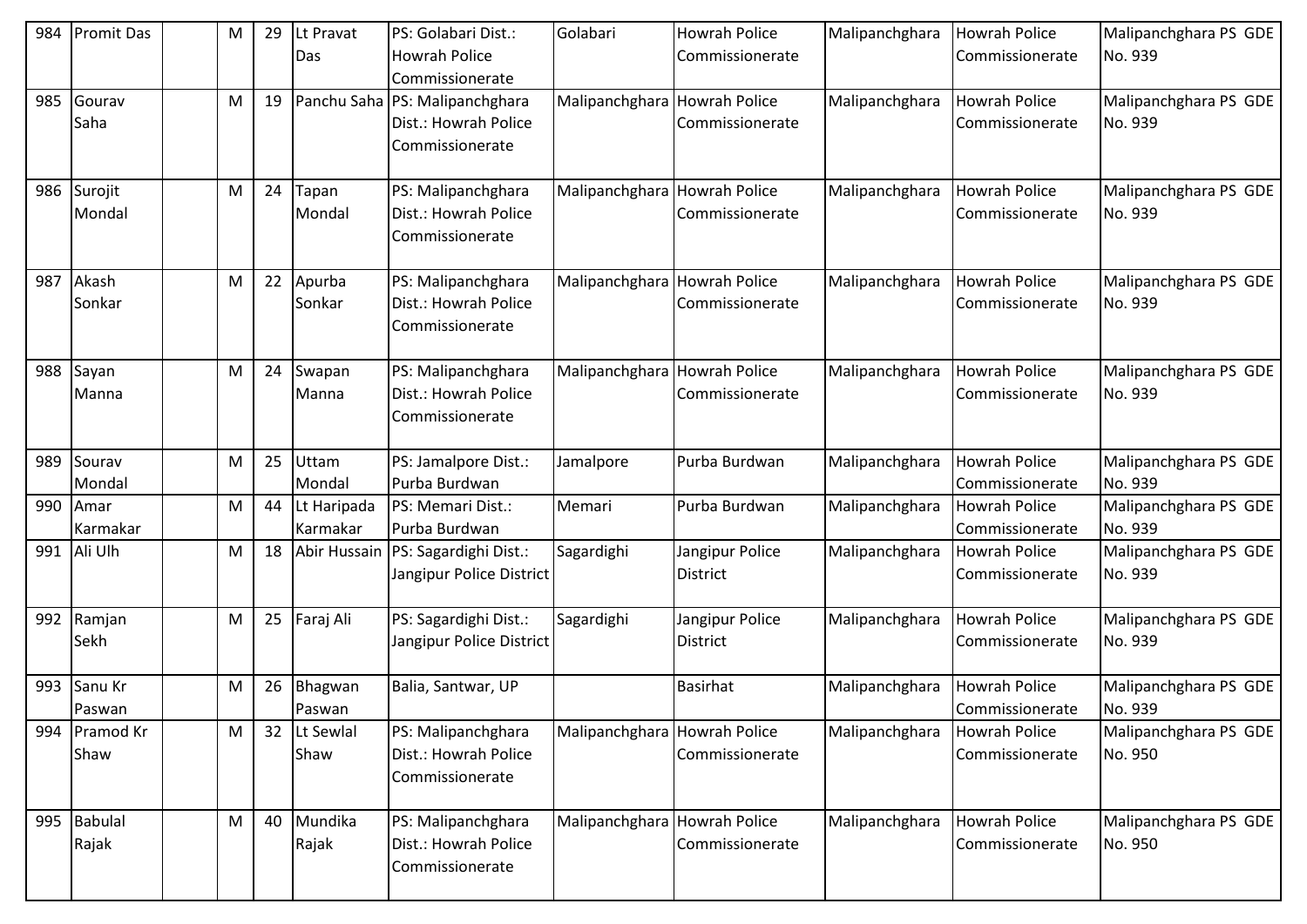| 996       | Durgha Das          | M | 36 | Gangadhar        | PS: Bally Dist.: Howrah Bally |                | <b>Howrah Police</b> | Malipanchghara | <b>Howrah Police</b> | Malipanchghara PS GDE            |
|-----------|---------------------|---|----|------------------|-------------------------------|----------------|----------------------|----------------|----------------------|----------------------------------|
|           |                     |   |    | Manna            | Police                        |                | Commissionerate      |                | Commissionerate      | No. 950                          |
|           |                     |   |    |                  | Commissionerate               |                |                      |                |                      |                                  |
| 997       | Babu Ray            | M | 50 | Lt Hari Pada     | PS: Malipanchghara            | Malipanchghara | <b>Howrah Police</b> | Malipanchghara | <b>Howrah Police</b> | Malipanchghara PS GDE            |
|           |                     |   |    | Rai              | Dist.: Howrah Police          |                | Commissionerate      |                | Commissionerate      | No. 950                          |
|           |                     |   |    |                  | Commissionerate               |                |                      |                |                      |                                  |
|           | Akash Das           |   | 22 | <b>Shibu Das</b> | PS: Malipanchghara            |                | <b>Howrah Police</b> |                | Howrah Police        |                                  |
| 998       |                     | M |    |                  | Dist.: Howrah Police          | Malipanchghara |                      | Malipanchghara |                      | Malipanchghara PS GDE<br>No. 950 |
|           |                     |   |    |                  |                               |                | Commissionerate      |                | Commissionerate      |                                  |
|           |                     |   |    |                  | Commissionerate               |                |                      |                |                      |                                  |
| 999       | <b>Tapas Das</b>    | M | 53 | Lt Maniklal      | PS: Malipanchghara            | Malipanchghara | <b>Howrah Police</b> | Malipanchghara | <b>Howrah Police</b> | Malipanchghara PS GDE            |
|           |                     |   |    | Das              | Dist.: Howrah Police          |                | Commissionerate      |                | Commissionerate      | No. 950                          |
|           |                     |   |    |                  | Commissionerate               |                |                      |                |                      |                                  |
|           | 1000 Asit Das       | M | 45 | Lt Rakhal        | PS: Malipanchghara            | Malipanchghara | <b>Howrah Police</b> | Malipanchghara | <b>Howrah Police</b> | Malipanchghara PS GDE            |
|           |                     |   |    | Das              | Dist.: Howrah Police          |                | Commissionerate      |                | Commissionerate      | No. 950                          |
|           |                     |   |    |                  | Commissionerate               |                |                      |                |                      |                                  |
|           |                     |   |    |                  |                               |                |                      |                |                      |                                  |
| 1001      | Pompum              | M | 48 | Lt Jagahama      | PS: Malipanchghara            | Malipanchghara | Howrah Police        | Malipanchghara | <b>Howrah Police</b> | Malipanchghara PS GDE            |
|           | Singh               |   |    | Singh            | Dist.: Howrah Police          |                | Commissionerate      |                | Commissionerate      | No. 950                          |
|           |                     |   |    |                  | Commissionerate               |                |                      |                |                      |                                  |
|           | 1002 Subhojit       | M | 26 | Subal Roy        | PS: Golabari Dist.:           | Golabari       | <b>Howrah Police</b> | Malipanchghara | <b>Howrah Police</b> | Malipanchghara PS GDE            |
|           | Roy                 |   |    |                  | <b>Howrah Police</b>          |                | Commissionerate      |                | Commissionerate      | No. 950                          |
|           |                     |   |    |                  | Commissionerate               |                |                      |                |                      |                                  |
| 1003      | Pintu Sarkar        | M | 40 | lLt              | PS: Golabari Dist.:           | Golabari       | <b>Howrah Police</b> | Malipanchghara | <b>Howrah Police</b> | Malipanchghara PS GDE            |
|           |                     |   |    | Panchanan        | <b>Howrah Police</b>          |                | Commissionerate      |                | Commissionerate      | No. 950                          |
|           |                     |   |    | Sarkar           | Commissionerate               |                |                      |                |                      |                                  |
| 1004      | <b>Bittu Sarkar</b> | M | 36 | Sukumar          | PS: Golabari Dist.:           | Golabari       | <b>Howrah Police</b> | Malipanchghara | Howrah Police        | Malipanchghara PS GDE            |
|           |                     |   |    | Sarkar           | <b>Howrah Police</b>          |                | Commissionerate      |                | Commissionerate      | No. 950                          |
|           |                     |   |    |                  | Commissionerate               |                |                      |                |                      |                                  |
|           | 1005 Sunil          | M |    | Madhab           | Uttar Baksara, Govt.          |                | Basirhat             | Santragachhi   | Howrah Police        | Santragachhi PS GDE              |
|           | <b>Biswas</b>       |   |    | <b>Biswas</b>    | Colony, PS-                   |                |                      |                | Commissionerate      | No. 674                          |
|           |                     |   |    |                  | Santragachi, Howra            |                |                      |                |                      |                                  |
| 1006 Ajay |                     | M |    | <b>Subhas</b>    | Uttar Baksara, Govt.          |                | <b>Basirhat</b>      | Santragachhi   | <b>Howrah Police</b> | Santragachhi PS GDE              |
|           | Paramanick          |   |    | Paramanick       | Colony, PS-                   |                |                      |                | Commissionerate      | No. 674                          |
|           |                     |   |    |                  | Santragachi, Howra            |                |                      |                |                      |                                  |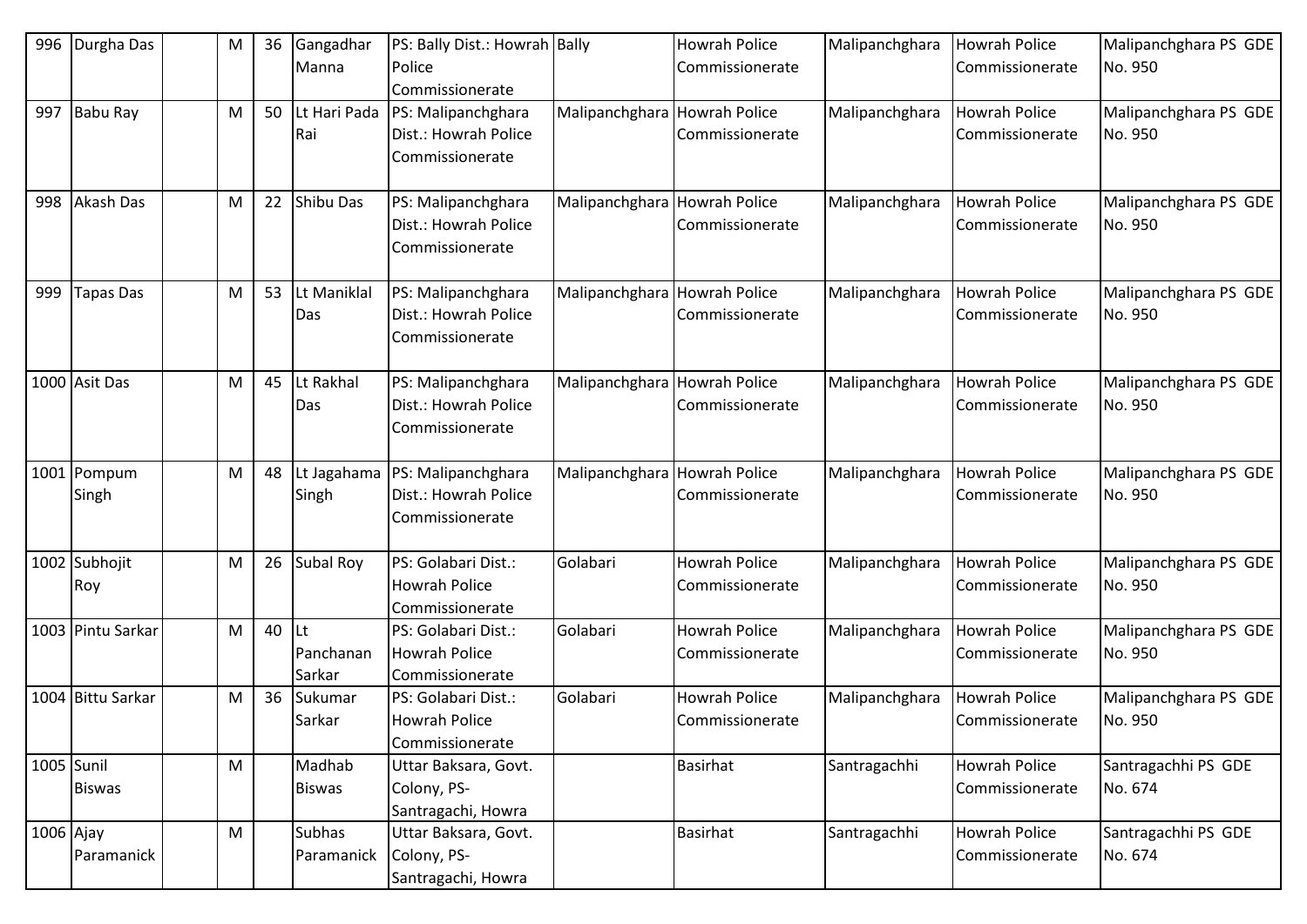| 1007 Rajat<br>Malakar     | M         |    | Sukumar<br>Malakar         | Ramkrishna<br>Mandirpara, PS-<br>Santragachi, Howrah          |         | <b>Basirhat</b>                         | Santragachhi | <b>Howrah Police</b><br>Commissionerate | Santragachhi PS GDE<br>No. 674 |
|---------------------------|-----------|----|----------------------------|---------------------------------------------------------------|---------|-----------------------------------------|--------------|-----------------------------------------|--------------------------------|
| 1008 Krishnendu<br>Mondal | M         |    | 35 Lt. Shyamal<br>Mondal   | PS: Shibpur Dist.:<br><b>Howrah Police</b><br>Commissionerate | Shibpur | <b>Howrah Police</b><br>Commissionerate | Shibpur      | <b>Howrah Police</b><br>Commissionerate | Shibpur PS GDE No.<br>1220     |
| 1009 Md. Samir            | M         |    | 18 Md. Samsad              | PS: Shibpur Dist.:<br><b>Howrah Police</b><br>Commissionerate | Shibpur | <b>Howrah Police</b><br>Commissionerate | Shibpur      | <b>Howrah Police</b><br>Commissionerate | Shibpur PS GDE No.<br>1216     |
| 1010 Firoz Akhtar         | M         | 42 | Md Wasif                   | PS: Shibpur Dist.:<br><b>Howrah Police</b><br>Commissionerate | Shibpur | <b>Howrah Police</b><br>Commissionerate | Shibpur      | Howrah Police<br>Commissionerate        | Shibpur PS GDE No.<br>1289     |
| 1011 Md. Sonu             | M         |    | 25 Md. Hasim               | PS: Shibpur Dist.:<br><b>Howrah Police</b><br>Commissionerate | Shibpur | <b>Howrah Police</b><br>Commissionerate | Shibpur      | <b>Howrah Police</b><br>Commissionerate | Shibpur PS GDE No.<br>1289     |
| 1012 Sourav<br>Chakrabort | M         |    | 35 Shakti<br>Chakraborty   | PS: Shibpur Dist.:<br>Howrah Police<br>Commissionerate        | Shibpur | <b>Howrah Police</b><br>Commissionerate | Shibpur      | <b>Howrah Police</b><br>Commissionerate | Shibpur PS GDE No.<br>1289     |
| 1013 Bhola Das            | M         | 30 | Laddu Das                  | PS: Shibpur Dist.:<br><b>Howrah Police</b><br>Commissionerate | Shibpur | <b>Howrah Police</b><br>Commissionerate | Shibpur      | <b>Howrah Police</b><br>Commissionerate | Shibpur PS GDE No.<br>1289     |
| 1014 Suraj Kumar          | M         | 20 | <b>Nirag Das</b>           | PS: Shibpur Dist.:<br><b>Howrah Police</b><br>Commissionerate | Shibpur | <b>Howrah Police</b><br>Commissionerate | Shibpur      | <b>Howrah Police</b><br>Commissionerate | Shibpur PS GDE No.<br>1289     |
| 1015 Goutam<br>Chatterjee | ${\sf M}$ |    | 35 Lt. Dilip<br>Chatterjee | PS: Shibpur Dist.:<br><b>Howrah Police</b><br>Commissionerate | Shibpur | <b>Howrah Police</b><br>Commissionerate | Shibpur      | <b>Howrah Police</b><br>Commissionerate | Shibpur PS GDE No.<br>1289     |
| 1016 Saif Ali             | M         |    | 18 Khurshid<br>Alam        | PS: Shibpur Dist.:<br><b>Howrah Police</b><br>Commissionerate | Shibpur | <b>Howrah Police</b><br>Commissionerate | Shibpur      | Howrah Police<br>Commissionerate        | Shibpur PS GDE No.<br>1289     |
| 1017 Nasir<br>Hussain     | M         |    | 30 Lt. Ahmed<br>Hussain    | PS: Shibpur Dist.:<br><b>Howrah Police</b><br>Commissionerate | Shibpur | <b>Howrah Police</b><br>Commissionerate | Shibpur      | <b>Howrah Police</b><br>Commissionerate | Shibpur PS GDE No.<br>1289     |
| 1018 Sahil Singh          | M         |    | 20 Mukesh<br>Singh         | PS: Shibpur Dist.:<br><b>Howrah Police</b><br>Commissionerate | Shibpur | <b>Howrah Police</b><br>Commissionerate | Shibpur      | <b>Howrah Police</b><br>Commissionerate | Shibpur PS GDE No.<br>1299     |
| 1019 Raj Kr Shaw          | ${\sf M}$ |    | 52 Laxman<br>Shaw          | PS: Shibpur Dist.:<br><b>Howrah Police</b><br>Commissionerate | Shibpur | <b>Howrah Police</b><br>Commissionerate | Shibpur      | Howrah Police<br>Commissionerate        | Shibpur PS GDE No.<br>1299     |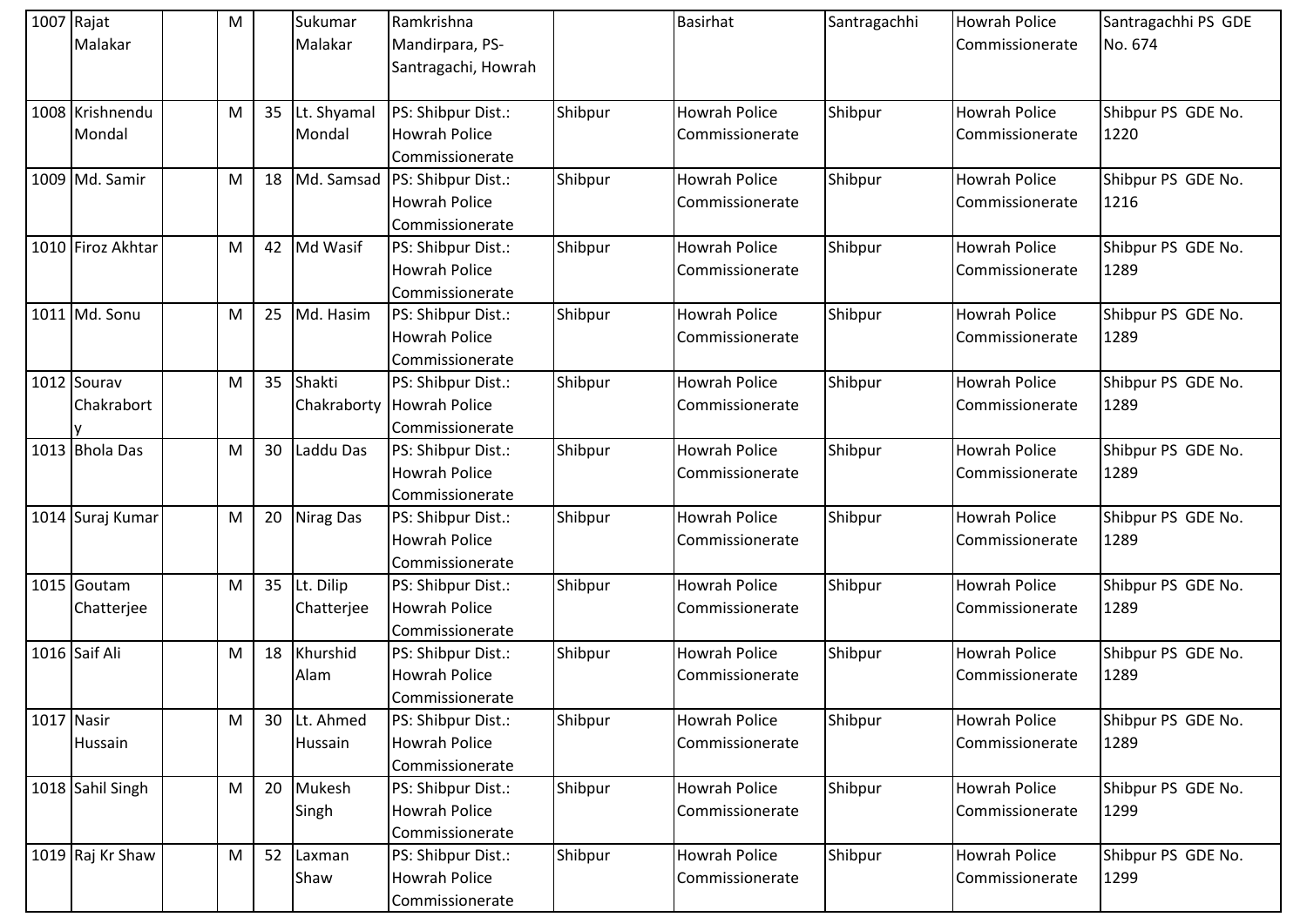| 1020 Pintu |                   | M | 19 |              | Ghanashyam PS: Shibpur Dist.:    | Shibpur                      | <b>Howrah Police</b> | Shibpur         | <b>Howrah Police</b> | Shibpur PS GDE No.     |
|------------|-------------------|---|----|--------------|----------------------------------|------------------------------|----------------------|-----------------|----------------------|------------------------|
|            | Kumar             |   |    | Mali         | <b>Howrah Police</b>             |                              | Commissionerate      |                 | Commissionerate      | 1299                   |
|            |                   |   |    |              | Commissionerate                  |                              |                      |                 |                      |                        |
| 1021       | <b>Utpal Hait</b> | M |    |              | Lt. Sunil Hait   PS: Amta Dist.: | Amta                         | <b>Howrah Rural</b>  | Amta            | <b>Howrah Rural</b>  | Amta PS GDE No. 1288   |
|            |                   |   |    |              | <b>Howrah Rural</b>              |                              |                      |                 |                      |                        |
|            | 1022 Tushar       | M |    | Lalmohan     | PS: Amta Dist.:                  | Amta                         | <b>Howrah Rural</b>  | Amta            | <b>Howrah Rural</b>  | Amta PS GDE No. 382    |
|            | Dhul              |   |    | Dhul         | <b>Howrah Rural</b>              |                              |                      |                 |                      |                        |
|            | 1023 Joydeb       | M |    | L.t. Ranajit | PS: Amta Dist.:                  | Amta                         | Howrah Rural         | Amta            | <b>Howrah Rural</b>  | Amta PS GDE No. 382    |
|            | Dera              |   |    | Dera         | <b>Howrah Rural</b>              |                              |                      |                 |                      |                        |
|            | 1024 Pradip Dhul  | M |    | Sannashi     | PS: Amta Dist.:                  | Amta                         | Howrah Rural         | Amta            | <b>Howrah Rural</b>  | Amta PS GDE No. 382    |
|            |                   |   |    | Dhul         | <b>Howrah Rural</b>              |                              |                      |                 |                      |                        |
| 1025 Sujai |                   | M |    | <b>Bablu</b> | PS: Amta Dist.:                  | Amta                         | <b>Howrah Rural</b>  | Amta            | <b>Howrah Rural</b>  | Amta PS GDE No. 382    |
|            | Mondal            |   |    | Mondal       | <b>Howrah Rural</b>              |                              |                      |                 |                      |                        |
|            | 1026 Tapan Bera   | M |    | Ajay Bera    | PS: Amta Dist.:                  | Amta                         | <b>Howrah Rural</b>  | Amta            | <b>Howrah Rural</b>  | Amta PS GDE No. 382    |
|            |                   |   |    |              | <b>Howrah Rural</b>              |                              |                      |                 |                      |                        |
|            | 1027 Surajit      | M | 34 | Lt. Sankar   | Vill-Tirpurapur, PS-JB           | Jagatballavpore Howrah Rural |                      | Jagatballavpore | <b>Howrah Rural</b>  | Jagatballavpore PS GDE |
|            | Sadhukhan         |   |    | Sadhukhan    | Pur, Howrah. PS:                 |                              |                      |                 |                      | No. 875                |
|            |                   |   |    |              | Jagatballavpore Dist.:           |                              |                      |                 |                      |                        |
|            |                   |   |    |              | <b>Howrah Rural</b>              |                              |                      |                 |                      |                        |
|            | 1028 Mahan Bag    | M | 45 | ILt.         | Vill-Rampur, PS-JB               | Jagatballavpore              | <b>Howrah Rural</b>  | Jagatballavpore | Howrah Rural         | Jagatballavpore PS GDE |
|            |                   |   |    | Kestapada    | Pur, Howrah PS:                  |                              |                      |                 |                      | No. 875                |
|            |                   |   |    | <b>Bag</b>   | Jagatballavpore Dist.:           |                              |                      |                 |                      |                        |
|            |                   |   |    |              | Howrah Rural                     |                              |                      |                 |                      |                        |
|            | 1029 Amit Kumar   | M | 38 | Chandra      | Forest More PS:                  | Joypur                       | Purulia              | Joypur          | Purulia              | Joypur PS GDE No. 892  |
|            | Mahato            |   |    | Shekhar      | Joypur Dist.: Purulia            |                              |                      |                 |                      |                        |
|            |                   |   |    | Mahato       |                                  |                              |                      |                 |                      |                        |
|            | 1030 Amulya       | M | 38 |              | Shyamapada Kathaltard PS: Joypur | Joypur                       | Purulia              | Joypur          | Purulia              | Joypur PS GDE No. 913  |
|            | Gope              |   |    | Gope         | Dist.: Purulia                   |                              |                      |                 |                      |                        |
|            | 1031 Santosh      | M | 26 |              | Amrit Kewat Pundag Hattola PS:   | Joypur                       | Purulia              | Joypur          | Purulia              | Joypur PS GDE No. 528  |
|            | Kewat             |   |    |              | Joypur Dist.: Purulia            |                              |                      |                 |                      |                        |
|            | 1032 Sandip       | M |    | 33 Nandalal  | Dumurdih More PS:                | Joypur                       | Purulia              | Joypur          | Purulia              | Joypur PS GDE No. 910  |
|            | Kumar             |   |    | Mahato       | Joypur Dist.: Purulia            |                              |                      |                 |                      |                        |
|            | Mahato            |   |    |              |                                  |                              |                      |                 |                      |                        |
|            | 1033 Trilochan    | M | 30 | Henglu       | Dumurdih More PS:                | Joypur                       | Purulia              | Joypur          | Purulia              | Joypur PS GDE No. 910  |
|            | Kumar             |   |    | Kumar        | Joypur Dist.: Purulia            |                              |                      |                 |                      |                        |
|            | 1034 Rahul        | M | 22 | Shibu        | Kathaltard PS: Joypur            | Joypur                       | Purulia              | Joypur          | Purulia              | Joypur PS GDE No. 900  |
|            | Mahato            |   |    | Mahato       | Dist.: Purulia                   |                              |                      |                 |                      |                        |
| 1035 Sagar |                   | M | 24 | Nagen        | Kathaltard PS: Joypur            | Joypur                       | Purulia              | Joypur          | Purulia              | Joypur PS GDE No. 900  |
|            | Mahato            |   |    | Mahato       | Dist.: Purulia                   |                              |                      |                 |                      |                        |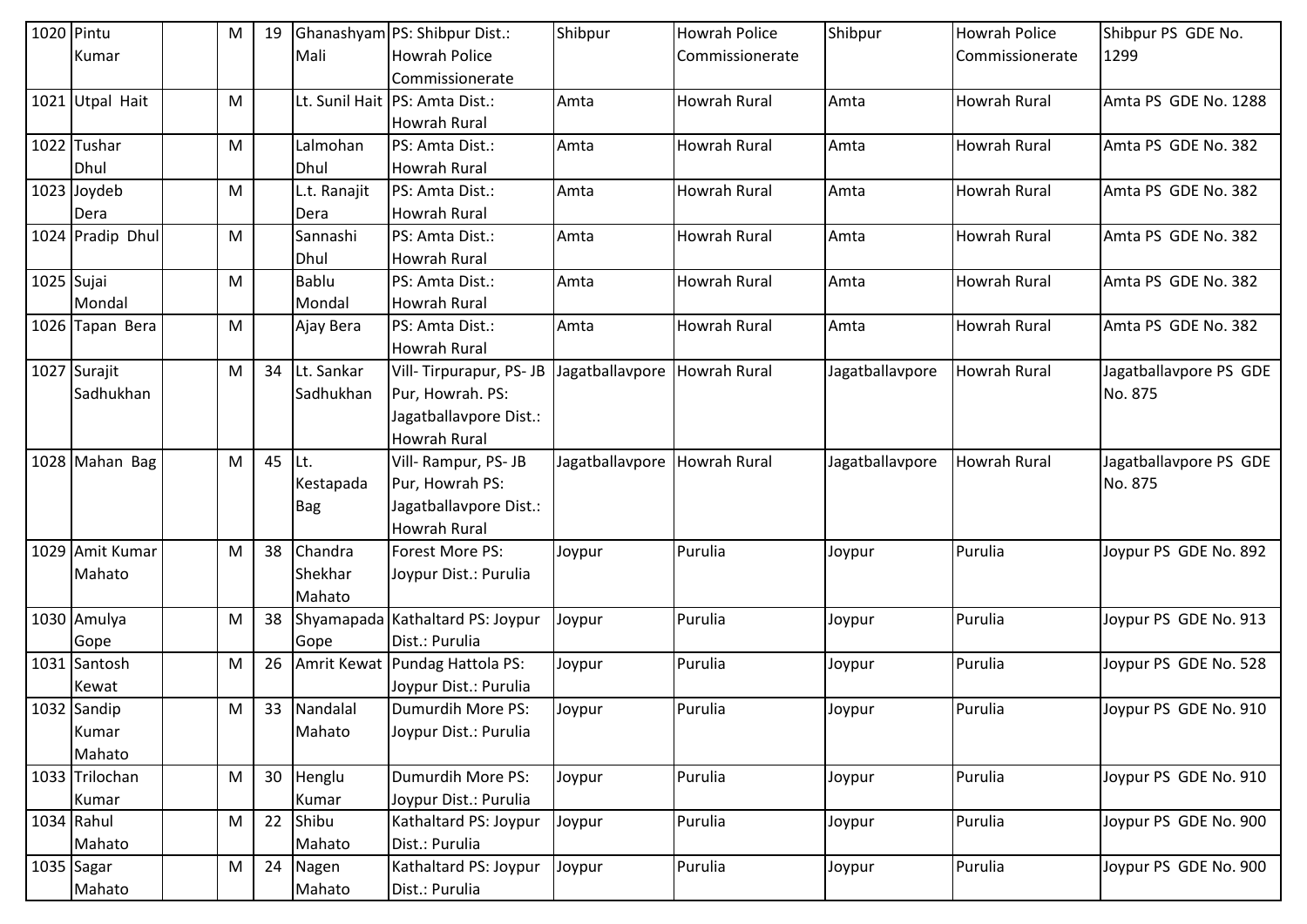| 1036 Jamsed Sk  | M |    | Faijuddin Sk  | <b>GORAIPUR PS:</b><br>Islampore Dist.: | Islampore   | Murshidabad | Islampore | Murshidabad | Islampore PS GDE No.<br>1031 |
|-----------------|---|----|---------------|-----------------------------------------|-------------|-------------|-----------|-------------|------------------------------|
|                 |   |    |               | Murshidabad                             |             |             |           |             |                              |
| 1037 Selim Sk   | M |    | Rohim Sk      | <b>MADANPUR PS:</b>                     | Islampore   | Murshidabad | Islampore | Murshidabad | Islampore PS GDE No.         |
|                 |   |    |               | Islampore Dist.:                        |             |             |           |             | 1031                         |
|                 |   |    |               | Murshidabad                             |             |             |           |             |                              |
| 1038 Sagir      | M |    | Asraful       | <b>MADANPUR PS:</b>                     | Islampore   | Murshidabad | Islampore | Murshidabad | Islampore PS GDE No.         |
| Hossain         |   |    | <b>Biswas</b> | Islampore Dist.:                        |             |             |           |             | 1031                         |
|                 |   |    |               | Murshidabad                             |             |             |           |             |                              |
| 1039 Masum      | M |    | Shoriful Sk   | <b>TARTIPUR PS:</b>                     | Hariharpara | Murshidabad | Islampore | Murshidabad | Islampore PS GDE No.         |
| Reja            |   |    |               | Hariharpara Dist.:                      |             |             |           |             | 1031                         |
|                 |   |    |               | Murshidabad                             |             |             |           |             |                              |
| 1040 Sahin      | M |    | Reja Hossain  | <b>PAGLATYAK PS:</b>                    | Daulatabad  | Murshidabad | Islampore | Murshidabad | Islampore PS GDE No.         |
| Hossain         |   |    |               | Daulatabad Dist.:                       |             |             |           |             | 1031                         |
|                 |   |    |               | Murshidabad                             |             |             |           |             |                              |
| 1041 Noor Jaman | M |    | Ali Hasan     | <b>GHOSHPARA PS:</b>                    | Daulatabad  | Murshidabad | Islampore | Murshidabad | Islampore PS GDE No.         |
|                 |   |    |               | Daulatabad Dist.:                       |             |             |           |             | 1031                         |
|                 |   |    |               | Murshidabad                             |             |             |           |             |                              |
| 1042 Rahul Sk   | M |    | Salam Sk      | <b>ROUSHAN NAGAR PS:</b>                | Islampore   | Murshidabad | Islampore | Murshidabad | Islampore PS GDE No.         |
|                 |   |    |               | Islampore Dist.:                        |             |             |           |             | 1031                         |
|                 |   |    |               | Murshidabad                             |             |             |           |             |                              |
| 1043 Minarul Sk | M |    | Diyerul Sk    | <b>ROUSHANNAGAR PS:</b>                 | Islampore   | Murshidabad | Islampore | Murshidabad | Islampore PS GDE No.         |
|                 |   |    |               | Islampore Dist.:                        |             |             |           |             | 1031                         |
|                 |   |    |               | Murshidabad                             |             |             |           |             |                              |
| 1044 Rashidul   | M |    | Ashraful      | <b>NOWDAPARA PS:</b>                    | Daulatabad  | Murshidabad | Islampore | Murshidabad | Islampore PS GDE No.         |
| Jaman           |   |    | <b>Biswas</b> | Daulatabad Dist.:                       |             |             |           |             | 1031                         |
| 1045 Sanowar    | M |    | Rasek Sk      | Murshidabad<br><b>NOWDAPARA PS:</b>     | Daulatabad  | Murshidabad |           | Murshidabad | Islampore PS GDE No.         |
|                 |   |    |               | Daulatabad Dist.:                       |             |             | Islampore |             | 1031                         |
| Hossain         |   |    |               | Murshidabad                             |             |             |           |             |                              |
| 1046 Nasirul Sk | M |    | Saiful Sk     | <b>MADANPUR PS:</b>                     | Daulatabad  | Murshidabad | Islampore | Murshidabad | Islampore PS GDE No.         |
|                 |   |    |               | Daulatabad Dist.:                       |             |             |           |             | 1031                         |
|                 |   |    |               | Murshidabad                             |             |             |           |             |                              |
| 1047 Manojit    | M | 38 | Provat Ch.    | Panbari PS                              | Moynaguri   | Jalpaiguri  | Moynaguri | Jalpaiguri  | Moynaguri PS GDE No.         |
| Roy             |   |    | Roy           | Maynagurio Dist.                        |             |             |           |             | 889                          |
|                 |   |    |               | Jalpaiguri PS:                          |             |             |           |             |                              |
|                 |   |    |               | Moynaguri Dist.:                        |             |             |           |             |                              |
|                 |   |    |               | Jalpaiguri                              |             |             |           |             |                              |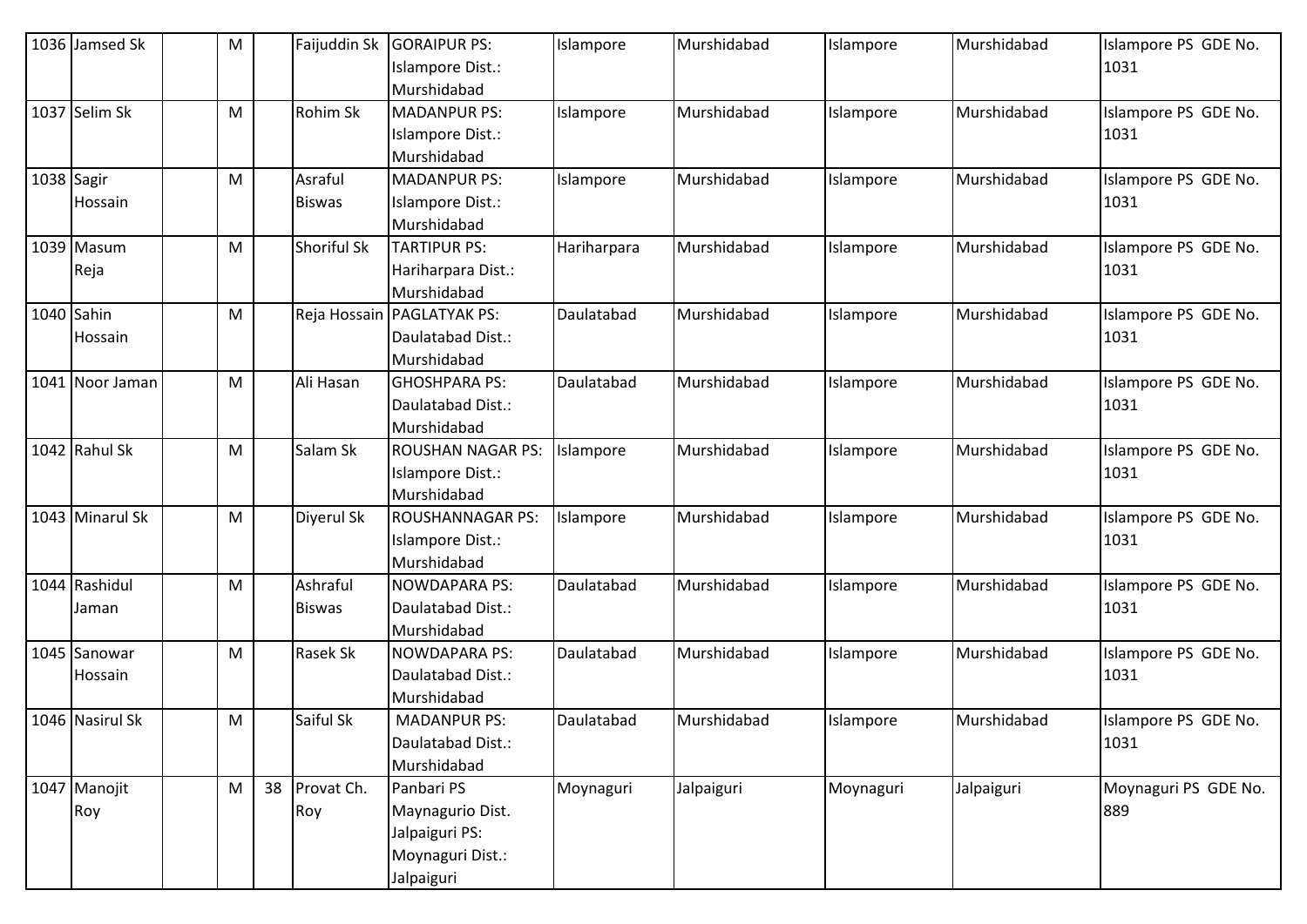| 1048 Sudhir Roy         | M           | 30 | Lt. Dhuliya<br>Roy  | Uttar Madhabdanga<br>PS Maynaguri Dist<br>Jalpaiguri PS:<br>Moynaguri Dist.:<br>Jalpaiguri | Moynaguri | Jalpaiguri                         | Moynaguri | Jalpaiguri                         | Moynaguri PS GDE No.<br>889 |
|-------------------------|-------------|----|---------------------|--------------------------------------------------------------------------------------------|-----------|------------------------------------|-----------|------------------------------------|-----------------------------|
| 1049 Sakuntala<br>Saha  | F           | 40 | Indrajit Saha       | NTPC Morh PS:<br>Farakka Dist.: Jangipur<br><b>Police District</b>                         | Farakka   | Jangipur Police<br><b>District</b> | Farakka   | Jangipur Police<br><b>District</b> | Farakka PS GDE No.<br>1206  |
| 1050 Aradhana<br>Debi   | $\mathsf F$ | 35 | Bindeswar<br>Mandal | <b>Bikashnagar PS:</b><br>Farakka Dist.: Jangipur<br><b>Police District</b>                | Farakka   | Jangipur Police<br>District        | Farakka   | Jangipur Police<br><b>District</b> | Farakka PS GDE No.<br>1206  |
| 1051 Mukesh<br>Dehri    | F           | 27 | Sanjoy              | Pakripara PS: Farakka<br>Kumar Dehri Dist.: Jangipur Police<br>District                    | Farakka   | Jangipur Police<br><b>District</b> | Farakka   | Jangipur Police<br><b>District</b> | Farakka PS GDE No.<br>1206  |
| 1052 Ukil Hasda         | M           | 23 | Laxmiram<br>Hasda   | Kolabari PS: Farakka<br>Dist.: Jangipur Police<br><b>District</b>                          | Farakka   | Jangipur Police<br><b>District</b> | Farakka   | Jangipur Police<br><b>District</b> | Farakka PS GDE No.<br>1206  |
| 1053 Marchan<br>Marandi | M           |    | 30 Nogen<br>Marandi | Siyalpahari PS: Farakka Farakka<br>Dist.: Jangipur Police<br><b>District</b>               |           | Jangipur Police<br><b>District</b> | Farakka   | Jangipur Police<br><b>District</b> | Farakka PS GDE No.<br>1206  |
| 1054 Mondal<br>Marandi  | M           | 28 | Munshi<br>Marandi   | Amiadahi PS: Farakka<br>Dist.: Jangipur Police<br>District                                 | Farakka   | Jangipur Police<br><b>District</b> | Farakka   | Jangipur Police<br><b>District</b> | Farakka PS GDE No.<br>1206  |
| 1055 Budheswar<br>Tudu  | M           | 19 | Mikayel<br>Tudu     | Amladahi PS: Farakka<br>Dist.: Jangipur Police<br><b>District</b>                          | Farakka   | Jangipur Police<br>District        | Farakka   | Jangipur Police<br><b>District</b> | Farakka PS GDE No.<br>1206  |
| 1056 Lokash<br>Marandi  | M           | 29 | MI Marandi          | Devpur PS: Farakka<br>Dist.: Jangipur Police<br><b>District</b>                            | Farakka   | Jangipur Police<br>District        | Farakka   | Jangipur Police<br><b>District</b> | Farakka PS GDE No.<br>1206  |
| 1057 Babulal<br>Murmu   | M           | 28 | Dhaneswar<br>Murmu  | Kolabari PS: Farakka<br>Dist.: Jangipur Police<br>District                                 | Farakka   | Jangipur Police<br><b>District</b> | Farakka   | Jangipur Police<br><b>District</b> | Farakka PS GDE No.<br>1206  |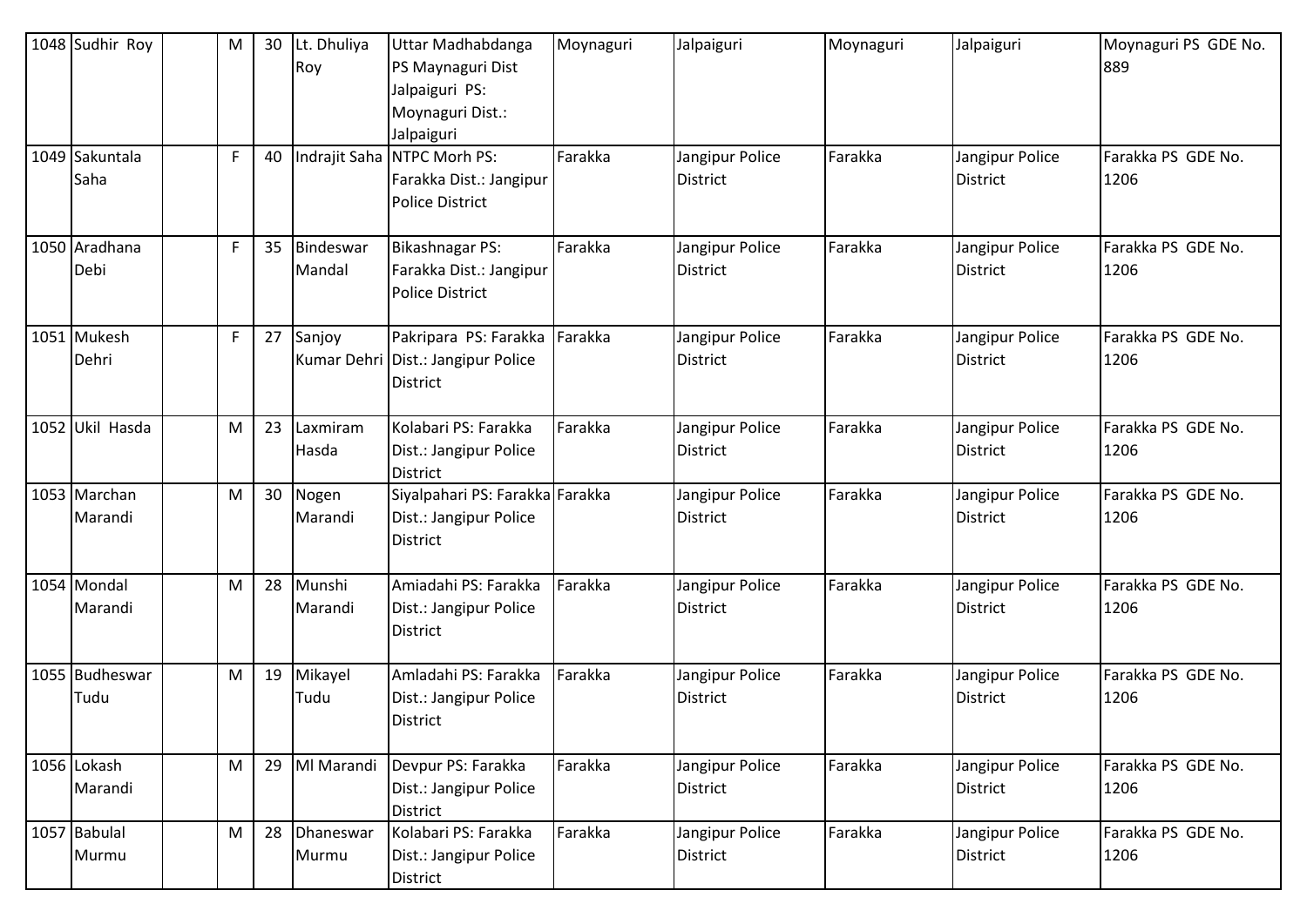| 1058 Raj | Marandi                  | M | 22 | Sr Debjan<br>Marandi    | Deopur PS: Farakka<br>Dist.: Jangipur Police<br><b>District</b>               | Farakka       | Jangipur Police<br>District        | Farakka       | Jangipur Police<br><b>District</b> | Farakka PS GDE No.<br>1206      |
|----------|--------------------------|---|----|-------------------------|-------------------------------------------------------------------------------|---------------|------------------------------------|---------------|------------------------------------|---------------------------------|
|          | 1059 Franshis<br>Hembram | M |    | 26 Tarsishus<br>Hembram | Siyalpahari PS: Farakka Farakka<br>Dist.: Jangipur Police<br><b>District</b>  |               | Jangipur Police<br>District        | Farakka       | Jangipur Police<br><b>District</b> | Farakka PS GDE No.<br>1206      |
|          | 1060 Tipu Sk             | M | 32 | Nurul<br>Hossain        | Uttar Mahadebnagar<br>PS: Farakka Dist.:<br>Jangipur Police District          | Farakka       | Jangipur Police<br>District        | Farakka       | Jangipur Police<br><b>District</b> | Farakka PS GDE No.<br>1206      |
|          | 1061 Sk Babar Ali        | M | 31 |                         | Mojassan Sk Dohitpur PS: Farakka<br>Dist.: Jangipur Police<br><b>District</b> | Farakka       | Jangipur Police<br>District        | Farakka       | Jangipur Police<br><b>District</b> | Farakka PS GDE No.<br>1206      |
|          | 1062 Toufik Sk           | M |    | 30 Akbor Sk             | Dohitpur PS: Farakka<br>Dist.: Jangipur Police<br><b>District</b>             | Farakka       | Jangipur Police<br>District        | Farakka       | Jangipur Police<br><b>District</b> | Farakka PS GDE No.<br>1206      |
|          | 1063 Kashed Sk           | M |    | 50 Tajmul Sk            | Dohitpur PS: Farakka<br>Dist.: Jangipur Police<br><b>District</b>             | Farakka       | Jangipur Police<br>District        | Farakka       | Jangipur Police<br><b>District</b> | Farakka PS GDE No.<br>1206      |
|          | 1064 Aminul Sk           | M |    | 30 Kashed Sk            | Dohitpur PS: Farakka<br>Dist.: Jangipur Police<br><b>District</b>             | Farakka       | Jangipur Police<br><b>District</b> | Farakka       | Jangipur Police<br>District        | Farakka PS GDE No.<br>1206      |
|          | 1065 Jakir Sk            | M |    | 50 Jarman Sk            | Of Chhotkalia PS:<br>Raghunathganj Dist.:<br>Jangipur Police District         | Raghunathganj | Jangipur Police<br>District        | Raghunathganj | Jangipur Police<br>District        | Raghunathganj PS GDE<br>No. 828 |
|          | 1066 Firoj Sk            | M |    | 30 Lt. Kalu Sk          | Of Lut Bagan PS:<br>Raghunathganj Dist.:<br>Jangipur Police District          | Raghunathganj | Jangipur Police<br>District        | Raghunathganj | Jangipur Police<br><b>District</b> | Raghunathganj PS GDE<br>No. 817 |
|          | 1067 Sahil Sk            | M | 32 | Jinnath Ali             | Of Rananagar PS:<br>Raghunathganj Dist.:<br>Jangipur Police District          | Raghunathganj | Jangipur Police<br>District        | Raghunathganj | Jangipur Police<br>District        | Raghunathganj PS GDE<br>No. 817 |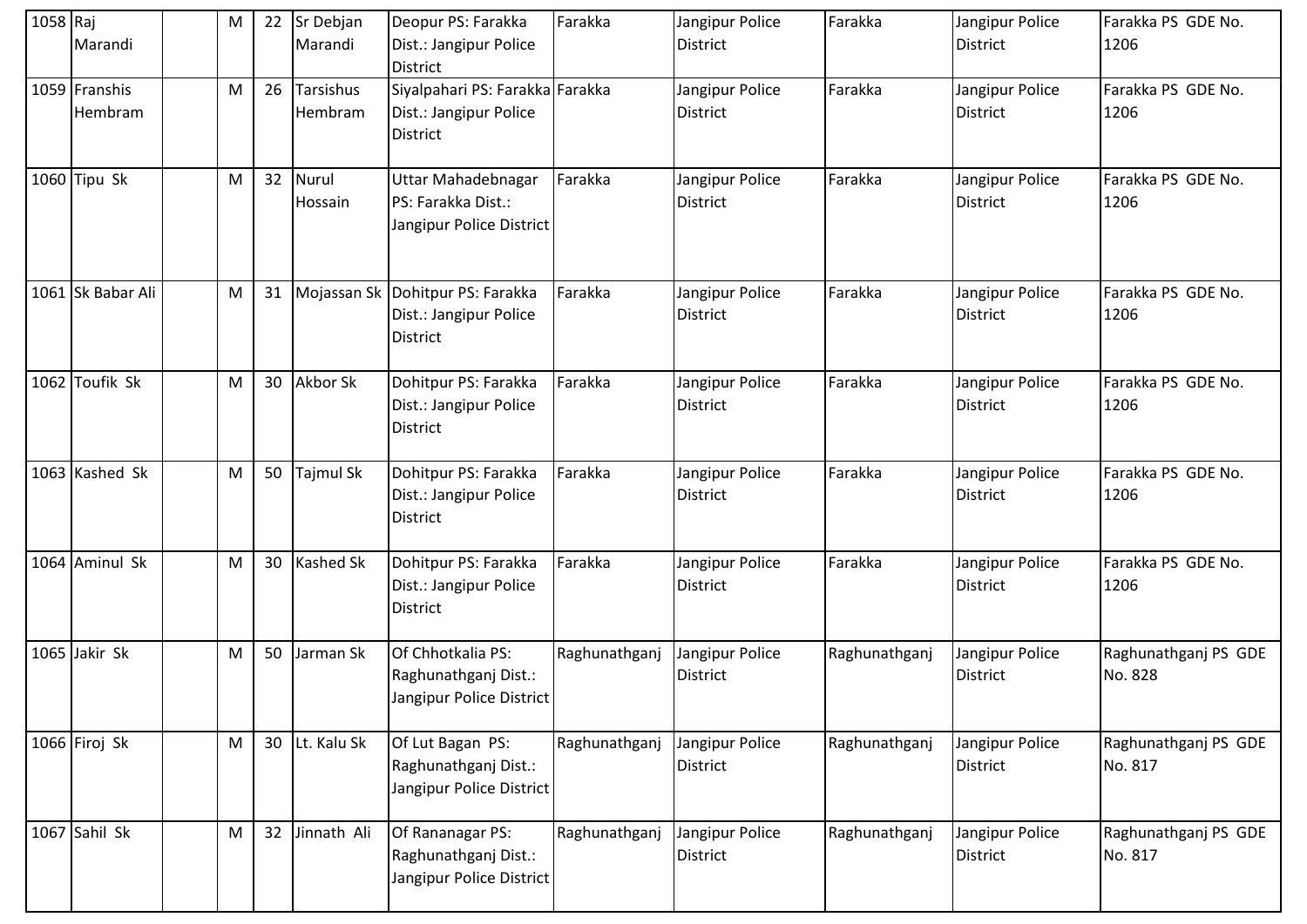|            | 1068 Golam<br>Kabir     | ${\sf M}$ | 32 | Ajijur<br>Rahaman    | Of Bhairabtala PS:<br>Raghunathganj Dist.:<br>Jangipur Police District                  | Raghunathganj | Jangipur Police<br><b>District</b> | Raghunathganj | Jangipur Police<br><b>District</b> | Raghunathganj PS GDE<br>No. 817 |
|------------|-------------------------|-----------|----|----------------------|-----------------------------------------------------------------------------------------|---------------|------------------------------------|---------------|------------------------------------|---------------------------------|
|            | $1069$ Raju Sk          | M         | 18 | Saheb Sk             | Of Teghari Sahapara<br>PS: Raghunathganj<br>Dist.: Jangipur Police<br><b>District</b>   | Raghunathganj | Jangipur Police<br><b>District</b> | Raghunathganj | Jangipur Police<br><b>District</b> | Raghunathganj PS GDE<br>No. 817 |
|            | 1070 Hasibul Sk         | M         |    | 26 Fayek Ali         | Of Bhairabtala PS:<br>Raghunathganj Dist.:<br>Jangipur Police District                  | Raghunathganj | Jangipur Police<br><b>District</b> | Raghunathganj | Jangipur Police<br><b>District</b> | Raghunathganj PS GDE<br>No. 817 |
|            | 1071 Samsul<br>Mahaldar | M         | 32 | Dunu<br>Mahaldar     | Natun Bazar, Ward<br>No. 08 PS:<br>Samsherganj Dist.:<br>Jangipur Police District       | Samsherganj   | Jangipur Police<br><b>District</b> | Samsherganj   | Jangipur Police<br><b>District</b> | Samsherganj PS GDE<br>No. 1085  |
| 1072 Rintu | Mahaldar                | M         | 33 | Lt Salam<br>Mahaldar | Hatichitra, Ward No.<br>03 PS: Samsherganj<br>Dist.: Jangipur Police<br><b>District</b> | Samsherganj   | Jangipur Police<br><b>District</b> | Samsherganj   | Jangipur Police<br><b>District</b> | Samsherganj PS GDE<br>No. 1085  |
|            | 1073 Nursed<br>Mahaldar | M         | 36 | Lt Ased<br>Mahaldar  | Natun Bazar, Ward<br>No. 08 PS:<br>Samsherganj Dist.:<br>Jangipur Police District       | Samsherganj   | Jangipur Police<br><b>District</b> | Samsherganj   | Jangipur Police<br><b>District</b> | Samsherganj PS GDE<br>No. 1085  |
|            | 1074 Rentu<br>Mahaldar  | M         | 29 | Taju<br>Mahaldar     | Hatichitra, Ward No.<br>03 PS: Samsherganj<br>Dist.: Jangipur Police<br>District        | Samsherganj   | Jangipur Police<br><b>District</b> | Samsherganj   | Jangipur Police<br><b>District</b> | Samsherganj PS GDE<br>No. 1085  |
|            | 1075 Samir Roy          | M         | 34 | Sentu Roy            | Lalbag PS:<br>Murshidabad Dist.:<br>Murshidabad                                         | Murshidabad   | Murshidabad                        | Samsherganj   | Jangipur Police<br><b>District</b> | Samsherganj PS GDE<br>No. 1085  |
|            | 1076 Suresh<br>Majhi    | ${\sf M}$ |    | Lt Krishna<br>Majhi  | Hilora PS: Suti Dist.:<br>Jangipur Police District                                      | Suti          | Jangipur Police<br><b>District</b> | Suti          | Jangipur Police<br><b>District</b> | Suti PS GDE No. 598             |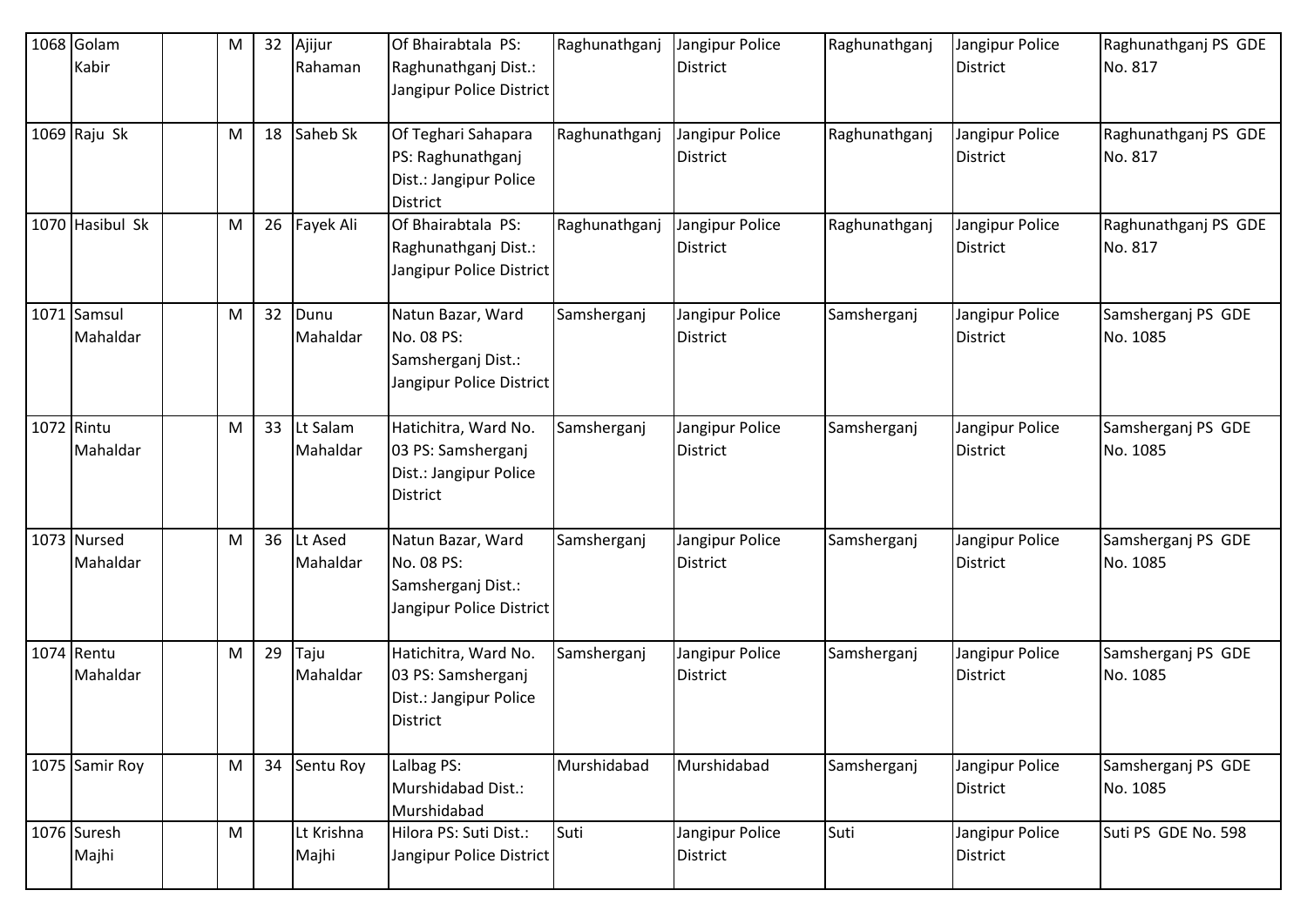|           | 1077 Biswanath<br>Das      | M | Lt Jaychand<br>Das | Ghorapakhia PS: Suti<br>Dist.: Jangipur Police                                              | Suti   | Jangipur Police<br><b>District</b> | Suti | Jangipur Police<br><b>District</b> | Suti PS GDE No. 598  |
|-----------|----------------------------|---|--------------------|---------------------------------------------------------------------------------------------|--------|------------------------------------|------|------------------------------------|----------------------|
|           | 1078 Mansarul<br><b>Sk</b> | M | <b>Tariful Sk</b>  | <b>District</b><br>Laskarpur PS: Suti<br>Dist.: Jangipur Police                             | Suti   | Jangipur Police<br><b>District</b> | Suti | Jangipur Police<br><b>District</b> | Suti PS GDE No. 598  |
|           | 1079 Naren<br>Mondal       | M | Madan<br>Mondal    | <b>District</b><br>Chak Sayedpur PS: Suti Suti<br>Dist.: Jangipur Police<br><b>District</b> |        | Jangipur Police<br><b>District</b> | Suti | Jangipur Police<br>District        | Suti PS GDE No. 598  |
|           | 1080 Maidul Sk             | M | Ajijul Sk          | Nayabahadurpur PS:<br>Suti Dist.: Jangipur<br>Police District                               | Suti   | Jangipur Police<br><b>District</b> | Suti | Jangipur Police<br><b>District</b> | Suti PS GDE No. 598  |
|           | 1081 Rakhi Mal             | M | <b>Kamal Mal</b>   | Banshabati PS: Suti<br>Dist.: Jangipur Police<br><b>District</b>                            | Suti   | Jangipur Police<br><b>District</b> | Suti | Jangipur Police<br><b>District</b> | Suti PS GDE No. 598  |
|           | 1082 Sundari<br>Mal        | M | Amal Mal           | Banshabati PS: Suti<br>Dist.: Jangipur Police<br><b>District</b>                            | Suti   | Jangipur Police<br><b>District</b> | Suti | Jangipur Police<br><b>District</b> | Suti PS GDE No. 620  |
|           | 1083 Maya<br>Majhi         | M | Sunit Majhi        | Banshabati PS: Suti<br>Dist.: Jangipur Police<br><b>District</b>                            | Suti   | Jangipur Police<br><b>District</b> | Suti | Jangipur Police<br><b>District</b> | Suti PS GDE No. 620  |
|           | 1084 Rahaman<br>Sk         | M | Kayem Sk           | Ramdova PS: Suti<br>Dist.: Jangipur Police<br><b>District</b>                               | Suti   | Jangipur Police<br><b>District</b> | Suti | Jangipur Police<br><b>District</b> | Suti PS GDE No. 620  |
|           | 1085 Abdul Barik           | M | <b>Bahadur Sk</b>  | PS: Suti Dist.: Jangipur Suti<br><b>Police District</b>                                     |        | Jangipur Police<br><b>District</b> | Suti | Jangipur Police<br>District        | Suti PS GDE No. 1229 |
|           | 1086 Litan Sk              | M | <b>Bahadur Sk</b>  | Gazipur PS: Suti Dist.: Suti<br>Jangipur Police District                                    |        | Jangipur Police<br><b>District</b> | Suti | Jangipur Police<br><b>District</b> | Suti PS GDE No. 1229 |
| 1087 Arif | Hossain                    | M |                    | Md Gablu Sk Gazipur PS: Suti Dist.: Suti<br>Jangipur Police District                        |        | Jangipur Police<br>District        | Suti | Jangipur Police<br><b>District</b> | Suti PS GDE No. 1229 |
|           | 1088 Hasnat<br>Mullah      | M | Lt Yusuf<br>Mullah | Jadabpur PS: Paikar<br>Dist.: Birbhum                                                       | Paikar | Birbhum                            | Suti | Jangipur Police<br><b>District</b> | Suti PS GDE No. 1229 |
|           | 1089 Rejaul<br>Sahana      | M | Sahana             | Abdul Guffar Bolpur PS: Paikar Dist.: Paikar<br>Birbhum                                     |        | Birbhum                            | Suti | Jangipur Police<br><b>District</b> | Suti PS GDE No. 1229 |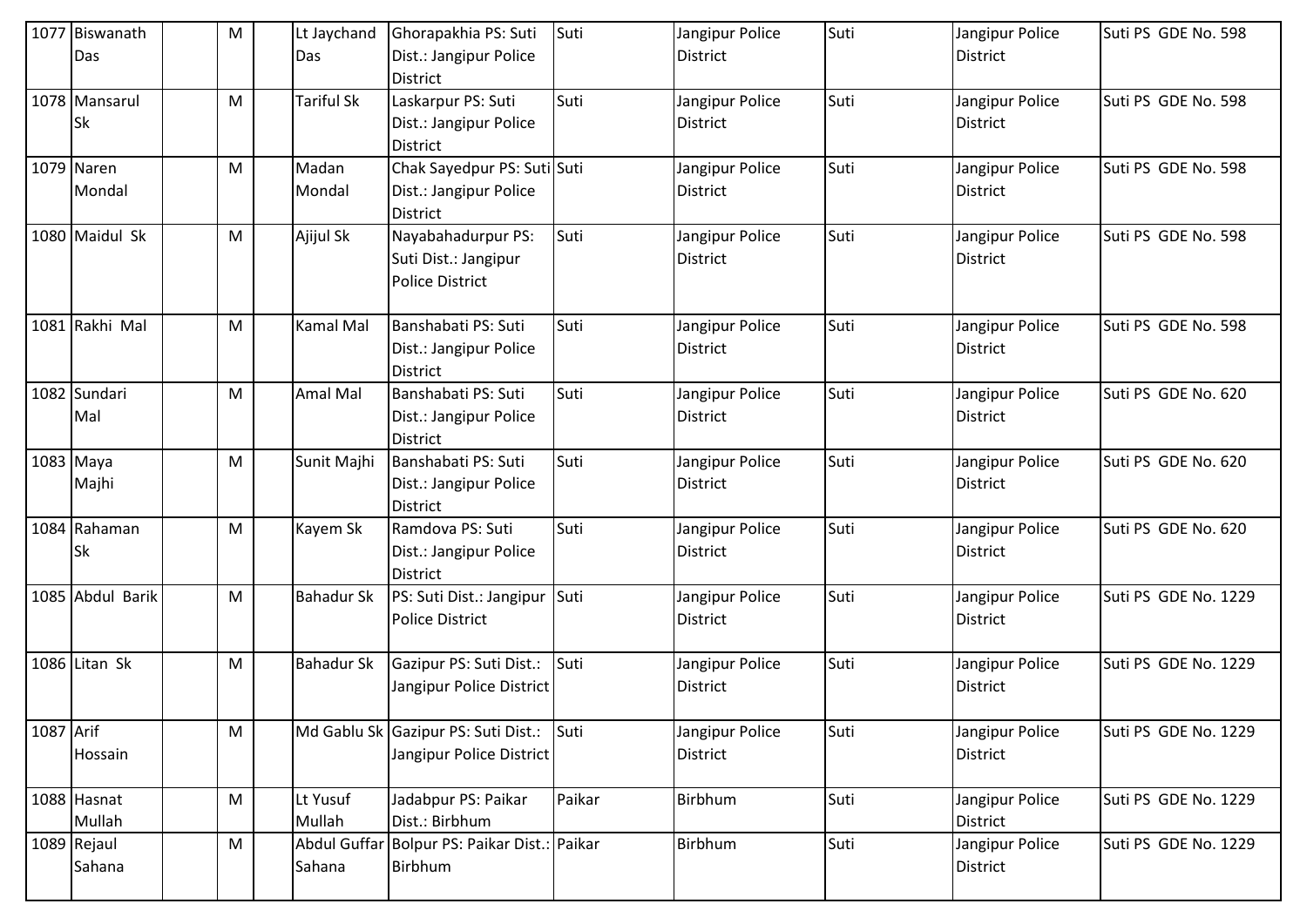| 1090 Sarif | Hossain                  | ${\sf M}$ |    | Mofasar<br>Hossain               | Jarui PS: Paikar Dist.:<br>Birbhum                                                               | Paikar          | <b>Birbhum</b>                               | Suti                  | Jangipur Police<br><b>District</b> | Suti PS GDE No. 1229                        |
|------------|--------------------------|-----------|----|----------------------------------|--------------------------------------------------------------------------------------------------|-----------------|----------------------------------------------|-----------------------|------------------------------------|---------------------------------------------|
|            | 1091 Manas<br>Ghosh      | M         |    | Mahadeb<br>Ghosh                 | Vill+PO-Malincha PS:<br>Beliabera Dist.:<br>Jhargram                                             | Beliabera       | Jhargram                                     | <b>Beliabera</b>      | Jhargram                           | Beliabera PS GDE No.<br>835                 |
|            | 1092 Sanjeeb<br>Dey      | M         |    | Hemanta<br>Dey                   | Vill+PO+ PS- Baripada,<br>Dist-Mayurbhanj,<br>Odissa.                                            |                 | <b>Basirhat</b>                              | <b>Beliabera</b>      | Jhargram                           | Beliabera PS GDE No.<br>850                 |
|            | 1093 Nakul Bera          | M         |    | Lt.<br>Dhareshwar<br><b>Bera</b> | Vill+PO-Jugdiha PS:<br>Beliabera Dist.:<br>Jhargram                                              | Beliabera       | Jhargram                                     | Beliabera             | Jhargram                           | Beliabera PS GDE No.<br>850                 |
|            | 1094 Subrata<br>Majumder |           | 28 | Majumder                         | Hare Krishna Vill-Nunnungeria<br>Po+Ps+Dist-Jhargram                                             |                 | <b>Basirhat</b>                              | Jhargram              | Jhargram                           | Jhargram PS GDE No.<br>937                  |
|            | 1095 Bivash<br>Sardar    | M         | 23 |                                  | Bibek Sardar Piyalikholagata PS:<br>Baruipur Dist.:<br><b>Baruipur Police</b><br><b>District</b> | Baruipur        | <b>Baruipur Police</b><br><b>District</b>    | Digha g.r.p.s.        | Kharagpur G.R.P.                   | Digha g.r.p.s. PS GDE<br>No. 465            |
|            | 1096 Sukumar<br>Ghorami  | M         | 24 | Ramprasad<br>Ghorami             | Piyalikholagata PS:<br><b>Baruipur Dist.:</b><br><b>Baruipur Police</b><br><b>District</b>       | Baruipur        | <b>Baruipur Police</b><br><b>District</b>    | Digha g.r.p.s.        | Kharagpur G.R.P.                   | Digha g.r.p.s. PS GDE<br>No. 465            |
|            | 1097 Hiron<br>Mondal     | M         | 21 | Prabir<br>Mondal                 | Piyalikholagata PS:<br>Baruipur Dist.:<br><b>Baruipur Police</b><br><b>District</b>              | <b>Baruipur</b> | <b>Baruipur Police</b><br><b>District</b>    | Digha g.r.p.s.        | Kharagpur G.R.P.                   | Digha g.r.p.s. PS GDE<br>No. 465            |
|            | 1098 Sompal<br>Parihar   | M         | 20 | Panchu Ram<br>Parihar            | Kherileela PS:<br>Alipurduar Dist.:<br>Alipurduar                                                | Alipurduar      | Alipurduar                                   | Kharagpur<br>g.r.p.s. | Kharagpur G.R.P.                   | Kharagpur g.r.p.s. PS<br>GDE No. 806        |
|            | 1099 Ashok<br>Meghwal    | M         | 20 | Ganpat Lal<br>Meghwal            | Nondali PS: Alipurduar Alipurduar<br>Dist.: Alipurduar                                           |                 | Alipurduar                                   | Kharagpur<br>g.r.p.s. | Kharagpur G.R.P.                   | Kharagpur g.r.p.s. PS<br>GDE No. 806        |
|            | 1100 Jaganath<br>Mondal  | M         | 21 | Shivsharkar<br>Mondal            | Bhalapra PS: Nimta<br>Dist.: Barrackpore<br>Police<br>Commissionerate                            | Nimta           | <b>Barrackpore Police</b><br>Commissionerate | Kharagpur<br>g.r.p.s. | Kharagpur G.R.P.                   | Kharagpur g.r.p.s. PS<br><b>GDE No. 806</b> |
|            | 1101 Dipu Das            | M         | 22 | <b>Badal Das</b>                 | Bachra PS: Saktipur<br>Dist.: Murshidabad                                                        | Saktipur        | Murshidabad                                  | Kharagpur<br>g.r.p.s. | Kharagpur G.R.P.                   | Kharagpur g.r.p.s. PS<br><b>GDE No. 806</b> |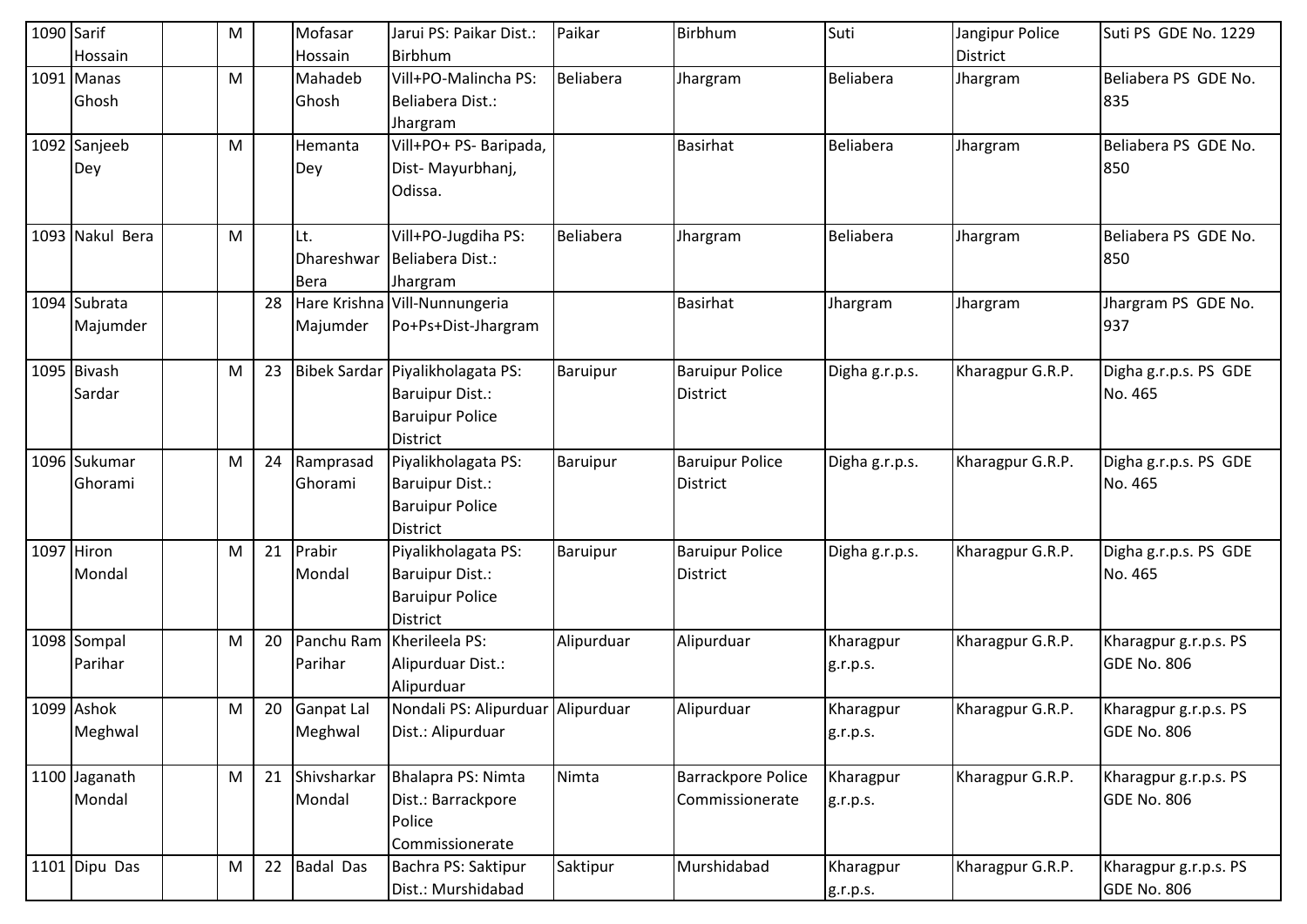|           | 1102 Dipak Das              | M | 20 |                       | It Kumar Das Kakgrm PS: Salar Dist.: Salar<br>Murshidabad                           |            | Murshidabad                               | Kharagpur<br>g.r.p.s. | Kharagpur G.R.P. | Kharagpur g.r.p.s. PS<br><b>GDE No. 806</b>      |
|-----------|-----------------------------|---|----|-----------------------|-------------------------------------------------------------------------------------|------------|-------------------------------------------|-----------------------|------------------|--------------------------------------------------|
|           | 1103 Sandip Das             | M | 20 | Nami Das              | Talibpar PS: Salar<br>Dist.: Murshidabad                                            | Salar      | Murshidabad                               | Kharagpur<br>g.r.p.s. | Kharagpur G.R.P. | Kharagpur g.r.p.s. PS<br>GDE No. 806             |
|           | 1104 Sujay Das              | M | 20 |                       | Takibain Das Barhat PS: Salar Dist.:<br>Murshidabad                                 | Salar      | Murshidabad                               | Kharagpur<br>g.r.p.s. | Kharagpur G.R.P. | Kharagpur g.r.p.s. PS<br><b>GDE No. 806</b>      |
|           | 1105 Biswajit<br>Chakarbort | M | 43 | Radhakanta            | Jharehat PS: Sankrail<br>Dist.: Howrah Police<br>Commissionerate                    | Sankrail   | <b>Howrah Police</b><br>Commissionerate   | Kharagpur<br>g.r.p.s. | Kharagpur G.R.P. | Kharagpur g.r.p.s. PS<br><b>GDE No. 806</b>      |
|           | 1106 Amir Sohel<br>Sana     | M | 24 |                       | Alamgir Sana Kanchra PS: Khanakul<br>Dist.: Hooghly Rural                           | Khanakul   | <b>Hooghly Rural</b>                      | Kharagpur<br>g.r.p.s. | Kharagpur G.R.P. | Kharagpur g.r.p.s. PS<br><b>GDE No. 818</b>      |
|           | 1107 Sanjay<br>Singh        | M | 29 | Jitendar<br>Singh     | Jamboni PS: Jamboni<br>Dist.: Jhargram                                              | Jamboni    | Jhargram                                  | Kharagpur<br>g.r.p.s. | Kharagpur G.R.P. | Kharagpur g.r.p.s. PS<br><b>GDE No. 818</b>      |
|           | 1108 Sourav<br>Patra        | M | 22 | <b>Pradip Patra</b>   | Sahapur PS: Onda<br>Dist.: Bankura                                                  | Onda       | Bankura                                   | Kharagpur<br>g.r.p.s. | Kharagpur G.R.P. | Kharagpur g.r.p.s. PS<br><b>GDE No. 818</b>      |
|           | 1109 Ajmaul<br>Molla        | M | 18 | Jakir Hossen<br>Molla | Rajapur PS: Mograhat   Mograhat<br>Dist.: Diamond<br><b>Harbour Police District</b> |            | Diamond Harbour<br><b>Police District</b> | Kharagpur<br>g.r.p.s. | Kharagpur G.R.P. | Kharagpur g.r.p.s. PS<br><b>GDE No. 818</b>      |
| 1110 Sekh | Jamsauddin                  | M | 30 | Sk Sajed              | Baniban PS: Rajapur<br>Dist.: Howrah Rural                                          | Rajapur    | <b>Howrah Rural</b>                       | Kharagpur<br>g.r.p.s. | Kharagpur G.R.P. | Kharagpur g.r.p.s. PS<br><b>GDE No. 818</b>      |
|           | 1111 Sourav Giri            | M | 33 | Swapan Giri           | Uttar Darua PS: Contai Contai<br>Dist.: Purba<br>Mednipore                          |            | Purba Mednipore                           | Kharagpur<br>g.r.p.s. | Kharagpur G.R.P. | Kharagpur g.r.p.s. PS<br><b>GDE No. 818</b>      |
|           | 1112 Chandan<br>Mali        | M | 22 | Munna Mali            | Lagunaha PS:<br>Anandapur Dist.:<br>Paschim Mednipore                               | Anandapur  | Paschim Mednipore                         | Kharagpur<br>g.r.p.s. | Kharagpur G.R.P. | Kharagpur g.r.p.s. PS<br><b>GDE No. 818</b>      |
| 1113 Buda | Mallick                     | M | 27 | Bhutan<br>Mallick     | Dangapara PS:<br>Dhubulia Dist.:<br>Krishnanagar Police<br><b>District</b>          | Dhubulia   | Krishnanagar Police<br><b>District</b>    | Dhubulia              | <b>District</b>  | Krishnanagar Police   Dhubulia PS GDE No.<br>981 |
|           | 1114 Anarul Sk              | M |    | 45 Amrul Sk           | Raipur Skpara PS:<br>Hogalberia Dist.:<br>Krishnanagar Police<br>District           | Hogalberia | Krishnanagar Police<br>District           | Hogalberia            | <b>District</b>  | Krishnanagar Police Hogalberia PS GDE No.<br>643 |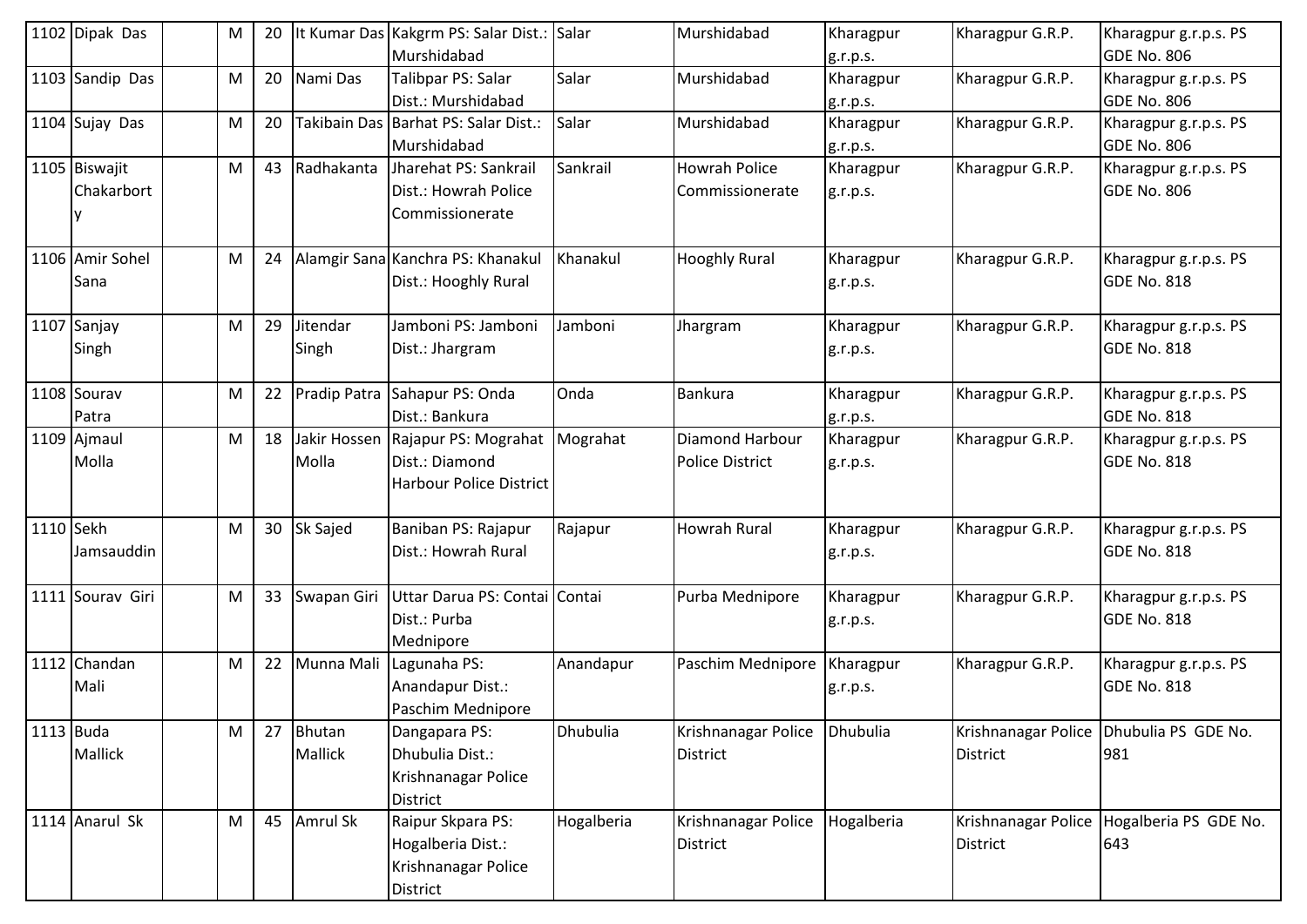| 1115 Minahajudd  | M | 37 | Abu Taleb Sk Gokulnagar |                                    | Kaligunj    | Krishnanagar Police | Kaligunj    | Krishnanagar Police   Kaligunj PS Outpost |                                              |
|------------------|---|----|-------------------------|------------------------------------|-------------|---------------------|-------------|-------------------------------------------|----------------------------------------------|
| in Sk            |   |    |                         | Dakshinpara PS:                    |             | <b>District</b>     |             | District                                  | Debogram OP GDE No.                          |
|                  |   |    |                         | Kaligunj Dist.:                    |             |                     |             |                                           | 527                                          |
|                  |   |    |                         | Krishnanagar Police                |             |                     |             |                                           |                                              |
|                  |   |    |                         | District                           |             |                     |             |                                           |                                              |
| 1116 Subodh Das  | M |    | Monoranjan              | PS: Krishnaganj Dist.:             | Krishnaganj | Krishnanagar Police | Krishnaganj | Krishnanagar Police                       | Krishnaganj PS GDE No.                       |
|                  |   |    | Das                     | Krishnanagar Police                |             | <b>District</b>     |             | <b>District</b>                           | 725                                          |
|                  |   |    |                         | <b>District</b>                    |             |                     |             |                                           |                                              |
| 1117 Goutam      | M |    | Monoranjan              | PS: Krishnaganj Dist.:             | Krishnaganj | Krishnanagar Police | Krishnaganj |                                           | Krishnanagar Police   Krishnaganj PS GDE No. |
| Das              |   |    | Das                     | Krishnanagar Police                |             | District            |             | <b>District</b>                           | 725                                          |
|                  |   |    |                         | <b>District</b>                    |             |                     |             |                                           |                                              |
| 1118 Kinaram     | M |    | Lt.                     | PS: Krishnaganj Dist.:             | Krishnaganj | Krishnanagar Police | Krishnaganj | Krishnanagar Police                       | Krishnaganj PS GDE No.                       |
| Das              |   |    | Panchanan               | Krishnanagar Police                |             | <b>District</b>     |             | <b>District</b>                           | 725                                          |
|                  |   |    | Das                     | <b>District</b>                    |             |                     |             |                                           |                                              |
| 1119 Bablu       | M |    |                         | Nagendranat PS: Krishnaganj Dist.: | Krishnaganj | Krishnanagar Police | Krishnaganj |                                           | Krishnanagar Police   Krishnaganj PS GDE No. |
| <b>Bhuiea</b>    |   |    | <b>Bhuiea</b>           | Krishnanagar Police                |             | <b>District</b>     |             | <b>District</b>                           | 725                                          |
|                  |   |    |                         | <b>District</b>                    |             |                     |             |                                           |                                              |
| 1120 Choton Das  | M |    | Lt. Naran               | PS: Krishnaganj Dist.:             | Krishnaganj | Krishnanagar Police | Krishnaganj |                                           | Krishnanagar Police Krishnaganj PS GDE No.   |
|                  |   |    | Das                     | Krishnanagar Police                |             | District            |             | <b>District</b>                           | 725                                          |
|                  |   |    |                         | <b>District</b>                    |             |                     |             |                                           |                                              |
| 1121 Raj Ghosh   | M |    | Ramesh                  | PS: Krishnaganj Dist.:             | Krishnaganj | Krishnanagar Police | Krishnaganj | Krishnanagar Police                       | Krishnaganj PS GDE No.                       |
|                  |   |    | Ghosh                   | Krishnanagar Police                |             | <b>District</b>     |             | <b>District</b>                           | 725                                          |
|                  |   |    |                         | <b>District</b>                    |             |                     |             |                                           |                                              |
| 1122 Bittu Ghosh | M |    | Debabrata               | PS: Krishnaganj Dist.:             | Krishnaganj | Krishnanagar Police | Krishnaganj | Krishnanagar Police                       | Krishnaganj PS GDE No.                       |
|                  |   |    | Ghosh                   | Krishnanagar Police                |             | <b>District</b>     |             | <b>District</b>                           | 725                                          |
|                  |   |    |                         | <b>District</b>                    |             |                     |             |                                           |                                              |
| 1123 Sudip       | M | 33 | Madan                   | Monipur Road, PS                   | Nabadwip    | Krishnanagar Police | Nabadwip    |                                           | Krishnanagar Police Nabadwip PS GDE No.      |
| Adhikary         |   |    | Adhikary                | Nabadwip, Nadia                    |             | <b>District</b>     |             | District                                  | 1526                                         |
|                  |   |    |                         | PS: Nabadwip Dist.:                |             |                     |             |                                           |                                              |
|                  |   |    |                         | Krishnanagar Police                |             |                     |             |                                           |                                              |
|                  |   |    |                         | District                           |             |                     |             |                                           |                                              |
| 1124 Biswajit    | M |    | 26 Rasamoy              | Prachinmayapur                     | Nabadwip    | Krishnanagar Police | Nabadwip    |                                           | Krishnanagar Police Nabadwip PS GDE No.      |
| Sikdar           |   |    | Sikder                  | Malopara, PS                       |             | <b>District</b>     |             | <b>District</b>                           | 1526                                         |
|                  |   |    |                         | Nabadwip, Nadia PS:                |             |                     |             |                                           |                                              |
|                  |   |    |                         | Nabadwip Dist.:                    |             |                     |             |                                           |                                              |
|                  |   |    |                         | Krishnanagar Police                |             |                     |             |                                           |                                              |
|                  |   |    |                         | District                           |             |                     |             |                                           |                                              |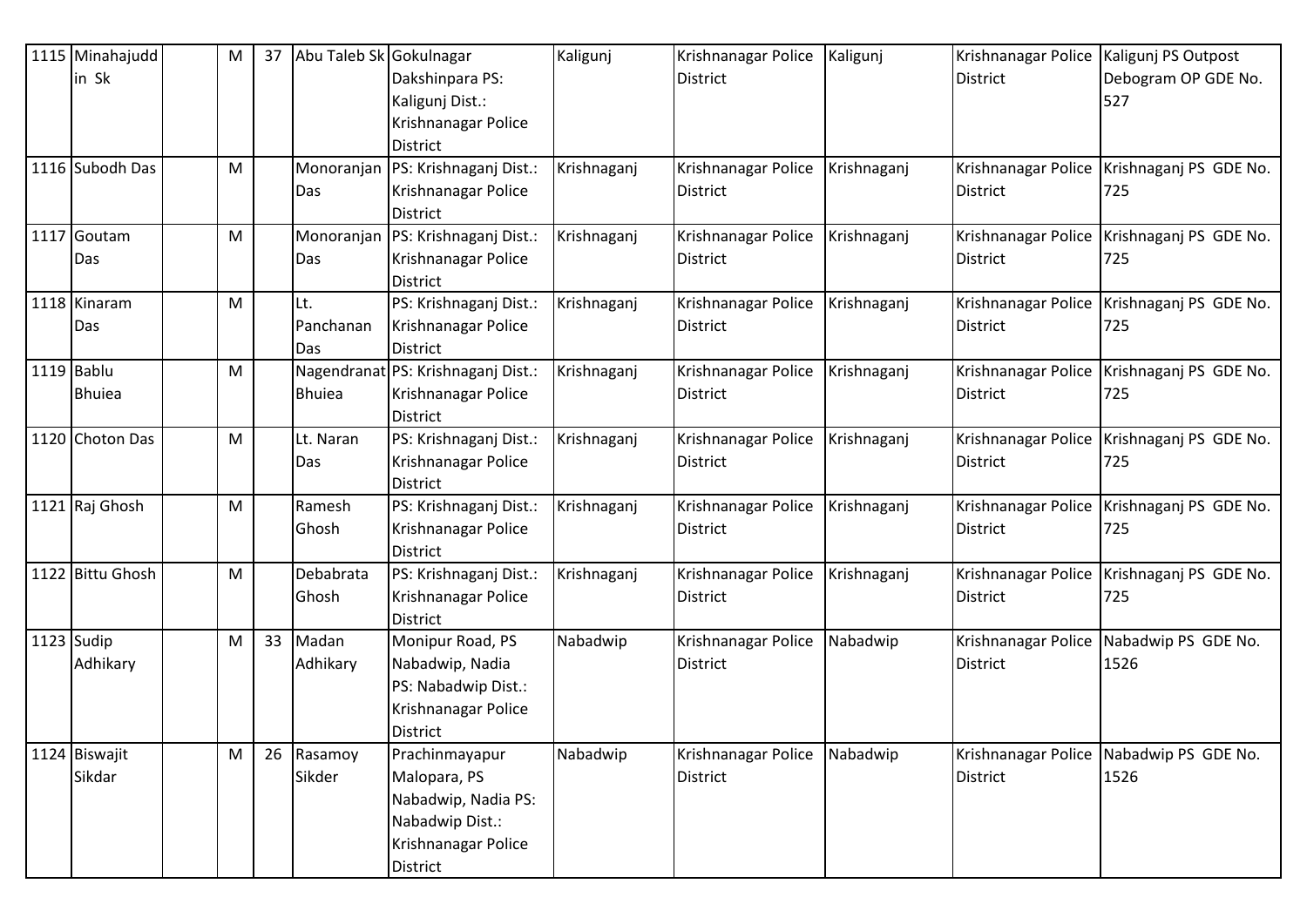| Kanjilala<br>Kanjilal<br>Dhubulia, Nadia PS:<br>1221<br><b>District</b><br><b>District</b><br>Dhubulia Dist.:<br>Krishnanagar Police<br>District<br>1126 Taher Ali Sk<br>M<br>Habil Sk<br>Dhubulia<br>Nakashipara<br>Krishnanagar Police   Nakashipara PS GDE No.<br>Dharmanarayanpur,<br>Krishnanagar Police<br>PS Nakashipara, Nadia<br>District<br><b>District</b><br>1221<br>PS: Dhubulia Dist.:<br>Krishnanagar Police<br>District<br>1127 Habibulla<br>M<br>PS: Karimpore Dist.:<br>Mojmmel<br>Karimpore<br>Krishnanagar Police<br>Krishnanagar Police<br>Thanapara PS GDE No.<br>Thanapara<br>Krishnanagar Police<br>609<br><b>Biswas</b><br><b>District</b><br><b>District</b><br><b>Biswas</b><br><b>District</b><br>Malda<br>Subal<br>Malda<br>1128 Mritunjay<br>M<br>19<br>Thangbhanga PS:<br>Bamangola PS GDE No.<br>Bamangola<br>Bamangola<br>Bamangola Dist.:<br>378<br>Mandal<br>Mandal<br>Malda<br>Lt. Dibanjan<br>Battali PO- Khutadaha<br>Malda<br>1129 Anup<br>21<br>Bamangola<br>Malda<br>M<br>Bamangola PS GDE No.<br>Bamangola<br>Sarkar<br>527<br>Sarkar<br>PS: Bamangola Dist.:<br>Malda<br>1130 Bishnu<br>Krishna<br>Makuli, PO- Pakuahat<br>Malda<br>Malda<br>31<br>Bamangola<br>Bamangola PS GDE No.<br>M<br>Bamangola<br>PS: Bamangola Dist.:<br>Majumdar<br>Majumdar<br>527<br>Malda<br>Atmail, Gour Gram PS: Oldmalda<br>Malda<br>Malda<br>English bazar PS GDE<br>1131 Suman Das<br>M<br>30<br>Late Ranjit<br>English bazar<br>Oldmalda Dist.: Malda<br>No. 1408<br>Das<br>Malda<br>Malda<br>1132 Subhankar<br>22<br>Oldmalda<br>M<br>Ranjit Das<br>Atmail, Gour Gram<br>English bazar PS GDE<br>English bazar<br>PS: Oldmalda Dist.:<br>No. 1408<br>Das<br>Malda<br>1133 Bikram<br>M<br>Badal<br>Oldmalda<br>Malda<br>Malda<br>Samsabad PS:<br>English bazar<br>English bazar PS GDE<br>Rajbanshi<br>Rajbanshi<br>Oldmalda Dist.: Malda<br>No. 1408<br>54<br>K.J Sanyal Road PS:<br>English bazar<br>Malda<br>Malda<br>1134 Partha<br>Late<br>English bazar<br>English bazar PS GDE<br>M<br>Sarathi<br>Jagannath<br>English bazar Dist.:<br>No. 1408<br>Malda<br>Ghosh<br>Ghosh<br>Malda<br>Malda<br>Sarbamangala Pally<br>English bazar<br>1135 Dilip Dey<br>M<br>English bazar<br>Late Atul<br>English bazar PS GDE<br>Chandra Dey PS: English bazar Dist.:<br>No. 1408<br>Malda | $1125$ Suman | M | Pravash | Dhubulia, Railbazar PS Dhubulia | Krishnanagar Police | Nakashipara | Krishnanagar Police   Nakashipara PS GDE No. |
|--------------------------------------------------------------------------------------------------------------------------------------------------------------------------------------------------------------------------------------------------------------------------------------------------------------------------------------------------------------------------------------------------------------------------------------------------------------------------------------------------------------------------------------------------------------------------------------------------------------------------------------------------------------------------------------------------------------------------------------------------------------------------------------------------------------------------------------------------------------------------------------------------------------------------------------------------------------------------------------------------------------------------------------------------------------------------------------------------------------------------------------------------------------------------------------------------------------------------------------------------------------------------------------------------------------------------------------------------------------------------------------------------------------------------------------------------------------------------------------------------------------------------------------------------------------------------------------------------------------------------------------------------------------------------------------------------------------------------------------------------------------------------------------------------------------------------------------------------------------------------------------------------------------------------------------------------------------------------------------------------------------------------------------------------------------------------------------------------------------------------------------------------------------------------------------------------------------------------------------------------------------------------------------------------------------------|--------------|---|---------|---------------------------------|---------------------|-------------|----------------------------------------------|
|                                                                                                                                                                                                                                                                                                                                                                                                                                                                                                                                                                                                                                                                                                                                                                                                                                                                                                                                                                                                                                                                                                                                                                                                                                                                                                                                                                                                                                                                                                                                                                                                                                                                                                                                                                                                                                                                                                                                                                                                                                                                                                                                                                                                                                                                                                                    |              |   |         |                                 |                     |             |                                              |
|                                                                                                                                                                                                                                                                                                                                                                                                                                                                                                                                                                                                                                                                                                                                                                                                                                                                                                                                                                                                                                                                                                                                                                                                                                                                                                                                                                                                                                                                                                                                                                                                                                                                                                                                                                                                                                                                                                                                                                                                                                                                                                                                                                                                                                                                                                                    |              |   |         |                                 |                     |             |                                              |
|                                                                                                                                                                                                                                                                                                                                                                                                                                                                                                                                                                                                                                                                                                                                                                                                                                                                                                                                                                                                                                                                                                                                                                                                                                                                                                                                                                                                                                                                                                                                                                                                                                                                                                                                                                                                                                                                                                                                                                                                                                                                                                                                                                                                                                                                                                                    |              |   |         |                                 |                     |             |                                              |
|                                                                                                                                                                                                                                                                                                                                                                                                                                                                                                                                                                                                                                                                                                                                                                                                                                                                                                                                                                                                                                                                                                                                                                                                                                                                                                                                                                                                                                                                                                                                                                                                                                                                                                                                                                                                                                                                                                                                                                                                                                                                                                                                                                                                                                                                                                                    |              |   |         |                                 |                     |             |                                              |
|                                                                                                                                                                                                                                                                                                                                                                                                                                                                                                                                                                                                                                                                                                                                                                                                                                                                                                                                                                                                                                                                                                                                                                                                                                                                                                                                                                                                                                                                                                                                                                                                                                                                                                                                                                                                                                                                                                                                                                                                                                                                                                                                                                                                                                                                                                                    |              |   |         |                                 |                     |             |                                              |
|                                                                                                                                                                                                                                                                                                                                                                                                                                                                                                                                                                                                                                                                                                                                                                                                                                                                                                                                                                                                                                                                                                                                                                                                                                                                                                                                                                                                                                                                                                                                                                                                                                                                                                                                                                                                                                                                                                                                                                                                                                                                                                                                                                                                                                                                                                                    |              |   |         |                                 |                     |             |                                              |
|                                                                                                                                                                                                                                                                                                                                                                                                                                                                                                                                                                                                                                                                                                                                                                                                                                                                                                                                                                                                                                                                                                                                                                                                                                                                                                                                                                                                                                                                                                                                                                                                                                                                                                                                                                                                                                                                                                                                                                                                                                                                                                                                                                                                                                                                                                                    |              |   |         |                                 |                     |             |                                              |
|                                                                                                                                                                                                                                                                                                                                                                                                                                                                                                                                                                                                                                                                                                                                                                                                                                                                                                                                                                                                                                                                                                                                                                                                                                                                                                                                                                                                                                                                                                                                                                                                                                                                                                                                                                                                                                                                                                                                                                                                                                                                                                                                                                                                                                                                                                                    |              |   |         |                                 |                     |             |                                              |
|                                                                                                                                                                                                                                                                                                                                                                                                                                                                                                                                                                                                                                                                                                                                                                                                                                                                                                                                                                                                                                                                                                                                                                                                                                                                                                                                                                                                                                                                                                                                                                                                                                                                                                                                                                                                                                                                                                                                                                                                                                                                                                                                                                                                                                                                                                                    |              |   |         |                                 |                     |             |                                              |
|                                                                                                                                                                                                                                                                                                                                                                                                                                                                                                                                                                                                                                                                                                                                                                                                                                                                                                                                                                                                                                                                                                                                                                                                                                                                                                                                                                                                                                                                                                                                                                                                                                                                                                                                                                                                                                                                                                                                                                                                                                                                                                                                                                                                                                                                                                                    |              |   |         |                                 |                     |             |                                              |
|                                                                                                                                                                                                                                                                                                                                                                                                                                                                                                                                                                                                                                                                                                                                                                                                                                                                                                                                                                                                                                                                                                                                                                                                                                                                                                                                                                                                                                                                                                                                                                                                                                                                                                                                                                                                                                                                                                                                                                                                                                                                                                                                                                                                                                                                                                                    |              |   |         |                                 |                     |             |                                              |
|                                                                                                                                                                                                                                                                                                                                                                                                                                                                                                                                                                                                                                                                                                                                                                                                                                                                                                                                                                                                                                                                                                                                                                                                                                                                                                                                                                                                                                                                                                                                                                                                                                                                                                                                                                                                                                                                                                                                                                                                                                                                                                                                                                                                                                                                                                                    |              |   |         |                                 |                     |             |                                              |
|                                                                                                                                                                                                                                                                                                                                                                                                                                                                                                                                                                                                                                                                                                                                                                                                                                                                                                                                                                                                                                                                                                                                                                                                                                                                                                                                                                                                                                                                                                                                                                                                                                                                                                                                                                                                                                                                                                                                                                                                                                                                                                                                                                                                                                                                                                                    |              |   |         |                                 |                     |             |                                              |
|                                                                                                                                                                                                                                                                                                                                                                                                                                                                                                                                                                                                                                                                                                                                                                                                                                                                                                                                                                                                                                                                                                                                                                                                                                                                                                                                                                                                                                                                                                                                                                                                                                                                                                                                                                                                                                                                                                                                                                                                                                                                                                                                                                                                                                                                                                                    |              |   |         |                                 |                     |             |                                              |
|                                                                                                                                                                                                                                                                                                                                                                                                                                                                                                                                                                                                                                                                                                                                                                                                                                                                                                                                                                                                                                                                                                                                                                                                                                                                                                                                                                                                                                                                                                                                                                                                                                                                                                                                                                                                                                                                                                                                                                                                                                                                                                                                                                                                                                                                                                                    |              |   |         |                                 |                     |             |                                              |
|                                                                                                                                                                                                                                                                                                                                                                                                                                                                                                                                                                                                                                                                                                                                                                                                                                                                                                                                                                                                                                                                                                                                                                                                                                                                                                                                                                                                                                                                                                                                                                                                                                                                                                                                                                                                                                                                                                                                                                                                                                                                                                                                                                                                                                                                                                                    |              |   |         |                                 |                     |             |                                              |
|                                                                                                                                                                                                                                                                                                                                                                                                                                                                                                                                                                                                                                                                                                                                                                                                                                                                                                                                                                                                                                                                                                                                                                                                                                                                                                                                                                                                                                                                                                                                                                                                                                                                                                                                                                                                                                                                                                                                                                                                                                                                                                                                                                                                                                                                                                                    |              |   |         |                                 |                     |             |                                              |
|                                                                                                                                                                                                                                                                                                                                                                                                                                                                                                                                                                                                                                                                                                                                                                                                                                                                                                                                                                                                                                                                                                                                                                                                                                                                                                                                                                                                                                                                                                                                                                                                                                                                                                                                                                                                                                                                                                                                                                                                                                                                                                                                                                                                                                                                                                                    |              |   |         |                                 |                     |             |                                              |
|                                                                                                                                                                                                                                                                                                                                                                                                                                                                                                                                                                                                                                                                                                                                                                                                                                                                                                                                                                                                                                                                                                                                                                                                                                                                                                                                                                                                                                                                                                                                                                                                                                                                                                                                                                                                                                                                                                                                                                                                                                                                                                                                                                                                                                                                                                                    |              |   |         |                                 |                     |             |                                              |
|                                                                                                                                                                                                                                                                                                                                                                                                                                                                                                                                                                                                                                                                                                                                                                                                                                                                                                                                                                                                                                                                                                                                                                                                                                                                                                                                                                                                                                                                                                                                                                                                                                                                                                                                                                                                                                                                                                                                                                                                                                                                                                                                                                                                                                                                                                                    |              |   |         |                                 |                     |             |                                              |
|                                                                                                                                                                                                                                                                                                                                                                                                                                                                                                                                                                                                                                                                                                                                                                                                                                                                                                                                                                                                                                                                                                                                                                                                                                                                                                                                                                                                                                                                                                                                                                                                                                                                                                                                                                                                                                                                                                                                                                                                                                                                                                                                                                                                                                                                                                                    |              |   |         |                                 |                     |             |                                              |
|                                                                                                                                                                                                                                                                                                                                                                                                                                                                                                                                                                                                                                                                                                                                                                                                                                                                                                                                                                                                                                                                                                                                                                                                                                                                                                                                                                                                                                                                                                                                                                                                                                                                                                                                                                                                                                                                                                                                                                                                                                                                                                                                                                                                                                                                                                                    |              |   |         |                                 |                     |             |                                              |
|                                                                                                                                                                                                                                                                                                                                                                                                                                                                                                                                                                                                                                                                                                                                                                                                                                                                                                                                                                                                                                                                                                                                                                                                                                                                                                                                                                                                                                                                                                                                                                                                                                                                                                                                                                                                                                                                                                                                                                                                                                                                                                                                                                                                                                                                                                                    |              |   |         |                                 |                     |             |                                              |
|                                                                                                                                                                                                                                                                                                                                                                                                                                                                                                                                                                                                                                                                                                                                                                                                                                                                                                                                                                                                                                                                                                                                                                                                                                                                                                                                                                                                                                                                                                                                                                                                                                                                                                                                                                                                                                                                                                                                                                                                                                                                                                                                                                                                                                                                                                                    |              |   |         |                                 |                     |             |                                              |
|                                                                                                                                                                                                                                                                                                                                                                                                                                                                                                                                                                                                                                                                                                                                                                                                                                                                                                                                                                                                                                                                                                                                                                                                                                                                                                                                                                                                                                                                                                                                                                                                                                                                                                                                                                                                                                                                                                                                                                                                                                                                                                                                                                                                                                                                                                                    |              |   |         |                                 |                     |             |                                              |
|                                                                                                                                                                                                                                                                                                                                                                                                                                                                                                                                                                                                                                                                                                                                                                                                                                                                                                                                                                                                                                                                                                                                                                                                                                                                                                                                                                                                                                                                                                                                                                                                                                                                                                                                                                                                                                                                                                                                                                                                                                                                                                                                                                                                                                                                                                                    |              |   |         |                                 |                     |             |                                              |
|                                                                                                                                                                                                                                                                                                                                                                                                                                                                                                                                                                                                                                                                                                                                                                                                                                                                                                                                                                                                                                                                                                                                                                                                                                                                                                                                                                                                                                                                                                                                                                                                                                                                                                                                                                                                                                                                                                                                                                                                                                                                                                                                                                                                                                                                                                                    |              |   |         |                                 |                     |             |                                              |
|                                                                                                                                                                                                                                                                                                                                                                                                                                                                                                                                                                                                                                                                                                                                                                                                                                                                                                                                                                                                                                                                                                                                                                                                                                                                                                                                                                                                                                                                                                                                                                                                                                                                                                                                                                                                                                                                                                                                                                                                                                                                                                                                                                                                                                                                                                                    |              |   |         |                                 |                     |             |                                              |
|                                                                                                                                                                                                                                                                                                                                                                                                                                                                                                                                                                                                                                                                                                                                                                                                                                                                                                                                                                                                                                                                                                                                                                                                                                                                                                                                                                                                                                                                                                                                                                                                                                                                                                                                                                                                                                                                                                                                                                                                                                                                                                                                                                                                                                                                                                                    |              |   |         |                                 |                     |             |                                              |
|                                                                                                                                                                                                                                                                                                                                                                                                                                                                                                                                                                                                                                                                                                                                                                                                                                                                                                                                                                                                                                                                                                                                                                                                                                                                                                                                                                                                                                                                                                                                                                                                                                                                                                                                                                                                                                                                                                                                                                                                                                                                                                                                                                                                                                                                                                                    |              |   |         |                                 |                     |             |                                              |
|                                                                                                                                                                                                                                                                                                                                                                                                                                                                                                                                                                                                                                                                                                                                                                                                                                                                                                                                                                                                                                                                                                                                                                                                                                                                                                                                                                                                                                                                                                                                                                                                                                                                                                                                                                                                                                                                                                                                                                                                                                                                                                                                                                                                                                                                                                                    |              |   |         |                                 |                     |             |                                              |
|                                                                                                                                                                                                                                                                                                                                                                                                                                                                                                                                                                                                                                                                                                                                                                                                                                                                                                                                                                                                                                                                                                                                                                                                                                                                                                                                                                                                                                                                                                                                                                                                                                                                                                                                                                                                                                                                                                                                                                                                                                                                                                                                                                                                                                                                                                                    |              |   |         |                                 |                     |             |                                              |
|                                                                                                                                                                                                                                                                                                                                                                                                                                                                                                                                                                                                                                                                                                                                                                                                                                                                                                                                                                                                                                                                                                                                                                                                                                                                                                                                                                                                                                                                                                                                                                                                                                                                                                                                                                                                                                                                                                                                                                                                                                                                                                                                                                                                                                                                                                                    |              |   |         |                                 |                     |             |                                              |
|                                                                                                                                                                                                                                                                                                                                                                                                                                                                                                                                                                                                                                                                                                                                                                                                                                                                                                                                                                                                                                                                                                                                                                                                                                                                                                                                                                                                                                                                                                                                                                                                                                                                                                                                                                                                                                                                                                                                                                                                                                                                                                                                                                                                                                                                                                                    |              |   |         |                                 |                     |             |                                              |
|                                                                                                                                                                                                                                                                                                                                                                                                                                                                                                                                                                                                                                                                                                                                                                                                                                                                                                                                                                                                                                                                                                                                                                                                                                                                                                                                                                                                                                                                                                                                                                                                                                                                                                                                                                                                                                                                                                                                                                                                                                                                                                                                                                                                                                                                                                                    |              |   |         |                                 |                     |             |                                              |
|                                                                                                                                                                                                                                                                                                                                                                                                                                                                                                                                                                                                                                                                                                                                                                                                                                                                                                                                                                                                                                                                                                                                                                                                                                                                                                                                                                                                                                                                                                                                                                                                                                                                                                                                                                                                                                                                                                                                                                                                                                                                                                                                                                                                                                                                                                                    |              |   |         |                                 |                     |             |                                              |
|                                                                                                                                                                                                                                                                                                                                                                                                                                                                                                                                                                                                                                                                                                                                                                                                                                                                                                                                                                                                                                                                                                                                                                                                                                                                                                                                                                                                                                                                                                                                                                                                                                                                                                                                                                                                                                                                                                                                                                                                                                                                                                                                                                                                                                                                                                                    |              |   |         |                                 |                     |             |                                              |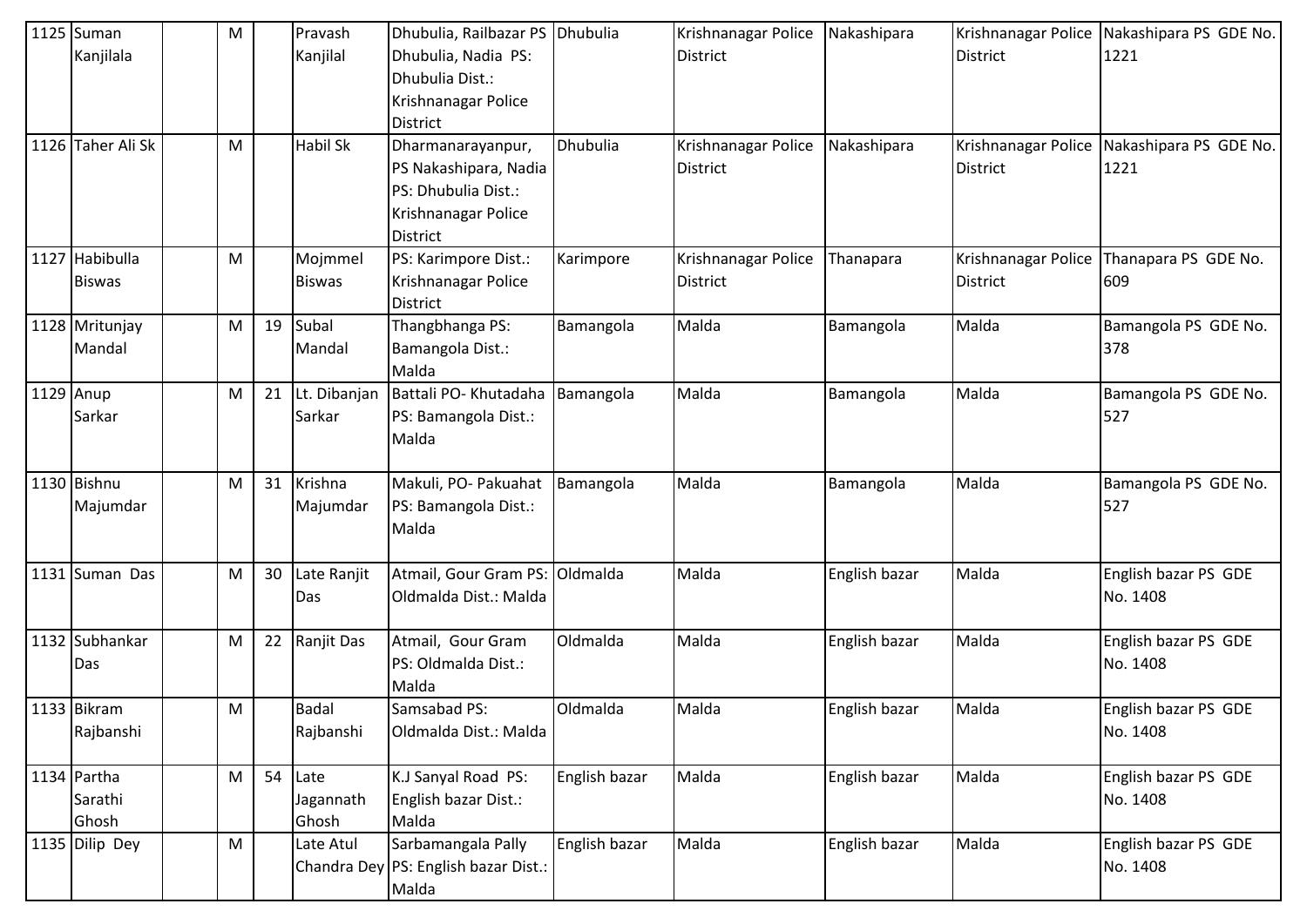|            | 1136 Saddam Sk                         | M | 26 | Abdul Toge                   | Jharkhand Puratan<br>Para PS: Baduria                                                            | <b>Baduria</b>                    | <b>Basirhat</b>  | English bazar         | Malda | English bazar PS GDE<br>No. 1408           |
|------------|----------------------------------------|---|----|------------------------------|--------------------------------------------------------------------------------------------------|-----------------------------------|------------------|-----------------------|-------|--------------------------------------------|
|            | 1137 Ashim<br>Akram                    | M | 21 | Akber Ali                    | Jharkhand, Puratan<br>Para, P.S- Kothalpukur<br>PS: Baduria                                      | <b>Baduria</b>                    | <b>Basirhat</b>  | English bazar         | Malda | English bazar PS GDE<br>No. 1408           |
|            | 1138 Chinmay<br>Pramanik               | M | 24 | Chondro<br>Pramanik          | <b>Anandapally PS Gazole</b><br><b>District Malda</b>                                            |                                   | <b>Basirhat</b>  | Gajole                | Malda | Gajole PS GDE No. 1142                     |
|            | 1139 Sailes<br>Debsarma                | M | 21 | Sridam<br>Debsarma           | Mahandra PS<br>Harirampur District<br>Dakshin Dinajpur                                           |                                   | <b>Basirhat</b>  | Gajole                | Malda | Gajole PS GDE No. 1142                     |
|            | 1140 Manilal<br>Mandal                 | M | 38 | Lt Dhala<br>Mandal           | Salalpur PS:<br>Bamangola Dist.:<br>Malda                                                        | Bamangola                         | Malda            | Habibpur              | Malda | Habibpur PS GDE No.<br>732                 |
|            | 1141 Manik<br>Mandal                   | M | 23 | <b>Kartick</b><br>Mandal     | Radhanagar PS:<br>Gangarampur Dist.:<br>Dakshin Dinajpur                                         | Gangarampur                       | Dakshin Dinajpur | Habibpur              | Malda | Habibpur PS GDE No.<br>732                 |
|            | 1142 Mustafa<br>Sekh                   | M | 42 |                              | Sewtha Sekh Nasirtola PS:<br>Kaliachak Dist.: Malda                                              | Kaliachak                         | Malda            | Habibpur              | Malda | Habibpur PS GDE No.<br>732                 |
|            | 1143 Kamal<br>Chandra<br><b>Barman</b> | M | 48 | Lt Chandu<br>Kanta<br>Barman | Suhari PS: Tapan Dist.:<br>Dakshin Dinajpur                                                      | Tapan                             | Dakshin Dinajpur | Habibpur              | Malda | Habibpur PS GDE No.<br>732                 |
| 1144 Shiv  | Narayan<br>Karmakar                    | M |    | Sahadeb<br>Karmakar          | Shiv mandir para PS:<br>Harishchandrapur<br>Dist.: Malda                                         | Harishchandrap<br>ur              | Malda            | Harishchandrapu Malda |       | Harishchandrapur PS<br><b>GDE No. 1012</b> |
| 1145 Bijoy | Sahani                                 | M |    | Sam Ch<br>Sahani             | Vill jaughatta, p.s<br>behera, dist-<br>darbhanga, bihar PS:<br>Harishchandrapur<br>Dist.: Malda | Harishchandrap Malda<br><b>ur</b> |                  | Harishchandrapu Malda |       | Harishchandrapur PS<br><b>GDE No. 1012</b> |
|            | 1146 Naresh<br>Mahaldar                | M |    | Lt Ghotu<br>Mahaldar         | Sangathan para PS:<br>Harishchandrapur<br>Dist.: Malda                                           | Harishchandrap Malda<br>ur        |                  | Harishchandrapu Malda |       | Harishchandrapur PS<br><b>GDE No. 1012</b> |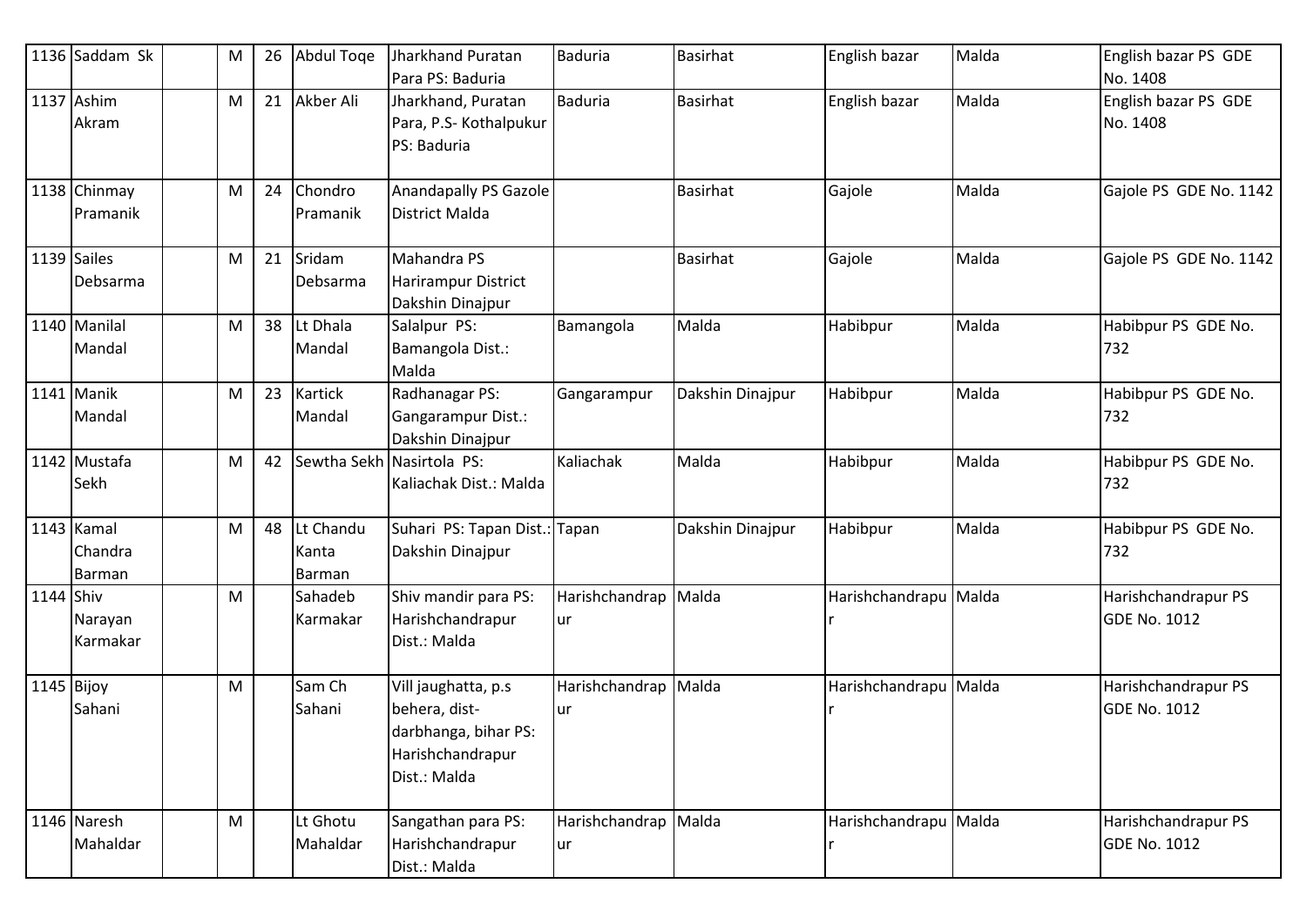| 1147 Morjen<br>Alam    | M |    | Mokimudin              | Vill & p.o- mallickpara, Chanchal<br>p.s- chanchal, dist-<br>mald PS: Chanchal<br>Dist.: Malda  |                      | Malda | Harishchandrapu Malda |       | Harishchandrapur PS<br><b>GDE No. 1012</b> |
|------------------------|---|----|------------------------|-------------------------------------------------------------------------------------------------|----------------------|-------|-----------------------|-------|--------------------------------------------|
| 1148 Sikandar          | M |    | Toslimuddin<br>@ Setel | Vill shigaon, p.o-<br>ganjani, p.s- barsoi,<br>dist-kat PS:<br>Harishchandrapur<br>Dist.: Malda | Harishchandrap<br>ur | Malda | Harishchandrapu Malda |       | Harishchandrapur PS<br><b>GDE No. 1012</b> |
| 1149 Bikash<br>Mandal  | M | 32 | Nripen<br>Mandal       | Karmutola PS:<br>Manickchak Dist.:<br>Malda                                                     | Manickchak           | Malda | Manickchak            | Malda | Manickchak PS GDE No.<br>942               |
| 1150 Prakash<br>Mandal | M | 25 | Kulesh<br>Mandal       | Karmutola PS:<br>Manickchak Dist.:<br>Malda                                                     | Manickchak           | Malda | Manickchak            | Malda | Manickchak PS GDE No.<br>942               |
| 1151 Subodh<br>Saha    | М |    | 52 Khitish Saha        | Malda Court Station,<br>Rashiladaha Colony<br>PS: Oldmalda Dist.:<br>Malda                      | Oldmalda             | Malda | Oldmalda              | Malda | Oldmalda PS GDE No.<br>502                 |
| 1152 Uday Das          | M |    | Das                    | 52 Lt Jagannath Nimaisorai PS: English<br>bazar Dist.: Malda                                    | English bazar        | Malda | Oldmalda              | Malda | Oldmalda PS GDE No.<br>502                 |
| 1153 Bhudeb<br>Sarkar  | M | 34 | Lt. Biren<br>Sarkar    | Naugama PS:<br>Pukhuria Dist.: Malda                                                            | Pukhuria             | Malda | Pukhuria              | Malda | Pukhuria PS GDE No.<br>782                 |
| 1154 Babul Sabji       | M | 27 | Islam Sabji            | Narahhata PS: English English bazar<br>bazar Dist.: Malda                                       |                      | Malda | Pukhuria              | Malda | Pukhuria PS GDE No.<br>782                 |
| 1155 Jiaul Sabji       | M |    | Ajit Sabji             | Simla PS: Pukhuria<br>Dist.: Malda                                                              | Pukhuria             | Malda | Pukhuria              | Malda | Pukhuria PS GDE No.<br>782                 |
| 1156 Sabul Ali         |   |    | 31 Khusbar             | Jannagar PS: Ratua<br>Dist.: Malda                                                              | Ratua                | Malda | Ratua                 | Malda | Ratua PS GDE No. 850                       |
| 1157 Bablu Khan        |   | 35 | Late<br>Soharab        | DURGAPUR PS: Ratua Ratua<br>Dist.: Malda                                                        |                      | Malda | Ratua                 | Malda | Ratua PS GDE No. 850                       |
| 1158 Sukdeb<br>Mandal  |   | 28 | Late Punil             | Gabua PS: Ratua Dist.: Ratua<br>Malda                                                           |                      | Malda | Ratua                 | Malda | Ratua PS GDE No. 850                       |
| 1159 Anwar             |   | 22 | Moslim                 | Ailpara PS: Ratua Dist.: Ratua<br>Malda                                                         |                      | Malda | Ratua                 | Malda | Ratua PS GDE No. 850                       |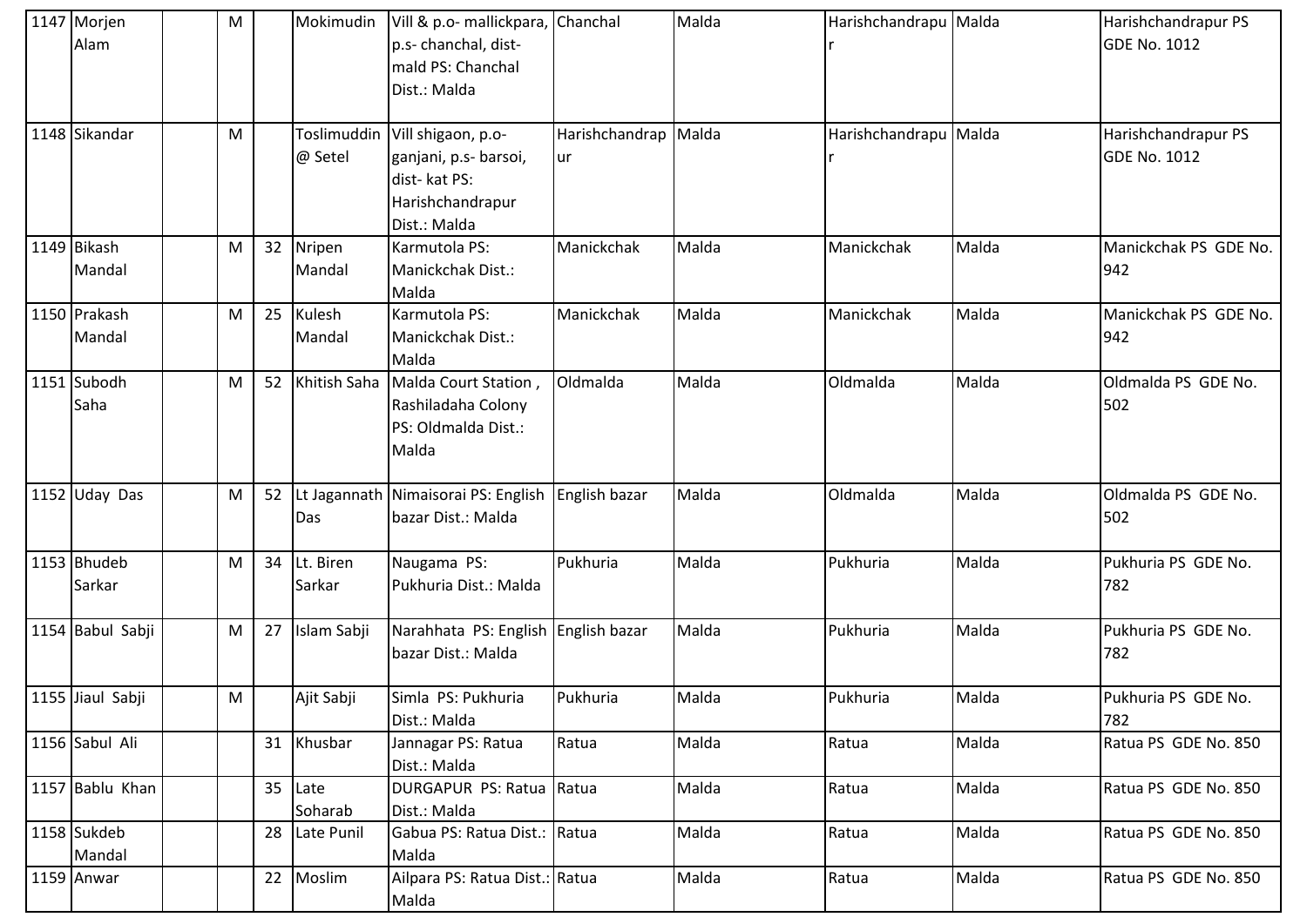| 1160 Sukuruddin<br>Sk        | M | 45 | <b>Sk</b>                    | S/o Lt. Majid Bhabta Nijpara PS:<br>Beldanga Dist.:                                               | Beldanga   | Murshidabad | Beldanga   | Murshidabad | Beldanga PS GDE No.<br>1015   |
|------------------------------|---|----|------------------------------|---------------------------------------------------------------------------------------------------|------------|-------------|------------|-------------|-------------------------------|
| 1161 Ejajul Sk               | M | 21 | <b>Sk</b>                    | Murshidabad<br>S/o Lt. Tajaul Bhabta Nijpara PS:<br>Beldanga Dist.:<br>Murshidabad                | Beldanga   | Murshidabad | Beldanga   | Murshidabad | Beldanga PS GDE No.<br>1015   |
| 1162 Abhas Khan              | M | 18 | S/o Oham<br>Khan             | Sarulia Khapara PS:<br>Beldanga Dist.:<br>Murshidabad                                             | Beldanga   | Murshidabad | Beldanga   | Murshidabad | Beldanga PS GDE No.<br>1015   |
| 1163 Samirul Sk              | M | 28 |                              | S/o Najrul Sk Bhabta Basudebpur<br>PS: Beldanga Dist.:<br>Murshidabad                             | Beldanga   | Murshidabad | Beldanga   | Murshidabad | Beldanga PS GDE No.<br>1015   |
| 1164 Saklen<br><b>Mustak</b> | M |    | Badaruddin<br><b>Sk</b>      | Sahajadpur, PS-<br>Berhampore, Dist-<br>Murshidabad. PS:<br>Berhampore Dist.:<br>Murshidabad      | Berhampore | Murshidabad | Berhampore | Murshidabad | Berhampore PS GDE No.<br>1427 |
| 1165 Alamgir Sk              | M |    | Farman Sk                    | Sahajadpur, PS-<br>Berhampore, Dist-<br>Murshidabad. PS:<br>Berhampore Dist.:<br>Murshidabad      | Berhampore | Murshidabad | Berhampore | Murshidabad | Berhampore PS GDE No.<br>1425 |
| 1166 Samirul Sk              | M |    | Mofijul Sk                   | Miapara Gopinathpur,<br>PS-Beldanga, Dist-<br>Murshidabad PS:<br>Berhampore Dist.:<br>Murshidabad | Berhampore | Murshidabad | Berhampore | Murshidabad | Berhampore PS GDE No.<br>475  |
| 1167 Rahul Sk                | M |    | <b>Nasirul Sk</b>            | Miapara Gopinathpur,<br>PS-Beldanga, Dist-<br>Murshidabad PS:<br>Berhampore Dist.:<br>Murshidabad | Berhampore | Murshidabad | Berhampore | Murshidabad | Berhampore PS GDE No.<br>475  |
| 1168 Rofikul Sk              | M |    | Lt. Lal<br>Mahammad<br>Seikh | Soluadanga, PS-<br>Berhampore, Dist-<br>Murshidabad. PS:<br>Berhampore Dist.:<br>Murshidabad      | Berhampore | Murshidabad | Berhampore | Murshidabad | Berhampore PS GDE No.<br>1508 |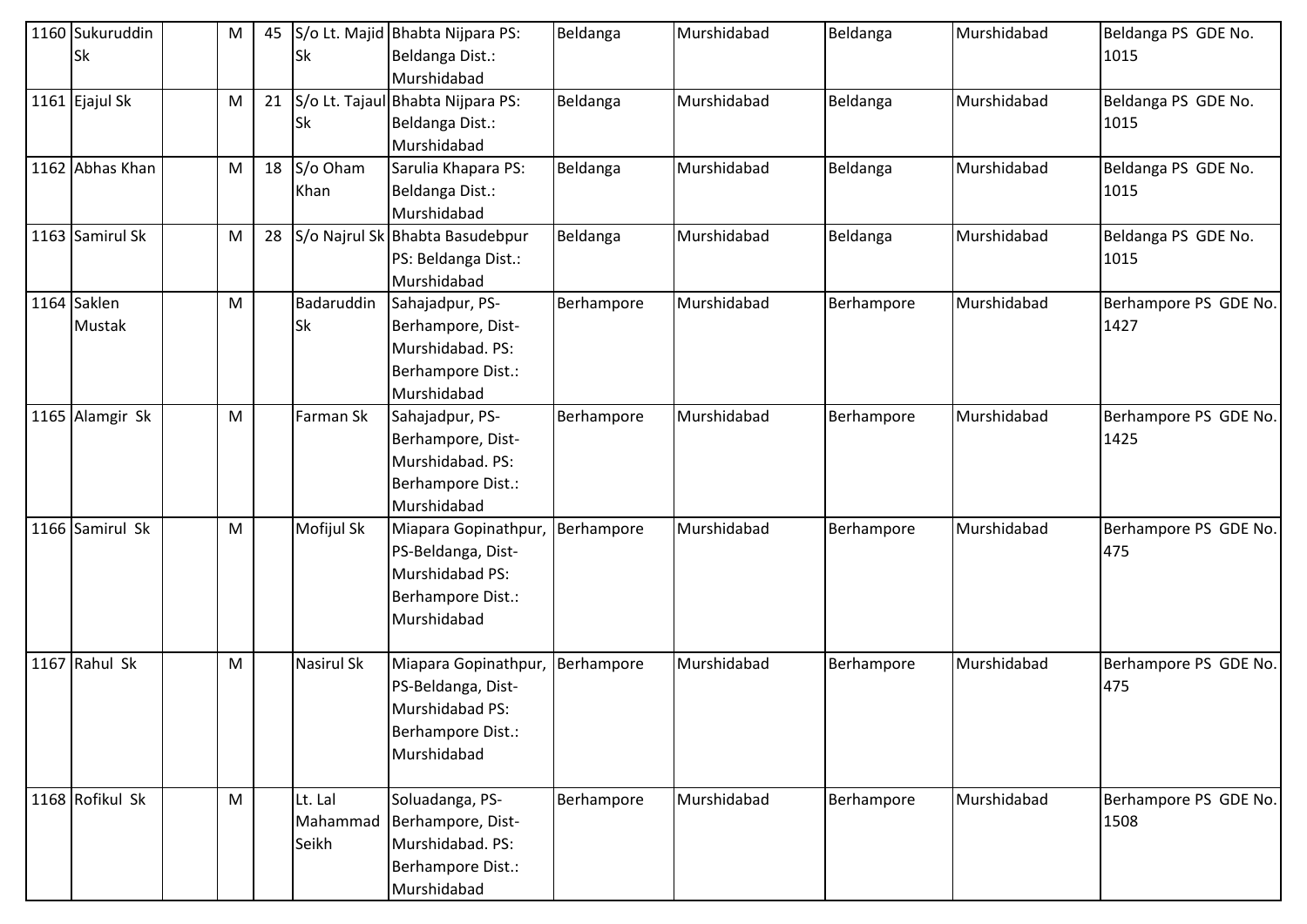| 1169 Sobkotulla | M | Lt. Yead Ali | Soluadanga, PS-           | Berhampore | Murshidabad | Berhampore | Murshidabad | Berhampore PS GDE No. |
|-----------------|---|--------------|---------------------------|------------|-------------|------------|-------------|-----------------------|
| Molla           |   | Molla        | Berhampore, Dist-         |            |             |            |             | 1508                  |
|                 |   |              | Murshidabad. PS:          |            |             |            |             |                       |
|                 |   |              | Berhampore Dist.:         |            |             |            |             |                       |
|                 |   |              | Murshidabad               |            |             |            |             |                       |
| 1170 Murshedb   | M | Lt. Ser Ali  | Soluadanga, PS-           | Berhampore | Murshidabad | Berhampore | Murshidabad | Berhampore PS GDE No. |
| Chowdhury       |   | Chowdhury    | Berhampore, Dist-         |            |             |            |             | 1508                  |
|                 |   |              | Murshidabad. PS:          |            |             |            |             |                       |
|                 |   |              | Berhampore Dist.:         |            |             |            |             |                       |
|                 |   |              | Murshidabad               |            |             |            |             |                       |
| 1171 Mithu Sk   | M | Samsuddin    | Soluadanga, PS-           | Berhampore | Murshidabad | Berhampore | Murshidabad | Berhampore PS GDE No. |
|                 |   | <b>Sk</b>    | Berhampore, Dist-         |            |             |            |             | 1508                  |
|                 |   |              | Murshidabad. PS:          |            |             |            |             |                       |
|                 |   |              | Berhampore Dist.:         |            |             |            |             |                       |
|                 |   |              | Murshidabad               |            |             |            |             |                       |
| 1172 Sabir Sk   | M | Sukurulla Sk | Soluadanga, PS-           | Berhampore | Murshidabad | Berhampore | Murshidabad | Berhampore PS GDE No. |
|                 |   |              | Berhampore, Dist-         |            |             |            |             | 1508                  |
|                 |   |              | Murshidabad. PS:          |            |             |            |             |                       |
|                 |   |              | Berhampore Dist.:         |            |             |            |             |                       |
|                 |   |              | Murshidabad               |            |             |            |             |                       |
| 1173 Buddhy Deb | M | Sosthi       | Vill-Sripurdanga, PS-     | Berhampore | Murshidabad | Berhampore | Murshidabad | Berhampore PS GDE No. |
| Mondal          |   | Charan       | Berhampore, Dist-         |            |             |            |             | 1508                  |
|                 |   | Mondal       | Murshidabad. PS:          |            |             |            |             |                       |
|                 |   |              | Berhampore Dist.:         |            |             |            |             |                       |
|                 |   |              | Murshidabad               |            |             |            |             |                       |
| 1174 Narugopal  | M | Lt. Subol    | Vill-Sripurdanga, PS-     | Berhampore | Murshidabad | Berhampore | Murshidabad | Berhampore PS GDE No. |
| Mondal          |   | Mondal       | Berhampore, Dist-         |            |             |            |             | 1508                  |
|                 |   |              | Murshidabad. PS:          |            |             |            |             |                       |
|                 |   |              | Berhampore Dist.:         |            |             |            |             |                       |
|                 |   |              | Murshidabad               |            |             |            |             |                       |
| 1175 Kumud      | M | Komola       | Vill-Sripurdanga, PS-     | Berhampore | Murshidabad | Berhampore | Murshidabad | Berhampore PS GDE No. |
| Mondal          |   | Kanto        | Berhampore, Dist-         |            |             |            |             | 1508                  |
|                 |   | Mondal       | Murshidabad. PS:          |            |             |            |             |                       |
|                 |   |              | Berhampore Dist.:         |            |             |            |             |                       |
|                 |   |              | Murshidabad               |            |             |            |             |                       |
| 1176 Akhil      | M | Gobinda      | Vill-Jiaganj (Sibir), PS- | Berhampore | Murshidabad | Berhampore | Murshidabad | Berhampore PS GDE No. |
| Sarkar          |   | Sarkar       | Jalangi, Murshidabad      |            |             |            |             | 1508                  |
|                 |   |              | PS: Berhampore Dist.:     |            |             |            |             |                       |
|                 |   |              | Murshidabad               |            |             |            |             |                       |
|                 |   |              |                           |            |             |            |             |                       |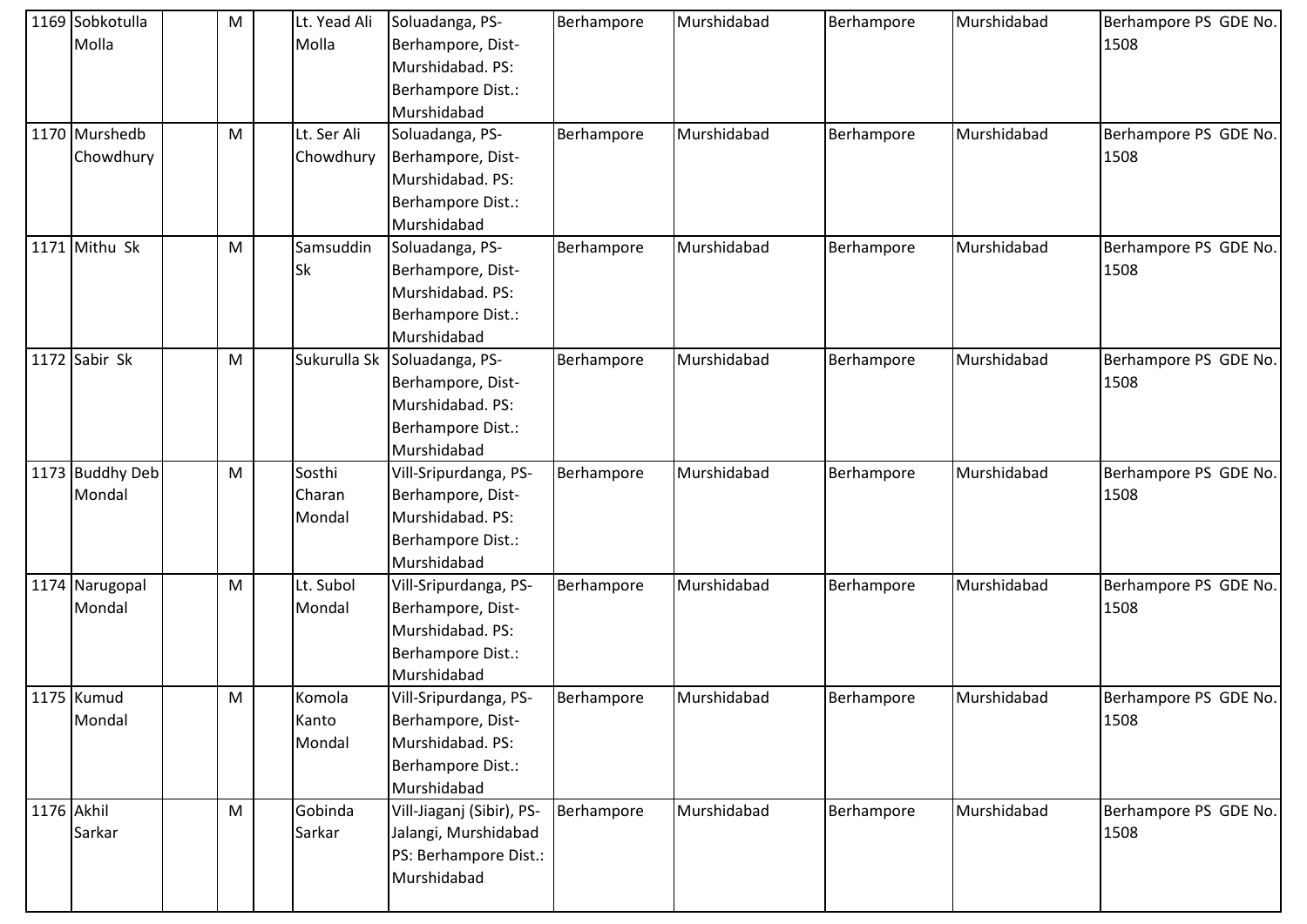| 1177 Motu Das                      |       | M | <b>Mohon Das</b>     | Vill-Rainda, PS-<br>Nobagram,<br>Murshidabad PS:<br>Berhampore Dist.:<br>Murshidabad                | Berhampore | Murshidabad | Berhampore | Murshidabad | Berhampore PS GDE No.<br>1508 |
|------------------------------------|-------|---|----------------------|-----------------------------------------------------------------------------------------------------|------------|-------------|------------|-------------|-------------------------------|
| 1178 Ashik<br>Mondal               |       | M | Akkash Ali<br>Mondal | Panditpur, PO-<br>Notidanga, PS-<br>Thanarpara, Dist-<br>Nadia PS: Berhampore<br>Dist.: Murshidabad | Berhampore | Murshidabad | Berhampore | Murshidabad | Berhampore PS GDE No.<br>1508 |
| 1179 Biswajit<br>Mondal            |       | M | Paresh<br>Mondal     | SundarColony, PS-<br>Berhampore, Dist-<br>Murshidabad PS:<br>Berhampore Dist.:<br>Murshidabad       | Berhampore | Murshidabad | Berhampore | Murshidabad | Berhampore PS GDE No.<br>1508 |
| 1180 Badrul X@<br>Sentu<br>Mallick | Senty | M | Lt Sayed<br>Mallick  | Sardanga Mallickpara<br>PS: Bharatpur Dist.:<br>Murshidabad                                         | Bharatpur  | Murshidabad | Bharatpur  | Murshidabad | Bharatpur PS GDE No.<br>883   |
| 1181 Azad Sk                       |       | M | Azahar Sk            | Sayedkulut PS:<br><b>Bharatpur Dist.:</b><br>Murshidabad                                            | Bharatpur  | Murshidabad | Bharatpur  | Murshidabad | Bharatpur PS GDE No.<br>883   |
| 1182 Babu Sk                       |       | M | Habib<br>Rahaman     | Dangapara PS: Salar<br>Dist.: Murshidabad                                                           | Salar      | Murshidabad | Bharatpur  | Murshidabad | Bharatpur PS GDE No.<br>883   |
| 1183 $R$ aju Sk                    |       | M | Sahajan Sk           | Dangapara PS: Salar<br>Dist.: Murshidabad                                                           | Salar      | Murshidabad | Bharatpur  | Murshidabad | Bharatpur PS GDE No.<br>883   |
| 1184 Samiul Sk                     |       | M | Sadu Sk              | Dangapara PS:<br><b>Bharatpur Dist.:</b><br>Murshidabad                                             | Bharatpur  | Murshidabad | Bharatpur  | Murshidabad | Bharatpur PS GDE No.<br>883   |
| 1185 Amzed<br>Mirza                |       | M |                      | Paruar Mirza Sahapur Bazarpara PS: Bharatpur<br><b>Bharatpur Dist.:</b><br>Murshidabad              |            | Murshidabad | Bharatpur  | Murshidabad | Bharatpur PS GDE No.<br>883   |
| 1186 Litun Mirza                   |       | M | Lt Year Ali<br>Mirza | Sahapur Bazarpara PS: Bharatpur<br><b>Bharatpur Dist.:</b><br>Murshidabad                           |            | Murshidabad | Bharatpur  | Murshidabad | Bharatpur PS GDE No.<br>883   |
| 1187 Faisal Sk                     |       | M | Jamal Sk             | <b>Bharatpur PS:</b><br><b>Bharatpur Dist.:</b><br>Murshidabad                                      | Bharatpur  | Murshidabad | Bharatpur  | Murshidabad | Bharatpur PS GDE No.<br>883   |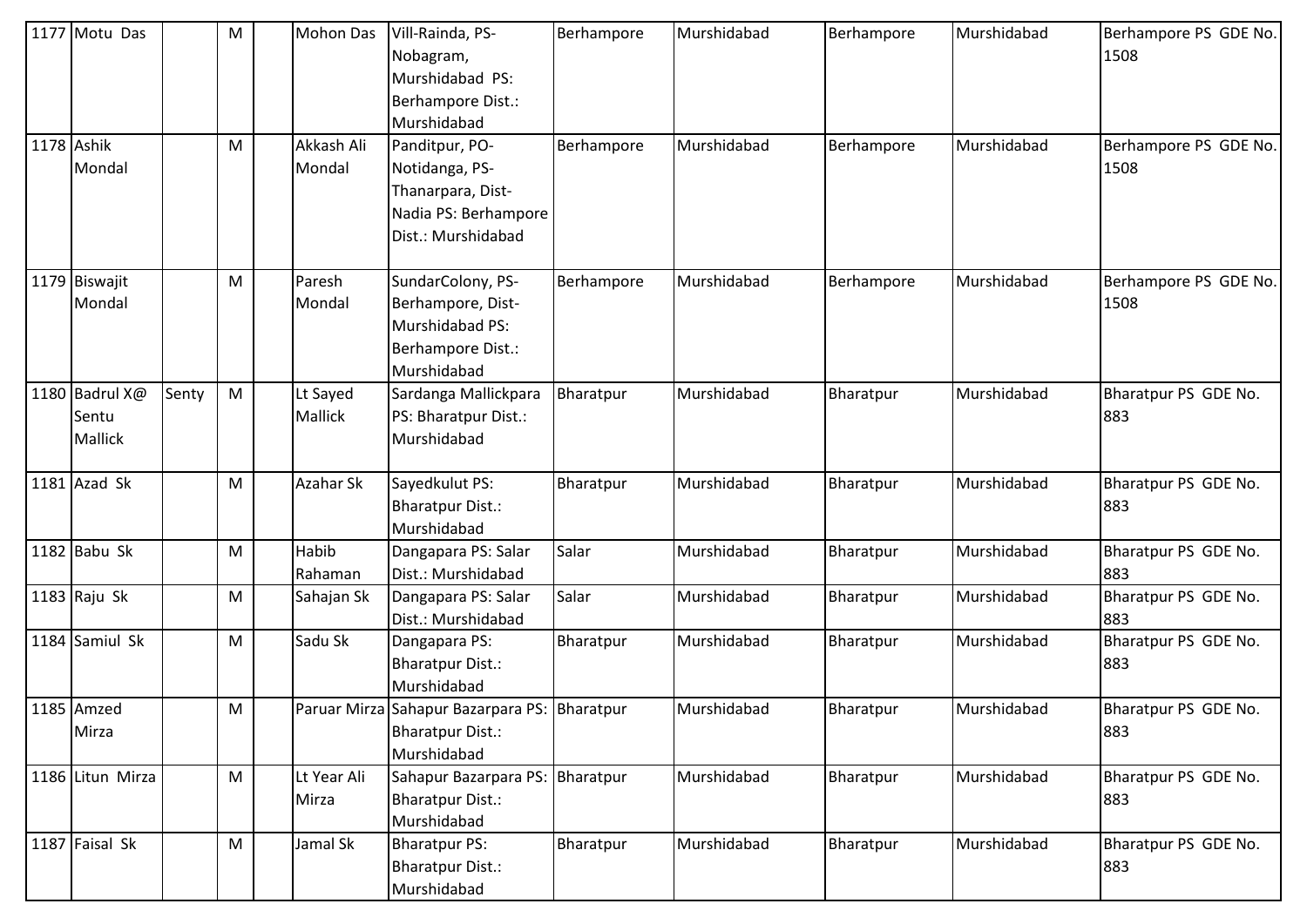|           | 1188 Habibul<br>Khan         | M | 28 |                     | Hapijul Khan Godapara PS: Burwan<br>Dist.: Murshidabad      | Burwan        | Murshidabad | Burwan        | Murshidabad | Burwan PS GDE No. 939        |
|-----------|------------------------------|---|----|---------------------|-------------------------------------------------------------|---------------|-------------|---------------|-------------|------------------------------|
| 1189 Sure | Rahaman<br>Khan              | M |    | 50 Lt Sujad<br>Khan | Godapara PS: Burwan<br>Dist.: Murshidabad                   | Burwan        | Murshidabad | Burwan        | Murshidabad | Burwan PS GDE No. 939        |
|           | 1190 Sarif Miya              | M | 24 | Israil Miya         | Godapara PS: Burwan Burwan<br>Dist.: Murshidabad            |               | Murshidabad | Burwan        | Murshidabad | Burwan PS GDE No. 939        |
|           | 1191 Nasiruddin<br>Kha       | M | 45 | Giyasuddin<br>Sk    | Godapara PS: Burwan   Burwan<br>Dist.: Murshidabad          |               | Murshidabad | <b>Burwan</b> | Murshidabad | Burwan PS GDE No. 939        |
|           | 1192 Sujad Khan              | M | 60 | Lt. Lokhan<br>Khan  | Godapara PS: Burwan<br>Dist.: Murshidabad                   | <b>Burwan</b> | Murshidabad | Burwan        | Murshidabad | Burwan PS GDE No. 939        |
|           | 1193 Arij Khan               | M | 43 |                     | Abul Hossain Godapara PS: Burwan<br>Dist.: Murshidabad      | Burwan        | Murshidabad | <b>Burwan</b> | Murshidabad | Burwan PS GDE No. 939        |
|           | 1194 Yousuf<br>Khan          | M | 23 | Mahirulla<br>Mondal | Daulatabad PS:<br>Daulatabad Dist.:<br>Murshidabad          | Daulatabad    | Murshidabad | <b>Burwan</b> | Murshidabad | Burwan PS GDE No. 951        |
|           | 1195 Enamul<br>Khan          | M | 38 | Ela Haque           | Daulatabad PS:<br>Daulatabad Dist.:<br>Murshidabad          | Daulatabad    | Murshidabad | Burwan        | Murshidabad | Burwan PS GDE No. 951        |
|           | 1196 Golam Nabi<br>Khan      | M | 50 | Hamid Khan          | Domkal PS: Domkal<br>Dist.: Murshidabad                     | Domkal        | Murshidabad | <b>Burwan</b> | Murshidabad | Burwan PS GDE No. 951        |
|           | 1197 Mufijul<br>Seikh        | M | 27 | Rahib Sk            | Burwan PS: Burwan<br>Dist.: Murshidabad                     | <b>Burwan</b> | Murshidabad | Burwan        | Murshidabad | Burwan PS GDE No. 957        |
|           | 1198 Parimal<br><b>Bagdi</b> | M | 25 | <b>Bhulu Bagdi</b>  | Haridhawani PS:<br>Burwan Dist.:<br>Murshidabad             | Burwan        | Murshidabad | Burwan        | Murshidabad | Burwan PS GDE No. 958        |
|           | 1199 Sandiip<br>Aditya       | M | 24 |                     | Tapos Aditya Erowali PS: Khargram<br>Dist.: Murshidabad     | Khargram      | Murshidabad | Burwan        | Murshidabad | Burwan PS GDE No. 958        |
|           | 1200 Sarmin Bibi             | F |    | Minjarul Sk         | Beuchitala Dihipara<br>PS: Daulatabad Dist.:<br>Murshidabad | Daulatabad    | Murshidabad | Daulatabad    | Murshidabad | Daulatabad PS GDE No.<br>755 |
|           | 1201 Sarjina<br>Khatun       | F |    | Soriful Sk          | Beuchitala Dihipara<br>PS: Daulatabad Dist.:<br>Murshidabad | Daulatabad    | Murshidabad | Daulatabad    | Murshidabad | Daulatabad PS GDE No.<br>755 |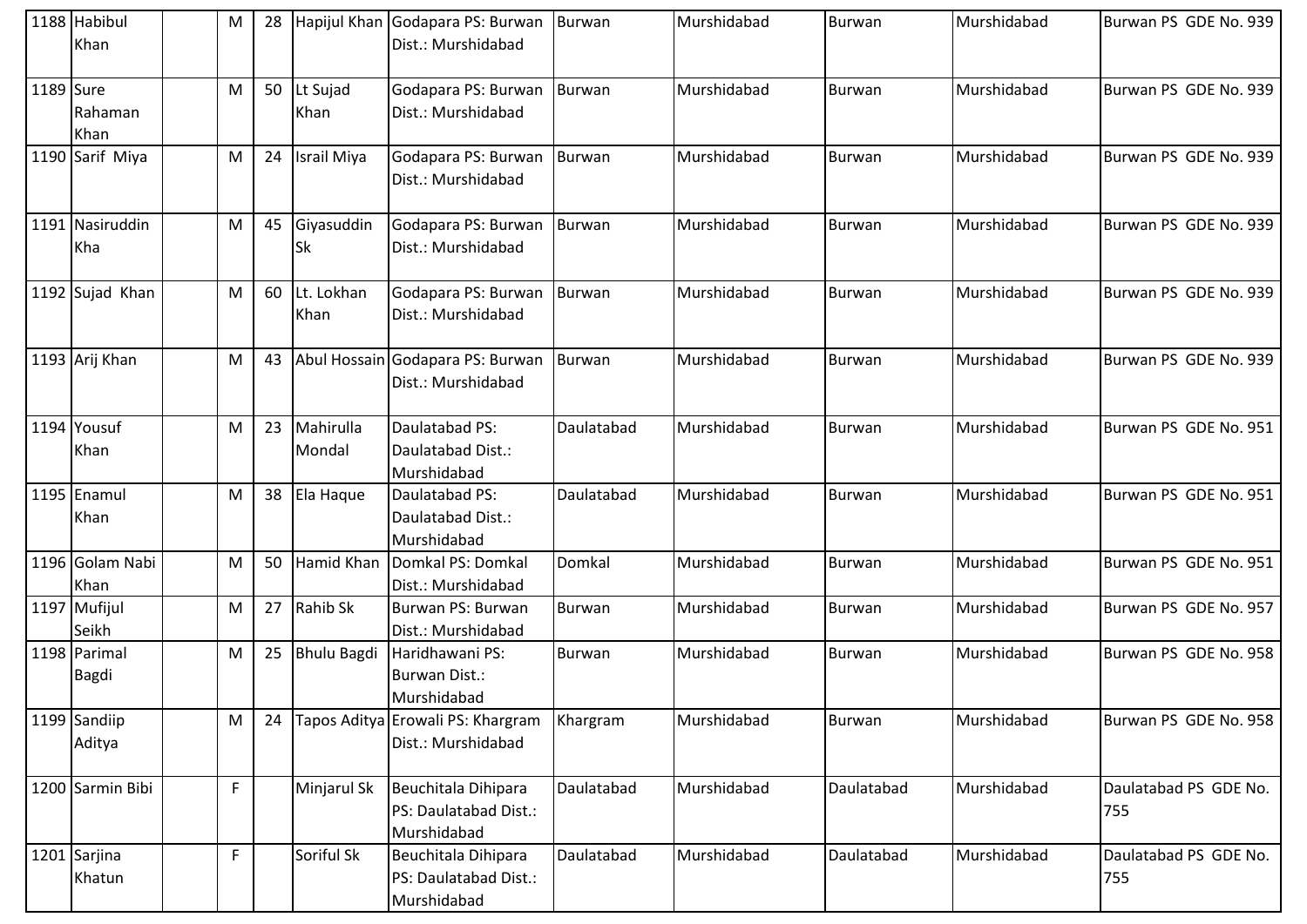| 1202 Tofika Bibi               | F            |        | Ajmur Sk                          | Beuchitala Dihipara<br>PS: Daulatabad Dist.:<br>Murshidabad            | Daulatabad  | Murshidabad | Daulatabad  | Murshidabad | Daulatabad PS GDE No.<br>755  |
|--------------------------------|--------------|--------|-----------------------------------|------------------------------------------------------------------------|-------------|-------------|-------------|-------------|-------------------------------|
| 1203 Ananta Mal                | M            | 38     | Khudiram<br>Mal                   | Jitarpur Mollapara PS:<br>Domkal Dist.:<br>Murshidabad                 | Domkal      | Murshidabad | Hariharpara | Murshidabad | Hariharpara PS GDE No.<br>929 |
| 1204 Morfuj<br><b>Mondal</b>   | M            | 44     | Rayed<br>Mondal                   | Choa Billpara PS:<br>Hariharpara Dist.:<br>Murshidabad                 | Hariharpara | Murshidabad | Hariharpara | Murshidabad | Hariharpara PS GDE No.<br>929 |
| 1205 Ripon<br><b>Biswas</b>    | M            | 35     | Sofiuddin<br><b>Biswas</b>        | Choa Bilpara PS:<br>Hariharpara Dist.:<br>Murshidabad                  | Hariharpara | Murshidabad | Hariharpara | Murshidabad | Hariharpara PS GDE No.<br>929 |
| 1206 Haidul<br><b>Biswas</b>   | M            |        | Lt.<br>Mairuddin<br><b>Biswas</b> | Padmanavpur PS:<br>Hariharpara Dist.:<br>Murshidabad                   | Hariharpara | Murshidabad | Hariharpara | Murshidabad | Hariharpara PS GDE No.<br>929 |
| 1207 Giyasuddin<br>Sk          | M            | 45     | Rekatulla Sk                      | Sakarpur PS:<br>Hariharpara Dist.:<br>Murshidabad                      | Hariharpara | Murshidabad | Hariharpara | Murshidabad | Hariharpara PS GDE No.<br>935 |
| 1208 Rupchand<br>Sk            | M            |        |                                   | Lt. Sabkat Sk Choa Pathanpara PS:<br>Hariharpara Dist.:<br>Murshidabad | Hariharpara | Murshidabad | Hariharpara | Murshidabad | Hariharpara PS GDE No.<br>935 |
| 1209 Morjina Bibi              | $\mathsf F$  |        | Aksan Sk                          | Nashipur PS:<br>Hariharpara Dist.:<br>Murshidabad                      | Hariharpara | Murshidabad | Hariharpara | Murshidabad | Hariharpara PS GDE No.<br>935 |
| 1210 Mahadeb<br>Das            | M            |        | <b>Bepal Das</b>                  | Hariharpara PS:<br>Hariharpara Dist.:<br>Murshidabad                   | Hariharpara | Murshidabad | Hariharpara | Murshidabad | Hariharpara PS GDE No.<br>929 |
| 1211 Sanjoy Das                | M            | 30     | Lt. Santosh<br>Das                | Ramkrishnapur PS:<br>Hariharpara Dist.:<br>Murshidabad                 | Hariharpara | Murshidabad | Hariharpara | Murshidabad | Hariharpara PS GDE No.<br>929 |
| 1212 Jotsna Das                | $\mathsf{F}$ | 40 Lt. | Biswanath<br>Das                  | Ramkrishnapur PS:<br>Hariharpara Dist.:<br>Murshidabad                 | Hariharpara | Murshidabad | Hariharpara | Murshidabad | Hariharpara PS GDE No.<br>929 |
| 1213 Jahangir<br><b>Biswas</b> | M            |        | Nur<br>Mohammad<br><b>Biswas</b>  | Sarbangapur PS:<br>Hariharpara Dist.:<br>Murshidabad                   | Hariharpara | Murshidabad | Hariharpara | Murshidabad | Hariharpara PS GDE No.<br>929 |
| 1214 Mojibur<br>Mondal         | M            |        | Lt. Khedu<br>Mondal               | Baharan PS:<br>Hariharpara Dist.:<br>Murshidabad                       | Hariharpara | Murshidabad | Hariharpara | Murshidabad | Hariharpara PS GDE No.<br>929 |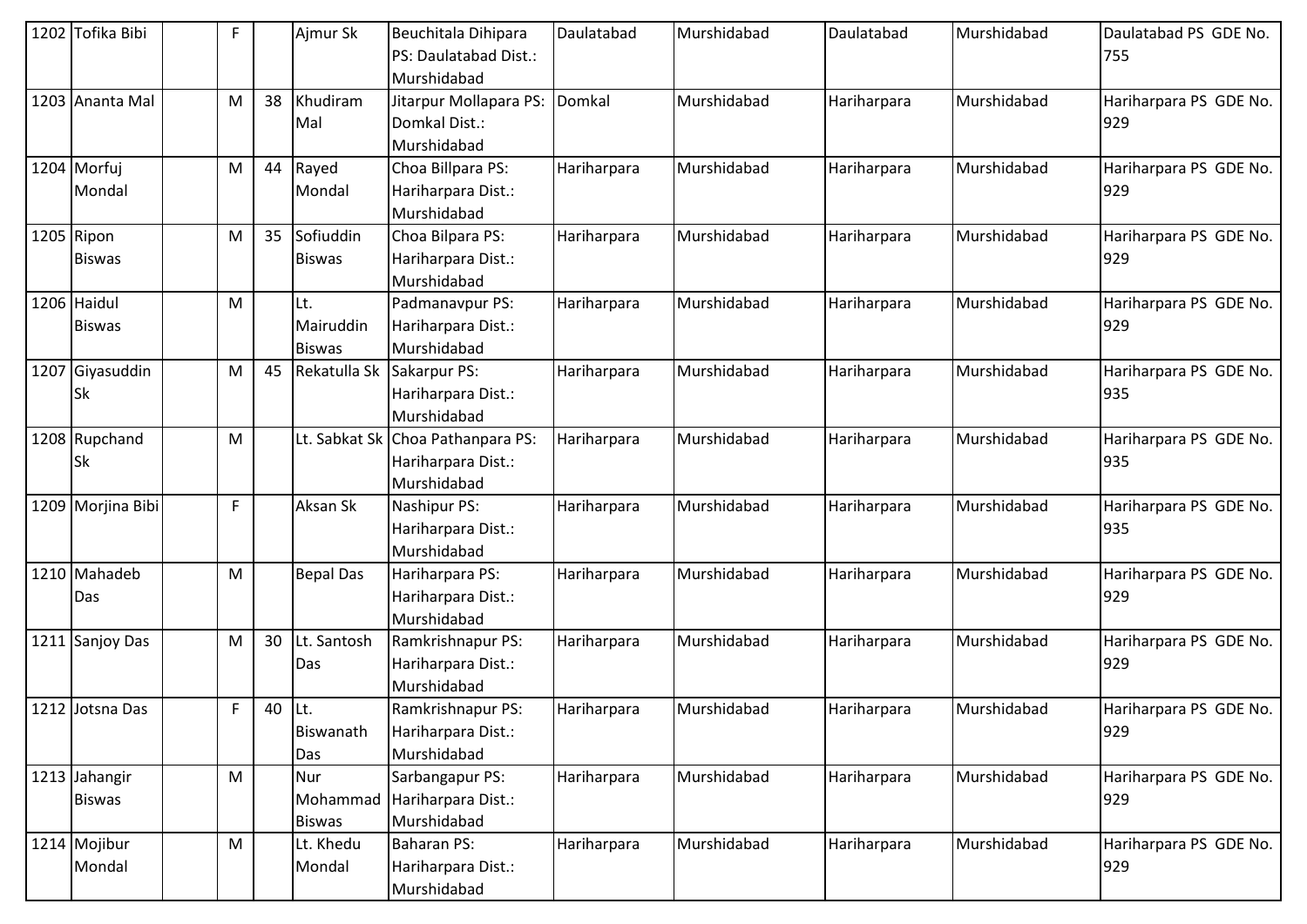| 1215 Rakibul<br>Sardar  | M | Habil Sardar              | Nashipur Sardarpara<br>PS: Hariharpara Dist.:<br>Murshidabad   | Hariharpara | Murshidabad | Hariharpara | Murshidabad | Hariharpara PS GDE No.<br>935 |
|-------------------------|---|---------------------------|----------------------------------------------------------------|-------------|-------------|-------------|-------------|-------------------------------|
| 1216 Jamsed Sk          | М | Faijuddin Sk              | <b>GORAIPUR PS:</b><br>Islampore Dist.:<br>Murshidabad         | Islampore   | Murshidabad | Islampore   | Murshidabad | Islampore PS GDE No.<br>1031  |
| 1217 Selim Sk           | M | Rohim Sk                  | <b>MADANPUR PS:</b><br>Islampore Dist.:<br>Murshidabad         | Islampore   | Murshidabad | Islampore   | Murshidabad | Islampore PS GDE No.<br>1031  |
| 1218 Sagir<br>Hossain   | M | Asraful<br><b>Biswas</b>  | <b>MADANPUR PS:</b><br>Islampore Dist.:<br>Murshidabad         | Islampore   | Murshidabad | Islampore   | Murshidabad | Islampore PS GDE No.<br>1031  |
| 1219 Masum<br>Reja      | M | Shoriful Sk               | <b>TARTIPUR PS:</b><br>Hariharpara Dist.:<br>Murshidabad       | Hariharpara | Murshidabad | Islampore   | Murshidabad | Islampore PS GDE No.<br>1031  |
| 1220 Sahin<br>Hossain   | M |                           | Reja Hossain PAGLATYAK PS:<br>Daulatabad Dist.:<br>Murshidabad | Daulatabad  | Murshidabad | Islampore   | Murshidabad | Islampore PS GDE No.<br>1031  |
| 1221 Noor Jaman         | M | Ali Hasan                 | <b>GHOSHPARA PS:</b><br>Daulatabad Dist.:<br>Murshidabad       | Daulatabad  | Murshidabad | Islampore   | Murshidabad | Islampore PS GDE No.<br>1031  |
| 1222 Rahul Sk           | M | Salam Sk                  | <b>ROUSHAN NAGAR PS:</b><br>Islampore Dist.:<br>Murshidabad    | Islampore   | Murshidabad | Islampore   | Murshidabad | Islampore PS GDE No.<br>1031  |
| 1223 Minarul Sk         | M | Diyerul Sk                | <b>ROUSHANNAGAR PS:</b><br>Islampore Dist.:<br>Murshidabad     | Islampore   | Murshidabad | Islampore   | Murshidabad | Islampore PS GDE No.<br>1031  |
| 1224 Rashidul<br>Jaman  | M | Ashraful<br><b>Biswas</b> | <b>NOWDAPARA PS:</b><br>Daulatabad Dist.:<br>Murshidabad       | Daulatabad  | Murshidabad | Islampore   | Murshidabad | Islampore PS GDE No.<br>1031  |
| 1225 Sanowar<br>Hossain | M | <b>Rasek Sk</b>           | <b>NOWDAPARA PS:</b><br>Daulatabad Dist.:<br>Murshidabad       | Daulatabad  | Murshidabad | Islampore   | Murshidabad | Islampore PS GDE No.<br>1031  |
| 1226 Nasirul Sk         | M | Saiful Sk                 | <b>MADANPUR PS:</b><br>Daulatabad Dist.:<br>Murshidabad        | Daulatabad  | Murshidabad | Islampore   | Murshidabad | Islampore PS GDE No.<br>1031  |
| 1227 Hapijul<br>Mondal  | M | 55 Yead Ali<br>Mondal     | Biswaspara PS: Jalangi<br>Dist.: Murshidabad                   | Jalangi     | Murshidabad | Jalangi     | Murshidabad | Jalangi PS GDE No. 727        |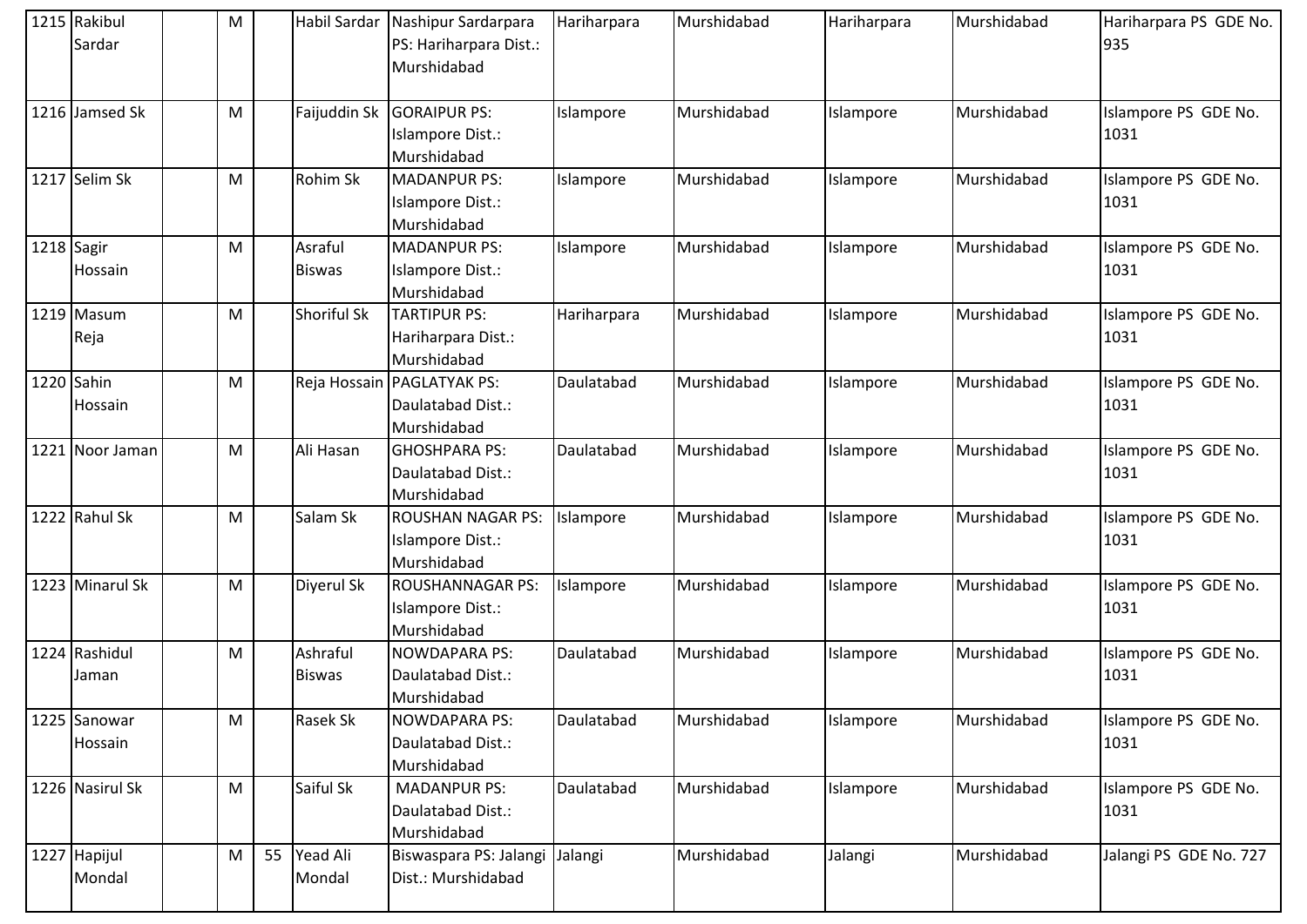|      | 1228 Najrul<br>Mondal |                | M | 45 | <b>Yead Ali</b><br>Mondal       | Biswaspara PS: Jalangi<br>Dist.: Murshidabad                    | Jalangi    | Murshidabad | Jalangi  | Murshidabad | Jalangi PS GDE No. 727      |
|------|-----------------------|----------------|---|----|---------------------------------|-----------------------------------------------------------------|------------|-------------|----------|-------------|-----------------------------|
|      | 1229 Uttam Saha       |                |   | 36 | S/o-adhir<br>Saha               | Souduganj PS: Jiaganj<br>Dist.: Murshidabad                     | Jiaganj    | Murshidabad | Jiaganj  | Murshidabad | Jiaganj PS GDE No. 639      |
|      | 1230 Bablu Das        |                |   | 46 | S/o-Lt Bisu<br>Das              | Enatulibagh PS: Jiaganj Jiaganj<br>Dist.: Murshidabad           |            | Murshidabad | Jiaganj  | Murshidabad | Jiaganj PS GDE No. 639      |
| 1231 | Gongaram<br>Sarkar    |                |   | 55 | $S/O-$<br>sashibhusan<br>Sarkar | Sadakbagh PS: Jiaganj<br>Dist.: Murshidabad                     | Jiaganj    | Murshidabad | Jiaganj  | Murshidabad | Jiaganj PS GDE No. 639      |
|      | 1232 Mithun<br>Hazra  | Shib<br>Sankar | M | 33 | Manoranjan<br>Hazra             | Kirtipur PS: Khargram<br>Dist.: Murshidabad                     | Khargram   | Murshidabad | Khargram | Murshidabad | Khargram PS GDE No.<br>1142 |
|      | 1233 Kanai Hazra      |                | M | 21 | Amio Hazra                      | Kirtipur PS: Khargram<br>Dist.: Murshidabad                     | Khargram   | Murshidabad | Khargram | Murshidabad | Khargram PS GDE No.<br>1142 |
|      | 1234 Saddam Sk        |                | M | 25 | Ajibar Sk                       | Ratanpur PS:<br>Khargram Dist.:<br>Murshidabad                  | Khargram   | Murshidabad | Khargram | Murshidabad | Khargram PS GDE No.<br>1142 |
|      | 1235 Johirul Sk       |                | M | 21 | Taj Alam                        | Ratanpur PS:<br>Khargram Dist.:<br>Murshidabad                  | Khargram   | Murshidabad | Khargram | Murshidabad | Khargram PS GDE No.<br>1142 |
|      | 1236 Sahajahan<br>Sk  |                | M | 24 | Rousad Sk                       | Margram PS:<br>Khargram Dist.:<br>Murshidabad                   | Khargram   | Murshidabad | Khargram | Murshidabad | Khargram PS GDE No.<br>1142 |
|      | 1237 Riajul Sk        |                | M | 25 | Hapijul Sk                      | Nowda PS: Khargram<br>Dist.: Murshidabad                        | Khargram   | Murshidabad | Khargram | Murshidabad | Khargram PS GDE No.<br>1142 |
|      | 1238 Dipak<br>Haldar  |                | M | 31 | Haldar                          | Ram Krishna Krishnabati PS:<br>Berhampore Dist.:<br>Murshidabad | Berhampore | Murshidabad | Lalgola  | Murshidabad | Lalgola PS GDE No. 1042     |
|      | 1239 Saheb<br>Haldar  |                | M | 20 | Raj Kr.<br>Haldar               | Krishnabati PS:<br>Berhampore Dist.:<br>Murshidabad             | Berhampore | Murshidabad | Lalgola  | Murshidabad | Lalgola PS GDE No. 1042     |
|      | 1240 Sankar<br>Haldar |                | M | 23 | Naba Kr.<br>Haldar              | Krishnabati PS:<br>Berhampore Dist.:<br>Murshidabad             | Berhampore | Murshidabad | Lalgola  | Murshidabad | Lalgola PS GDE No. 1042     |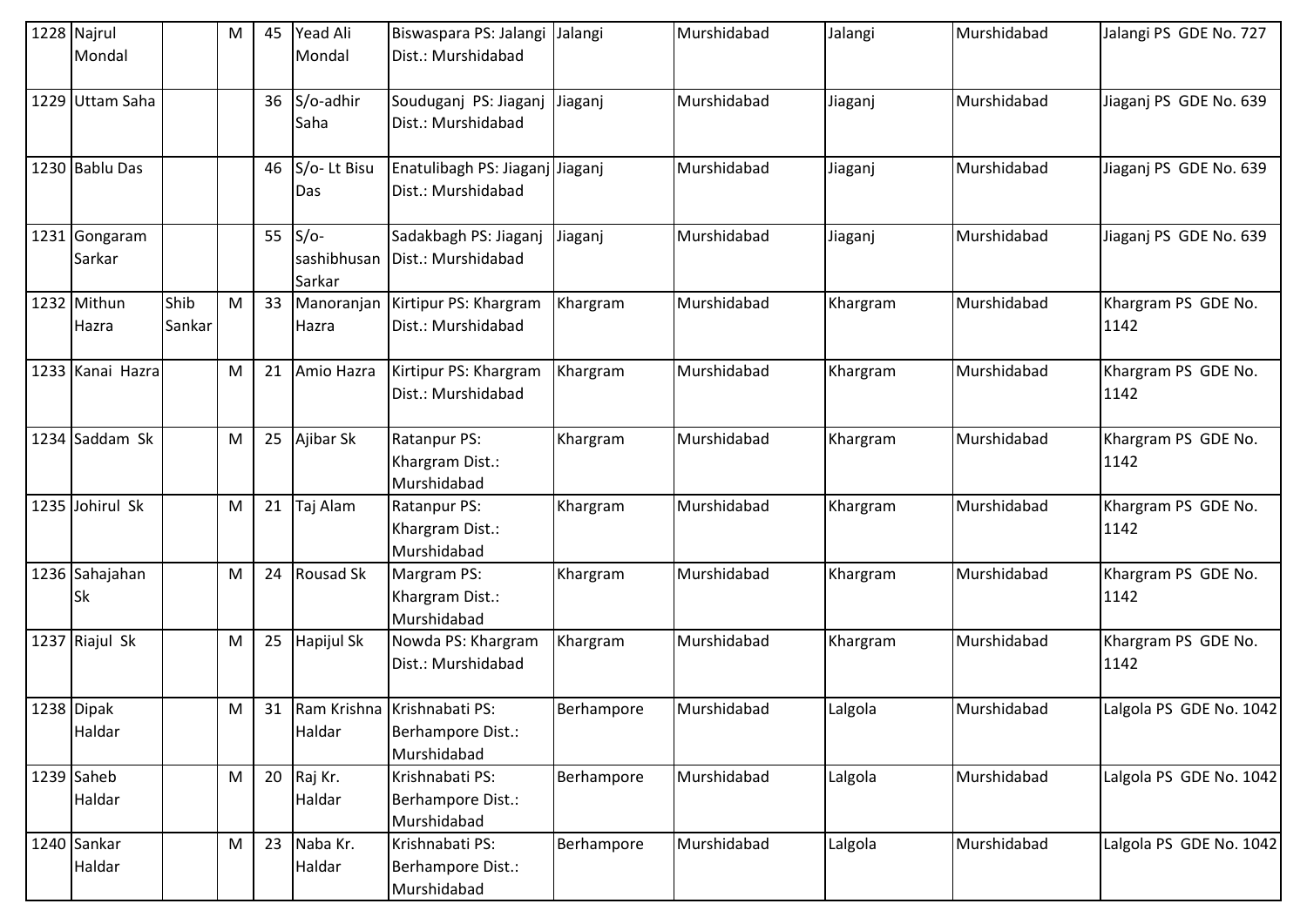| 1241 Balaram    | M | 28 | Sombhu           | Krishnabati PS:                  | Berhampore    | Murshidabad      | Lalgola  | Murshidabad | Lalgola PS GDE No. 1042 |
|-----------------|---|----|------------------|----------------------------------|---------------|------------------|----------|-------------|-------------------------|
| Mondal          |   |    | Haldar           | Berhampore Dist.:                |               |                  |          |             |                         |
|                 |   |    |                  | Murshidabad                      |               |                  |          |             |                         |
| 1242 Amar       | M | 34 | Shibnath         | Krishnabati PS:                  | Berhampore    | Murshidabad      | Lalgola  | Murshidabad | Lalgola PS GDE No. 1042 |
| Haldar          |   |    | Haldar           | Berhampore Dist.:                |               |                  |          |             |                         |
|                 |   |    |                  | Murshidabad                      |               |                  |          |             |                         |
| 1243 Majrul     | M | 34 | Jokimuddin       | Bhagwanpur PS:                   | Lalgola       | Murshidabad      | Lalgola  | Murshidabad | Lalgola PS GDE No. 1042 |
| Islam           |   |    | <b>Sk</b>        | Lalgola Dist.:                   |               |                  |          |             |                         |
|                 |   |    |                  | Murshidabad                      |               |                  |          |             |                         |
| 1244 Yeasin Sk  | M | 18 | <b>Ismail Sk</b> | Gabtala PS: Lalgola              | Lalgola       | Murshidabad      | Lalgola  | Murshidabad | Lalgola PS GDE No. 1042 |
|                 |   |    |                  | Dist.: Murshidabad               |               |                  |          |             |                         |
| 1245 Sagar Sk   | M | 20 | <b>Kamal Sk</b>  | Gabtala PS: Lalgola              | Lalgola       | Murshidabad      | Lalgola  | Murshidabad | Lalgola PS GDE No. 1042 |
|                 |   |    |                  | Dist.: Murshidabad               |               |                  |          |             |                         |
| 1246 Atabur Sk  | M | 42 | Alam Sk          | Krishnapur Chaipara              | Lalgola       | Murshidabad      | Lalgola  | Murshidabad | Lalgola PS GDE No. 996  |
|                 |   |    |                  | PS: Lalgola Dist.:               |               |                  |          |             |                         |
|                 |   |    |                  | Murshidabad                      |               |                  |          |             |                         |
| 1247 Sarful Sk  | M | 23 | Kiner Ali        | Mohorul PS:                      | Nabagram      | Murshidabad      | Nabagram | Murshidabad | Nabagram PS GDE No.     |
|                 |   |    |                  | Nabagram Dist.:                  |               |                  |          |             | 859                     |
|                 |   |    |                  | Murshidabad                      |               |                  |          |             |                         |
| 1248 Md. Sourab | M | 20 | <b>Sk</b>        | Dist.: Asansol                   |               | Asansol Durgapur | Nabagram | Murshidabad | Nabagram PS GDE No.     |
|                 |   |    | Mahammad         | Durgapur Police                  |               | Police           |          |             | 856                     |
|                 |   |    |                  | Commissionerate                  |               | Commissionerate  |          |             |                         |
| 1249 Md. Amir   | M | 24 | Md. Ibrar        | Asansol Dist.: Asansol           |               | Asansol Durgapur | Nabagram | Murshidabad | Nabagram PS GDE No.     |
| Raja            |   |    |                  | <b>Durgapur Police</b>           |               | Police           |          |             | 856                     |
|                 |   |    |                  | Commissionerate                  |               | Commissionerate  |          |             |                         |
|                 |   |    |                  |                                  |               |                  |          |             |                         |
| 1250 Bahadur Sk | M | 26 | Guljar Sk        | Anupore PS:                      | Sagardighi    | Jangipur Police  | Nabagram | Murshidabad | Nabagram PS GDE No.     |
|                 |   |    |                  | Sagardighi Dist.:                |               | District         |          |             | 856                     |
|                 |   |    |                  | Jangipur Police District         |               |                  |          |             |                         |
|                 |   |    |                  |                                  |               |                  |          |             |                         |
| $1251$ Bablu Sk | M | 32 | <b>Bodrul Sk</b> | Anupore PS:                      | Sagardighi    | Jangipur Police  | Nabagram | Murshidabad | Nabagram PS GDE No.     |
|                 |   |    |                  | Sagardighi Dist.:                |               | <b>District</b>  |          |             | 856                     |
|                 |   |    |                  | Jangipur Police District         |               |                  |          |             |                         |
| 1252 Akash Sk   | M |    | 26 Dulal Sk      | Mominabad PS:                    | Nabagram      | Murshidabad      | Nabagram | Murshidabad | Nabagram PS GDE No.     |
|                 |   |    |                  | Nabagram Dist.:                  |               |                  |          |             | 865                     |
|                 |   |    |                  | Murshidabad                      |               |                  |          |             |                         |
| 1253 Biswajit   | M | 24 |                  | Biddur Malik Kulnagar PS: Bhatar | <b>Bhatar</b> | Purba Burdwan    | Nabagram | Murshidabad | Nabagram PS GDE No.     |
| Malik           |   |    |                  | Dist.: Purba Burdwan             |               |                  |          |             | 865                     |
|                 |   |    |                  |                                  |               |                  |          |             |                         |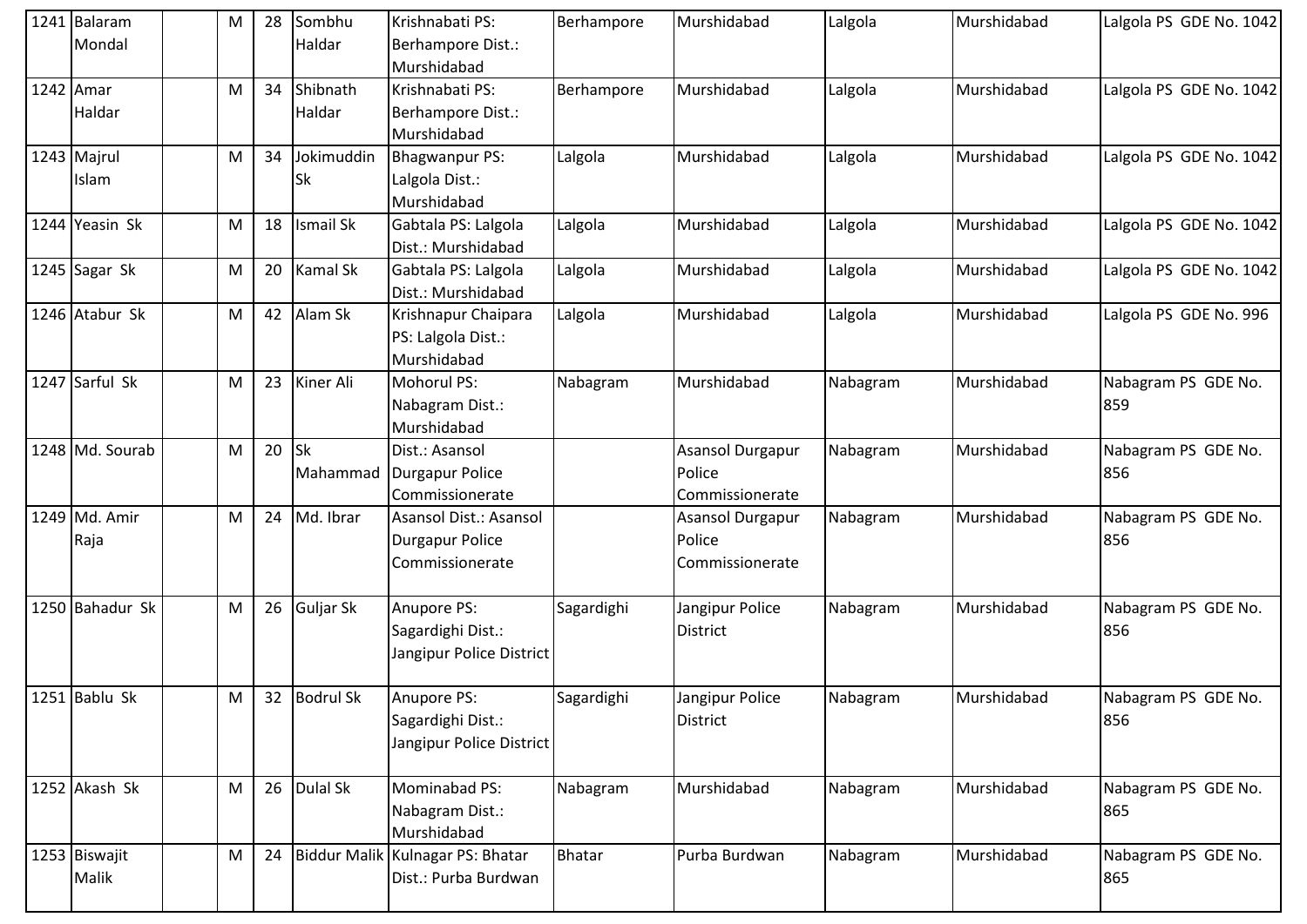|      | 1254 Chandan<br>Marjit       | ${\sf M}$ | 60 | Lt. Nirupada<br>Marjit          | Nabagram PS:<br>Nabagram Dist.:<br>Murshidabad                                       | Nabagram      | Murshidabad                            | Nabagram  | Murshidabad | Nabagram PS GDE No.<br>865  |
|------|------------------------------|-----------|----|---------------------------------|--------------------------------------------------------------------------------------|---------------|----------------------------------------|-----------|-------------|-----------------------------|
|      | 1255 Lokman Sk               | M         | 24 | Mofijul Sk                      | <b>Barala PS:</b><br>Raghunathganj Dist.:<br>Jangipur Police District                | Raghunathganj | Jangipur Police<br>District            | Nabagram  | Murshidabad | Nabagram PS GDE No.<br>867  |
|      | 1256 Yarul Sk                | M         | 24 | <b>Monirul Sk</b>               | <b>Barala PS:</b><br>Raghunathganj Dist.:<br>Jangipur Police District                | Raghunathganj | Jangipur Police<br><b>District</b>     | Nabagram  | Murshidabad | Nabagram PS GDE No.<br>867  |
|      | 1257 Rejaul Sk               | M         | 22 | Goribuddin<br><b>Sk</b>         | Barala PS:<br>Raghunathganj Dist.:<br>Jangipur Police District                       | Raghunathganj | Jangipur Police<br><b>District</b>     | Nabagram  | Murshidabad | Nabagram PS GDE No.<br>867  |
|      | 1258 Habibur<br>Rahaman      | M         | 32 | Kasem Sk                        | Anupur PS: Sagardighi<br>Dist.: Jangipur Police<br>District                          | Sagardighi    | Jangipur Police<br>District            | Nabagram  | Murshidabad | Nabagram PS GDE No.<br>856  |
|      | 1259 Dulal Sk                | M         | 28 | Mubu Sk                         | Chandpur PS: Nawda<br>Dist.: Murshidabad                                             | Nawda         | Murshidabad                            | Nawda     | Murshidabad | Nawda PS GDE No. 772        |
|      | 1260 Alam Sk                 | M         | 26 | Sagar Sk                        | <b>Bilkumari PS:</b><br>Nakashipara Dist.:<br>Krishnanagar Police<br><b>District</b> | Nakashipara   | Krishnanagar Police<br>District        | Nawda     | Murshidabad | Nawda PS GDE No. 772        |
| 1261 | Tahirul<br>Alam Sk           | M         | 40 | Lt Sakawat<br><b>Hossain Sk</b> | Chandpur PS:<br>Nakashipara Dist.:<br>Krishnanagar Police<br><b>District</b>         | Nakashipara   | Krishnanagar Police<br><b>District</b> | Nawda     | Murshidabad | Nawda PS GDE No. 772        |
|      | 1262 Rentu<br>Mondal         | M         |    | 35 Nayet<br>Mondal              | Tejsinghapur PS:<br>Raninagar Dist.:<br>Murshidabad                                  | Raninagar     | Murshidabad                            | Raninagar | Murshidabad | Raninagar PS GDE No.<br>737 |
|      | 1263 Rohidul Sk              | M         |    | Lt Jainuddin<br><b>Sk</b>       | Natun Debaipur PS:<br>Ranitala Dist.:<br>Murshidabad                                 | Ranitala      | Murshidabad                            | Ranitala  | Murshidabad | Ranitala PS GDE No. 838     |
|      | 1264 Laxmi Kanta<br>Pramanik | ${\sf M}$ |    | Lt Akken<br>Pramanik            | Natun Debaipur PS:<br>Ranitala Dist.:<br>Murshidabad                                 | Ranitala      | Murshidabad                            | Ranitala  | Murshidabad | Ranitala PS GDE No. 838     |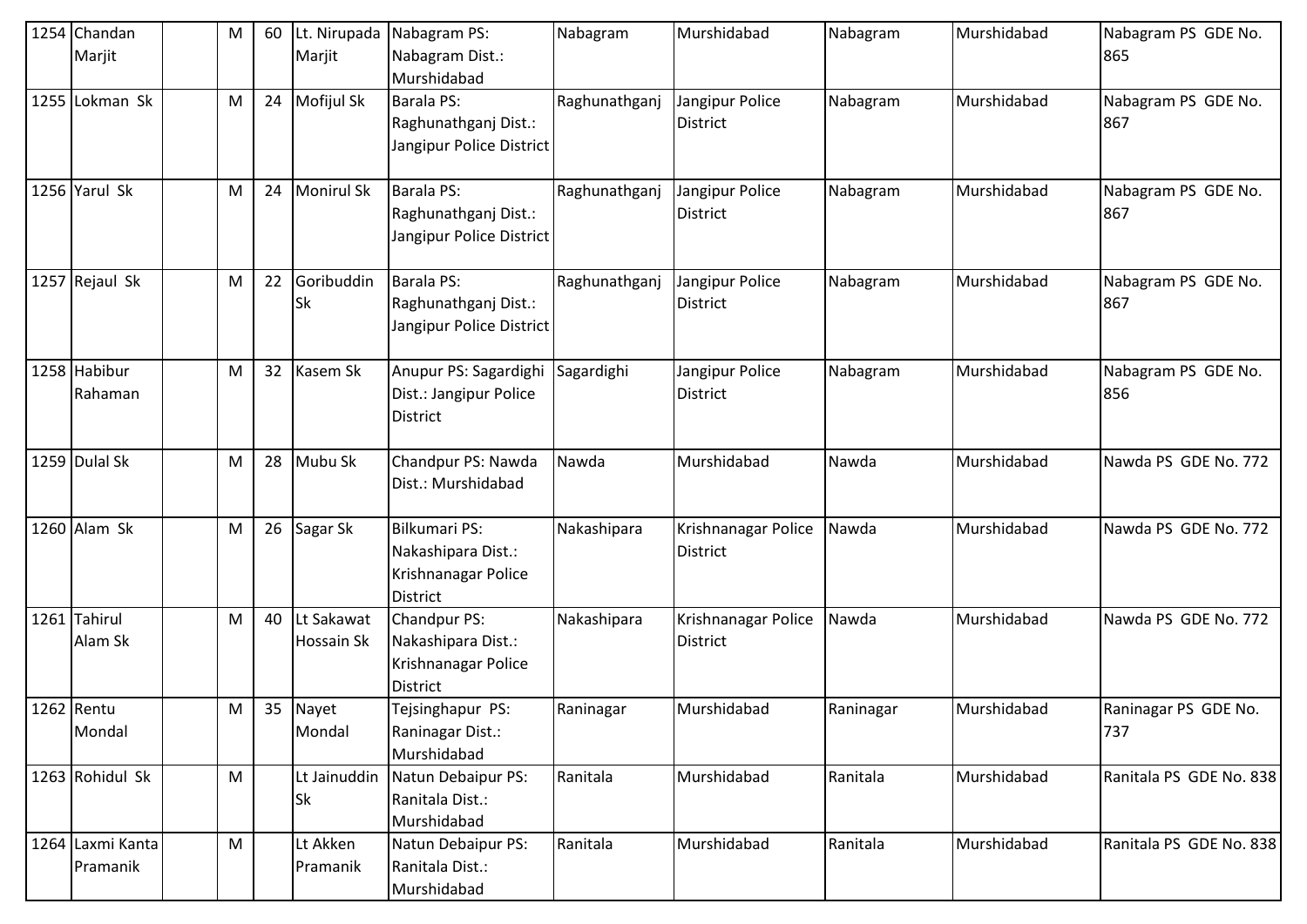| 1265 Rafikul Sk  | M |    | Lt Ekram Sk   | Dakshinsahar PS:                | Ranitala               | Murshidabad       | Ranitala    | Murshidabad                         | Ranitala PS GDE No. 838                  |
|------------------|---|----|---------------|---------------------------------|------------------------|-------------------|-------------|-------------------------------------|------------------------------------------|
|                  |   |    |               | Ranitala Dist.:                 |                        |                   |             |                                     |                                          |
|                  |   |    |               | Murshidabad                     |                        |                   |             |                                     |                                          |
| 1266 Jaber Ali   | M | 22 | Saidul Sk     | <b>ReJinagar PS:</b>            | Rejinagar              | Murshidabad       | Rejinagar   | Murshidabad                         | Rejinagar PS GDE No.                     |
|                  |   |    |               | Rejinagar Dist.:                |                        |                   |             |                                     | 798                                      |
|                  |   |    |               | Murshidabad                     |                        |                   |             |                                     |                                          |
| 1267 Hamidul     | M | 34 | Samed Ali     | Andulberia PS:                  | Rejinagar              | Murshidabad       | Rejinagar   | Murshidabad                         | Rejinagar PS GDE No.                     |
| Haque            |   |    |               | Rejinagar Dist.:                |                        |                   |             |                                     | 798                                      |
|                  |   |    |               | Murshidabad                     |                        |                   |             |                                     |                                          |
| 1268 Saha Alam   | M | 31 | Baktar Sk     | Salar Hazampara PS:             | Salar                  | Murshidabad       | Salar       | Murshidabad                         | Salar PS GDE No. 861                     |
| Sk               |   |    |               | Salar Dist.:                    |                        |                   |             |                                     |                                          |
|                  |   |    |               | Murshidabad                     |                        |                   |             |                                     |                                          |
| 1269 Bablu       | M | 55 | Potai Hazra   | Harinya PS: Salar Dist.: Salar  |                        | Murshidabad       | Salar       | Murshidabad                         | Salar PS GDE No. 860                     |
| Hazra            |   |    |               | Murshidabad                     |                        |                   |             |                                     |                                          |
| 1270 Montu       | M | 45 | Kuru Majhi    | Gopogram PS: Salar              | Salar                  | Murshidabad       | Salar       | Murshidabad                         | Salar PS GDE No. 860                     |
| Majhi            |   |    |               | Dist.: Murshidabad              |                        |                   |             |                                     |                                          |
| 1271 Sufal Majhi | M | 40 |               | Laxmi Majhi Prasadpur PS: Salar | Salar                  | Murshidabad       | Salar       | Murshidabad                         | Salar PS GDE No. 860                     |
|                  |   |    |               | Dist.: Murshidabad              |                        |                   |             |                                     |                                          |
| 1272 Sanaullya   | M | 26 | Saidur Khan   | Maheshpur PS:                   | Chandrakona            | Paschim Mednipore | Chandrakona |                                     | Paschim Mednipore Chandrakona PS GDE     |
| Khan             |   |    |               | Chandrakona Dist.:              |                        |                   |             |                                     | No. 959                                  |
|                  |   |    |               | Paschim Mednipore               |                        |                   |             |                                     |                                          |
| 1273 Jahir Khan  | M |    | Golam         | <b>Barabazar PS:</b>            | Chandrakona            | Paschim Mednipore | Chandrakona |                                     | Paschim Mednipore Chandrakona PS GDE     |
|                  |   |    | Jickria Khan  | Chandrakona Dist.:              |                        |                   |             |                                     | No. 959                                  |
|                  |   |    |               | Paschim Mednipore               |                        |                   |             |                                     |                                          |
| 1274 Sk. Based   | M | 36 | Lt. Sk. Lal   | Kasanda PS:                     | Chandrakona            | Paschim Mednipore | Chandrakona |                                     | Paschim Mednipore Chandrakona PS Outpost |
| Ali              |   |    | Mohammad      | Chandrakona Dist.:              |                        |                   |             |                                     | Ramjibanpur TOP GDE                      |
|                  |   |    |               | Paschim Mednipore               |                        |                   |             |                                     | No. 629                                  |
| 1275 Bapi Biswas | M | 31 | <b>Bankim</b> | <b>SENDANGA PS:</b>             | Amherst street         | Kolkata           | Daspur      | Paschim Mednipore Daspur PS GDE No. |                                          |
|                  |   |    | <b>Biswas</b> | Amherst street Dist.:           |                        |                   |             |                                     | 1035                                     |
|                  |   |    |               | Kolkata                         |                        |                   |             |                                     |                                          |
| 1276 Raju Das    | M | 28 | Gouranga      | <b>ASHOKNAGAR PS:</b>           | Amherst street Kolkata |                   | Daspur      | Paschim Mednipore Daspur PS GDE No. |                                          |
|                  |   |    | Das           | Amherst street Dist.:           |                        |                   |             |                                     | 1035                                     |
|                  |   |    |               | Kolkata                         |                        |                   |             |                                     |                                          |
| 1277 Goutam      | M | 30 | Lt Pulak      | <b>ASHOKNAGAR PS:</b>           | Amherst street         | Kolkata           | Daspur      | Paschim Mednipore Daspur PS GDE No. |                                          |
| <b>Biswas</b>    |   |    | <b>Biswas</b> | Amherst street Dist.:           |                        |                   |             |                                     | 1035                                     |
|                  |   |    |               | Kolkata                         |                        |                   |             |                                     |                                          |
| 1278 Tarun Maji  | M | 31 | Arnab Maji    | <b>SURATPUR PS: Daspur</b>      | Daspur                 | Paschim Mednipore | Daspur      | Paschim Mednipore Daspur PS GDE No. |                                          |
|                  |   |    |               | Dist.: Paschim                  |                        |                   |             |                                     | 1035                                     |
|                  |   |    |               | Mednipore                       |                        |                   |             |                                     |                                          |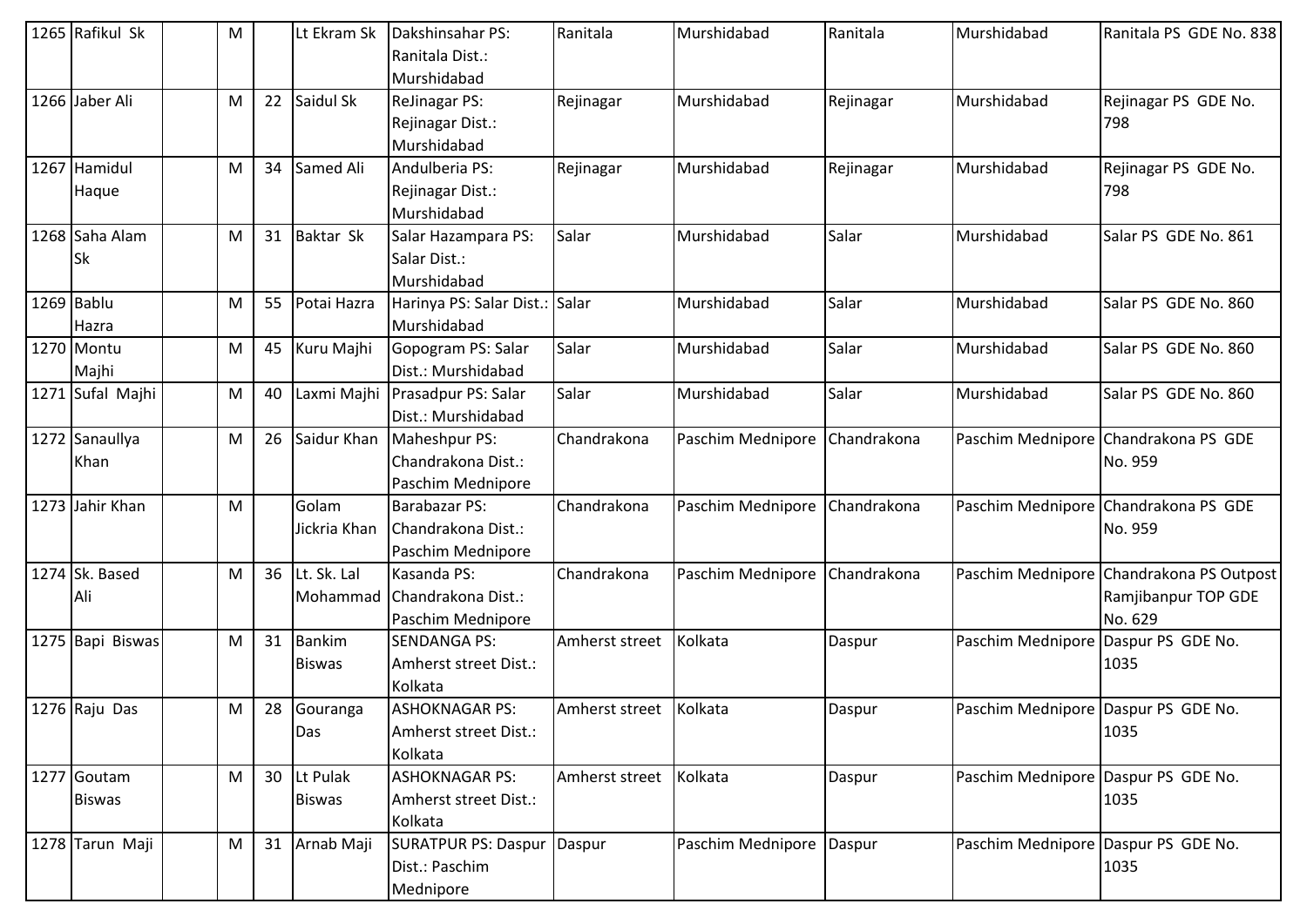|             | 1279 Sajal Maity | M | 26 | Sandip     | <b>GURLI PS: Daspur</b>                    | Daspur   | Paschim Mednipore    | Daspur     | Paschim Mednipore Daspur PS GDE No. |                                          |
|-------------|------------------|---|----|------------|--------------------------------------------|----------|----------------------|------------|-------------------------------------|------------------------------------------|
|             |                  |   |    | Maity      | Dist.: Paschim                             |          |                      |            |                                     | 1035                                     |
|             |                  |   |    |            | Mednipore                                  |          |                      |            |                                     |                                          |
|             | 1280 Shanti      | M | 27 |            | Rahim Nandi SURATPUR PS: Daspur            | Daspur   | Paschim Mednipore    | Daspur     | Paschim Mednipore Daspur PS GDE No. |                                          |
|             | Nandi            |   |    |            | Dist.: Paschim                             |          |                      |            |                                     | 1035                                     |
|             |                  |   |    |            | Mednipore                                  |          |                      |            |                                     |                                          |
|             | 1281 Bachan      |   |    |            | S/o Lt. Jharu of Kiabani, PS:              | Garbeta  | Paschim Mednipore    | Garbeta    |                                     | Paschim Mednipore Garbeta PS GDE No. 456 |
|             | Duley            |   |    |            | Garbeta Dist.: Paschim                     |          |                      |            |                                     |                                          |
|             |                  |   |    |            | Mednipore                                  |          |                      |            |                                     |                                          |
|             | 1282 Pijush      | M | 22 | Prathik    | Ghoshpur, PS.                              | Khanakul | <b>Hooghly Rural</b> | Ghatal     |                                     | Paschim Mednipore Ghatal PS GDE No. 1001 |
|             | Khamrui          |   |    | Khamrui    | Khanakul, Dist.                            |          |                      |            |                                     |                                          |
|             |                  |   |    |            | Hooghly PS: Khanakul                       |          |                      |            |                                     |                                          |
|             |                  |   |    |            | Dist.: Hooghly Rural                       |          |                      |            |                                     |                                          |
|             |                  |   |    |            |                                            |          |                      |            |                                     |                                          |
| 1283 Arijit |                  | M | 24 | Pradip     | Harisingpur, PS Ghatal, Ghatal             |          | Paschim Mednipore    | Ghatal     |                                     | Paschim Mednipore Ghatal PS GDE No. 1001 |
|             | Mondal           |   |    | Mondal     | Dist Paschim                               |          |                      |            |                                     |                                          |
|             |                  |   |    |            | Medinipur PS: Ghatal                       |          |                      |            |                                     |                                          |
|             |                  |   |    |            | Dist.: Paschim                             |          |                      |            |                                     |                                          |
|             |                  |   |    |            | Mednipore                                  |          |                      |            |                                     |                                          |
|             | 1284 Monaj       | M |    |            | Gour Bhunia Harisingpur, PS Ghatal, Ghatal |          | Paschim Mednipore    | Ghatal     |                                     | Paschim Mednipore Ghatal PS GDE No. 1001 |
|             | <b>Bhunia</b>    |   |    |            | Dist Paschim                               |          |                      |            |                                     |                                          |
|             |                  |   |    |            | Medinipur PS: Ghatal                       |          |                      |            |                                     |                                          |
|             |                  |   |    |            | Dist.: Paschim                             |          |                      |            |                                     |                                          |
|             |                  |   |    |            | Mednipore                                  |          |                      |            |                                     |                                          |
|             | 1285 Souvik      | M | 19 | Gopal Rana | Palashpai, PS Daspur,                      | Daspur   | Paschim Mednipore    | Ghatal     |                                     | Paschim Mednipore Ghatal PS GDE No. 1047 |
|             | Rana             |   |    |            | Dist-Paschim                               |          |                      |            |                                     |                                          |
|             |                  |   |    |            | Medinipur PS: Daspur                       |          |                      |            |                                     |                                          |
|             |                  |   |    |            | Dist.: Paschim                             |          |                      |            |                                     |                                          |
|             |                  |   |    |            | Mednipore                                  |          |                      |            |                                     |                                          |
|             | 1286 Sourav      | M | 21 | Asish Rana | Thakuranichak, PS                          | Daspur   | Paschim Mednipore    | Ghatal     |                                     | Paschim Mednipore Ghatal PS GDE No. 1047 |
|             | Rana             |   |    |            | Khanakul, Dist                             |          |                      |            |                                     |                                          |
|             |                  |   |    |            | Hooghly PS: Daspur                         |          |                      |            |                                     |                                          |
|             |                  |   |    |            | Dist.: Paschim                             |          |                      |            |                                     |                                          |
|             |                  |   |    |            | Mednipore                                  |          |                      |            |                                     |                                          |
|             | 1287 Sanjoy      | M | 27 | Lt.suklal  | Joykrishnapur PS:                          | Salbani  | Paschim Mednipore    | Gurguripal |                                     | Paschim Mednipore Gurguripal PS GDE No.  |
|             | Rana             |   |    | Rana       | Salbani Dist.: Paschim                     |          |                      |            |                                     | 783                                      |
|             |                  |   |    |            | Mednipore                                  |          |                      |            |                                     |                                          |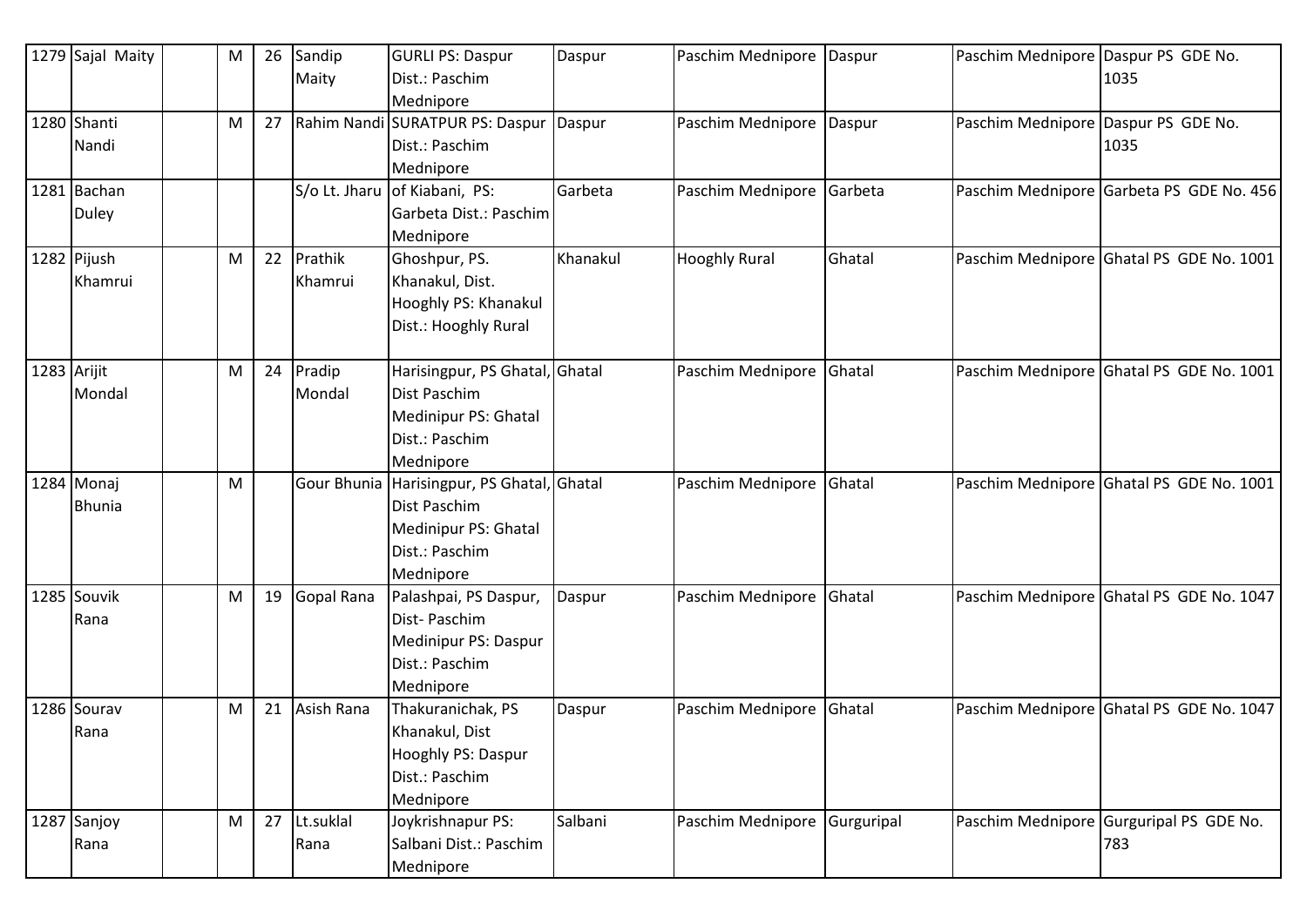| 1288 Sanjit          | M |    | Lt Kalipada        | Hariatara PS-                            |                    | <b>Basirhat</b>   | Kharagpur local    | Paschim Mednipore Kharagpur local PS GDE                   |
|----------------------|---|----|--------------------|------------------------------------------|--------------------|-------------------|--------------------|------------------------------------------------------------|
| Mahata               |   |    | Mahata             | Kharagpur Local, Dist-<br>Paschim Medin  |                    |                   |                    | No. 985                                                    |
| 1289 Bachan          | M |    | Matal              | Makarbinda PS-                           |                    | <b>Basirhat</b>   | Kharagpur local    | Paschim Mednipore Kharagpur local PS GDE                   |
| Kalindi              |   |    | Kalindi            | Kharagpur Local, Dist-<br>Paschim Medi   |                    |                   |                    | No. 985                                                    |
| 1290 Kumar           | M |    | Sidam              | Gopali, Po-Salua, PS-                    |                    | <b>Basirhat</b>   | Kharagpur local    | Paschim Mednipore Kharagpur local PS GDE                   |
| Mandi                |   |    | Mandi              | Kharagpur Local, Dist-<br>Pasch          |                    |                   |                    | No. 985                                                    |
| 1291 Laxmikanta      | M |    | Lt.madan           | Kanchadiha, Po-                          |                    | <b>Basirhat</b>   | Kharagpur local    | Paschim Mednipore Kharagpur local PS GDE                   |
| Ghosh                |   |    | Mohan              | krishnanagar, PS-                        |                    |                   |                    | No. 985                                                    |
|                      |   |    |                    | Kharagpur Local,                         |                    |                   |                    |                                                            |
| 1292 Gouatm<br>Patar | M |    | Lt. Laxmi<br>Patar | Changual, PS-KGP (L),<br>dist-MDP (W)    |                    | <b>Basirhat</b>   | Kharagpur local    | Paschim Mednipore Kharagpur local PS GDE<br>No. 985        |
| 1293 Raja Patar      | M |    | Tarapada           | Do                                       |                    | <b>Basirhat</b>   | Kharagpur local    | Paschim Mednipore Kharagpur local PS GDE                   |
|                      |   |    | Patara             |                                          |                    |                   |                    | No. 985                                                    |
| 1294 Bapan Deb       | M |    | Kraitti Bhas       | Of Lalgrah, Dist-                        |                    | <b>Basirhat</b>   | Kharagpur local    | Paschim Mednipore   Kharagpur local PS GDE                 |
| Singha               |   |    | Deb Singha         | Jhargram                                 |                    |                   |                    | No. 985                                                    |
| 1295 Md Idu          | M | 32 | Md. Jahar          | <b>Bhabanipur PS:</b><br>Kharagpore town | Kharagpore<br>town | Paschim Mednipore | Kharagpur<br>women | Paschim Mednipore Kharagpur women PS<br><b>GDE No. 254</b> |
|                      |   |    |                    | Dist.: Paschim                           |                    |                   |                    |                                                            |
|                      |   |    |                    | Mednipore                                |                    |                   |                    |                                                            |
| 1296 Shib Kumar      | M | 46 | Srikant            | Nimpura, Natunpally                      | Kharagpore         | Paschim Mednipore | Kharagpur          | Paschim Mednipore Kharagpur women PS                       |
| Gupta                |   |    | Gupta              | PS: Kharagpore town                      | town               |                   | women              | GDE No. 254                                                |
|                      |   |    |                    | Dist.: Paschim                           |                    |                   |                    |                                                            |
|                      |   |    |                    | Mednipore                                |                    |                   |                    |                                                            |
| 1297 Anup Kr         | M | 36 | Premnath           | Palbari,                                 | Midnapore          | Paschim Mednipore | Midnapore          | Paschim Mednipore Midnapore PS GDE No.                     |
| Pandey               |   |    | Pandey             | Ganapatinagar, PS-                       |                    |                   |                    | 1311                                                       |
|                      |   |    |                    | Kotwali PS: Midnapore                    |                    |                   |                    |                                                            |
|                      |   |    |                    | Dist.: Paschim                           |                    |                   |                    |                                                            |
|                      |   |    |                    | Mednipore                                |                    |                   |                    |                                                            |
| 1298 Digbijoy        | M |    | 33 Lt Ram          | Tantigeria,                              | Midnapore          | Paschim Mednipore | Midnapore          | Paschim Mednipore Midnapore PS GDE No.                     |
| Das                  |   |    | Abatar Das         | Kabardanga, PS-                          |                    |                   |                    | 1311                                                       |
|                      |   |    |                    | Kotwali PS: Midnapore                    |                    |                   |                    |                                                            |
|                      |   |    |                    | Dist.: Paschim                           |                    |                   |                    |                                                            |
|                      |   |    |                    | Mednipore                                |                    |                   |                    |                                                            |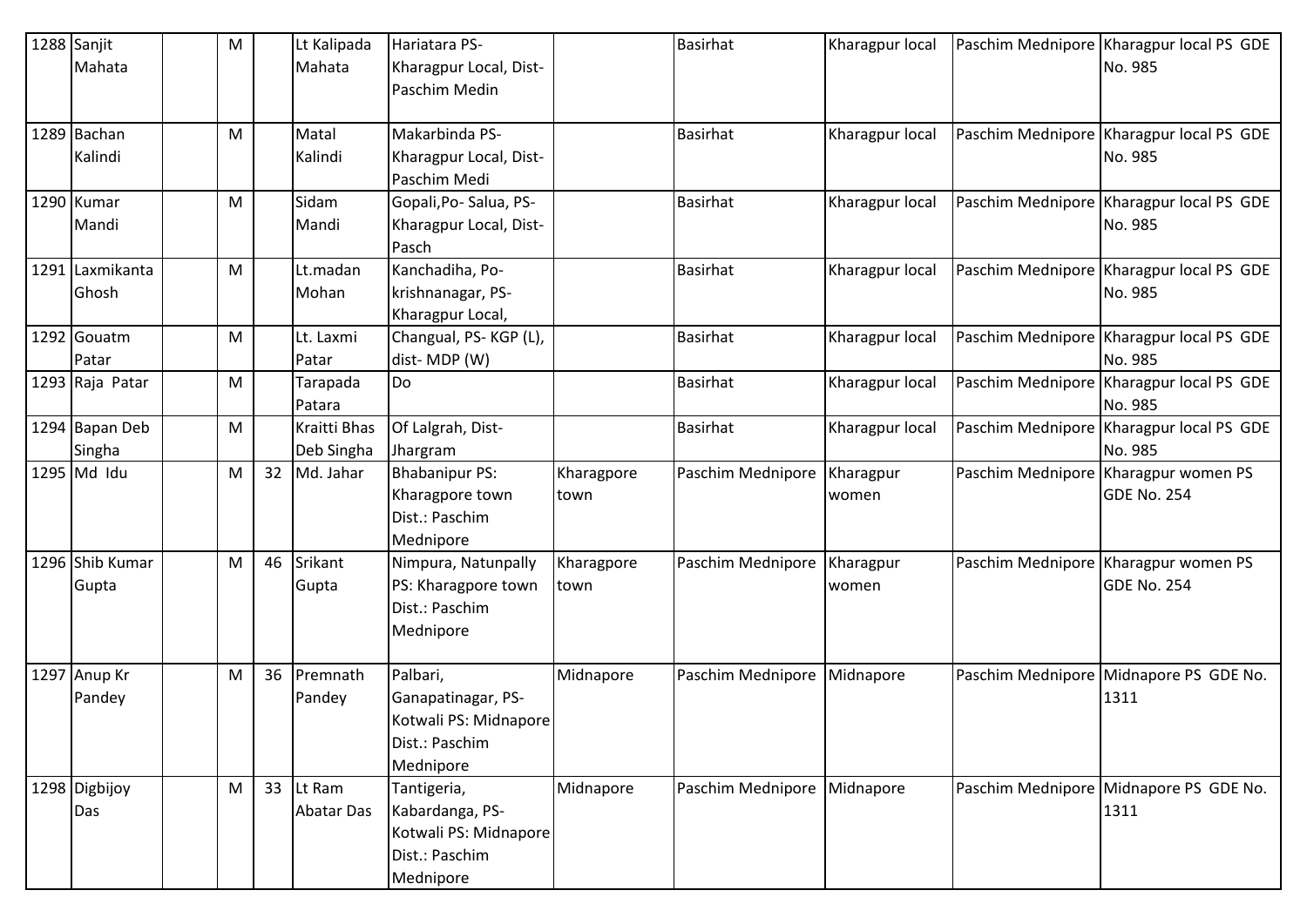| 1299 Sanjoy<br>Singh     | M | 32 | Lt Sambhu<br>Singh      | Nibeditapally, Dak<br>Bungalow Rd, PS-<br>Kotwali PS: Midnapore                                | Midnapore | Paschim Mednipore Midnapore |           |               | Paschim Mednipore Midnapore PS GDE No.<br>1311 |
|--------------------------|---|----|-------------------------|------------------------------------------------------------------------------------------------|-----------|-----------------------------|-----------|---------------|------------------------------------------------|
|                          |   |    |                         | Dist.: Paschim<br>Mednipore                                                                    |           |                             |           |               |                                                |
| 1300 Tapan Palai         | M | 35 | Lt Laxmi<br>Kanta Palai | Nibeditapally, Dak<br>Bungalow Rd, PS-<br>Kotwali PS: Midnapore<br>Dist.: Paschim<br>Mednipore | Midnapore | Paschim Mednipore           | Midnapore |               | Paschim Mednipore Midnapore PS GDE No.<br>1311 |
| 1301 Kashinath<br>Rana   | M | 45 | Lalu Rana               | Circuit House,<br>Kamarpara, PS-<br>Kotwali PS: Midnapore<br>Dist.: Paschim<br>Mednipore       | Midnapore | Paschim Mednipore Midnapore |           |               | Paschim Mednipore Midnapore PS GDE No.<br>1311 |
| 1302 Swapan<br>Das       | M |    | Kamal Das               | Siyalsai PS: Mohanpur   Mohanpur<br>Dist.: Paschim<br>Mednipore                                |           | Paschim Mednipore Mohanpur  |           |               | Paschim Mednipore Mohanpur PS GDE No.<br>753   |
| 1303 Suman<br>Maity      | M | 48 | Rabi Maity              | Siyalsai PS: Mohanpur   Mohanpur<br>Dist.: Paschim<br>Mednipore                                |           | Paschim Mednipore Mohanpur  |           |               | Paschim Mednipore Mohanpur PS GDE No.<br>753   |
| 1304 Sk. Naimat<br>Ali   | M | 35 | Sk. Imatjalal           | Moglanichak PS:<br>Sabang Dist.: Paschim<br>Mednipore                                          | Sabang    | Paschim Mednipore           | Sabang    |               | Paschim Mednipore Sabang PS GDE No. 912        |
| 1305 Sk Saiful Ali       | M | 34 | Sk. Rajuddin            | Moglanichak PS:<br>Sabang Dist.: Paschim<br>Mednipore                                          | Sabang    | Paschim Mednipore           | Sabang    |               | Paschim Mednipore Sabang PS GDE No. 912        |
| 1306 Ankit<br>Samanta    | M | 38 | Lt. Dulal<br>Samanta    | Kulapachuria PS:<br>Salbani Dist.: Paschim<br>Mednipore                                        | Salbani   | Paschim Mednipore           | Salbani   |               | Paschim Mednipore Salbani PS GDE No. 889       |
| 1307 Kousik<br>Chalak    | M |    | 28 Nibaran<br>Chalak    | Bhadutala PS: Salbani<br>Dist.: Paschim<br>Mednipore                                           | Salbani   | Paschim Mednipore Salbani   |           |               | Paschim Mednipore Salbani PS GDE No. 889       |
| 1308 Monirul<br>Islam Sk | M |    | Sahajad Sk              |                                                                                                |           | <b>Basirhat</b>             | Nadanghat | Purba Burdwan | Nadanghat PS GDE No.<br>977                    |
| 1309 Monirul Sk          | M |    | Heyet Sk                |                                                                                                |           | <b>Basirhat</b>             | Nadanghat | Purba Burdwan | Nadanghat PS GDE No.<br>977                    |
| 1310 Israfil Sk          | M |    | Ramjan Sk               |                                                                                                |           | <b>Basirhat</b>             | Nadanghat | Purba Burdwan | Nadanghat PS GDE No.<br>977                    |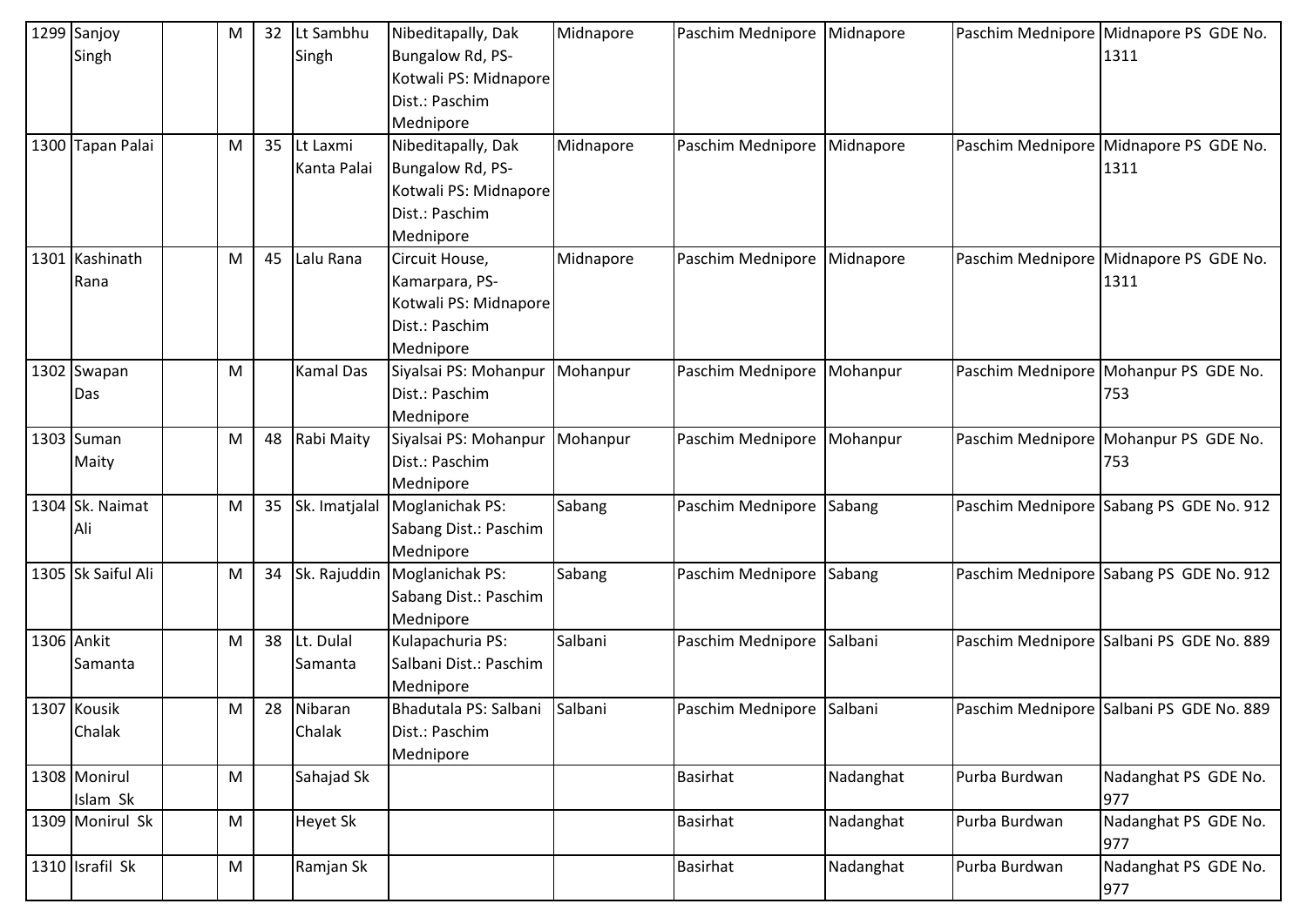|         | 1311 Sabir Ali Sk                  | M |    | Babar Ali Sk                          |                                                          |             | <b>Basirhat</b> | Nadanghat    | Purba Burdwan   | Nadanghat PS GDE No.<br>977    |
|---------|------------------------------------|---|----|---------------------------------------|----------------------------------------------------------|-------------|-----------------|--------------|-----------------|--------------------------------|
|         | 1312 Chandan<br>Samanta<br>(52)    | M |    | $S/O$ . Lt.<br>Niranjan<br>Samanta    | Of Natpatia PS-<br>Sutahata Dist-Purba<br>Medinipur      |             | <b>Basirhat</b> | Bhabanipur   | Purba Mednipore | Bhabanipur PS GDE No.<br>1071  |
| 1313    | Bhola<br>Pattanayak<br>(29)        | M |    | $S/O$ . Lt.<br>Niranjay<br>Pattanayak | Of Bajitpur (Rampur)<br>PS- Sutahata Dist-<br>Purba Medi |             | <b>Basirhat</b> | Bhabanipur   | Purba Mednipore | Bhabanipur PS GDE No.<br>1071  |
|         | 1314 Sk. Haydar<br>Ali (27)        | M |    | S/O. Sk.<br>Ajimuddin                 | Of Hatiberia Gandhi<br>Colony PS- Haldia Dist-<br>Purba  |             | <b>Basirhat</b> | Bhabanipur   | Purba Mednipore | Bhabanipur PS GDE No.<br>1071  |
|         | 1315 Sk. Mafijul<br>(36)           | M |    | S/o. Lt. Sk.<br>Mati                  | Of Gandhi Colony PS-<br>Haldia Dist- Purba<br>Medinipur  |             | <b>Basirhat</b> | Bhabanipur   | Purba Mednipore | Bhabanipur PS GDE No.<br>1071  |
|         | 1316 Lakshman<br>Thakur (39)       | M |    | S/o. Lt.<br>Vindeshwar<br>Thakur      | Of Vill- Mosidha Ward<br>No. 12 PO- Choraut PS-<br>Chora |             | <b>Basirhat</b> | Bhabanipur   | Purba Mednipore | Bhabanipur PS GDE No.<br>1071  |
|         | 1317 Rabir<br>Kumar<br>Manna       | M | 30 | Bijay Krishna   Kakra PS:             | Bhagawanpur Dist.:<br>Purba Mednipore                    | Bhagawanpur | Purba Mednipore | Bhagawanpur  | Purba Mednipore | Bhagawanpur PS GDE<br>No. 834  |
|         | 1318 Somnath<br>Payra              | M | 18 | Ramratan<br>Payra                     | Namaldiha, PS- Contai,<br>Dist.- Purba Medinipur         |             | <b>Basirhat</b> | Contai       | Purba Mednipore | Contai PS GDE No. 1325         |
|         | 1319 Sk Aksur Ali<br><b>Bokash</b> | M | 30 | <b>Sk Mustak</b><br>Ali Bokash        | Kumarpur, PS- Contai,<br>Dist.- Purba Medinipur          |             | <b>Basirhat</b> | Contai       | Purba Mednipore | Contai PS GDE No. 1325         |
|         | 1320 Satyasundar<br><b>Bag</b>     | M | 19 | Sujit Bag                             | Aurai Beliachatta, PS-<br>Contai, Dist.- Purba<br>Medini |             | Basirhat        | Contai       | Purba Mednipore | Contai PS GDE No. 1325         |
|         | 1321 Sarabindu<br>Das              | M | 28 | <b>Bimal Das</b>                      | Teghari, PS- Contai,<br>Dist.- Purba Medinipur           |             | <b>Basirhat</b> | Contai       | Purba Mednipore | Contai PS GDE No. 1325         |
|         | 1322 Buddhadeb<br>Bera             | M | 32 | Mritunjoy<br>Bera                     | PS: Contai Dist.: Purba Contai<br>Mednipore              |             | Purba Mednipore | Contai women | Purba Mednipore | Contai women PS GDE<br>No. 331 |
|         | 1323 Swarup<br>Mondal              | M | 27 | S/o Birem<br>Mondal                   | of Saguna, PS<br>Kaylayni Dist-Nadia                     |             | <b>Basirhat</b> | Digha        | Purba Mednipore | Digha PS GDE No. 607           |
| 1324 Md | Sarfaraz                           | M | 22 | S/o Md<br>Khudabax                    | of Aran P.S Town Dist.<br>Aran (Bihar).                  |             | <b>Basirhat</b> | Digha        | Purba Mednipore | Digha PS GDE No. 607           |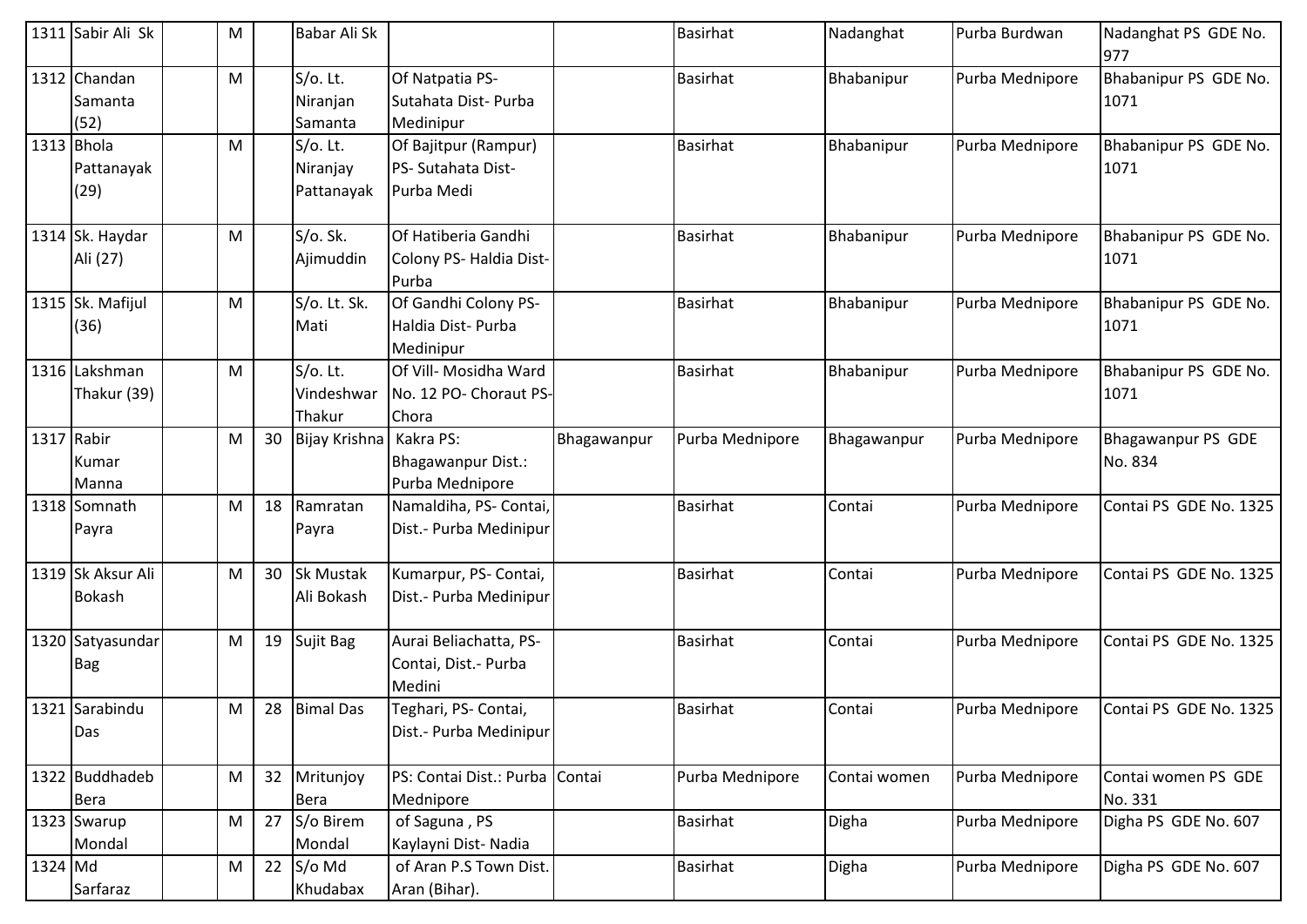| 1325 Md Parwez  | M | 26 |                   | S/o Md Jamil of Aran P.S Town Dist. |           | <b>Basirhat</b>        | Digha        | Purba Mednipore | Digha PS GDE No. 608    |
|-----------------|---|----|-------------------|-------------------------------------|-----------|------------------------|--------------|-----------------|-------------------------|
|                 |   |    |                   | Aran (Bihar).                       |           |                        |              |                 |                         |
| 1326 Biswajit   | M | 25 | S/O               | of 7/B Raja                         |           | <b>Basirhat</b>        | Digha        | Purba Mednipore | Digha PS GDE No. 610    |
| Das             |   |    | Biswanath         | Rajendralal Mistra                  |           |                        |              |                 |                         |
|                 |   |    | Das               | Lane P.S Belghata                   |           |                        |              |                 |                         |
| 1327 Biswajit   | M | 40 | Chandi            | Vill-Khadinan PS:                   | Bagnan    | <b>Howrah Rural</b>    | Digha mohana | Purba Mednipore | Digha mohana coastal PS |
| Ghosh           |   |    | Charan            | Bagnan Dist.: Howrah                |           |                        | coastal      |                 | GDE No. 571             |
|                 |   |    | Ghosh             | Rural                               |           |                        |              |                 |                         |
| 1328 Sabir Gaji | M | 30 | Akbar Gaji        | Vill-Arjunpur PS:                   | Mograhat  | Diamond Harbour        | Digha mohana | Purba Mednipore | Digha mohana coastal PS |
|                 |   |    |                   | Mograhat Dist.:                     |           | <b>Police District</b> | coastal      |                 | GDE No. 571             |
|                 |   |    |                   | Diamond Harbour                     |           |                        |              |                 |                         |
|                 |   |    |                   | <b>Police District</b>              |           |                        |              |                 |                         |
| 1329 Abdul      | M | 37 | Alam Sk           | Vill- Arjunpur PS:                  | Mograhat  | Diamond Harbour        | Digha mohana | Purba Mednipore | Digha mohana coastal PS |
| Rahaman Sk      |   |    |                   | Mograhat Dist.:                     |           | <b>Police District</b> | coastal      |                 | GDE No. 571             |
|                 |   |    |                   | Diamond Harbour                     |           |                        |              |                 |                         |
|                 |   |    |                   | <b>Police District</b>              |           |                        |              |                 |                         |
| 1330 Swapan     | M | 31 | Saktidhar         | Purusattampur, PS:                  | Nandigram | Purba Mednipore        | Durgachak    | Purba Mednipore | Durgachak PS GDE No.    |
| <b>Bhunia</b>   |   |    | <b>Bhunia</b>     | Nandigram Dist.:                    |           |                        |              |                 | 660                     |
|                 |   |    |                   | Purba Mednipore                     |           |                        |              |                 |                         |
| 1331 Tapas Das  | M | 30 | <b>Badal Das</b>  | Village- Adlabad, Ward Egra         |           | Purba Mednipore        | Egra         | Purba Mednipore | Egra PS GDE No. 885     |
|                 |   |    |                   | No-14, PS- Egra, Dist-              |           |                        |              |                 |                         |
|                 |   |    |                   | Purb PS: Egra Dist.:                |           |                        |              |                 |                         |
|                 |   |    |                   | Purba Mednipore                     |           |                        |              |                 |                         |
|                 |   |    |                   |                                     |           |                        |              |                 |                         |
| 1332 Bisu Maity | M | 30 | Ukarjyoti         | Village- Adlabad, Ward Egra         |           | Purba Mednipore        | Egra         | Purba Mednipore | Egra PS GDE No. 885     |
|                 |   |    | Maity             | No-14, PS- Egra, Dist-              |           |                        |              |                 |                         |
|                 |   |    |                   | Purb PS: Egra Dist.:                |           |                        |              |                 |                         |
|                 |   |    |                   | Purba Mednipore                     |           |                        |              |                 |                         |
|                 |   |    |                   |                                     |           |                        |              |                 |                         |
| 1333 Joggeswar  | M | 40 | <b>Balai Giri</b> | Village â€" Aklabad,                | Egra      | Purba Mednipore        | Egra         | Purba Mednipore | Egra PS GDE No. 885     |
| Giri            |   |    |                   | Ward No- 10, PS- Egra,              |           |                        |              |                 |                         |
|                 |   |    |                   | Dist- Pu PS: Egra Dist.:            |           |                        |              |                 |                         |
|                 |   |    |                   | Purba Mednipore                     |           |                        |              |                 |                         |
|                 |   |    |                   |                                     |           |                        |              |                 |                         |
| 1334 Ashok      | M | 41 | Dhirendrana       | village- Aklabad,                   | Egra      | Purba Mednipore        | Egra         | Purba Mednipore | Egra PS GDE No. 885     |
| Satra           |   |    | th Santra         | Ward No-09, PS- Egra,               |           |                        |              |                 |                         |
|                 |   |    |                   | Dist- Pur PS: Egra                  |           |                        |              |                 |                         |
|                 |   |    |                   | Dist.: Purba                        |           |                        |              |                 |                         |
|                 |   |    |                   | Mednipore                           |           |                        |              |                 |                         |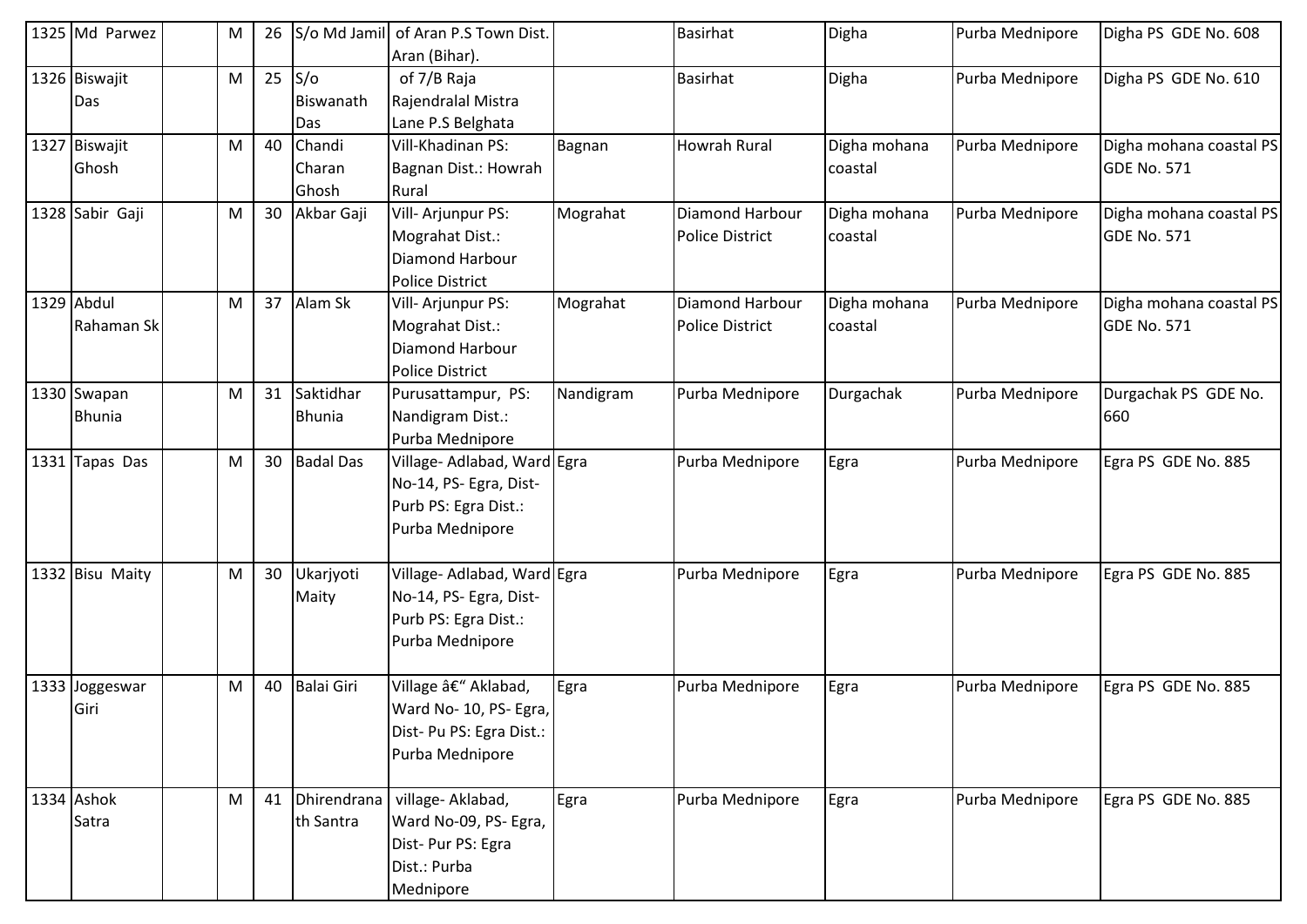| 1335 Srikanta<br>Jana         | M | 33 | Rampada<br>Jana           | Bathanberia PS:<br>Kolaghat Dist.: Purba<br>Mednipore          | Kolaghat   | Purba Mednipore | Kolaghat   | Purba Mednipore | Kolaghat PS GDE No.<br>1020  |
|-------------------------------|---|----|---------------------------|----------------------------------------------------------------|------------|-----------------|------------|-----------------|------------------------------|
| 1336 Subal Das                | M | 34 | Rajkumar<br>Das           | Santipur PS: Kolaghat<br>Dist.: Purba<br>Mednipore             | Kolaghat   | Purba Mednipore | Kolaghat   | Purba Mednipore | Kolaghat PS GDE No.<br>1020  |
| 1337 Kartick<br><b>Barman</b> | M | 37 | Lt. Sdhir<br>Barman       | Bargachia PS: Kolaghat Kolaghat<br>Dist.: Purba<br>Mednipore   |            | Purba Mednipore | Kolaghat   | Purba Mednipore | Kolaghat PS GDE No.<br>920   |
| 1338 Ajit Maji                | M | 58 | Lt. Durlav<br>Maji        | <b>Bathanberia PS:</b><br>Kolaghat Dist.: Purba<br>Mednipore   | Kolaghat   | Purba Mednipore | Kolaghat   | Purba Mednipore | Kolaghat PS GDE No.<br>923   |
| 1339 Jagannath<br>Maity       | M | 32 | Haraprasad<br>Maity       | Taluk Gopalpur PS:<br>Mahishadal Dist.:<br>Purba Mednipore     | Mahishadal | Purba Mednipore | Mahishadal | Purba Mednipore | Mahishadal PS GDE No.<br>847 |
| 1340 Tumpa<br>Barman<br>Maity | M |    | Jagannath<br>Maity        | Taluk Gopalpur PS:<br>Mahishadal Dist.:<br>Purba Mednipore     | Mahishadal | Purba Mednipore | Mahishadal | Purba Mednipore | Mahishadal PS GDE No.<br>847 |
| 1341 Swapan<br>Adak           | M | 25 | lLt.<br>Biswanath<br>Adak | Basulia PS: Mahishadal Mahishadal<br>Dist.: Purba<br>Mednipore |            | Purba Mednipore | Mahishadal | Purba Mednipore | Mahishadal PS GDE No.<br>866 |
| 1342 Sagar<br>Nayak           | M | 19 |                           | Tapan Nayak FBahasagar PS:<br>Tamluk Dist.: Purba<br>Mednipore | Tamluk     | Purba Mednipore | Mahishadal | Purba Mednipore | Mahishadal PS GDE No.<br>866 |
| 1343 Subrata<br>Kuilya        | M | 31 | Ataul Ch.<br>Kuilya       | Jagatpur PS:<br>Mahishadal Dist.:<br>Purba Mednipore           | Mahishadal | Purba Mednipore | Mahishadal | Purba Mednipore | Mahishadal PS GDE No.<br>866 |
| $1344$ Santu<br>Sonar         | M | 43 | Saheb Sonar               | Aurai Beliachatta PS:<br>Contai Dist.: Purba<br>Mednipore      | Contai     | Purba Mednipore | Marishda   | Purba Mednipore | Marishda PS GDE No.<br>748   |
| 1345 Apurba<br>Maity          | M | 25 | Santosh<br>Maity          | Sarpai PS: Marishda<br>Dist.: Purba<br>Mednipore               | Marishda   | Purba Mednipore | Marishda   | Purba Mednipore | Marishda PS GDE No.<br>748   |
| 1346 Sanjoy<br>Bhowmik        | M | 28 | Bhagbat<br>Bhowmik        | Deuli PS: Moyna Dist.:<br>Purba Mednipore                      | Moyna      | Purba Mednipore | Moyna      | Purba Mednipore | Moyna PS GDE No. 761         |
| 1347 Debasis<br>Barman        | M | 26 | Tarun<br>Barman           | Deuli PS: Moyna Dist.:<br>Purba Mednipore                      | Moyna      | Purba Mednipore | Moyna      | Purba Mednipore | Moyna PS GDE No. 761         |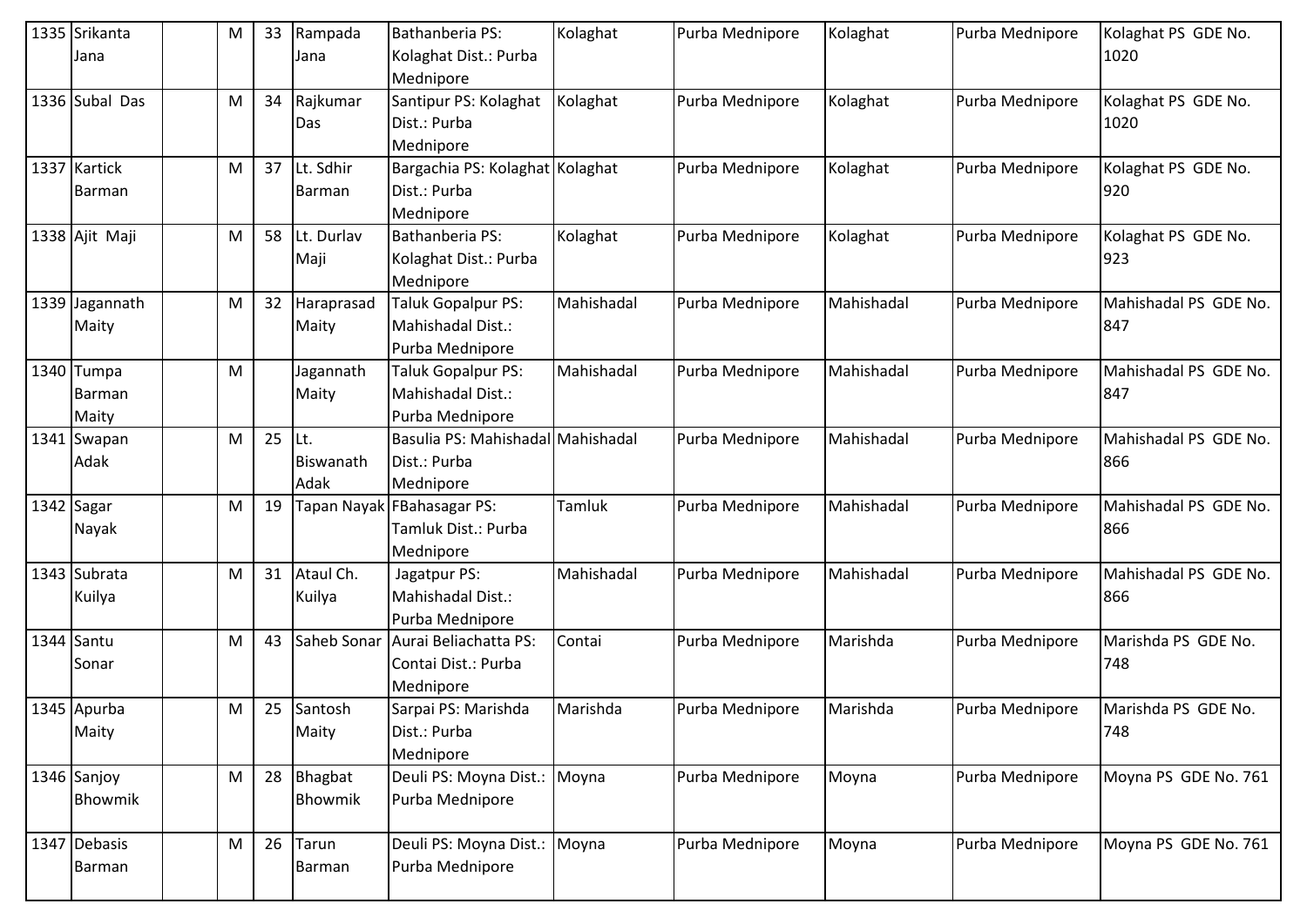| 1348 Tarun<br>Barman           | M | 47 | Lt. Niranjan<br>Barman                    | Deuli PS: Moyna Dist.:<br>Purba Mednipore                     | Moyna      | Purba Mednipore | Moyna      | Purba Mednipore | Moyna PS GDE No. 761          |
|--------------------------------|---|----|-------------------------------------------|---------------------------------------------------------------|------------|-----------------|------------|-----------------|-------------------------------|
| 1349 Srikanta<br>Mondal        | M | 22 | Rabindranat<br>h Monda                    | Harduachak PS:<br>Moyna Dist.: Purba<br>Mednipore             | Moyna      | Purba Mednipore | Moyna      | Purba Mednipore | Moyna PS GDE No. 761          |
| 1350 Madan<br>Jana             | M | 27 | Sadhan Jana                               | Dakshin Harkuli PS:<br>Moyna Dist.: Purba<br>Mednipore        | Moyna      | Purba Mednipore | Moyna      | Purba Mednipore | Moyna PS GDE No. 761          |
| 1351 Abhijit Bera              | M | 20 | Ekadoshi<br>Bera                          | Kalagechia PS: Moyna<br>Dist.: Purba<br>Mednipore             | Moyna      | Purba Mednipore | Moyna      | Purba Mednipore | Moyna PS GDE No. 761          |
| 1352 Pabitra<br>Maiti          | M | 25 | Amal Aaiti                                | Kalagechia PS: Moyna<br>Dist.: Purba<br>Mednipore             | Moyna      | Purba Mednipore | Moyna      | Purba Mednipore | Moyna PS GDE No. 761          |
| 1353 Surajit<br>Maiti          | M | 19 | Arup Kumar                                | Kalagechia PS: Moyna<br>Dist.: Purba<br>Mednipore             | Moyna      | Purba Mednipore | Moyna      | Purba Mednipore | Moyna PS GDE No. 761          |
| 1354 Rampada<br><b>Bera</b>    | M | 21 |                                           | Ananda Bera Kalagechia PS: Moyna<br>Dist.: Purba<br>Mednipore | Moyna      | Purba Mednipore | Moyna      | Purba Mednipore | Moyna PS GDE No. 761          |
| 1355 Ananda<br><b>Bera</b>     | M | 43 | <b>Basudeb</b><br>Bera                    | Kalagechia PS: Moyna<br>Dist.: Purba<br>Mednipore             | Moyna      | Purba Mednipore | Moyna      | Purba Mednipore | Moyna PS GDE No. 761          |
| 1356 Swapan<br>Mal             | M | 46 | Narayan Mal                               | Narikeldaha PS:<br>Moyna Dist.: Purba<br>Mednipore            | Moyna      | Purba Mednipore | Moyna      | Purba Mednipore | Moyna PS GDE No. 761          |
| 1357 Bishnupada<br><b>Bera</b> | M | 71 | ILt.<br>Ramchandra   Dist.: Purba<br>Bera | Anandapur PS: Moyna Moyna<br>Mednipore                        |            | Purba Mednipore | Moyna      | Purba Mednipore | Moyna PS GDE No. 761          |
| 1358 Delyar Sk                 | M | 44 | Kader Sk                                  | Radhakantapur PS:<br>Kotulpur Dist.:<br><b>Bankura</b>        | Kotulpur   | Bankura         | Nandakumar | Purba Mednipore | Nandakumar PS GDE<br>No. 1962 |
| 1359 Mangal Das                | M | 40 | Lt. Sudhir<br>Ch.                         | Saoraberia Jalpai PS:<br>Nandakumar Dist.:<br>Purba Mednipore | Nandakumar | Purba Mednipore | Nandakumar | Purba Mednipore | Nandakumar PS GDE<br>No. 1963 |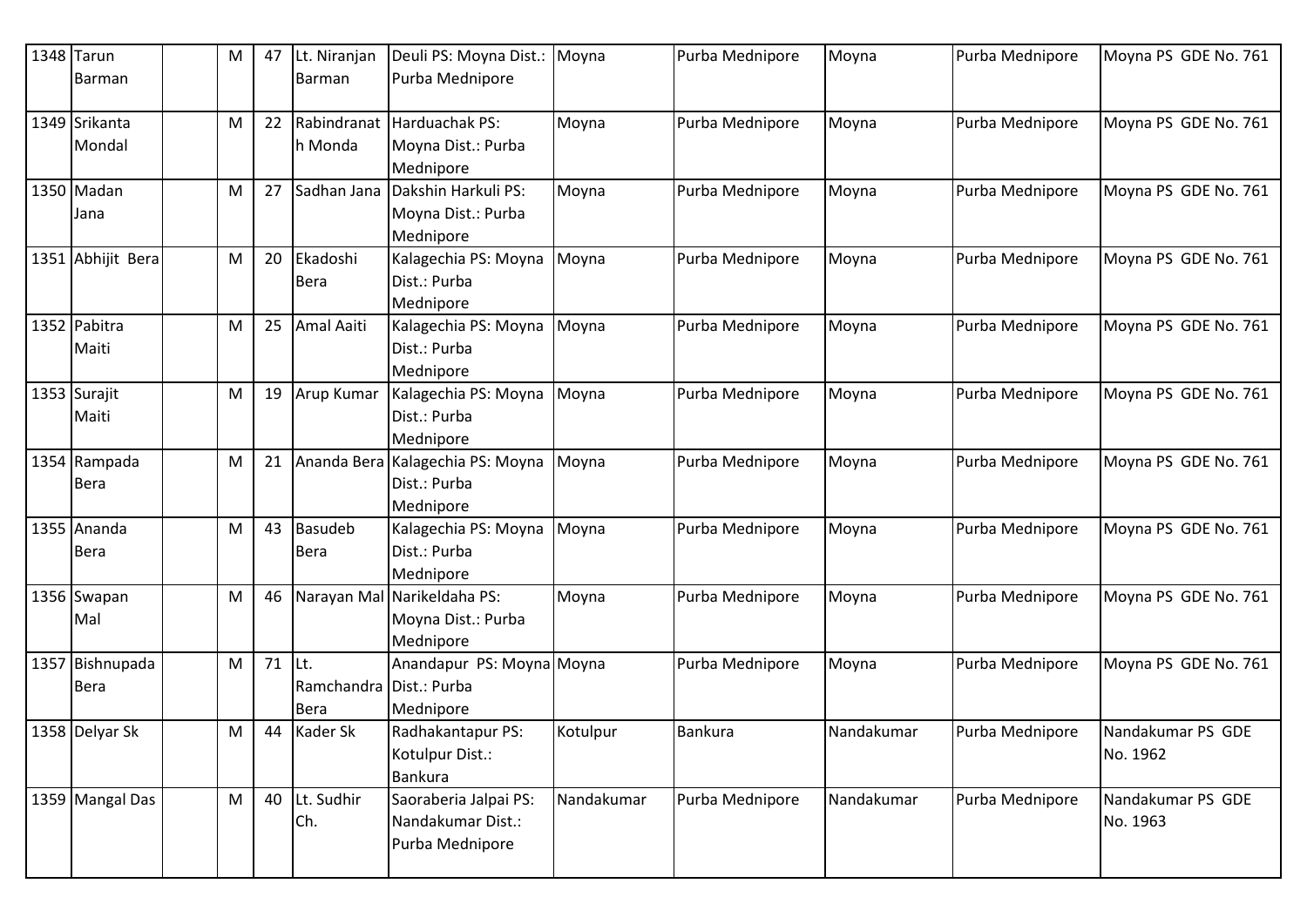|           | 1360 Tusar Das               | M | 38 | Lt. Satya<br>Ranjan   | Saoraberia Jalpai PS:<br>Nandakumar Dist.:<br>Purba Mednipore                            | Nandakumar     | Purba Mednipore                           | Nandakumar | Purba Mednipore                           | Nandakumar PS GDE<br>No. 1963 |
|-----------|------------------------------|---|----|-----------------------|------------------------------------------------------------------------------------------|----------------|-------------------------------------------|------------|-------------------------------------------|-------------------------------|
|           | 1361 Sahadev<br>Kamila       | M | 24 | Ajoy                  | Uttar Mahammadpur<br>PS: Nandakumar Dist.:<br>Purba Mednipore                            | Nandakumar     | Purba Mednipore                           | Nandakumar | Purba Mednipore                           | Nandakumar PS GDE<br>No. 1965 |
|           | 1362 Sayed<br><b>Babulal</b> | M | 36 | Sy.<br>Swarpurmir     | Joykrishnapur PS:<br>Tamluk Dist.: Purba<br>Mednipore                                    | Tamluk         | Purba Mednipore                           | Nandakumar | Purba Mednipore                           | Nandakumar PS GDE<br>No. 1965 |
|           | 1363 Sk. Saddam              | M | 30 | Sk Kader Ali          | Gopalpur PS:<br>Mahishadal Dist.:<br>Purba Mednipore                                     | Mahishadal     | Purba Mednipore                           | Nandakumar | Purba Mednipore                           | Nandakumar PS GDE<br>No. 1965 |
|           | 1364 Shrikhandh<br>ar        | M | 24 | Mahamad<br>Sarfauddin | 2no JTS Road, Kol. PS:<br>Amherst street Dist.:<br>Kolkata                               | Amherst street | Kolkata                                   | Nandakumar | Purba Mednipore                           | Nandakumar PS GDE<br>No. 1941 |
|           | 1365 Gobinda<br>Maity        | M | 32 | <b>Somir Maity</b>    | Nandigram PS:<br>Nandigram Dist.:<br>Purba Mednipore                                     | Nandigram      | Purba Mednipore                           | Nandigram  | Purba Mednipore                           | Nandigram PS GDE No.<br>00    |
|           | 1366 Arjun<br>Halder         | M | 18 | Dipak Halder          | Kalatala hat PS:<br>Ramnagar Dist.:<br>Diamond Harbour<br><b>Police District</b>         | Ramnagar       | Diamond Harbour<br><b>Police District</b> | Ramnagar   | Diamond Harbour<br><b>Police District</b> | Ramnagar PS GDE No.<br>760    |
|           | 1367 Tanup<br>Bouri          | M | 26 | Rajkumar<br>Bouri     | Raichak PS: Ramnagar<br>Dist.: Diamond<br><b>Harbour Police District</b>                 | Ramnagar       | Diamond Harbour<br><b>Police District</b> | Ramnagar   | Diamond Harbour<br><b>Police District</b> | Ramnagar PS GDE No.<br>760    |
|           | 1368 Majnu Ali<br>Molla      | M |    | Molla                 | 58 Lt. Saiyed Ali Koraghata PS:<br>Ramnagar Dist.:<br>Diamond Harbour<br>Police District | Ramnagar       | Diamond Harbour<br><b>Police District</b> | Ramnagar   | Diamond Harbour<br><b>Police District</b> | Ramnagar PS GDE No.<br>760    |
|           | 1369 Saruk<br>Molla          | M | 27 | Majnu Ali<br>Molla    | Koraghata PS:<br>Ramnagar Dist.:<br>Diamond Harbour<br><b>Police District</b>            | Ramnagar       | Diamond Harbour<br><b>Police District</b> | Ramnagar   | Diamond Harbour<br>Police District        | Ramnagar PS GDE No.<br>760    |
| 1370 Koli | Mondal                       | M | 18 | Dhanan<br>Mondal      | Of 7/1 Gurudas Dutta<br>Garden Lane PS:<br>Ultadanga Dist.:<br>Kolkata                   | Ultadanga      | Kolkata                                   | Ramnagar   | Diamond Harbour<br>Police District        | Ramnagar PS GDE No.<br>760    |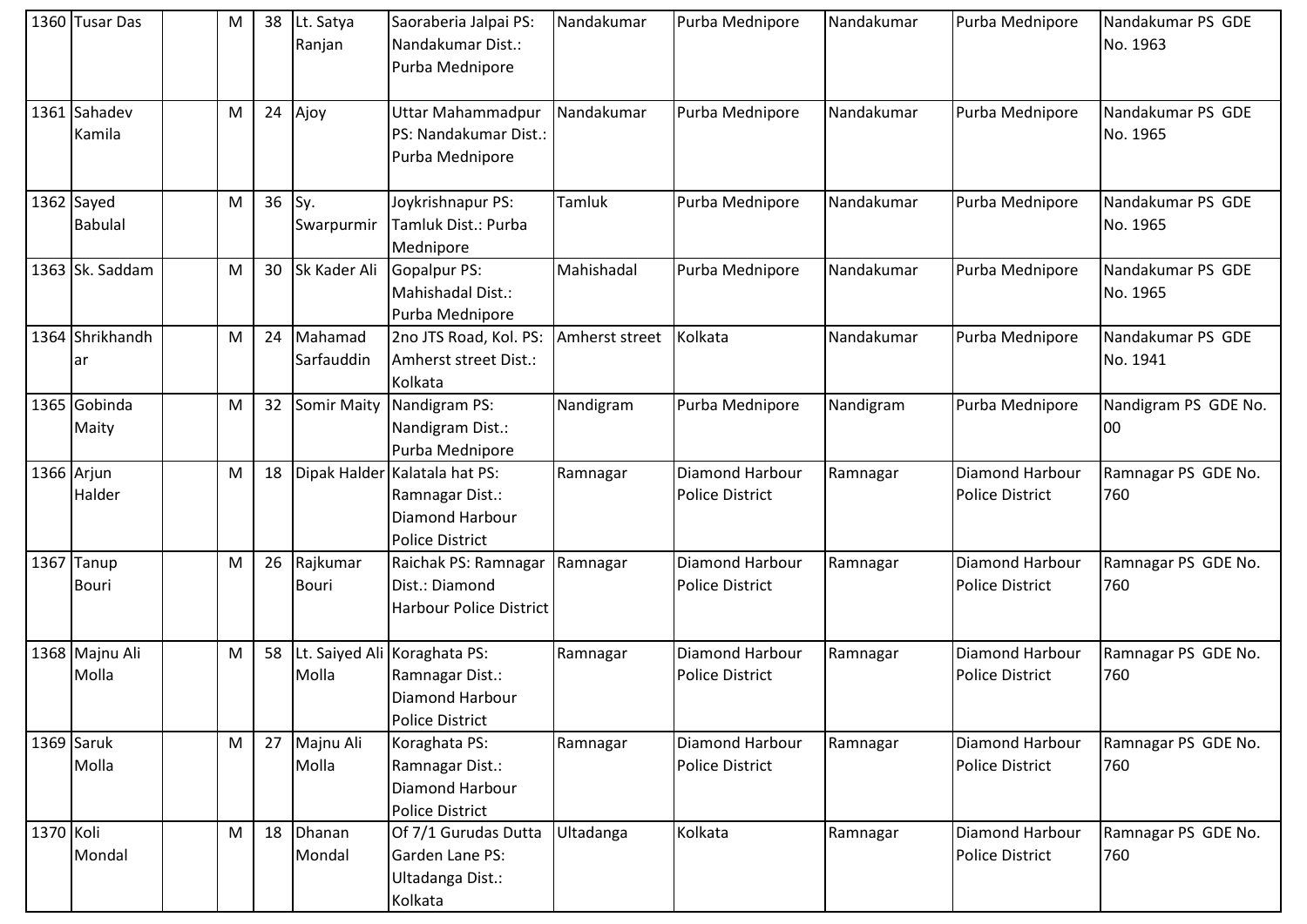| 1371 Sk Bahadur           |       | M |    | Ibrahim Ali        | <b>Monaharchack PS:</b>                  | Contai     | Purba Mednipore | Ramnagar | Purba Mednipore | Ramnagar PS GDE No.  |
|---------------------------|-------|---|----|--------------------|------------------------------------------|------------|-----------------|----------|-----------------|----------------------|
| Ali Khan                  |       |   |    | Khan               | Contai Dist.: Purba                      |            |                 |          |                 | 757                  |
|                           |       |   |    |                    | Mednipore                                |            |                 |          |                 |                      |
| 1372 Sk. Raj              |       | M |    | Sk. Mantu          | Dera PS: Mandermani                      | Mandermani | Purba Mednipore | Ramnagar | Purba Mednipore | Ramnagar PS GDE No.  |
|                           |       |   |    |                    | Dist.: Purba                             |            |                 |          |                 | 757                  |
|                           |       |   |    |                    | Mednipore                                |            |                 |          |                 |                      |
| 1373 Salim                |       | M | 22 | <b>Bati Mondal</b> | Vill- Brittihuda, P.S.                   |            | <b>Basirhat</b> | Sutahata | Purba Mednipore | Sutahata PS GDE No.  |
| Mondal                    |       |   |    |                    | Chaprah, Dist. Nadia.                    |            |                 |          |                 | 1072                 |
|                           |       |   |    |                    |                                          |            |                 |          |                 |                      |
| 1374 Sahajahan            |       | M | 22 | Sabur Ali          | Vill- Brittihuda, P.S.                   |            | <b>Basirhat</b> | Sutahata | Purba Mednipore | Sutahata PS GDE No.  |
| Mondal                    |       |   |    | Mondal             | Chaprah, Dist. Nadia                     |            |                 |          |                 | 1072                 |
|                           |       |   |    |                    |                                          |            |                 |          |                 |                      |
| 1375 Babu Siddik          |       | M | 21 | Haqueman           | Vill- Brittihuda, P.S.                   |            | <b>Basirhat</b> | Sutahata | Purba Mednipore | Sutahata PS GDE No.  |
| Khan                      |       |   |    | Khan               | Chaprah, Dist. Nadia                     |            |                 |          |                 | 1072                 |
|                           |       |   |    |                    |                                          |            |                 |          |                 |                      |
| 1376 Maheswar             |       |   |    |                    | Kanchan Das Ranguni PS: Adra Dist.: Adra |            | Purulia         | Adra     | Purulia         | Adra PS GDE No. 771  |
| Das                       |       |   |    |                    | Purulia                                  |            |                 |          |                 |                      |
| 1377 Udham                |       |   |    | Lt.toni Singh      | Ranguni PS: Adra Dist.: Adra<br>Purulia  |            | Purulia         | Adra     | Purulia         | Adra PS GDE No. 771  |
| Singh<br>1378 Littu Bouri |       |   |    | Mithu Bouri        | Ranguni PS: Adra Dist.: Adra             |            | Purulia         | Adra     | Purulia         | Adra PS GDE No. 771  |
|                           |       |   |    |                    | Purulia                                  |            |                 |          |                 |                      |
| 1379 Avijit Bouri         |       |   |    | Sajal Bouri        | Chakolta PS: Adra                        | Adra       | Purulia         | Adra     | Purulia         | Adra PS GDE No. 771  |
|                           |       |   |    |                    | Dist.: Purulia                           |            |                 |          |                 |                      |
| 1380 Kalu Bouri           |       |   |    | Sajal Bouri        | Chakolta PS: Adra                        | Adra       | Purulia         | Adra     | Purulia         | Adra PS GDE No. 771  |
|                           |       |   |    |                    | Dist.: Purulia                           |            |                 |          |                 |                      |
| 1381 Shibu                |       | M | 48 | Lt. Guru           | Herodih PS: Arsha                        | Arsha      | Purulia         | Arsha    | Purulia         | Arsha PS GDE No. 689 |
| Soren                     |       |   |    | Soren              | Dist.: Purulia                           |            |                 |          |                 |                      |
| 1382 Bablu                |       | M | 37 | Lt. Shibu          | Senabona PS: Arsha                       | Arsha      | Purulia         | Arsha    | Purulia         | Arsha PS GDE No. 689 |
| Gorain                    |       |   |    | Gorain             | Dist.: Purulia                           |            |                 |          |                 |                      |
| 1383 Raghu                | Rengh | M | 36 | Lt. Nagar          | Patuara PS: Arsha                        | Arsha      | Purulia         | Arsha    | Purulia         | Arsha PS GDE No. 689 |
| Sahis                     | u     |   |    | Sahis              | Dist.: Purulia                           |            |                 |          |                 |                      |
| 1384 Charan               |       | M | 30 | Sufal Majhi        | Kourang PS: Arsha                        | Arsha      | Purulia         | Arsha    | Purulia         | Arsha PS GDE No. 689 |
| Majhi                     |       |   |    |                    | Dist.: Purulia                           |            |                 |          |                 |                      |
| 1385 Aditya               |       | M |    | 35 Lt. Sudam       | Puara PS: Arsha Dist.:                   | Arsha      | Purulia         | Arsha    | Purulia         | Arsha PS GDE No. 689 |
| Bouri                     |       |   |    | <b>Bouri</b>       | Purulia                                  |            |                 |          |                 |                      |
| 1386 Jibanlal             |       | M | 42 | Lt. Harku          | Birgram PS: Bagmundi   Bagmundi          |            | Purulia         | Bagmundi | Purulia         | Bagmundi PS GDE No.  |
| Kumar                     |       |   |    | Kumar              | Dist.: Purulia                           |            |                 |          |                 | 1123                 |
|                           |       |   |    |                    |                                          |            |                 |          |                 |                      |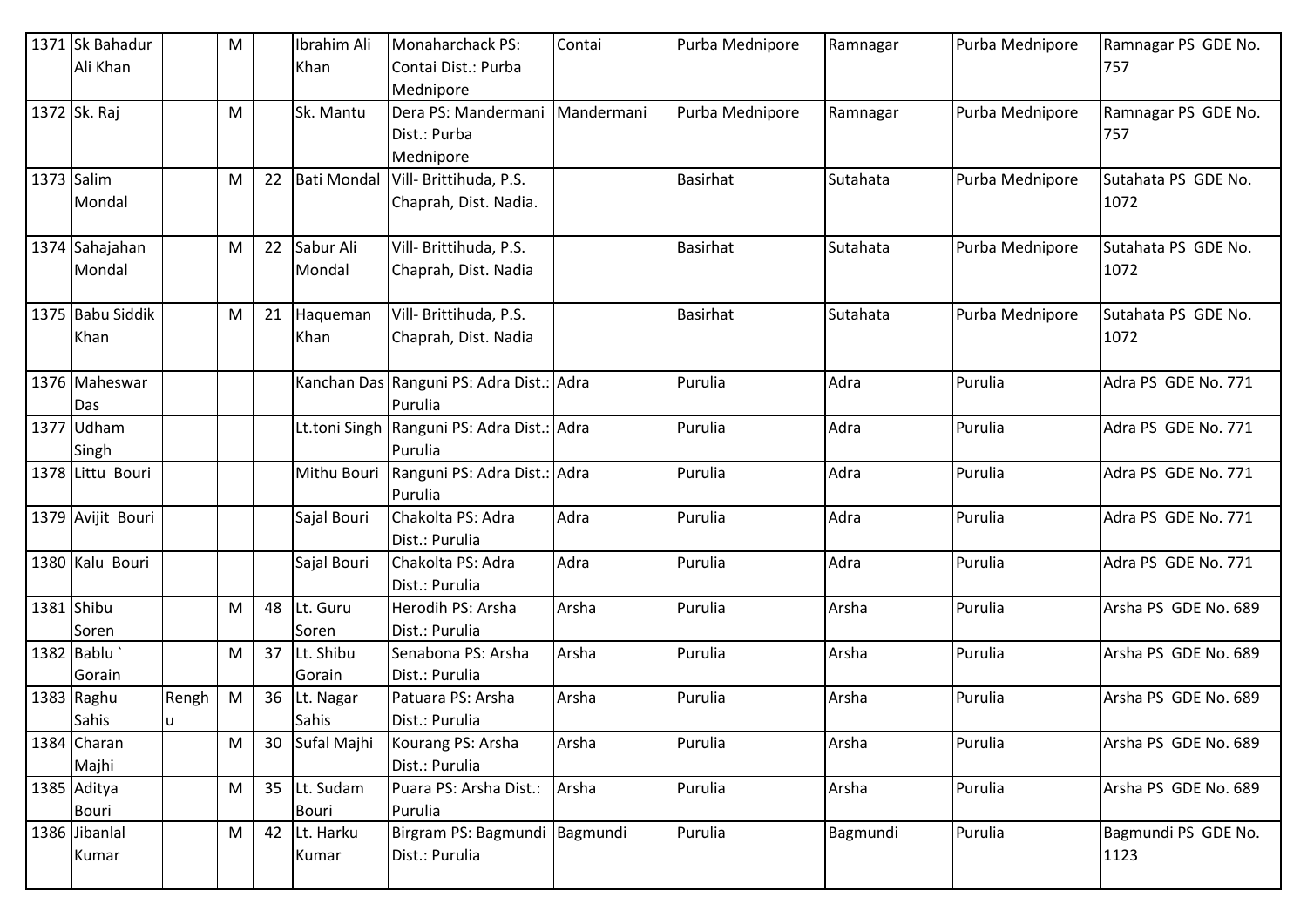|           | 1387 Radhakanta<br>Mahato    | M | 38 | Jagatpati<br>Mahato     | Bareria PS: Bagmundi<br>Dist.: Purulia               | Bagmundi    | Purulia         | Bagmundi    | Purulia | Bagmundi PS GDE No.<br>1123                 |
|-----------|------------------------------|---|----|-------------------------|------------------------------------------------------|-------------|-----------------|-------------|---------|---------------------------------------------|
|           | 1388 Sanjit Gorai            | M | 26 | Chaitan<br>Gorai        | Charida PS: Bagmundi<br>Dist.: Purulia               | Bagmundi    | Purulia         | Bagmundi    | Purulia | Bagmundi PS GDE No.<br>1123                 |
| 1389 Sanu | Kumar                        | M | 21 | Angad<br>Kumar          | Birudih PS: Jhalda<br>Dist.: Purulia                 | Jhalda      | Purulia         | Bagmundi    | Purulia | Bagmundi PS Outpost<br>Suisa OP GDE No. 445 |
|           | 1390 Arun Gorai              | M | 42 | Kalo Gorai              | Karru PS: Bagmundi<br>Dist.: Purulia                 | Bagmundi    | Purulia         | Bagmundi    | Purulia | Bagmundi PS Outpost<br>Suisa OP GDE No. 445 |
|           | 1391 Subhar<br>Mahato        | M | 37 | Thullanath<br>Mahato    | Vill- Na rsinghpur, P.S-<br>Galudih, Dist -East Sin  |             | <b>Basirhat</b> | Bandowan    | Purulia | Bandowan PS GDE No.<br>670                  |
|           | 1392 Ajit Kumar<br>Mahato    | M | 26 | Sharat Ch.<br>Mahato    | Vill-Rahardih, P.S-<br>Kamalpur, Dist-East<br>Singhb |             | <b>Basirhat</b> | Bandowan    | Purulia | Bandowan PS GDE No.<br>670                  |
|           | 1393 Madan<br>Mandal         |   |    | <b>Bidhan</b><br>Mandal | PS: Bora Dist.: Purulia                              | Bora        | Purulia         | <b>Bora</b> | Purulia | Bora PS GDE No. 694                         |
|           | 1394 Chaitan<br>Mahato       |   |    | Shyamal<br>Mahato       | PS: Bora Dist.: Purulia                              | Bora        | Purulia         | <b>Bora</b> | Purulia | Bora PS GDE No. 694                         |
|           | 1395 Sukumar<br>Kalindi      |   |    | Bhuban<br>Kalindi       | PS: Bora Dist.: Purulia                              | <b>Bora</b> | Purulia         | <b>Bora</b> | Purulia | Bora PS GDE No. 694                         |
|           | 1396 Akash<br>Kalindi        |   |    |                         | Saroj Kalindi   PS: Bora Dist.: Purulia              | <b>Bora</b> | Purulia         | <b>Bora</b> | Purulia | Bora PS GDE No. 696                         |
|           | 1397 Sanjit<br>Mandi         |   |    | Paban<br>Mandi          | PS: Bora Dist.: Purulia                              | Bora        | Purulia         | <b>Bora</b> | Purulia | Bora PS GDE No. 696                         |
|           | 1398 Naren Tudu              |   |    | Parimaml<br>Tudu        | PS: Bora Dist.: Purulia                              | <b>Bora</b> | Purulia         | <b>Bora</b> | Purulia | Bora PS GDE No. 696                         |
|           | 1399 Achinta<br><b>Bouri</b> | M | 31 | Mithun<br><b>Bouri</b>  | Chakalta PS: Hura<br>Dist.: Purulia                  | Hura        | Purulia         | Hura        | Purulia | Hura PS GDE No. 780                         |
|           | 1400 Biplab<br>Hazra         | M | 33 |                         | Mantu Hazra Chakalta PS: Hura<br>Dist.: Purulia      | Hura        | Purulia         | Hura        | Purulia | Hura PS GDE No. 780                         |
|           | 1401 Bikash<br>Sahis         | M | 28 | <b>Barun Sahis</b>      | Manguria PS: Hura<br>Dist.: Purulia                  | Hura        | Purulia         | Hura        | Purulia | Hura PS GDE No. 782                         |
|           | 1402 Kartik<br>Kalindi       | M | 39 | Mintu<br>Kalindi        | Manguria PS: Hura<br>Dist.: Purulia                  | Hura        | Purulia         | Hura        | Purulia | Hura PS GDE No. 782                         |
| 1403 Md.  | Munazir<br>Ansari            | M |    | Samser<br>Ansari        | Dimu PS: Kotshila<br>Dist.: Purulia                  | Kotshila    | Purulia         | Jhalda      | Purulia | Jhalda PS GDE No. 815                       |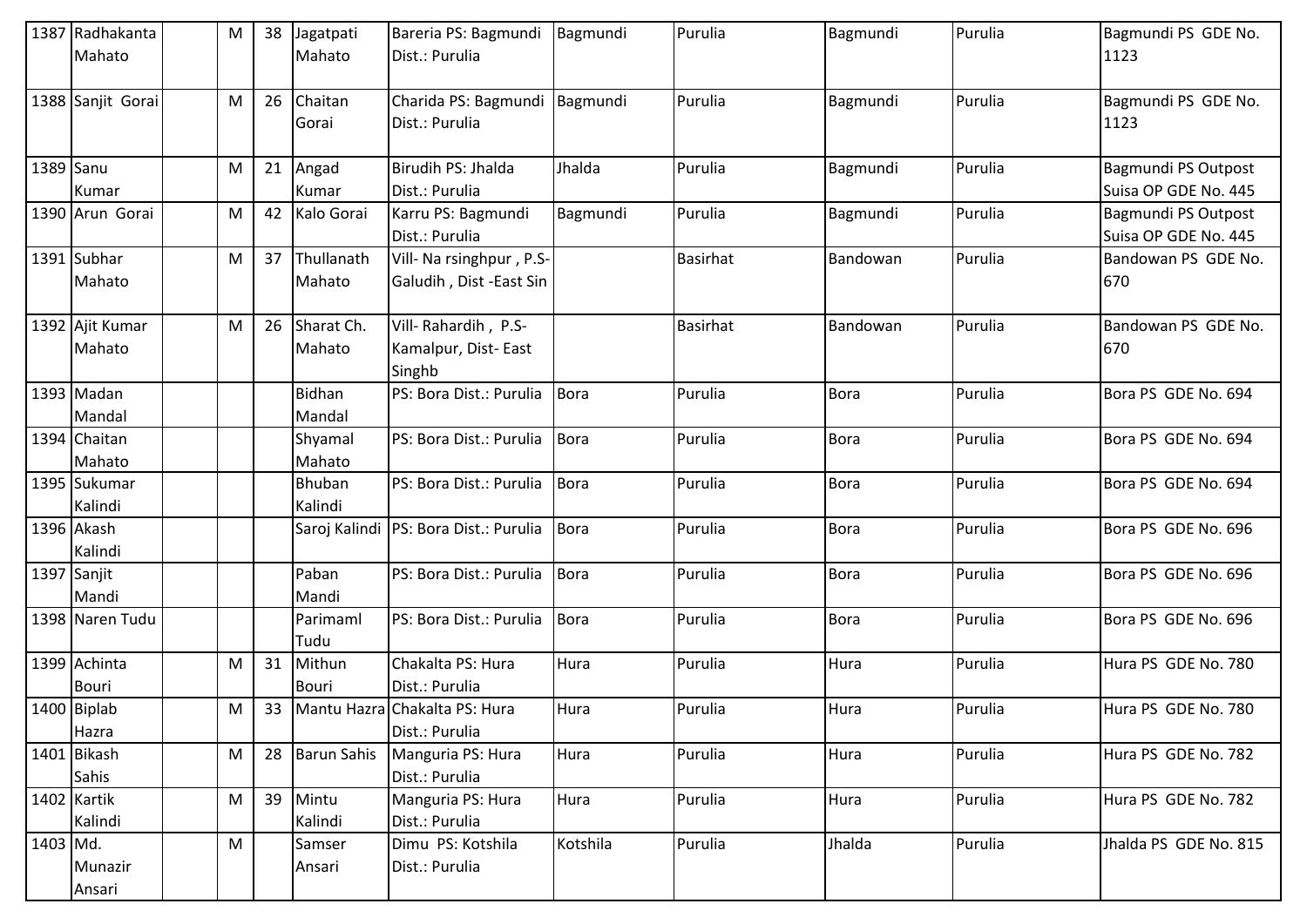|            | 1404 Jagadish<br>Mandi         | M |    | Lakshman<br>Mandi            | Chitmu PS: Kotshila<br>Dist.: Purulia                          | Kotshila                 | Purulia | Jhalda | Purulia | Jhalda PS GDE No. 815                     |
|------------|--------------------------------|---|----|------------------------------|----------------------------------------------------------------|--------------------------|---------|--------|---------|-------------------------------------------|
|            | 1405 Krishanapa<br>da Kalindi  | M |    | Ajit Kalindi                 | Pokharia PS: Purulia<br>mufassil Dist.: Purulia                | Purulia mufassil Purulia |         | Jhalda | Purulia | Jhalda PS GDE No. 815                     |
|            | 1406 Joypal Sing<br>Mura       | M |    | <b>Ananta Sing</b><br>Mura   | Dakai PS: Jhalda Dist.:<br>Purulia                             | Jhalda                   | Purulia | Jhalda | Purulia | Jhalda PS GDE No. 815                     |
|            | 1407 Hemanta<br>Mahato         | M |    | Ananda<br>Mahato             | Durgu PS: Kotshila<br>Dist.: Purulia                           | Kotshila                 | Purulia | Jhalda | Purulia | Jhalda PS GDE No. 815                     |
| 1408 Sk    | Mehboob                        | M |    | Sk Harkil                    | Hussendih PS: Jhalda<br>Dist.: Purulia                         | Jhalda                   | Purulia | Jhalda | Purulia | Jhalda PS GDE No. 821                     |
|            | $1409$ Sk Jakir                | M |    | Sk Manu                      | Hussendih PS: Jhalda<br>Dist.: Purulia                         | Jhalda                   | Purulia | Jhalda | Purulia | Jhalda PS GDE No. 821                     |
| 1410 Sunil | Kalindi                        | M |    | Dharam<br>Kalindi            | Silphor, Hargara PS:<br>Joypur Dist.: Purulia                  | Joypur                   | Purulia | Jhalda | Purulia | Jhalda PS GDE No. 821                     |
|            | 1411 Bimal<br>Mahato           | M |    | Mahato                       | Phanibhusan Kenduadih PS: Jhalda<br>Dist.: Purulia             | Jhalda                   | Purulia | Jhalda | Purulia | Jhalda PS GDE No. 821                     |
|            | 1412 Raghunath<br>Mahato       | M |    | Mahato                       | Lt Brindaban Arahara, khamar PS:<br>Jhalda Dist.: Purulia      | Jhalda                   | Purulia | Jhalda | Purulia | Jhalda PS GDE No. 821                     |
|            | 1413 Rajaram<br>Mahato         | M |    | Shaktipada<br>Mahato         | Keruary PS: Jhalda<br>Dist.: Purulia                           | Jhalda                   | Purulia | Jhalda | Purulia | Jhalda PS Outpost Tulin<br>OP GDE No. 552 |
|            | 1414 Sripada<br>Mahato         | M |    | Arjun<br>Mahato              | Keruary PS: Jhalda<br>Dist.: Purulia                           | Jhalda                   | Purulia | Jhalda | Purulia | Jhalda PS Outpost Tulin<br>OP GDE No. 552 |
|            | 1415 Amit Kumar<br>Mahato      | M | 38 | Chandra<br>Shekhar<br>Mahato | Forest More PS:<br>Joypur Dist.: Purulia                       | Joypur                   | Purulia | Joypur | Purulia | Joypur PS GDE No. 892                     |
|            | 1416 Amulya<br>Gope            | M |    | Gope                         | 38 Shyamapada Kathaltard PS: Joypur<br>Dist.: Purulia          | Joypur                   | Purulia | Joypur | Purulia | Joypur PS GDE No. 913                     |
|            | 1417 Santosh<br>Kewat          | M |    |                              | 26   Amrit Kewat   Pundag Hattola PS:<br>Joypur Dist.: Purulia | Joypur                   | Purulia | Joypur | Purulia | Joypur PS GDE No. 528                     |
|            | 1418 Sandip<br>Kumar<br>Mahato | M |    | 33 Nandalal<br>Mahato        | Dumurdih More PS:<br>Joypur Dist.: Purulia                     | Joypur                   | Purulia | Joypur | Purulia | Joypur PS GDE No. 910                     |
|            | 1419 Trilochan<br>Kumar        | M |    | 30 Henglu<br>Kumar           | Dumurdih More PS:<br>Joypur Dist.: Purulia                     | Joypur                   | Purulia | Joypur | Purulia | Joypur PS GDE No. 910                     |
|            | 1420 Rahul<br>Mahato           | M | 22 | Shibu<br>Mahato              | Kathaltard PS: Joypur<br>Dist.: Purulia                        | Joypur                   | Purulia | Joypur | Purulia | Joypur PS GDE No. 900                     |
|            | 1421 Sagar<br>Mahato           | M | 24 | Nagen<br>Mahato              | Kathaltard PS: Joypur<br>Dist.: Purulia                        | Joypur                   | Purulia | Joypur | Purulia | Joypur PS GDE No. 900                     |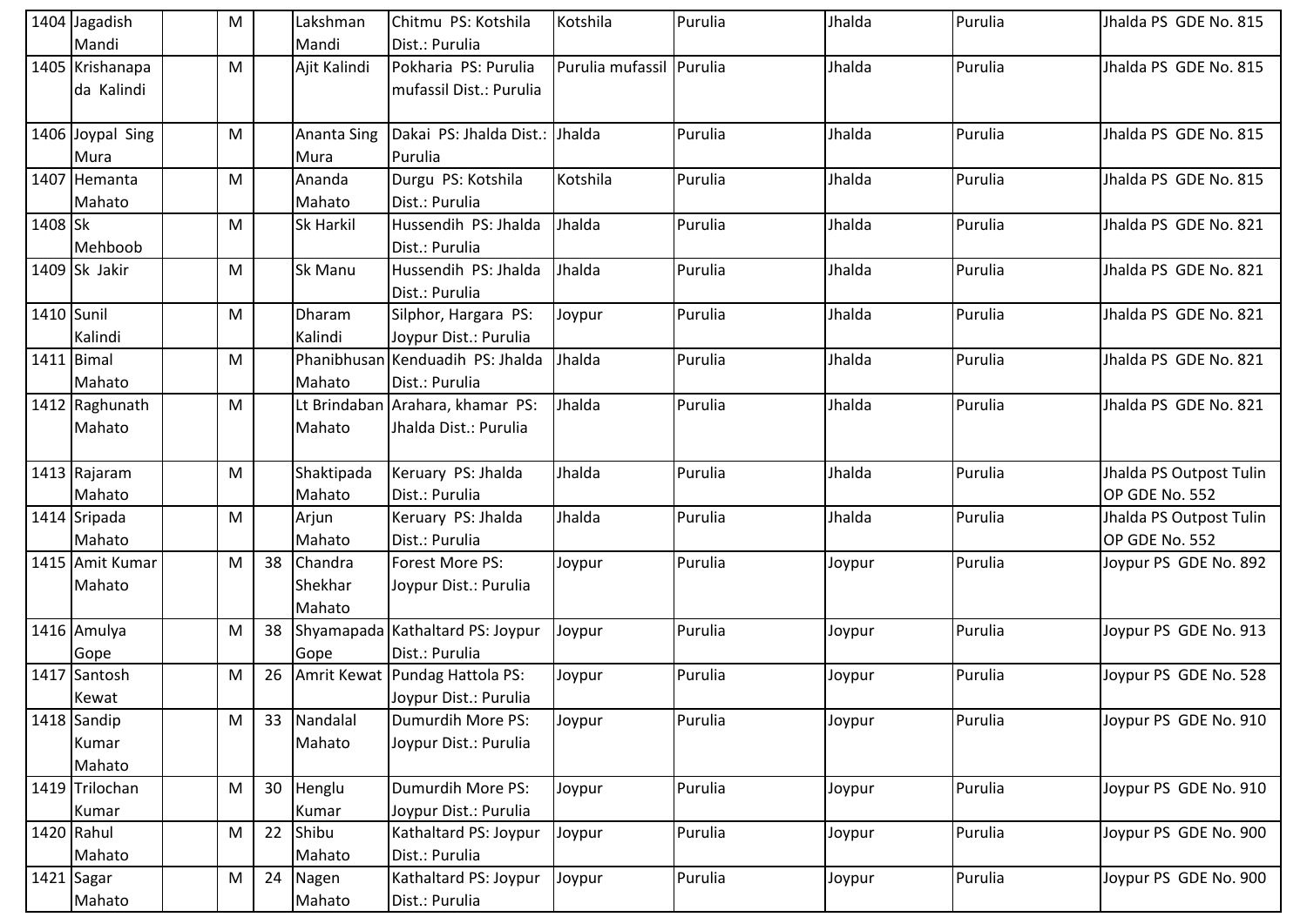|            | 1422 Jagadish<br>Murmu      |   |    | Sahadeb<br>Murmu         | Sonaijuri PS: Kashipur   Kashipur<br>Dist.: Purulia            |          | Purulia | Kashipur | Purulia | Kashipur PS GDE No.<br>593 |
|------------|-----------------------------|---|----|--------------------------|----------------------------------------------------------------|----------|---------|----------|---------|----------------------------|
|            | 1423 Sadhan<br><b>Bauri</b> | M |    | Fatik Bauri              | Rudra PS: Kashipur<br>Dist.: Purulia                           | Kashipur | Purulia | Kashipur | Purulia | Kashipur PS GDE No.<br>593 |
|            | 1424 Babulal<br>Hansda      | M |    |                          | Fatul Hansda Bansroya PS: Kashipur Kashipur<br>Dist.: Purulia  |          | Purulia | Kashipur | Purulia | Kashipur PS GDE No.<br>593 |
| 1425 Dilip | Karmakar                    | M |    | Sudeb<br>Karmakar        | Talajuri PS: Kashipur<br>Dist.: Purulia                        | Kashipur | Purulia | Kashipur | Purulia | Kashipur PS GDE No.<br>607 |
|            | 1426 Swapan<br>Mahato       | M |    | <b>Basudeb</b><br>Mahato | Murlu PS: Kashipur<br>Dist.: Purulia                           | Kashipur | Purulia | Kashipur | Purulia | Kashipur PS GDE No.<br>607 |
|            | 1427 Umapada<br>Gorai       | M |    | Kuran Gorai              | Sutabai PS: Kashipur<br>Dist.: Purulia                         | Kashipur | Purulia | Kashipur | Purulia | Kashipur PS GDE No.<br>607 |
|            | 1428 Dipak<br>Modak         | M | 29 | Lt Bhagirath<br>Modak    | Kotshila PS: Kotshila<br>Dist.: Purulia                        | Kotshila | Purulia | Kotshila | Purulia | Kotshila PS GDE No. 718    |
|            | 1429 Ghasiram<br>Gorain     | M | 26 |                          | Nakul Gorain Bongabari PS: Kotshila Kotshila<br>Dist.: Purulia |          | Purulia | Kotshila | Purulia | Kotshila PS GDE No. 718    |
|            | 1430 Binod<br>Gorain        | M | 35 | Subodh<br>Gorain         | Bongabari PS: Kotshila Kotshila<br>Dist.: Purulia              |          | Purulia | Kotshila | Purulia | Kotshila PS GDE No. 718    |
|            | 1431 Sukumar<br>Mahato      | M | 41 | Lt Pratham<br>Mahato     | Mutukura PS: Kotshila Kotshila<br>Dist.: Purulia               |          | Purulia | Kotshila | Purulia | Kotshila PS GDE No. 734    |
|            | 1432 Baldeb<br>Kumar        | M | 26 | Lt Hemanta<br>Kumar      | Kanudih PS: Kotshila<br>Dist.: Purulia                         | Kotshila | Purulia | Kotshila | Purulia | Kotshila PS GDE No. 734    |
|            | 1433 Ramesh<br>Mandal       | M | 37 | Haradhan<br>Mandal       | Urusaram PS: Kotshila Kotshila<br>Dist.: Purulia               |          | Purulia | Kotshila | Purulia | Kotshila PS GDE No. 734    |
|            | 1434 Narad<br>Mondal        | M | 35 | Gopal<br>Mondal          | Gopalpur PS: Neturia<br>Dist.: Purulia                         | Neturia  | Purulia | Neturia  | Purulia | Neturia PS GDE No. 828     |
|            | 1435 Binay Maji             | M | 34 |                          | Swapan Maji Gopalpur PS: Neturia<br>Dist.: Purulia             | Neturia  | Purulia | Neturia  | Purulia | Neturia PS GDE No. 828     |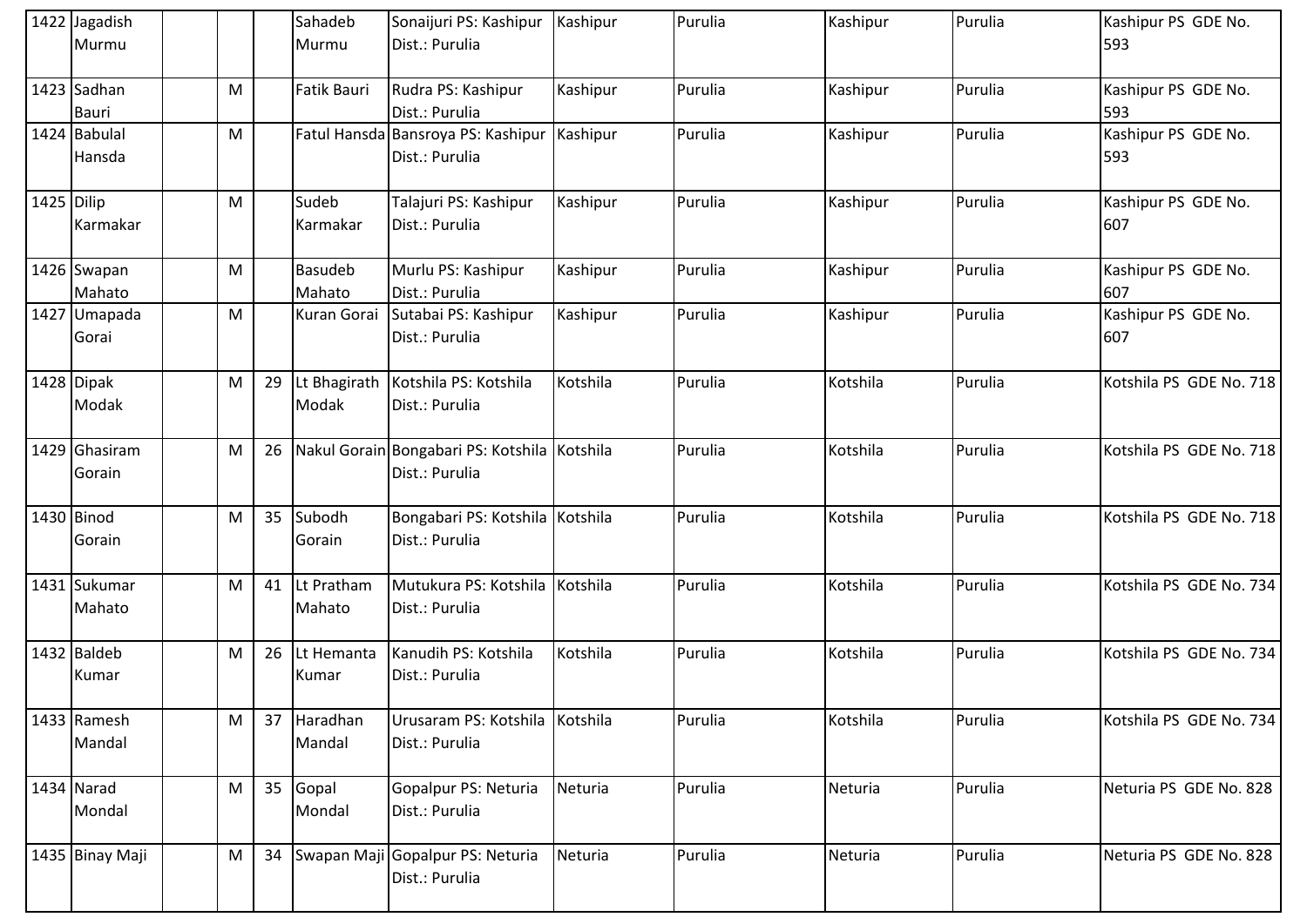|            | 1436 Tapan Bouri             | M | 32 |                             | Kailash Bouri Benipur PS: Neturia<br>Dist.: Purulia                                         | Neturia      | Purulia         | Neturia      | Purulia | Neturia PS GDE No. 837          |
|------------|------------------------------|---|----|-----------------------------|---------------------------------------------------------------------------------------------|--------------|-----------------|--------------|---------|---------------------------------|
| 1437 Nitai | Mondal                       | M | 34 | Sanat<br>Mondal             | Benipur PS: Neturia<br>Dist.: Purulia                                                       | Neturia      | Purulia         | Neturia      | Purulia | Neturia PS GDE No. 837          |
|            | 1438 Sankar<br>Rajwar        | M | 32 | Ghaltu<br>Rajwar            | Kankdiha PS: Para<br>Dist.: Purulia                                                         | Para         | Purulia         | Para         | Purulia | Para PS GDE No. 782             |
| 1439 Rabi  | Rajwar                       | M | 34 | Dinesh<br>Rajwar            | Kankdiha PS: Para<br>Dist.: Purulia                                                         | Para         | Purulia         | Para         | Purulia | Para PS GDE No. 782             |
|            | 1440 Amal Bagdi              | M | 27 | Rahul Bagdi                 | Anara PS: Para Dist.:<br>Purulia                                                            | Para         | Purulia         | Para         | Purulia | Para PS GDE No. 217             |
|            | 1441 Hiralal<br><b>Bagdi</b> | M | 38 | <b>Uttam Bagdi</b>          | Anara PS: Para Dist.:<br>Purulia                                                            | Para         | Purulia         | Para         | Purulia | Para PS GDE No. 217             |
|            | 1442 Mantu<br>Gope           |   |    | Abani Gope                  |                                                                                             |              | <b>Basirhat</b> | Puncha       | Purulia | Puncha PS GDE No. 742           |
|            | 1443 Mritunjoy<br>Baskey     |   |    | Sourav<br><b>Baskey</b>     |                                                                                             |              | <b>Basirhat</b> | Puncha       | Purulia | Puncha PS GDE No. 742           |
|            | 1444 Khudiram<br>Kalindi     |   |    | Anil Kalindi                |                                                                                             |              | <b>Basirhat</b> | Puncha       | Purulia | Puncha PS GDE No. 742           |
|            | 1445 Raj Bose                | M | 28 | Sijan Bose                  | Sinderpatti Near<br>Haibol Mandir, W-10<br>PS: Purulia town Dist.:<br>Purulia               | Purulia town | Purulia         | Purulia town | Purulia | Purulia town PS GDE<br>No. 1035 |
|            | 1446 Lotan<br>Rakshit        | M | 40 | Lt. Anil<br>Rakshit         | Nimtair Near Kalirpan<br>Dokan, W-05 PS:<br>Purulia town Dist.:<br>Purulia                  | Purulia town | Purulia         | Purulia town | Purulia | Purulia town PS GDE<br>No. 1035 |
|            | 1447 Ashish<br>Bauri         | M | 34 | Lt. Ramnath<br><b>Bauri</b> | Desh Bandhu Road<br>Ashu Sahis Lane, Near<br>Kalimandir, PS: Purulia<br>town Dist.: Purulia | Purulia town | Purulia         | Purulia town | Purulia | Purulia town PS GDE<br>No. 1040 |
|            | 1448 Laxman<br>Sahis         | M |    | 18 Mukesh<br>Sahis          | <b>Shamitipally Near</b><br>Nistarini College, W-<br>21 PS: Purulia town<br>Dist.: Purulia  | Purulia town | Purulia         | Purulia town | Purulia | Purulia town PS GDE<br>No. 1040 |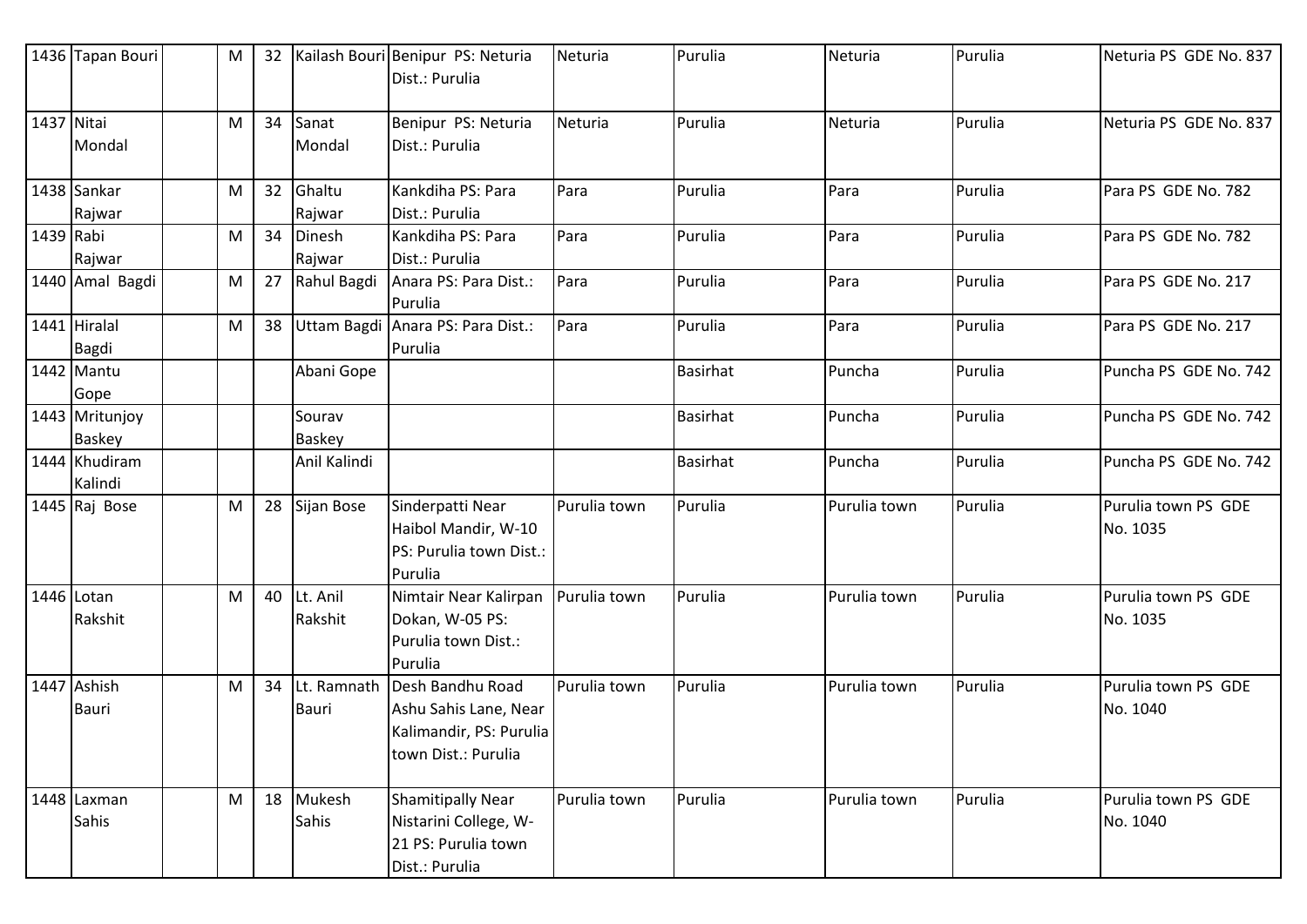| 1449 Santi Char                  |      | M | 46 | Bhavatosh<br>Char                   | Chunabati Reny Road,<br>W-21 PS: Purulia town<br>Dist.: Purulia         | Purulia town | Purulia | Purulia town | Purulia | Purulia town PS GDE<br>No. 1041 |
|----------------------------------|------|---|----|-------------------------------------|-------------------------------------------------------------------------|--------------|---------|--------------|---------|---------------------------------|
| 1450 Bholanath<br><b>Bauri</b>   |      | M | 35 | Lt. Mathur<br>Bauri                 | Pokabandh Para, W-19 Purulia town<br>PS: Purulia town Dist.:<br>Purulia |              | Purulia | Purulia town | Purulia | Purulia town PS GDE<br>No. 1041 |
| 1451 Subhash<br>Gorai            |      | M | 54 | Lt Madan<br>Gorai                   | Durmut PS:<br>Raghunathpur Dist.:<br>Purulia                            | Raghunathpur | Purulia | Raghunathpur | Purulia | Raghunathpur PS GDE<br>No. 919  |
| 1452 Dharani<br><b>Bauri</b>     | Haru | M | 60 | Lt Shibu<br>Bauri                   | Ekunja PS:<br>Raghunathpur Dist.:<br>Purulia                            | Raghunathpur | Purulia | Raghunathpur | Purulia | Raghunathpur PS GDE<br>No. 919  |
| 1453 Shahabuddi<br>n Sk          |      | M | 26 | Sk Ruhul<br>Amin                    | Nabagram PS:<br>Raghunathpur Dist.:<br>Purulia                          | Raghunathpur | Purulia | Raghunathpur | Purulia | Raghunathpur PS GDE<br>No. 919  |
| 1454 Biswajit<br>Kaibartya       |      | M | 19 | Ramehendra Thekara PS:<br>Kaibartya | Raghunathpur Dist.:<br>Purulia                                          | Raghunathpur | Purulia | Raghunathpur | Purulia | Raghunathpur PS GDE<br>No. 919  |
| 1455 Ashan<br>Ansary             |      | M | 19 | Abdul<br>Ansary                     | Lachmanpur PS:<br>Raghunathpur Dist.:<br>Purulia                        | Raghunathpur | Purulia | Raghunathpur | Purulia | Raghunathpur PS GDE<br>No. 919  |
| 1456 Arun Show                   |      | M | 42 | Lt Aditya<br>Show                   | Paisapara PS:<br>Raghunathpur Dist.:<br>Purulia                         | Raghunathpur | Purulia | Raghunathpur | Purulia | Raghunathpur PS GDE<br>No. 930  |
| 1457 Bachhu<br><b>Bauri</b>      |      | M | 27 | Kishan Bauri                        | Ukardanga PS:<br>Raghunathpur Dist.:<br>Purulia                         | Raghunathpur | Purulia | Raghunathpur | Purulia | Raghunathpur PS GDE<br>No. 930  |
| 1458 Dinesh<br><b>Bauri</b>      |      | M | 34 | Gurupada<br>Bauri                   | Nanduara PS:<br>Raghunathpur Dist.:<br>Purulia                          | Raghunathpur | Purulia | Raghunathpur | Purulia | Raghunathpur PS GDE<br>No. 930  |
| 1459 Surja Kanti<br><b>Bauri</b> |      | M | 32 | Mrityunjoy<br>Bauri                 | Nanduara PS:<br>Raghunathpur Dist.:<br>Purulia                          | Raghunathpur | Purulia | Raghunathpur | Purulia | Raghunathpur PS GDE<br>No. 930  |
| 1460 Aditya<br><b>Bauri</b>      |      | M | 37 | Ananda<br>Bauri                     | Nanduara PS:<br>Raghunathpur Dist.:<br>Purulia                          | Raghunathpur | Purulia | Raghunathpur | Purulia | Raghunathpur PS GDE<br>No. 930  |
| 1461 Gouranga<br>Bauri           |      | M | 23 | Khepu Bauri                         | Poradiha PS: Santari<br>Dist.: Purulia                                  | Santari      | Purulia | Santari      | Purulia | Santari PS GDE No. 653          |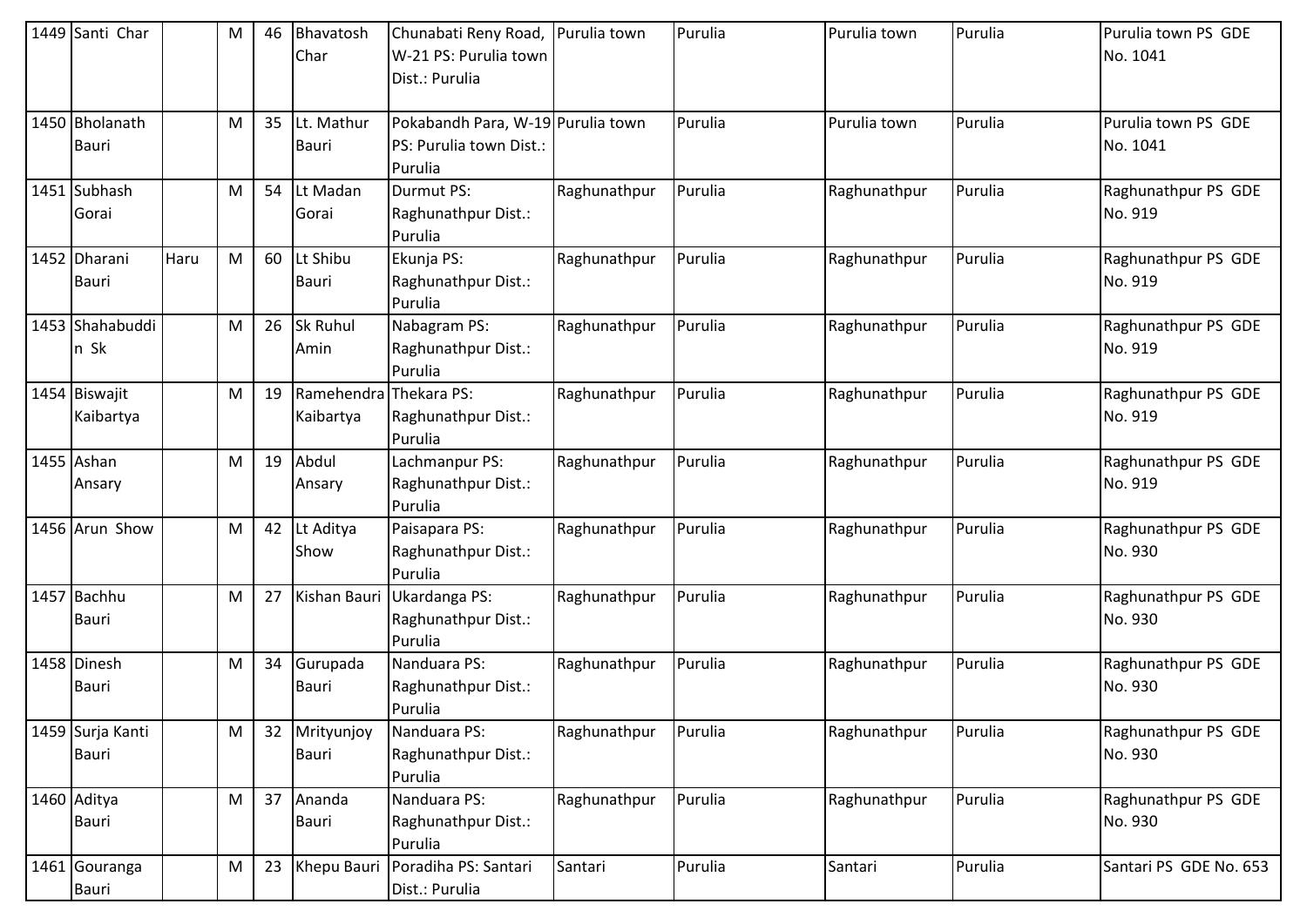|           | 1462 Sourav                   | M                                                                                                          | 28 |                     | Biplab Bauri Poradiha PS: Santari                           | Santari   | Purulia                    | Santari   | Purulia                           | Santari PS GDE No. 653      |
|-----------|-------------------------------|------------------------------------------------------------------------------------------------------------|----|---------------------|-------------------------------------------------------------|-----------|----------------------------|-----------|-----------------------------------|-----------------------------|
|           | <b>Bauri</b><br>1463 Kalidas  | M                                                                                                          | 30 | <b>Bhatu Bauri</b>  | Dist.: Purulia<br>Poradiha PS: Santari                      | Santari   | Purulia                    | Santari   | Purulia                           | Santari PS GDE No. 653      |
|           | Bauri                         |                                                                                                            |    |                     | Dist.: Purulia                                              |           |                            |           |                                   |                             |
|           | 1464 Jiten Bauri              | M                                                                                                          | 27 | Fakir Bauri         | Poradiha PS: Santari<br>Dist.: Purulia                      | Santari   | Purulia                    | Santari   | Purulia                           | Santari PS GDE No. 653      |
|           | 1465 Prakash<br>Mal           | M                                                                                                          | 36 | Haru Mal            | Poradiha PS: Santari<br>Dist.: Purulia                      | Santari   | Purulia                    | Santari   | Purulia                           | Santari PS GDE No. 653      |
|           | 1466 Md. Hakim                | M                                                                                                          | 24 | Nejabuddin<br>Khan  | Vetti PS: Santari Dist.:<br>Purulia                         | Santari   | Purulia                    | Santari   | Purulia                           | Santari PS GDE No. 653      |
| 1467 Sk.  | Tajuddin                      | M                                                                                                          | 26 | Saiful Ali          | Vetti PS: Santari Dist.:<br>Purulia                         | Santari   | Purulia                    | Santari   | Purulia                           | Santari PS GDE No. 653      |
|           | 1468 Bapan<br>Bauri           | M                                                                                                          | 34 | Trivanga<br>Bauri   | Bhadsa PS: Tamna<br>Dist.: Purulia                          | Tamna     | Purulia                    | Tamna     | Purulia                           | Tamna PS GDE No. 839        |
|           | 1469 Gouranga<br><b>Bauri</b> | M                                                                                                          | 23 | Nitai Bauri         | Bhadsa PS: Tamna<br>Dist.: Purulia                          | Tamna     | Purulia                    | Tamna     | Purulia                           | Tamna PS GDE No. 839        |
|           | 1470 Murari<br><b>Bauri</b>   | ${\sf M}$                                                                                                  | 27 | Hemanta<br>Bauri    | Bhadsa PS: Tamna<br>Dist.: Purulia                          | Tamna     | Purulia                    | Tamna     | Purulia                           | Tamna PS GDE No. 839        |
|           | 1471 Chandan<br>Mahato        | $\mathsf{M}% _{T}=\mathsf{M}_{T}\!\left( a,b\right) ,\ \mathsf{M}_{T}=\mathsf{M}_{T}\!\left( a,b\right) ,$ | 32 | Srikanta<br>Mahato  | Chakaltore PS: Tamna<br>Dist.: Purulia                      | Tamna     | Purulia                    | Tamna     | Purulia                           | Tamna PS GDE No. 839        |
| 1472 Fani | Mahato                        | M                                                                                                          | 40 | Mahananda<br>Mahato | Chakaltore PS: Tamna<br>Dist.: Purulia                      | Tamna     | Purulia                    | Tamna     | Purulia                           | Tamna PS GDE No. 839        |
|           | 1473 Samar<br>Mahato          | ${\sf M}$                                                                                                  | 22 | Naren<br>Mahato     | Chakaltore PS: Tamna<br>Dist.: Purulia                      | Tamna     | Purulia                    | Tamna     | Purulia                           | Tamna PS GDE No. 839        |
|           | 1474 Krishna<br>Kumar         | M                                                                                                          | 39 | Jagannath<br>Kumar  | Barakdih PS: Tamna<br>Dist.: Purulia                        | Tamna     | Purulia                    | Tamna     | Purulia                           | Tamna PS GDE No. 839        |
|           | 1475 Raju Kumar               | M                                                                                                          | 43 | <b>Bhim Kumar</b>   | Barakdih PS: Tamna<br>Dist.: Purulia                        | Tamna     | Purulia                    | Tamna     | Purulia                           | Tamna PS GDE No. 839        |
|           | 1476 Dipak<br>Kumar           | M                                                                                                          | 32 | Abhirup<br>Kumar    | Barakdih PS: Tamna<br>Dist.: Purulia                        | Tamna     | Purulia                    | Tamna     | Purulia                           | Tamna PS GDE No. 839        |
|           | 1477 Manoj<br>Gupta           | M                                                                                                          |    |                     | Gopal Gupta PS: Kaliaganj Dist.:<br>Raiganj Police District | Kaliaganj | Raiganj Police<br>District | Kaliaganj | Raiganj Police<br><b>District</b> | Kaliaganj PS GDE No.<br>751 |
|           | 1478 Dulal Bin                | M                                                                                                          |    | <b>Golab Bin</b>    | PS: Kaliaganj Dist.:<br>Raiganj Police District             | Kaliaganj | Raiganj Police<br>District | Kaliaganj | Raiganj Police<br><b>District</b> | Kaliaganj PS GDE No.<br>751 |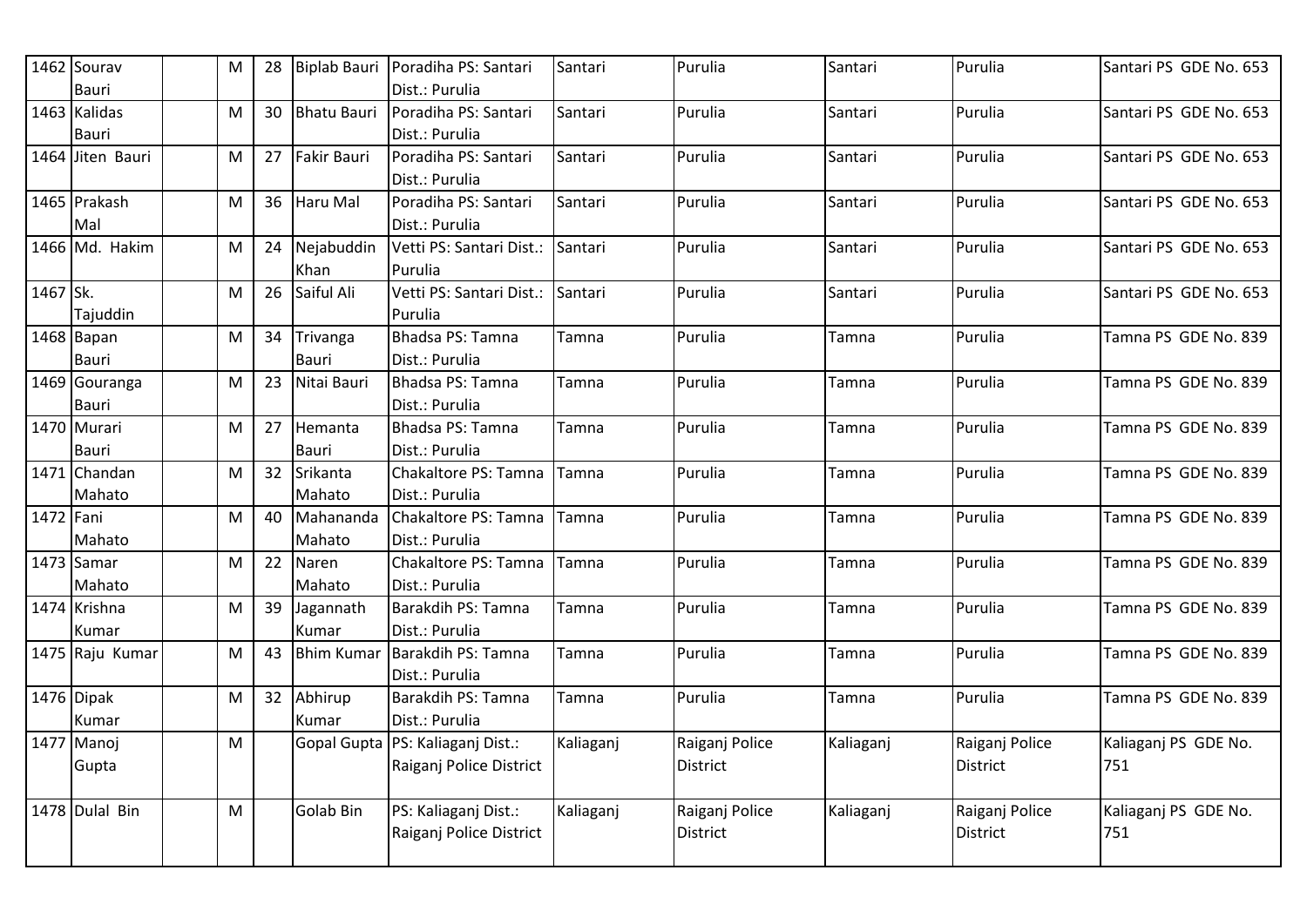| 1479 Manik<br>Karmakar       | M | 40 | Mohan<br>Karmakar          | Ghoshpur<br>(Rasakhowa) PS:<br>Karandighi Dist.:<br>Raiganj Police District           | Karandighi | Raiganj Police<br>District         | Karandighi             | Raiganj Police<br><b>District</b>  | Karandighi PS GDE No.<br>808                 |
|------------------------------|---|----|----------------------------|---------------------------------------------------------------------------------------|------------|------------------------------------|------------------------|------------------------------------|----------------------------------------------|
| 1480 Pardum<br>Mahato        | M | 21 | Kadam Lal<br>Mahato        | Pichhla PS: Karandighi Karandighi<br>Dist.: Raiganj Police<br><b>District</b>         |            | Raiganj Police<br><b>District</b>  | Karandighi             | Raiganj Police<br><b>District</b>  | Karandighi PS GDE No.<br>808                 |
| 1481 Jogendrana<br>th Mukher | M | 32 | Tinkari<br>Mukherjee       | Bankimnagar, PS<br>Dhantala PS: Dhantala<br>Dist.: Ranaghat Police<br>District        | Dhantala   | Ranaghat Police<br>District        | Dhantala               | Ranaghat Police<br><b>District</b> | Dhantala PS GDE No.<br>938                   |
| 1482 Suman Das               | M | 28 | Lt Khiradh<br>Das          | Bankimnagar, PS<br>Dhantala PS: Dhantala<br>Dist.: Ranaghat Police<br><b>District</b> | Dhantala   | Ranaghat Police<br><b>District</b> | Dhantala               | Ranaghat Police<br><b>District</b> | Dhantala PS GDE No.<br>938                   |
| 1483 Sukanta<br>Saha         | M |    | Shyamal<br>Saha            | PS: Taherpur Dist.:<br>Ranaghat Police<br><b>District</b>                             | Taherpur   | Ranaghat Police<br><b>District</b> | Taherpur               | Ranaghat Police<br><b>District</b> | Taherpur PS GDE No.<br>740                   |
| 1484 Bapi Biswas             | M |    | Bidyut<br><b>Biswas</b>    | PS: Taherpur Dist.:<br>Ranaghat Police<br><b>District</b>                             | Taherpur   | Ranaghat Police<br><b>District</b> | Taherpur               | Ranaghat Police<br><b>District</b> | Taherpur PS GDE No.<br>740                   |
| 1485 Tapas<br>Dutta          | M |    |                            | Tinkari Dutta PS: Taherpur Dist.:<br>Ranaghat Police<br><b>District</b>               | Taherpur   | Ranaghat Police<br>District        | Taherpur               | Ranaghat Police<br><b>District</b> | Taherpur PS GDE No.<br>740                   |
| 1486 Chandan Kr<br>Thakur    | M | 31 | Krishna<br>Mohan<br>Thakur | 2/1 Hindusthan Road,<br>Kol- 29 PS: Gariahat<br>Dist.: Kolkata                        | Gariahat   | Kolkata                            | Ballygunge<br>g.r.p.s. | Sealdah G.R.P.                     | Ballygunge g.r.p.s. PS<br><b>GDE No. 722</b> |
| 1487 Joynarayan<br>Singh     | M |    | 50 Lt Basudeb<br>Singh     | Mallickpur Hospital<br>Para PS: Baruipur<br>Dist.: Baruipur Police<br>District        | Baruipur   | <b>Baruipur Police</b><br>District | Ballygunge<br>g.r.p.s. | Sealdah G.R.P.                     | Ballygunge g.r.p.s. PS<br><b>GDE No. 722</b> |
| 1488 Arindam<br>Karmakar     | M | 22 | Milan<br>Karmakar          | Nagar PS: Khargram<br>Dist.: Murshidabad                                              | Khargram   | Murshidabad                        | Berhampore<br>g.r.p.s. | Sealdah G.R.P.                     | Berhampore g.r.p.s. PS<br><b>GDE No. 572</b> |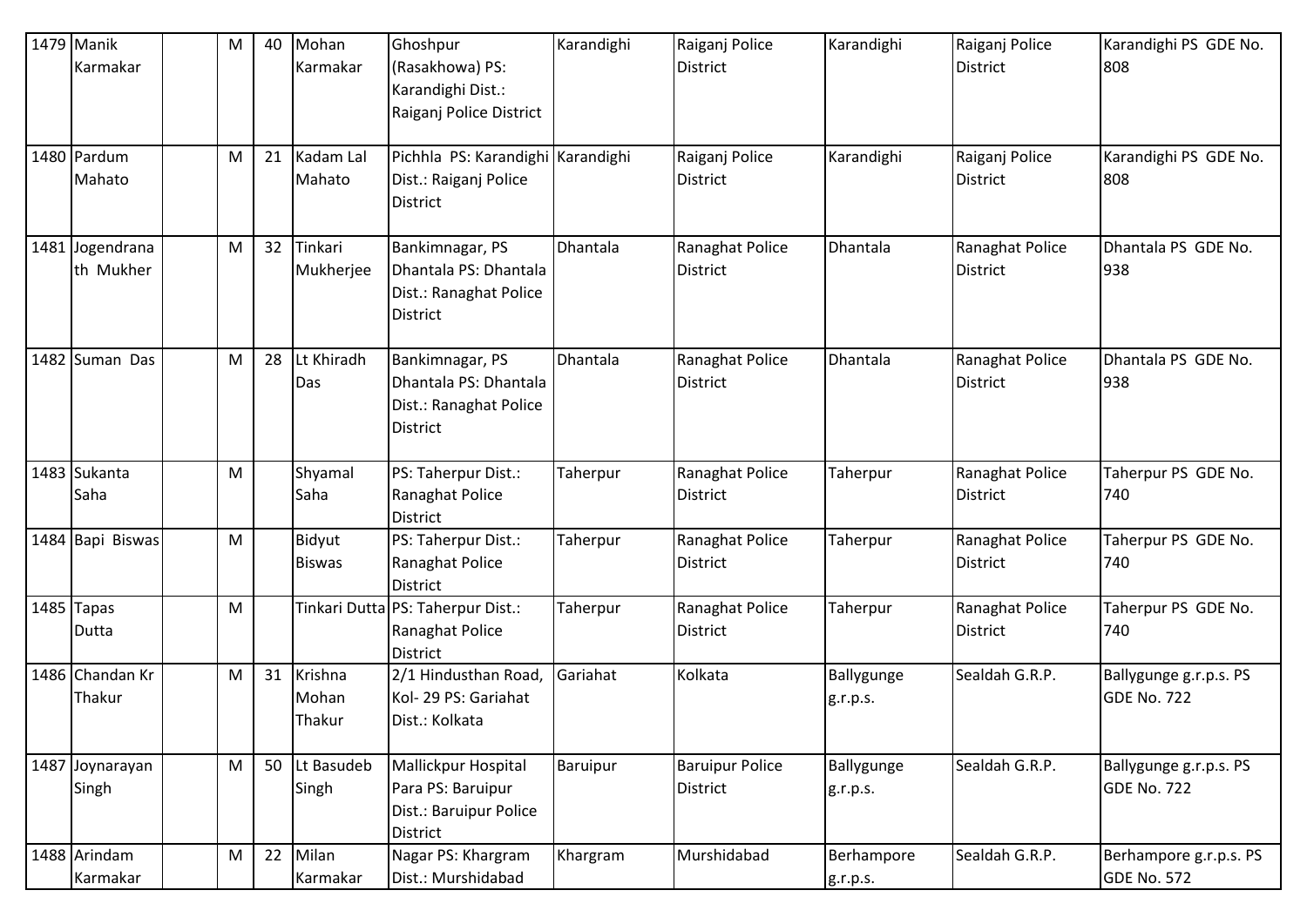| 1489 Samir Roy               | M | 52 | Manmatha<br>Roy                          | <b>Badarpur PS:</b><br>Berhampore Dist.:<br>Murshidabad                                                         | Berhampore   | Murshidabad                                  | Berhampore<br>g.r.p.s.            | Sealdah G.R.P. | Berhampore g.r.p.s. PS<br>GDE No. 572          |
|------------------------------|---|----|------------------------------------------|-----------------------------------------------------------------------------------------------------------------|--------------|----------------------------------------------|-----------------------------------|----------------|------------------------------------------------|
| 1490 Banti Patra             | M | 23 | Santa Patra                              | Vill- Kara Chandigarh,<br>PO-Sahab Bagan PS:<br>Madhyamgram Dist.:<br>Barasat                                   | Madhyamgram  | Barasat                                      | Bongaon g.r.p.s.                  | Sealdah G.R.P. | Bongaon g.r.p.s. PS GDE<br>No. 696             |
| 1491 Avijit Roy              | M | 24 | <b>Uttam Roy</b>                         | Vill- Kara Chandigarh,<br>PO-Sahab Bagan PS:<br>Madhyamgram Dist.:<br>Barasat                                   | Madhyamgram  | <b>Barasat</b>                               | Bongaon g.r.p.s.                  | Sealdah G.R.P. | Bongaon g.r.p.s. PS GDE<br>No. 696             |
| 1492 Rohit<br>Mallick        | M | 22 | $ $ Lt.<br>Lakshmanlal<br><b>Mallick</b> | 33B Harish Chatterjee   Bhowanipur<br>street, PS: Bhowanipur<br>Dist.: Kolkata                                  |              | Kolkata                                      | Chitpur g.r.p.s.                  | Sealdah G.R.P. | Chitpur g.r.p.s. PS GDE<br>No. 713             |
| 1493 Md Javed<br>Kuriasi     | M | 22 | Md Nadim<br>Kuriasi                      | Dakkhin Basra PS:<br>Jibantala Dist.:<br><b>Baruipur Police</b><br><b>District</b>                              | Jibantala    | <b>Baruipur Police</b><br><b>District</b>    | Jadavpore g.r.p.s. Sealdah G.R.P. |                | Jadavpore g.r.p.s. PS<br>GDE No. 621           |
| 1494 Sankar<br>Sardar        | M | 45 | <b>Bhojo Hari</b><br>Sardar              | Sastitala PS: Joynagar<br>Dist.: Baruipur Police<br>District                                                    | Joynagar     | <b>Baruipur Police</b><br><b>District</b>    | Jadavpore g.r.p.s. Sealdah G.R.P. |                | Jadavpore g.r.p.s. PS<br>GDE No. 621           |
| 1495 Nasir Gazi              | M | 31 |                                          | Lokman Gazi Jiban tala gazi para PS: Jibantala<br>Jibantala Dist.:<br><b>Baruipur Police</b><br><b>District</b> |              | <b>Baruipur Police</b><br><b>District</b>    | Jadavpore g.r.p.s. Sealdah G.R.P. |                | Jadavpore g.r.p.s. PS<br>GDE No. 621           |
| 1496 Ajay Kumar<br>Saha      | M | 32 | Sri Kamal<br>Saha                        | Dangapara PS: Bizpur<br>Dist.: Barrackpore<br>Police<br>Commissionerate                                         | Bizpur       | <b>Barrackpore Police</b><br>Commissionerate | Krishnanagar<br>g.r.p.s.          | Sealdah G.R.P. | Krishnanagar g.r.p.s. PS<br>GDE No. 599        |
| 1497 Souvik<br><b>Bagchi</b> | M | 20 | Tapan<br>Bagachi                         | M.G Road Manikpara<br>PS: Krishnanagar Dist.:<br>Krishnanagar Police<br>District                                | Krishnanagar | Krishnanagar Police<br><b>District</b>       | Krishnanagar<br>g.r.p.s.          | Sealdah G.R.P. | Krishnanagar g.r.p.s. PS<br><b>GDE No. 599</b> |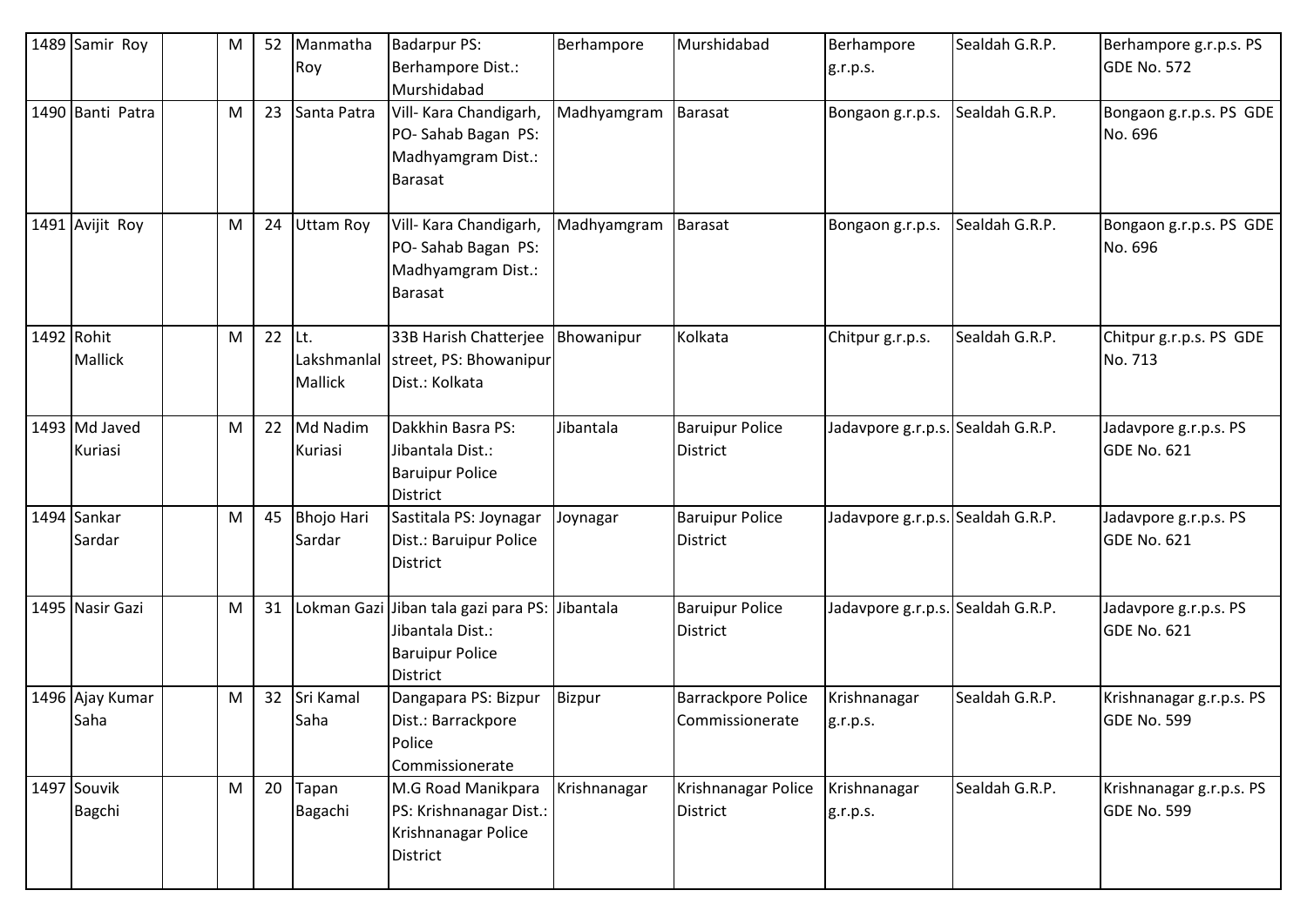|      | 1498 Sourav<br>Bagchi        | M | 20 | Tapan<br>Bagachi     | M.G Road Manikpara<br>PS: Krishnanagar Dist.:<br>Krishnanagar Police<br><b>District</b>                             | Krishnanagar | Krishnanagar Police<br><b>District</b> | Krishnanagar<br>g.r.p.s. | Sealdah G.R.P. | Krishnanagar g.r.p.s. PS<br>GDE No. 599        |
|------|------------------------------|---|----|----------------------|---------------------------------------------------------------------------------------------------------------------|--------------|----------------------------------------|--------------------------|----------------|------------------------------------------------|
|      | 1499 Ujjal Sordar            | M | 21 | Saddam<br>Sardar     | Hariharpara PS:<br>Hariharpara Dist.:<br>Murshidabad                                                                | Hariharpara  | Murshidabad                            | Krishnanagar<br>g.r.p.s. | Sealdah G.R.P. | Krishnanagar g.r.p.s. PS<br>GDE No. 599        |
|      | 1500 Mihir<br>Podder         | M | 25 | Tapan<br>Podder      | Betai PS: Tehatta Dist.:<br>Krishnanagar Police<br><b>District</b>                                                  | Tehatta      | Krishnanagar Police<br>District        | Krishnanagar<br>g.r.p.s. | Sealdah G.R.P. | Krishnanagar g.r.p.s. PS<br><b>GDE No. 605</b> |
|      | 1501 Mimarul Sk              | M | 25 | Afsar Ali            | Bachra PS: Islampore<br>Dist.: Murshidabad                                                                          | Islampore    | Murshidabad                            | Krishnanagar<br>g.r.p.s. | Sealdah G.R.P. | Krishnanagar g.r.p.s. PS<br><b>GDE No. 605</b> |
| 1502 | Habibur<br>Rahaman<br>Mondal | M | 22 | Mondal               | Abdul Hamid Dangna P.O Nadia<br>Simulia P.S Bhimpur<br>PS: Bhimpur Dist.:<br>Krishnanagar Police<br><b>District</b> | Bhimpur      | Krishnanagar Police<br>District        | Naihati g.r.p.s.         | Sealdah G.R.P. | Naihati g.r.p.s. PS GDE<br>No. 619             |
|      | 1503 Masud<br>Mondal         | M | 22 | Saiful<br>Mondal     | Karaigachi P.S Chapra<br>PS: Chapra Dist.:<br>Krishnanagar Police<br><b>District</b>                                | Chapra       | Krishnanagar Police<br>District        | Naihati g.r.p.s.         | Sealdah G.R.P. | Naihati g.r.p.s. PS GDE<br>No. 619             |
| 1504 | Soaib Akter                  | M | 23 | Kajal Ali            | Tantlapara P.S<br>Beldanga PS: Beldanga<br>Dist.: Murshidabad                                                       | Beldanga     | Murshidabad                            | Naihati g.r.p.s.         | Sealdah G.R.P. | Naihati g.r.p.s. PS GDE<br>No. 619             |
|      | 1505 Azmail Sk               | M | 20 | Nowsad Ali           | Bhabta Ultarpara P.S<br>Beldanga PS: Beldanga<br>Dist.: Murshidabad                                                 | Beldanga     | Murshidabad                            | Naihati g.r.p.s.         | Sealdah G.R.P. | Naihati g.r.p.s. PS GDE<br>No. 619             |
|      | 1506 Saheb Sk                | M |    | 52 Nur Ali Sk        | Morgram PS:<br>Khargram Dist.:<br>Murshidabad                                                                       | Khargram     | Murshidabad                            | Ranaghat g.r.p.s.        | Sealdah G.R.P. | Ranaghat g.r.p.s. PS GDE<br>No. 698            |
|      | 1507 Raj Kumar<br>Durlav     | M |    | 37 Mahadeb<br>Durlav | Hanskhali PS: Hanskhli Hanskhli<br>Dist.: Ranaghat Police<br><b>District</b>                                        |              | Ranaghat Police<br>District            | Ranaghat g.r.p.s.        | Sealdah G.R.P. | Ranaghat g.r.p.s. PS GDE<br>No. 698            |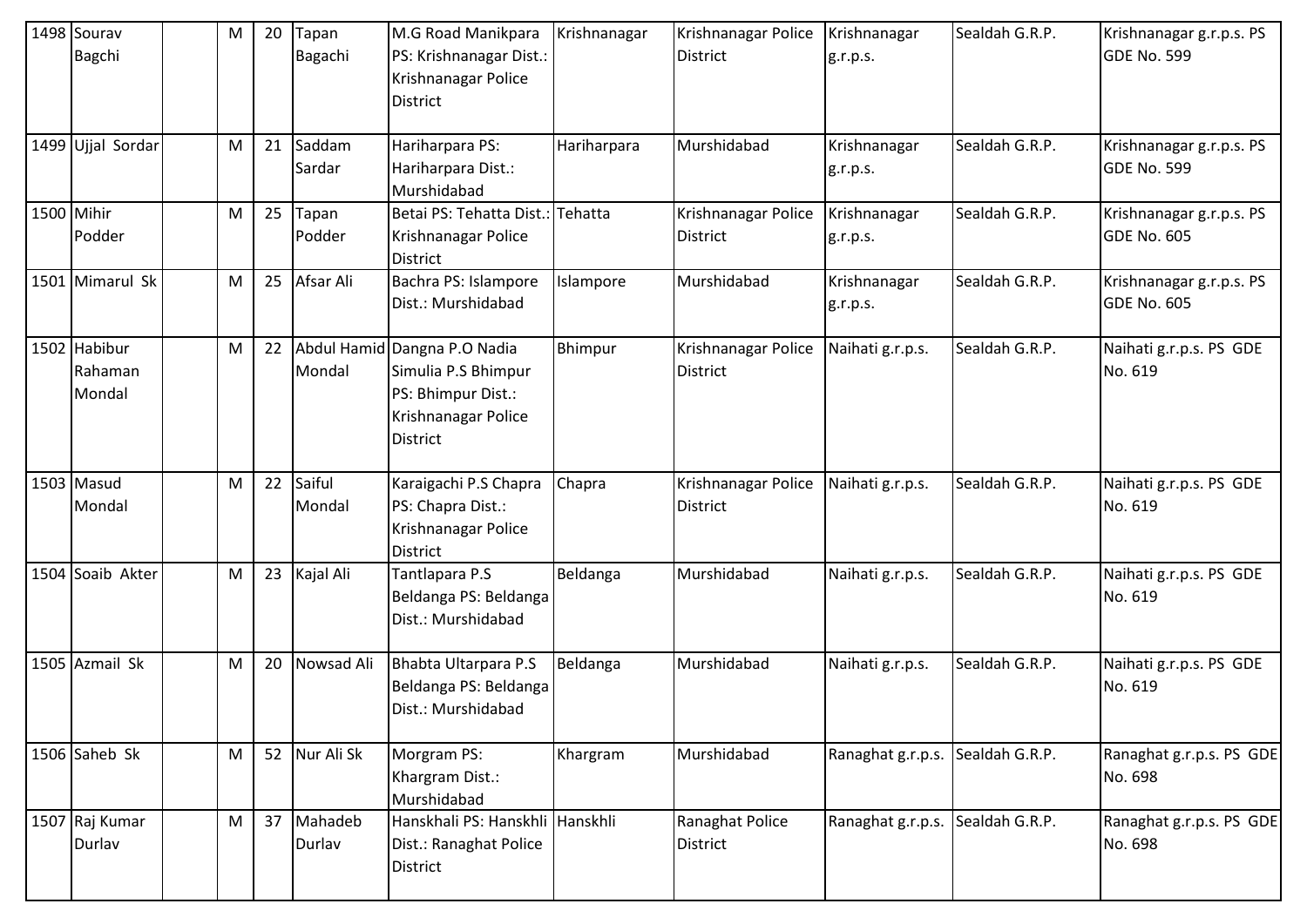|            | 1508 Bikram<br>Mondal             | M | 25 | Susanta<br>Mondal          | Hanskhali PS: Hanskhli Hanskhli<br>Dist.: Ranaghat Police<br><b>District</b>                  |             | Ranaghat Police<br><b>District</b>       | Ranaghat g.r.p.s. Sealdah G.R.P. |                | Ranaghat g.r.p.s. PS GDE<br>No. 698                                 |
|------------|-----------------------------------|---|----|----------------------------|-----------------------------------------------------------------------------------------------|-------------|------------------------------------------|----------------------------------|----------------|---------------------------------------------------------------------|
|            | 1509 Bidyut Paul                  | M |    | 22 Bipul Paul              | Anandanagar PS:<br>Taherpur Dist.:<br>Ranaghat Police<br><b>District</b>                      | Taherpur    | Ranaghat Police<br><b>District</b>       | Ranaghat g.r.p.s. Sealdah G.R.P. |                | Ranaghat g.r.p.s. PS GDE<br>No. 698                                 |
| 1510 Sakil | Dafader                           | M |    | Anoar<br><b>Dafader</b>    | Mirabazer PO Palashi<br>PS: Kaligunj Dist.:<br>Krishnanagar Police<br><b>District</b>         | Kaligunj    | Krishnanagar Police<br><b>District</b>   | Ranaghat g.r.p.s. Sealdah G.R.P. |                | Ranaghat g.r.p.s. PS<br>Outpost Kalyani OP GDE<br>No. 319           |
| 1511 Subal | Sarkar                            | M | 54 | Lt Rama<br>Nanda<br>Sarkar | <b>Billagram PS:</b><br>Nakashipara Dist.:<br>Krishnanagar Police<br><b>District</b>          | Nakashipara | Krishnanagar Police<br><b>District</b>   | Ranaghat g.r.p.s. Sealdah G.R.P. |                | Ranaghat g.r.p.s. PS<br>Outpost Kalyani OP GDE<br>No. 319           |
|            | 1512 Swarup<br>Deb                | M |    | 38 Lt Bhupati<br>Deb       | Duttapara PS:<br><b>Shantipur Dist.:</b><br>Ranaghat Police<br><b>District</b>                | Shantipur   | Ranaghat Police<br><b>District</b>       | Ranaghat g.r.p.s. Sealdah G.R.P. |                | Ranaghat g.r.p.s. PS<br>Outpost Kalyani OP GDE<br>No. 319           |
|            | 1513 Ripon<br>Majumder            | M |    | <b>Kartick</b><br>Majumder | <b>Manikpur Mediahat</b><br>PS: Gopalnagar Dist.:<br><b>Bongaon Police</b><br><b>District</b> | Gopalnagar  | <b>Bongaon Police</b><br><b>District</b> | Ranaghat g.r.p.s. Sealdah G.R.P. |                | Ranaghat g.r.p.s. PS<br>Outpost Kalyani OP GDE<br>No. 319           |
|            | 1514 Basudeb<br>Das               | M | 26 | <b>Bikram Das</b>          | Kadamtala PO Gaifpur<br>PS: Gopalnagar Dist.:<br><b>Bongaon Police</b><br><b>District</b>     | Gopalnagar  | <b>Bongaon Police</b><br><b>District</b> | Ranaghat g.r.p.s. Sealdah G.R.P. |                | Ranaghat g.r.p.s. PS<br>Outpost Kalyani OP GDE<br>No. 319           |
|            | 1515 Mintu Das                    | M | 30 |                            | Gitendar Das Rainagar Ranaghat<br>Nadia                                                       |             | <b>Basirhat</b>                          | Sealdah g.r.p.s.                 | Sealdah G.R.P. | Sealdah g.r.p.s. PS GDE<br>No. 801                                  |
|            | 1516 Jyoti Pryo<br><b>Mallick</b> | M | 30 | Bijan Kumar<br>Mallick     | Vivekananda<br>Madhyagram 24 pgs<br>(S)                                                       |             | Basirhat                                 | Sealdah g.r.p.s.                 | Sealdah G.R.P. | Sealdah g.r.p.s. PS GDE<br>No. 801                                  |
|            | 1517 Sujay<br>Bairagya.           | M | 24 | Shyamal<br>Bairagya        | Chalalia Bagda 24 pgs<br>(N)                                                                  |             | <b>Basirhat</b>                          | Sealdah g.r.p.s.                 | Sealdah G.R.P. | Sealdah g.r.p.s. PS<br>Outpost Bidhannagar OP<br><b>GDE No. 307</b> |
|            | 1518 Abhiek<br>Sharma.            | M |    | 32 Shib Kumar<br>Sharma    | Titaghar A. P. Devi<br>Road Titagarh 24 pgs<br>(N)                                            |             | <b>Basirhat</b>                          | Sealdah g.r.p.s.                 | Sealdah G.R.P. | Sealdah g.r.p.s. PS<br>Outpost Bidhannagar OP<br><b>GDE No. 307</b> |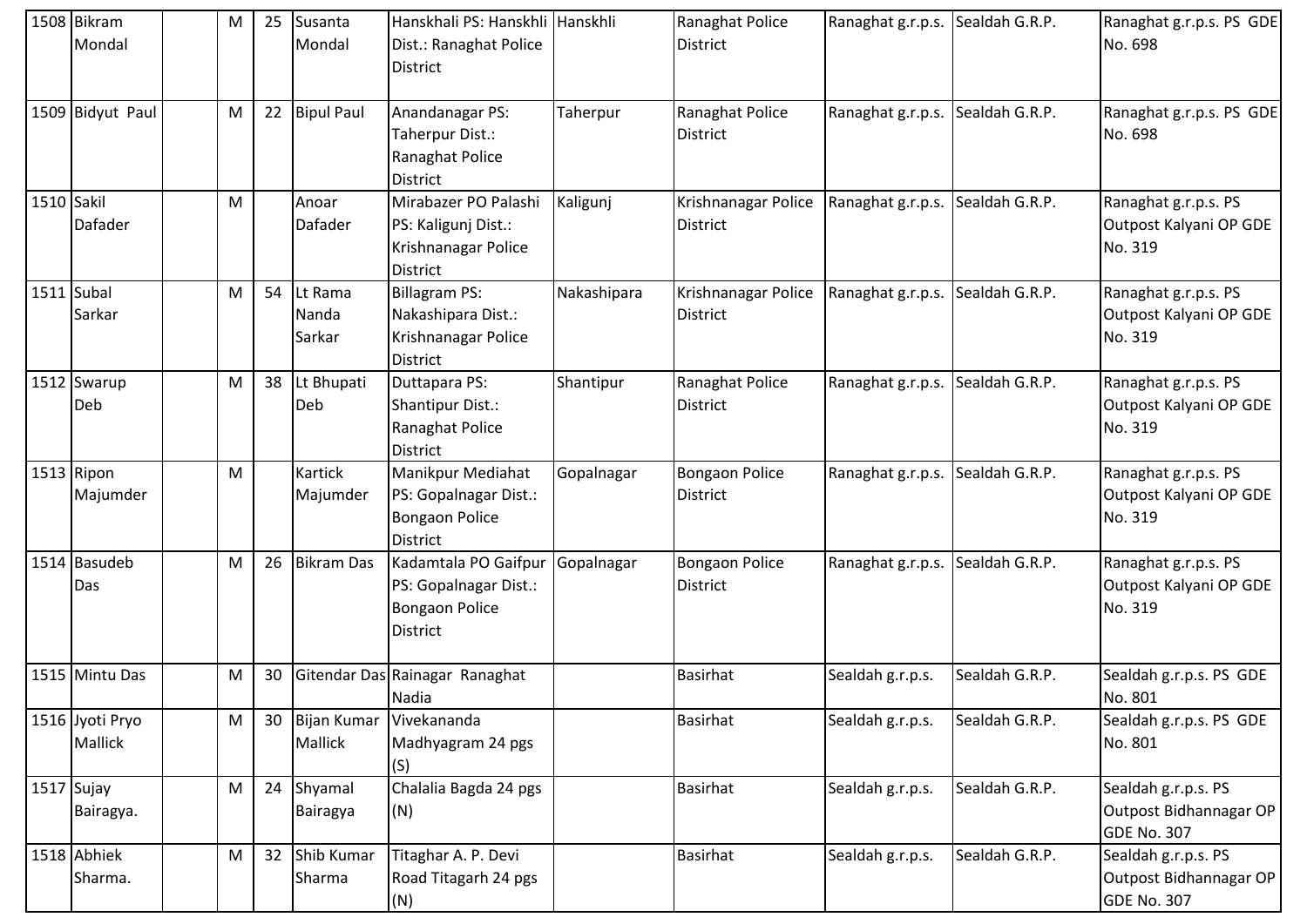| 1519 Md Nursad            | M | 25 | Abdul Sattar            | Hazinagar Naihati 24<br>pgs (N)                                                                                       |               | <b>Basirhat</b>                     | Sealdah g.r.p.s.  | Sealdah G.R.P.                     | Sealdah g.r.p.s. PS<br>Outpost Bidhannagar OP<br>GDE No. 307 |
|---------------------------|---|----|-------------------------|-----------------------------------------------------------------------------------------------------------------------|---------------|-------------------------------------|-------------------|------------------------------------|--------------------------------------------------------------|
| 1520 Soumen<br>Sardar     | M | 21 | Gouranga<br>Sardar      | Bazarberia PS:<br>Mandirbazar Dist.:<br>Sundarban Police<br><b>District</b>                                           | Mandirbazar   | Sundarban Police<br>District        | Sonarpur g.r.p.s. | Sealdah G.R.P.                     | Sonarpur g.r.p.s. PS GDE<br>No. 733                          |
| 1521 Nilkanta<br>Karmakar | M | 39 | Amulya<br>Karmakar      | Raipur PS:<br>Mandirbazar Dist.:<br>Sundarban Police<br><b>District</b>                                               | Mandirbazar   | Sundarban Police<br><b>District</b> | Sonarpur g.r.p.s. | Sealdah G.R.P.                     | Sonarpur g.r.p.s. PS GDE<br>No. 733                          |
| 1522 Surojit Roy          | M | 30 | Lt. Sushanta<br>Roy     | 165 Netaji Subhas Rd.<br>PS: Parnashree Dist.:<br>Kolkata                                                             | Parnashree    | Kolkata                             | Sonarpur g.r.p.s. | Sealdah G.R.P.                     | Sonarpur g.r.p.s. PS GDE<br>No. 733                          |
| 1523 Sk Asrul<br>Hoque    | M | 29 |                         | Sk Taimur Ali Milki Bazar tola PS:<br>English bazar Dist.:<br>Malda                                                   | English bazar | Malda                               | Malda g.r.p.s.    | SILIGURI G.R.P.                    | Malda g.r.p.s. PS GDE<br>No. 1069                            |
| 1524 Suman<br>Mahanto     | M | 26 | Subash<br>Mahanto       | Bhabesh More, P.S-<br>NJP, Dist- JPG                                                                                  |               | <b>Basirhat</b>                     | New jalpaiguri    | Siliguri Police<br>Commissionerate | New jalpaiguri PS GDE<br>No. 904                             |
| 1525 Amit Oraw            | M | 35 | <b>Budhan</b><br>Oraw   | Ibul Tea Eastate, P.s-<br>Metli, Dist- JPG                                                                            |               | <b>Basirhat</b>                     | New jalpaiguri    | Siliguri Police<br>Commissionerate | New jalpaiguri PS GDE<br>No. 904                             |
| 1526 Goutam<br>Sarkar     | M | 30 | Jagadish<br>Sarkar      | Sipaipara, P.S-NJP,<br>Dist-JPG                                                                                       |               | <b>Basirhat</b>                     | New jalpaiguri    | Siliguri Police<br>Commissionerate | New jalpaiguri PS GDE<br>No. 909                             |
| 1527 Biswajit<br>Sarkar   | M | 45 | <b>Dinesh</b><br>Sarkar | Sipai Para, P.S-NJP,<br>Dist-JPG                                                                                      |               | <b>Basirhat</b>                     | New jalpaiguri    | Siliguri Police<br>Commissionerate | New jalpaiguri PS GDE<br>No. 909                             |
| 1528 Md Nur<br>Alam       | M | 34 | Md Sagiar               | Jhankar More,<br>Jyotinagar, P.S-SLG,<br>Dist-DJG                                                                     |               | <b>Basirhat</b>                     | New jalpaiguri    | Siliguri Police<br>Commissionerate | New jalpaiguri PS GDE<br>No. 909                             |
| 1529 Piyaranjan<br>Maity  | M |    | Maity                   | Nihar Ranjan OF C/O- GOPAL SAHA<br><b>RABINDRA NAGAR PS:</b><br>Siliguri Dist.: Siliguri<br>Police<br>Commissionerate | Siliguri      | Siliguri Police<br>Commissionerate  | Siliguri          | Siliguri Police<br>Commissionerate | Siliguri PS GDE No. 1076                                     |
| 1530 Biki Roy             | M |    | Raju Roy                | <b>BHAKTINAGAR PIPE</b><br>LINE PS: Siliguri Dist.:<br>Siliguri Police<br>Commissionerate                             | Siliguri      | Siliguri Police<br>Commissionerate  | Siliguri          | Siliguri Police<br>Commissionerate | Siliguri PS GDE No. 1088                                     |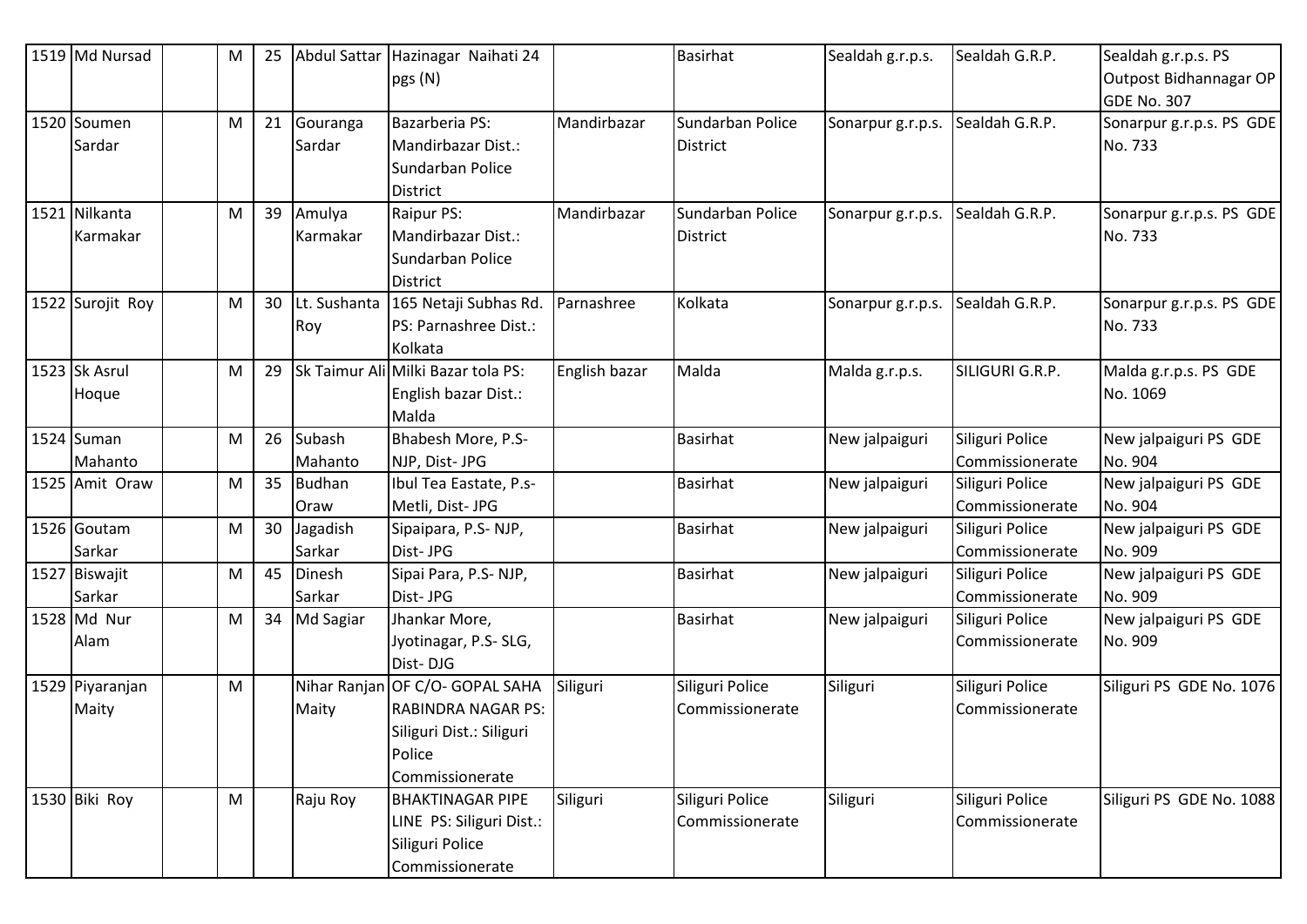| 1531 Ashok      | M |    |             | Nikhil Sahani RANA BUSTY,   | Siliguri | Siliguri Police  | Siliguri | Siliguri Police  | Siliguri PS GDE No. 1026 |
|-----------------|---|----|-------------|-----------------------------|----------|------------------|----------|------------------|--------------------------|
| Sahani          |   |    |             | BAGRAKOTE, W/NO-            |          | Commissionerate  |          | Commissionerate  |                          |
|                 |   |    |             | 18 PS: Siliguri Dist.:      |          |                  |          |                  |                          |
|                 |   |    |             | Siliguri Police             |          |                  |          |                  |                          |
|                 |   |    |             | Commissionerate             |          |                  |          |                  |                          |
| 1532 Ranak Saha | M |    | Biswanath   | <b>ASHIGHAR MORE PS:</b>    | Siliguri | Siliguri Police  | Siliguri | Siliguri Police  | Siliguri PS GDE No. 378  |
|                 |   |    | Saha        | Siliguri Dist.: Siliguri    |          | Commissionerate  |          | Commissionerate  |                          |
|                 |   |    |             | Police                      |          |                  |          |                  |                          |
|                 |   |    |             | Commissionerate             |          |                  |          |                  |                          |
| 1533 Parthapati |   |    | Pradip      | <b>ASHIGHAR MORE PS:</b>    | Siliguri | Siliguri Police  | Siliguri | Siliguri Police  | Siliguri PS GDE No. 379  |
| m               |   |    | Bhowmik     | Siliguri Dist.: Siliguri    |          | Commissionerate  |          | Commissionerate  |                          |
| Bhowmik         |   |    |             | Police                      |          |                  |          |                  |                          |
|                 |   |    |             | Commissionerate             |          |                  |          |                  |                          |
| 1534 Rabindra   | M |    | Prabhu      | <b>GWALAPATTY, WARD</b>     | Siliguri | Siliguri Police  | Siliguri | Siliguri Police  | Siliguri PS GDE No. 413  |
| Kumar           |   |    | Mahato      | NO-04 PS: Siliguri          |          | Commissionerate  |          | Commissionerate  |                          |
|                 |   |    |             | Dist.: Siliguri Police      |          |                  |          |                  |                          |
|                 |   |    |             | Commissionerate             |          |                  |          |                  |                          |
|                 |   |    |             |                             |          |                  |          |                  |                          |
| 1535 Rinku Roy  | M |    | Ramananda   | <b>GWALAPATTY, WARD</b>     | Siliguri | Siliguri Police  | Siliguri | Siliguri Police  | Siliguri PS GDE No. 413  |
|                 |   |    | Roy         | NO-04 PS: Siliguri          |          | Commissionerate  |          | Commissionerate  |                          |
|                 |   |    |             | Dist.: Siliguri Police      |          |                  |          |                  |                          |
|                 |   |    |             | Commissionerate             |          |                  |          |                  |                          |
|                 |   |    |             |                             |          |                  |          |                  |                          |
| 1536 Ritul Roy  | M |    | Habilali    | MURARA, WARD NO-            | Siliguri | Siliguri Police  | Siliguri | Siliguri Police  | Siliguri PS GDE No. 414  |
|                 |   |    |             | 03 PS: Siliguri Dist.:      |          | Commissionerate  |          | Commissionerate  |                          |
|                 |   |    |             | Siliguri Police             |          |                  |          |                  |                          |
|                 |   |    |             | Commissionerate             |          |                  |          |                  |                          |
| 1537 Munna      | M |    | Bandhan     | KALIGANJ, NEAR DEBI         | Siliguri | Siliguri Police  | Siliguri | Siliguri Police  | Siliguri PS GDE No. 478  |
| Oraw            |   |    | Oraw        | <b>JHORA BUS STAND PS:</b>  |          | Commissionerate  |          | Commissionerate  |                          |
|                 |   |    |             | Siliguri Dist.: Siliguri    |          |                  |          |                  |                          |
|                 |   |    |             | Police                      |          |                  |          |                  |                          |
|                 |   |    |             | Commissionerate             |          |                  |          |                  |                          |
| 1538 Lankeswar  | M |    | 43 Sasthi   | <b>Uttar Durganagar PS:</b> | Kulpi    | Sundarban Police | Kulpi    | Sundarban Police | Kulpi PS GDE No. 865     |
| Bairagi         |   |    |             | Kulpi Dist.: Sundarban      |          | District         |          | <b>District</b>  |                          |
|                 |   |    |             | <b>Police District</b>      |          |                  |          |                  |                          |
| 1539 Mrityunjay | M | 39 | Late Sadhan | <b>Uttar Durganagar PS:</b> | Kulpi    | Sundarban Police | Kulpi    | Sundarban Police | Kulpi PS GDE No. 865     |
|                 |   |    | Ch. Bairagi | Kulpi Dist.: Sundarban      |          | <b>District</b>  |          | District         |                          |
| <b>Bairagi</b>  |   |    |             | <b>Police District</b>      |          |                  |          |                  |                          |
|                 |   |    |             |                             |          |                  |          |                  |                          |